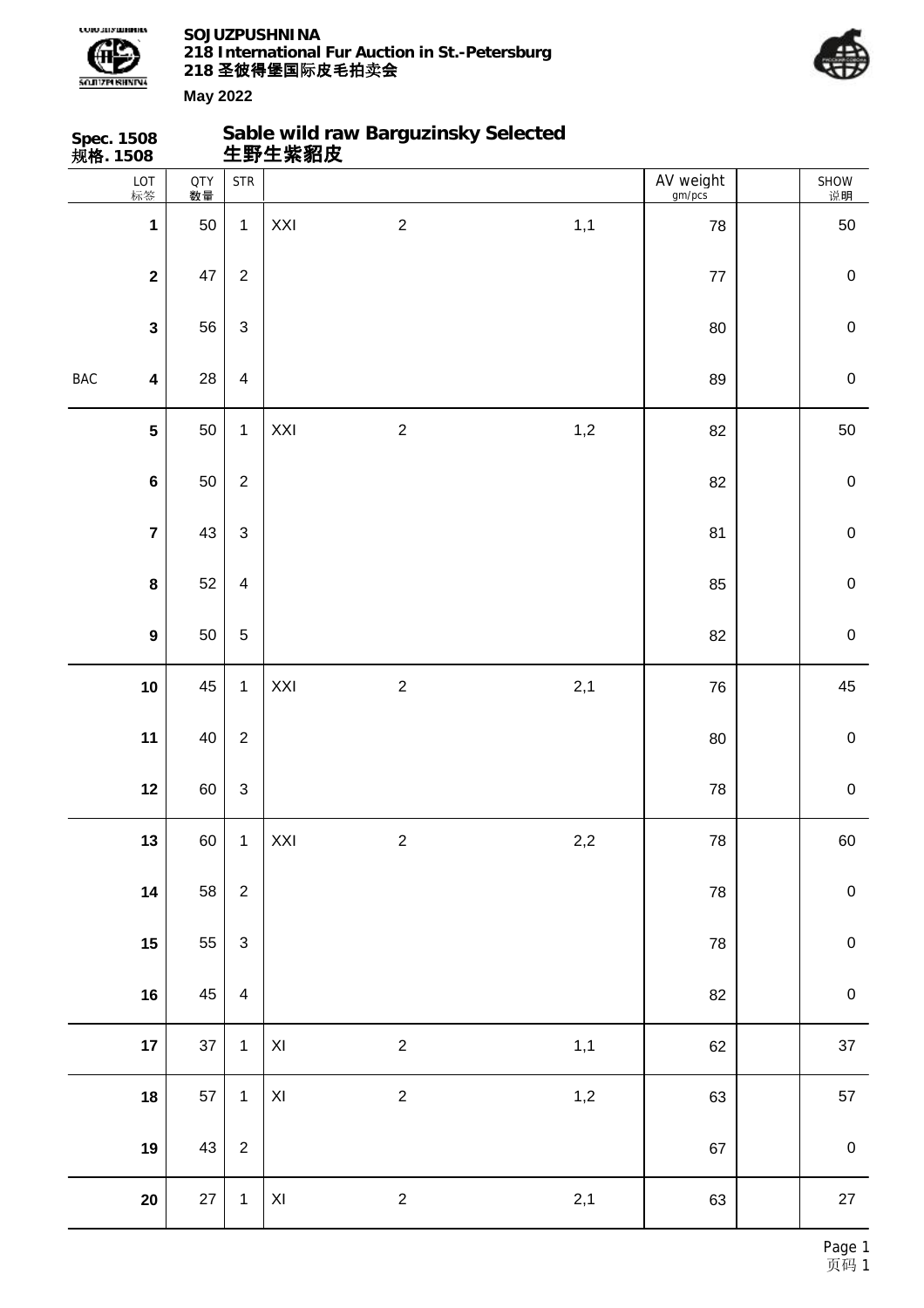



| Spec. 1508<br>规格. 1508 |                  |              | 生野生紫貂皮         | Sable wild raw Barguzinsky Selected |         |                     |                  |
|------------------------|------------------|--------------|----------------|-------------------------------------|---------|---------------------|------------------|
| LOT<br>标签              | <b>QTY</b><br>数量 | <b>STR</b>   |                |                                     |         | AV weight<br>gm/pcs | SHOW<br>说明       |
| 21                     | 65               | $\mathbf{1}$ | XI             | $\overline{2}$                      | 2,2     | 65                  | 65               |
| 22                     | 28               | $\sqrt{2}$   |                |                                     |         | 68                  | $\boldsymbol{0}$ |
| 23                     | 25               | $\mathbf{1}$ | 123            | $\sqrt{2}$                          | 1,1     | 56                  | 25               |
| 24                     | 44               | $\mathbf{1}$ | 123            | $\sqrt{2}$                          | 1,2     | 57                  | 44               |
| 25                     | $20\,$           | $\mathbf{1}$ | 123            | $\overline{2}$                      | 2,1     | 55                  | 20               |
| 26                     | 32               | $\mathbf{1}$ | 123            | $\overline{2}$                      | 2,2     | 53                  | 32               |
| 27                     | 35               | $\mathbf{1}$ | XXI            | $\boldsymbol{2}$                    | 1, 1, 1 | 77                  | 35               |
| 28                     | 64               | $\mathbf 1$  | XXI            | $\sqrt{2}$                          | 1, 2, 1 | 81                  | 64               |
| 29                     | 34               | $\mathbf 1$  | XXI            | $\overline{2}$                      | 2, 1, 1 | 76                  | 34               |
| 30                     | 59               | $\mathbf{1}$ | XXI            | $\overline{2}$                      | 2,2,1   | 78                  | 59               |
| 31                     | 25               | $\mathbf{1}$ | XI             | $\boldsymbol{2}$                    | 1, 1, 1 | 60                  | 25               |
| 32                     | 51               | 1            | $\pmb{\times}$ | $\sqrt{2}$                          | 1, 2, 1 | 65                  | 51               |
| 33                     | 23               | $\mathbf{1}$ | 123            | $\overline{2}$                      | 1, 1, 1 | 57                  | 23               |
| 34                     | 46               | $\mathbf{1}$ | 123            | $\overline{2}$                      | 1, 2, 1 | 57                  | 46               |
| 35                     | 21               | $\mathbf{1}$ | XXI, XI        | $\overline{2}$                      | 1, 1, 2 | 76                  | 21               |
| 36                     | $30\,$           | $\mathbf{1}$ | XXI, XI        | $\overline{2}$                      | 1, 2, 2 | $77$                | 30               |
| 37                     | 21               | $\mathbf{1}$ | XXI, XI        | $\sqrt{2}$                          | 2,1,2   | $71$                | 21               |
| 38                     | 15               | $\mathbf{1}$ | 123            | $\overline{c}$                      | 1, 1, 2 | 60                  | 15               |
| 39                     | 18               | $\mathbf 1$  | 123            | $\sqrt{2}$                          | 1,2,2   | 56                  | 18               |
| 40                     | 22               | $\mathbf{1}$ | XXI, XI        | $\overline{2}$                      | 1, 1, 3 | 68                  | 22               |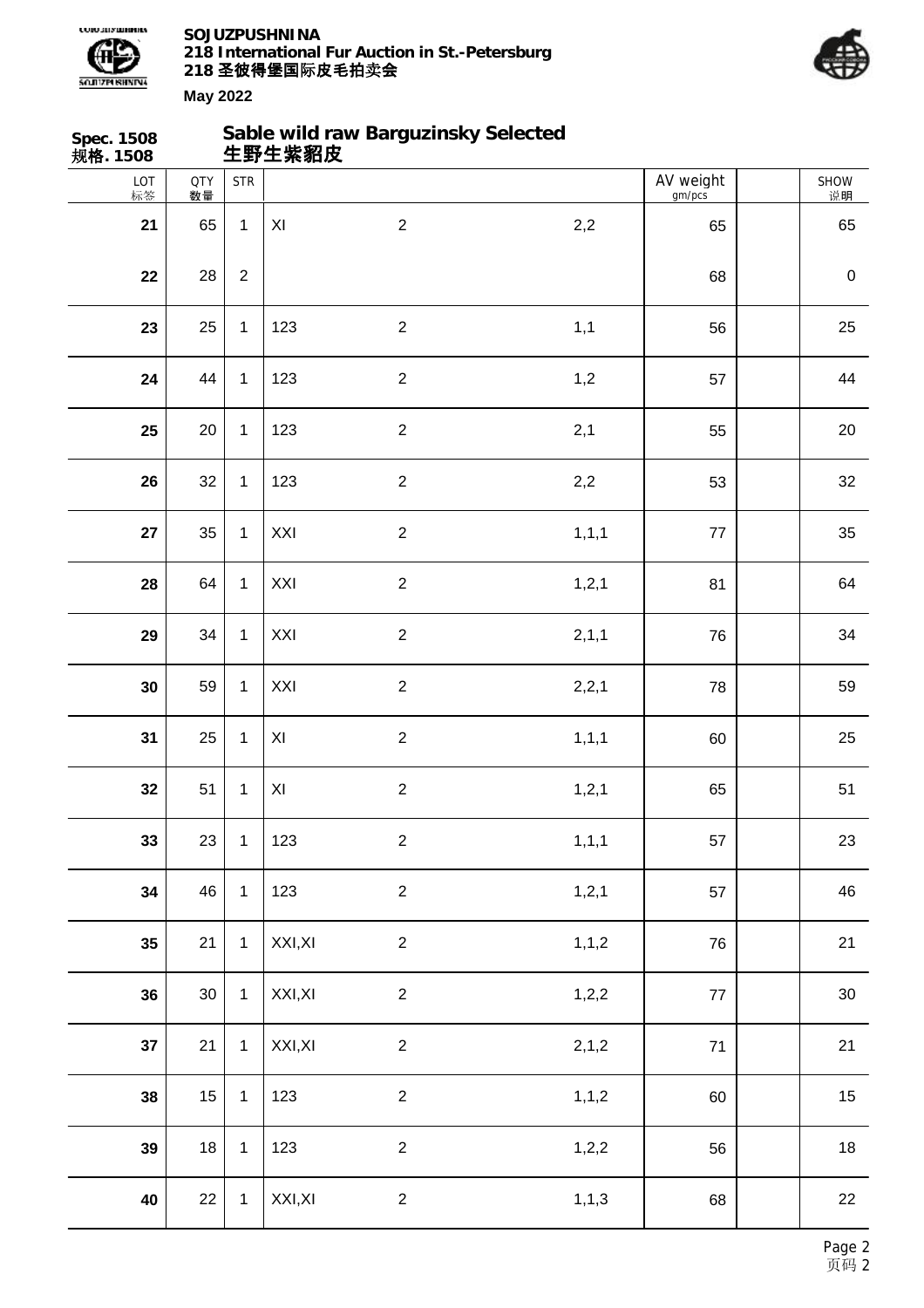



| Spec. 1508<br>规格. 1508 |                  |                         | 生野生紫貂皮                  | Sable wild raw Barguzinsky Selected |              |         |                     |             |
|------------------------|------------------|-------------------------|-------------------------|-------------------------------------|--------------|---------|---------------------|-------------|
| LOT<br>标签              | <b>QTY</b><br>数量 | <b>STR</b>              |                         |                                     |              |         | AV weight<br>gm/pcs | SHOW<br>说明  |
| 41                     | 23               | $\mathbf{1}$            | XXI, XI                 | $\overline{2}$                      |              | 1, 2, 3 | 74                  | 23          |
| 42                     | 20               | $\mathbf{1}$            | XXI, XI                 | $\sqrt{2}$                          |              | 1, 1, 4 | 75                  | 20          |
| 43                     | 24               | $\mathbf{1}$            | XXI, XI                 | $\sqrt{2}$                          |              | 1,2,4   | 75                  | 24          |
| 44                     | 20               | $\mathbf 1$             | XXI, XI                 | $\overline{2}$                      |              | 1, 1, 5 | 75                  | $20\,$      |
| 45                     | 14               | $\mathbf{1}$            | XXI, XI                 | $\overline{c}$                      |              | 1,2,5   | $71$                | 14          |
| 46                     | 28               | $\mathbf{1}$            | XXI, XI                 | $\sqrt{2}$                          |              | 2,2,5   | 75                  | 28          |
| 47                     | 65               | $\mathbf{1}$            | XXI                     | $\sqrt{2}$                          | $\mathsf a$  | 1,1     | 78                  | 65          |
| 48                     | 64               | $\sqrt{2}$              |                         |                                     |              |         | $77\,$              | $\pmb{0}$   |
| 49                     | 50               | $\mathbf{1}$            | XXI                     | $\overline{2}$                      | $\mathsf a$  | 1,2     | 84                  | 50          |
| 50                     | 50               | $\overline{2}$          |                         |                                     |              |         | 82                  | $\mathbf 0$ |
| 51                     | 46               | $\mathfrak{Z}$          |                         |                                     |              |         | 85                  | $\pmb{0}$   |
| 52                     | 45               | $\overline{\mathbf{4}}$ |                         |                                     |              |         | 80                  | $\pmb{0}$   |
| 53                     | 50               | $\mathbf{1}$            | XXI                     | $\sqrt{2}$                          | $\mathsf a$  | 2,1     | ${\bf 78}$          | 50          |
| 54                     | 43               | $\overline{2}$          |                         |                                     |              |         | 79                  | $\pmb{0}$   |
| 55                     | 37               | $\mathbf{3}$            |                         |                                     |              |         | 81                  | $\mathbf 0$ |
| 56                     | 50               | $\mathbf{1}$            | XXI                     | $\overline{c}$                      | $\mathsf{a}$ | $2,\!2$ | 82                  | 50          |
| 57                     | 55               | $\overline{2}$          |                         |                                     |              |         | ${\bf 78}$          | $\mathbf 0$ |
| 58                     | 50               | $\mathfrak{S}$          |                         |                                     |              |         | $80\,$              | $\pmb{0}$   |
| 59                     | $40\,$           | $\mathbf{1}$            | XI                      | $\overline{2}$                      | $\mathsf a$  | 1,1     | 62                  | $40\,$      |
| 60                     | ${\bf 74}$       | $\mathbf{1}$            | $\mathsf{X} \mathsf{I}$ | $\overline{c}$                      | $\mathsf a$  | $1,2$   | 64                  | 74          |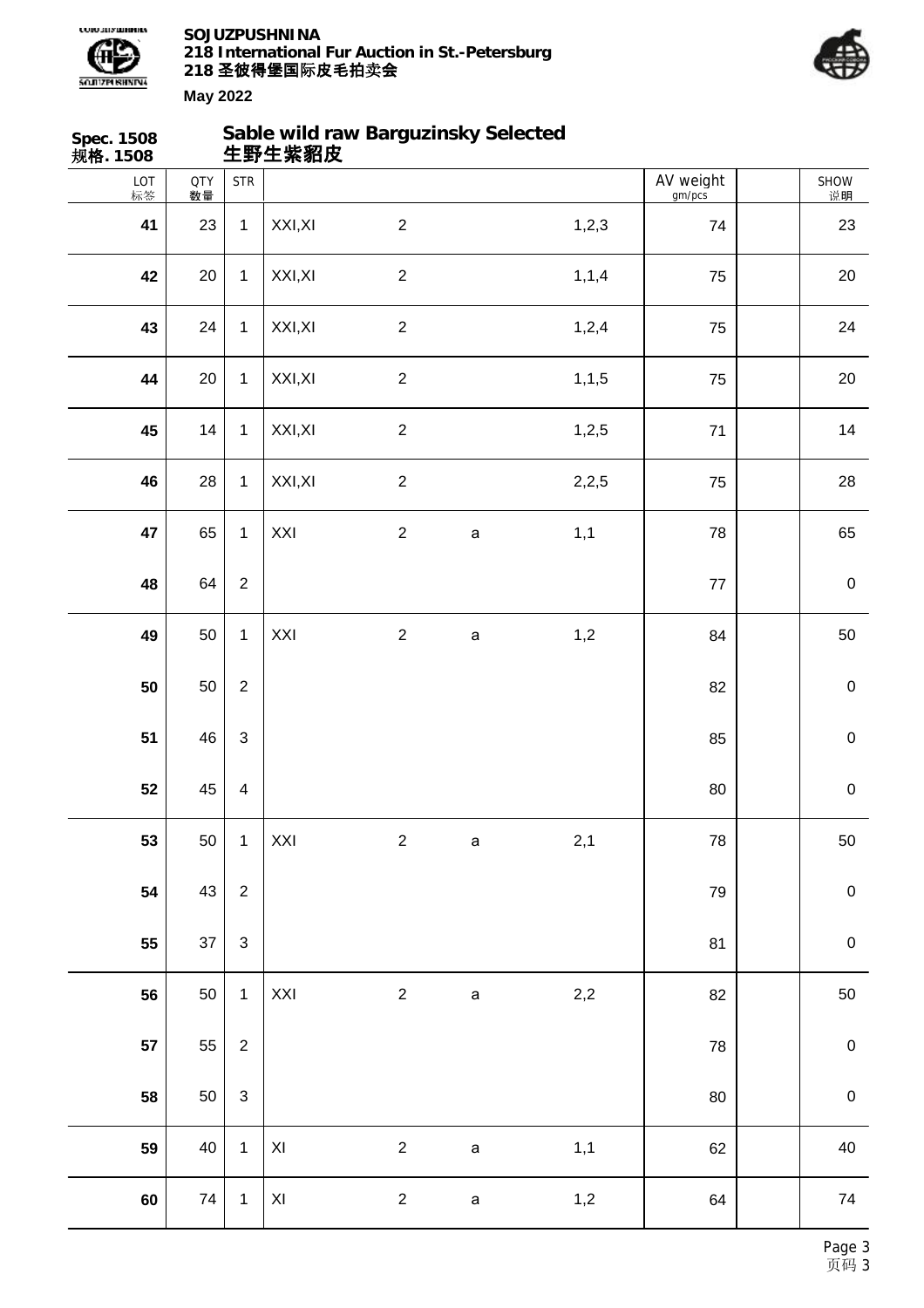



| Spec. 1508<br>规 <b>格</b> . 1508 |                  |                | 生野生紫貂皮              | Sable wild raw Barguzinsky Selected |             |         |                     |                   |
|---------------------------------|------------------|----------------|---------------------|-------------------------------------|-------------|---------|---------------------|-------------------|
| LOT<br>标签                       | <b>QTY</b><br>数量 | <b>STR</b>     |                     |                                     |             |         | AV weight<br>gm/pcs | <b>SHOW</b><br>说明 |
| 61                              | 35               | $\mathbf{1}$   | XI                  | $\overline{2}$                      | $\mathsf a$ | 2,1     | 60                  | 35                |
| 62                              | 64               | $\mathbf{1}$   | $\pmb{\times}$      | $\overline{2}$                      | $\mathsf a$ | 2,2     | 64                  | 64                |
| 63                              | 26               | $\mathbf{1}$   | 123                 | $\sqrt{2}$                          | $\mathsf a$ | 1,1     | 58                  | 26                |
| 64                              | 54               | $\mathbf{1}$   | 123                 | $\overline{2}$                      | $\mathsf a$ | 1,2     | 56                  | 54                |
| 65                              | 23               | $\mathbf{1}$   | 123                 | $\overline{2}$                      | $\mathsf a$ | 2,1     | 57                  | 23                |
| 66                              | 43               | $\mathbf{1}$   | 123                 | $\overline{2}$                      | $\mathsf a$ | $2,2$   | 56                  | 43                |
| 67                              | 44               | $\mathbf{1}$   | XXI                 | $\sqrt{2}$                          | $\mathsf a$ | 1, 1, 1 | $77\,$              | 44                |
| 68                              | 47               | $\mathbf{1}$   | XXI                 | $\overline{2}$                      | $\mathsf a$ | 1, 2, 1 | 81                  | 47                |
| 69                              | 45               | $\overline{2}$ |                     |                                     |             |         | 80                  | $\pmb{0}$         |
| 70                              | 36               | $\mathbf{1}$   | XXI                 | $\overline{2}$                      | $\mathsf a$ | 2, 1, 1 | 78                  | 36                |
| $71$                            | 62               | $\mathbf{1}$   | XXI                 | $\sqrt{2}$                          | $\mathsf a$ | 2,2,1   | 81                  | 62                |
| $\bf 72$                        | 21               | $\mathbf{1}$   | $\pmb{\times}$      | $\sqrt{2}$                          | a           | 1, 1, 1 | 57                  | 21                |
| 73                              | 30               | $\mathbf{1}$   | $\pmb{\mathsf{XI}}$ | $\overline{2}$                      | $\mathsf a$ | 1, 2, 1 | 63                  | $30\,$            |
| 74                              | 21               | $\mathbf{1}$   | $\pmb{\times}$      | $\overline{2}$                      | $\mathsf a$ | 2,1,1   | 62                  | 21                |
| 75                              | 31               | $\mathbf{1}$   | $\pmb{\times}$      | $\overline{2}$                      | $\mathsf a$ | 2,2,1   | 61                  | 31                |
| 76                              | 19               | $\mathbf{1}$   | 123                 | $\overline{2}$                      | $\mathsf a$ | 1, 1, 1 | 58                  | 19                |
| $77$                            | 25               | $\mathbf{1}$   | 123                 | $\sqrt{2}$                          | $\mathsf a$ | 1, 2, 1 | 56                  | 25                |
| 78                              | 22               | $\mathbf{1}$   | 123                 | $\overline{2}$                      | $\mathsf a$ | 2,2,1   | 55                  | 22                |
| 79                              | $30\,$           | $\mathbf{1}$   | XXI, XI             | $\overline{2}$                      | $\mathsf a$ | 1, 1, 2 | 73                  | $30\,$            |
| 80                              | 29               | $\mathbf{1}$   | XXI, XI             | $\overline{2}$                      | $\mathsf a$ | 1, 2, 2 | 79                  | 29                |
|                                 |                  |                |                     |                                     |             |         |                     |                   |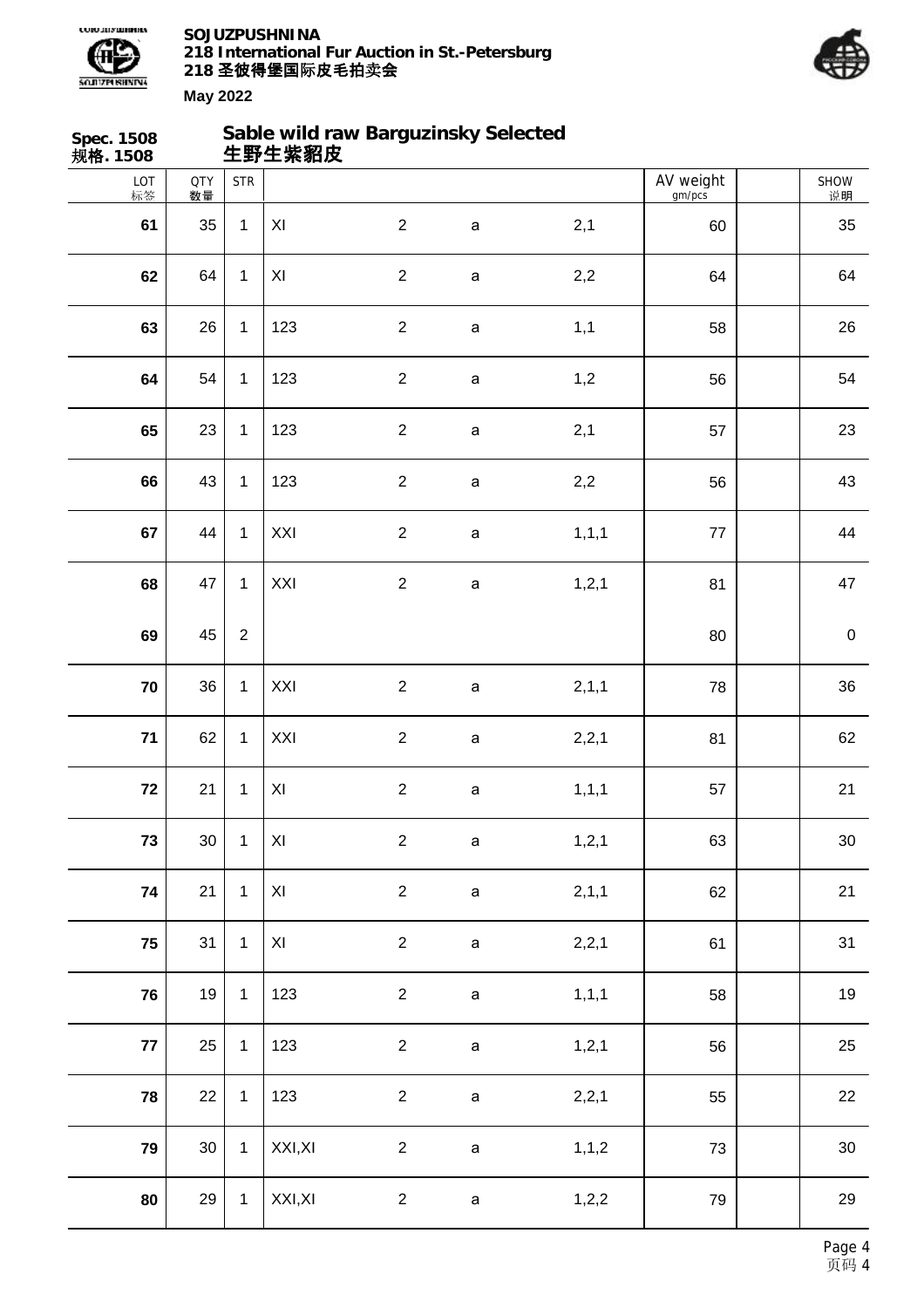



| Spec. 1508<br>规格. 1508 |                  |                | Sable wild raw Barguzinsky Selected<br>生野生紫貂皮 |                |             |         |                     |                  |
|------------------------|------------------|----------------|-----------------------------------------------|----------------|-------------|---------|---------------------|------------------|
| LOT<br>标签              | <b>QTY</b><br>数量 | <b>STR</b>     |                                               |                |             |         | AV weight<br>gm/pcs | SHOW<br>说明       |
| 81                     | 24               | $\mathbf{1}$   | XXI, XI                                       | $\overline{2}$ | $\mathsf a$ | 2,2,2   | 75                  | 24               |
| 82                     | 27               | $\mathbf{1}$   | 123                                           | $\overline{2}$ | $\mathsf a$ | 1,2,2   | 59                  | 27               |
| 83                     | 21               | $\mathbf{1}$   | XXI, XI                                       | $\sqrt{2}$     | $\mathsf a$ | 1, 1, 3 | 71                  | 21               |
| 84                     | 22               | $\mathbf{1}$   | XXI, XI                                       | $\overline{2}$ | $\mathsf a$ | 1, 2, 3 | 73                  | 22               |
| 85                     | 17               | $\mathbf{1}$   | 123                                           | $\overline{2}$ | $\mathsf a$ | 1,2,3   | 59                  | 17               |
| 86                     | 21               | $\mathbf{1}$   | XXI, XI                                       | $\overline{2}$ | $\mathsf a$ | 1, 1, 4 | 76                  | 21               |
| 87                     | 31               | $\mathbf{1}$   | XXI, XI                                       | $\sqrt{2}$     | $\mathsf a$ | 1,2,4   | 77                  | 31               |
| 88                     | 17               | $\mathbf{1}$   | 123                                           | $\overline{2}$ | $\mathsf a$ | 1,2,4   | 59                  | $17$             |
| 89                     | 13               | $\mathbf{1}$   | XXI, XI                                       | $\overline{2}$ | $\mathsf a$ | 1,2,5   | $77\,$              | 13               |
| 90                     | 59               | $\mathbf{1}$   | XXI                                           | $\overline{2}$ | б           | 1,1     | 76                  | 59               |
| 91                     | 32               | $\sqrt{2}$     |                                               |                |             |         | 84                  | $\pmb{0}$        |
| 92                     | 62               | $\mathbf{1}$   | XXI                                           | $\sqrt{2}$     | б           | 1,2     | 84                  | 62               |
| 93                     | 57               | $\mathbf{1}$   | XXI                                           | $\overline{2}$ | $\mathbf 6$ | 2,1     | $77\,$              | 57               |
| 94                     | 44               | $\mathbf{1}$   | XXI                                           | $\overline{2}$ | б           | 2,2     | 82                  | 44               |
| 95                     | 40               | $\overline{2}$ |                                               |                |             |         | 78                  | $\boldsymbol{0}$ |
| 96                     | 29               | $\mathbf{1}$   | $\mathsf{XI}$                                 | $\overline{2}$ | $\mathbf 6$ | 1,1     | 66                  | 29               |
| 97                     | 43               | $\mathbf{1}$   | XI                                            | $\overline{2}$ | $\mathbf 6$ | 1,2     | 65                  | 43               |
| 98                     | $20\,$           | $\mathbf{1}$   | 123                                           | $\overline{2}$ | б           | 1,1     | 55                  | $20\,$           |
| 99                     | 25               | $\mathbf{1}$   | 123                                           | $\overline{2}$ | $\mathbf 6$ | 1,2     | 56                  | 25               |
| 100                    | 25               | $\mathbf 1$    | XXI                                           | $\overline{2}$ | $\mathbf 6$ | 1, 1, 1 | 80                  | 25               |
|                        |                  |                |                                               |                |             |         |                     |                  |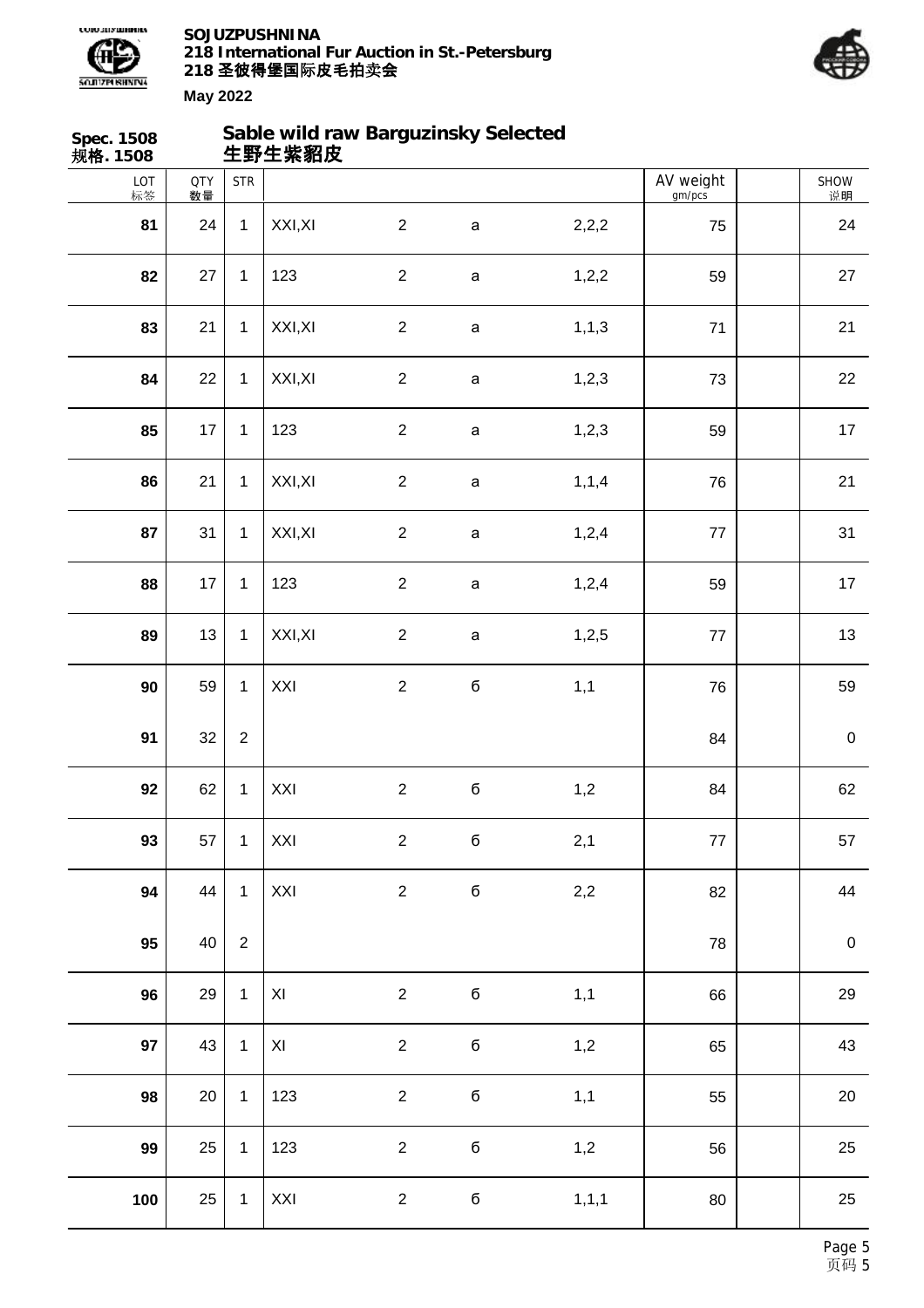



| <b>Spec. 1508</b><br>规格. 1508 |                  |                         | 生野生紫貂皮  | Sable wild raw Barguzinsky Selected |             |         |                     |             |
|-------------------------------|------------------|-------------------------|---------|-------------------------------------|-------------|---------|---------------------|-------------|
| $LOT$ 标签                      | <b>QTY</b><br>数量 | <b>STR</b>              |         |                                     |             |         | AV weight<br>gm/pcs | SHOW<br>说明  |
| 101                           | 33               | $\mathbf{1}$            | XXI     | $\overline{2}$                      | $\mathbf 6$ | 1, 2, 1 | 82                  | 33          |
| 102                           | 76               | $\mathbf{1}$            | XXI     | $\overline{2}$                      | $\mathbf 6$ | 2,1,1   | 78                  | 76          |
| 103                           | 35               | $\mathbf{1}$            | XXI     | $\overline{2}$                      | $\bf 6$     | 2,2,1   | 83                  | 35          |
| 104                           | 29               | $\mathbf{1}$            | X1,1,2  | $\overline{2}$                      | $\mathbf 6$ | 1, 1, 1 | 62                  | 29          |
| 105                           | 36               | $\mathbf{1}$            | X1,1,2  | $\overline{2}$                      | $\mathbf 6$ | 1, 2, 1 | 58                  | 36          |
| 106                           | 14               | $\mathbf{1}$            | XXI, XI | $\overline{2}$                      | $\mathbf 6$ | 1, 1, 2 | 79                  | 14          |
| 107                           | 41               | $\mathbf{1}$            | XXI, XI | $\overline{2}$                      | $\mathbf 6$ | 1,2,2   | 80                  | 41          |
| 108                           | 12               | $\mathbf{1}$            | XXI, XI | $\overline{2}$                      | $\mathbf 6$ | 1, 1, 3 | 67                  | 12          |
| 109                           | 14               | $\mathbf{1}$            | XXI, XI | $\overline{2}$                      | б           | 1,2,3   | 71                  | 14          |
| 110                           | 61               | $\mathbf{1}$            | XXI     | $\mathfrak{S}$                      |             | 1,1     | 74                  | 61          |
| 111                           | 60               | $\overline{c}$          |         |                                     |             |         | 75                  | $\mathbf 0$ |
| 112                           | 50               | $\mathbf{1}$            | XXI     | $\sqrt{3}$                          |             | 1,2     | 80                  | 50          |
| 113                           | 50               | $\overline{c}$          |         |                                     |             |         | 78                  | $\pmb{0}$   |
| 114                           | 50               | $\mathsf 3$             |         |                                     |             |         | 78                  | $\pmb{0}$   |
| 115                           | 50               | $\overline{\mathbf{4}}$ |         |                                     |             |         | 80                  | $\pmb{0}$   |
| 116                           | 50               | 5                       |         |                                     |             |         | 80                  | $\pmb{0}$   |
| 117                           | 45               | $\,6\,$                 |         |                                     |             |         | 80                  | $\pmb{0}$   |
| 118                           | 44               | $\overline{7}$          |         |                                     |             |         | 80                  | $\pmb{0}$   |
| 119                           | 50               | $\mathbf{1}$            | XXI     | 3                                   |             | 1,3     | 80                  | 50          |
| 120                           | 50               | $\mathbf 2$             |         |                                     |             |         | 86                  | $\pmb{0}$   |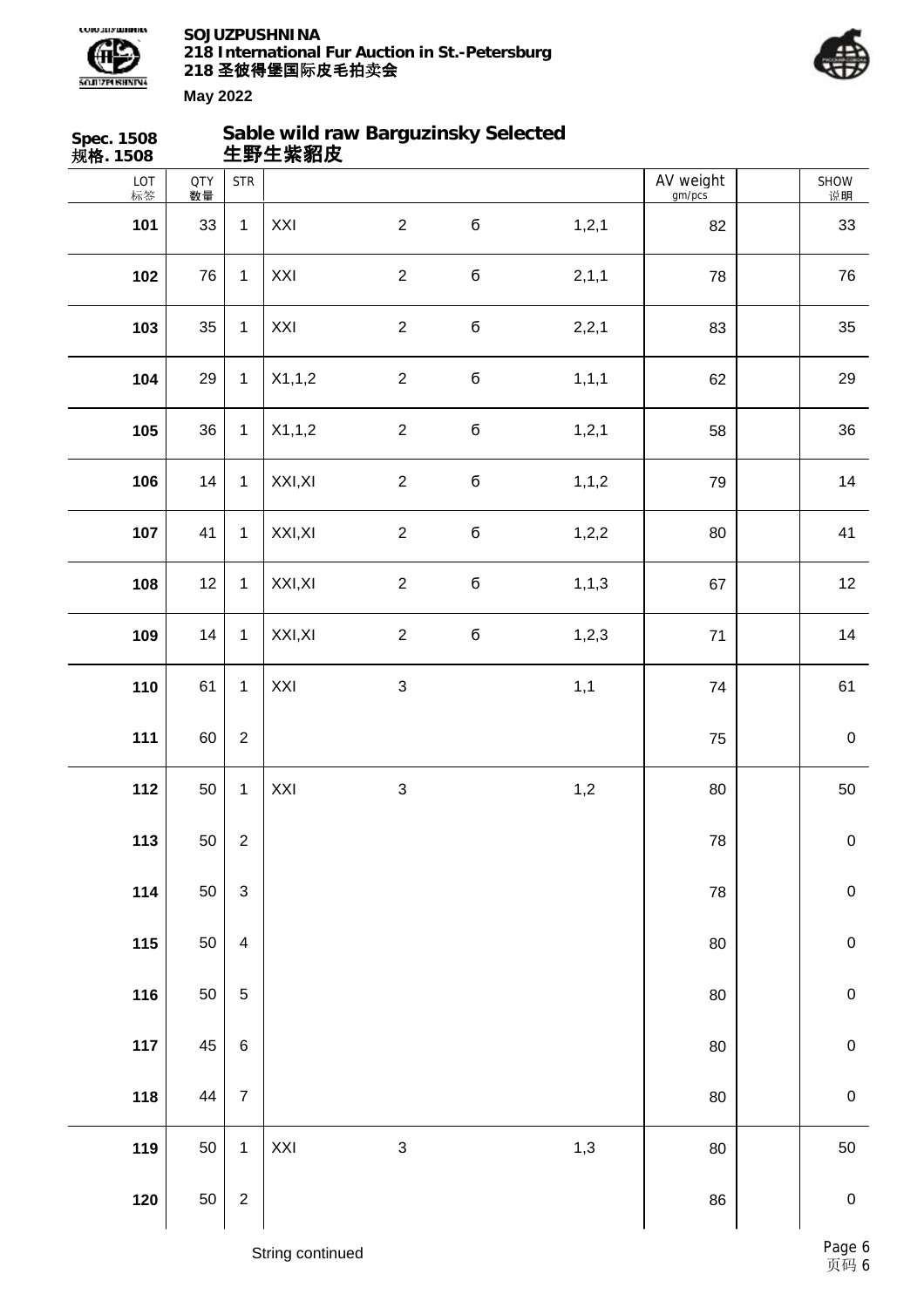



| 规格. 1508 | Spec. 1508 |                  |                         |               | Sable wild raw Barguzinsky Selected<br>生野生紫貂皮 |       |                     |                     |
|----------|------------|------------------|-------------------------|---------------|-----------------------------------------------|-------|---------------------|---------------------|
|          | LOT<br>标签  | <b>QTY</b><br>数量 | <b>STR</b>              |               |                                               |       | AV weight<br>gm/pcs | SHOW<br>说明          |
|          | 121        | 50               | $\mathfrak{S}$          |               |                                               |       | 82                  | $\pmb{0}$           |
|          | 122        | 51               | $\overline{\mathbf{4}}$ |               |                                               |       | $80\,$              | $\pmb{0}$           |
|          | 123        | 46               | $\mathbf 5$             |               |                                               |       | $80\,$              | $\pmb{0}$           |
| BAC      | 124        | 21               | $\,6$                   |               |                                               |       | $90\,$              | $\pmb{0}$           |
|          | 125        | 50               | $\mathbf{1}$            | XXI           | $\mathbf{3}$                                  | 2,1   | 76                  | 50                  |
|          | 126        | 46               | $\sqrt{2}$              |               |                                               |       | 74                  | $\pmb{0}$           |
|          | 127        | 50               | $\mathbf 1$             | XXI           | $\sqrt{3}$                                    | 2,2   | 78                  | 50                  |
|          | 128        | 50               | $\overline{2}$          |               |                                               |       | 78                  | $\mathbf 0$         |
|          | 129        | 50               | $\mathsf 3$             |               |                                               |       | 78                  | $\mathsf{O}\xspace$ |
|          | 130        | 50               | $\overline{\mathbf{4}}$ |               |                                               |       | 78                  | $\mathbf 0$         |
|          | 131        | 50               | $\mathbf 5$             |               |                                               |       | 76                  | $\mathbf 0$         |
|          | 132        | 50               | $\,6$                   |               |                                               |       | ${\bf 76}$          | $\pmb{0}$           |
|          | 133        | 41               | $\overline{7}$          |               |                                               |       | ${\bf 78}$          | ${\bf 0}$           |
|          | 134        | 40               | $\, 8$                  |               |                                               |       | 75                  | $\pmb{0}$           |
|          | 135        | 56               | $\mathbf{1}$            | XXI           | $\sqrt{3}$                                    | 2,3   | 79                  | 56                  |
|          | 136        | 55               | $\overline{c}$          |               |                                               |       | ${\bf 78}$          | $\pmb{0}$           |
|          | 137        | 50               | $\mathsf 3$             |               |                                               |       | $80\,$              | $\pmb{0}$           |
|          | 138        | 50               | $\overline{\mathbf{4}}$ |               |                                               |       | 80                  | $\pmb{0}$           |
|          | 139        | $34\,$           | $\mathbf 1$             | $\mathsf{XI}$ | $\sqrt{3}$                                    | 1,1   | 62                  | 34                  |
|          | 140        | 61               | $\mathbf 1$             | $\mathsf{XI}$ | $\sqrt{3}$                                    | $1,2$ | 62                  | 61                  |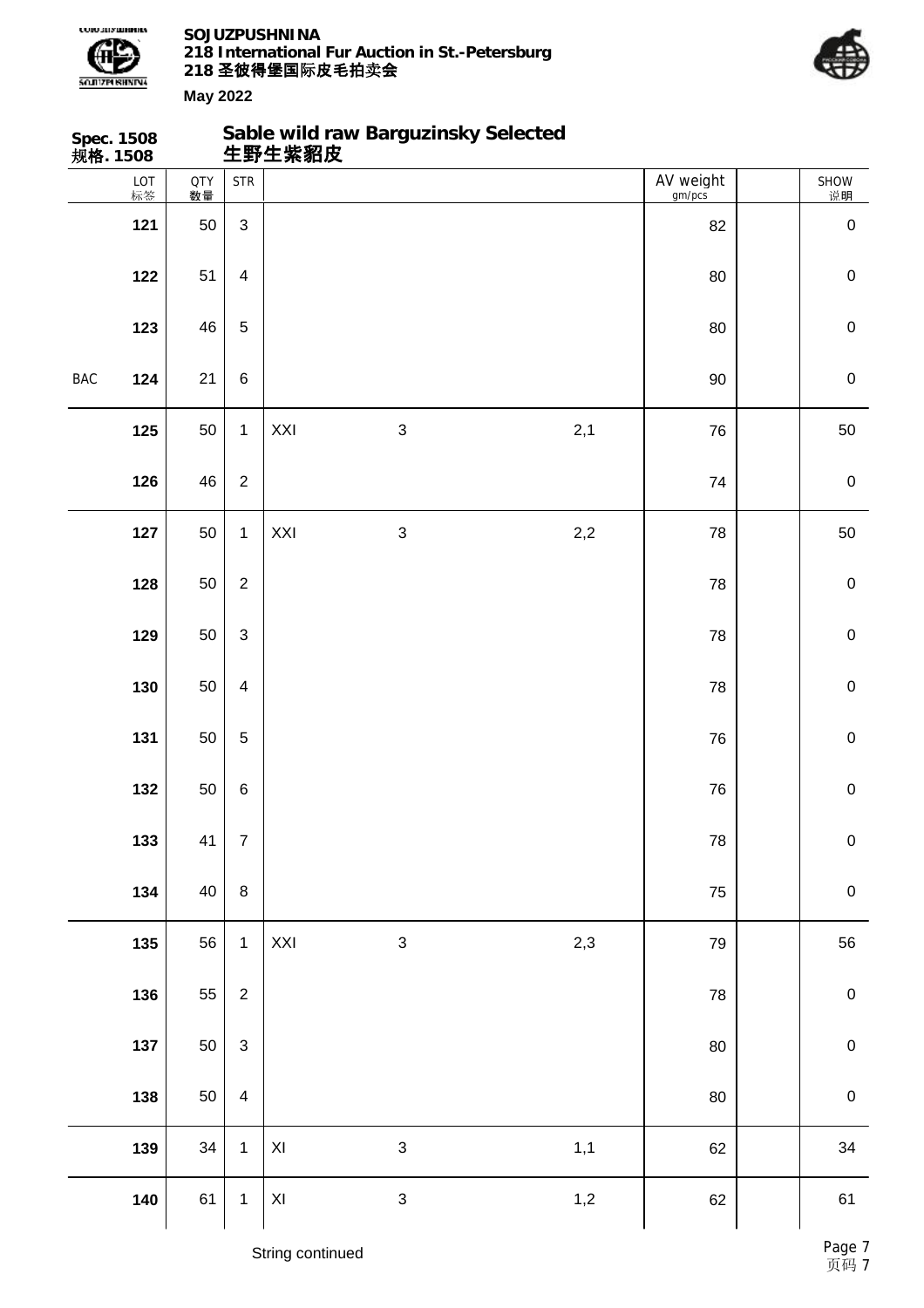



| Spec. 1508<br>规 <b>格</b> . 1508 |                  |                |                         | Sable wild raw Barguzinsky Selected<br>生野生紫貂皮 |         |                     |                  |
|---------------------------------|------------------|----------------|-------------------------|-----------------------------------------------|---------|---------------------|------------------|
| LOT<br>标签                       | <b>QTY</b><br>数量 | <b>STR</b>     |                         |                                               |         | AV weight<br>gm/pcs | SHOW<br>说明       |
| 141                             | 60               | $\overline{2}$ |                         |                                               |         | 65                  | $\pmb{0}$        |
| 142                             | 50               | $\mathbf{1}$   | $\pmb{\times}$          | $\mathbf{3}$                                  | 1,3     | 64                  | 50               |
| 143                             | 46               | $\overline{2}$ |                         |                                               |         | 65                  | $\boldsymbol{0}$ |
| 144                             | 33               | $\mathbf 1$    | $\pmb{\times}$          | $\sqrt{3}$                                    | 2,1     | 61                  | 33               |
| 145                             | 60               | $\mathbf{1}$   | XI                      | $\mathbf{3}$                                  | 2,2     | 62                  | 60               |
| 146                             | 58               | $\overline{2}$ |                         |                                               |         | 62                  | $\mathbf 0$      |
| 147                             | 76               | $\mathbf{1}$   | $\mathsf{X} \mathsf{I}$ | $\mathbf{3}$                                  | 2,3     | 63                  | 76               |
| 148                             | 22               | $\mathbf 1$    | 123                     | $\sqrt{3}$                                    | 1,1     | 59                  | 22               |
| 149                             | 41               | $\mathbf{1}$   | 123                     | $\mathbf{3}$                                  | 1,2     | 56                  | 41               |
| 150                             | 40               | $\overline{2}$ |                         |                                               |         | 55                  | $\mathbf 0$      |
| 151                             | 68               | $\mathbf 1$    | 123                     | $\sqrt{3}$                                    | 1,3     | 57                  | 68               |
| 152                             | 25               | $\mathbf{1}$   | 123                     | $\sqrt{3}$                                    | 2,1     | 52                  | 25               |
| 153                             | 51               | $\mathbf{1}$   | 123                     | $\mathbf{3}$                                  | 2,2     | 55                  | 51               |
| 154                             | 50               | $\sqrt{2}$     |                         |                                               |         | 54                  | $\boldsymbol{0}$ |
| 155                             | 47               | $\mathbf{1}$   | 123                     | $\sqrt{3}$                                    | 2,3     | 57                  | 47               |
| 156                             | 29               | $\mathbf{1}$   | XXI                     | $\mathbf{3}$                                  | 1, 1, 1 | 76                  | 29               |
| 157                             | 61               | $\mathbf{1}$   | XXI                     | $\mathbf{3}$                                  | 1, 2, 1 | $77$                | 61               |
| 158                             | 55               | $\overline{2}$ |                         |                                               |         | 78                  | $\pmb{0}$        |
| 159                             | 74               | $\mathbf{1}$   | XXI                     | $\sqrt{3}$                                    | 1, 3, 1 | 82                  | 74               |
| 160                             | $30\,$           | $\mathbf{1}$   | XXI                     | $\mathbf{3}$                                  | 2, 1, 1 | $77 \,$             | 30               |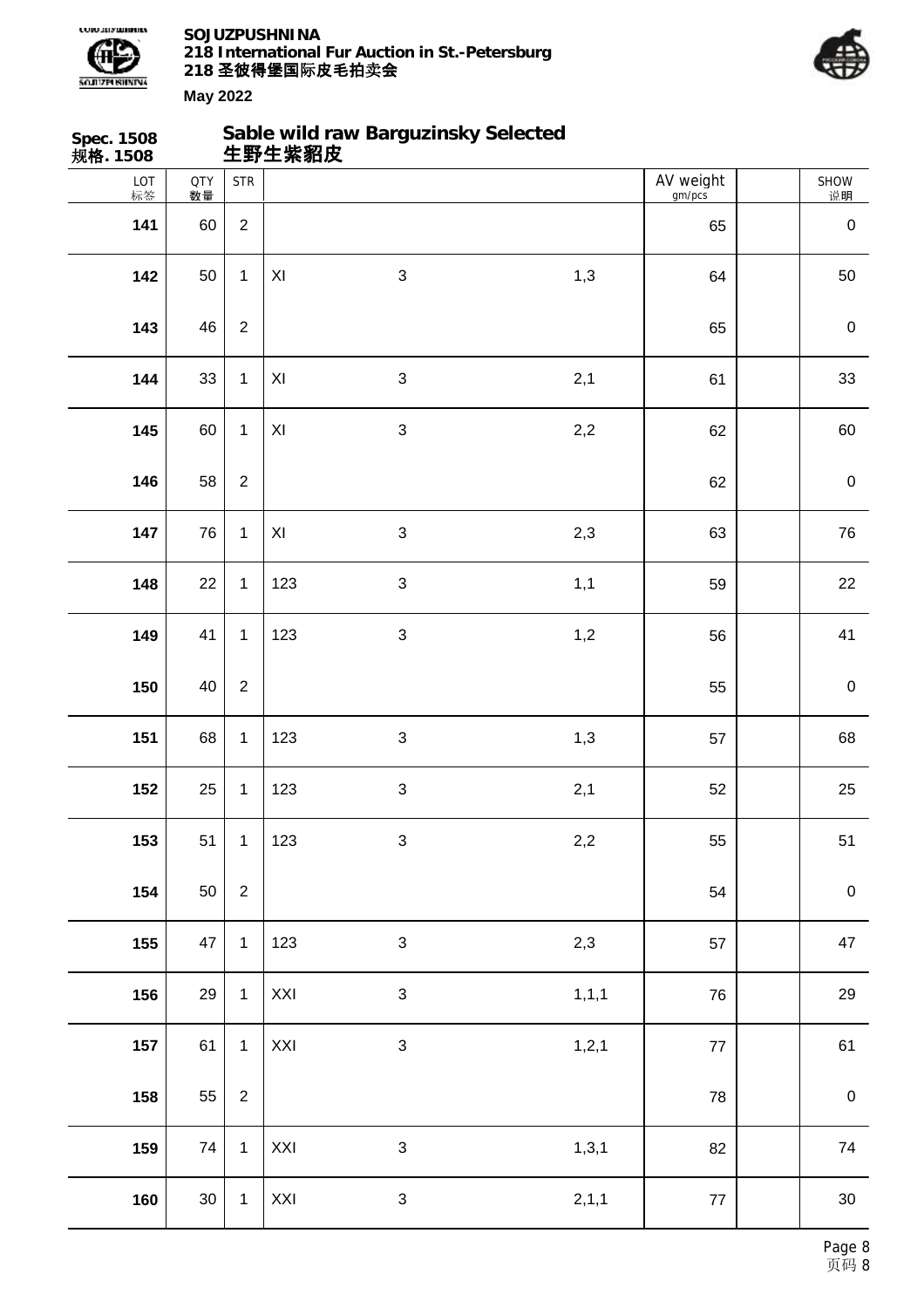



SHOW 说明

**177** 23 1 123 3 2,1,1 57 23

**178** 24 1 123 3 2,2,1 58 24

**179** 37 1 XXI,XI 3 1,1,2 70 37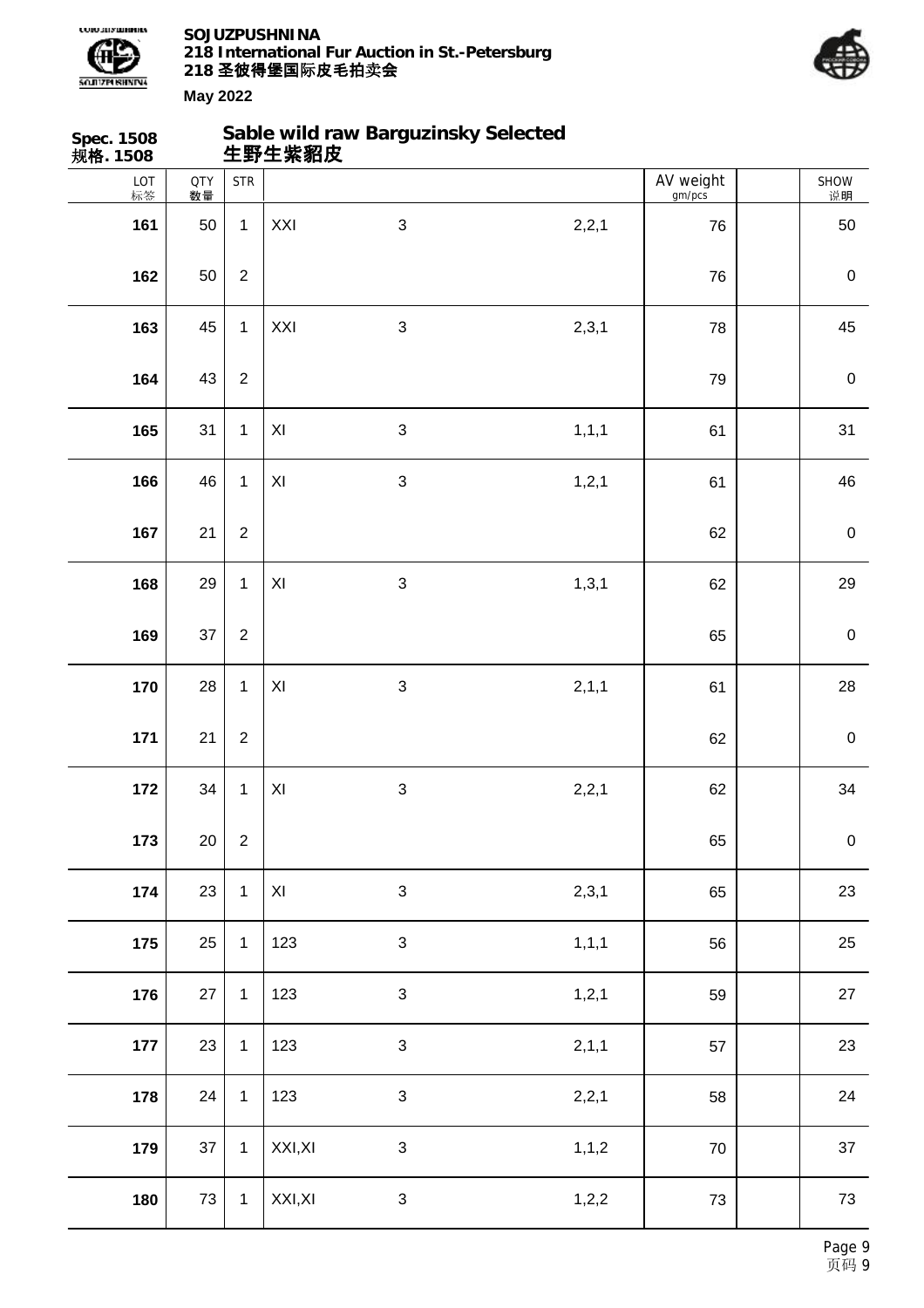



| Spec. 1508<br>规格. 1508 |                  |              | 生野生紫貂皮  | Sable wild raw Barguzinsky Selected |         |                     |            |
|------------------------|------------------|--------------|---------|-------------------------------------|---------|---------------------|------------|
| LOT<br>标签              | <b>QTY</b><br>数量 | <b>STR</b>   |         |                                     |         | AV weight<br>gm/pcs | SHOW<br>说明 |
| 181                    | 42               | $\mathbf{1}$ | XXI, XI | $\mathfrak{S}$                      | 1,3,2   | 79                  | 42         |
| 182                    | 37               | $\mathbf{1}$ | XXI, XI | $\sqrt{3}$                          | 2, 1, 2 | 68                  | 37         |
| 183                    | 64               | $\mathbf{1}$ | XXI, XI | $\mathbf{3}$                        | 2,2,2   | 73                  | 64         |
| 184                    | 33               | $\mathbf{1}$ | XXI, XI | $\sqrt{3}$                          | 2,3,2   | 79                  | 33         |
| 185                    | 26               | $\mathbf{1}$ | 123     | $\mathfrak{S}$                      | 1,2,2   | 58                  | 26         |
| 186                    | 23               | $\mathbf{1}$ | 123     | 3                                   | 1,3,2   | 57                  | 23         |
| 187                    | 23               | $\mathbf{1}$ | 123     | $\mathfrak{S}$                      | 2,1,2   | 57                  | 23         |
| 188                    | 38               | $\mathbf{1}$ | 123     | $\sqrt{3}$                          | 2,2,2   | 58                  | 38         |
| 189                    | 23               | $\mathbf{1}$ | 123     | $\mathbf{3}$                        | 2,3,2   | 61                  | 23         |
| 190                    | 14               | $\mathbf{1}$ | XXI, XI | $\sqrt{3}$                          | 1, 1, 3 | 71                  | 14         |
| 191                    | 28               | $\mathbf{1}$ | XXI, XI | $\sqrt{3}$                          | 1,2,3   | 75                  | 28         |
| 192                    | 17               | $\mathbf{1}$ | XXI, XI | $\sqrt{3}$                          | 1,3,3   | 76                  | 17         |
| 193                    | 23               | $\mathbf{1}$ | XXI, XI | $\sqrt{3}$                          | 2, 1, 3 | $70\,$              | 23         |
| 194                    | 27               | $\mathbf{1}$ | XXI, XI | $\sqrt{3}$                          | 2,2,3   | 70                  | 27         |
| 195                    | 22               | $\mathbf{1}$ | XXI, XI | $\sqrt{3}$                          | 2,3,3   | $77 \,$             | 22         |
| 196                    | 16               | $\mathbf{1}$ | 123     | $\sqrt{3}$                          | 1, 1, 3 | 56                  | 16         |
| 197                    | 26               | $\mathbf{1}$ | 123     | $\sqrt{3}$                          | 1,2,3   | 58                  | 26         |
| 198                    | 23               | $\mathbf{1}$ | XXI, XI | $\sqrt{3}$                          | 1, 1, 4 | $70\,$              | 23         |
| 199                    | 28               | $\mathbf{1}$ | XXI, XI | $\sqrt{3}$                          | 1,2,4   | $71$                | 28         |
| 200                    | $30\,$           | $\mathbf{1}$ | XXI, XI | 3                                   | 1,3,4   | 77                  | $30\,$     |
|                        |                  |              |         |                                     |         |                     |            |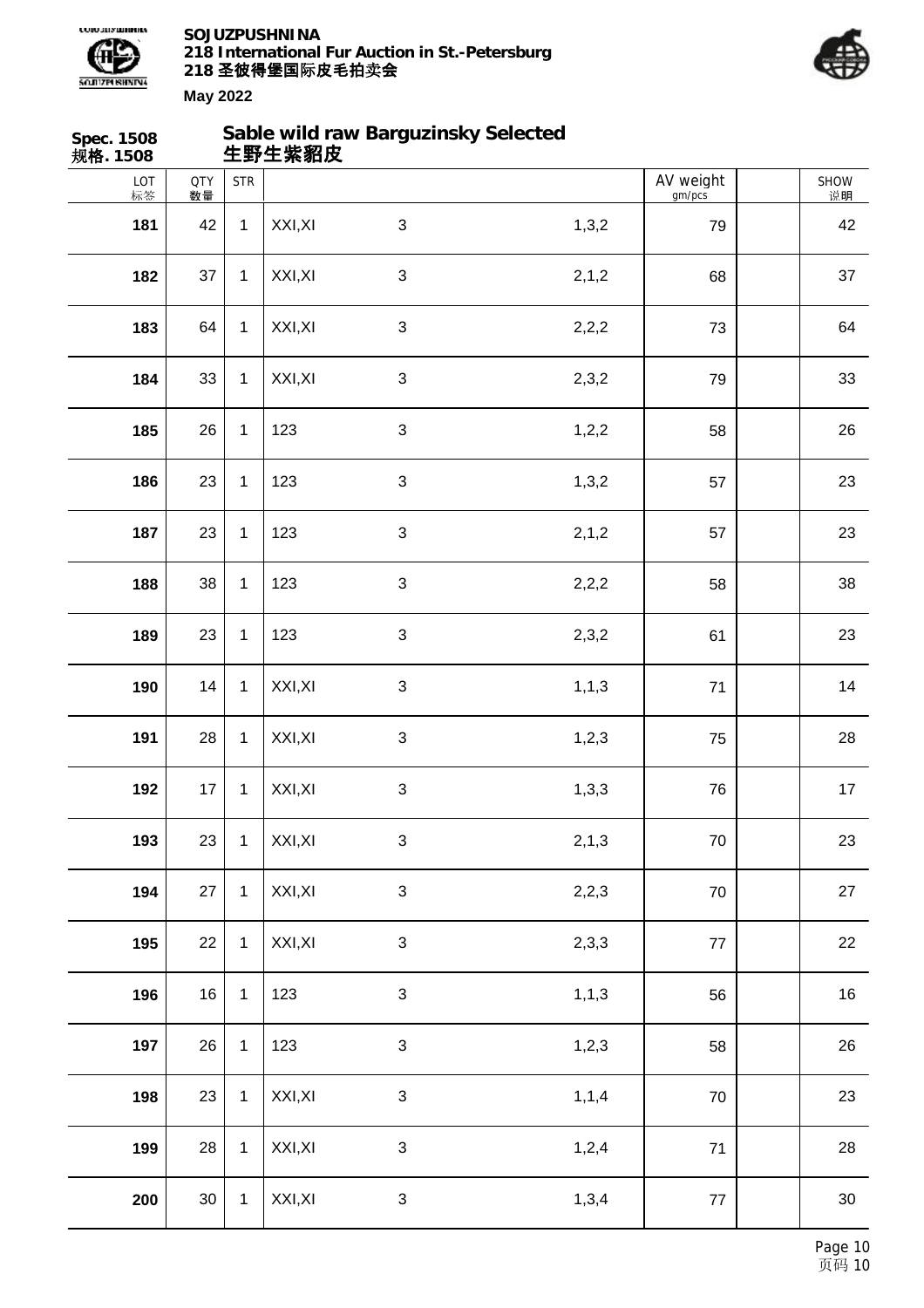



| Spec. 1508<br>规 <b>格</b> . 1508 |                  |                           | 生野生紫貂皮  | Sable wild raw Barguzinsky Selected |              |         |                     |             |
|---------------------------------|------------------|---------------------------|---------|-------------------------------------|--------------|---------|---------------------|-------------|
| LOT<br>标签                       | <b>QTY</b><br>数量 | <b>STR</b>                |         |                                     |              |         | AV weight<br>gm/pcs | SHOW<br>说明  |
| 201                             | 28               | $\mathbf{1}$              | XXI, XI | $\sqrt{3}$                          |              | 2,2,4   | 75                  | 28          |
| 202                             | 17               | $\mathbf{1}$              | 123     | $\sqrt{3}$                          |              | 1, 1, 4 | 53                  | 17          |
| 203                             | 17               | $\mathbf{1}$              | 123     | $\sqrt{3}$                          |              | 1,2,4   | 59                  | 17          |
| 204                             | 19               | $\mathbf{1}$              | XXI, XI | $\mathbf{3}$                        |              | 1, 1, 5 | 68                  | 19          |
| 205                             | 28               | $\mathbf{1}$              | XXI, XI | $\mathbf{3}$                        |              | 1,2,5   | 75                  | 28          |
| 206                             | 17               | $\mathbf{1}$              | XXI, XI | $\sqrt{3}$                          |              | 1,3,5   | 76                  | 17          |
| 207                             | 13               | $\mathbf{1}$              | 123     | $\sqrt{3}$                          |              | 1, 1, 5 | 54                  | 13          |
| 208                             | 12               | $\mathbf{1}$              | 123     | $\ensuremath{\mathsf{3}}$           |              | 1,2,5   | 58                  | 12          |
| 209<br>toplot                   | 12               | $\mathbf{1}$              | XXI, XI | $\mathbf{3}$                        |              | 1, 1, 6 | 67                  | 12          |
| 210                             | 12               | $\mathbf{1}$              | XXI, XI | $\sqrt{3}$                          |              | 1,2,6   | 67                  | 12          |
| 211                             | 76               | $\mathbf{1}$              | XXI     | $\ensuremath{\mathsf{3}}$           | $\mathsf{a}$ | 1,1     | 76                  | 76          |
| 212                             | 50               | $\mathbf{1}$              | XXI     | $\ensuremath{\mathsf{3}}$           | a            | 1,2     | 82                  | $50\,$      |
| 213                             | 50               | $\overline{2}$            |         |                                     |              |         | 78                  | $\pmb{0}$   |
| 214                             | 50               | $\sqrt{3}$                |         |                                     |              |         | 78                  | $\pmb{0}$   |
| 215                             | 51               | $\overline{\mathbf{4}}$   |         |                                     |              |         | 78                  | $\mathbf 0$ |
| 216                             | 50               | $\mathbf 5$               |         |                                     |              |         | 76                  | $\pmb{0}$   |
| 217                             | 50               | $\,6$                     |         |                                     |              |         | 80                  | $\mathbf 0$ |
| 218                             | 55               | $\mathbf{1}$              | XXI     | $\ensuremath{\mathsf{3}}$           | $\mathsf a$  | 1,3     | 87                  | 55          |
| 219                             | 53               | $\overline{2}$            |         |                                     |              |         | 83                  | $\mathbf 0$ |
| 220                             | 50               | $\ensuremath{\mathsf{3}}$ |         |                                     |              |         | 84                  | $\pmb{0}$   |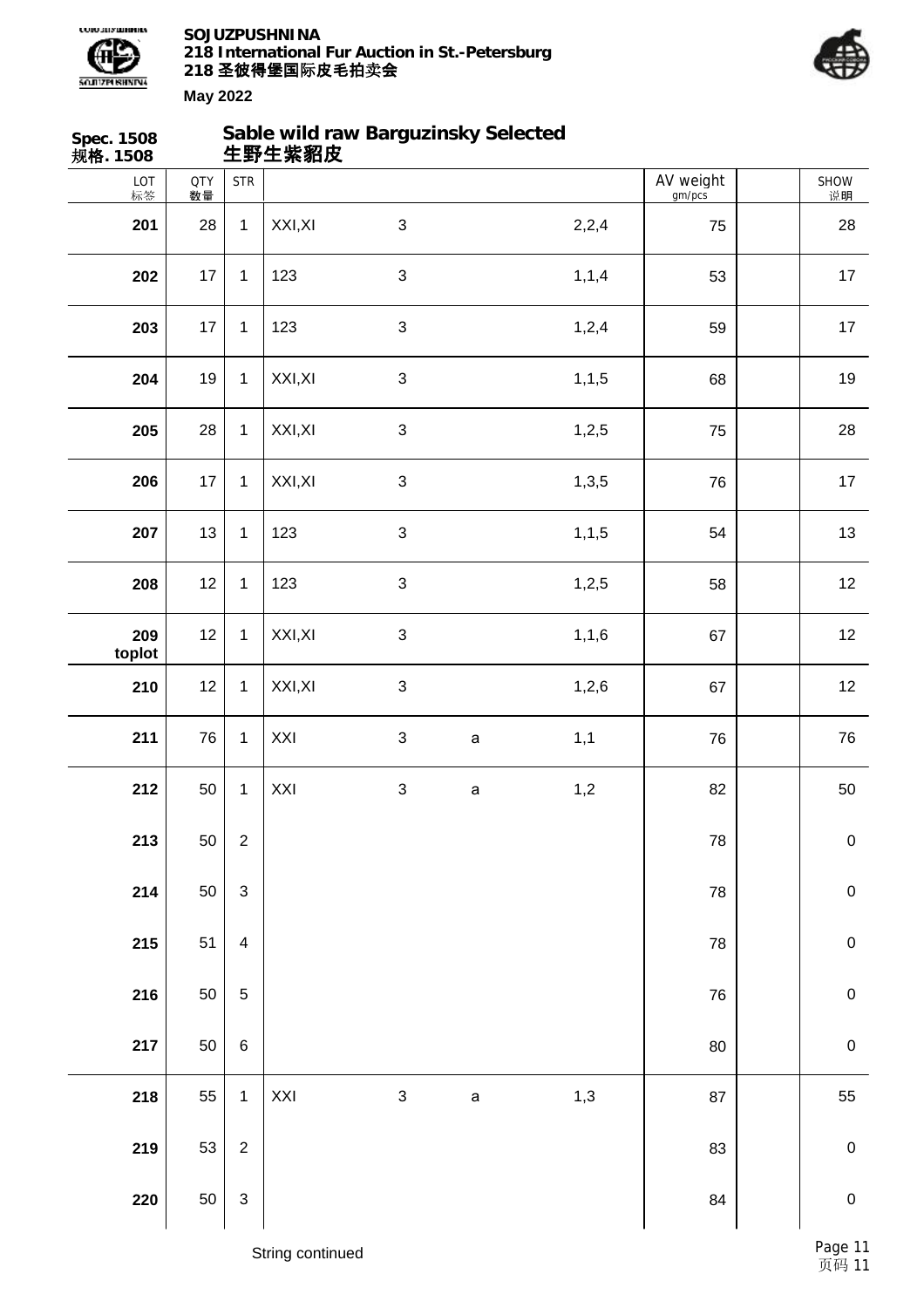



| <b>Spec. 1508</b><br>规格. 1508 |                  |                           | Sable wild raw Barguzinsky Selected<br>生野生紫貂皮 |                           |             |     |                     |             |
|-------------------------------|------------------|---------------------------|-----------------------------------------------|---------------------------|-------------|-----|---------------------|-------------|
| LOT<br>标签                     | <b>QTY</b><br>数量 | <b>STR</b>                |                                               |                           |             |     | AV weight<br>gm/pcs | SHOW<br>说明  |
| 221                           | 50               | $\overline{4}$            |                                               |                           |             |     | 82                  | $\mathbf 0$ |
| 222                           | 50               | $\mathbf 5$               |                                               |                           |             |     | 80                  | $\mathbf 0$ |
| 223                           | 76               | $\mathbf{1}$              | XXI                                           | $\sqrt{3}$                | $\mathsf a$ | 2,1 | 74                  | 76          |
| 224                           | 50               | $\mathbf{1}$              | XXI                                           | $\sqrt{3}$                | $\mathsf a$ | 2,2 | 86                  | 50          |
| 225                           | 50               | $\overline{2}$            |                                               |                           |             |     | 82                  | $\mathbf 0$ |
| 226                           | 50               | $\mathfrak{S}$            |                                               |                           |             |     | 76                  | $\pmb{0}$   |
| 227                           | 48               | $\overline{\mathbf{4}}$   |                                               |                           |             |     | 75                  | $\mathbf 0$ |
| 228                           | 45               | $\mathbf 5$               |                                               |                           |             |     | 80                  | $\mathbf 0$ |
| 229                           | 45               | $\,6$                     |                                               |                           |             |     | 76                  | $\mathbf 0$ |
| 230                           | 60               | $\mathbf{1}$              | XXI                                           | $\sqrt{3}$                | $\mathsf a$ | 2,3 | 83                  | 60          |
| 231                           | 60               | $\overline{2}$            |                                               |                           |             |     | 80                  | $\mathbf 0$ |
| 232                           | 57               | $\ensuremath{\mathsf{3}}$ |                                               |                           |             |     | 81                  | $\pmb{0}$   |
| 233                           | 38               | $\mathbf{1}$              | $\pmb{\mathsf{XI}}$                           | $\ensuremath{\mathsf{3}}$ | $\mathsf a$ | 1,1 | 61                  | 38          |
| 234                           | 45               | $\mathbf{1}$              | $\mathsf{XI}$                                 | $\ensuremath{\mathsf{3}}$ | $\mathsf a$ | 1,2 | 64                  | 45          |
| 235                           | 41               | $\overline{2}$            |                                               |                           |             |     | 63                  | $\pmb{0}$   |
| 236                           | 45               | $\mathbf{1}$              | $\pmb{\times}$                                | $\mathfrak{S}$            | $\mathsf a$ | 1,3 | 64                  | 45          |
| 237                           | 40               | $\overline{c}$            |                                               |                           |             |     | 68                  | $\pmb{0}$   |
| 238                           | 50               | $\mathbf{1}$              | $\pmb{\mathsf{XI}}$                           | $\mathfrak{S}$            | $\mathsf a$ | 2,1 | 62                  | 50          |
| 239                           | 54               | $\mathbf{1}$              | $\pmb{\mathsf{XI}}$                           | $\mathfrak{S}$            | $\mathsf a$ | 2,2 | 61                  | 54          |
| 240                           | 50               | $\overline{c}$            |                                               |                           |             |     | 62                  | $\pmb{0}$   |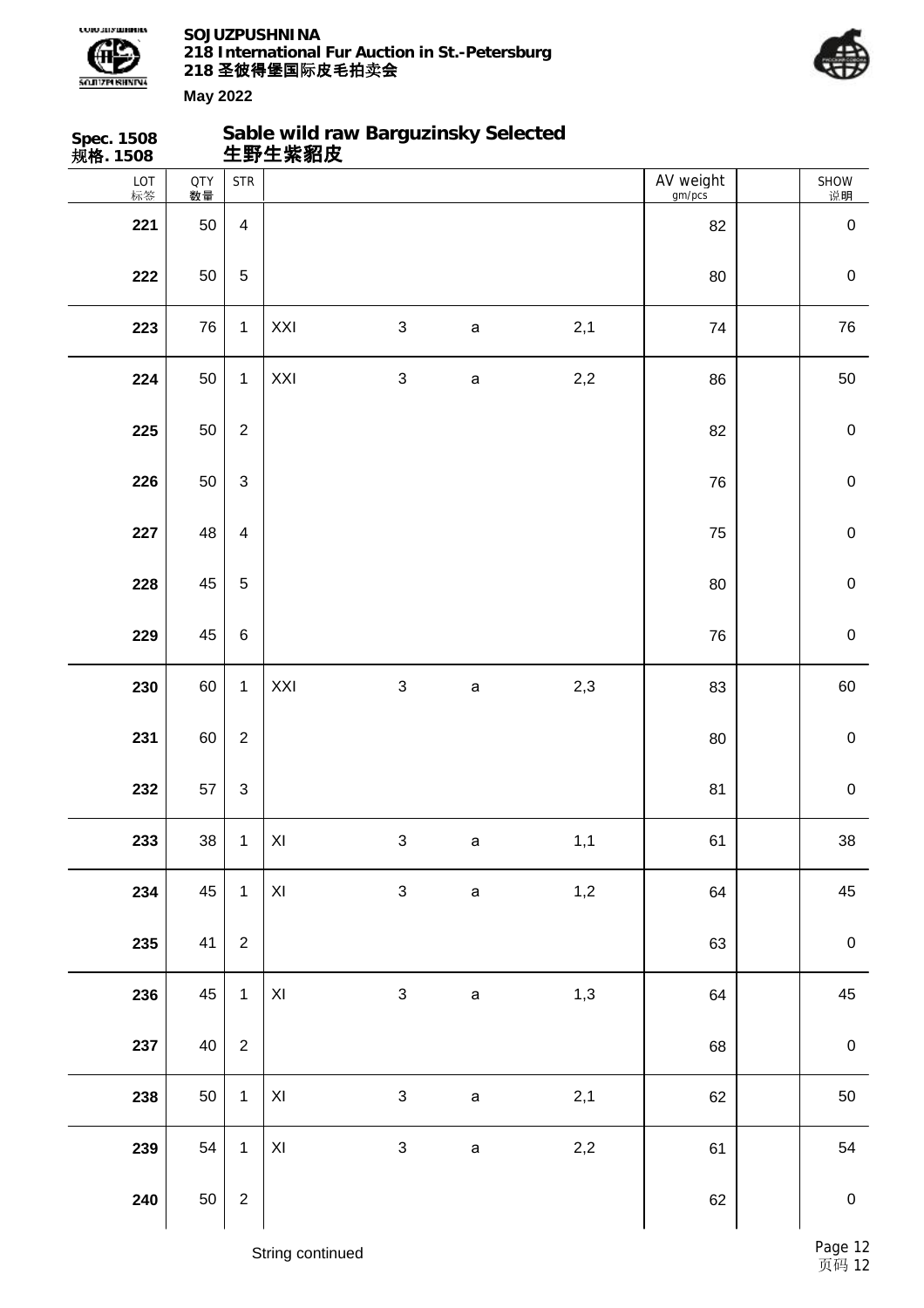



| Spec. 1508<br>规格. 1508 |                  |                | 生野生紫貂皮         | Sable wild raw Barguzinsky Selected |              |         |                     |             |
|------------------------|------------------|----------------|----------------|-------------------------------------|--------------|---------|---------------------|-------------|
| LOT<br>标签              | <b>QTY</b><br>数量 | <b>STR</b>     |                |                                     |              |         | AV weight<br>gm/pcs | SHOW<br>说明  |
| 241                    | 50               | 3              |                |                                     |              |         | 60                  | $\pmb{0}$   |
| 242                    | 41               | $\mathbf{1}$   | XI             | $\sqrt{3}$                          | $\mathsf a$  | 2,3     | 63                  | 41          |
| 243                    | 40               | $\overline{2}$ |                |                                     |              |         | 65                  | $\pmb{0}$   |
| 244                    | $30\,$           | $\mathbf{1}$   | 123            | $\mathfrak{S}$                      | $\mathsf{a}$ | 1,1     | 53                  | $30\,$      |
| 245                    | 52               | $\mathbf{1}$   | 123            | $\mathfrak{S}$                      | $\mathsf a$  | 1,2     | 56                  | 52          |
| 246                    | 50               | $\overline{2}$ |                |                                     |              |         | 56                  | $\pmb{0}$   |
| 247                    | 34               | $\mathbf{1}$   | 123            | $\mathfrak{S}$                      | $\mathsf a$  | 1,3     | 59                  | 34          |
| 248                    | 38               | $\mathbf{1}$   | 123            | $\mathfrak{S}$                      | $\mathsf a$  | 2,1     | 55                  | 38          |
| 249                    | 50               | $\mathbf{1}$   | 123            | $\mathfrak{S}$                      | $\mathsf a$  | 2,2     | 56                  | 50          |
| 250                    | 45               | $\overline{2}$ |                |                                     |              |         | 56                  | $\pmb{0}$   |
| 251                    | 39               | $\mathbf{1}$   | 123            | $\mathbf{3}$                        | $\mathsf a$  | 2,3     | 59                  | 39          |
| 252                    | 26               | $\mathbf{1}$   | XXI            | $\ensuremath{\mathsf{3}}$           | $\mathsf a$  | 1, 1, 1 | $77 \,$             | 26          |
| 253                    | 50               | $\mathbf{1}$   | $\mathsf{XXI}$ | $\sqrt{3}$                          | $\mathsf a$  | 1, 2, 1 | $80\,$              | 50          |
| 254                    | 46               | $\sqrt{2}$     |                |                                     |              |         | 76                  | $\pmb{0}$   |
| 255                    | 45               | $\mathbf{1}$   | $\mathsf{XXI}$ | $\sqrt{3}$                          | $\mathsf a$  | 1,3,1   | 82                  | 45          |
| 256                    | 44               | $\sqrt{2}$     |                |                                     |              |         | 82                  | $\mathbf 0$ |
| 257                    | 44               | $\mathbf 1$    | $\mathsf{XXI}$ | $\ensuremath{\mathsf{3}}$           | $\mathsf a$  | 2,1,1   | 73                  | 44          |
| 258                    | 50               | $\mathbf{1}$   | $\mathsf{XXI}$ | $\mathfrak{S}$                      | $\mathsf a$  | 2,2,1   | 76                  | 50          |
| 259                    | 50               | $\sqrt{2}$     |                |                                     |              |         | 74                  | $\pmb{0}$   |
| 260                    | 43               | $\sqrt{3}$     |                |                                     |              |         | 79                  | $\mathbf 0$ |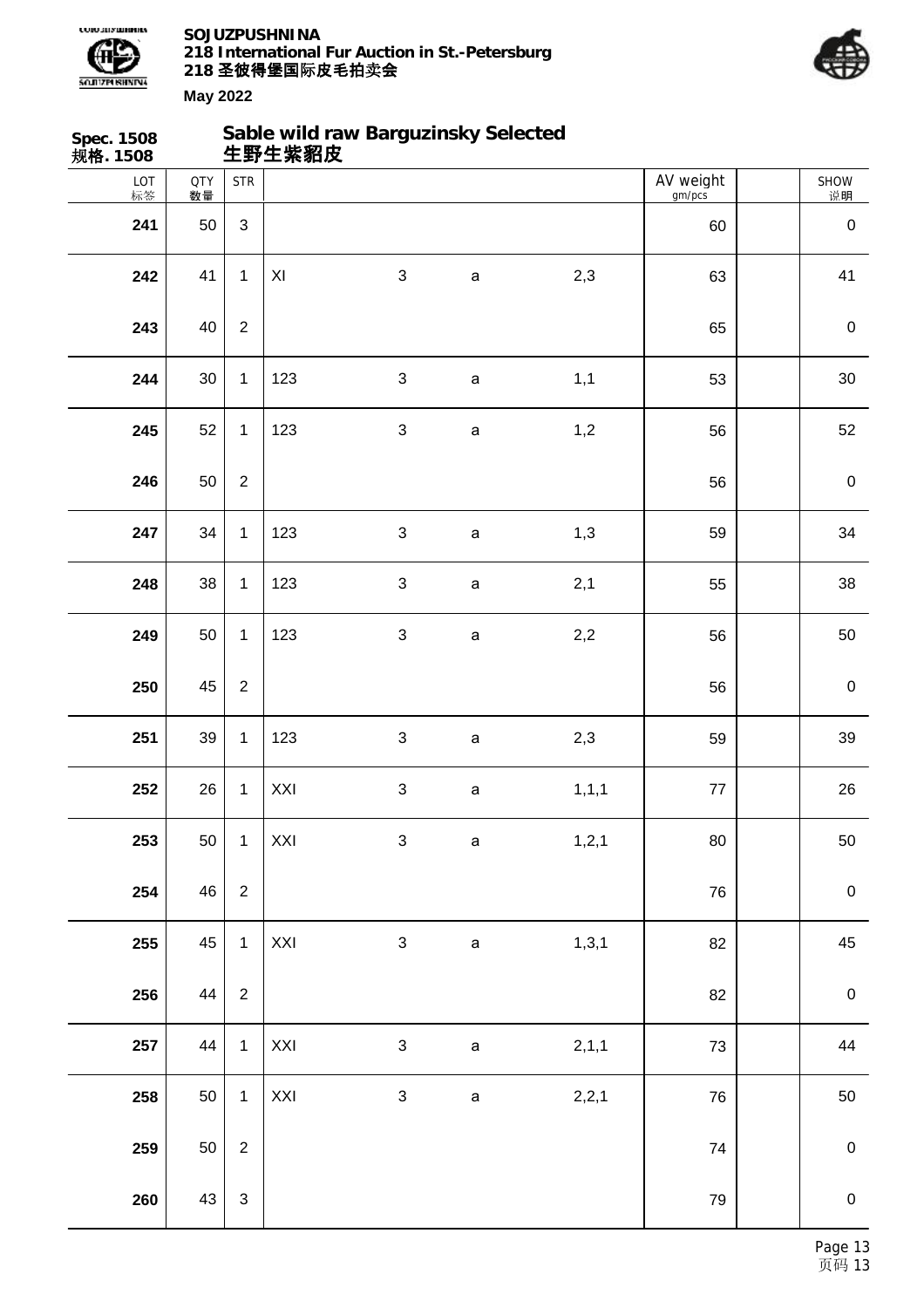



| Spec. 1508<br>规格. 1508 |                  |              | 生野生紫貂皮         | Sable wild raw Barguzinsky Selected |              |         |                     |            |
|------------------------|------------------|--------------|----------------|-------------------------------------|--------------|---------|---------------------|------------|
| LOT<br>标签              | <b>QTY</b><br>数量 | <b>STR</b>   |                |                                     |              |         | AV weight<br>gm/pcs | SHOW<br>说明 |
| 261                    | 70               | $\mathbf{1}$ | XXI            | $\mathfrak{S}$                      | $\mathsf{a}$ | 2,3,1   | 79                  | 70         |
| 262                    | 31               | $\mathbf{1}$ | $\pmb{\times}$ | $\sqrt{3}$                          | $\mathsf a$  | 1, 1, 1 | 61                  | 31         |
| 263                    | 39               | $\mathbf{1}$ | XI             | $\sqrt{3}$                          | $\mathsf a$  | 1, 2, 1 | 64                  | 39         |
| 264                    | 33               | $\mathbf{1}$ | XI             | $\sqrt{3}$                          | $\mathsf a$  | 1, 3, 1 | 67                  | 33         |
| 265                    | 22               | $\mathbf{1}$ | XI             | $\mathfrak{S}$                      | $\mathsf a$  | 2, 1, 1 | 64                  | 22         |
| 266                    | 58               | $\mathbf{1}$ | XI             | $\sqrt{3}$                          | $\mathsf a$  | 2,2,1   | 64                  | 58         |
| 267                    | 35               | $\mathbf{1}$ | XI             | $\sqrt{3}$                          | $\mathsf a$  | 2,3,1   | 63                  | 35         |
| 268                    | 24               | $\mathbf{1}$ | 123            | $\mathbf{3}$                        | $\mathsf a$  | 1, 1, 1 | 58                  | 24         |
| 269                    | 43               | $\mathbf{1}$ | 123            | $\mathfrak{S}$                      | $\mathsf a$  | 1, 2, 1 | 56                  | 43         |
| 270                    | 22               | $\mathbf{1}$ | 123            | $\sqrt{3}$                          | $\mathsf a$  | 1, 3, 1 | 55                  | 22         |
| 271                    | 24               | $\mathbf{1}$ | 123            | $\sqrt{3}$                          | $\mathsf a$  | 2,1,1   | 58                  | 24         |
| 272                    | 48               | $\mathbf 1$  | 123            | $\ensuremath{\mathsf{3}}$           | a            | 2,2,1   | 56                  | 48         |
| 273                    | 22               | $\mathbf{1}$ | 123            | $\mathfrak{S}$                      | $\mathsf a$  | 2,3,1   | 59                  | 22         |
| 274                    | 21               | $\mathbf{1}$ | XXI, XI        | $\mathfrak{S}$                      | $\mathsf a$  | 1, 1, 2 | 76                  | 21         |
| 275                    | $30\,$           | $\mathbf{1}$ | XXI, XI        | $\ensuremath{\mathsf{3}}$           | $\mathsf a$  | 1,2,2   | 77                  | $30\,$     |
| 276                    | 26               | $\mathbf{1}$ | XXI, XI        | $\ensuremath{\mathsf{3}}$           | $\mathsf a$  | 1,3,2   | 77                  | 26         |
| 277                    | 22               | $\mathbf{1}$ | XXI, XI        | $\ensuremath{\mathsf{3}}$           | $\mathsf a$  | 2, 1, 2 | 73                  | 22         |
| 278                    | 56               | $\mathbf{1}$ | XXI, XI        | $\sqrt{3}$                          | $\mathsf a$  | 2,2,2   | $71$                | 56         |
| 279                    | 31               | $\mathbf{1}$ | XXI, XI        | $\sqrt{3}$                          | $\mathsf a$  | 2,3,2   | 77                  | 31         |
| 280                    | 21               | $\mathbf{1}$ | 123            | $\ensuremath{\mathsf{3}}$           | $\mathsf a$  | 1, 1, 2 | 57                  | 21         |
|                        |                  |              |                |                                     |              |         |                     |            |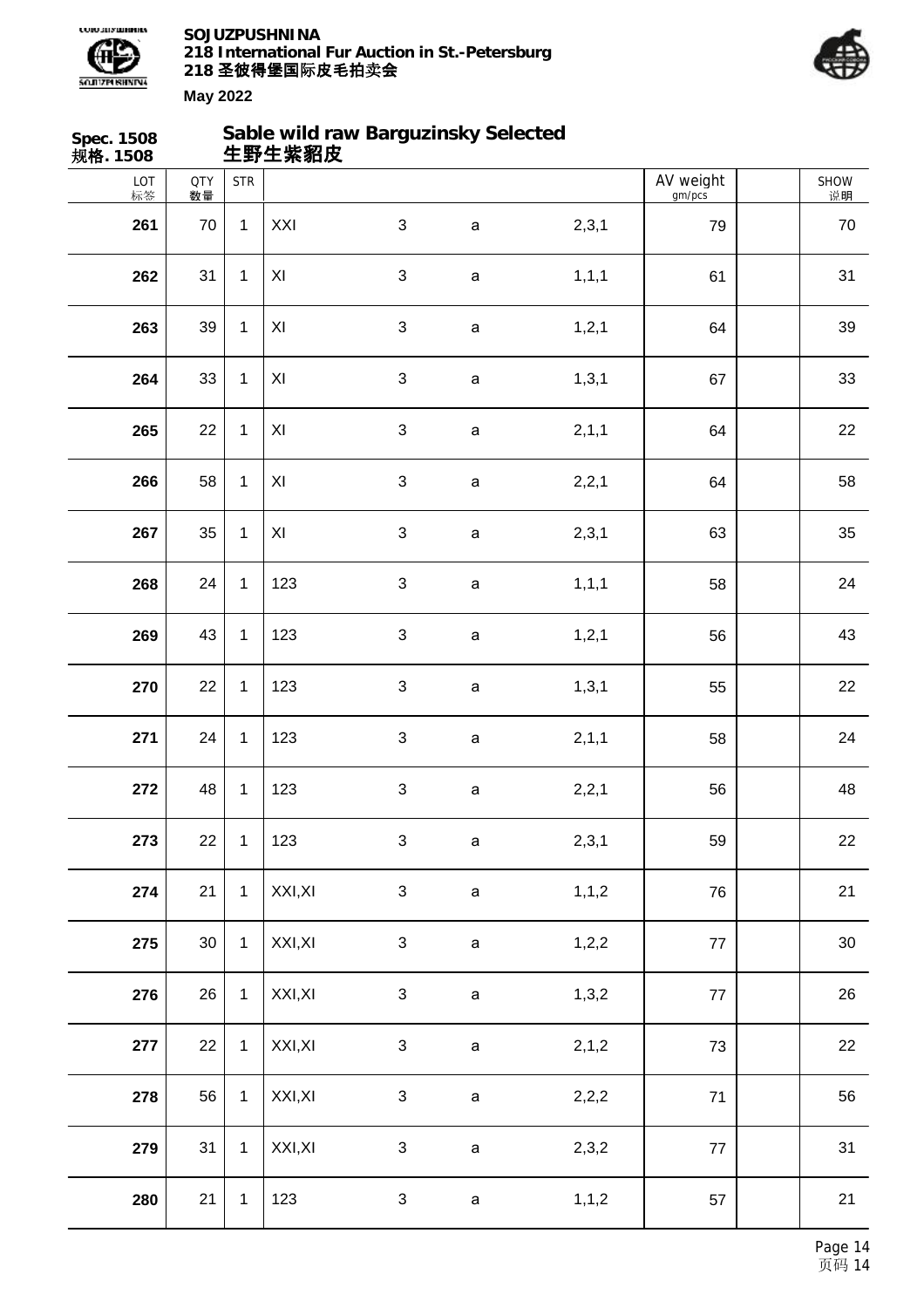



| Spec. 1508<br>规格. 1508 |                  |                  | 生野生紫貂皮  | Sable wild raw Barguzinsky Selected |              |         |                     |            |
|------------------------|------------------|------------------|---------|-------------------------------------|--------------|---------|---------------------|------------|
| LOT<br>标签              | <b>QTY</b><br>数量 | <b>STR</b>       |         |                                     |              |         | AV weight<br>gm/pcs | SHOW<br>说明 |
| 281                    | 30               | $\mathbf{1}$     | 123     | $\mathfrak{S}$                      | $\mathbf a$  | 1,2,2   | 57                  | 30         |
| 282                    | 23               | $\mathbf{1}$     | 123     | $\sqrt{3}$                          | $\mathsf a$  | 1,3,2   | 61                  | 23         |
| 283                    | 24               | $\mathbf{1}$     | XXI, XI | $\sqrt{3}$                          | $\mathsf a$  | 1, 1, 3 | $71$                | 24         |
| 284                    | 24               | $\mathbf{1}$     | XXI, XI | $\sqrt{3}$                          | $\mathsf a$  | 1,2,3   | 67                  | 24         |
| 285                    | 23               | $\mathbf{1}$     | XXI, XI | $\mathfrak{S}$                      | $\mathsf a$  | 1,3,3   | 78                  | 23         |
| 286                    | 25               | $\mathbf{1}$     | XXI, XI | $\sqrt{3}$                          | $\mathsf a$  | 2,2,3   | 76                  | 25         |
| 287                    | 28               | $\boldsymbol{2}$ |         |                                     |              |         | 79                  | $\pmb{0}$  |
| 288                    | 20               | $\mathbf{1}$     | XXI, XI | $\sqrt{3}$                          | $\mathsf a$  | 2,3,3   | 75                  | 20         |
| 289                    | 20               | $\mathbf{1}$     | 123     | $\mathfrak{S}$                      | $\mathsf{a}$ | 1, 1, 3 | 55                  | 20         |
| 290                    | 21               | $\mathbf{1}$     | 123     | $\sqrt{3}$                          | $\mathsf a$  | 1,2,3   | 57                  | 21         |
| 291                    | 21               | $\mathbf{1}$     | 123     | $\sqrt{3}$                          | $\mathsf a$  | 1,3,3   | 57                  | 21         |
| 292                    | $30\,$           | $\mathbf 1$      | XXI, XI | $\ensuremath{\mathsf{3}}$           | $\mathsf a$  | 1, 1, 4 | 77                  | $30\,$     |
| 293                    | 33               | $\mathbf{1}$     | XXI, XI | $\mathfrak{S}$                      | $\mathsf a$  | 1,2,4   | 79                  | 33         |
| 294                    | 27               | $\mathbf{1}$     | XXI, XI | $\mathfrak{S}$                      | $\mathsf a$  | 1,3,4   | 81                  | 27         |
| 295                    | 26               | $\mathbf{1}$     | XXI, XI | $\mathfrak{S}$                      | $\mathsf a$  | 2,2,4   | 73                  | 26         |
| 296                    | 15               | $\mathbf{1}$     | 123     | $\ensuremath{\mathsf{3}}$           | $\mathsf a$  | 1, 1, 4 | 60                  | 15         |
| 297                    | 16               | $\mathbf{1}$     | 123     | $\sqrt{3}$                          | $\mathsf a$  | 1,2,4   | 62                  | 16         |
| 298                    | 20               | $\mathbf{1}$     | XXI, XI | $\sqrt{3}$                          | $\mathsf a$  | 1, 1, 5 | 80                  | $20\,$     |
| 299                    | 15               | $\mathbf{1}$     | XXI, XI | $\sqrt{3}$                          | $\mathsf a$  | 1,2,5   | 80                  | 15         |
| 300                    | 76               | $\mathbf{1}$     | XXI     | $\sqrt{3}$                          | б            | 1,1     | 78                  | 76         |
|                        |                  |                  |         |                                     |              |         |                     |            |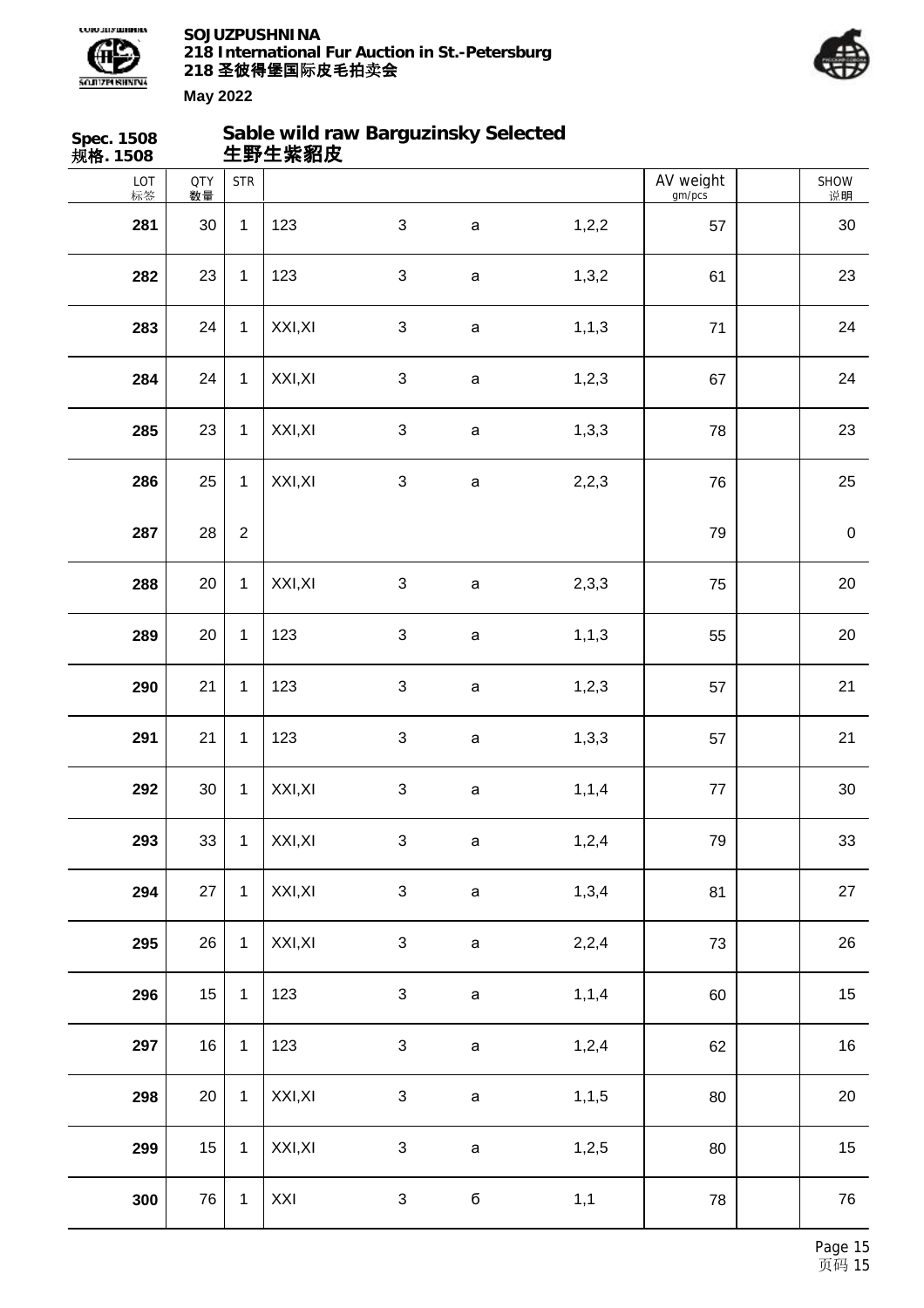



| Spec. 1508<br>规格. 1508 |                  |                         | 生野生紫貂皮                  | Sable wild raw Barguzinsky Selected |             |     |                     |                  |
|------------------------|------------------|-------------------------|-------------------------|-------------------------------------|-------------|-----|---------------------|------------------|
| LOT<br>标签              | <b>QTY</b><br>数量 | <b>STR</b>              |                         |                                     |             |     | AV weight<br>gm/pcs | SHOW<br>说明       |
| 301                    | 95               | $\mathbf{1}$            | XXI                     | $\mathfrak{S}$                      | б           | 1,2 | 83                  | 95               |
| 302                    | 92               | $\overline{2}$          |                         |                                     |             |     | 78                  | $\mathbf 0$      |
| 303                    | 41               | $\mathfrak{S}$          |                         |                                     |             |     | 80                  | $\mathbf 0$      |
| 304                    | 110              | $\mathbf{1}$            | XXI                     | $\sqrt{3}$                          | б           | 1,3 | 85                  | 110              |
| 305                    | 106              | $\sqrt{2}$              |                         |                                     |             |     | 87                  | $\boldsymbol{0}$ |
| 306                    | 99               | $\mathbf{1}$            | XXI                     | $\mathbf{3}$                        | б           | 2,1 | 75                  | 99               |
| 307                    | 50               | $\mathbf{1}$            | XXI                     | $\ensuremath{\mathsf{3}}$           | б           | 2,2 | 80                  | 50               |
| 308                    | 50               | $\overline{2}$          |                         |                                     |             |     | 82                  | $\mathbf 0$      |
| 309                    | 90               | $\mathbf{3}$            |                         |                                     |             |     | 79                  | $\mathbf 0$      |
| 310                    | 88               | $\overline{\mathbf{4}}$ |                         |                                     |             |     | 80                  | $\mathbf 0$      |
| 311                    | 64               | $\mathbf{1}$            | XXI                     | $\ensuremath{\mathsf{3}}$           | $\mathbf 6$ | 2,3 | 84                  | 64               |
| 312                    | 28               | $\mathbf{1}$            | $\pmb{\times}$          | $\sqrt{3}$                          | б           | 1,1 | 61                  | 28               |
| 313                    | 41               | $\mathbf{1}$            | $\mathsf{X} \mathsf{I}$ | $\sqrt{3}$                          | $\mathbf 6$ | 1,2 | 63                  | 41               |
| 314                    | 37               | $\mathbf{1}$            | XI                      | $\mathfrak{S}$                      | б           | 1,3 | 65                  | 37               |
| 315                    | 24               | $\mathbf{1}$            | XI                      | $\mathbf{3}$                        | б           | 2,1 | 62                  | 24               |
| 316                    | 47               | $\mathbf{1}$            | $\mathsf{XI}$           | $\mathbf{3}$                        | $\mathbf 6$ | 2,2 | 62                  | 47               |
| 317                    | 31               | $\mathbf{1}$            | XI                      | $\mathbf{3}$                        | $\mathbf 6$ | 2,3 | 65                  | 31               |
| 318                    | $30\,$           | $\mathbf{1}$            | 123                     | $\sqrt{3}$                          | б           | 1,1 | 53                  | $30\,$           |
| 319                    | 27               | $\mathbf{1}$            | 123                     | $\mathbf{3}$                        | б           | 1,2 | 56                  | 27               |
| 320                    | 24               | $\mathbf{1}$            | 123                     | $\mathfrak{S}$                      | $\mathbf 6$ | 1,3 | 58                  | 24               |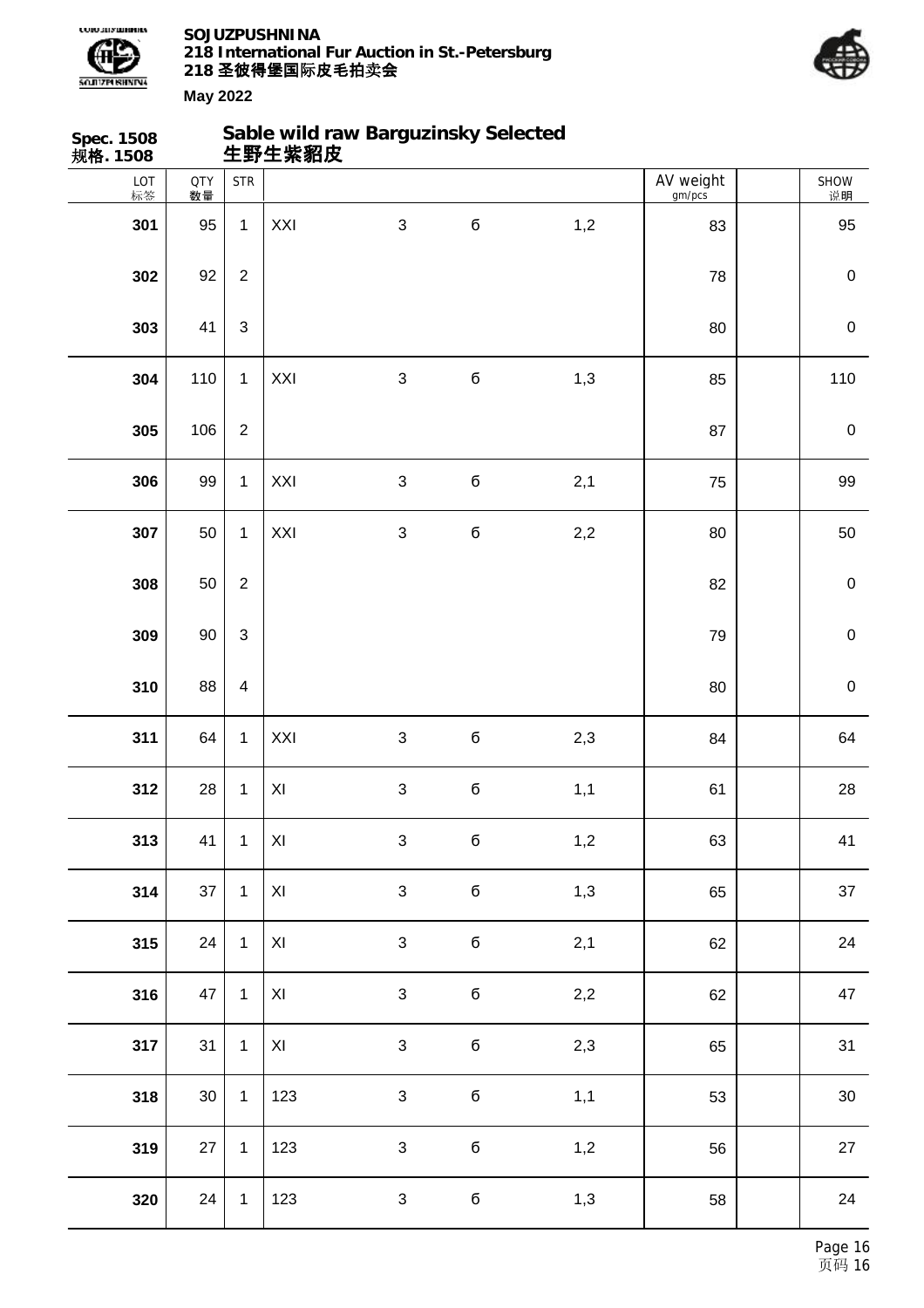



| Spec. 1508<br>规格. 1508 |                  |              | 生野生紫貂皮  | Sable wild raw Barguzinsky Selected |             |         |                     |            |
|------------------------|------------------|--------------|---------|-------------------------------------|-------------|---------|---------------------|------------|
| LOT<br>标签              | <b>QTY</b><br>数量 | <b>STR</b>   |         |                                     |             |         | AV weight<br>gm/pcs | SHOW<br>说明 |
| 321                    | 31               | $\mathbf{1}$ | 123     | $\mathfrak{S}$                      | $\mathbf 6$ | 2,2     | 55                  | 31         |
| 322                    | 44               | $\mathbf{1}$ | XXI     | $\sqrt{3}$                          | б           | 1, 1, 1 | 77                  | 44         |
| 323                    | 95               | $\mathbf{1}$ | XXI     | $\mathbf{3}$                        | б           | 1, 2, 1 | 82                  | 95         |
| 324                    | 116              | $\mathbf{1}$ | XXI     | $\sqrt{3}$                          | б           | 1, 3, 1 | 85                  | 116        |
| 325                    | 57               | $\mathbf{1}$ | XXI     | $\mathfrak{S}$                      | б           | 2, 1, 1 | $77 \,$             | 57         |
| 326                    | 93               | $\mathbf{1}$ | XXI     | $\sqrt{3}$                          | б           | 2,2,1   | 77                  | 93         |
| 327                    | 80               | $\mathbf{1}$ | XXI     | $\sqrt{3}$                          | б           | 2,3,1   | 85                  | 80         |
| 328                    | 24               | $\mathbf{1}$ | XI      | $\mathfrak{S}$                      | б           | 1, 1, 1 | 58                  | 24         |
| 329                    | 67               | $\mathbf{1}$ | XI      | $\mathbf{3}$                        | б           | 1, 2, 1 | 64                  | 67         |
| 330                    | 55               | $\mathbf{1}$ | XI      | $\sqrt{3}$                          | б           | 1, 3, 1 | 65                  | 55         |
| 331                    | 22               | $\mathbf{1}$ | 123     | $\sqrt{3}$                          | б           | 1, 1, 1 | 55                  | 22         |
| 332                    | 25               | $\mathbf 1$  | 123     | $\ensuremath{\mathsf{3}}$           | б           | 1, 2, 1 | 56                  | 25         |
| 333                    | 21               | $\mathbf{1}$ | XXI, XI | $\mathfrak{S}$                      | $\mathbf 6$ | 1, 1, 2 | $71$                | 21         |
| 334                    | 21               | $\mathbf{1}$ | XXI, XI | $\mathfrak{S}$                      | б           | 1,2,2   | 76                  | 21         |
| 335                    | 24               | $\mathbf{1}$ | XXI, XI | $\mathfrak{S}$                      | б           | 1,3,2   | 83                  | 24         |
| 336                    | 21               | $\mathbf{1}$ | XXI, XI | $\sqrt{3}$                          | $\mathbf 6$ | 2, 1, 2 | 76                  | 21         |
| 337                    | 21               | $\mathbf 1$  | XXI, XI | $\ensuremath{\mathsf{3}}$           | б           | 2,2,2   | 76                  | 21         |
| 338                    | 22               | $\mathbf{1}$ | XXI, XI | $\sqrt{3}$                          | б           | 1, 1, 3 | 68                  | 22         |
| 339                    | 23               | $\mathbf{1}$ | XXI, XI | $\ensuremath{\mathsf{3}}$           | б           | 1,2,3   | 74                  | 23         |
| 340                    | 20               | $\mathbf{1}$ | XXI, XI | $\sqrt{3}$                          | $\mathbf 6$ | 1,3,3   | 80                  | 20         |
|                        |                  |              |         |                                     |             |         |                     |            |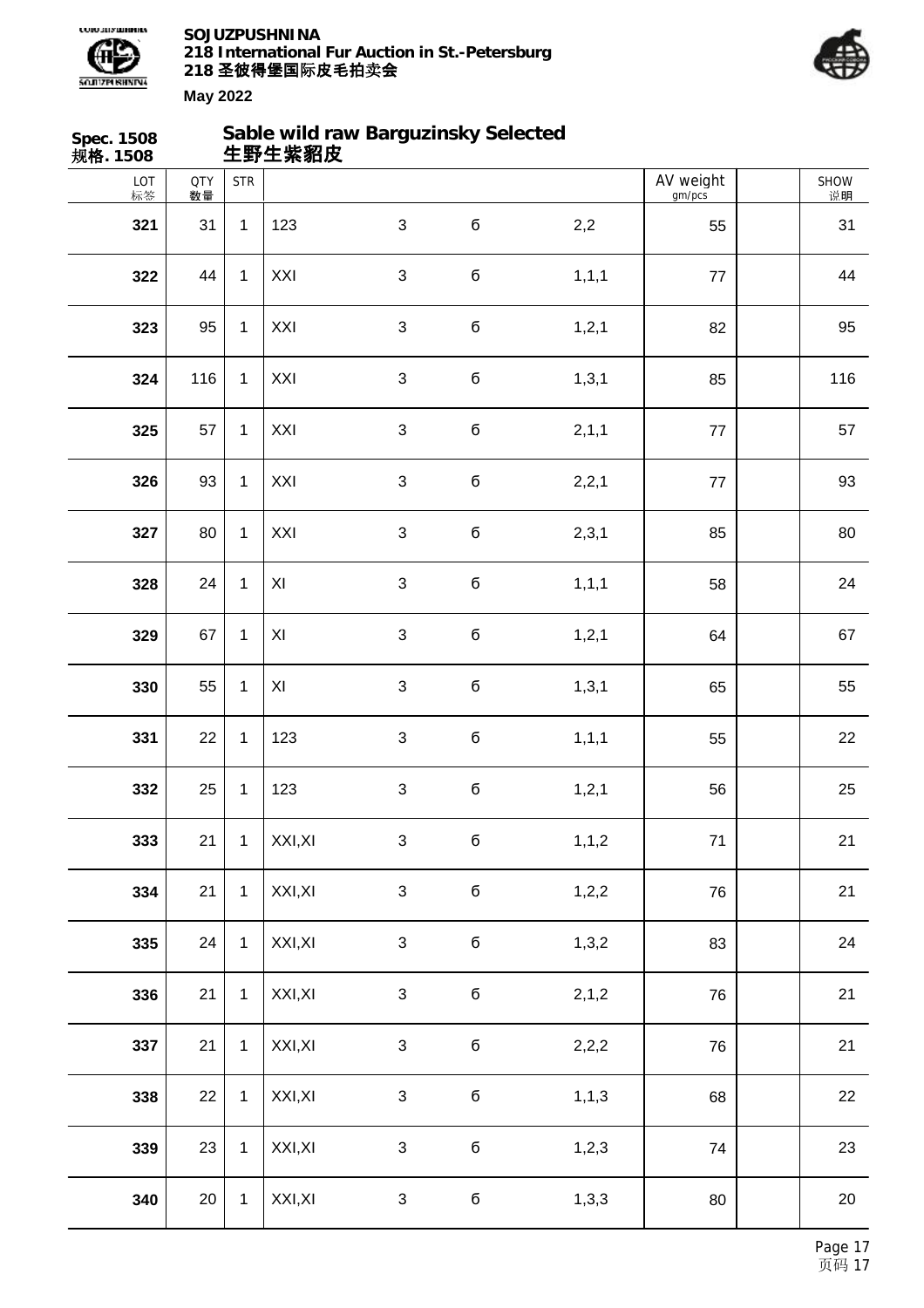

**Sable wild raw Barguzinsky Selected**



| Spec. 1508<br>规 <b>格</b> . 1508 |                  |                           |         | Sable wild raw Barguzinsky Selected<br>生野生紫貂皮 |   |       |                     |             |
|---------------------------------|------------------|---------------------------|---------|-----------------------------------------------|---|-------|---------------------|-------------|
| LOT<br>标签                       | <b>QTY</b><br>数量 | <b>STR</b>                |         |                                               |   |       | AV weight<br>gm/pcs | SHOW<br>说明  |
| 341                             | 18               | $\mathbf{1}$              | 123     | $\mathfrak{S}$                                | б | 1,2,3 | 56                  | 18          |
| 342                             | 20               | $\mathbf{1}$              | XXI, XI | $\mathfrak{S}$                                | б | 1,2,4 | 80                  | 20          |
| 343                             | 50               | $\mathbf{1}$              | XXI     | $\overline{\mathbf{4}}$                       |   | 1,1   | 78                  | 50          |
| 344                             | 52               | $\overline{2}$            |         |                                               |   |       | 79                  | $\pmb{0}$   |
| 345                             | 50               | $\mathbf{1}$              | XXI     | $\overline{\mathbf{4}}$                       |   | 1,2   | 80                  | 50          |
| 346                             | 50               | $\overline{2}$            |         |                                               |   |       | 78                  | $\pmb{0}$   |
| 347                             | 50               | $\mathfrak{S}$            |         |                                               |   |       | 78                  | $\pmb{0}$   |
| 348                             | 50               | $\overline{4}$            |         |                                               |   |       | 80                  | $\mathbf 0$ |
| 349                             | 55               | $\sqrt{5}$                |         |                                               |   |       | 82                  | $\pmb{0}$   |
| 350                             | 55               | $\,6\,$                   |         |                                               |   |       | 80                  | $\pmb{0}$   |
| 351                             | 53               | $\boldsymbol{7}$          |         |                                               |   |       | $77\,$              | $\pmb{0}$   |
| 352                             | 50               | $\mathbf{1}$              | XXI     | $\overline{\mathbf{4}}$                       |   | 1,3   | 80                  | 50          |
| 353                             | 50               | $\overline{c}$            |         |                                               |   |       | 82                  | $\mathbf 0$ |
| 354                             | 50               | $\ensuremath{\mathsf{3}}$ |         |                                               |   |       | 82                  | $\mathbf 0$ |
| 355                             | 50               | $\overline{4}$            |         |                                               |   |       | 86                  | $\pmb{0}$   |
| 356                             | 50               | $\sqrt{5}$                |         |                                               |   |       | $80\,$              | $\pmb{0}$   |
| 357                             | 56               | $\,6\,$                   |         |                                               |   |       | 84                  | $\pmb{0}$   |
| 358                             | 55               | $\boldsymbol{7}$          |         |                                               |   |       | 84                  | $\mathbf 0$ |
| 359                             | 55               | $\mathbf{1}$              | XXI     | $\overline{\mathbf{4}}$                       |   | 2,1   | 75                  | 55          |
| 360                             | 54               | $\overline{c}$            |         |                                               |   |       | 76                  | $\mathbf 0$ |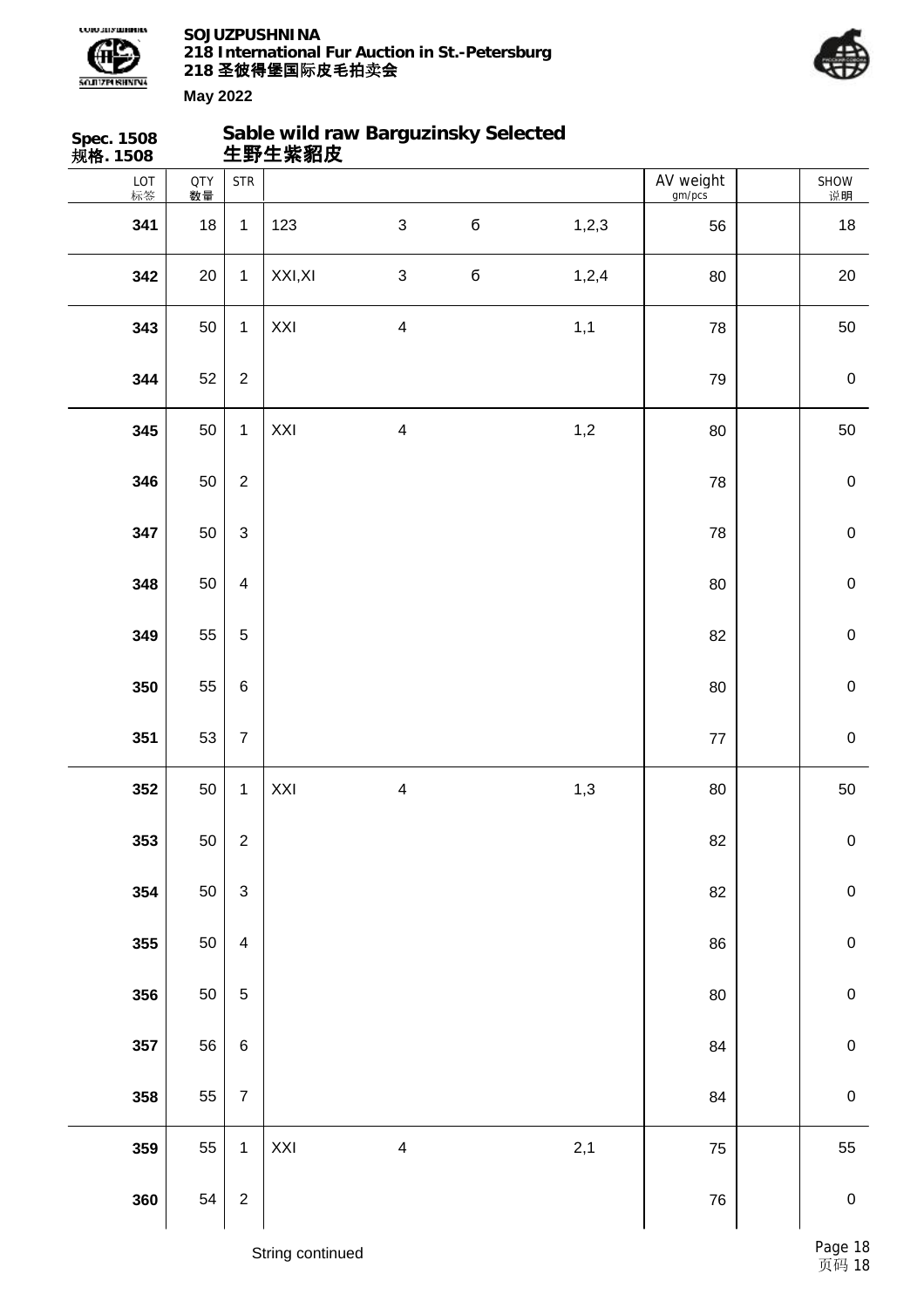

**Sable wild raw Barguzinsky Selected**



| Spec. 1508<br>规 <b>格</b> . 1508 |                  |                  |     | Sable wild raw Barguzinsky Selected<br>生野生紫貂皮 |     |                     |                       |
|---------------------------------|------------------|------------------|-----|-----------------------------------------------|-----|---------------------|-----------------------|
| LOT<br>标签                       | <b>QTY</b><br>数量 | <b>STR</b>       |     |                                               |     | AV weight<br>gm/pcs | SHOW<br><sub>说明</sub> |
| 361                             | 50               | $\mathbf{3}$     |     |                                               |     | 76                  | $\pmb{0}$             |
| 362                             | 50               | $\overline{4}$   |     |                                               |     | 74                  | $\pmb{0}$             |
| 363                             | 50               | $\mathbf{1}$     | XXI | $\overline{\mathbf{4}}$                       | 2,2 | 76                  | 50                    |
| 364                             | 50               | $\overline{2}$   |     |                                               |     | 78                  | $\pmb{0}$             |
| 365                             | 50               | $\mathbf{3}$     |     |                                               |     | 80                  | $\pmb{0}$             |
| 366                             | 50               | $\overline{4}$   |     |                                               |     | 78                  | ${\bf 0}$             |
| 367                             | 50               | $\sqrt{5}$       |     |                                               |     | 78                  | $\pmb{0}$             |
| 368                             | 50               | $\,6\,$          |     |                                               |     | 76                  | $\mathbf 0$           |
| 369                             | 50               | $\overline{7}$   |     |                                               |     | 76                  | $\pmb{0}$             |
| 370                             | 50               | $\bf 8$          |     |                                               |     | 82                  | ${\bf 0}$             |
| 371                             | 50               | $\boldsymbol{9}$ |     |                                               |     | 76                  | $\pmb{0}$             |
| 372                             | 50               | $10$             |     |                                               |     | 80                  | ${\bf 0}$             |
| 373                             | 45               | 11               |     |                                               |     | $80\,$              | $\pmb{0}$             |
| 374                             | 44               | $12$             |     |                                               |     | $77\,$              | $\mathbf 0$           |
| 375                             | 40               | 13               |     |                                               |     | ${\bf 78}$          | $\mathbf 0$           |
| 376                             | 50               | $\mathbf{1}$     | XXI | $\overline{\mathbf{4}}$                       | 2,3 | 82                  | $50\,$                |
| 377                             | 50               | $\overline{c}$   |     |                                               |     | 82                  | $\pmb{0}$             |
| 378                             | 50               | $\mathbf{3}$     |     |                                               |     | 82                  | ${\bf 0}$             |
| 379                             | 51               | $\overline{4}$   |     |                                               |     | 80                  | $\mathbf 0$           |
| 380                             | 50               | $\sqrt{5}$       |     |                                               |     | ${\bf 78}$          | ${\bf 0}$             |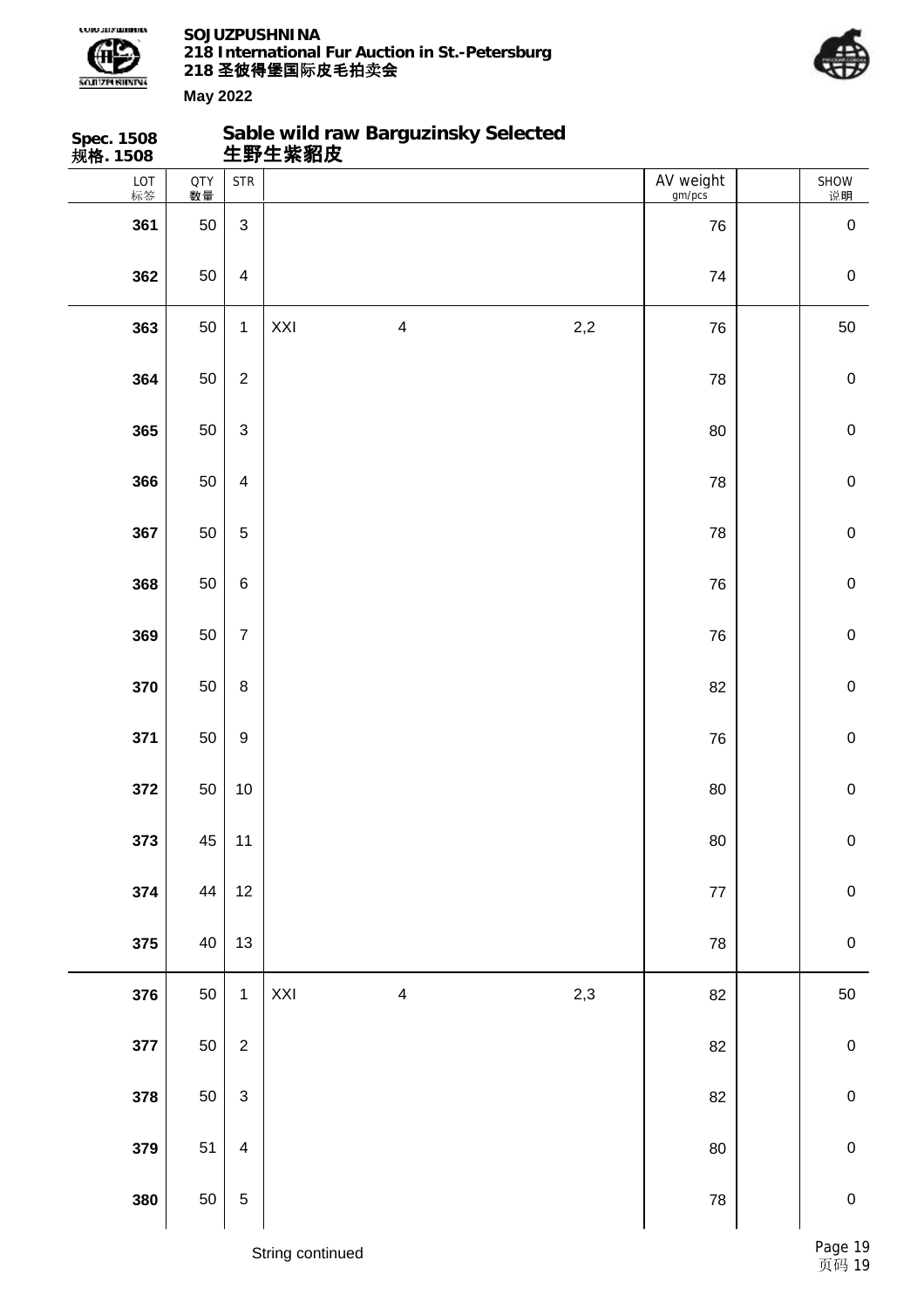

**Sable wild raw Barguzinsky Selected**



|            | Spec. 1508<br>规 <b>格</b> . 1508 |                  |                           |     | Sable wild raw Barguzinsky Selected<br>生野生紫貂皮 |     |                     |              |
|------------|---------------------------------|------------------|---------------------------|-----|-----------------------------------------------|-----|---------------------|--------------|
|            | LOT<br>标签                       | <b>QTY</b><br>数量 | <b>STR</b>                |     |                                               |     | AV weight<br>gm/pcs | SHOW<br>说明   |
|            | 381                             | 50               | $\,6$                     |     |                                               |     | 80                  | $\pmb{0}$    |
|            | 382                             | 50               | $\overline{7}$            |     |                                               |     | 78                  | $\mathbf 0$  |
|            | 383                             | 50               | $\bf 8$                   |     |                                               |     | 80                  | $\mathbf 0$  |
|            | 384                             | 50               | $\boldsymbol{9}$          |     |                                               |     | 82                  | $\mathbf 0$  |
|            | 385                             | 50               | $10$                      |     |                                               |     | 80                  | $\mathbf 0$  |
|            | 386                             | 43               | 11                        |     |                                               |     | 79                  | $\mathbf 0$  |
|            | 387                             | 41               | 12                        |     |                                               |     | 78                  | $\mathbf 0$  |
|            | 388                             | 40               | 13                        |     |                                               |     | 80                  | $\mathbf 0$  |
| <b>BAC</b> | 389                             | 26               | 14                        |     |                                               |     | 81                  | $\mathbf 0$  |
|            | 390                             | 50               | $\mathbf{1}$              | XXI | $\overline{\mathbf{4}}$                       | 3,1 | 74                  | 50           |
|            | 391                             | 45               | $\overline{2}$            |     |                                               |     | 73                  | $\pmb{0}$    |
|            | 392                             | 50               | $\mathbf{1}$              | XXI | $\overline{\mathbf{4}}$                       | 3,2 | 76                  | 50           |
|            | 393                             | 50               | $\mathbf 2$               |     |                                               |     | ${\bf 78}$          | $\pmb{0}$    |
|            | 394                             | 50               | $\ensuremath{\mathsf{3}}$ |     |                                               |     | ${\bf 76}$          | $\pmb{0}$    |
|            | 395                             | 50               | $\overline{\mathbf{4}}$   |     |                                               |     | 76                  | $\pmb{0}$    |
|            | 396                             | 50               | $\sqrt{5}$                |     |                                               |     | 78                  | $\mathbf 0$  |
|            | 397                             | 50               | $\,6\,$                   |     |                                               |     | ${\bf 78}$          | $\pmb{0}$    |
|            | 398                             | 50               | $\overline{7}$            |     |                                               |     | ${\bf 76}$          | $\mathbf{0}$ |
|            | 399                             | 50               | 8                         |     |                                               |     | 78                  | $\pmb{0}$    |
|            | 400                             | 55               | 9                         |     |                                               |     | ${\bf 75}$          | $\mathbf 0$  |
|            |                                 |                  |                           |     |                                               |     |                     |              |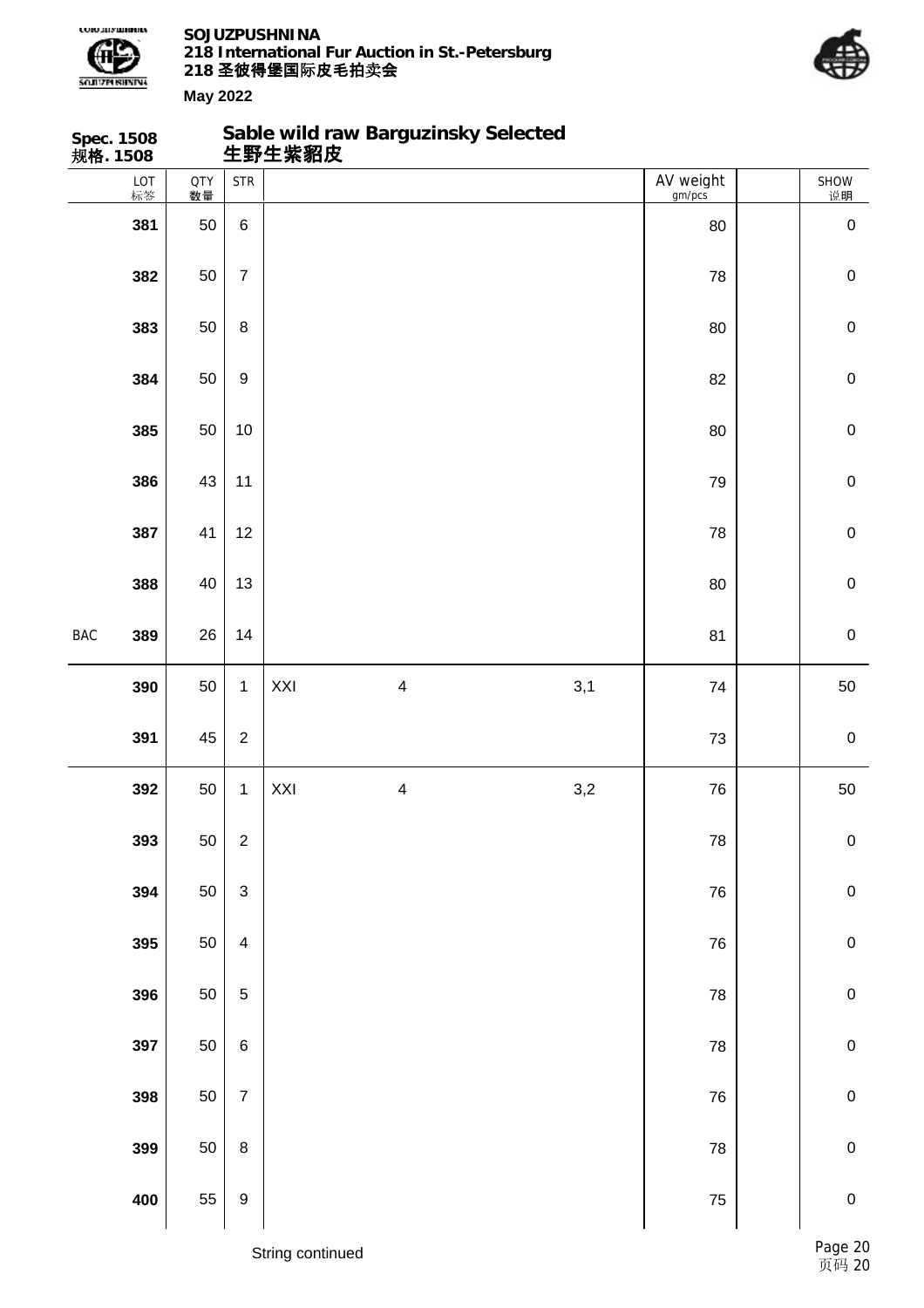



| 规格. 1508 | <b>Spec. 1508</b> |                  |                           | 生野生紫貂皮                  |                         | Sable wild raw Barguzinsky Selected |                     |             |
|----------|-------------------|------------------|---------------------------|-------------------------|-------------------------|-------------------------------------|---------------------|-------------|
|          | LOT<br>标签         | <b>QTY</b><br>数量 | <b>STR</b>                |                         |                         |                                     | AV weight<br>gm/pcs | SHOW<br>说明  |
|          | 401               | 52               | $10$                      |                         |                         |                                     | 79                  | $\mathbf 0$ |
| BAC      | 402               | $32\,$           | 11                        |                         |                         |                                     | 81                  | $\mathbf 0$ |
|          | 403               | 113              | $\mathbf{1}$              | XXI                     | $\overline{\mathbf{4}}$ | 3,3                                 | 81                  | 113         |
|          | 404               | 105              | $\boldsymbol{2}$          |                         |                         |                                     | 81                  | $\mathbf 0$ |
|          | 405               | 55               | $\mathsf 3$               |                         |                         |                                     | 82                  | $\mathsf 0$ |
|          | 406               | 55               | $\overline{\mathbf{4}}$   |                         |                         |                                     | 80                  | $\pmb{0}$   |
|          | 407               | 55               | $\mathbf 5$               |                         |                         |                                     | 82                  | $\mathbf 0$ |
| BAC      | 408               | 28               | $\,6\,$                   |                         |                         |                                     | 96                  | $\mathbf 0$ |
| BAC      | 409               | 39               | $\overline{7}$            |                         |                         |                                     | $90\,$              | $\mathbf 0$ |
|          | 410               | 41               | $\mathbf{1}$              | XI                      | $\overline{\mathbf{4}}$ | 1,1                                 | 63                  | 41          |
|          | 411               | 55               | $\mathbf{1}$              | XI                      | $\overline{\mathbf{4}}$ | 1,2                                 | 67                  | 55          |
|          | 412               | 50               | $\sqrt{2}$                |                         |                         |                                     | 64                  | $\pmb{0}$   |
|          | 413               | 50               | $\sqrt{3}$                |                         |                         |                                     | 66                  | $\pmb{0}$   |
|          | 414               | 58               | $\mathbf{1}$              | $\mathsf{XI}$           | $\overline{\mathbf{4}}$ | 1,3                                 | 66                  | 58          |
|          | 415               | 55               | $\sqrt{2}$                |                         |                         |                                     | 67                  | $\pmb{0}$   |
|          | 416               | 55               | $\ensuremath{\mathsf{3}}$ |                         |                         |                                     | 64                  | $\mathbf 0$ |
|          | 417               | 48               | $\mathbf{1}$              | $\mathsf{X} \mathsf{I}$ | $\overline{\mathbf{4}}$ | 2,1                                 | 62                  | 48          |
|          | 418               | 54               | $\mathbf{1}$              | $\mathsf{XI}$           | $\overline{\mathbf{4}}$ | $2,2$                               | 63                  | 54          |
|          | 419               | 50               | $\sqrt{2}$                |                         |                         |                                     | 62                  | $\pmb{0}$   |
|          | 420               | 50               | $\mathsf 3$               |                         |                         |                                     | 62                  | $\mathbf 0$ |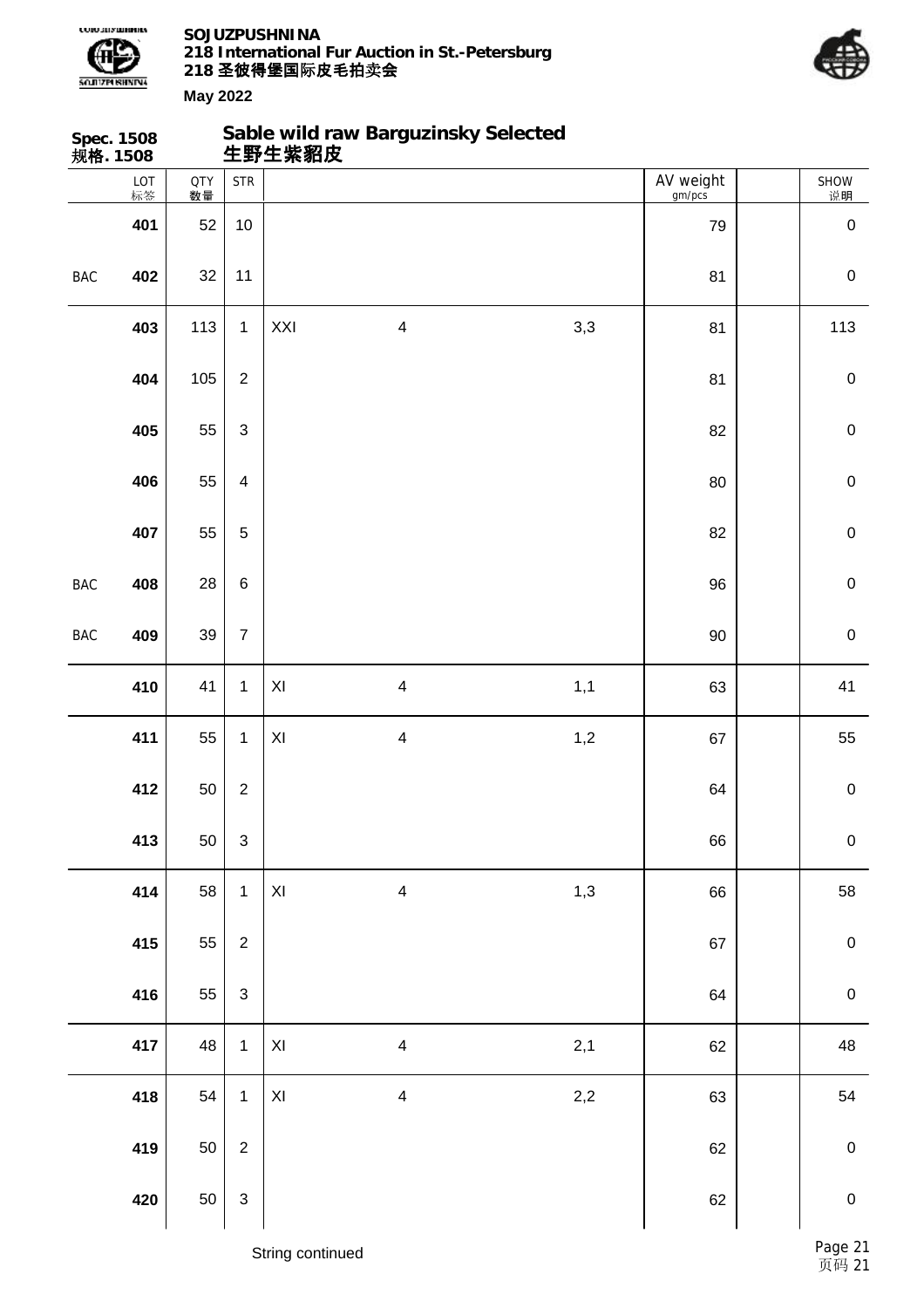

**Sable wild raw Barguzinsky Selected**



| Spec. 1508<br>规 <b>格</b> . 1508 |           |                  |                |                         | Sable wild raw Barguzinsky Selected<br>生野生紫貂皮 |     |                     |                  |
|---------------------------------|-----------|------------------|----------------|-------------------------|-----------------------------------------------|-----|---------------------|------------------|
|                                 | LOT<br>标签 | <b>QTY</b><br>数量 | <b>STR</b>     |                         |                                               |     | AV weight<br>gm/pcs | SHOW<br>说明       |
|                                 | 421       | 50               | $\overline{4}$ |                         |                                               |     | 62                  | $\mathbf 0$      |
|                                 | 422       | 50               | 5              |                         |                                               |     | 62                  | $\mathbf 0$      |
|                                 | 423       | 50               | $\mathbf{1}$   | $\mathsf{XI}$           | $\overline{\mathbf{4}}$                       | 2,3 | 66                  | 50               |
|                                 | 424       | 50               | $\overline{2}$ |                         |                                               |     | 60                  | $\mathbf 0$      |
|                                 | 425       | 50               | 3              |                         |                                               |     | 64                  | $\mathbf 0$      |
|                                 | 426       | 50               | $\overline{4}$ |                         |                                               |     | 66                  | $\pmb{0}$        |
|                                 | 427       | 44               | 5              |                         |                                               |     | 66                  | $\mathbf 0$      |
| <b>BAC</b>                      | 428       | 23               | $\,6\,$        |                         |                                               |     | 74                  | $\mathbf 0$      |
|                                 | 429       | 54               | $\mathbf{1}$   | $\mathsf{XI}$           | $\overline{\mathbf{4}}$                       | 3,1 | 65                  | 54               |
| BAC                             | 430       | 22               | $\overline{2}$ |                         |                                               |     | 73                  | $\mathbf 0$      |
|                                 | 431       | 55               | $\mathbf{1}$   | XI                      | $\overline{\mathbf{4}}$                       | 3,2 | 64                  | 55               |
|                                 | 432       | 52               | $\overline{2}$ |                         |                                               |     | 63                  | $\mathbf 0$      |
|                                 | 433       | 50               | 3              |                         |                                               |     | 62                  | $\mathbf 0$      |
|                                 | 434       | 50               | $\mathbf{1}$   | $\mathsf{X} \mathsf{I}$ | $\overline{\mathbf{4}}$                       | 3,3 | 64                  | 50               |
|                                 | 435       | 50               | $\overline{2}$ |                         |                                               |     | 64                  | $\pmb{0}$        |
| BAC                             | 436       | 23               | 3              |                         |                                               |     | 74                  | $\pmb{0}$        |
|                                 | 437       | 28               | $\mathbf{1}$   | 12                      | $\overline{\mathbf{4}}$                       | 1,1 | 54                  | 28               |
|                                 | 438       | 43               | $\mathbf{1}$   | 12                      | $\overline{\mathbf{4}}$                       | 1,2 | 58                  | 43               |
|                                 | 439       | 40               | $\overline{2}$ |                         |                                               |     | 58                  | $\boldsymbol{0}$ |
|                                 | 440       | 46               | $\mathbf{1}$   | $12\,$                  | $\overline{\mathbf{4}}$                       | 1,3 | 57                  | 46               |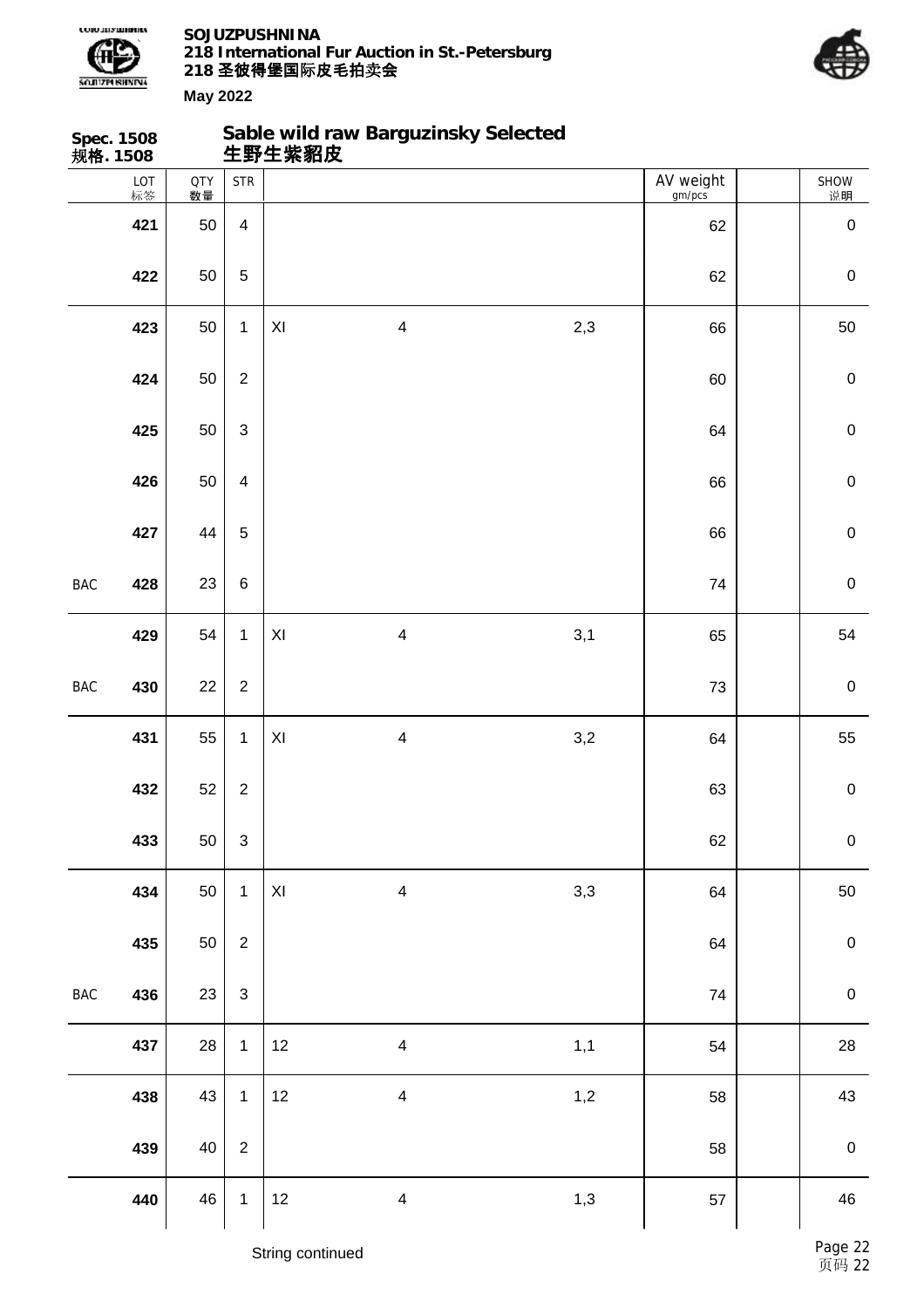



| Spec. 1508<br>规格. 1508 |                  |                |    | Sable wild raw Barguzinsky Selected<br>生野生紫貂皮 |     |                     |                  |
|------------------------|------------------|----------------|----|-----------------------------------------------|-----|---------------------|------------------|
| LOT<br>标签              | <b>QTY</b><br>数量 | <b>STR</b>     |    |                                               |     | AV weight<br>gm/pcs | SHOW<br>说明       |
| 441                    | 45               | $\overline{2}$ |    |                                               |     | 60                  | $\pmb{0}$        |
| 442                    | 45               | $\mathfrak{S}$ |    |                                               |     | 58                  | $\pmb{0}$        |
| 443                    | 39               | $\mathbf{1}$   | 12 | $\overline{4}$                                | 2,1 | 56                  | 39               |
| 444                    | 45               | $\mathbf{1}$   | 12 | $\overline{\mathbf{4}}$                       | 2,2 | 58                  | 45               |
| 445                    | 45               | $\overline{2}$ |    |                                               |     | 56                  | $\mathbf 0$      |
| 446                    | 45               | $\mathfrak{S}$ |    |                                               |     | 56                  | $\pmb{0}$        |
| 447                    | 40               | $\overline{4}$ |    |                                               |     | 58                  | $\mathsf 0$      |
| 448                    | 45               | $\mathbf{1}$   | 12 | $\overline{\mathbf{4}}$                       | 2,3 | 58                  | 45               |
| 449                    | 42               | $\sqrt{2}$     |    |                                               |     | 60                  | $\mathbf 0$      |
| 450                    | 40               | $\mathfrak{S}$ |    |                                               |     | 58                  | $\mathbf 0$      |
| 451                    | 57               | $\mathbf{1}$   | 12 | $\overline{4}$                                | 3,1 | 53                  | 57               |
| 452                    | 55               | $\mathbf{1}$   | 12 | $\overline{\mathbf{4}}$                       | 3,2 | 55                  | 55               |
| 453                    | 55               | $\overline{2}$ |    |                                               |     | 55                  | ${\bf 0}$        |
| 454                    | 55               | $\mathfrak{S}$ |    |                                               |     | 58                  | $\pmb{0}$        |
| 455                    | 40               | $\mathbf{1}$   | 12 | $\overline{4}$                                | 3,3 | 55                  | 40               |
| 456                    | 40               | $\overline{2}$ |    |                                               |     | 58                  | $\boldsymbol{0}$ |
| 457                    | 25               | $\mathbf{1}$   | 23 | $\overline{4}$                                | 1,2 | 52                  | 25               |
| 458                    | 35               | $\mathbf{1}$   | 23 | $\overline{4}$                                | 1,3 | 54                  | 35               |
| 459                    | 26               | $\mathbf{1}$   | 23 | $\overline{4}$                                | 2,1 | 54                  | 26               |
| 460                    | 56               | $\mathbf{1}$   | 23 | $\overline{\mathbf{4}}$                       | 2,2 | 52                  | 56               |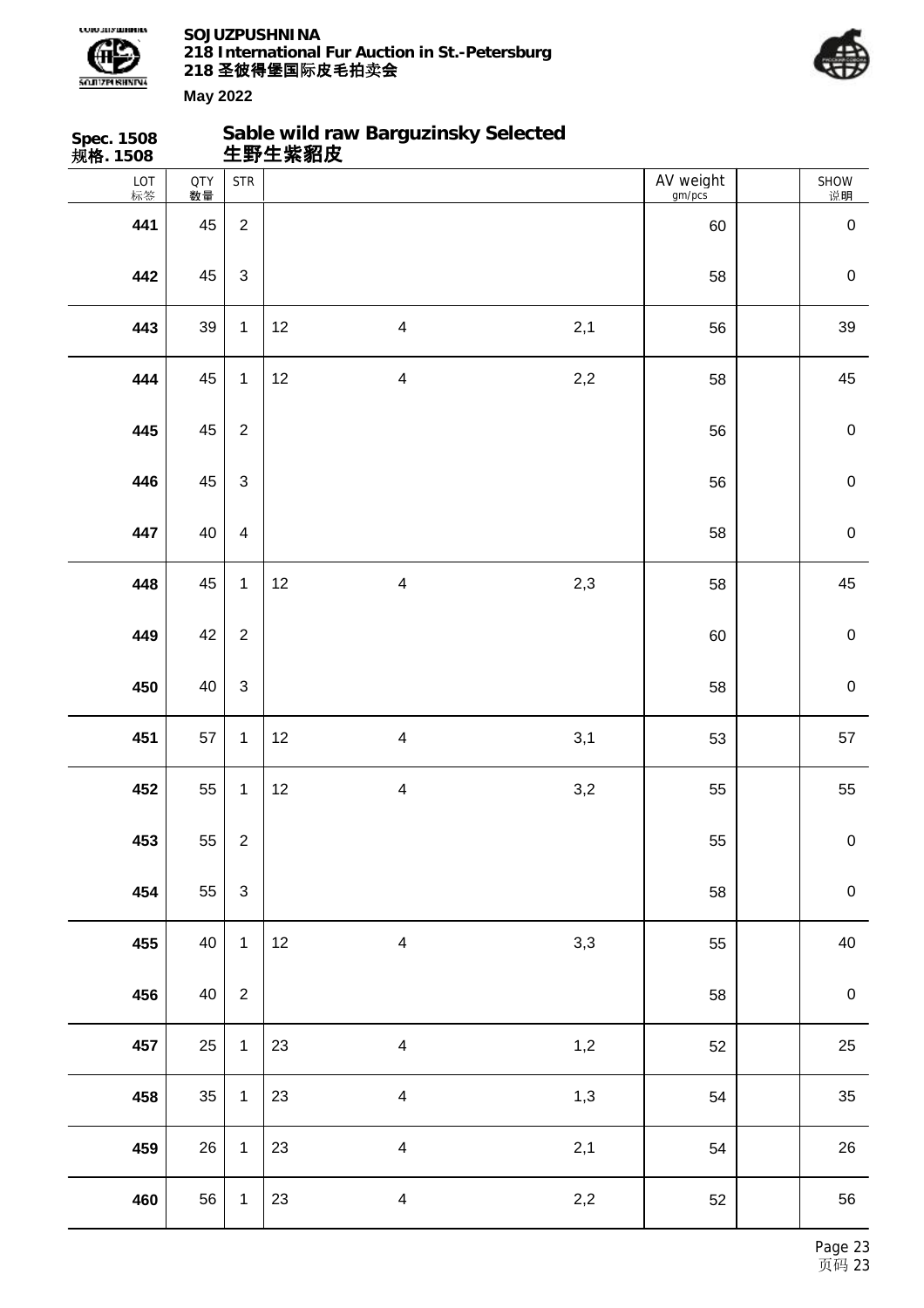



| Spec. 1508<br>规格. 1508 |                  |                           | 生野生紫貂皮                  | Sable wild raw Barguzinsky Selected |         |                     |             |
|------------------------|------------------|---------------------------|-------------------------|-------------------------------------|---------|---------------------|-------------|
| LOT<br>标签              | <b>QTY</b><br>数量 | <b>STR</b>                |                         |                                     |         | AV weight<br>gm/pcs | SHOW<br>说明  |
| 461                    | 39               | $\mathbf{1}$              | 23                      | $\overline{\mathbf{4}}$             | 2,3     | 54                  | 39          |
| 462                    | 21               | $\mathbf{1}$              | 23                      | $\overline{\mathbf{4}}$             | 3,1     | 52                  | 21          |
| 463                    | 29               | $\mathbf{1}$              | 23                      | $\overline{\mathbf{4}}$             | 3,2     | 52                  | 29          |
| 464                    | 28               | $\mathbf{1}$              | 23                      | $\overline{\mathbf{4}}$             | 3,3     | 54                  | 28          |
| 465                    | 33               | $\mathbf{1}$              | XXI                     | $\overline{\mathbf{4}}$             | 1, 1, 1 | 76                  | 33          |
| 466                    | 56               | $\mathbf{1}$              | XXI                     | $\overline{\mathbf{4}}$             | 1, 2, 1 | 79                  | 56          |
| 467                    | 52               | $\boldsymbol{2}$          |                         |                                     |         | 77                  | $\pmb{0}$   |
| 468                    | 42               | $\mathbf{1}$              | XXI                     | $\overline{\mathbf{4}}$             | 1, 3, 1 | 81                  | 42          |
| 469                    | 40               | $\overline{2}$            |                         |                                     |         | 82                  | $\pmb{0}$   |
| 470                    | 76               | $\mathbf{1}$              | XXI                     | $\overline{\mathbf{4}}$             | 2, 1, 1 | 72                  | 76          |
| 471                    | 55               | $\mathbf{1}$              | XXI                     | $\overline{\mathbf{4}}$             | 2,2,1   | 78                  | 55          |
| 472                    | 54               | $\boldsymbol{2}$          |                         |                                     |         | $80\,$              | $\pmb{0}$   |
| 473                    | 50               | $\ensuremath{\mathsf{3}}$ |                         |                                     |         | 80                  | $\mathbf 0$ |
| 474                    | 75               | $\mathbf{1}$              | XXI                     | $\overline{\mathbf{4}}$             | 2,3,1   | 79                  | 75          |
| 475                    | 54               | $\mathbf{1}$              | XXI                     | $\overline{\mathbf{4}}$             | 3,1,1   | 72                  | 54          |
| 476                    | 58               | $\mathbf{1}$              | XXI                     | $\overline{\mathbf{4}}$             | 3,2,1   | 76                  | 58          |
| 477                    | 55               | $\overline{2}$            |                         |                                     |         | 76                  | $\mathbf 0$ |
| 478                    | 45               | $\mathbf{1}$              | XXI                     | $\overline{\mathbf{4}}$             | 3,3,1   | 73                  | 45          |
| 479                    | 39               | $\overline{2}$            |                         |                                     |         | 79                  | $\mathbf 0$ |
| 480                    | 22               | $\mathbf{1}$              | $\mathsf{X} \mathsf{I}$ | $\overline{\mathbf{4}}$             | 1, 1, 1 | 64                  | 22          |
|                        |                  |                           |                         |                                     |         |                     |             |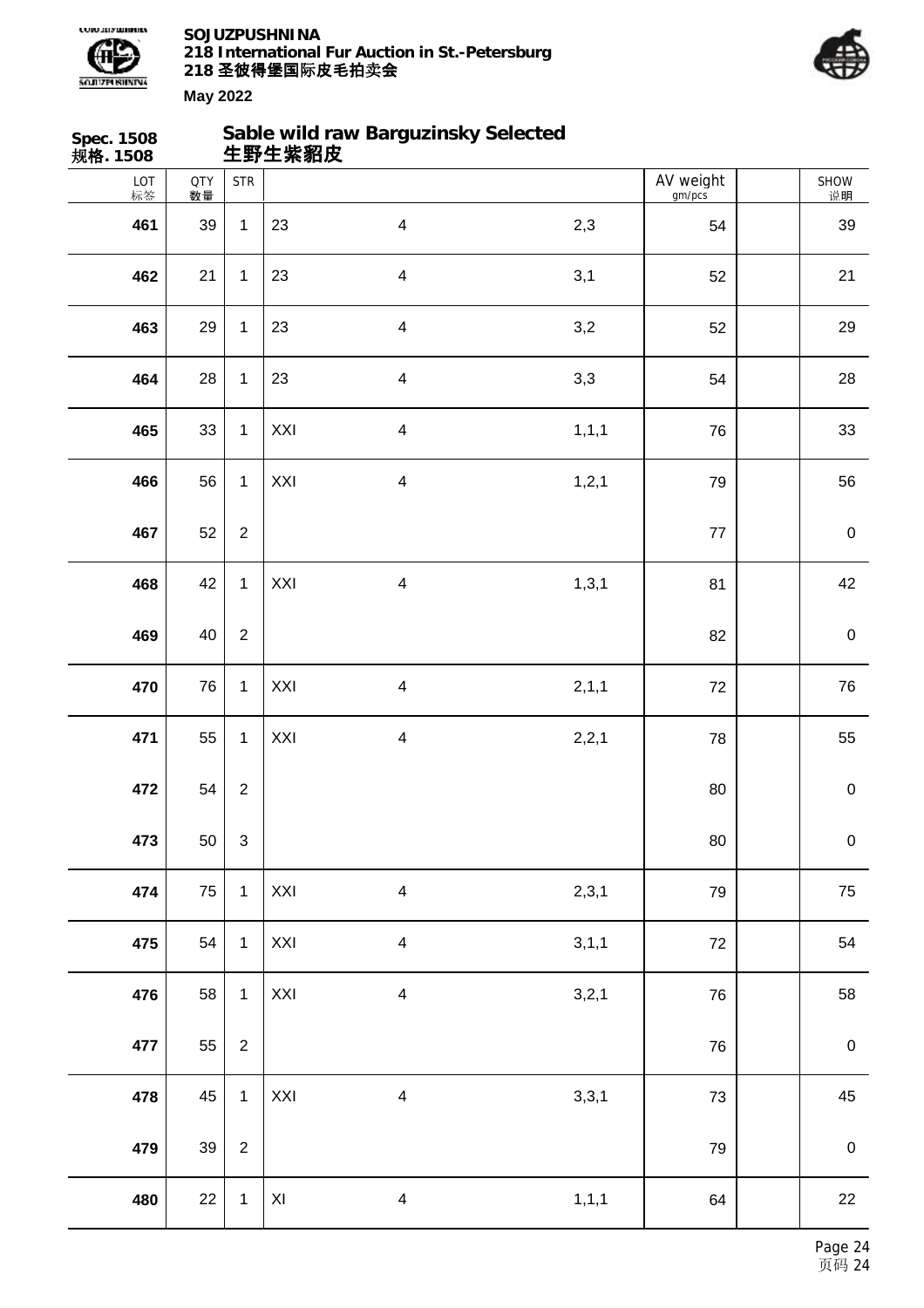



| <b>Spec. 1508</b><br>规格. 1508 |                  |                  | 生野生紫貂皮                  | Sable wild raw Barguzinsky Selected |         |                     |                  |
|-------------------------------|------------------|------------------|-------------------------|-------------------------------------|---------|---------------------|------------------|
| $LOT$ 标签                      | <b>QTY</b><br>数量 | <b>STR</b>       |                         |                                     |         | AV weight<br>gm/pcs | SHOW<br>说明       |
| 481                           | 45               | $\mathbf{1}$     | XI                      | $\overline{\mathbf{4}}$             | 1, 2, 1 | 62                  | 45               |
| 482                           | 27               | $\mathbf 1$      | XI                      | $\overline{\mathbf{4}}$             | 1, 3, 1 | 67                  | 27               |
| 483                           | 44               | $\mathbf{1}$     | $\mathsf{X} \mathsf{I}$ | $\overline{\mathbf{4}}$             | 2, 1, 1 | 61                  | 44               |
| 484                           | 47               | $\mathbf 1$      | XI                      | $\overline{\mathbf{4}}$             | 2,2,1   | 62                  | 47               |
| 485                           | 45               | $\overline{c}$   |                         |                                     |         | 60                  | $\pmb{0}$        |
| 486                           | 24               | $\mathbf 1$      | XI                      | $\overline{\mathbf{4}}$             | 2,3,1   | 62                  | 24               |
| 487                           | 39               | $\mathbf 1$      | $\mathsf{XI}$           | $\overline{\mathbf{4}}$             | 3, 1, 1 | 59                  | 39               |
| 488                           | 60               | 1                | $\mathsf{X} \mathsf{I}$ | $\overline{\mathbf{4}}$             | 3,2,1   | 60                  | 60               |
| 489                           | 23               | $\mathbf 1$      | $\mathsf{X} \mathsf{I}$ | $\overline{\mathbf{4}}$             | 3,3,1   | $70\,$              | 23               |
| 490                           | 21               | $\mathbf 1$      | 123                     | $\overline{\mathbf{4}}$             | 1, 1, 1 | 57                  | 21               |
| 491                           | 52               | $\mathbf 1$      | 123                     | $\overline{\mathbf{4}}$             | 1, 2, 1 | 54                  | 52               |
| 492                           | 27               | 1                | 123                     | $\overline{\mathbf{4}}$             | 1, 3, 1 | 59                  | 27               |
| 493                           | 25               | $\mathbf 1$      | 123                     | $\overline{\mathbf{4}}$             | 2, 1, 1 | 52                  | 25               |
| 494                           | 45               | 1                | 123                     | $\overline{\mathbf{4}}$             | 2,2,1   | 53                  | 45               |
| 495                           | 42               | $\boldsymbol{2}$ |                         |                                     |         | 52                  | $\boldsymbol{0}$ |
| 496                           | 35               | 1                | 123                     | $\overline{\mathbf{4}}$             | 2,3,1   | 57                  | 35               |
| 497                           | 23               | $\mathbf 1$      | 123                     | $\overline{\mathbf{4}}$             | 3, 1, 1 | 52                  | 23               |
| 498                           | $71$             | $\mathbf 1$      | 123                     | $\overline{\mathbf{4}}$             | 3,2,1   | 54                  | $71$             |
| 499                           | 25               | $\mathbf 1$      | 123                     | $\overline{\mathbf{4}}$             | 3,3,1   | 56                  | 25               |
| 500                           | 59               | $\mathbf{1}$     | XXI, XI                 | $\overline{\mathbf{4}}$             | 1, 1, 2 | 71                  | 59               |
|                               |                  |                  |                         |                                     |         |                     |                  |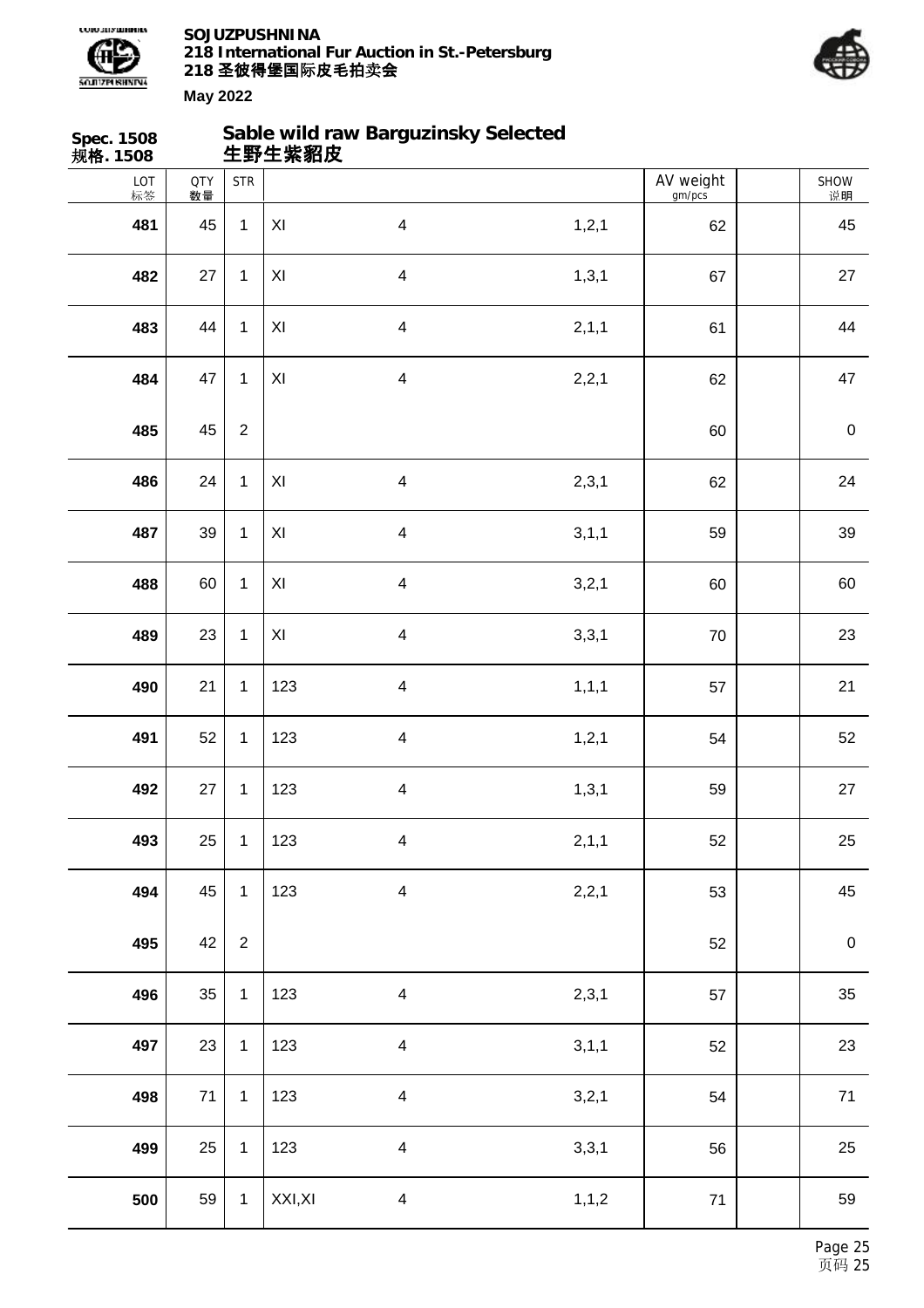



SHOW 说明

**Spec. 1508 规格. 1508 Sable wild raw Barguzinsky Selected 生野生紫貂皮** LOT 标签 QTY 数量 STR | AV weight gm/pcs **501** 50 1 XXI,XI 4 1,2,2 74 50

 45 2 78 0 59 1 XXI,XI 4 1,3,2 78 59 56 1 XXI,XI 4 2,1,2 70 56 43 | 2 | **1.43 | 2 | 2.5 | 2.5 | 2.5 | 2.5 | 2.5 | 2.5 | 2.6 | 2.6 | 2.6 | 2.6 | 2.6 | 2.6 | 2.6 | 2.6 | 2.6 | 2.6 | 2.6 | 2.6 | 2.6 | 2.6 | 2.6 | 2.6 | 2.6 | 2.6 | 2.6 | 2.6 | 2.6 | 2.6 | 2.6 | 2.6 | 2.6 | 2.6 | 2.6**  62 1 XXI,XI 4 2,2,2 1 73 62 55 2 67 0 40 1 XXI,XI 4 2,3,2 72 40 39 1 XXI,XI 4 3,1,2 69 39 52 1 XXI,XI 4 3,2,2 67 52 52 31 1 XXI,XI 4 3,3,2 74 31 22 1 123 4 1,2,2 55 22 26 1 123 4 1,3,2 58 58 26

 25 1 123 4 2,1,2 56 56 25 54 1 123 4 2,2,2 54 54 31 1 123 4 2,3,2 58 31 29 1 123 4 3,1,2 52 52 29 43 | 1 | 123 4 3,2,2 | 53 | 43 22 1 | 123 4 3,3,2 | 55 | 22 24 1 XXI,XI 4 1,1,3 67 24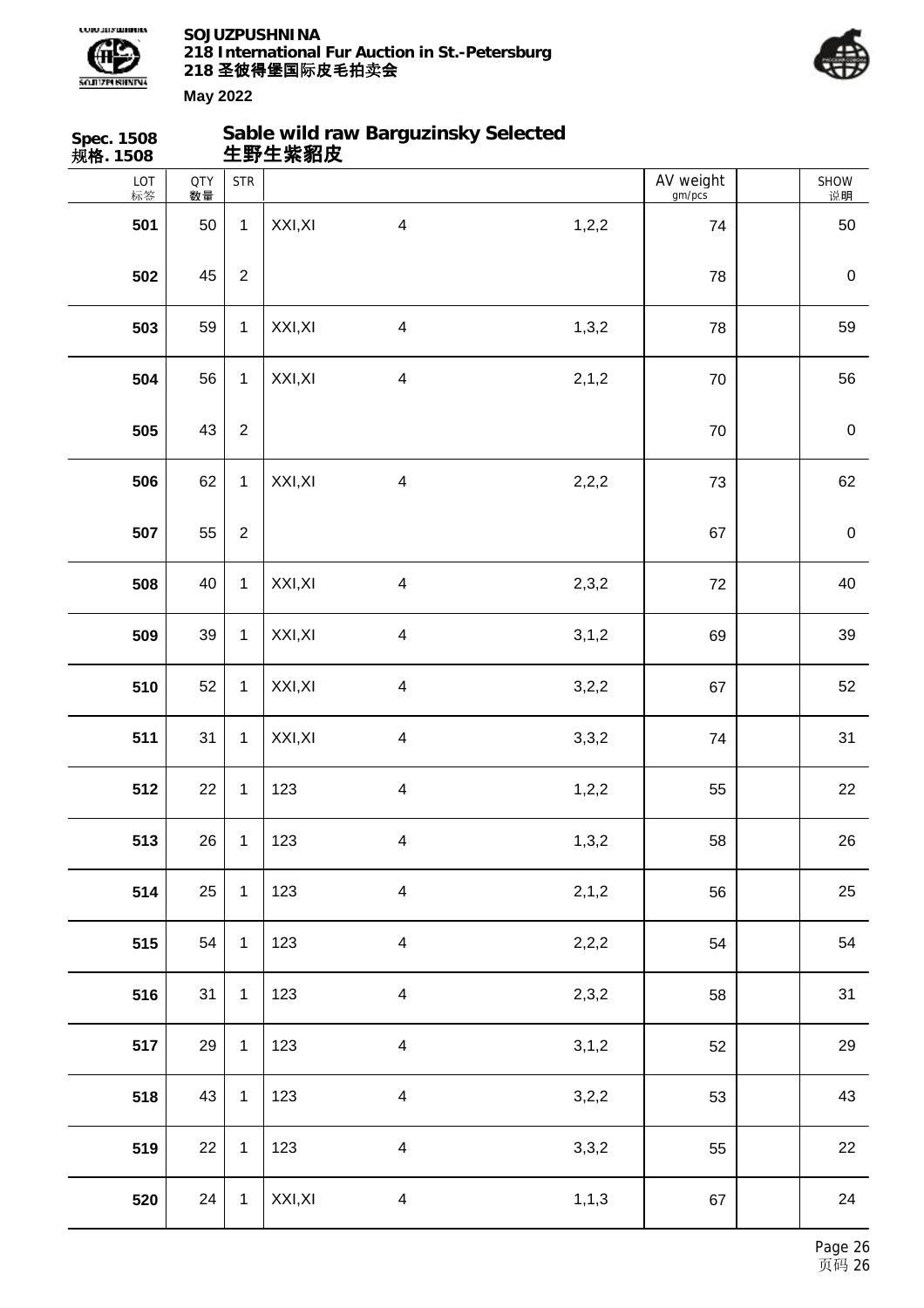



| Spec. 1508<br>规格. 1508 |                  |                  | 生野生紫貂皮  | Sable wild raw Barguzinsky Selected |         |                     |                  |
|------------------------|------------------|------------------|---------|-------------------------------------|---------|---------------------|------------------|
| LOT<br>标签              | <b>QTY</b><br>数量 | <b>STR</b>       |         |                                     |         | AV weight<br>gm/pcs | SHOW<br>说明       |
| 521                    | 72               | $\mathbf{1}$     | XXI, XI | $\overline{\mathbf{4}}$             | 1, 2, 3 | 74                  | 72               |
| 522                    | 28               | $\boldsymbol{2}$ |         |                                     |         | $71$                | $\mathbf 0$      |
| 523                    | 47               | $\mathbf{1}$     | XXI, XI | $\overline{\mathbf{4}}$             | 1,3,3   | 74                  | 47               |
| 524                    | 20               | $\overline{2}$   |         |                                     |         | 80                  | $\boldsymbol{0}$ |
| 525                    | 37               | $\mathbf{1}$     | XXI, XI | $\overline{\mathbf{4}}$             | 2, 1, 3 | 65                  | 37               |
| 526                    | 77               | $\mathbf{1}$     | XXI, XI | $\overline{\mathbf{4}}$             | 2,2,3   | 70                  | $77 \,$          |
| 527                    | 49               | $\mathbf{1}$     | XXI, XI | $\overline{\mathbf{4}}$             | 2,3,3   | 76                  | 49               |
| 528                    | 43               | $\mathbf{1}$     | XXI, XI | $\overline{\mathbf{4}}$             | 3, 1, 3 | 67                  | 43               |
| 529                    | 59               | $\mathbf{1}$     | XXI, XI | $\overline{\mathbf{4}}$             | 3,2,3   | 71                  | 59               |
| 530                    | 36               | $\mathbf{1}$     | XXI, XI | $\overline{\mathbf{4}}$             | 3,3,3   | 72                  | 36               |
| 531                    | 39               | $\mathbf{1}$     | 123     | $\overline{\mathbf{4}}$             | 1, 1, 3 | 56                  | 39               |
| 532                    | 51               | $\mathbf{1}$     | 123     | $\overline{\mathbf{4}}$             | 1, 2, 3 | 55                  | 51               |
| 533                    | 36               | $\mathbf{1}$     | 123     | $\overline{\mathbf{4}}$             | 1,3,3   | 58                  | 36               |
| 534                    | 32               | $\mathbf{1}$     | 123     | $\overline{\mathbf{4}}$             | 2,1,3   | 50                  | 32               |
| 535                    | 56               | $\mathbf{1}$     | 123     | $\overline{\mathbf{4}}$             | 2,2,3   | 55                  | 56               |
| 536                    | 42               | $\mathbf{1}$     | 123     | $\overline{\mathbf{4}}$             | 2,3,3   | 55                  | 42               |
| 537                    | 29               | $\mathbf{1}$     | 123     | $\overline{\mathbf{4}}$             | 3,2,3   | 59                  | 29               |
| 538                    | 25               | $\mathbf{1}$     | XXI, XI | $\overline{\mathbf{4}}$             | 1, 1, 4 | 72                  | 25               |
| 539                    | 34               | $\mathbf{1}$     | XXI, XI | $\overline{\mathbf{4}}$             | 1,2,4   | 76                  | 34               |
| 540                    | 26               | $\mathbf 1$      | XXI, XI | $\overline{\mathbf{4}}$             | 1,3,4   | 85                  | 26               |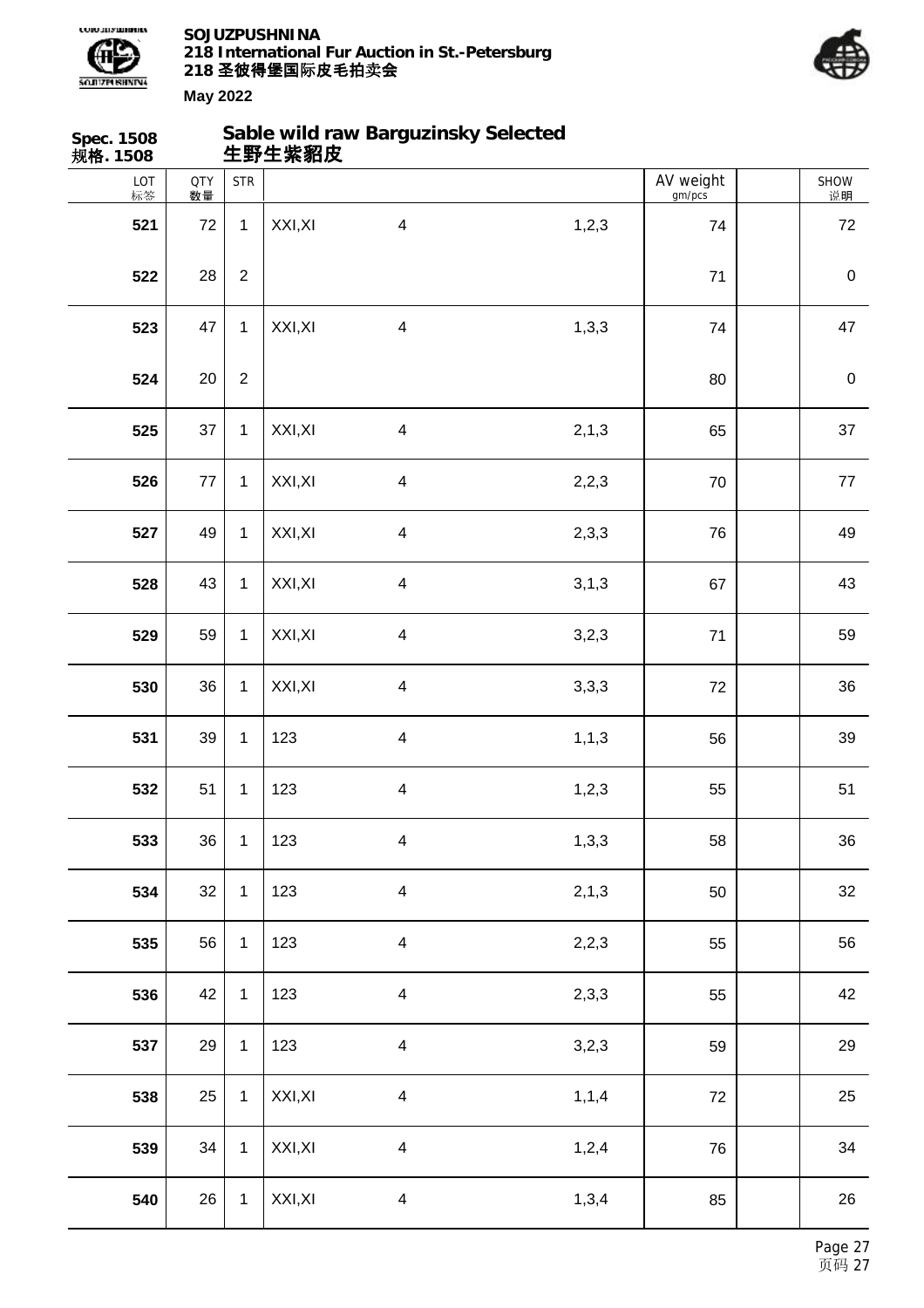



| Spec. 1508<br>规格. 1508 |                  |              | 生野生紫貂皮  | Sable wild raw Barguzinsky Selected |         |                     |            |
|------------------------|------------------|--------------|---------|-------------------------------------|---------|---------------------|------------|
| LOT<br>标签              | <b>QTY</b><br>数量 | <b>STR</b>   |         |                                     |         | AV weight<br>gm/pcs | SHOW<br>说明 |
| 541                    | 33               | $\mathbf{1}$ | XXI, XI | $\overline{4}$                      | 2,1,4   | 76                  | 33         |
| 542                    | 57               | $\mathbf{1}$ | XXI, XI | $\overline{\mathbf{4}}$             | 2,2,4   | 74                  | 57         |
| 543                    | 71               | $\mathbf{1}$ | XXI, XI | $\overline{4}$                      | 2,3,4   | 79                  | 71         |
| 544                    | 45               | $\mathbf{1}$ | XXI, XI | $\overline{\mathbf{4}}$             | 3, 1, 4 | 67                  | 45         |
| 545                    | 38               | $\mathbf{1}$ | XXI, XI | $\overline{4}$                      | 3,2,4   | 71                  | 38         |
| 546                    | 37               | $\mathbf{1}$ | XXI, XI | $\overline{\mathbf{4}}$             | 3,3,4   | 78                  | 37         |
| 547                    | 37               | $\mathbf{1}$ | 123     | $\overline{4}$                      | 1, 1, 4 | 54                  | 37         |
| 548                    | 26               | $\mathbf{1}$ | 123     | $\overline{\mathbf{4}}$             | 1,2,4   | 54                  | 26         |
| 549                    | 22               | $\mathbf{1}$ | 123     | $\overline{4}$                      | 2,2,4   | 55                  | 22         |
| 550                    | 25               | $\mathbf{1}$ | 123     | $\overline{\mathbf{4}}$             | 2,3,4   | 56                  | 25         |
| 551                    | 21               | $\mathbf{1}$ | XXI, XI | $\overline{4}$                      | 1, 1, 5 | 71                  | 21         |
| 552                    | 23               | $\mathbf{1}$ | XXI, XI | 4                                   | 1,2,5   | 70                  | 23         |
| 553                    | 35               | $\mathbf{1}$ | XXI, XI | $\overline{4}$                      | 1,3,5   | $77$                | 35         |
| 554                    | 23               | $\mathbf{1}$ | XXI, XI | $\overline{\mathbf{4}}$             | 2, 1, 5 | 70                  | 23         |
| 555                    | 32               | $\mathbf{1}$ | XXI, XI | $\overline{\mathbf{4}}$             | 2,2,5   | 75                  | 32         |
| 556                    | 47               | $\mathbf{1}$ | XXI, XI | $\overline{\mathbf{4}}$             | 2,3,5   | $77$                | 47         |
| 557                    | $30\,$           | $\mathbf{1}$ | XXI, XI | $\overline{\mathbf{4}}$             | 3,2,5   | 70                  | $30\,$     |
| 558                    | 36               | $\mathbf{1}$ | XXI, XI | $\overline{\mathbf{4}}$             | 3,3,5   | 75                  | 36         |
| 559                    | 19               | $\mathbf{1}$ | 123     | $\overline{\mathbf{4}}$             | 1, 1, 5 | 58                  | 19         |
| 560                    | 32               | $\mathbf{1}$ | 123     | $\overline{\mathbf{4}}$             | 1,2,5   | 56                  | 32         |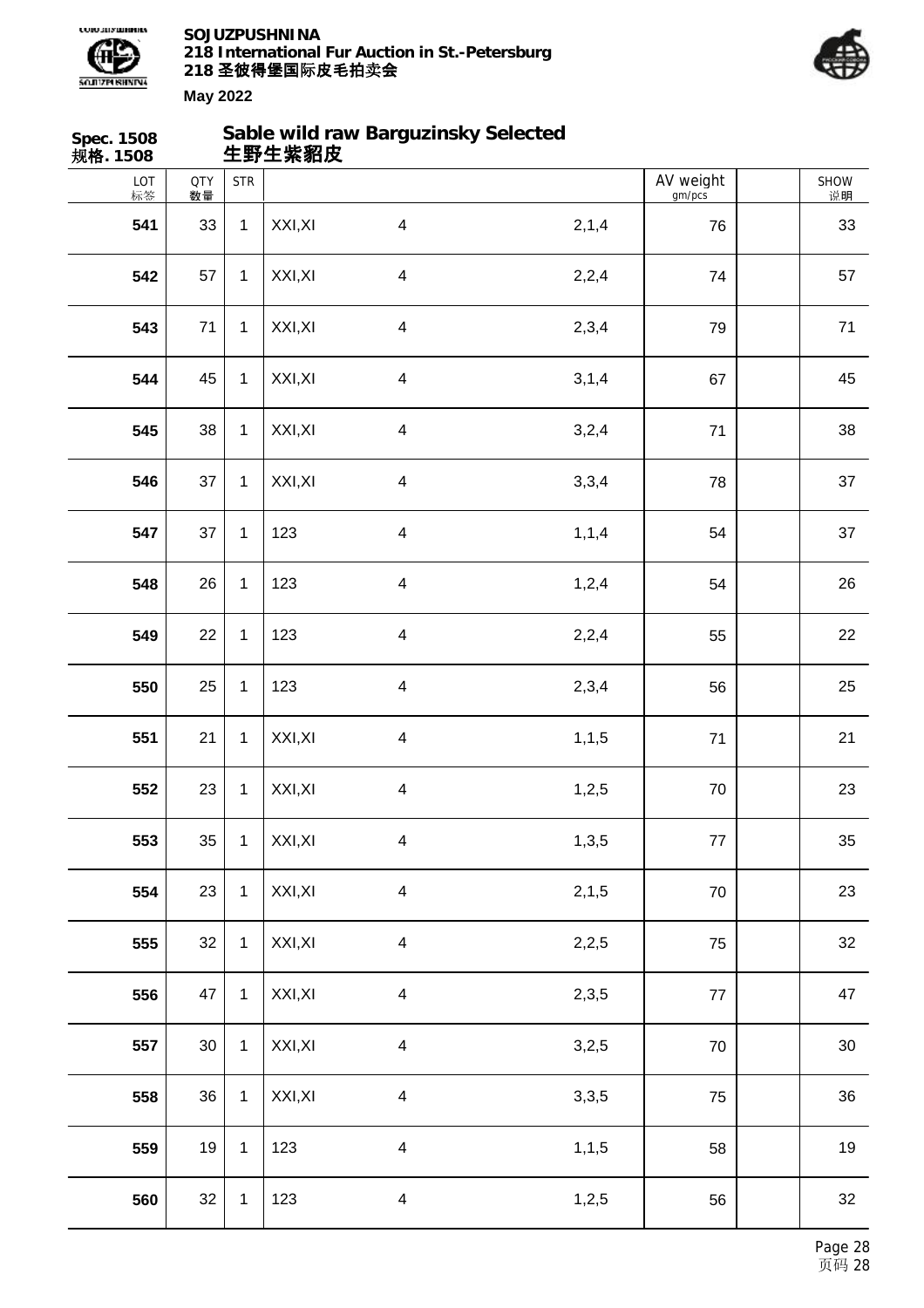



| 规格. 1508 | Spec. 1508 |                  |                           | 生野生紫貂皮  | Sable wild raw Barguzinsky Selected |             |         |                     |             |
|----------|------------|------------------|---------------------------|---------|-------------------------------------|-------------|---------|---------------------|-------------|
|          | LOT<br>标签  | <b>QTY</b><br>数量 | <b>STR</b>                |         |                                     |             |         | AV weight<br>gm/pcs | SHOW<br>说明  |
|          | 561        | 30               | $\mathbf{1}$              | 123     | $\overline{\mathbf{4}}$             |             | 1,3,5   | 57                  | $30\,$      |
|          | 562        | 17               | $\mathbf{1}$              | 123     | $\overline{\mathbf{4}}$             |             | 2,2,5   | 53                  | $17$        |
|          | 563        | 38               | $\mathbf{1}$              | 123     | $\overline{\mathbf{4}}$             |             | 2,3,5   | 55                  | 38          |
|          | 564        | 15               | $\mathbf{1}$              | XXI, XI | $\overline{\mathbf{4}}$             |             | 1, 1, 6 | 80                  | 15          |
|          | 565        | 23               | $\mathbf{1}$              | XXI, XI | $\overline{\mathbf{4}}$             |             | 1,2,6   | $70\,$              | 23          |
|          | 566        | 20               | $\mathbf{1}$              | XXI, XI | $\overline{\mathbf{4}}$             |             | 1,3,6   | 75                  | 20          |
|          | 567        | 71               | $\mathbf{1}$              | XXI     | $\overline{\mathbf{4}}$             | $\mathsf a$ | 1,1     | 75                  | $71$        |
| BAC      | 568        | 39               | $\sqrt{2}$                |         |                                     |             |         | 82                  | $\pmb{0}$   |
|          | 569        | 50               | $\mathbf{1}$              | XXI     | $\overline{\mathbf{4}}$             | $\mathsf a$ | 1,2     | 76                  | 50          |
|          | 570        | 50               | $\overline{2}$            |         |                                     |             |         | 80                  | $\pmb{0}$   |
|          | 571        | 50               | $\ensuremath{\mathsf{3}}$ |         |                                     |             |         | 78                  | $\mathbf 0$ |
|          | 572        | 50               | $\overline{\mathbf{4}}$   |         |                                     |             |         | $80\,$              | $\pmb{0}$   |
|          | 573        | 50               | 5                         |         |                                     |             |         | $80\,$              | $\pmb{0}$   |
|          | 574        | 52               | $\,6$                     |         |                                     |             |         | $77 \,$             | $\pmb{0}$   |
|          | 575        | 50               | $\mathbf{1}$              | XXI     | $\overline{\mathbf{4}}$             | $\mathsf a$ | 1,3     | 84                  | 50          |
|          | 576        | 50               | $\overline{c}$            |         |                                     |             |         | 84                  | $\mathbf 0$ |
|          | 577        | 50               | $\mathfrak{S}$            |         |                                     |             |         | 82                  | $\mathbf 0$ |
|          | 578        | 50               | $\overline{\mathbf{4}}$   |         |                                     |             |         | 74                  | $\pmb{0}$   |
|          | 579        | 45               | $\mathbf 5$               |         |                                     |             |         | 82                  | $\mathbf 0$ |
|          | 580        | 45               | $\,6\,$                   |         |                                     |             |         | $96\,$              | $\pmb{0}$   |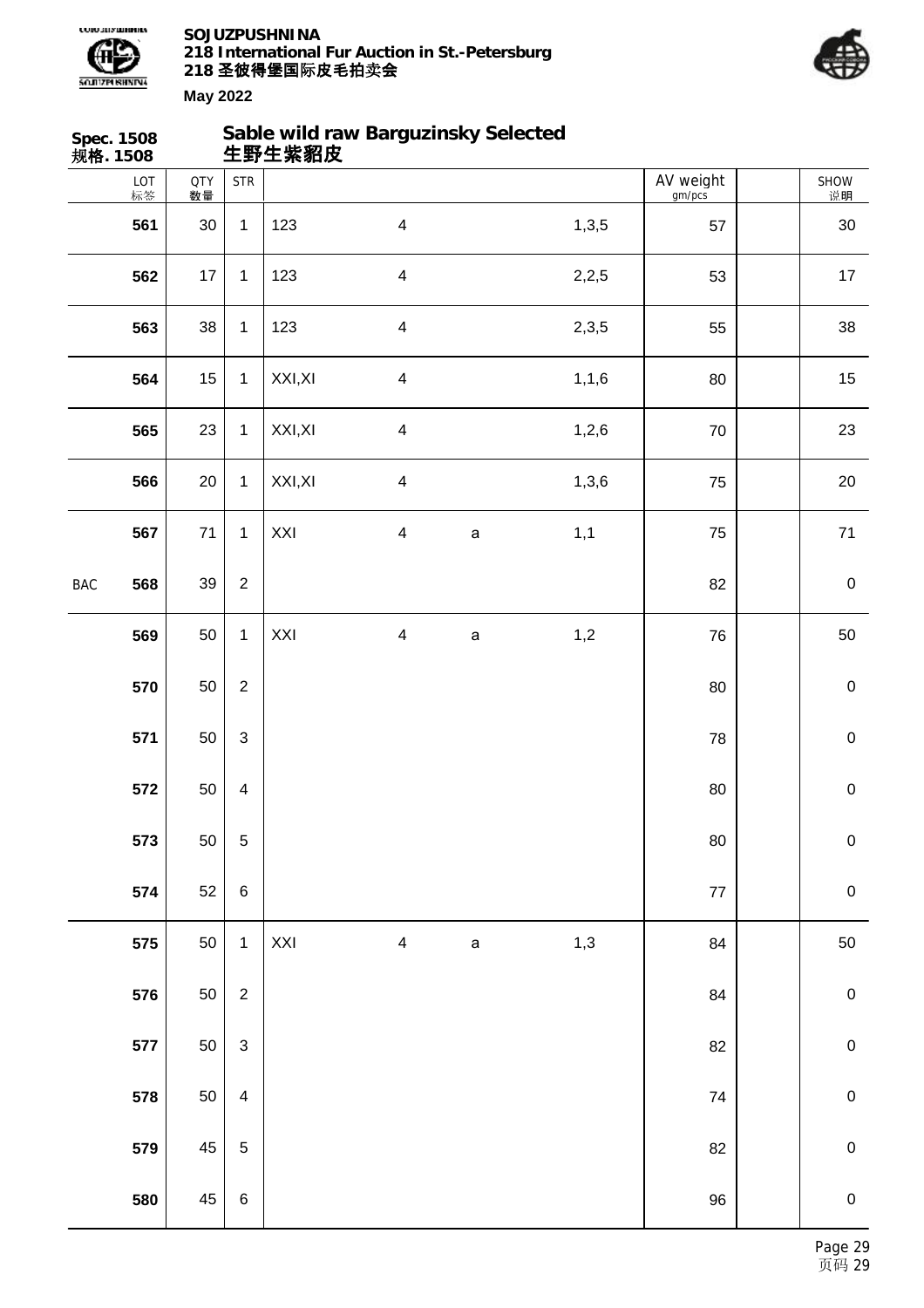



| <b>Spec. 1508</b><br>规格. 1508 |                  |                           |     |                         | Sable wild raw Barguzinsky Selected<br>生野生紫貂皮 |       |                     |             |
|-------------------------------|------------------|---------------------------|-----|-------------------------|-----------------------------------------------|-------|---------------------|-------------|
| LOT<br>标签                     | <b>QTY</b><br>数量 | <b>STR</b>                |     |                         |                                               |       | AV weight<br>gm/pcs | SHOW<br>说明  |
| 581                           | 60               | $\mathbf{1}$              | XXI | $\overline{\mathbf{4}}$ | $\mathsf a$                                   | 2,1   | 78                  | 60          |
| 582                           | 55               | $\overline{2}$            |     |                         |                                               |       | 76                  | $\pmb{0}$   |
| 583                           | 55               | $\ensuremath{\mathsf{3}}$ |     |                         |                                               |       | 75                  | $\pmb{0}$   |
| 584                           | 55               | $\overline{\mathbf{4}}$   |     |                         |                                               |       | 76                  | $\pmb{0}$   |
| 585                           | 50               | $\mathbf{1}$              | XXI | $\overline{\mathbf{4}}$ | $\mathsf{a}$                                  | $2,2$ | 82                  | 50          |
| 586                           | 50               | $\overline{2}$            |     |                         |                                               |       | 78                  | $\pmb{0}$   |
| 587                           | 50               | $\ensuremath{\mathsf{3}}$ |     |                         |                                               |       | 76                  | $\pmb{0}$   |
| 588                           | 50               | $\overline{\mathbf{4}}$   |     |                         |                                               |       | 80                  | $\pmb{0}$   |
| 589                           | 50               | $\overline{5}$            |     |                         |                                               |       | 76                  | $\pmb{0}$   |
| 590                           | 50               | $\,6$                     |     |                         |                                               |       | 80                  | $\pmb{0}$   |
| 591                           | 50               | $\boldsymbol{7}$          |     |                         |                                               |       | 78                  | $\mathbf 0$ |
| 592                           | 50               | $\bf 8$                   |     |                         |                                               |       | 78                  | $\pmb{0}$   |
| 593                           | 50               | $\boldsymbol{9}$          |     |                         |                                               |       | ${\bf 76}$          | $\pmb{0}$   |
| 594                           | 50               | 10                        |     |                         |                                               |       | 80                  | $\pmb{0}$   |
| 595                           | 50               | 11                        |     |                         |                                               |       | 76                  | $\mathbf 0$ |
| 596                           | 50               | 12                        |     |                         |                                               |       | ${\bf 76}$          | $\mathbf 0$ |
| 597                           | 55               | 13                        |     |                         |                                               |       | ${\bf 76}$          | ${\bf 0}$   |
| 598                           | 53               | 14                        |     |                         |                                               |       | $77 \,$             | $\pmb{0}$   |
| 599                           | 50               | $\mathbf{1}$              | XXI | $\overline{\mathbf{4}}$ | $\mathsf a$                                   | 2,3   | 82                  | 50          |
| 600                           | 50               | $\overline{2}$            |     |                         |                                               |       | $80\,$              | $\mathbf 0$ |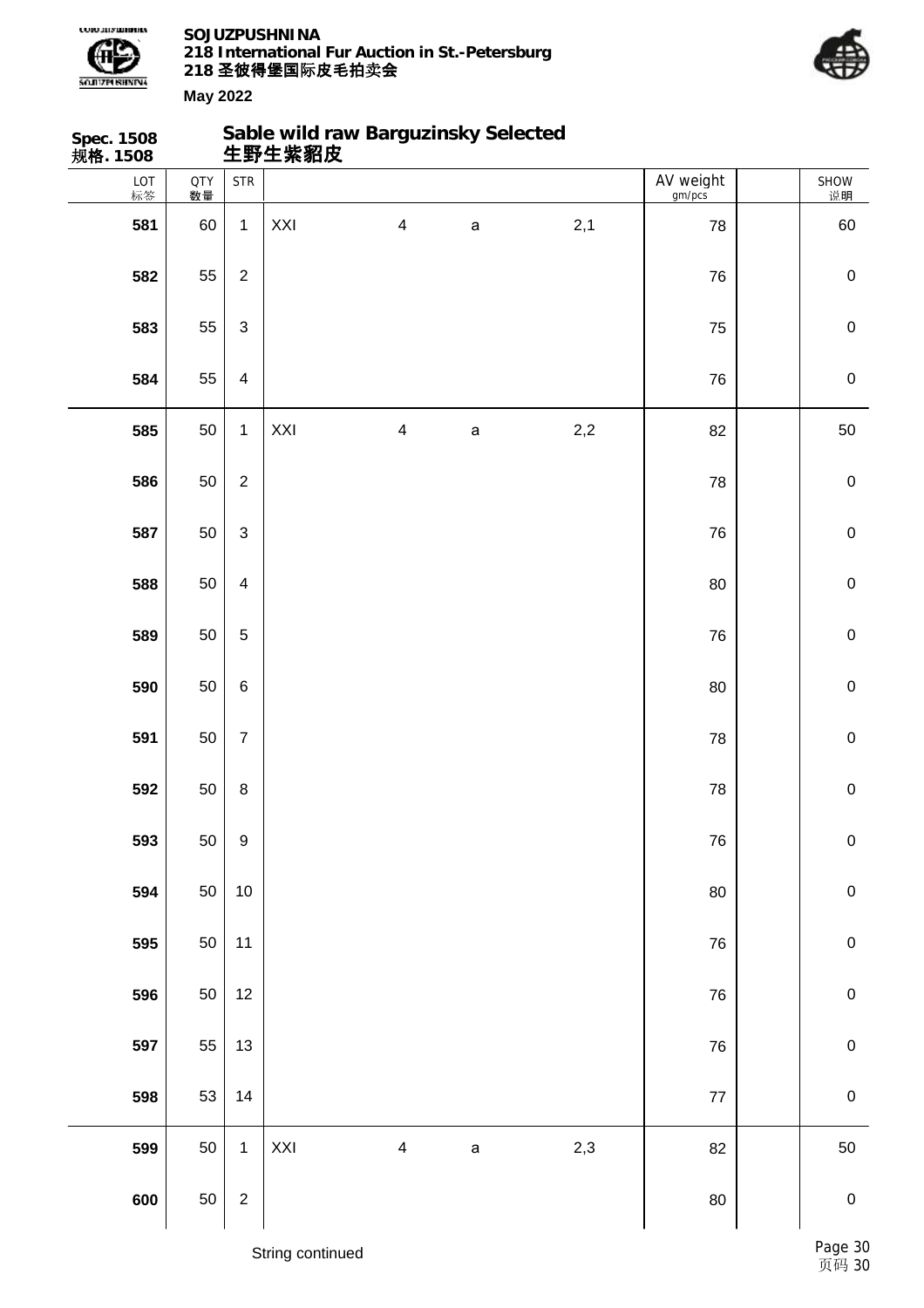

**Sable wild raw Barguzinsky Selected**



| Spec. 1508<br>规 <b>格</b> . 1508 |                  |                           |     |                         | Sable wild raw Barguzinsky Selected<br>生野生紫貂皮 |     |                     |             |
|---------------------------------|------------------|---------------------------|-----|-------------------------|-----------------------------------------------|-----|---------------------|-------------|
| LOT<br>标签                       | <b>QTY</b><br>数量 | <b>STR</b>                |     |                         |                                               |     | AV weight<br>gm/pcs | SHOW<br>说明  |
| 601                             | 50               | $\mathfrak{S}$            |     |                         |                                               |     | 80                  | $\pmb{0}$   |
| 602                             | 50               | $\overline{\mathbf{4}}$   |     |                         |                                               |     | 82                  | $\pmb{0}$   |
| 603                             | 50               | 5                         |     |                         |                                               |     | 78                  | $\mathbf 0$ |
| 604                             | 50               | $\,6\,$                   |     |                         |                                               |     | 78                  | $\pmb{0}$   |
| 605                             | 45               | $\overline{7}$            |     |                         |                                               |     | 80                  | $\mathbf 0$ |
| 606                             | 45               | $\bf 8$                   |     |                         |                                               |     | 82                  | $\mathbf 0$ |
| 607                             | 45               | $\boldsymbol{9}$          |     |                         |                                               |     | 82                  | $\pmb{0}$   |
| 608                             | 51               | $\mathbf{1}$              | XXI | $\overline{\mathbf{4}}$ | $\mathsf a$                                   | 3,1 | 75                  | 51          |
| 609                             | 50               | $\overline{2}$            |     |                         |                                               |     | 78                  | $\pmb{0}$   |
| 610                             | 50               | 3                         |     |                         |                                               |     | 78                  | $\pmb{0}$   |
| 611                             | 50               | $\overline{4}$            |     |                         |                                               |     | 74                  | $\pmb{0}$   |
| 612                             | 50               | $\mathbf{1}$              | XXI | $\overline{\mathbf{4}}$ | $\mathsf a$                                   | 3,2 | 78                  | 50          |
| 613                             | 50               | $\mathbf 2$               |     |                         |                                               |     | 78                  | $\pmb{0}$   |
| 614                             | 50               | $\ensuremath{\mathsf{3}}$ |     |                         |                                               |     | ${\bf 78}$          | $\pmb{0}$   |
| 615                             | 50               | $\overline{\mathbf{4}}$   |     |                         |                                               |     | 78                  | $\pmb{0}$   |
| 616                             | 50               | $\sqrt{5}$                |     |                         |                                               |     | ${\bf 78}$          | $\pmb{0}$   |
| 617                             | 50               | $\,6\,$                   |     |                         |                                               |     | 76                  | $\pmb{0}$   |
| 618                             | 50               | $\overline{7}$            |     |                         |                                               |     | 80                  | $\pmb{0}$   |
| 619                             | 50               | $\bf 8$                   |     |                         |                                               |     | 78                  | $\pmb{0}$   |
| 620                             | 50               | $\boldsymbol{9}$          |     |                         |                                               |     | 76                  | ${\bf 0}$   |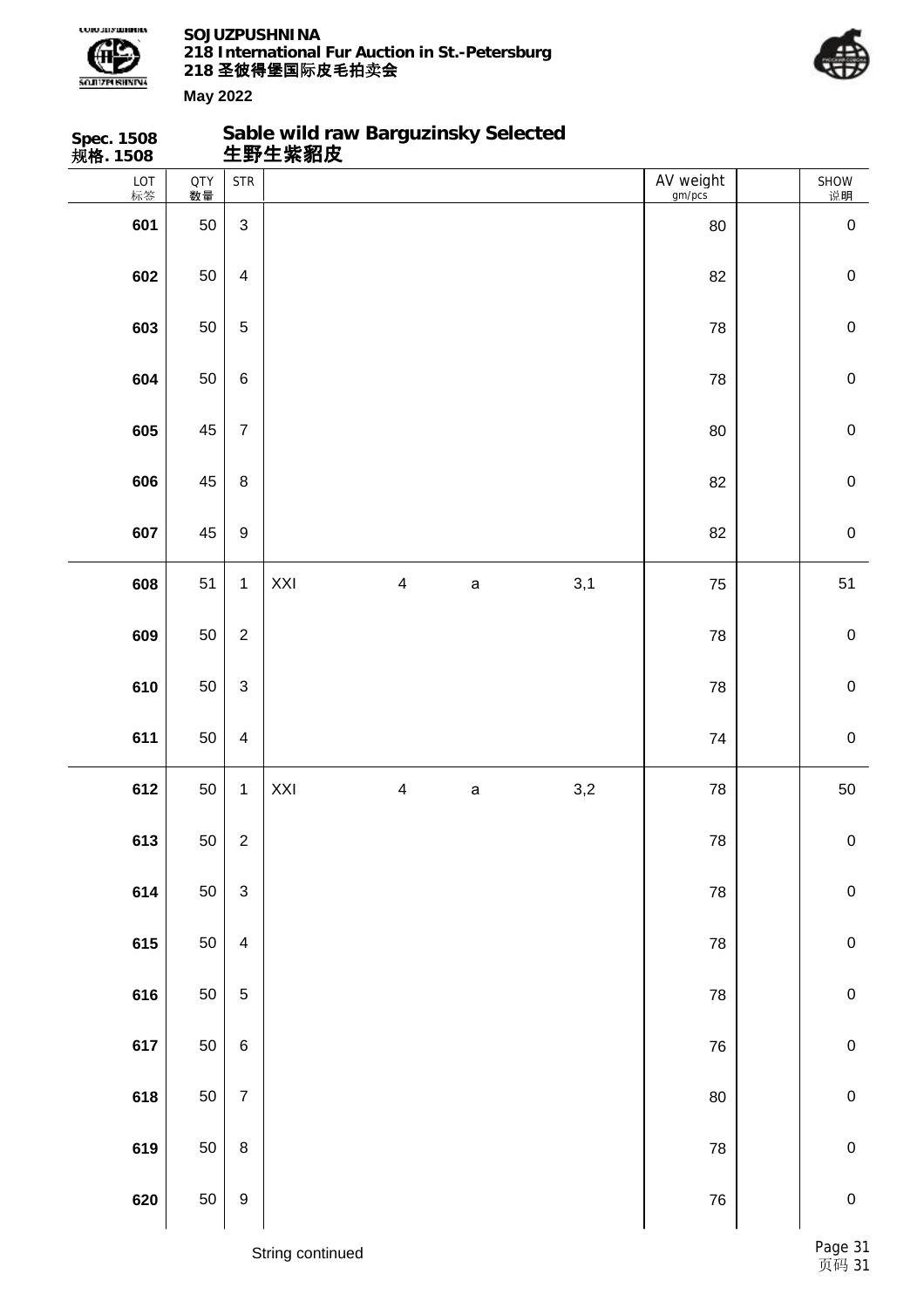



| Spec. 1508<br>规 <b>格</b> . 1508 |                  |                  |                         |                         |              | Sable wild raw Barguzinsky Selected<br>生野生紫貂皮 |                     |                  |
|---------------------------------|------------------|------------------|-------------------------|-------------------------|--------------|-----------------------------------------------|---------------------|------------------|
| LOT<br>标签                       | <b>QTY</b><br>数量 | <b>STR</b>       |                         |                         |              |                                               | AV weight<br>gm/pcs | SHOW<br>逆明       |
| 621                             | 47               | $10$             |                         |                         |              |                                               | 79                  | $\boldsymbol{0}$ |
| 622                             | 55               | $\mathbf{1}$     | XXI                     | $\overline{\mathbf{4}}$ | $\mathsf a$  | 3,3                                           | 78                  | 55               |
| 623                             | 52               | $\sqrt{2}$       |                         |                         |              |                                               | 79                  | $\boldsymbol{0}$ |
| 624                             | 50               | $\mathfrak{S}$   |                         |                         |              |                                               | 80                  | $\mathbf 0$      |
| 625                             | 50               | $\overline{4}$   |                         |                         |              |                                               | 80                  | $\boldsymbol{0}$ |
| 626                             | 98               | $\mathbf{1}$     | $\mathsf{X} \mathsf{I}$ | $\overline{\mathbf{4}}$ | $\mathsf{a}$ | 1,1                                           | 66                  | 98               |
| 627                             | 137              | $\mathbf{1}$     | XI                      | $\overline{\mathbf{4}}$ | $\mathsf{a}$ | 1,2                                           | 66                  | 137              |
| 628                             | 61               | $\boldsymbol{2}$ |                         |                         |              |                                               | 64                  | $\boldsymbol{0}$ |
| 629                             | 133              | $\mathbf{1}$     | $\mathsf{X} \mathsf{I}$ | $\overline{\mathbf{4}}$ | $\mathsf{a}$ | 1,3                                           | 65                  | 133              |
| 630                             | 60               | $\overline{2}$   |                         |                         |              |                                               | 67                  | $\boldsymbol{0}$ |
| 631                             | 60               | $\mathbf{1}$     | $\pmb{\times}$          | $\overline{\mathbf{4}}$ | $\mathsf{a}$ | 2,1                                           | 62                  | 60               |
| 632                             | 50               | $\mathbf{1}$     | $\pmb{\times}$          | $\overline{\mathbf{4}}$ | $\mathsf{a}$ | 2,2                                           | 64                  | 50               |
| 633                             | 50               | $\sqrt{2}$       |                         |                         |              |                                               | 62                  | $\pmb{0}$        |
| 634                             | 50               | $\mathbf{3}$     |                         |                         |              |                                               | 62                  | $\pmb{0}$        |
| 635                             | 50               | $\overline{4}$   |                         |                         |              |                                               | 62                  | $\pmb{0}$        |
| 636                             | 45               | $\mathbf 5$      |                         |                         |              |                                               | 60                  | $\pmb{0}$        |
| 637                             | 52               | $\mathbf{1}$     | $\mathsf{X} \mathsf{I}$ | $\overline{4}$          | $\mathsf a$  | 2,3                                           | 65                  | $52\,$           |
| 638                             | 50               | $\overline{2}$   |                         |                         |              |                                               | 64                  | $\pmb{0}$        |
| 639                             | 50               | $\mathbf{3}$     |                         |                         |              |                                               | 62                  | $\pmb{0}$        |
| 640                             | 77               | $\mathbf{1}$     | $\mathsf{XI}$           | $\overline{\mathbf{4}}$ | $\mathsf a$  | 3,1                                           | 61                  | $77\,$           |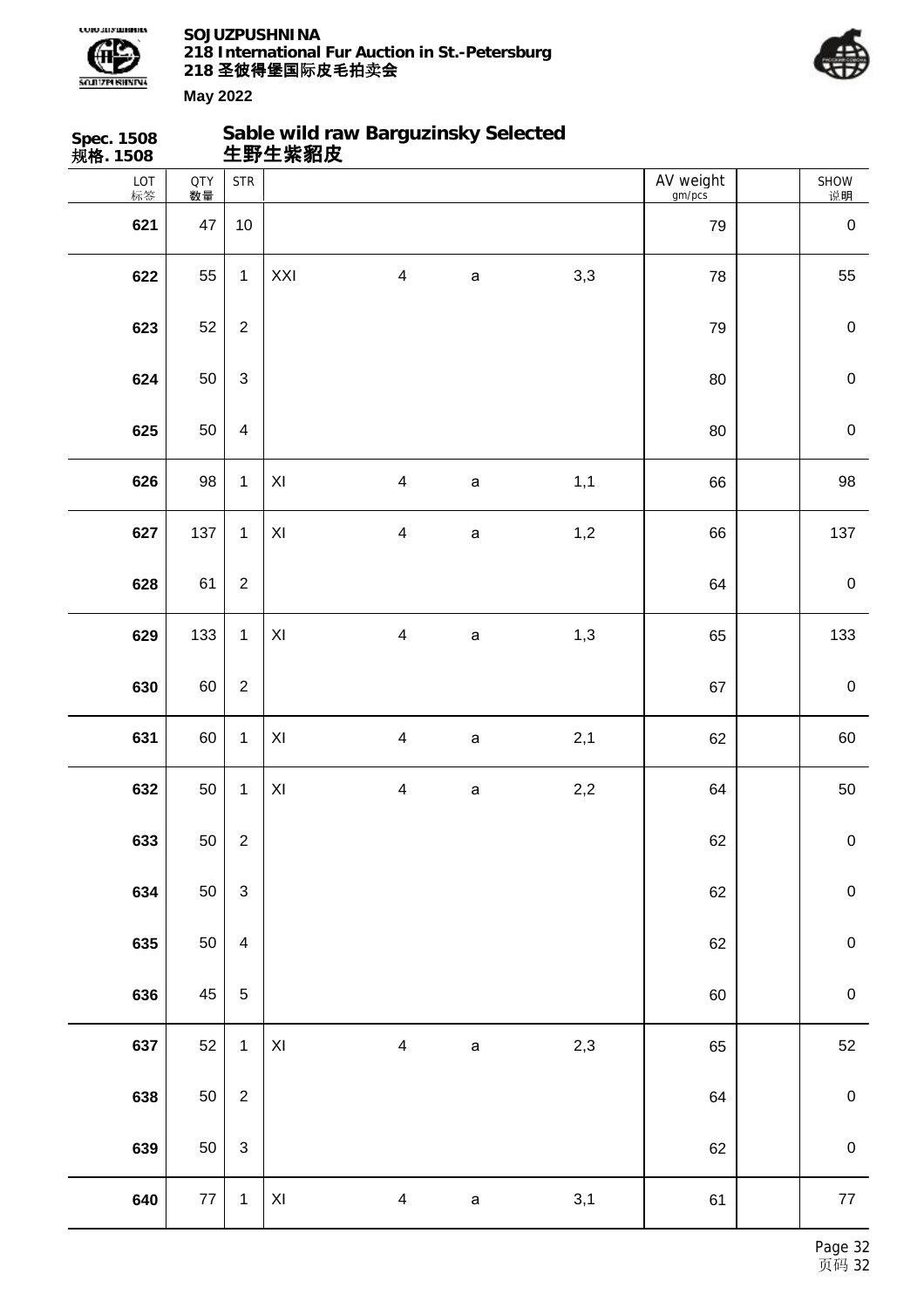



| Spec. 1508<br>规格. 1508 |                  |                           | 生野生紫貂皮                  | Sable wild raw Barguzinsky Selected |              |         |                     |             |
|------------------------|------------------|---------------------------|-------------------------|-------------------------------------|--------------|---------|---------------------|-------------|
| LOT<br>标签              | <b>QTY</b><br>数量 | <b>STR</b>                |                         |                                     |              |         | AV weight<br>gm/pcs | SHOW<br>说明  |
| 641                    | 50               | $\mathbf{1}$              | $\mathsf{X} \mathsf{I}$ | $\overline{\mathbf{4}}$             | $\mathsf{a}$ | 3,2     | 64                  | 50          |
| 642                    | 50               | $\overline{2}$            |                         |                                     |              |         | 62                  | $\pmb{0}$   |
| 643                    | 50               | $\ensuremath{\mathsf{3}}$ |                         |                                     |              |         | 62                  | $\mathbf 0$ |
| 644                    | 45               | $\overline{4}$            |                         |                                     |              |         | 62                  | $\mathbf 0$ |
| 645                    | 45               | $\overline{5}$            |                         |                                     |              |         | 62                  | $\mathbf 0$ |
| 646                    | 58               | $\mathbf{1}$              | $\pmb{\mathsf{X}}$      | $\overline{\mathbf{4}}$             | a            | 3,3     | 62                  | 58          |
| 647                    | 50               | $\overline{2}$            |                         |                                     |              |         | 62                  | $\mathbf 0$ |
| 648                    | $30\,$           | $\mathbf{1}$              | 12                      | $\overline{\mathbf{4}}$             | $\mathsf a$  | 1,1     | 57                  | $30\,$      |
| 649                    | 46               | $\mathbf{1}$              | 12                      | $\overline{\mathbf{4}}$             | $\mathsf{a}$ | 1,2     | 57                  | 46          |
| 650                    | 40               | $\overline{2}$            |                         |                                     |              |         | 55                  | $\mathbf 0$ |
| 651                    | 40               | $\ensuremath{\mathsf{3}}$ |                         |                                     |              |         | 58                  | $\mathbf 0$ |
| 652                    | 56               | $\mathbf{1}$              | 12                      | $\overline{\mathbf{4}}$             | $\mathsf{a}$ | 1,3     | 59                  | 56          |
| 653                    | 55               | $\overline{2}$            |                         |                                     |              |         | 56                  | $\mathbf 0$ |
| 654                    | 69               | $\mathbf{1}$              | 12                      | $\overline{\mathbf{4}}$             | $\mathsf a$  | 2,1     | 57                  | 69          |
| 655                    | 59               | $\mathbf 1$               | 12                      | $\overline{\mathbf{4}}$             | $\mathsf a$  | $2,\!2$ | 56                  | 59          |
| 656                    | 52               | $\overline{2}$            |                         |                                     |              |         | 56                  | $\pmb{0}$   |
| 657                    | 50               | $\mathfrak{Z}$            |                         |                                     |              |         | 56                  | $\pmb{0}$   |
| 658                    | 50               | $\overline{4}$            |                         |                                     |              |         | 56                  | $\mathbf 0$ |
| 659                    | 63               | $\mathbf{1}$              | 12                      | $\overline{\mathbf{4}}$             | $\mathsf a$  | 2,3     | 57                  | 63          |
| 660                    | 60               | $\mathbf 2$               |                         |                                     |              |         | 55                  | $\pmb{0}$   |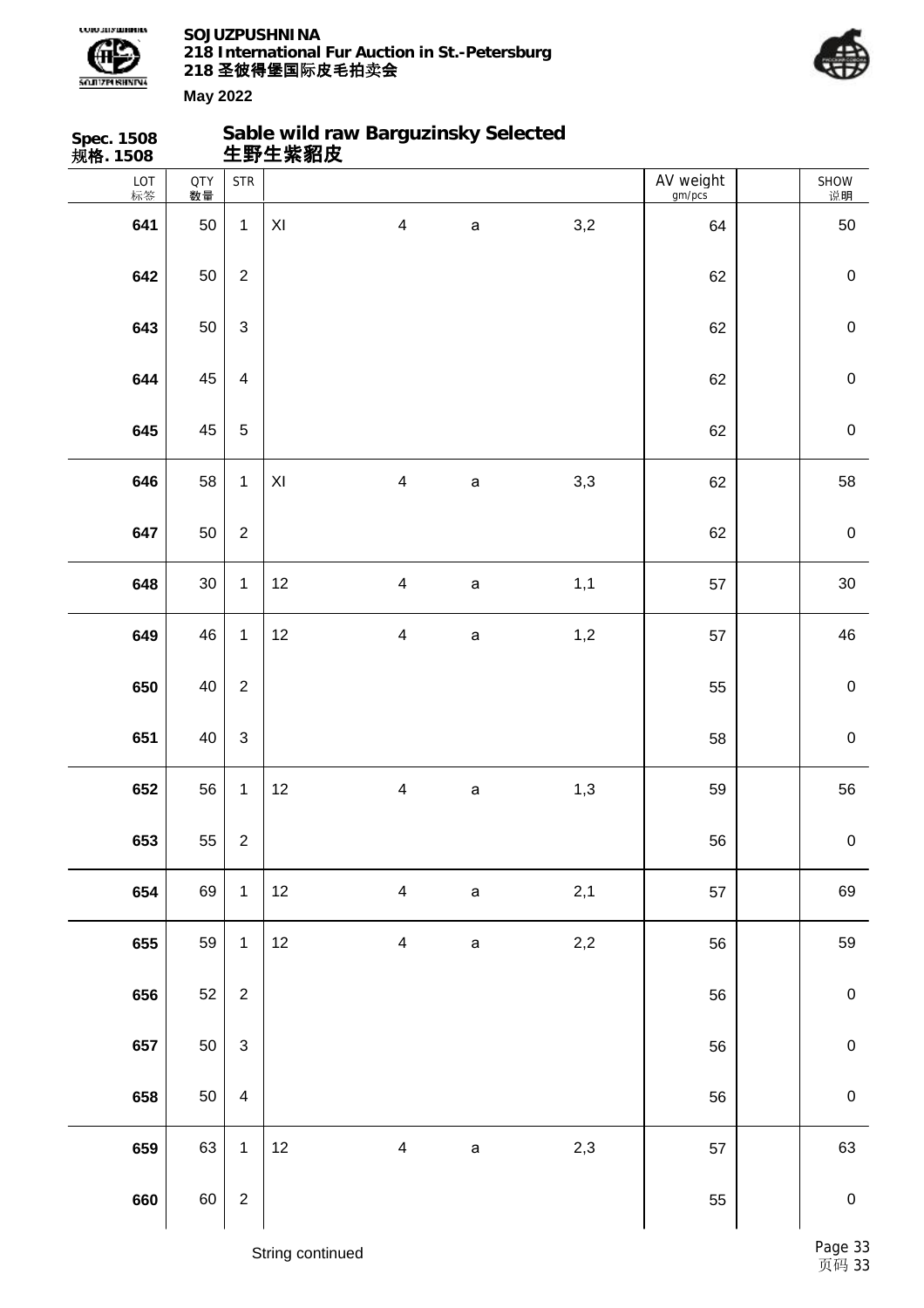



| Spec. 1508<br>规格. 1508 |                  |                | 生野生紫貂皮 | Sable wild raw Barguzinsky Selected |             |         |                     |             |
|------------------------|------------------|----------------|--------|-------------------------------------|-------------|---------|---------------------|-------------|
| LOT<br>标签              | <b>QTY</b><br>数量 | <b>STR</b>     |        |                                     |             |         | AV weight<br>gm/pcs | SHOW<br>说明  |
| 661                    | 60               | $\mathfrak{S}$ |        |                                     |             |         | 55                  | $\pmb{0}$   |
| 662                    | 66               | $\mathbf{1}$   | 12     | $\overline{\mathbf{4}}$             | $\mathsf a$ | 3,1     | 56                  | 66          |
| 663                    | 47               | $\mathbf{1}$   | 12     | $\overline{\mathbf{4}}$             | $\mathsf a$ | 3,2     | 55                  | 47          |
| 664                    | 46               | $\overline{2}$ |        |                                     |             |         | 57                  | $\pmb{0}$   |
| 665                    | 44               | $\mathsf 3$    |        |                                     |             |         | 57                  | $\mathbf 0$ |
| 666                    | 58               | $\mathbf{1}$   | 12     | $\overline{\mathbf{4}}$             | $\mathsf a$ | 3,3     | 55                  | 58          |
| 667                    | 55               | $\mathbf{2}$   |        |                                     |             |         | 56                  | $\pmb{0}$   |
| 668                    | 39               | $\mathbf 1$    | 23     | $\overline{4}$                      | $\mathsf a$ | 1,2     | 54                  | 39          |
| 669                    | 57               | $\mathbf{1}$   | 23     | $\overline{\mathbf{4}}$             | $\mathsf a$ | 1,3     | 54                  | 57          |
| 670                    | 32               | $\mathbf{1}$   | 23     | $\overline{\mathbf{4}}$             | $\mathsf a$ | 2,1     | 53                  | 32          |
| 671                    | 39               | $\mathbf{1}$   | 23     | $\overline{\mathbf{4}}$             | $\mathsf a$ | 2,2     | 54                  | 39          |
| 672                    | 38               | $\mathbf 1$    | 23     | $\overline{\mathbf{4}}$             | $\mathsf a$ | 2,3     | 53                  | $38\,$      |
| 673                    | 33               | $\mathbf{1}$   | 23     | $\overline{\mathbf{4}}$             | $\mathsf a$ | 3,2     | 52                  | 33          |
| 674                    | 25               | $\mathbf{1}$   | 23     | $\overline{\mathbf{4}}$             | $\mathsf a$ | 3,3     | 52                  | 25          |
| 675                    | 29               | $\mathbf{1}$   | XXI    | $\overline{\mathbf{4}}$             | $\mathsf a$ | 1, 1, 1 | 76                  | 29          |
| 676                    | 65               | $\mathbf{1}$   | XXI    | $\overline{\mathbf{4}}$             | $\mathsf a$ | 1, 2, 1 | 78                  | 65          |
| 677                    | 62               | $\overline{c}$ |        |                                     |             |         | 79                  | $\pmb{0}$   |
| 678                    | 55               | $\mathbf{1}$   | XXI    | $\overline{\mathbf{4}}$             | $\mathsf a$ | 1, 3, 1 | 82                  | 55          |
| 679                    | 53               | $\overline{c}$ |        |                                     |             |         | 81                  | $\pmb{0}$   |
| 680                    | 50               | $\mathsf 3$    |        |                                     |             |         | $80\,$              | $\pmb{0}$   |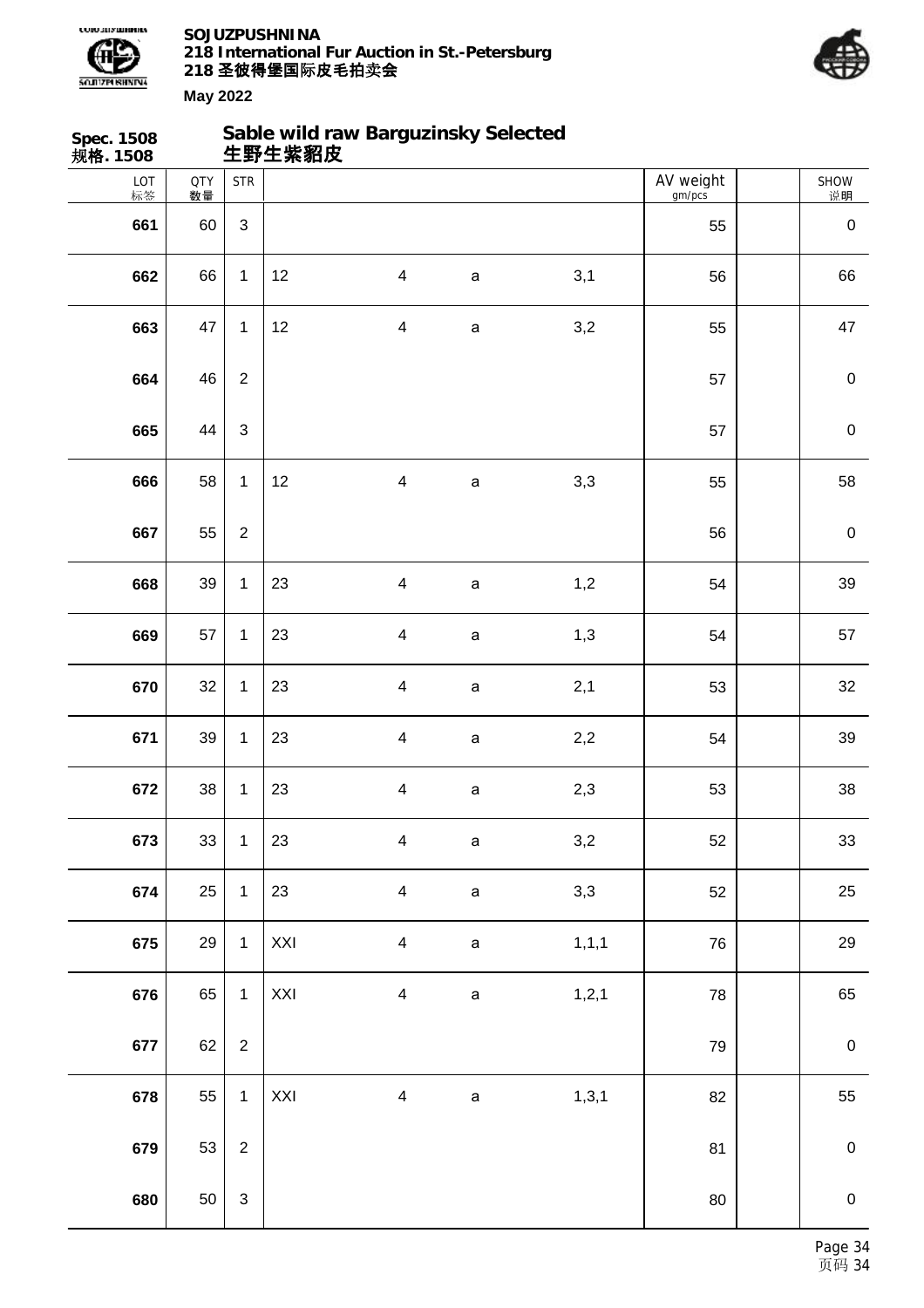



| Spec. 1508<br>规格. 1508 |                  |                | 生野生紫貂皮                  | Sable wild raw Barguzinsky Selected |              |         |                     |             |
|------------------------|------------------|----------------|-------------------------|-------------------------------------|--------------|---------|---------------------|-------------|
| LOT<br>标签              | <b>QTY</b><br>数量 | <b>STR</b>     |                         |                                     |              |         | AV weight<br>gm/pcs | SHOW<br>说明  |
| 681                    | 55               | $\mathbf{1}$   | XXI                     | $\overline{4}$                      | $\mathsf a$  | 2,1,1   | 73                  | 55          |
| 682                    | 65               | $\mathbf{1}$   | XXI                     | $\overline{\mathbf{4}}$             | $\mathsf a$  | 2,2,1   | 74                  | 65          |
| 683                    | 63               | $\overline{2}$ |                         |                                     |              |         | 78                  | $\pmb{0}$   |
| 684                    | 48               | $\mathbf{1}$   | XXI                     | $\overline{\mathbf{4}}$             | $\mathsf a$  | 2,3,1   | 79                  | 48          |
| 685                    | 45               | $\overline{2}$ |                         |                                     |              |         | 78                  | $\pmb{0}$   |
| 686                    | 30               | $\mathbf{1}$   | XXI                     | $\overline{\mathbf{4}}$             | $\mathsf{a}$ | 3, 1, 1 | 73                  | $30\,$      |
| 687                    | 48               | $\mathbf{1}$   | XXI                     | $\overline{\mathbf{4}}$             | $\mathsf a$  | 3,2,1   | 77                  | 48          |
| 688                    | 45               | $\overline{2}$ |                         |                                     |              |         | 76                  | $\pmb{0}$   |
| 689                    | 53               | $\mathbf{1}$   | XXI                     | $\overline{4}$                      | $\mathsf a$  | 3,3,1   | 74                  | 53          |
| 690                    | 21               | $\mathbf{1}$   | $\pmb{\mathsf{X}}$      | $\overline{\mathbf{4}}$             | $\mathsf{a}$ | 1, 1, 1 | 62                  | 21          |
| 691                    | 55               | $\mathbf{1}$   | XI                      | $\overline{\mathbf{4}}$             | $\mathsf a$  | 1, 2, 1 | 64                  | 55          |
| 692                    | 53               | $\mathbf 1$    | $\pmb{\times}$          | $\overline{\mathbf{4}}$             | $\mathsf a$  | 1, 3, 1 | 64                  | 53          |
| 693                    | 28               | $\mathbf{1}$   | $\pmb{\mathsf{X}}$      | $\overline{4}$                      | $\mathsf a$  | 2, 1, 1 | 61                  | 28          |
| 694                    | 62               | $\mathbf{1}$   | $\mathsf{X} \mathsf{I}$ | $\overline{\mathbf{4}}$             | $\mathsf a$  | 2,2,1   | 61                  | 62          |
| 695                    | 60               | $\sqrt{2}$     |                         |                                     |              |         | 62                  | $\mathbf 0$ |
| 696                    | 93               | $\mathbf{1}$   | $\pmb{\mathsf{XI}}$     | $\overline{\mathbf{4}}$             | $\mathsf a$  | 2,3,1   | 65                  | 93          |
| 697                    | $30\,$           | $\mathbf{1}$   | $\mathsf{X} \mathsf{I}$ | $\overline{\mathbf{4}}$             | $\mathsf a$  | 3,1,1   | 63                  | $30\,$      |
| 698                    | 51               | $\mathbf{1}$   | $\pmb{\mathsf{XI}}$     | $\overline{\mathbf{4}}$             | $\mathsf a$  | 3,2,1   | 61                  | 51          |
| 699                    | 57               | $\mathbf{1}$   | XI                      | $\overline{\mathbf{4}}$             | $\mathsf{a}$ | 3,3,1   | 65                  | 57          |
| 700                    | 26               | $\mathbf{1}$   | 123                     | $\overline{\mathbf{4}}$             | $\mathsf a$  | 1, 1, 1 | 58                  | 26          |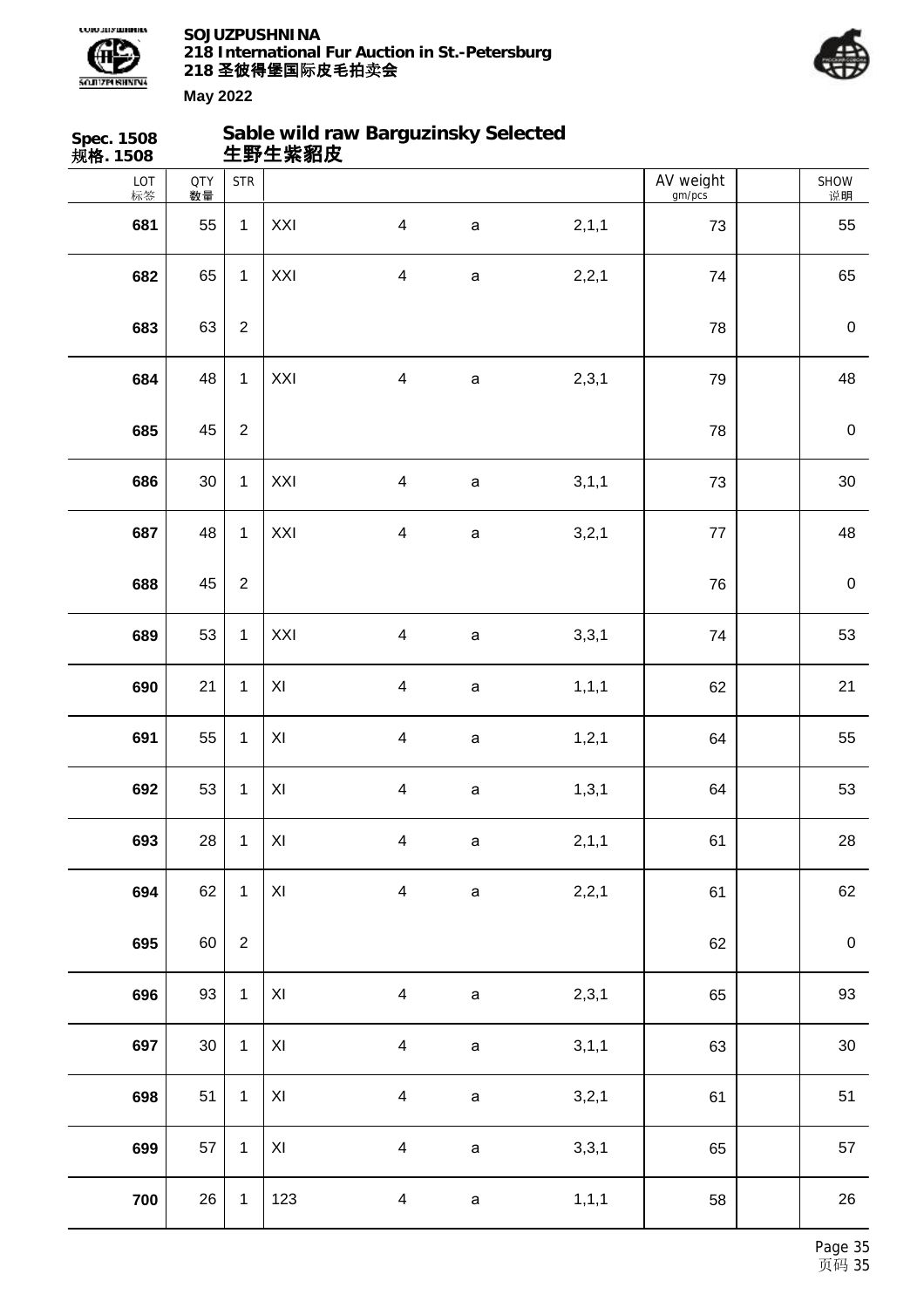

SOJUZPUSHNINA<br>218 International Fur Auction in St.-Petersburg<br>218 **圣彼得堡国**际皮毛拍卖会



| Spec. 1508<br>规 <b>格</b> . 1508 |                  |                  | 生野生紫貂皮  | Sable wild raw Barguzinsky Selected |             |         |                     |             |
|---------------------------------|------------------|------------------|---------|-------------------------------------|-------------|---------|---------------------|-------------|
| LOT<br>标签                       | <b>QTY</b><br>数量 | <b>STR</b>       |         |                                     |             |         | AV weight<br>gm/pcs | SHOW<br>说明  |
| 701                             | 42               | $\mathbf{1}$     | 123     | $\overline{\mathbf{4}}$             | $\mathsf a$ | 1, 2, 1 | 57                  | 42          |
| 702                             | 40               | $\overline{2}$   |         |                                     |             |         | 55                  | $\mathbf 0$ |
| 703                             | 74               | $\mathbf{1}$     | 123     | $\overline{\mathbf{4}}$             | $\mathsf a$ | 1, 3, 1 | 57                  | 74          |
| 704                             | 27               | $\mathbf{1}$     | 123     | $\overline{\mathbf{4}}$             | $\mathsf a$ | 2, 1, 1 | 56                  | 27          |
| 705                             | 73               | $\mathbf{1}$     | 123     | $\overline{\mathbf{4}}$             | $\mathsf a$ | 2,2,1   | 55                  | 73          |
| 706                             | 43               | $\mathbf{1}$     | 123     | $\overline{\mathbf{4}}$             | $\mathsf a$ | 2,3,1   | 56                  | 43          |
| 707                             | 40               | $\overline{2}$   |         |                                     |             |         | 58                  | $\mathbf 0$ |
| 708                             | 25               | $\mathbf{1}$     | 123     | $\overline{\mathbf{4}}$             | $\mathsf a$ | 3, 1, 1 | 52                  | 25          |
| 709                             | 53               | $\mathbf{1}$     | 123     | $\overline{\mathbf{4}}$             | $\mathsf a$ | 3,2,1   | 57                  | 53          |
| 710                             | 61               | $\mathbf{1}$     | 123     | $\overline{\mathbf{4}}$             | $\mathsf a$ | 3,3,1   | 56                  | 61          |
| 711                             | 20               | $\mathbf{1}$     | XXI, XI | $\overline{\mathbf{4}}$             | $\mathsf a$ | 1, 1, 2 | 75                  | 20          |
| 712                             | 61               | $\mathbf{1}$     | XXI, XI | $\overline{\mathbf{4}}$             | $\mathsf a$ | 1,2,2   | 74                  | 61          |
| 713                             | 57               | $\mathbf{1}$     | XXI, XI | $\overline{\mathbf{4}}$             | $\mathsf a$ | 1,3,2   | 77                  | 57          |
| 714                             | 35               | $\boldsymbol{2}$ |         |                                     |             |         | $77$                | $\pmb{0}$   |
| 715                             | 40               | $\mathbf{1}$     | XXI, XI | $\overline{\mathbf{4}}$             | $\mathsf a$ | 2,1,2   | 75                  | 40          |
| 716                             | 40               | $\mathbf{1}$     | XXI, XI | $\overline{\mathbf{4}}$             | $\mathsf a$ | 2,2,2   | 75                  | 40          |
| 717                             | 40               | $\sqrt{2}$       |         |                                     |             |         | 75                  | $\pmb{0}$   |
| 718                             | 40               | $\mathsf 3$      |         |                                     |             |         | 72                  | $\pmb{0}$   |
| 719                             | 71               | $\mathbf{1}$     | XXI, XI | $\overline{\mathbf{4}}$             | $\mathsf a$ | 2,3,2   | 77                  | $71$        |
| 720                             | 63               | $\boldsymbol{2}$ |         |                                     |             |         | 78                  | $\mathbf 0$ |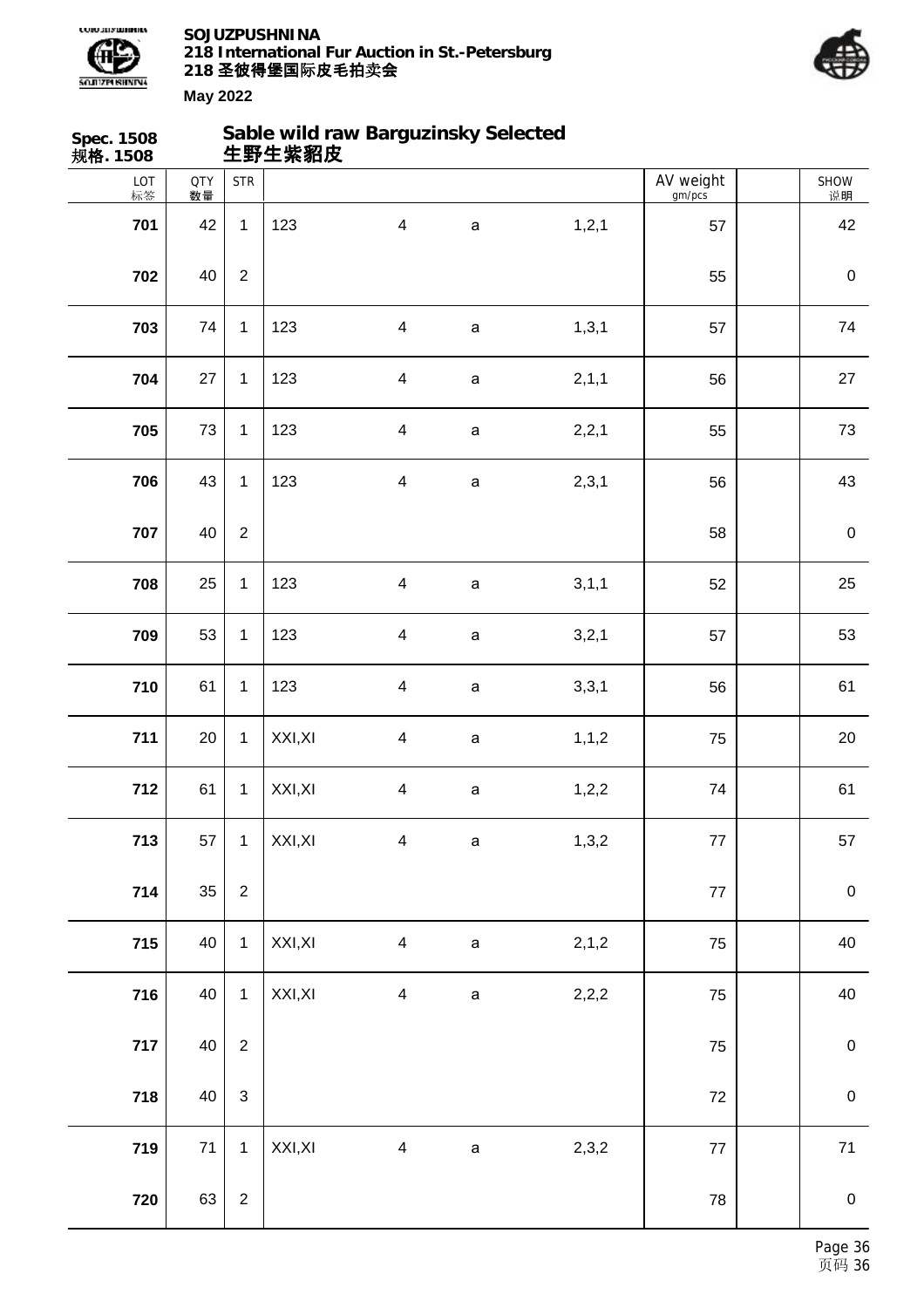



| Spec. 1508<br>规格. 1508 |                  |                  | 生野生紫貂皮  | Sable wild raw Barguzinsky Selected |              |         |                     |                  |
|------------------------|------------------|------------------|---------|-------------------------------------|--------------|---------|---------------------|------------------|
| LOT<br>标签              | <b>QTY</b><br>数量 | <b>STR</b>       |         |                                     |              |         | AV weight<br>gm/pcs | SHOW<br>说明       |
| 721                    | 45               | $\mathbf{1}$     | XXI, XI | $\overline{4}$                      | $\mathsf{a}$ | 3, 1, 2 | 73                  | 45               |
| 722                    | 72               | $\mathbf{1}$     | XXI, XI | $\overline{4}$                      | $\mathsf{a}$ | 3,2,2   | 74                  | 72               |
| 723                    | 26               | $\mathbf{1}$     | XXI, XI | $\overline{\mathbf{4}}$             | $\mathsf a$  | 3,3,2   | 73                  | 26               |
| 724                    | 55               | $\boldsymbol{2}$ |         |                                     |              |         | 75                  | $\boldsymbol{0}$ |
| 725                    | 23               | $\mathbf{1}$     | 123     | $\overline{4}$                      | $\mathsf a$  | 1, 1, 2 | 57                  | 23               |
| 726                    | 39               | $\mathbf{1}$     | 123     | $\overline{\mathbf{4}}$             | $\mathsf a$  | 1,2,2   | 56                  | 39               |
| 727                    | 32               | $\mathbf{1}$     | 123     | $\overline{\mathbf{4}}$             | $\mathsf a$  | 1,3,2   | 56                  | 32               |
| 728                    | 24               | $\mathbf{1}$     | 123     | $\overline{\mathbf{4}}$             | $\mathsf a$  | 2,1,2   | 54                  | 24               |
| 729                    | 54               | $\mathbf{1}$     | 123     | $\overline{\mathbf{4}}$             | $\mathsf a$  | 2,2,2   | 56                  | 54               |
| 730                    | 23               | $\mathbf{1}$     | 123     | $\overline{\mathbf{4}}$             | $\mathsf a$  | 2,3,2   | 57                  | 23               |
| 731                    | 25               | $\mathbf{1}$     | 123     | $\overline{\mathbf{4}}$             | $\mathsf a$  | 3, 1, 2 | 56                  | 25               |
| 732                    | 34               | $\mathbf{1}$     | 123     | $\overline{\mathbf{4}}$             | $\mathsf a$  | 3,2,2   | 53                  | 34               |
| 733                    | 22               | $\mathbf{1}$     | 123     | $\overline{4}$                      | $\mathsf a$  | 3,3,2   | 55                  | 22               |
| 734                    | 27               | $\mathbf{1}$     | XXI, XI | $\overline{\mathbf{4}}$             | $\mathsf a$  | 1, 1, 3 | 78                  | 27               |
| 735                    | $18\,$           | $\overline{2}$   |         |                                     |              |         | 78                  | $\boldsymbol{0}$ |
| 736                    | 41               | $\mathbf{1}$     | XXI, XI | $\overline{4}$                      | $\mathsf a$  | 1, 2, 3 | 73                  | 41               |
| 737                    | 41               | $\mathbf{1}$     | XXI, XI | $\overline{\mathbf{4}}$             | $\mathsf a$  | 1,3,3   | 78                  | 41               |
| 738                    | 25               | $\overline{2}$   |         |                                     |              |         | 80                  | $\boldsymbol{0}$ |
| 739                    | 36               | $\mathbf{1}$     | XXI, XI | $\overline{\mathbf{4}}$             | $\mathsf a$  | 2, 1, 3 | 69                  | 36               |
| 740                    | 61               | $\overline{2}$   |         |                                     |              |         | 75                  | $\mathbf 0$      |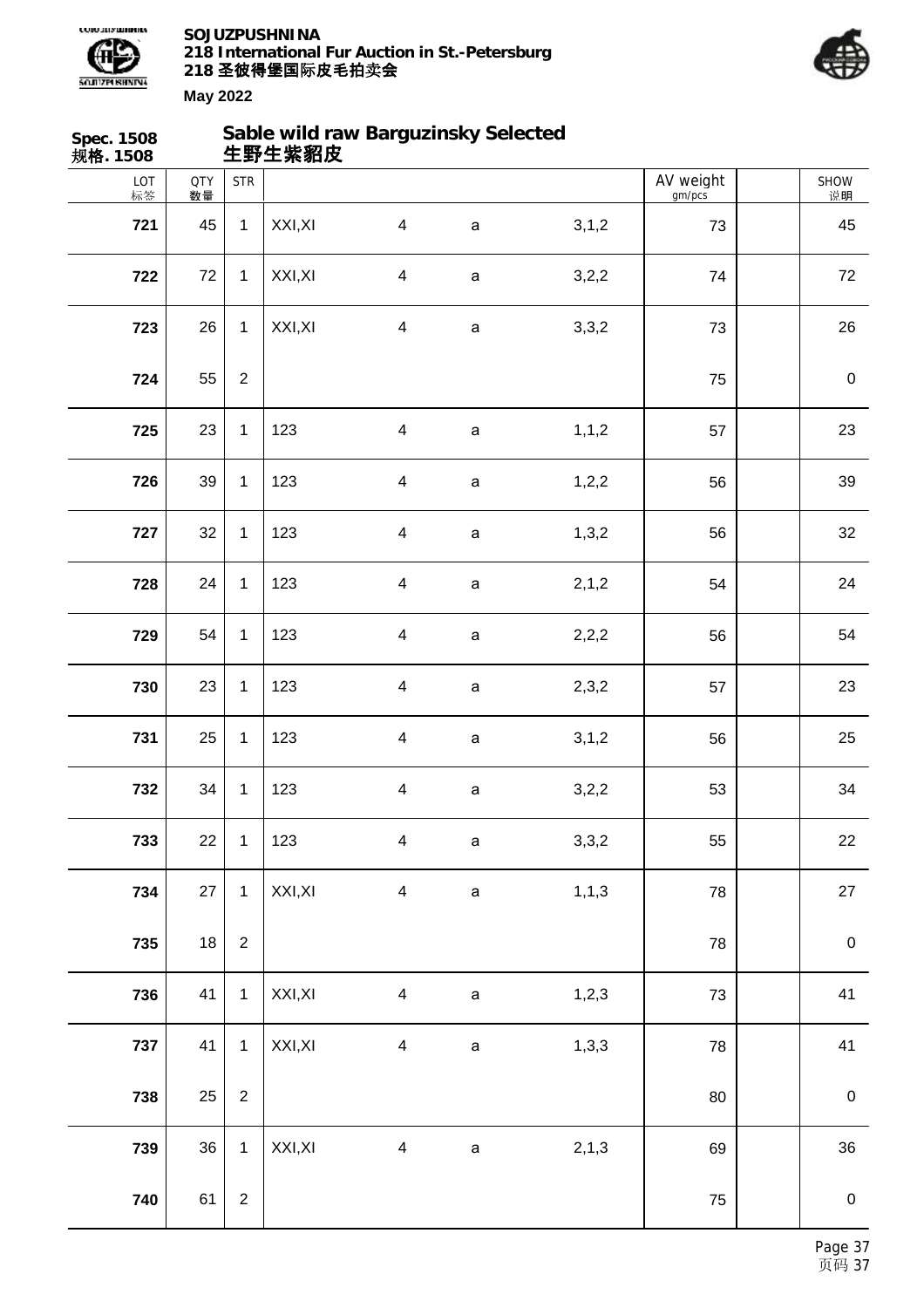



| Spec. 1508<br>规格. 1508 |                  |                | 生野生紫貂皮  | Sable wild raw Barguzinsky Selected |              |         |                     |            |
|------------------------|------------------|----------------|---------|-------------------------------------|--------------|---------|---------------------|------------|
| LOT<br>标签              | <b>QTY</b><br>数量 | <b>STR</b>     |         |                                     |              |         | AV weight<br>gm/pcs | SHOW<br>说明 |
| 741                    | 63               | $\mathbf{1}$   | XXI, XI | $\overline{\mathbf{4}}$             | $\mathsf a$  | 2,2,3   | 75                  | 63         |
| 742                    | 55               | $\overline{2}$ |         |                                     |              |         | $\mathbf 0$         | $\pmb{0}$  |
| 743                    | 44               | $\sqrt{3}$     |         |                                     |              |         | 75                  | $\pmb{0}$  |
| 744                    | 47               | $\mathbf{1}$   | XXI, XI | $\overline{\mathbf{4}}$             | $\mathsf a$  | 2,3,3   | 81                  | 47         |
| 745                    | 23               | $\overline{2}$ |         |                                     |              |         | 78                  | $\pmb{0}$  |
| 746                    | 29               | $\mathbf{1}$   | XXI, XI | $\overline{\mathbf{4}}$             | a            | 3, 1, 3 | 72                  | 29         |
| 747                    | 49               | $\sqrt{2}$     |         |                                     |              |         | 73                  | $\pmb{0}$  |
| 748                    | 58               | $\mathbf{1}$   | XXI, XI | $\overline{\mathbf{4}}$             | $\mathsf a$  | 3,2,3   | 69                  | 58         |
| 749                    | 51               | $\sqrt{2}$     |         |                                     |              |         | 73                  | $\pmb{0}$  |
| 750                    | 23               | $\mathbf{1}$   | XXI, XI | $\overline{\mathbf{4}}$             | a            | 3,3,3   | 83                  | 23         |
| 751                    | 25               | $\sqrt{2}$     |         |                                     |              |         | 80                  | $\pmb{0}$  |
| 752                    | 26               | $\mathbf{1}$   | 123     | $\overline{\mathbf{4}}$             | $\mathsf{a}$ | 1,2,3   | 58                  | 26         |
| 753                    | 35               | $\mathbf{1}$   | 123     | $\overline{4}$                      | $\mathsf{a}$ | 1,3,3   | 57                  | 35         |
| 754                    | 37               | $\mathbf{1}$   | 123     | $\overline{\mathbf{4}}$             | $\mathsf a$  | 2, 1, 3 | 57                  | 37         |
| 755                    | 42               | $\mathbf{1}$   | 123     | $\overline{\mathbf{4}}$             | $\mathsf a$  | 2,2,3   | 57                  | 42         |
| 756                    | 39               | $\mathbf{1}$   | 123     | $\overline{\mathbf{4}}$             | $\mathsf a$  | 2,3,3   | 59                  | 39         |
| 757                    | 27               | $\mathbf{1}$   | 123     | $\overline{\mathbf{4}}$             | $\mathsf a$  | 3, 1, 3 | 56                  | 27         |
| 758                    | 63               | $\mathbf{1}$   | 123     | $\overline{\mathbf{4}}$             | $\mathsf a$  | 3,2,3   | 56                  | 63         |
| 759                    | 23               | $\mathbf 1$    | 123     | $\overline{\mathbf{4}}$             | $\mathsf a$  | 3,3,3   | 57                  | 23         |
| 760                    | 15               | $\mathbf 1$    | XXI, XI | $\overline{\mathbf{4}}$             | $\mathsf a$  | 1, 1, 4 | 73                  | 15         |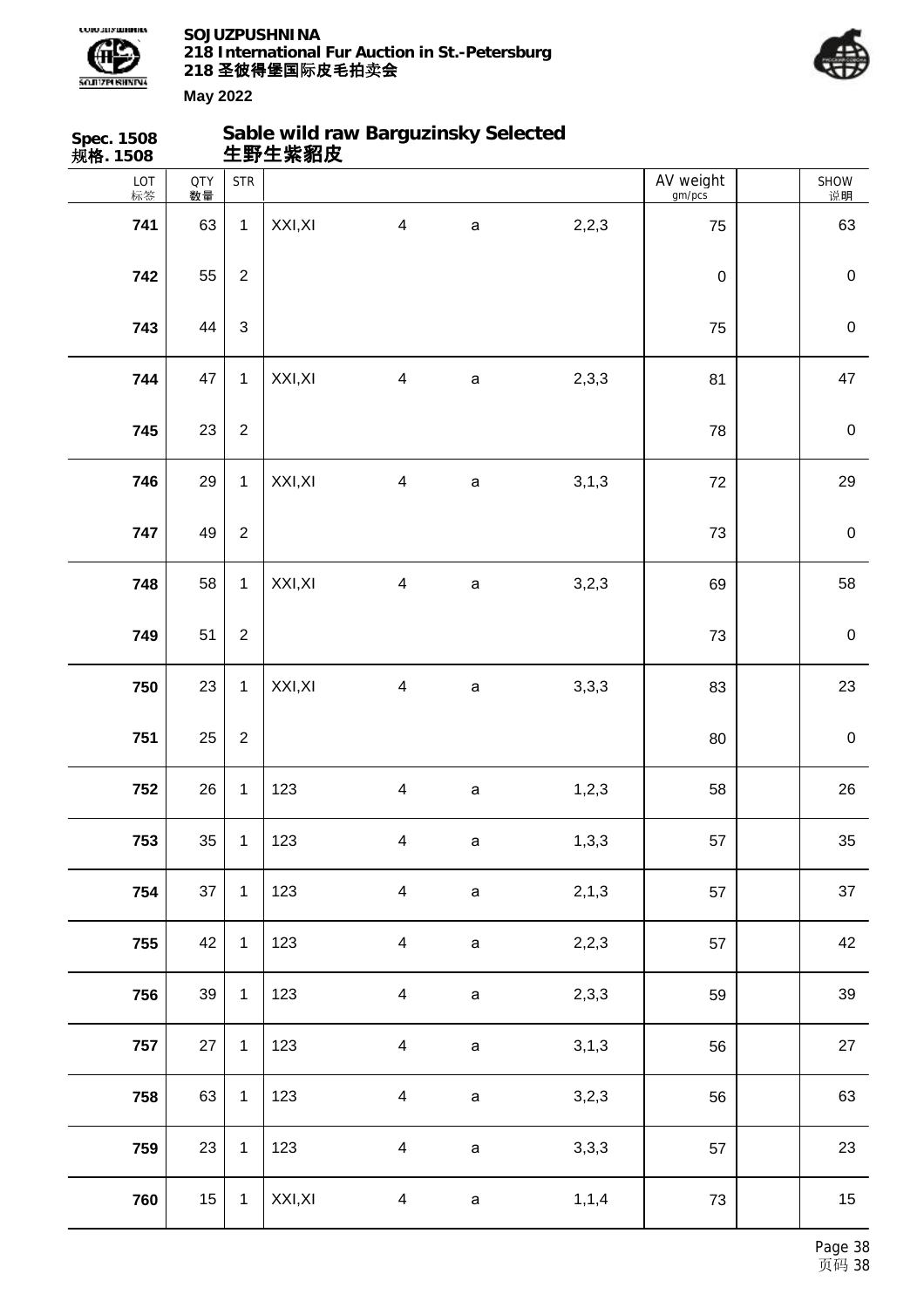



| Spec. 1508<br>规格. 1508 |                  |              | 生野生紫貂皮  | Sable wild raw Barguzinsky Selected |             |         |                     |            |
|------------------------|------------------|--------------|---------|-------------------------------------|-------------|---------|---------------------|------------|
| LOT<br>标签              | <b>QTY</b><br>数量 | <b>STR</b>   |         |                                     |             |         | AV weight<br>gm/pcs | SHOW<br>说明 |
| 761                    | 30               | $\mathbf{1}$ | XXI, XI | $\overline{4}$                      | $\mathbf a$ | 1,2,4   | $77 \,$             | 30         |
| 762                    | 31               | $\mathbf{1}$ | XXI, XI | $\overline{\mathbf{4}}$             | $\mathsf a$ | 1,3,4   | 81                  | 31         |
| 763                    | 15               | $\mathbf{1}$ | XXI, XI | $\overline{4}$                      | $\mathsf a$ | 2, 1, 4 | 73                  | 15         |
| 764                    | 32               | $\mathbf{1}$ | XXI, XI | $\overline{\mathcal{A}}$            | a           | 2,2,4   | 78                  | 32         |
| 765                    | 30               | $\mathbf{1}$ | XXI, XI | $\overline{4}$                      | $\mathsf a$ | 2,3,4   | 80                  | 30         |
| 766                    | 21               | $\mathbf{1}$ | XXI, XI | $\overline{\mathbf{4}}$             | $\mathsf a$ | 3,2,4   | 71                  | 21         |
| 767                    | 20               | $\mathbf{1}$ | XXI, XI | $\overline{4}$                      | $\mathsf a$ | 3,3,4   | 75                  | 20         |
| 768                    | 23               | $\mathbf{1}$ | 123     | $\overline{\mathbf{4}}$             | $\mathsf a$ | 1, 1, 4 | 57                  | 23         |
| 769                    | 21               | $\mathbf{1}$ | 123     | $\overline{4}$                      | $\mathsf a$ | 1,2,4   | 62                  | 21         |
| 770                    | 27               | $\mathbf{1}$ | 123     | $\overline{\mathbf{4}}$             | $\mathsf a$ | 1,3,4   | 59                  | 27         |
| 771                    | 21               | $\mathbf{1}$ | 123     | $\overline{\mathbf{4}}$             | $\mathsf a$ | 2,2,4   | 57                  | 21         |
| 772                    | 28               | $\mathbf 1$  | XXI, XI | $\overline{\mathcal{A}}$            | $\mathsf a$ | 1, 1, 5 | $71$                | 28         |
| 773                    | 24               | $\mathbf{1}$ | XXI, XI | $\overline{4}$                      | $\mathsf a$ | 1,2,5   | $71$                | 24         |
| 774                    | 25               | $\mathbf{1}$ | XXI, XI | $\overline{\mathbf{4}}$             | $\mathsf a$ | 1,3,5   | 76                  | 25         |
| 775                    | 26               | $\mathbf{1}$ | XXI, XI | $\overline{\mathbf{4}}$             | $\mathsf a$ | 2,2,5   | 73                  | 26         |
| 776                    | 25               | $\mathbf{1}$ | XXI, XI | $\overline{\mathbf{4}}$             | $\mathsf a$ | 2,3,5   | 84                  | 25         |
| 777                    | 19               | $\mathbf 1$  | 123     | $\overline{\mathbf{4}}$             | $\mathsf a$ | 1, 1, 5 | 58                  | 19         |
| 778                    | 23               | $\mathbf{1}$ | 123     | $\overline{\mathbf{4}}$             | $\mathsf a$ | 1,2,5   | 57                  | 23         |
| 779                    | 10               | $\mathbf{1}$ | XXI, XI | $\overline{\mathbf{4}}$             | $\mathsf a$ | 1,1,6   | 70                  | $10$       |
| 780                    | 10               | $\mathbf{1}$ | XXI, XI | $\overline{\mathcal{A}}$            | $\mathsf a$ | 1,3,6   | 80                  | $10$       |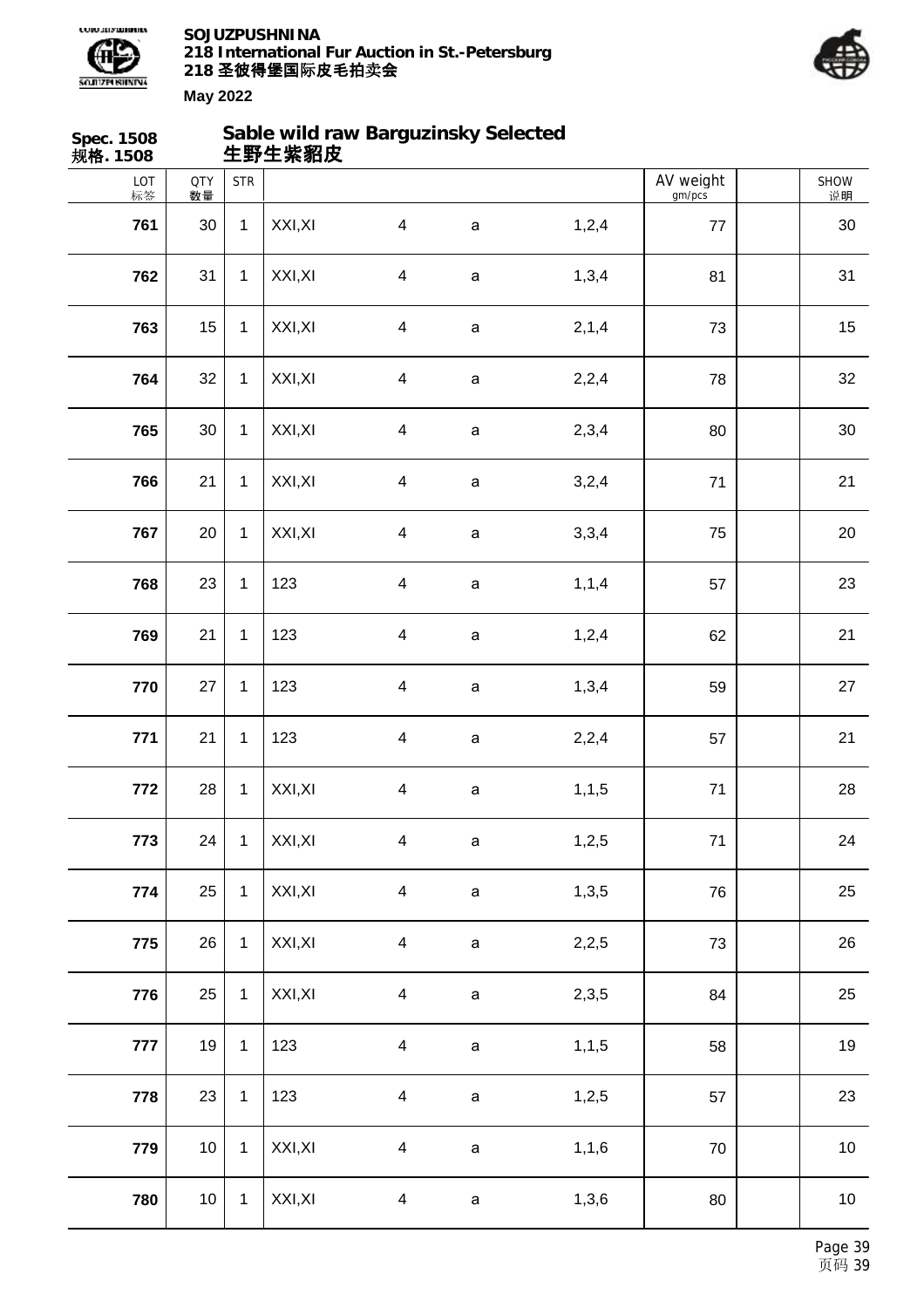



| Spec. 1508<br>规 <b>格</b> . 1508 |                  |                         |     | Sable wild raw Barguzinsky Selected<br>生野生紫貂皮 |             |       |                     |                  |
|---------------------------------|------------------|-------------------------|-----|-----------------------------------------------|-------------|-------|---------------------|------------------|
| LOT<br>标签                       | <b>QTY</b><br>数量 | <b>STR</b>              |     |                                               |             |       | AV weight<br>gm/pcs | SHOW<br>说明       |
| 781                             | 117              | $\mathbf{1}$            | XXI | $\overline{\mathbf{4}}$                       | б           | 1,1   | 78                  | 117              |
| 782                             | 56               | $\mathbf{1}$            | XXI | $\overline{\mathbf{4}}$                       | $\mathbf 6$ | 1,2   | $77$                | 56               |
| 783                             | 50               | $\boldsymbol{2}$        |     |                                               |             |       | 80                  | $\mathbf 0$      |
| 784                             | 50               | $\mathfrak{S}$          |     |                                               |             |       | 80                  | $\pmb{0}$        |
| 785                             | 50               | $\overline{\mathbf{4}}$ |     |                                               |             |       | 80                  | $\mathbf 0$      |
| 786                             | 126              | $\mathbf{1}$            | XXI | $\overline{\mathbf{4}}$                       | $\mathbf 6$ | 1,3   | 87                  | 126              |
| 787                             | 122              | $\overline{2}$          |     |                                               |             |       | 84                  | $\boldsymbol{0}$ |
| 788                             | 60               | $\mathbf{1}$            | XXI | $\overline{\mathbf{4}}$                       | $\mathbf 6$ | 2,1   | 78                  | 60               |
| 789                             | 55               | $\overline{2}$          |     |                                               |             |       | 76                  | $\mathbf 0$      |
| 790                             | 54               | $\mathfrak{S}$          |     |                                               |             |       | 78                  | $\mathbf 0$      |
| 791                             | 50               | $\mathbf{1}$            | XXI | $\overline{\mathbf{4}}$                       | $\mathbf 6$ | $2,2$ | 76                  | 50               |
| 792                             | 51               | $\overline{c}$          |     |                                               |             |       | 78                  | $\pmb{0}$        |
| 793                             | 50               | $\mathfrak{S}$          |     |                                               |             |       | ${\bf 76}$          | $\pmb{0}$        |
| 794                             | 50               | $\overline{4}$          |     |                                               |             |       | $80\,$              | $\pmb{0}$        |
| 795                             | 50               | $\overline{5}$          |     |                                               |             |       | 78                  | $\mathbf 0$      |
| 796                             | 50               | $\,6\,$                 |     |                                               |             |       | $80\,$              | $\mathbf 0$      |
| 797                             | 52               | $\overline{7}$          |     |                                               |             |       | $77\,$              | $\pmb{0}$        |
| 798                             | $111$            | $\overline{1}$          | XXI | $\overline{\mathbf{4}}$                       | $\bf 6$     | 2,3   | 86                  | $111$            |
| 799                             | 55               | $\overline{2}$          |     |                                               |             |       | 84                  | $\pmb{0}$        |
| 800                             | 50               | $\mathbf{3}$            |     |                                               |             |       | 84                  | $\mathbf 0$      |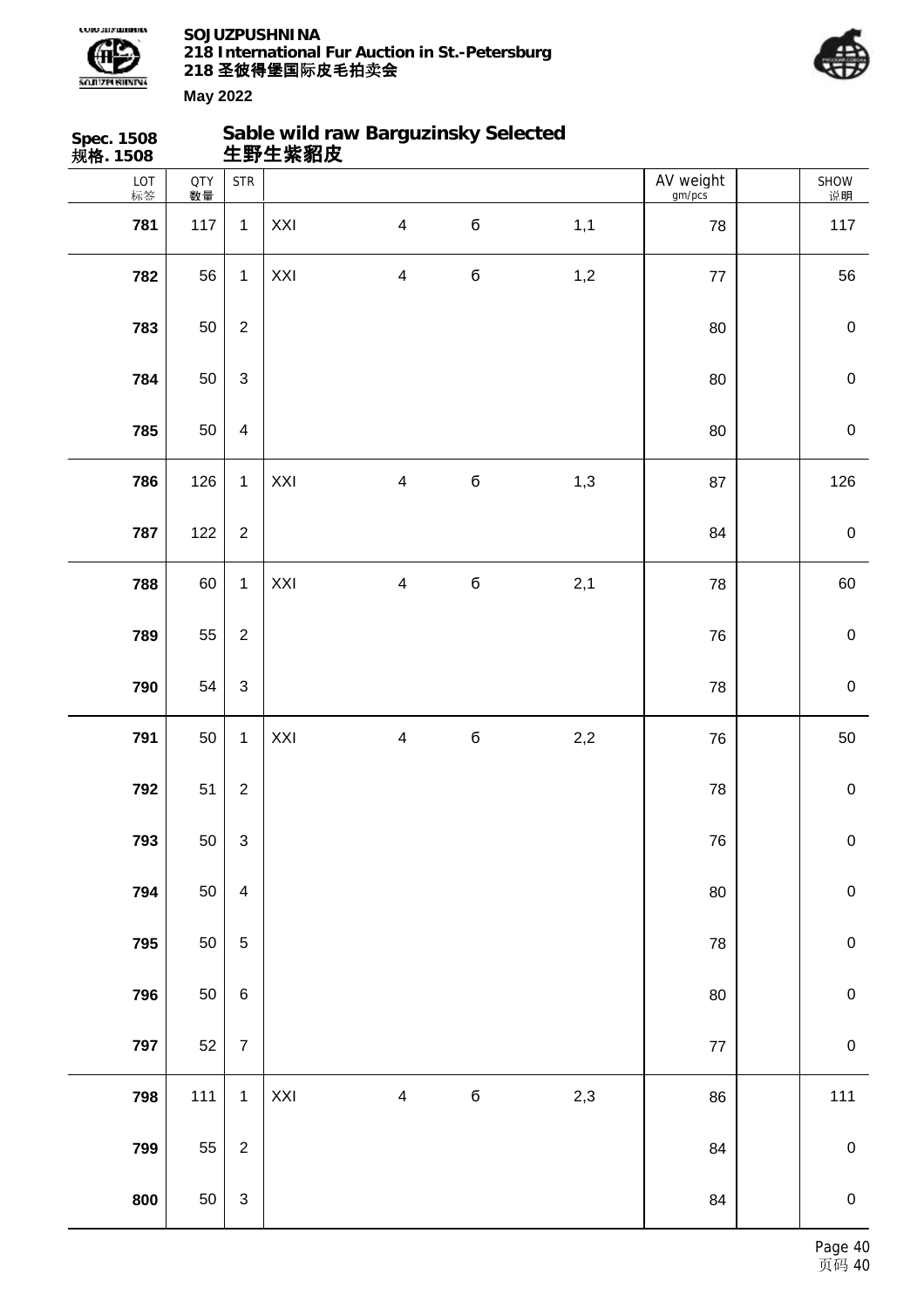



| Spec. 1508<br>规格. 1508 |                  |                | Sable wild raw Barguzinsky Selected<br>生野生紫貂皮 |                         |             |              |                     |             |
|------------------------|------------------|----------------|-----------------------------------------------|-------------------------|-------------|--------------|---------------------|-------------|
| LOT<br>标签              | <b>QTY</b><br>数量 | <b>STR</b>     |                                               |                         |             |              | AV weight<br>gm/pcs | SHOW<br>说明  |
| 801                    | 99               | $\mathbf{1}$   | XXI                                           | $\overline{4}$          | $\mathbf 6$ | 3,1          | 76                  | 99          |
| 802                    | 95               | $\overline{2}$ |                                               |                         |             |              | $77$                | $\pmb{0}$   |
| 803                    | 110              | $\mathbf{1}$   | XXI                                           | $\overline{4}$          | $\mathbf 6$ | 3,2          | 74                  | 110         |
| 804                    | 57               | $\overline{2}$ |                                               |                         |             |              | 77                  | $\pmb{0}$   |
| 805                    | 50               | $\mathfrak{S}$ |                                               |                         |             |              | 76                  | $\mathbf 0$ |
| 806                    | 55               | $\overline{4}$ |                                               |                         |             |              | 73                  | $\mathbf 0$ |
| 807                    | 41               | $\mathbf{1}$   | XXI                                           | $\overline{4}$          | $\mathbf 6$ | 3,3          | 83                  | 41          |
| 808                    | 40               | $\overline{2}$ |                                               |                         |             |              | 78                  | $\pmb{0}$   |
| 809                    | 40               | $\mathfrak{S}$ |                                               |                         |             |              | 78                  | $\mathbf 0$ |
| 810                    | $30\,$           | $\mathbf{1}$   | $\pmb{\mathsf{X}}$                            | $\overline{\mathbf{4}}$ | $\mathbf 6$ | 1,1          | 63                  | $30\,$      |
| 811                    | 75               | $\mathbf{1}$   | XI                                            | $\overline{\mathbf{4}}$ | $\mathbf 6$ | 1,2          | 64                  | 75          |
| 812                    | $72\,$           | $\mathbf 1$    | $\mathsf{XI}$                                 | $\overline{\mathbf{4}}$ | б           | 1,3          | 64                  | $72\,$      |
| 813                    | 60               | $\mathbf{1}$   | $\pmb{\times}$                                | $\overline{\mathbf{4}}$ | $\mathbf 6$ | 2,1          | 62                  | $60\,$      |
| 814                    | 56               | $\mathbf{1}$   | $\mathsf{XI}$                                 | $\overline{\mathbf{4}}$ | $\bf 6$     | $2,\!2$      | 64                  | 56          |
| 815                    | 55               | $\overline{2}$ |                                               |                         |             |              | 64                  | $\mathbf 0$ |
| 816                    | 50               | $\mathbf{3}$   |                                               |                         |             |              | 64                  | $\mathbf 0$ |
| 817                    | 41               | $\mathbf{1}$   | $\mathsf{X} \mathsf{I}$                       | $\overline{4}$          | $\mathbf 6$ | 2,3          | 63                  | 41          |
| 818                    | 40               | $\overline{2}$ |                                               |                         |             |              | 68                  | ${\bf 0}$   |
| 819                    | 64               | $\mathbf{1}$   | $\mathsf{X} \mathsf{I}$                       | $\overline{\mathbf{4}}$ | $\mathbf 6$ | 3,1          | 64                  | 64          |
| 820                    | 56               | $\mathbf{1}$   | $\mathsf{X} \mathsf{I}$                       | $\overline{\mathbf{4}}$ | $\mathbf 6$ | $_{\rm 3,2}$ | 62                  | 56          |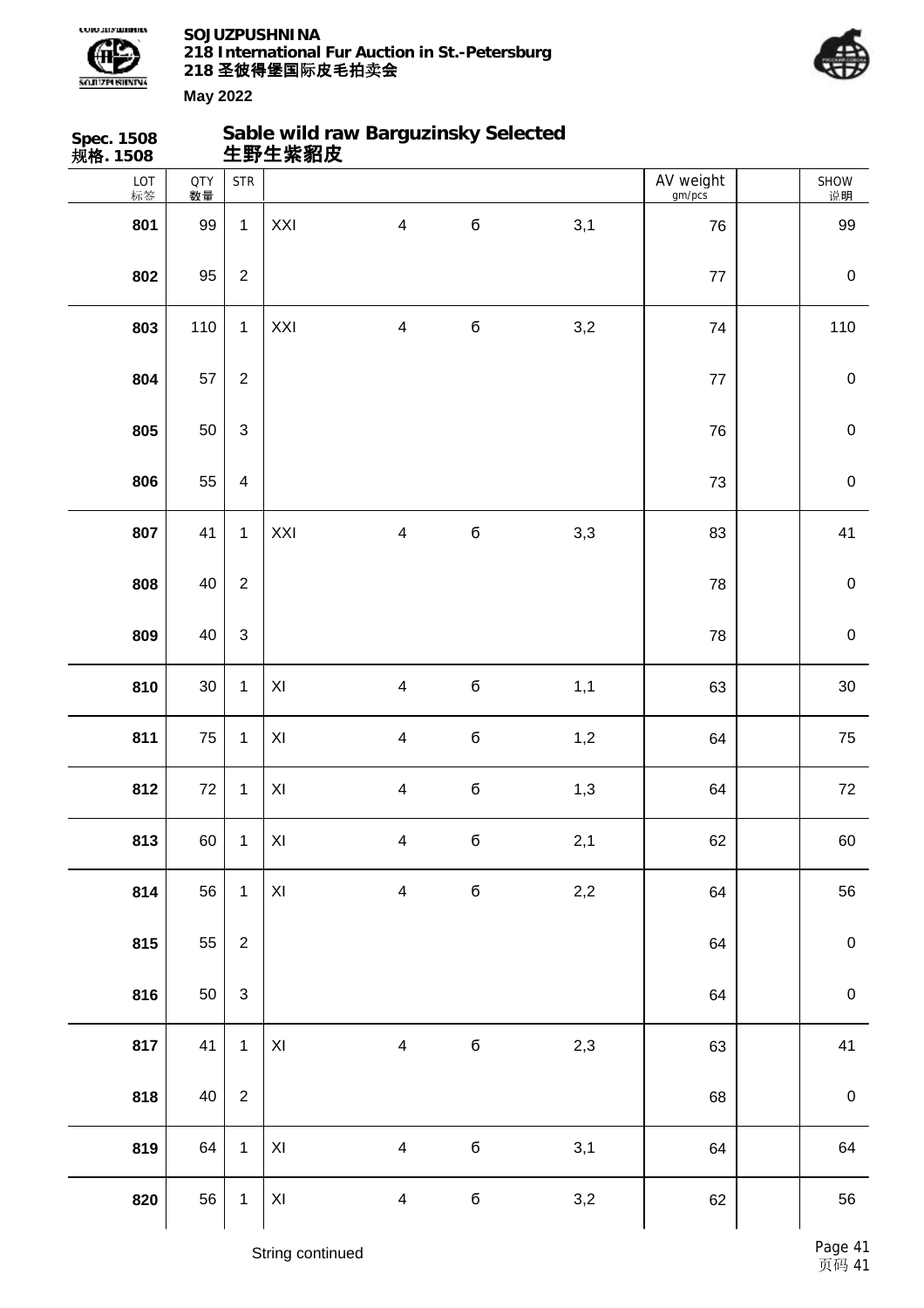



| Spec. 1508<br>规格. 1508 |                  |                | 生野生紫貂皮         | Sable wild raw Barguzinsky Selected |             |         |                     |             |
|------------------------|------------------|----------------|----------------|-------------------------------------|-------------|---------|---------------------|-------------|
| LOT<br>标签              | <b>QTY</b><br>数量 | <b>STR</b>     |                |                                     |             |         | AV weight<br>gm/pcs | SHOW<br>说明  |
| 821                    | 55               | $\overline{2}$ |                |                                     |             |         | 62                  | $\pmb{0}$   |
| 822                    | 32               | $\mathbf{1}$   | $\pmb{\times}$ | $\overline{\mathbf{4}}$             | $\mathbf 6$ | 3,3     | 62                  | 32          |
| 823                    | 36               | $\mathbf{1}$   | 123            | $\overline{\mathcal{A}}$            | б           | 1,1     | 53                  | 36          |
| 824                    | 67               | $\mathbf{1}$   | 123            | $\overline{\mathbf{4}}$             | б           | 1,2     | 57                  | 67          |
| 825                    | 42               | $\mathbf{1}$   | 123            | $\overline{\mathbf{4}}$             | $\mathbf 6$ | 1,3     | 55                  | 42          |
| 826                    | 25               | $\mathbf{1}$   | 123            | $\overline{\mathbf{4}}$             | б           | 2,1     | 60                  | 25          |
| 827                    | 50               | $\mathbf{1}$   | 123            | $\overline{\mathbf{4}}$             | б           | 2,2     | 56                  | 50          |
| 828                    | 46               | $\overline{2}$ |                |                                     |             |         | 57                  | $\pmb{0}$   |
| 829                    | 45               | $\mathfrak{S}$ |                |                                     |             |         | 53                  | $\pmb{0}$   |
| 830                    | 63               | $\mathbf{1}$   | 123            | $\overline{\mathbf{4}}$             | $\mathbf 6$ | 2,3     | 56                  | 63          |
| 831                    | 33               | $\mathbf{1}$   | 123            | $\overline{\mathbf{4}}$             | $\mathbf 6$ | 3,1     | 52                  | 33          |
| 832                    | 51               | 1              | 123            | $\overline{\mathcal{A}}$            | б           | 3,2     | 53                  | 51          |
| 833                    | 50               | $\overline{2}$ |                |                                     |             |         | 54                  | $\pmb{0}$   |
| 834                    | 47               | $\mathbf{1}$   | 123            | $\overline{\mathbf{4}}$             | б           | 3,3     | 55                  | 47          |
| 835                    | 23               | $\mathbf{1}$   | XXI            | $\overline{4}$                      | б           | 1, 1, 1 | 74                  | 23          |
| 836                    | 50               | $\mathbf{1}$   | XXI            | $\overline{\mathbf{4}}$             | $\bf 6$     | 1, 2, 1 | 78                  | 50          |
| 837                    | 47               | $\mathbf{1}$   | XXI            | $\overline{\mathbf{4}}$             | б           | 1, 3, 1 | 81                  | 47          |
| 838                    | 49               | $\mathbf{1}$   | XXI            | $\overline{\mathbf{4}}$             | $\bf 6$     | 2, 1, 1 | 76                  | 49          |
| 839                    | 40               | $\mathbf{1}$   | XXI            | $\overline{\mathbf{4}}$             | $\bf 6$     | 2,2,1   | 82                  | 40          |
| 840                    | 43               | $\overline{2}$ |                |                                     |             |         | $77\,$              | $\mathbf 0$ |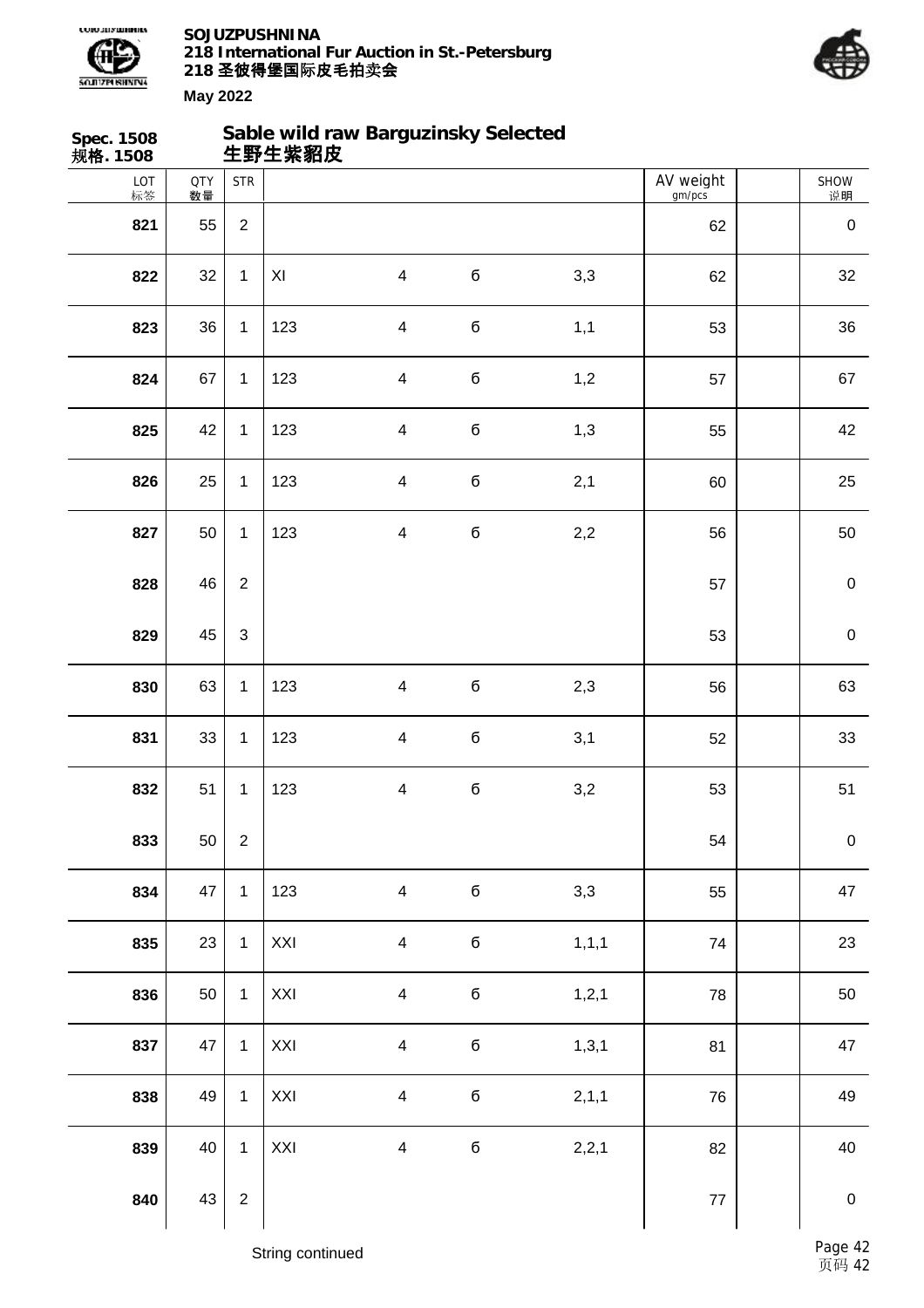



| Spec. 1508<br>规格. 1508 |                  |              | 生野生紫貂皮              | Sable wild raw Barguzinsky Selected |             |         |                     |            |
|------------------------|------------------|--------------|---------------------|-------------------------------------|-------------|---------|---------------------|------------|
| LOT<br>标签              | <b>QTY</b><br>数量 | <b>STR</b>   |                     |                                     |             |         | AV weight<br>gm/pcs | SHOW<br>说明 |
| 841                    | 40               | 3            |                     |                                     |             |         | 80                  | $\pmb{0}$  |
| 842                    | 69               | $\mathbf{1}$ | XXI                 | $\overline{\mathbf{4}}$             | $\mathbf 6$ | 2,3,1   | 83                  | 69         |
| 843                    | 63               | $\mathbf{1}$ | XXI                 | $\overline{\mathbf{4}}$             | $\bf 6$     | 3, 1, 1 | $70\,$              | 63         |
| 844                    | 140              | $\mathbf{1}$ | XXI                 | $\overline{\mathbf{4}}$             | $\bf 6$     | 3,2,1   | $77\,$              | 140        |
| 845                    | 23               | $\mathbf{1}$ | XXI                 | $\overline{\mathbf{4}}$             | $\bf 6$     | 3,3,1   | 87                  | 23         |
| 846                    | 32               | $\mathbf{1}$ | XI                  | $\overline{\mathbf{4}}$             | $\bf 6$     | 1, 1, 1 | 59                  | 32         |
| 847                    | 41               | $\mathbf{1}$ | $\pmb{\mathsf{XI}}$ | $\overline{\mathbf{4}}$             | $\bf 6$     | 1, 2, 1 | 63                  | 41         |
| 848                    | 61               | $\mathbf{1}$ | XI                  | $\overline{\mathbf{4}}$             | $\bf 6$     | 1, 3, 1 | 64                  | 61         |
| 849                    | 27               | $\mathbf{1}$ | XI                  | $\overline{\mathbf{4}}$             | $\bf 6$     | 2, 1, 1 | 63                  | 27         |
| 850                    | 46               | $\mathbf{1}$ | XI                  | $\overline{\mathbf{4}}$             | $\bf 6$     | 2,2,1   | 63                  | 46         |
| 851                    | 28               | $\mathbf{1}$ | $\pmb{\mathsf{XI}}$ | $\overline{\mathbf{4}}$             | $\bf 6$     | 2,3,1   | 68                  | 28         |
| 852                    | 23               | $\mathbf{1}$ | 123                 | $\overline{\mathbf{4}}$             | $\mathbf 6$ | 1, 1, 1 | 57                  | 23         |
| 853                    | 45               | $\mathbf{1}$ | 123                 | $\overline{\mathbf{4}}$             | $\mathbf 6$ | 1, 2, 1 | 58                  | 45         |
| 854                    | 24               | $\mathbf{1}$ | 123                 | $\overline{\mathbf{4}}$             | б           | 1, 3, 1 | 54                  | 24         |
| 855                    | $30\,$           | $\mathbf{1}$ | 123                 | $\overline{4}$                      | $\mathbf 6$ | 2, 1, 1 | 53                  | $30\,$     |
| 856                    | 37               | $\mathbf{1}$ | 123                 | $\overline{\mathbf{4}}$             | $\mathbf 6$ | 2,2,1   | 54                  | 37         |
| 857                    | 31               | $\mathbf{1}$ | 123                 | $\overline{\mathbf{4}}$             | $\mathbf 6$ | 2,3,1   | 55                  | 31         |
| 858                    | 25               | $\mathbf{1}$ | XXI, XI             | $\overline{\mathbf{4}}$             | б           | 1, 1, 2 | 72                  | 25         |
| 859                    | 24               | $\mathbf{1}$ | XXI, XI             | $\overline{\mathbf{4}}$             | $\mathbf 6$ | 1,2,2   | 75                  | 24         |
| 860                    | 22               | $\mathbf{1}$ | XXI, XI             | $\overline{\mathbf{4}}$             | $\mathbf 6$ | 2, 1, 2 | 73                  | 22         |
|                        |                  |              |                     |                                     |             |         |                     |            |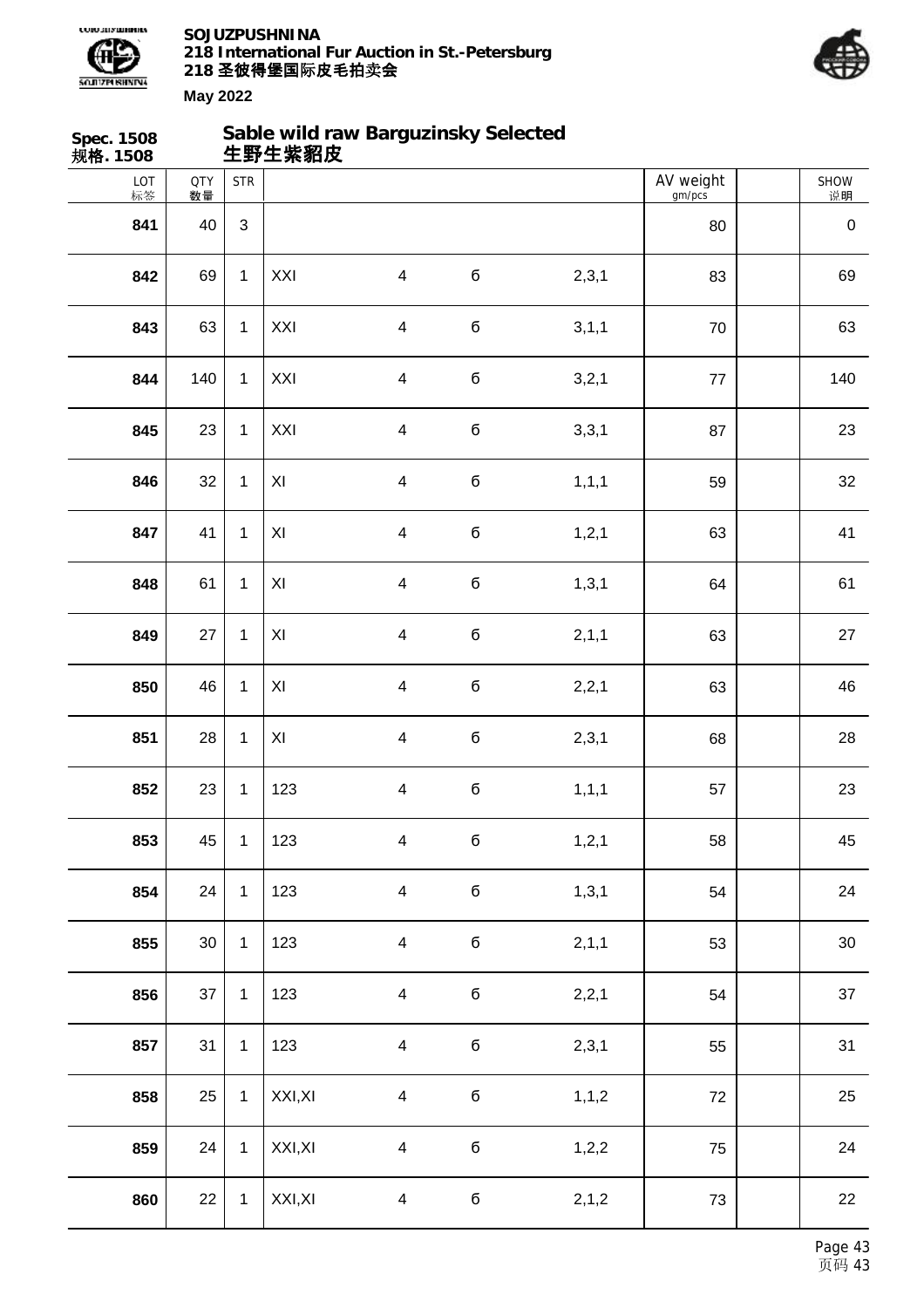



| Spec. 1508<br>规格. 1508 |                  |              | 生野生紫貂皮  | Sable wild raw Barguzinsky Selected |             |         |                     |            |
|------------------------|------------------|--------------|---------|-------------------------------------|-------------|---------|---------------------|------------|
| LOT<br>标签              | <b>QTY</b><br>数量 | <b>STR</b>   |         |                                     |             |         | AV weight<br>gm/pcs | SHOW<br>说明 |
| 861                    | 49               | $\mathbf{1}$ | XXI, XI | $\overline{4}$                      | б           | 2,2,2   | 73                  | 49         |
| 862                    | 23               | $\mathbf{1}$ | XXI, XI | $\overline{4}$                      | $\mathbf 6$ | 2,3,2   | 78                  | 23         |
| 863                    | 33               | $\mathbf{1}$ | XXI, XI | $\overline{4}$                      | б           | 3, 1, 2 | 73                  | 33         |
| 864                    | 22               | $\mathbf{1}$ | XXI, XI | $\overline{4}$                      | б           | 3,2,2   | 73                  | 22         |
| 865                    | 21               | $\mathbf{1}$ | XXI, XI | $\overline{4}$                      | б           | 3,3,2   | 76                  | 21         |
| 866                    | 20               | $\mathbf{1}$ | 123     | $\overline{4}$                      | б           | 1, 1, 2 | 55                  | 20         |
| 867                    | 20               | $\mathbf{1}$ | 123     | $\overline{4}$                      | б           | 1,2,2   | 55                  | 20         |
| 868                    | 18               | $\mathbf{1}$ | 123     | $\overline{4}$                      | б           | 1,3,2   | 56                  | 18         |
| 869                    | 24               | $\mathbf{1}$ | XXI, XI | $\overline{4}$                      | б           | 1, 1, 3 | 79                  | 24         |
| 870                    | 24               | $\mathbf{1}$ | XXI, XI | $\overline{4}$                      | б           | 1,2,3   | 75                  | 24         |
| 871                    | 20               | $\mathbf{1}$ | XXI, XI | $\overline{4}$                      | б           | 2, 1, 3 | 75                  | 20         |
| 872                    | 34               | $\mathbf{1}$ | XXI, XI | $\overline{4}$                      | б           | 2,2,3   | 74                  | 34         |
| 873                    | 24               | $\mathbf{1}$ | XXI, XI | $\overline{4}$                      | $\mathbf 6$ | 2,3,3   | 79                  | 24         |
| 874                    | 38               | $\mathbf{1}$ | XXI, XI | $\overline{4}$                      | б           | 3,1,3   | 68                  | 38         |
| 875                    | 26               | $\mathbf{1}$ | XXI, XI | $\overline{4}$                      | $\bf 6$     | 3,2,3   | 73                  | 26         |
| 876                    | 24               | $\mathbf{1}$ | XXI, XI | $\overline{4}$                      | $\bf 6$     | 3,3,3   | 79                  | 24         |
| 877                    | 21               | $\mathbf{1}$ | 123     | $\overline{4}$                      | $\bf 6$     | 1, 1, 3 | 57                  | 21         |
| 878                    | 35               | $\mathbf{1}$ | 123     | $\overline{4}$                      | б           | 1,2,3   | 54                  | $35\,$     |
| 879                    | 22               | $\mathbf{1}$ | 123     | $\overline{4}$                      | $\bf 6$     | 1,3,3   | 59                  | 22         |
| 880                    | 20               | $\mathbf{1}$ | XXI, XI | $\overline{4}$                      | $\mathbf 6$ | 1, 1, 4 | 75                  | 20         |
|                        |                  |              |         |                                     |             |         |                     |            |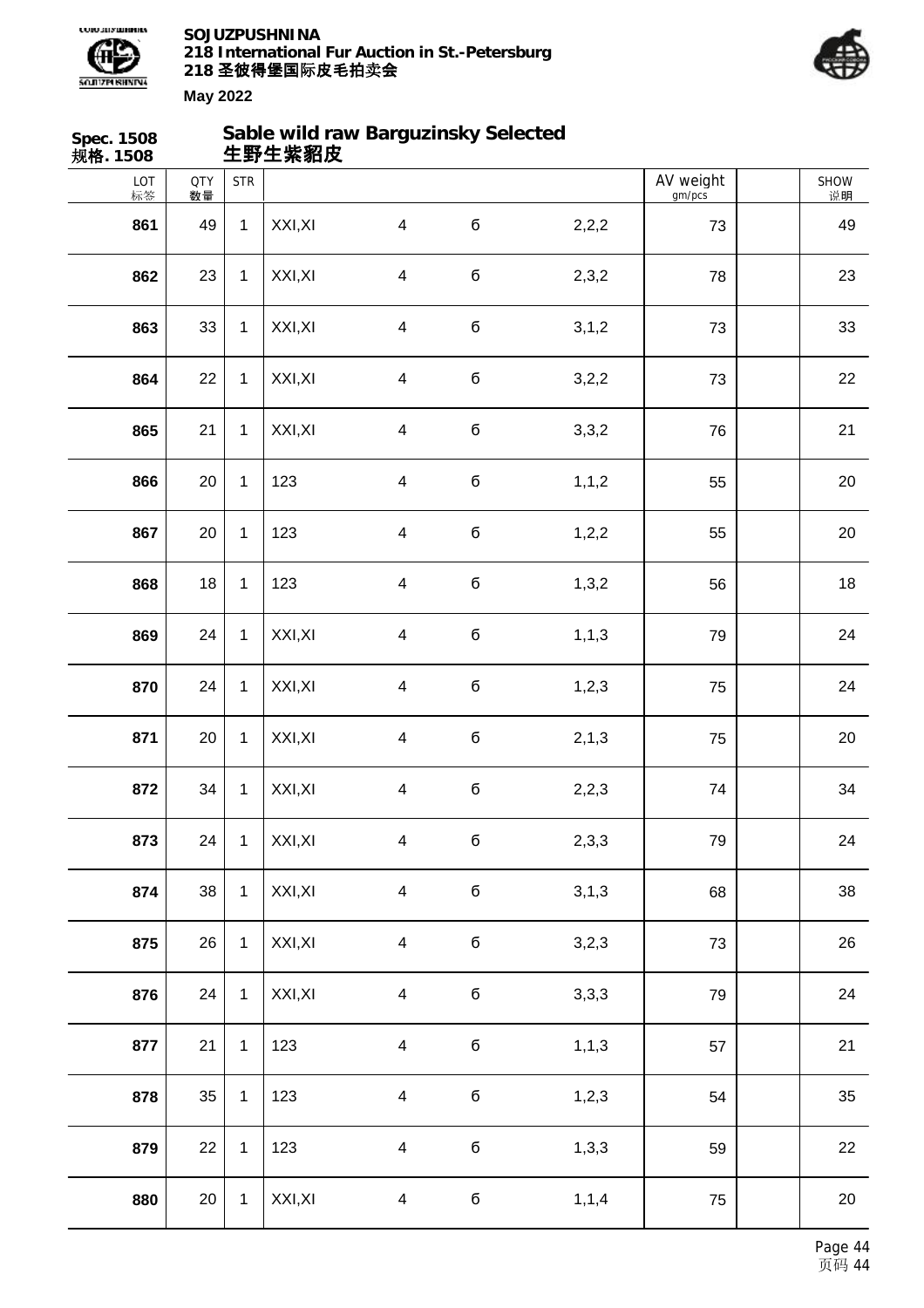



| Spec. 1508<br>规格. 1508 |                  |                           | Sable wild raw Barguzinsky Selected<br>生野生紫貂皮 |                |             |         |                     |             |
|------------------------|------------------|---------------------------|-----------------------------------------------|----------------|-------------|---------|---------------------|-------------|
| LOT<br>标签              | <b>QTY</b><br>数量 | <b>STR</b>                |                                               |                |             |         | AV weight<br>gm/pcs | SHOW<br>说明  |
| 881                    | 21               | $\mathbf{1}$              | XXI, XI                                       | $\overline{4}$ | $\mathbf 6$ | 1,2,4   | 81                  | 21          |
| 882                    | 21               | $\mathbf{1}$              | XXI, XI                                       | $\overline{4}$ | б           | 2,2,4   | 71                  | 21          |
| 883                    | 20               | $\mathbf{1}$              | 123                                           | $\overline{4}$ | б           | 1, 1, 4 | 55                  | 20          |
| 884                    | 20               | $\mathbf 1$               | 123                                           | $\overline{4}$ | б           | 1,2,4   | 65                  | 20          |
| 885                    | 22               | $\mathbf{1}$              | XXI, XI                                       | $\overline{4}$ | б           | 1, 1, 5 | 73                  | 22          |
| 886                    | 23               | $\mathbf{1}$              | XXI, XI                                       | $\overline{4}$ | б           | 1,2,5   | 74                  | 23          |
| 887                    | 16               | $\mathbf{1}$              | 123                                           | $\overline{4}$ | б           | 1,2,5   | 56                  | 16          |
| 888                    | 50               | $\mathbf 1$               | XXI                                           | $\sqrt{5}$     |             | 1,1     | 78                  | $50\,$      |
| 889                    | 58               | $\overline{2}$            |                                               |                |             |         | 74                  | $\mathbf 0$ |
| 890                    | 55               | $\mathfrak{S}$            |                                               |                |             |         | 75                  | $\mathbf 0$ |
| 891                    | 55               | $\overline{\mathbf{4}}$   |                                               |                |             |         | 75                  | $\mathbf 0$ |
| 892                    | 61               | $\mathbf 1$               | XXI                                           | $\sqrt{5}$     |             | 1,2     | $77\,$              | 61          |
| 893                    | 50               | $\sqrt{2}$                |                                               |                |             |         | 78                  | $\pmb{0}$   |
| 894                    | 50               | $\ensuremath{\mathsf{3}}$ |                                               |                |             |         | 76                  | $\pmb{0}$   |
| 895                    | 50               | $\overline{\mathbf{4}}$   |                                               |                |             |         | 80                  | $\mathbf 0$ |
| 896                    | 50               | $\sqrt{5}$                |                                               |                |             |         | 76                  | $\pmb{0}$   |
| 897                    | 50               | $\,6$                     |                                               |                |             |         | ${\bf 76}$          | $\pmb{0}$   |
| 898                    | 50               | $\overline{7}$            |                                               |                |             |         | 80                  | $\pmb{0}$   |
| 899                    | 50               | $\bf 8$                   |                                               |                |             |         | 80                  | $\mathbf 0$ |
| 900                    | 50               | $\boldsymbol{9}$          |                                               |                |             |         | 78                  | $\mathbf 0$ |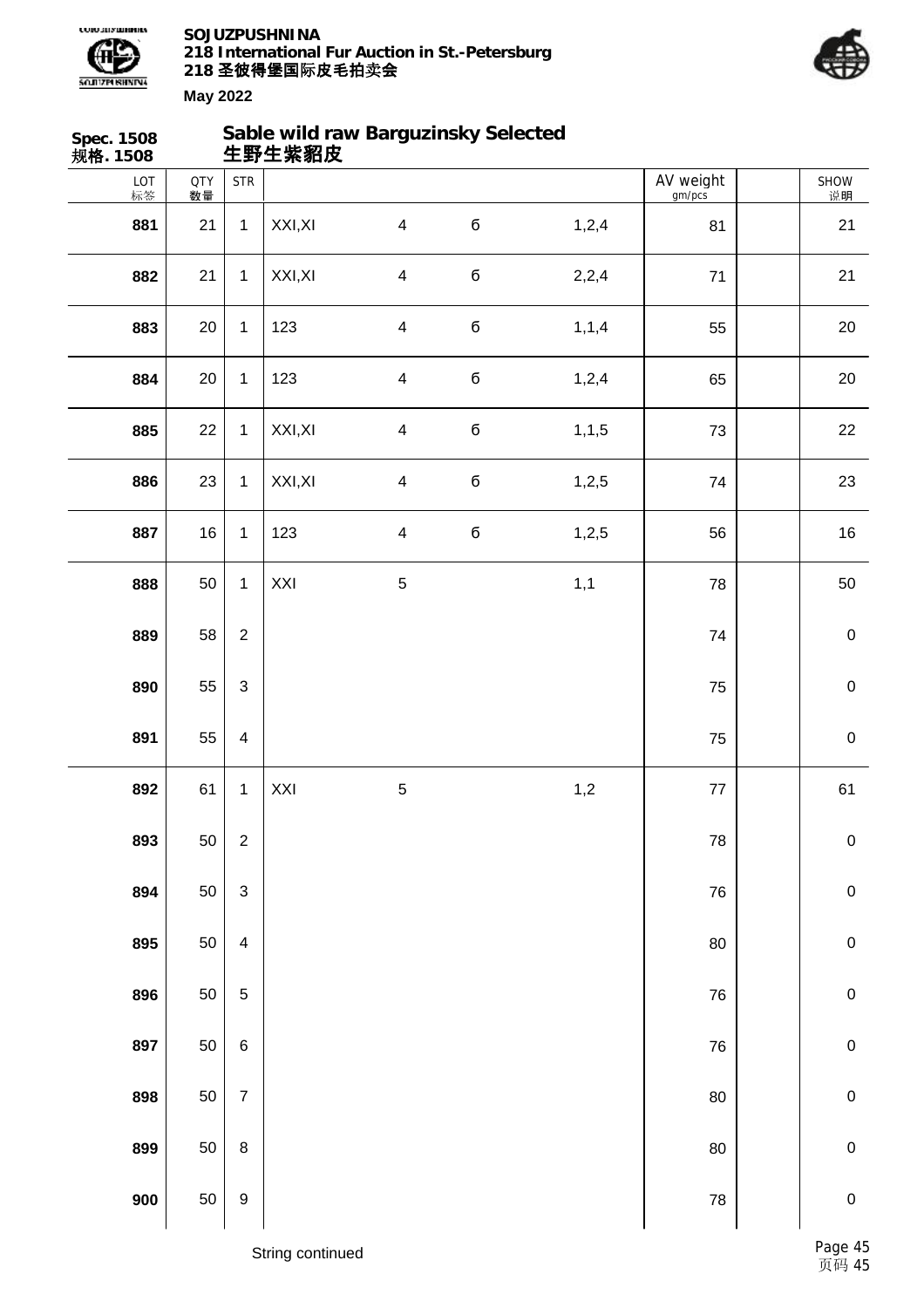

**Sable wild raw Barguzinsky Selected**



**May 2022**

|                | Spec. 1508<br>规 <b>格</b> . 1508 |           |                           |     | Sable wild raw Barguzinsky Selected<br>生野生紫貂皮 |     |                     |                  |
|----------------|---------------------------------|-----------|---------------------------|-----|-----------------------------------------------|-----|---------------------|------------------|
|                | LOT<br>标签                       | QTY<br>数量 | <b>STR</b>                |     |                                               |     | AV weight<br>gm/pcs | SHOW<br>说明       |
|                | 901                             | 50        | 10                        |     |                                               |     | 76                  | $\boldsymbol{0}$ |
|                | 902                             | 50        | 11                        |     |                                               |     | 80                  | $\pmb{0}$        |
|                | 903                             | 50        | 12                        |     |                                               |     | 78                  | $\pmb{0}$        |
|                | 904                             | 50        | 13                        |     |                                               |     | 76                  | $\pmb{0}$        |
|                | 905                             | 47        | 14                        |     |                                               |     | 74                  | $\mathbf 0$      |
| <b>BAC</b>     | 906                             | 33        | 15                        |     |                                               |     | 85                  | $\mathbf 0$      |
| <b>BAC</b>     | 907                             | 55        | 16                        |     |                                               |     | 85                  | $\pmb{0}$        |
| BAC            | 908                             | 43        | 17                        |     |                                               |     | 84                  | $\pmb{0}$        |
| <b>BAC</b>     | 909                             | 38        | 18                        |     |                                               |     | 87                  | $\pmb{0}$        |
| <b>BAC</b>     | 910                             | 35        | 19                        |     |                                               |     | 83                  | $\mathbf 0$      |
| BAC            | 911                             | 31        | 20                        |     |                                               |     | 84                  | $\pmb{0}$        |
| <b>BAC</b>     | 912                             | $30\,$    | 21                        |     |                                               |     | 87                  | $\pmb{0}$        |
| $_{\rm BAC}$   | 913                             | 49        | 22                        |     |                                               |     | $90\,$              | ${\bf 0}$        |
| $\mathsf{BAC}$ | 914                             | 51        | 23                        |     |                                               |     | $90\,$              | $\pmb{0}$        |
|                | 915                             | 50        | $\mathbf{1}$              | XXI | $\mathbf 5$                                   | 1,3 | ${\bf 78}$          | 50               |
|                | 916                             | 50        | $\overline{2}$            |     |                                               |     | 82                  | $\pmb{0}$        |
|                | 917                             | 50        | $\ensuremath{\mathsf{3}}$ |     |                                               |     | 82                  | $\pmb{0}$        |
|                | 918                             | 50        | $\overline{\mathbf{4}}$   |     |                                               |     | 84                  | $\pmb{0}$        |
|                | 919                             | 50        | $\mathbf 5$               |     |                                               |     | 80                  | $\pmb{0}$        |
|                | 920                             | 50        | $\,6$                     |     |                                               |     | 84                  | $\pmb{0}$        |

String continued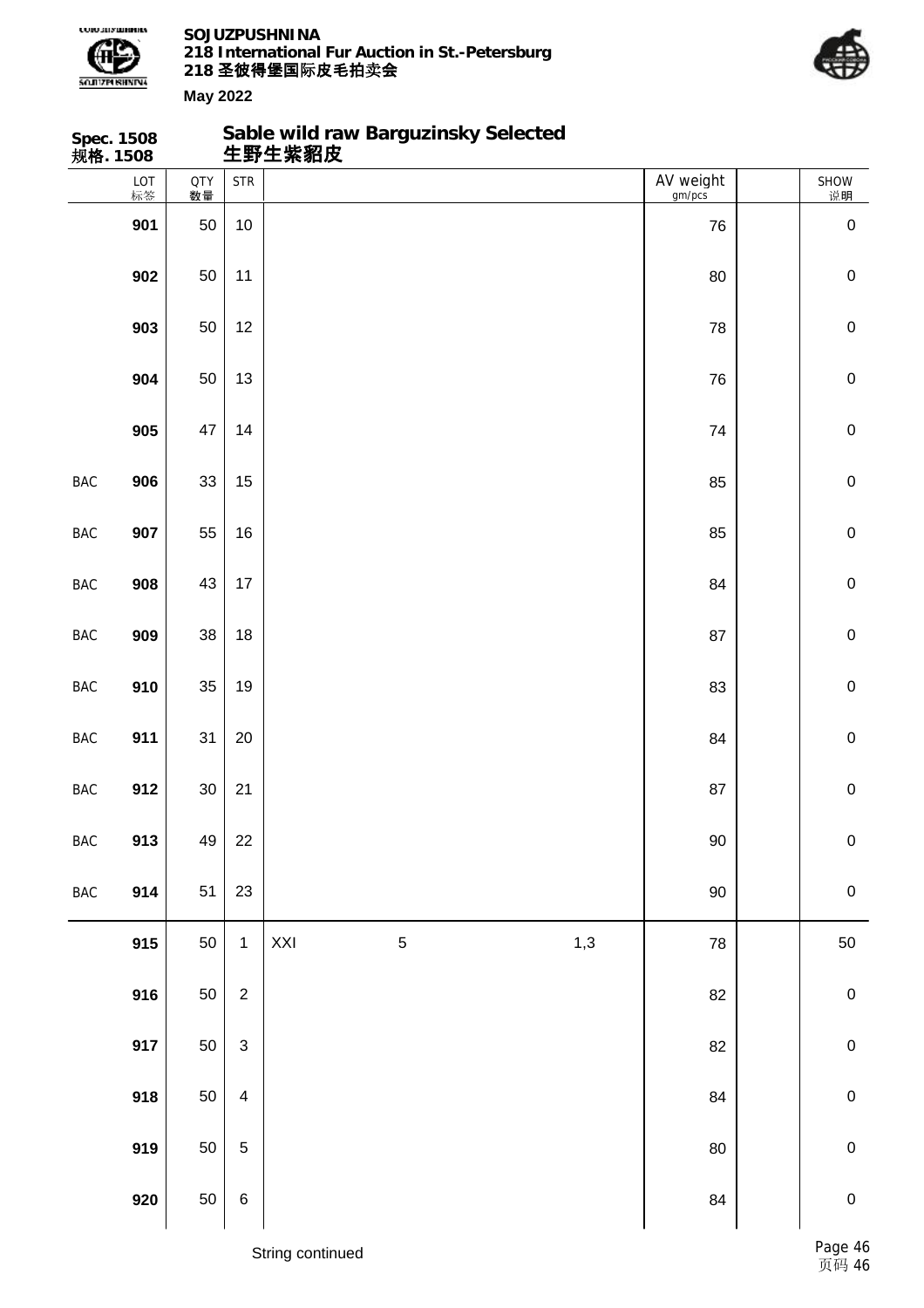

**Spec. 1508**

**SOJUZPUSHNINA 218 International Fur Auction in St.-Petersburg 218 圣彼得堡国际 卖 皮毛拍 会**

**Sable wild raw Barguzinsky Selected**



| 规格. 1508       |           |                  |                         | 生野生紫貂皮 |             |     |                     |                |
|----------------|-----------|------------------|-------------------------|--------|-------------|-----|---------------------|----------------|
|                | LOT<br>标签 | <b>QTY</b><br>数量 | <b>STR</b>              |        |             |     | AV weight<br>gm/pcs | SHOW<br>说明     |
|                | 921       | 50               | $\overline{7}$          |        |             |     | 82                  | $\pmb{0}$      |
|                | 922       | $50\,$           | 8                       |        |             |     | 82                  | $\pmb{0}$      |
|                | 923       | 50               | $\boldsymbol{9}$        |        |             |     | 84                  | $\pmb{0}$      |
|                | 924       | 50               | $10$                    |        |             |     | 82                  | $\pmb{0}$      |
|                | 925       | 50               | 11                      |        |             |     | 84                  | $\pmb{0}$      |
|                | 926       | 50               | 12                      |        |             |     | 82                  | $\pmb{0}$      |
|                | 927       | 50               | 13                      |        |             |     | 84                  | $\pmb{0}$      |
|                | 928       | 50               | 14                      |        |             |     | 80                  | $\pmb{0}$      |
|                | 929       | 50               | 15                      |        |             |     | 80                  | $\pmb{0}$      |
|                | 930       | 50               | 16                      |        |             |     | 80                  | $\pmb{0}$      |
|                | 931       | 55               | 17                      |        |             |     | 80                  | $\pmb{0}$      |
| BAC            | 932       | 24               | 18                      |        |             |     | 88                  | $\pmb{0}$      |
| $_{\rm BAC}$   | 933       | 40               | $19$                    |        |             |     | ${\bf 88}$          | $\overline{0}$ |
| $\mathsf{BAC}$ | 934       | 60               | $20\,$                  |        |             |     | 93                  | $\mathbf 0$    |
| $_{\rm BAC}$   | 935       | 46               | 21                      |        |             |     | 93                  | ${\bf 0}$      |
| $_{\rm BAC}$   | 936       | 39               | 22                      |        |             |     | $90\,$              | ${\bf 0}$      |
|                | 937       | 56               | $\mathbf 1$             | XXI    | $\,$ 5 $\,$ | 2,1 | $77\,$              | 56             |
|                | 938       | 55               | $\mathbf 2$             |        |             |     | ${\bf 76}$          | $\pmb{0}$      |
|                | 939       | 55               | $\mathsf 3$             |        |             |     | ${\bf 76}$          | ${\bf 0}$      |
|                | 940       | 55               | $\overline{\mathbf{4}}$ |        |             |     | ${\bf 76}$          | $\pmb{0}$      |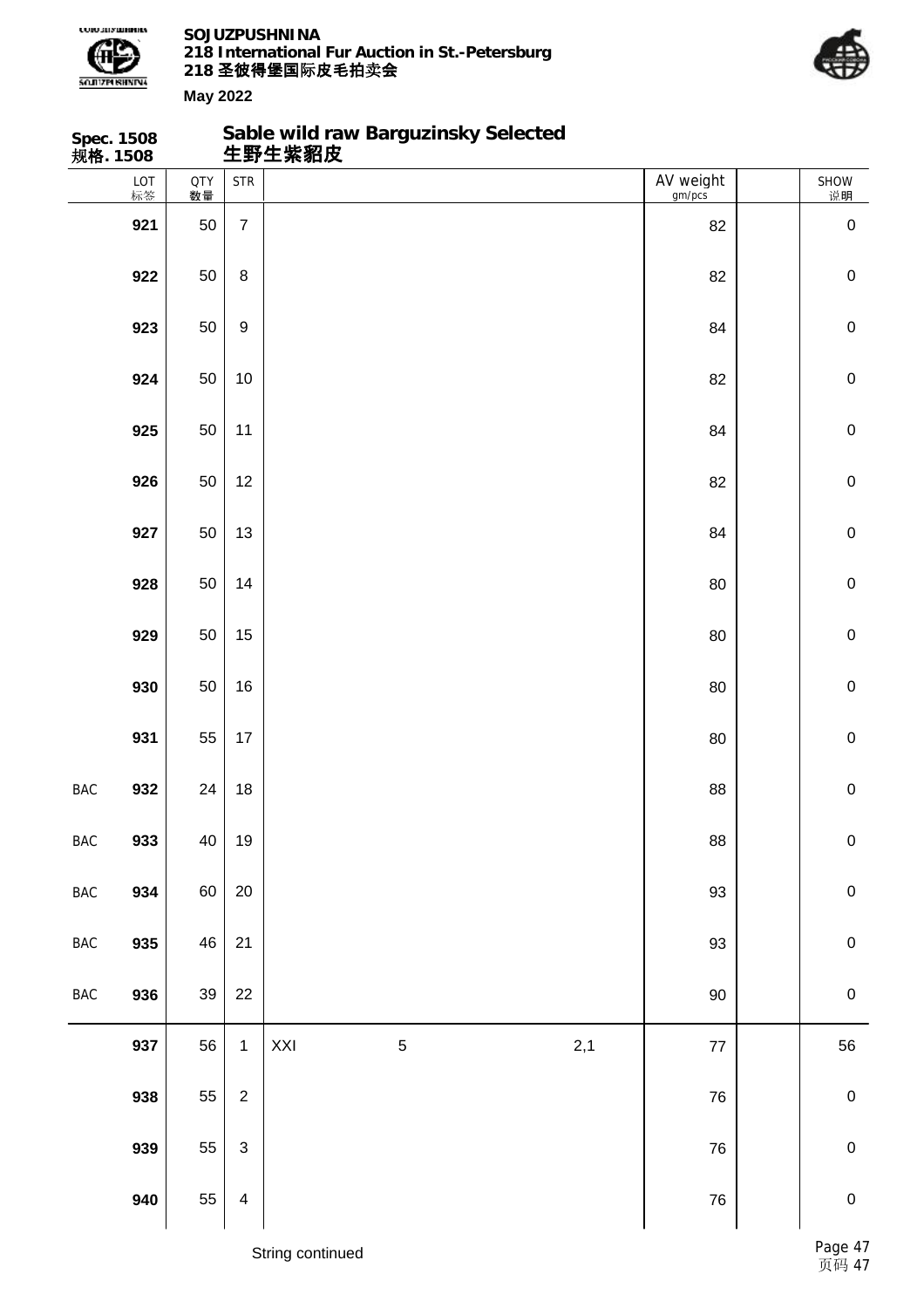

**Sable wild raw Barguzinsky Selected**



| Spec. 1508<br>规 <b>格</b> . 1508 |                  |                  |     | Sable wild raw Barguzinsky Selected<br>生野生紫貂皮 |     |                     |             |
|---------------------------------|------------------|------------------|-----|-----------------------------------------------|-----|---------------------|-------------|
| LOT<br>标签                       | <b>QTY</b><br>数量 | <b>STR</b>       |     |                                               |     | AV weight<br>gm/pcs | SHOW<br>说明  |
| 941                             | 53               | $\overline{5}$   |     |                                               |     | 77                  | $\mathbf 0$ |
| 942                             | 50               | $\,6\,$          |     |                                               |     | 78                  | $\mathbf 0$ |
| 943                             | 50               | $\mathbf{1}$     | XXI | $\mathbf 5$                                   | 2,2 | 82                  | 50          |
| 944                             | 50               | $\overline{2}$   |     |                                               |     | 80                  | $\mathbf 0$ |
| 945                             | 50               | $\mathfrak{S}$   |     |                                               |     | 84                  | $\mathbf 0$ |
| 946                             | 50               | $\overline{4}$   |     |                                               |     | 78                  | $\mathbf 0$ |
| 947                             | 50               | $\overline{5}$   |     |                                               |     | 80                  | $\mathbf 0$ |
| 948                             | 50               | $\,6\,$          |     |                                               |     | 82                  | $\mathbf 0$ |
| 949                             | 50               | $\overline{7}$   |     |                                               |     | 80                  | $\mathbf 0$ |
| 950                             | 50               | $\bf 8$          |     |                                               |     | 80                  | $\mathbf 0$ |
| 951                             | 50               | $\boldsymbol{9}$ |     |                                               |     | 78                  | $\mathbf 0$ |
| 952                             | 50               | $10\,$           |     |                                               |     | 82                  | $\mathbf 0$ |
| 953                             | 50               | 11               |     |                                               |     | 84                  | $\pmb{0}$   |
| 954                             | 50               | $12$             |     |                                               |     | 82                  | $\mathbf 0$ |
| 955                             | $50\,$           | 13               |     |                                               |     | 78                  | $\pmb{0}$   |
| 956                             | 50               | 14               |     |                                               |     | ${\bf 78}$          | $\mathbf 0$ |
| 957                             | 50               | $15\,$           |     |                                               |     | 78                  | $\mathbf 0$ |
| 958                             | 50               | $16\,$           |     |                                               |     | $80\,$              | $\pmb{0}$   |
| 959                             | 50               | 17               |     |                                               |     | 78                  | $\pmb{0}$   |
| 960                             | $50\,$           | $18\,$           |     |                                               |     | ${\bf 78}$          | $\pmb{0}$   |
|                                 |                  |                  |     |                                               |     |                     |             |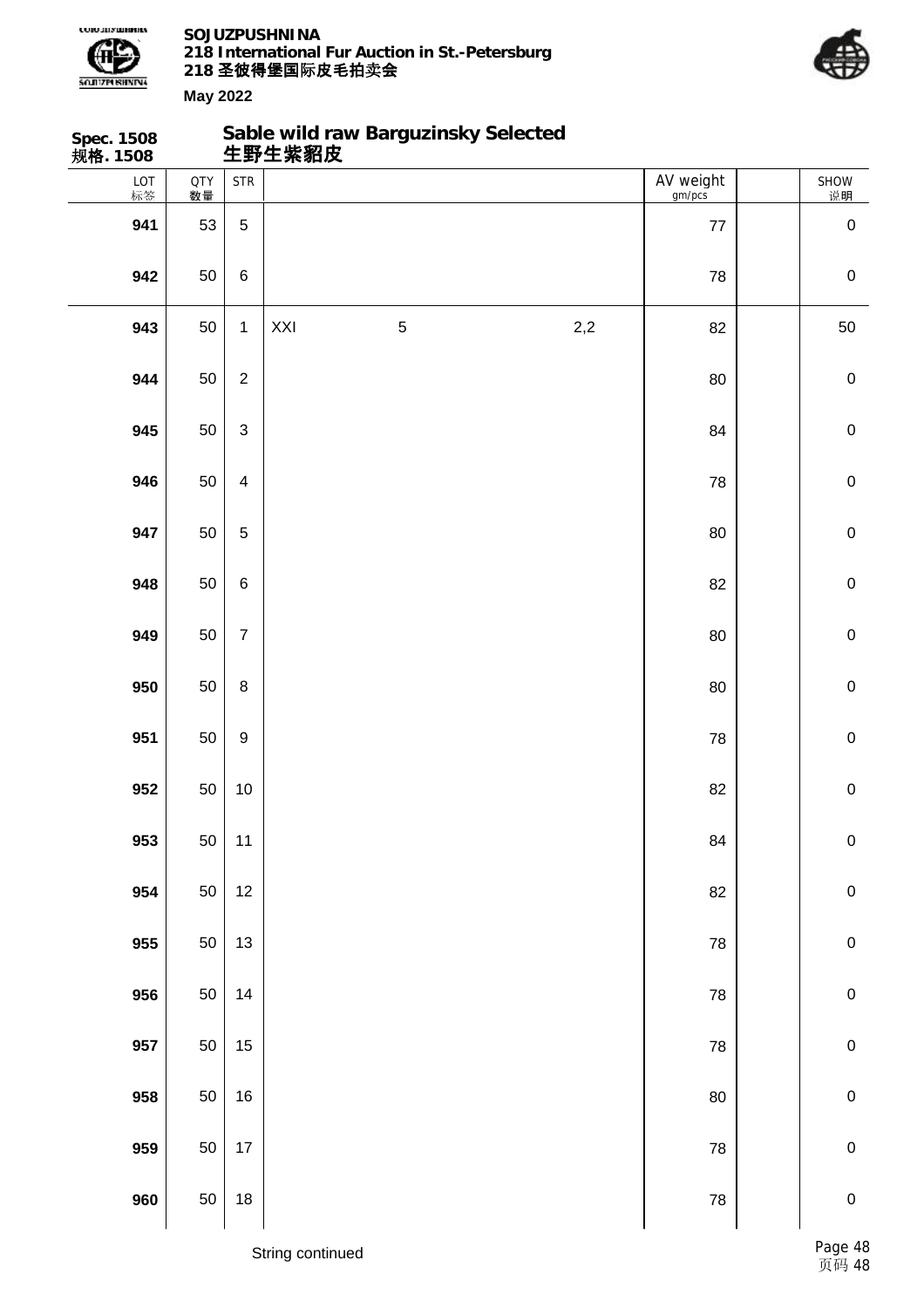

**Sable wild raw Barguzinsky Selected**



| Spec. 1508<br>规 <b>格</b> . 1508 |           |                  |            | Sable wild raw Barguzinsky Selected<br>生野生紫貂皮 |                     |             |
|---------------------------------|-----------|------------------|------------|-----------------------------------------------|---------------------|-------------|
|                                 | LOT<br>标签 | <b>QTY</b><br>数量 | <b>STR</b> |                                               | AV weight<br>gm/pcs | SHOW<br>说明  |
|                                 | 961       | 50               | 19         |                                               | 76                  | $\mathbf 0$ |
|                                 | 962       | 50               | 20         |                                               | 78                  | $\pmb{0}$   |
|                                 | 963       | 50               | 21         |                                               | 78                  | $\pmb{0}$   |
|                                 | 964       | 50               | 22         |                                               | 80                  | $\pmb{0}$   |
|                                 | 965       | 50               | 23         |                                               | 82                  | $\pmb{0}$   |
|                                 | 966       | 50               | 24         |                                               | 80                  | $\mathbf 0$ |
|                                 | 967       | 50               | 25         |                                               | 82                  | $\mathbf 0$ |
|                                 | 968       | 50               | 26         |                                               | 82                  | $\pmb{0}$   |
|                                 | 969       | 50               | 27         |                                               | 82                  | $\pmb{0}$   |
|                                 | 970       | 50               | 28         |                                               | 80                  | $\mathbf 0$ |
|                                 | 971       | 57               | 29         |                                               | 79                  | $\mathbf 0$ |
|                                 | 972       | 60               | $30\,$     |                                               | 78                  | $\pmb{0}$   |
|                                 | 973       | 60               | 31         |                                               | 80                  | $\pmb{0}$   |
| $_{\rm BAC}$                    | 974       | 51               | 32         |                                               | 86                  | $\pmb{0}$   |
| $_{\rm BAC}$                    | 975       | 52               | 33         |                                               | 83                  | $\pmb{0}$   |
| BAC                             | 976       | 35               | 34         |                                               | 89                  | $\pmb{0}$   |
| $\mathsf{BAC}$                  | 977       | $30\,$           | 35         |                                               | 87                  | $\pmb{0}$   |
| $_{\rm BAC}$                    | 978       | 45               | 36         |                                               | 82                  | $\pmb{0}$   |
| $_{\rm BAC}$                    | 979       | 40               | 37         |                                               | 82                  | $\pmb{0}$   |
| $_{\rm BAC}$                    | 980       | $37\,$           | 38         |                                               | 84                  | $\pmb{0}$   |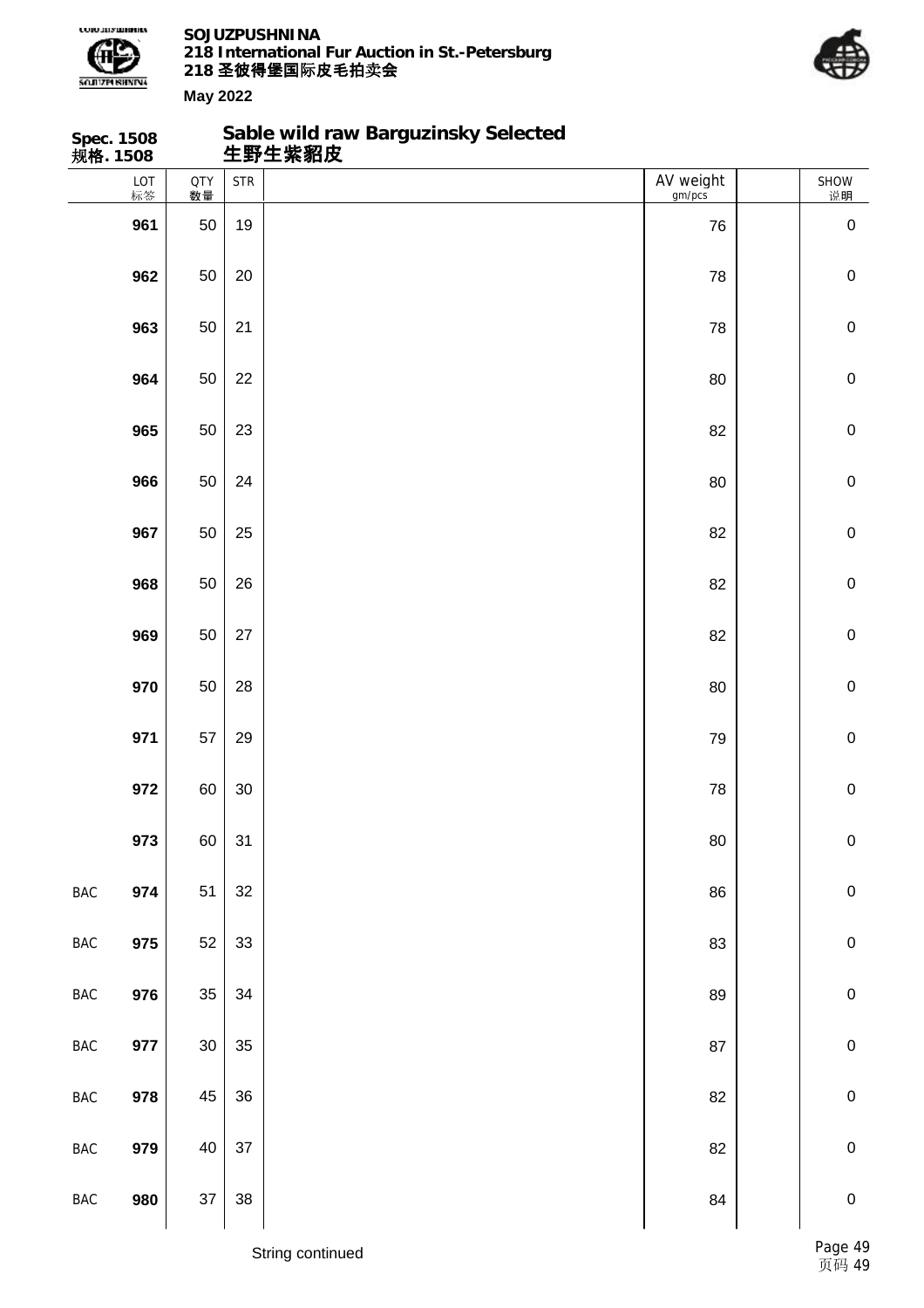



**May 2022**

| 规格. 1508   | Spec. 1508 |                  |                  | 生野生紫貂皮 | Sable wild raw Barguzinsky Selected |     |                     |             |
|------------|------------|------------------|------------------|--------|-------------------------------------|-----|---------------------|-------------|
|            | LOT<br>标签  | <b>QTY</b><br>数量 | <b>STR</b>       |        |                                     |     | AV weight<br>gm/pcs | SHOW<br>说明  |
| <b>BAC</b> | 981        | 33               | 39               |        |                                     |     | 85                  | $\pmb{0}$   |
| <b>BAC</b> | 982        | 35               | 40               |        |                                     |     | 89                  | $\pmb{0}$   |
| BAC        | 983        | 32               | 41               |        |                                     |     | 88                  | $\mathbf 0$ |
|            | 984        | 50               | $\mathbf 1$      | XXI    | $\mathbf 5$                         | 2,3 | 86                  | 50          |
|            | 985        | 50               | $\overline{2}$   |        |                                     |     | 88                  | $\mathbf 0$ |
|            | 986        | 50               | $\sqrt{3}$       |        |                                     |     | 86                  | $\pmb{0}$   |
|            | 987        | 50               | $\overline{4}$   |        |                                     |     | 84                  | $\mathbf 0$ |
|            | 988        | 50               | $\mathbf 5$      |        |                                     |     | 84                  | $\mathbf 0$ |
|            | 989        | 50               | $\,6$            |        |                                     |     | 82                  | $\mathbf 0$ |
|            | 990        | 50               | $\overline{7}$   |        |                                     |     | 82                  | $\mathbf 0$ |
|            | 991        | 50               | $\, 8$           |        |                                     |     | 86                  | $\mathbf 0$ |
|            | 992        | 50               | $\boldsymbol{9}$ |        |                                     |     | 84                  | $\mathbf 0$ |
|            | 993        | 50               | $10$             |        |                                     |     | 84                  | ${\bf 0}$   |
|            | 994        | 50               | 11               |        |                                     |     | 84                  | ${\bf 0}$   |
|            | 995        | 50               | $12$             |        |                                     |     | 84                  | $\mathbf 0$ |
|            | 996        | 50               | 13               |        |                                     |     | 82                  | ${\bf 0}$   |
|            | 997        | 50               | 14               |        |                                     |     | 86                  | ${\bf 0}$   |
|            | 998        | 50               | 15               |        |                                     |     | 84                  | ${\bf 0}$   |
|            | 999        | 50               | 16               |        |                                     |     | 86                  | $\mathbf 0$ |
|            | 1000       | 50               | $17$             |        |                                     |     | 82                  | $\mathbf 0$ |

String continued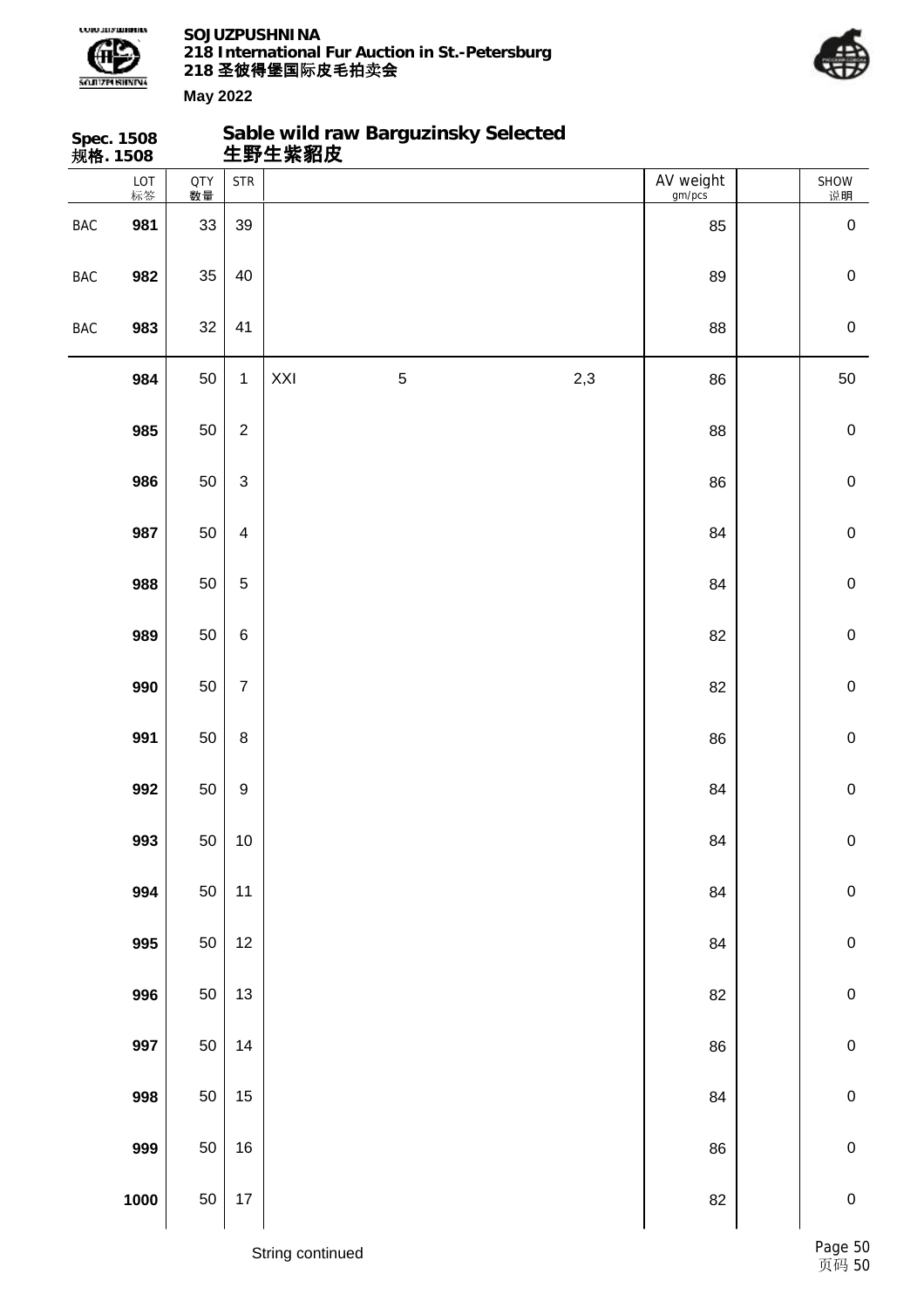

**Sable wild raw Barguzinsky Selected**



| Spec. 1508<br>规 <b>格</b> . 1508 |                  |            | Sable wild raw Barguzinsky Selected<br>生野生紫貂皮 |                     |             |
|---------------------------------|------------------|------------|-----------------------------------------------|---------------------|-------------|
| LOT<br>标签                       | <b>QTY</b><br>数量 | <b>STR</b> |                                               | AV weight<br>gm/pcs | SHOW<br>说明  |
| 1001                            | 50               | 18         |                                               | 84                  | $\pmb{0}$   |
| 1002                            | 50               | 19         |                                               | 82                  | $\pmb{0}$   |
| 1003                            | 50               | 20         |                                               | 80                  | $\mathbf 0$ |
| 1004                            | 50               | 21         |                                               | 86                  | $\pmb{0}$   |
| 1005                            | 50               | 22         |                                               | 82                  | $\mathbf 0$ |
| 1006                            | 50               | 23         |                                               | 84                  | $\mathbf 0$ |
| 1007                            | 50               | 24         |                                               | 84                  | $\mathbf 0$ |
| 1008                            | 50               | 25         |                                               | 84                  | $\pmb{0}$   |
| 1009                            | 50               | 26         |                                               | 86                  | $\pmb{0}$   |
| 1010                            | 50               | 27         |                                               | 86                  | $\mathbf 0$ |
| 1011                            | 50               | 28         |                                               | 82                  | $\mathbf 0$ |
| 1012                            | 50               | 29         |                                               | 84                  | $\pmb{0}$   |
| 1013                            | 50               | $30\,$     |                                               | 86                  | $\pmb{0}$   |
| 1014                            | 56               | 31         |                                               | 88                  | $\pmb{0}$   |
| 1015                            | 55               | 32         |                                               | 85                  | $\pmb{0}$   |
| 1016                            | 55               | 33         |                                               | 87                  | ${\bf 0}$   |
| 1017                            | 55               | 34         |                                               | 84                  | $\pmb{0}$   |
| 1018                            | 50               | 35         |                                               | $90\,$              | $\pmb{0}$   |
| 1019                            | 50               | 36         |                                               | 86                  | $\pmb{0}$   |
| 1020                            | $50\,$           | $37\,$     |                                               | 86                  | ${\bf 0}$   |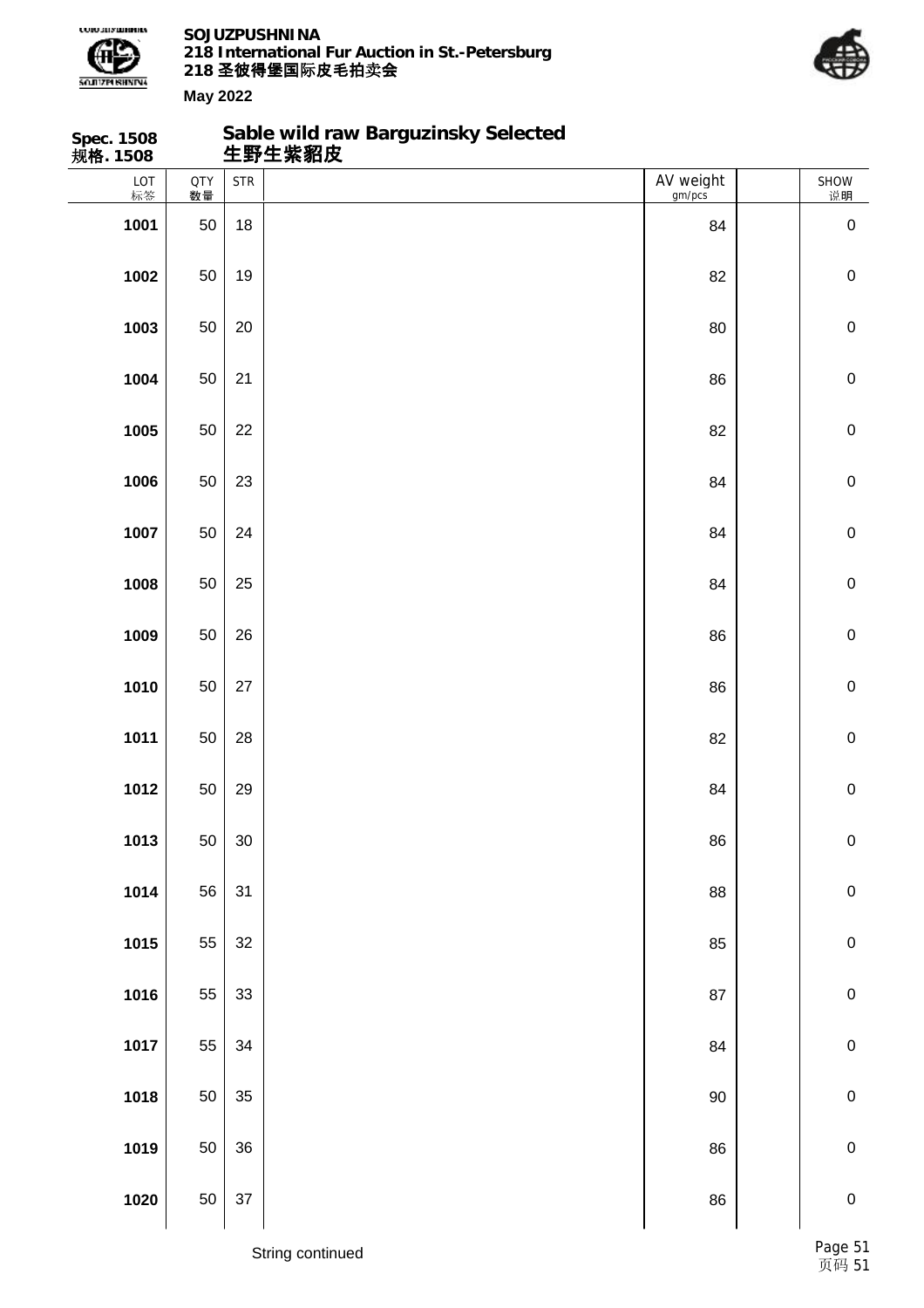

**Sable wild raw Barguzinsky Selected**



|            | Spec. 1508<br>规 <b>格</b> . 1508 |                  |                           |     | Sable wild raw Barguzinsky Selected<br>生野生紫貂皮 |     |                     |             |
|------------|---------------------------------|------------------|---------------------------|-----|-----------------------------------------------|-----|---------------------|-------------|
|            | LOT<br>标签                       | <b>QTY</b><br>数量 | <b>STR</b>                |     |                                               |     | AV weight<br>gm/pcs | SHOW<br>说明  |
|            | 1021                            | 50               | 38                        |     |                                               |     | 84                  | $\pmb{0}$   |
|            | 1022                            | 50               | 39                        |     |                                               |     | 86                  | $\mathbf 0$ |
|            | 1023                            | 50               | 40                        |     |                                               |     | 88                  | $\pmb{0}$   |
|            | 1024                            | 50               | 41                        |     |                                               |     | 88                  | $\mathbf 0$ |
|            | 1025                            | 50               | $\mathbf{1}$              | XXI | $\sqrt{5}$                                    | 3,1 | 80                  | 50          |
|            | 1026                            | 55               | $\overline{2}$            |     |                                               |     | 76                  | $\mathbf 0$ |
|            | 1027                            | 55               | $\mathfrak{S}$            |     |                                               |     | 78                  | $\pmb{0}$   |
|            | 1028                            | 55               | $\overline{4}$            |     |                                               |     | 76                  | $\pmb{0}$   |
|            | 1029                            | 52               | $\sqrt{5}$                |     |                                               |     | $77 \,$             | $\mathbf 0$ |
|            | 1030                            | 50               | $\,6$                     |     |                                               |     | 80                  | $\mathbf 0$ |
|            | 1031                            | 50               | $\overline{7}$            |     |                                               |     | 78                  | $\pmb{0}$   |
| BAC        | 1032                            | 35               | $\bf 8$                   |     |                                               |     | 89                  | $\mathbf 0$ |
| <b>BAC</b> | 1033                            | 27               | $\boldsymbol{9}$          |     |                                               |     | 81                  | $\pmb{0}$   |
|            | 1034                            | 50               | $\mathbf{1}$              | XXI | $\sqrt{5}$                                    | 3,2 | 82                  | $50\,$      |
|            | 1035                            | 55               | $\overline{2}$            |     |                                               |     | 85                  | $\pmb{0}$   |
|            | 1036                            | 55               | $\ensuremath{\mathsf{3}}$ |     |                                               |     | 84                  | $\pmb{0}$   |
|            | 1037                            | 55               | $\overline{4}$            |     |                                               |     | 78                  | $\pmb{0}$   |
|            | 1038                            | 55               | $\mathbf 5$               |     |                                               |     | 82                  | $\pmb{0}$   |
|            | 1039                            | 55               | $\,6\,$                   |     |                                               |     | 84                  | $\pmb{0}$   |
|            | 1040                            | 55               | $\boldsymbol{7}$          |     |                                               |     | $80\,$              | $\pmb{0}$   |
|            |                                 |                  |                           |     |                                               |     |                     |             |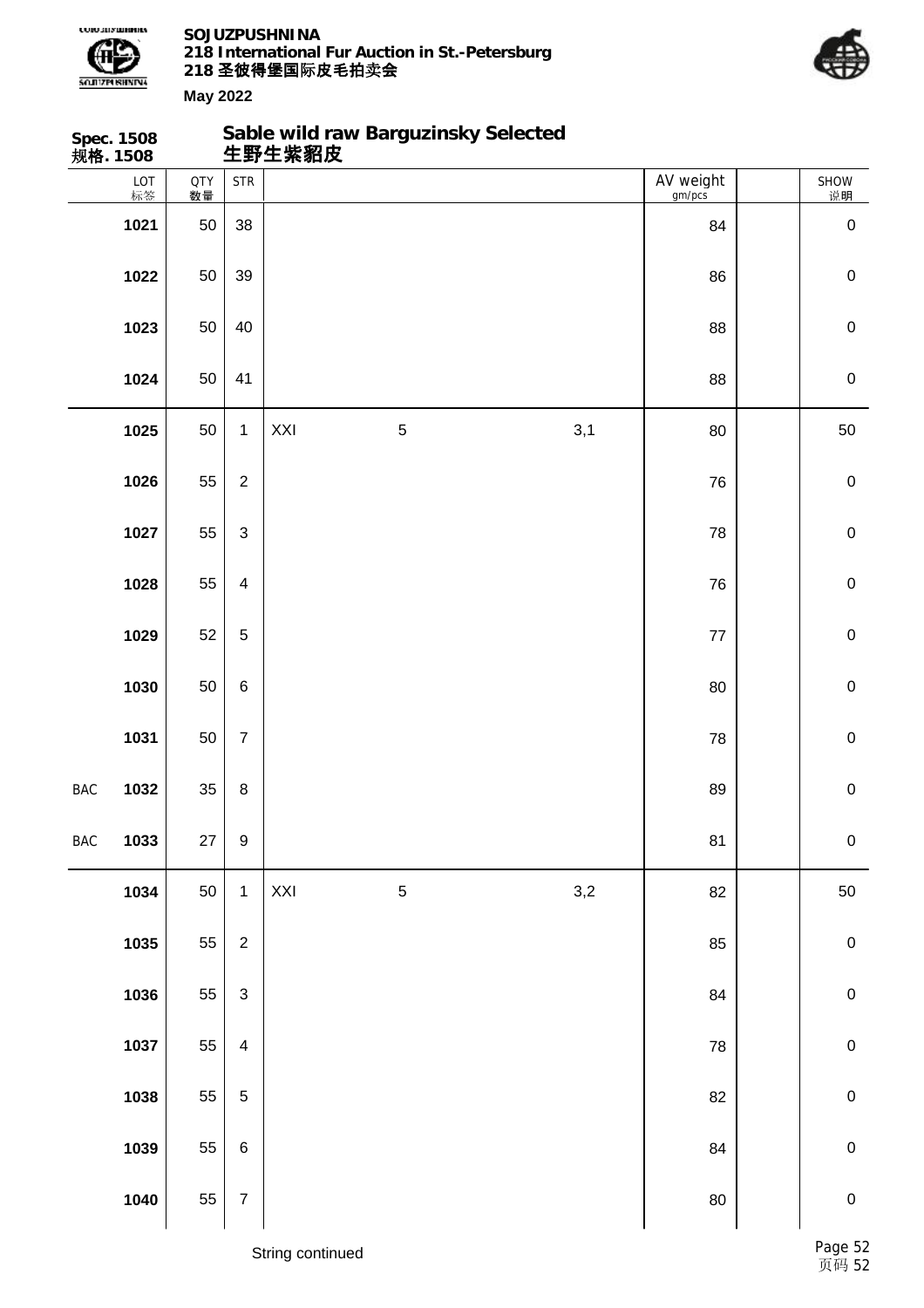

**Sable wild raw Barguzinsky Selected**



**May 2022**

|            | Spec. 1508<br>规 <b>格</b> . 1508 |                  |                           |     | Sable wild raw Barguzinsky Selected<br>生野生紫貂皮 |     |                     |             |
|------------|---------------------------------|------------------|---------------------------|-----|-----------------------------------------------|-----|---------------------|-------------|
|            | LOT<br>标签                       | <b>QTY</b><br>数量 | <b>STR</b>                |     |                                               |     | AV weight<br>gm/pcs | SHOW<br>说明  |
|            | 1041                            | 55               | $\bf 8$                   |     |                                               |     | 84                  | $\pmb{0}$   |
|            | 1042                            | 55               | $\boldsymbol{9}$          |     |                                               |     | 82                  | $\mathbf 0$ |
|            | 1043                            | 55               | $10$                      |     |                                               |     | 80                  | $\pmb{0}$   |
|            | 1044                            | 55               | 11                        |     |                                               |     | 82                  | $\pmb{0}$   |
|            | 1045                            | 55               | 12                        |     |                                               |     | 82                  | $\mathbf 0$ |
|            | 1046                            | 50               | 13                        |     |                                               |     | 84                  | $\mathbf 0$ |
|            | 1047                            | 50               | 14                        |     |                                               |     | 84                  | $\pmb{0}$   |
|            | 1048                            | 52               | 15                        |     |                                               |     | 83                  | $\pmb{0}$   |
| BAC        | 1049                            | 38               | 16                        |     |                                               |     | 82                  | $\mathbf 0$ |
| BAC        | 1050                            | 52               | $17$                      |     |                                               |     | 85                  | $\mathbf 0$ |
| <b>BAC</b> | 1051                            | 43               | 18                        |     |                                               |     | 84                  | $\pmb{0}$   |
| BAC        | 1052                            | 48               | 19                        |     |                                               |     | 88                  | $\pmb{0}$   |
| <b>BAC</b> | 1053                            | 48               | 20                        |     |                                               |     | 85                  | ${\bf 0}$   |
| BAC        | 1054                            | 45               | 21                        |     |                                               |     | 87                  | $\pmb{0}$   |
|            | 1055                            | 50               | $\mathbf{1}$              | XXI | $\,$ 5 $\,$                                   | 3,3 | 88                  | $50\,$      |
|            | 1056                            | 55               | $\overline{c}$            |     |                                               |     | 82                  | $\pmb{0}$   |
|            | 1057                            | 55               | $\ensuremath{\mathsf{3}}$ |     |                                               |     | 85                  | $\pmb{0}$   |
|            | 1058                            | 55               | $\overline{\mathbf{4}}$   |     |                                               |     | 85                  | $\pmb{0}$   |
|            | 1059                            | 55               | $\sqrt{5}$                |     |                                               |     | 82                  | $\pmb{0}$   |
|            | 1060                            | 55               | $\,6$                     |     |                                               |     | 85                  | $\pmb{0}$   |
|            |                                 |                  |                           |     |                                               |     |                     |             |

String continued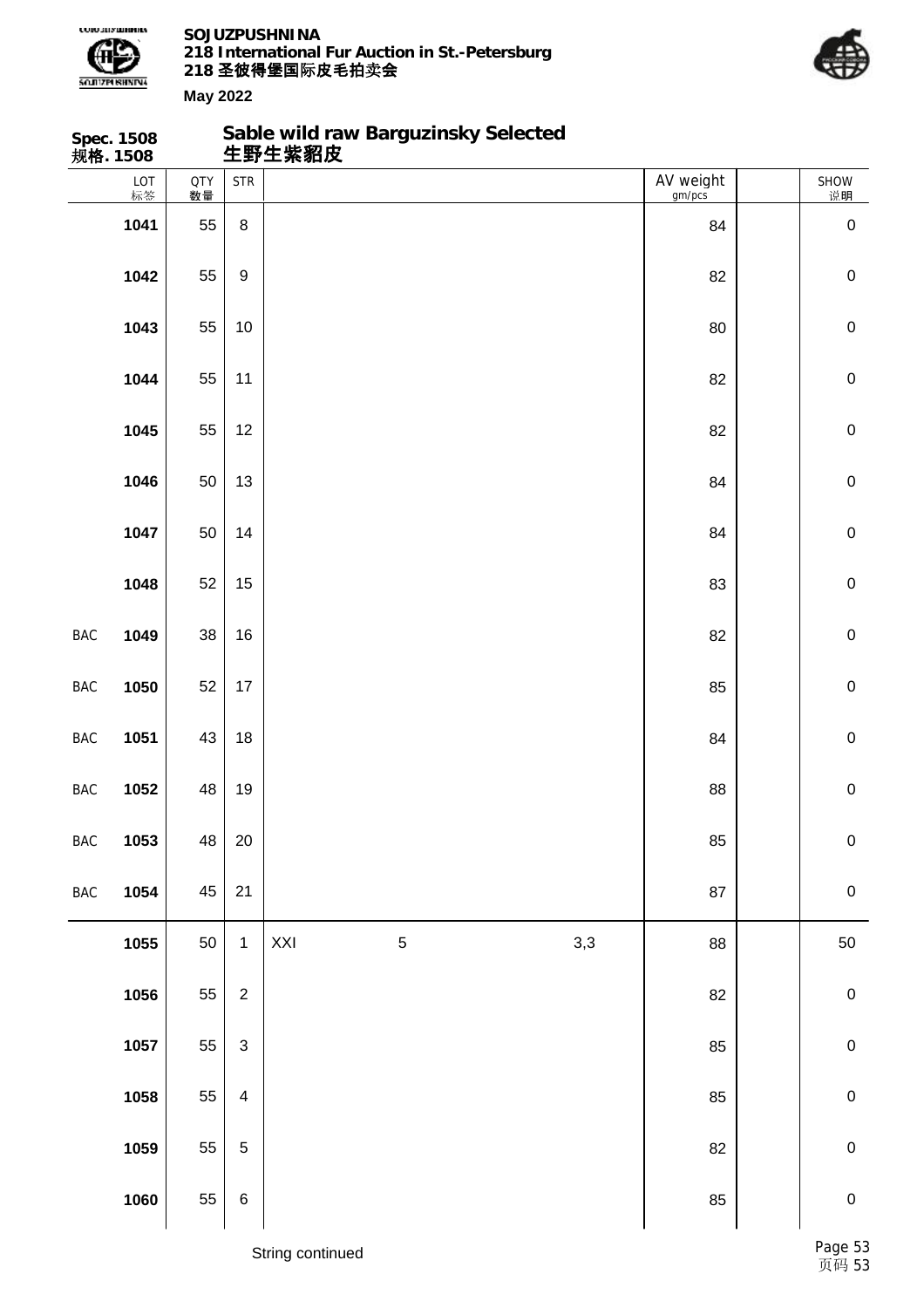

**Sable wild raw Barguzinsky Selected**



**May 2022**

|            | Spec. 1508<br>规 <b>格</b> . 1508 |                  |                           | 生野生紫貂皮         | Sable wild raw Barguzinsky Selected |     |                     |             |
|------------|---------------------------------|------------------|---------------------------|----------------|-------------------------------------|-----|---------------------|-------------|
|            | LOT<br>标签                       | <b>QTY</b><br>数量 | <b>STR</b>                |                |                                     |     | AV weight<br>gm/pcs | SHOW<br>说明  |
|            | 1061                            | 55               | $\overline{7}$            |                |                                     |     | 85                  | $\mathbf 0$ |
|            | 1062                            | 55               | 8                         |                |                                     |     | 82                  | $\mathbf 0$ |
|            | 1063                            | 55               | $\boldsymbol{9}$          |                |                                     |     | 87                  | $\mathbf 0$ |
|            | 1064                            | 55               | 10                        |                |                                     |     | 82                  | $\mathbf 0$ |
|            | 1065                            | 55               | 11                        |                |                                     |     | 89                  | $\mathbf 0$ |
|            | 1066                            | 55               | 12                        |                |                                     |     | 85                  | $\mathbf 0$ |
|            | 1067                            | 55               | 13                        |                |                                     |     | 85                  | $\mathbf 0$ |
|            | 1068                            | 50               | 14                        |                |                                     |     | 88                  | $\mathbf 0$ |
|            | 1069                            | 44               | 15                        |                |                                     |     | 89                  | $\mathbf 0$ |
| <b>BAC</b> | 1070                            | 27               | 16                        |                |                                     |     | 89                  | $\mathbf 0$ |
| <b>BAC</b> | 1071                            | 30               | 17                        |                |                                     |     | 87                  | $\mathbf 0$ |
| <b>BAC</b> | 1072                            | $30\,$           | 18                        |                |                                     |     | 93                  | $\mathbf 0$ |
| <b>BAC</b> | 1073                            | 28               | 19                        |                |                                     |     | 89                  | $\pmb{0}$   |
|            | 1074                            | $72\,$           | $\mathbf{1}$              | $\mathsf{XI}$  | $\mathbf 5$                         | 1,1 | 62                  | 72          |
|            | 1075                            | 53               | $\mathbf{1}$              | $\pmb{\times}$ | $\mathbf 5$                         | 1,2 | 60                  | 53          |
|            | 1076                            | 55               | $\overline{2}$            |                |                                     |     | 62                  | $\pmb{0}$   |
|            | 1077                            | 55               | $\ensuremath{\mathsf{3}}$ |                |                                     |     | 64                  | $\mathbf 0$ |
|            | 1078                            | 55               | $\overline{\mathbf{4}}$   |                |                                     |     | 64                  | $\pmb{0}$   |
|            | 1079                            | 54               | 5                         |                |                                     |     | 63                  | $\mathbf 0$ |
| <b>BAC</b> | 1080                            | 36               | $\,6$                     |                |                                     |     | $72\,$              | $\mathbf 0$ |
|            |                                 |                  |                           |                |                                     |     |                     |             |

String continued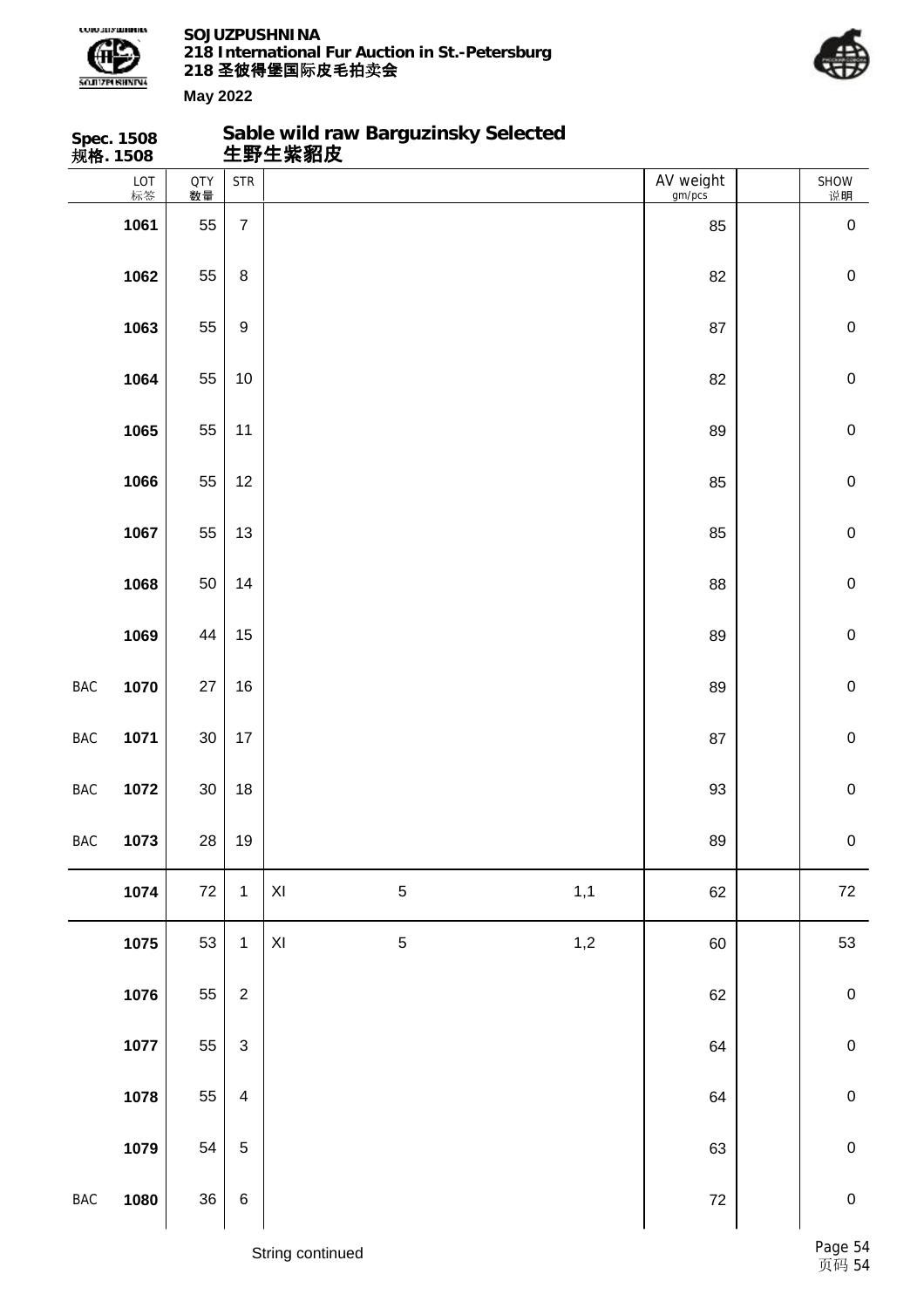



|                | <b>Spec. 1508</b><br>规格. 1508 |                  |                         |                |             | Sable wild raw Barguzinsky Selected<br>生野生紫貂皮 |                     |             |
|----------------|-------------------------------|------------------|-------------------------|----------------|-------------|-----------------------------------------------|---------------------|-------------|
|                | LOT<br>标签                     | <b>QTY</b><br>数量 | <b>STR</b>              |                |             |                                               | AV weight<br>gm/pcs | SHOW<br>说明  |
| BAC            | 1081                          | 34               | $\overline{7}$          |                |             |                                               | $71$                | $\mathbf 0$ |
| BAC            | 1082                          | 42               | $\, 8$                  |                |             |                                               | $71$                | $\mathbf 0$ |
|                | 1083                          | 53               | $\mathbf{1}$            | XI             | $\mathbf 5$ | 1,3                                           | 62                  | 53          |
|                | 1084                          | 55               | $\sqrt{2}$              |                |             |                                               | 65                  | $\mathbf 0$ |
|                | 1085                          | 55               | $\mathfrak{S}$          |                |             |                                               | 64                  | $\mathbf 0$ |
|                | 1086                          | 55               | $\overline{\mathbf{4}}$ |                |             |                                               | 65                  | $\mathbf 0$ |
|                | 1087                          | 52               | $\mathbf 5$             |                |             |                                               | 65                  | $\mathbf 0$ |
|                | 1088                          | 50               | $\,6$                   |                |             |                                               | 66                  | $\pmb{0}$   |
|                | 1089                          | 47               | $\overline{7}$          |                |             |                                               | 68                  | $\mathbf 0$ |
|                | 1090                          | 45               | $\, 8$                  |                |             |                                               | 69                  | $\mathbf 0$ |
| BAC            | 1091                          | 25               | $\boldsymbol{9}$        |                |             |                                               | 72                  | $\mathbf 0$ |
| BAC            | 1092                          | 37               | $10$                    |                |             |                                               | $73\,$              | $\mathbf 0$ |
|                | 1093                          | 53               | $\mathbf{1}$            | XI             | $\sqrt{5}$  | 2,1                                           | 60                  | 53          |
|                | 1094                          | 50               | $\boldsymbol{2}$        |                |             |                                               | 64                  | $\pmb{0}$   |
|                | 1095                          | 45               | $\mathbf{3}$            |                |             |                                               | 64                  | $\mathbf 0$ |
| $\mathsf{BAC}$ | 1096                          | 35               | $\overline{\mathbf{4}}$ |                |             |                                               | 69                  | $\mathbf 0$ |
|                | 1097                          | 74               | $\mathbf{1}$            | $\pmb{\times}$ | $\mathbf 5$ | $2,\!2$                                       | 61                  | 74          |
|                | 1098                          | 55               | $\boldsymbol{2}$        |                |             |                                               | 64                  | $\pmb{0}$   |
|                | 1099                          | 55               | $\mathbf{3}$            |                |             |                                               | 64                  | $\mathbf 0$ |
|                | 1100                          | 55               | $\overline{\mathbf{4}}$ |                |             |                                               | 64                  | $\mathbf 0$ |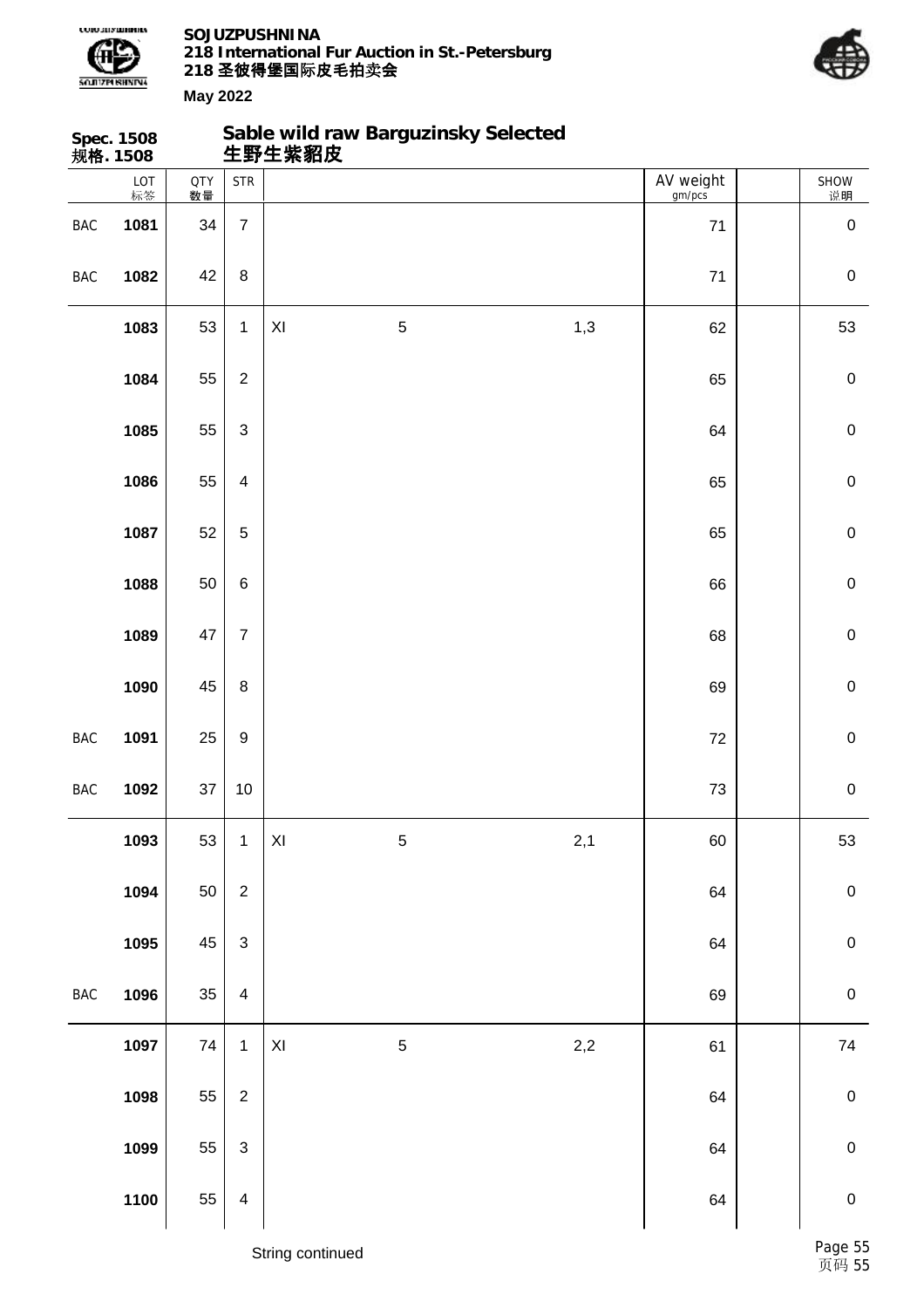

**Sable wild raw Barguzinsky Selected**



| AV weight<br>gm/pcs<br>LOT<br><b>STR</b><br>QTY<br>数量<br>标签<br>$\overline{5}$<br>1101<br>55<br>64<br>55<br>1102<br>$\,6$<br>64<br>55<br>1103<br>$\overline{7}$<br>65<br>55<br>1104<br>$\bf 8$<br>64<br>55<br>1105<br>$\boldsymbol{9}$<br>62<br>55<br>1106<br>$10$<br>62<br>55<br>1107<br>11<br>64<br>38<br>1108<br>12<br>BAC<br>71<br>46<br>13<br>1109<br>72<br>BAC<br>55<br>1110<br>14<br>75<br>BAC<br>$30\,$<br>15<br>1111<br>73<br><b>BAC</b><br>5<br>2,3<br>66<br>$\pmb{\mathsf{XI}}$<br>1112<br>$\mathbf{1}$<br>64<br>55<br>1113<br>$\overline{c}$<br>69<br>1114<br>55<br>$\ensuremath{\mathsf{3}}$<br>67<br>1115<br>55<br>$\overline{\mathbf{4}}$<br>65 | Spec. 1508<br>规 <b>格</b> . 1508 |                   | Sable wild raw Barguzinsky Selected<br>生野生紫貂皮 |    |             |
|---------------------------------------------------------------------------------------------------------------------------------------------------------------------------------------------------------------------------------------------------------------------------------------------------------------------------------------------------------------------------------------------------------------------------------------------------------------------------------------------------------------------------------------------------------------------------------------------------------------------------------------------------------------|---------------------------------|-------------------|-----------------------------------------------|----|-------------|
|                                                                                                                                                                                                                                                                                                                                                                                                                                                                                                                                                                                                                                                               |                                 |                   |                                               |    | SHOW<br>说明  |
|                                                                                                                                                                                                                                                                                                                                                                                                                                                                                                                                                                                                                                                               |                                 |                   |                                               |    | $\mathbf 0$ |
|                                                                                                                                                                                                                                                                                                                                                                                                                                                                                                                                                                                                                                                               |                                 |                   |                                               |    | $\mathbf 0$ |
|                                                                                                                                                                                                                                                                                                                                                                                                                                                                                                                                                                                                                                                               |                                 |                   |                                               |    | $\mathbf 0$ |
|                                                                                                                                                                                                                                                                                                                                                                                                                                                                                                                                                                                                                                                               |                                 |                   |                                               |    | $\mathbf 0$ |
|                                                                                                                                                                                                                                                                                                                                                                                                                                                                                                                                                                                                                                                               |                                 |                   |                                               |    | $\mathbf 0$ |
|                                                                                                                                                                                                                                                                                                                                                                                                                                                                                                                                                                                                                                                               |                                 |                   |                                               |    | $\mathbf 0$ |
|                                                                                                                                                                                                                                                                                                                                                                                                                                                                                                                                                                                                                                                               |                                 |                   |                                               |    | $\mathbf 0$ |
|                                                                                                                                                                                                                                                                                                                                                                                                                                                                                                                                                                                                                                                               |                                 |                   |                                               |    | $\mathbf 0$ |
|                                                                                                                                                                                                                                                                                                                                                                                                                                                                                                                                                                                                                                                               |                                 |                   |                                               |    | $\mathbf 0$ |
|                                                                                                                                                                                                                                                                                                                                                                                                                                                                                                                                                                                                                                                               |                                 |                   |                                               |    | $\mathbf 0$ |
|                                                                                                                                                                                                                                                                                                                                                                                                                                                                                                                                                                                                                                                               |                                 |                   |                                               |    | $\mathbf 0$ |
|                                                                                                                                                                                                                                                                                                                                                                                                                                                                                                                                                                                                                                                               |                                 |                   |                                               |    | 66          |
|                                                                                                                                                                                                                                                                                                                                                                                                                                                                                                                                                                                                                                                               |                                 |                   |                                               |    | $\pmb{0}$   |
|                                                                                                                                                                                                                                                                                                                                                                                                                                                                                                                                                                                                                                                               |                                 |                   |                                               |    | $\pmb{0}$   |
|                                                                                                                                                                                                                                                                                                                                                                                                                                                                                                                                                                                                                                                               |                                 |                   |                                               |    | $\pmb{0}$   |
|                                                                                                                                                                                                                                                                                                                                                                                                                                                                                                                                                                                                                                                               | 1116                            | 55<br>$\mathbf 5$ |                                               | 65 | $\pmb{0}$   |
| 50<br>1117<br>$\,6\,$<br>66                                                                                                                                                                                                                                                                                                                                                                                                                                                                                                                                                                                                                                   |                                 |                   |                                               |    | $\pmb{0}$   |
| 1118<br>50<br>$\overline{7}$<br>66                                                                                                                                                                                                                                                                                                                                                                                                                                                                                                                                                                                                                            |                                 |                   |                                               |    | $\mathbf 0$ |
| 1119<br>$50\,$<br>$\bf 8$<br>66                                                                                                                                                                                                                                                                                                                                                                                                                                                                                                                                                                                                                               |                                 |                   |                                               |    | $\pmb{0}$   |
| 56<br>1120<br>$\boldsymbol{9}$<br>68                                                                                                                                                                                                                                                                                                                                                                                                                                                                                                                                                                                                                          |                                 |                   |                                               |    | $\pmb{0}$   |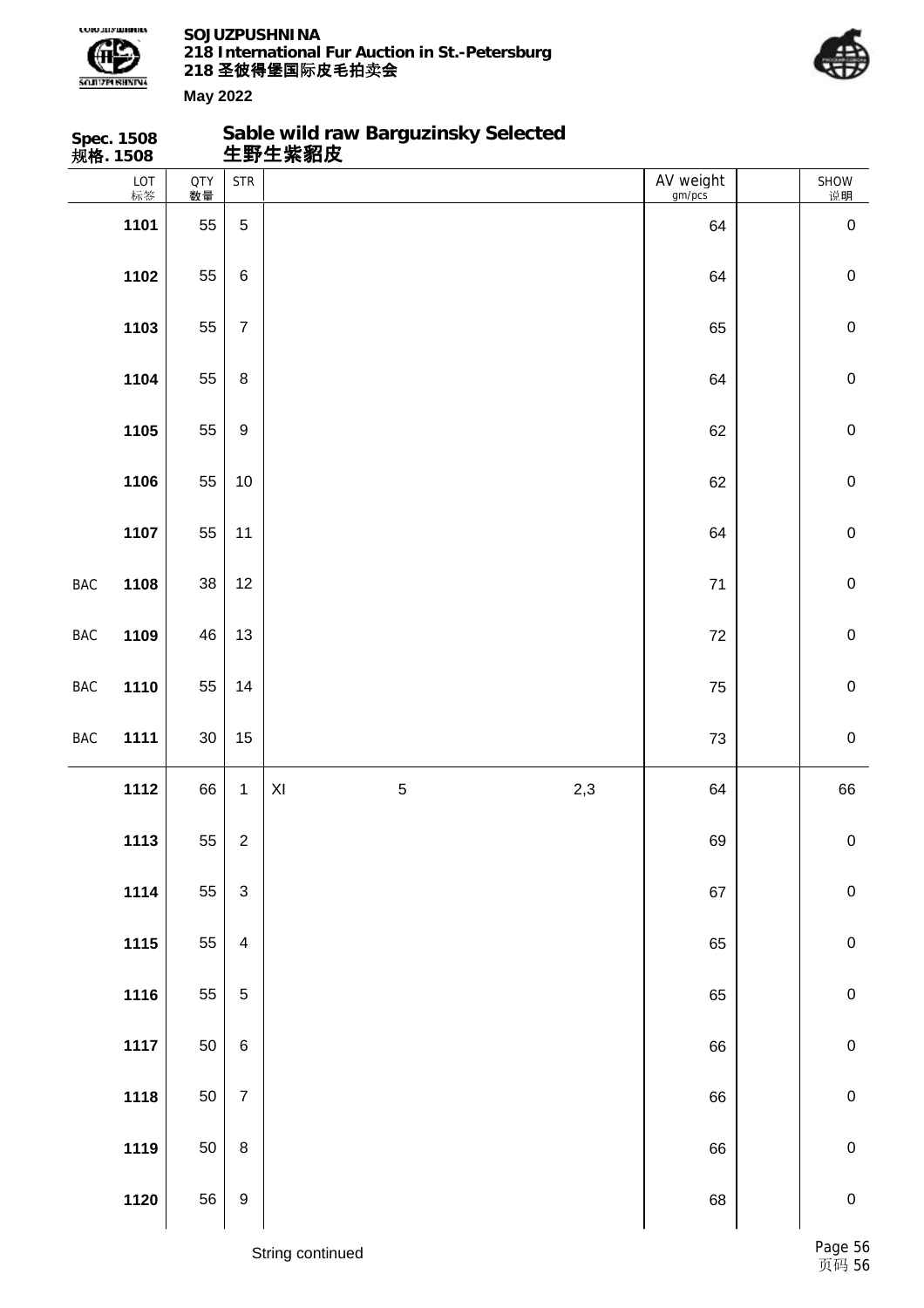

**Sable wild raw Barguzinsky Selected**



| LOT<br>AV weight<br><b>STR</b><br>QTY<br>数量<br>SHOW<br>标签<br>gm/pcs<br>说明<br>1121<br>55<br>10<br>71<br>$\pmb{0}$<br>55<br>1122<br>$\mathbf 0$<br>11<br>69<br>55<br>1123<br>12<br>$\pmb{0}$<br>69<br>35<br>1124<br>$\pmb{0}$<br><b>BAC</b><br>13<br>69<br>26<br>1125<br>$\boldsymbol{0}$<br>14<br><b>BAC</b><br>$77$<br>25<br>$\mathbf 0$<br>1126<br>15<br>76<br><b>BAC</b><br>24<br>16<br>$\pmb{0}$<br>1127<br>BAC<br>75<br>55<br>$\mathbf 5$<br>3,1<br>55<br>1128<br>$\mathbf{1}$<br>XI<br>62<br>1129<br>51<br>$\overline{2}$<br>$\mathbf 0$<br>63<br>1130<br>50<br>$\mathfrak{S}$<br>$\mathbf 0$<br>62<br>52<br>$\,$ 5 $\,$<br>3,2<br>1131<br>$\mathbf{1}$<br>XI<br>65<br>55<br>$\overline{2}$<br>1132<br>$\pmb{0}$<br>65<br>50<br>1133<br>$\mathfrak{S}$<br>62<br>$\pmb{0}$<br>1134<br>50<br>$\pmb{0}$<br>66<br>$\overline{\mathbf{4}}$<br>1135<br>50<br>$\pmb{0}$<br>$\mathbf 5$<br>66<br>$\pmb{0}$<br>1136<br>50<br>$\,6$<br>64<br>50<br>1137<br>$\pmb{0}$<br>$\overline{7}$<br>64<br>50<br>$\pmb{0}$<br>1138<br>$\bf 8$<br>66<br>1139<br>54<br>$\pmb{0}$<br>$\boldsymbol{9}$<br>67<br>1140<br>43<br>$\pmb{0}$<br>$\bf 72$<br><b>BAC</b><br>$10$ | Spec. 1508<br>规 <b>格</b> . 1508 |  | Sable wild raw Barguzinsky Selected<br>生野生紫貂皮 |  |  |    |
|-------------------------------------------------------------------------------------------------------------------------------------------------------------------------------------------------------------------------------------------------------------------------------------------------------------------------------------------------------------------------------------------------------------------------------------------------------------------------------------------------------------------------------------------------------------------------------------------------------------------------------------------------------------------------------------------------------------------------------------------------------------------------------------------------------------------------------------------------------------------------------------------------------------------------------------------------------------------------------------------------------------------------------------------------------------------------------------------------------------------------------------------------------|---------------------------------|--|-----------------------------------------------|--|--|----|
|                                                                                                                                                                                                                                                                                                                                                                                                                                                                                                                                                                                                                                                                                                                                                                                                                                                                                                                                                                                                                                                                                                                                                       |                                 |  |                                               |  |  |    |
|                                                                                                                                                                                                                                                                                                                                                                                                                                                                                                                                                                                                                                                                                                                                                                                                                                                                                                                                                                                                                                                                                                                                                       |                                 |  |                                               |  |  |    |
|                                                                                                                                                                                                                                                                                                                                                                                                                                                                                                                                                                                                                                                                                                                                                                                                                                                                                                                                                                                                                                                                                                                                                       |                                 |  |                                               |  |  |    |
|                                                                                                                                                                                                                                                                                                                                                                                                                                                                                                                                                                                                                                                                                                                                                                                                                                                                                                                                                                                                                                                                                                                                                       |                                 |  |                                               |  |  |    |
|                                                                                                                                                                                                                                                                                                                                                                                                                                                                                                                                                                                                                                                                                                                                                                                                                                                                                                                                                                                                                                                                                                                                                       |                                 |  |                                               |  |  |    |
|                                                                                                                                                                                                                                                                                                                                                                                                                                                                                                                                                                                                                                                                                                                                                                                                                                                                                                                                                                                                                                                                                                                                                       |                                 |  |                                               |  |  |    |
|                                                                                                                                                                                                                                                                                                                                                                                                                                                                                                                                                                                                                                                                                                                                                                                                                                                                                                                                                                                                                                                                                                                                                       |                                 |  |                                               |  |  |    |
|                                                                                                                                                                                                                                                                                                                                                                                                                                                                                                                                                                                                                                                                                                                                                                                                                                                                                                                                                                                                                                                                                                                                                       |                                 |  |                                               |  |  |    |
|                                                                                                                                                                                                                                                                                                                                                                                                                                                                                                                                                                                                                                                                                                                                                                                                                                                                                                                                                                                                                                                                                                                                                       |                                 |  |                                               |  |  |    |
|                                                                                                                                                                                                                                                                                                                                                                                                                                                                                                                                                                                                                                                                                                                                                                                                                                                                                                                                                                                                                                                                                                                                                       |                                 |  |                                               |  |  |    |
|                                                                                                                                                                                                                                                                                                                                                                                                                                                                                                                                                                                                                                                                                                                                                                                                                                                                                                                                                                                                                                                                                                                                                       |                                 |  |                                               |  |  |    |
|                                                                                                                                                                                                                                                                                                                                                                                                                                                                                                                                                                                                                                                                                                                                                                                                                                                                                                                                                                                                                                                                                                                                                       |                                 |  |                                               |  |  | 52 |
|                                                                                                                                                                                                                                                                                                                                                                                                                                                                                                                                                                                                                                                                                                                                                                                                                                                                                                                                                                                                                                                                                                                                                       |                                 |  |                                               |  |  |    |
|                                                                                                                                                                                                                                                                                                                                                                                                                                                                                                                                                                                                                                                                                                                                                                                                                                                                                                                                                                                                                                                                                                                                                       |                                 |  |                                               |  |  |    |
|                                                                                                                                                                                                                                                                                                                                                                                                                                                                                                                                                                                                                                                                                                                                                                                                                                                                                                                                                                                                                                                                                                                                                       |                                 |  |                                               |  |  |    |
|                                                                                                                                                                                                                                                                                                                                                                                                                                                                                                                                                                                                                                                                                                                                                                                                                                                                                                                                                                                                                                                                                                                                                       |                                 |  |                                               |  |  |    |
|                                                                                                                                                                                                                                                                                                                                                                                                                                                                                                                                                                                                                                                                                                                                                                                                                                                                                                                                                                                                                                                                                                                                                       |                                 |  |                                               |  |  |    |
|                                                                                                                                                                                                                                                                                                                                                                                                                                                                                                                                                                                                                                                                                                                                                                                                                                                                                                                                                                                                                                                                                                                                                       |                                 |  |                                               |  |  |    |
|                                                                                                                                                                                                                                                                                                                                                                                                                                                                                                                                                                                                                                                                                                                                                                                                                                                                                                                                                                                                                                                                                                                                                       |                                 |  |                                               |  |  |    |
|                                                                                                                                                                                                                                                                                                                                                                                                                                                                                                                                                                                                                                                                                                                                                                                                                                                                                                                                                                                                                                                                                                                                                       |                                 |  |                                               |  |  |    |
|                                                                                                                                                                                                                                                                                                                                                                                                                                                                                                                                                                                                                                                                                                                                                                                                                                                                                                                                                                                                                                                                                                                                                       |                                 |  |                                               |  |  |    |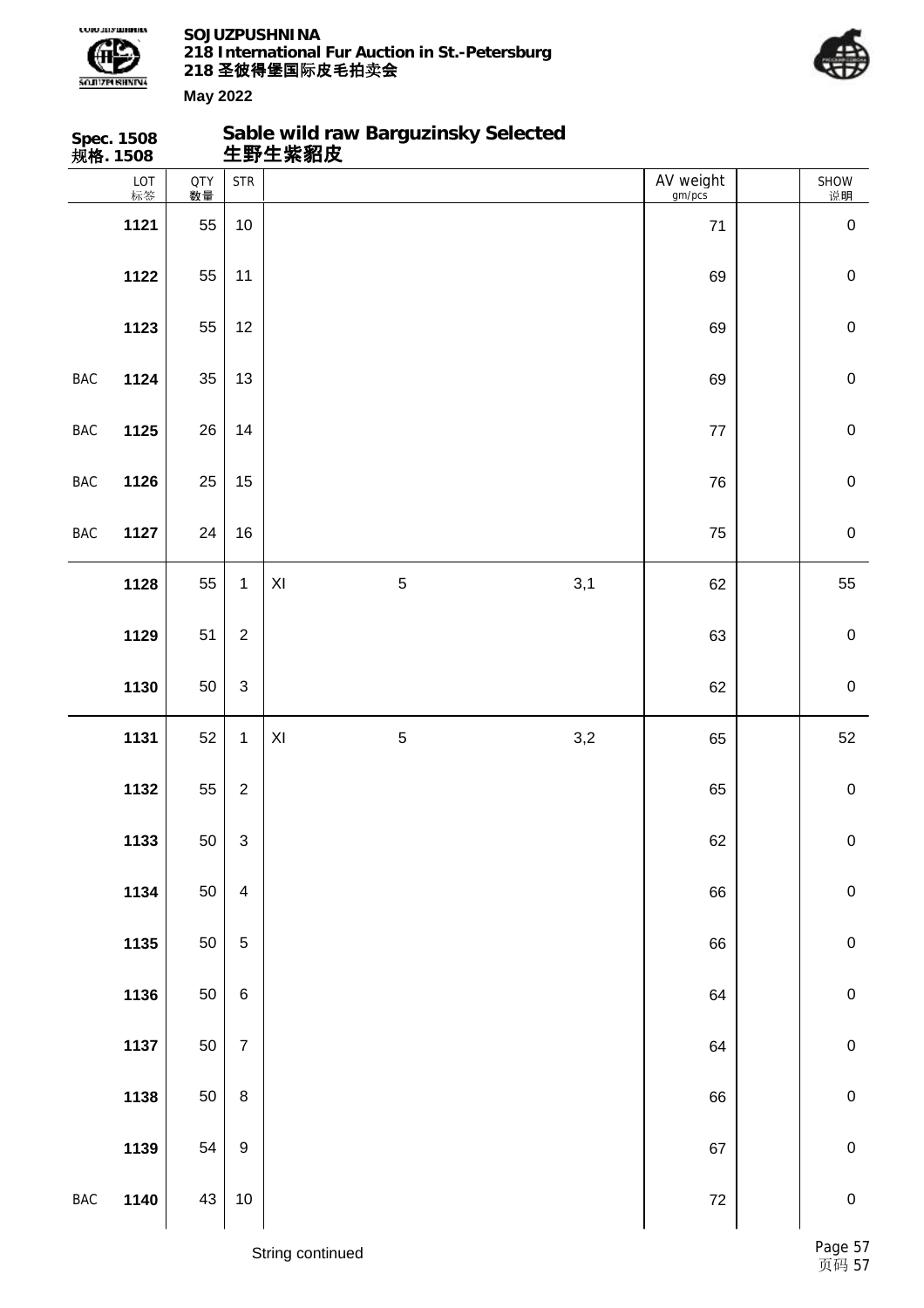



|            | Spec. 1508<br>规格. 1508 |                  |                         |      | Sable wild raw Barguzinsky Selected<br>生野生紫貂皮 |     |                     |             |
|------------|------------------------|------------------|-------------------------|------|-----------------------------------------------|-----|---------------------|-------------|
|            | $LOT$ 标签               | <b>QTY</b><br>数量 | <b>STR</b>              |      |                                               |     | AV weight<br>gm/pcs | SHOW<br>说明  |
| BAC        | 1141                   | $47\,$           | 11                      |      |                                               |     | 70                  | $\mathbf 0$ |
| BAC        | 1142                   | 47               | 12                      |      |                                               |     | 72                  | $\pmb{0}$   |
| BAC        | 1143                   | 50               | 13                      |      |                                               |     | $72\,$              | $\pmb{0}$   |
| BAC        | 1144                   | 53               | 14                      |      |                                               |     | 74                  | $\pmb{0}$   |
|            | 1145                   | 50               | $\mathbf{1}$            | XI   | $\mathbf 5$                                   | 3,3 | 66                  | 50          |
|            | 1146                   | 55               | $\overline{2}$          |      |                                               |     | 67                  | $\pmb{0}$   |
|            | 1147                   | 55               | $\mathfrak{Z}$          |      |                                               |     | 69                  | $\pmb{0}$   |
|            | 1148                   | 55               | $\overline{\mathbf{4}}$ |      |                                               |     | 65                  | $\pmb{0}$   |
|            | 1149                   | 55               | $\sqrt{5}$              |      |                                               |     | 65                  | $\mathbf 0$ |
|            | 1150                   | 55               | $\,6\,$                 |      |                                               |     | 67                  | $\pmb{0}$   |
|            | 1151                   | 69               | $\boldsymbol{7}$        |      |                                               |     | 65                  | $\pmb{0}$   |
|            | 1152                   | 65               | $\,8\,$                 |      |                                               |     | 66                  | $\pmb{0}$   |
| <b>BAC</b> | 1153                   | 54               | $\boldsymbol{9}$        |      |                                               |     | 74                  | $\pmb{0}$   |
|            | 1154                   | 63               | $\mathbf{1}$            | 12   | $\mathbf 5$                                   | 1,1 | 54                  | 63          |
|            | 1155                   | 45               | $\mathbf{1}$            | 12   | $\sqrt{5}$                                    | 1,2 | 53                  | 45          |
|            | 1156                   | 43               | $\overline{2}$          |      |                                               |     | 56                  | $\pmb{0}$   |
|            | 1157                   | 40               | $\sqrt{3}$              |      |                                               |     | 58                  | $\pmb{0}$   |
|            | 1158                   | 50               | $\mathbf{1}$            | $12$ | $\sqrt{5}$                                    | 1,3 | 60                  | 50          |
|            | 1159                   | 59               | $\overline{2}$          |      |                                               |     | 59                  | $\pmb{0}$   |
|            | 1160                   | 55               | $\mathsf 3$             |      |                                               |     | 56                  | $\pmb{0}$   |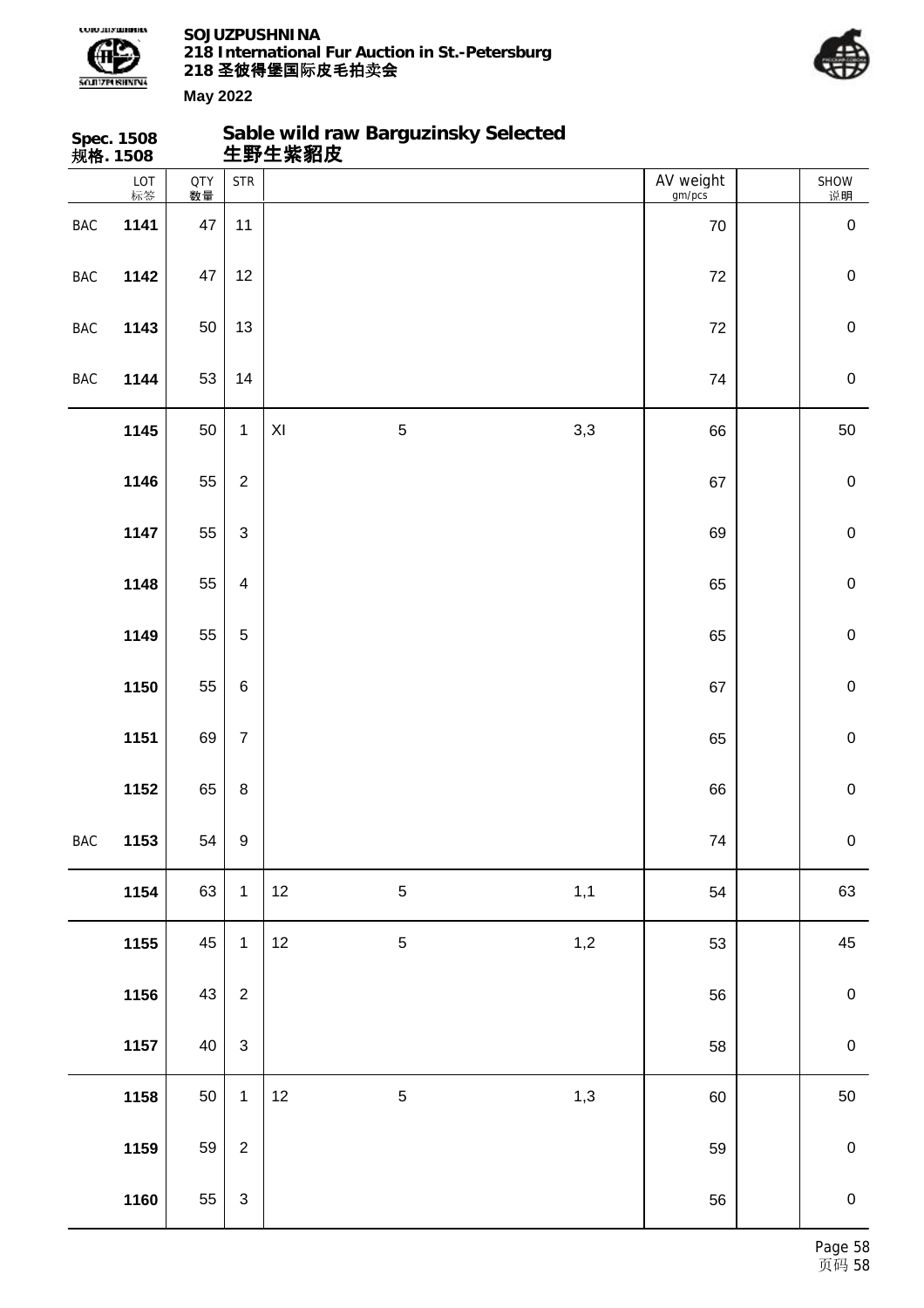



| Spec. 1508<br>规 <b>格</b> . 1508 |                  |                                    | 生野生紫貂皮 |                | Sable wild raw Barguzinsky Selected |                     |             |
|---------------------------------|------------------|------------------------------------|--------|----------------|-------------------------------------|---------------------|-------------|
| LOT<br>标签                       | <b>QTY</b><br>数量 | $\ensuremath{\mathsf{STR}}\xspace$ |        |                |                                     | AV weight<br>gm/pcs | SHOW<br>说明  |
| 1161                            | 60               | $\mathbf{1}$                       | 12     | $\overline{5}$ | 2,1                                 | 57                  | 60          |
| 1162                            | 50               | $\mathbf{1}$                       | 12     | $\sqrt{5}$     | 2,2                                 | 56                  | 50          |
| 1163                            | 55               | $\overline{2}$                     |        |                |                                     | 56                  | $\pmb{0}$   |
| 1164                            | 50               | $\mathfrak{S}$                     |        |                |                                     | 58                  | $\pmb{0}$   |
| 1165                            | 50               | $\overline{4}$                     |        |                |                                     | 58                  | $\mathbf 0$ |
| 1166                            | 50               | $\mathbf{1}$                       | 12     | $\sqrt{5}$     | 2,3                                 | 56                  | 50          |
| 1167                            | 55               | $\overline{2}$                     |        |                |                                     | 58                  | $\mathbf 0$ |
| 1168                            | 55               | $\mathfrak{S}$                     |        |                |                                     | 56                  | $\mathbf 0$ |
| 1169                            | 63               | $\overline{4}$                     |        |                |                                     | 59                  | $\mathbf 0$ |
| 1170                            | 65               | $\overline{5}$                     |        |                |                                     | 57                  | $\mathbf 0$ |
| 1171                            | 76               | $\mathbf{1}$                       | 12     | $\sqrt{5}$     | 3,1                                 | 57                  | 76          |
| 1172                            | 50               | $\mathbf{1}$                       | 12     | $\mathbf 5$    | 3,2                                 | 56                  | $50\,$      |
| 1173                            | 60               | $\sqrt{2}$                         |        |                |                                     | 57                  | $\pmb{0}$   |
| 1174                            | 58               | $\ensuremath{\mathsf{3}}$          |        |                |                                     | 57                  | $\pmb{0}$   |
| 1175                            | 55               | $\overline{\mathbf{4}}$            |        |                |                                     | 55                  | ${\bf 0}$   |
| 1176                            | 55               | $\sqrt{5}$                         |        |                |                                     | 55                  | $\mathbf 0$ |
| 1177                            | 55               | $\mathbf{1}$                       | 12     | $\sqrt{5}$     | 3,3                                 | 58                  | 55          |
| 1178                            | 57               | $\overline{2}$                     |        |                |                                     | 60                  | $\pmb{0}$   |
| 1179                            | 55               | $\sqrt{3}$                         |        |                |                                     | 60                  | ${\bf 0}$   |
| 1180                            | 55               | $\overline{\mathbf{4}}$            |        |                |                                     | 60                  | $\mathbf 0$ |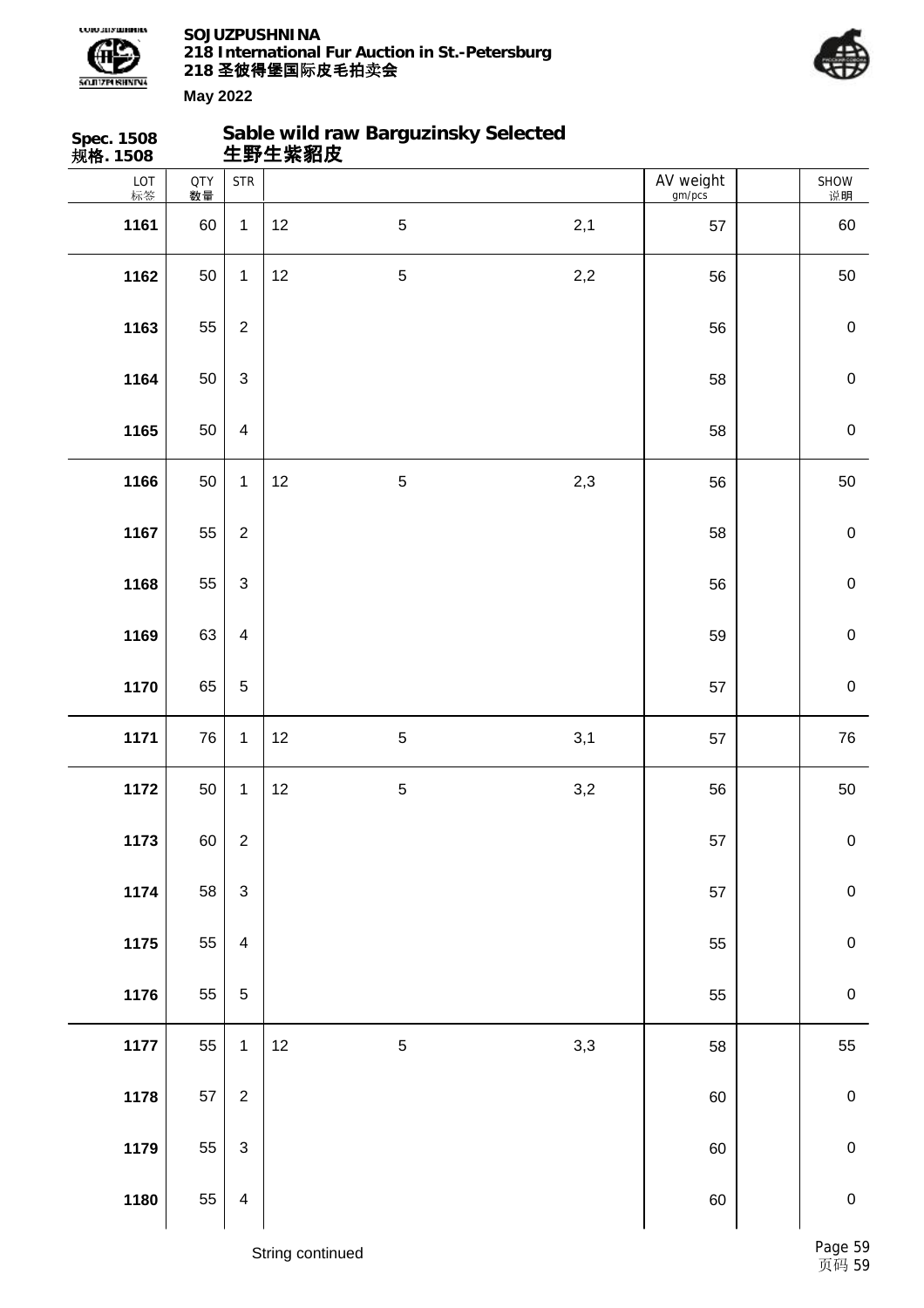



SHOW

AV weight

**Spec. 1508 规格. 1508 Sable wild raw Barguzinsky Selected 生野生紫貂皮** LOT 标签  $QTY$   $STR$ 数量

| 标签   | 数量     |                         |                  |             |         | gm/pcs | 说明          |
|------|--------|-------------------------|------------------|-------------|---------|--------|-------------|
| 1181 | 55     | 5                       |                  |             |         | 56     | $\pmb{0}$   |
| 1182 | 36     | $\mathbf 1$             | 23               | $\sqrt{5}$  | 1,1     | 50     | $36\,$      |
| 1183 | 50     | $\mathbf{1}$            | 23               | $\mathbf 5$ | 1,2     | 50     | 50          |
| 1184 | 56     | $\overline{2}$          |                  |             |         | 52     | $\mathbf 0$ |
| 1185 | 66     | $\mathbf{1}$            | 23               | $\,$ 5 $\,$ | 1,3     | 53     | 66          |
| 1186 | 38     | $\mathbf{1}$            | 23               | $\,$ 5 $\,$ | 2,1     | 53     | 38          |
| 1187 | 50     | $\mathbf{1}$            | 23               | $\mathbf 5$ | $2,2$   | 52     | 50          |
| 1188 | 52     | $\overline{2}$          |                  |             |         | 54     | $\mathbf 0$ |
| 1189 | 40     | $\sqrt{3}$              |                  |             |         | 52     | $\mathbf 0$ |
| 1190 | 75     | $\mathbf{1}$            | 23               | $\sqrt{5}$  | 2,3     | 55     | ${\bf 75}$  |
| 1191 | 33     | $\mathbf{1}$            | 23               | $\mathbf 5$ | 3,1     | 48     | $33\,$      |
| 1192 | 79     | $\mathbf{1}$            | 23               | $\sqrt{5}$  | 3,2     | 53     | 79          |
| 1193 | 55     | $\mathbf{1}$            | 23               | $\,$ 5 $\,$ | 3,3     | 55     | 55          |
| 1194 | $33\,$ | $\mathbf{1}$            | XXI              | $\sqrt{5}$  | 1, 1, 1 | 76     | $33\,$      |
| 1195 | 50     | $\mathbf{1}$            | XXI              | $\mathbf 5$ | 1, 2, 1 | 78     | 50          |
| 1196 | $47\,$ | $\overline{2}$          |                  |             |         | 83     | $\pmb{0}$   |
| 1197 | 62     | $\mathbf{1}$            | XXI              | $\mathbf 5$ | 1, 3, 1 | 82     | 62          |
| 1198 | 60     | $\boldsymbol{2}$        |                  |             |         | $80\,$ | $\mathbf 0$ |
| 1199 | 45     | $\mathfrak{S}$          |                  |             |         | 84     | $\mathbf 0$ |
| 1200 | 45     | $\overline{\mathbf{4}}$ |                  |             |         | 82     | $\mathbf 0$ |
|      |        |                         | String continued |             |         |        | Page 60     |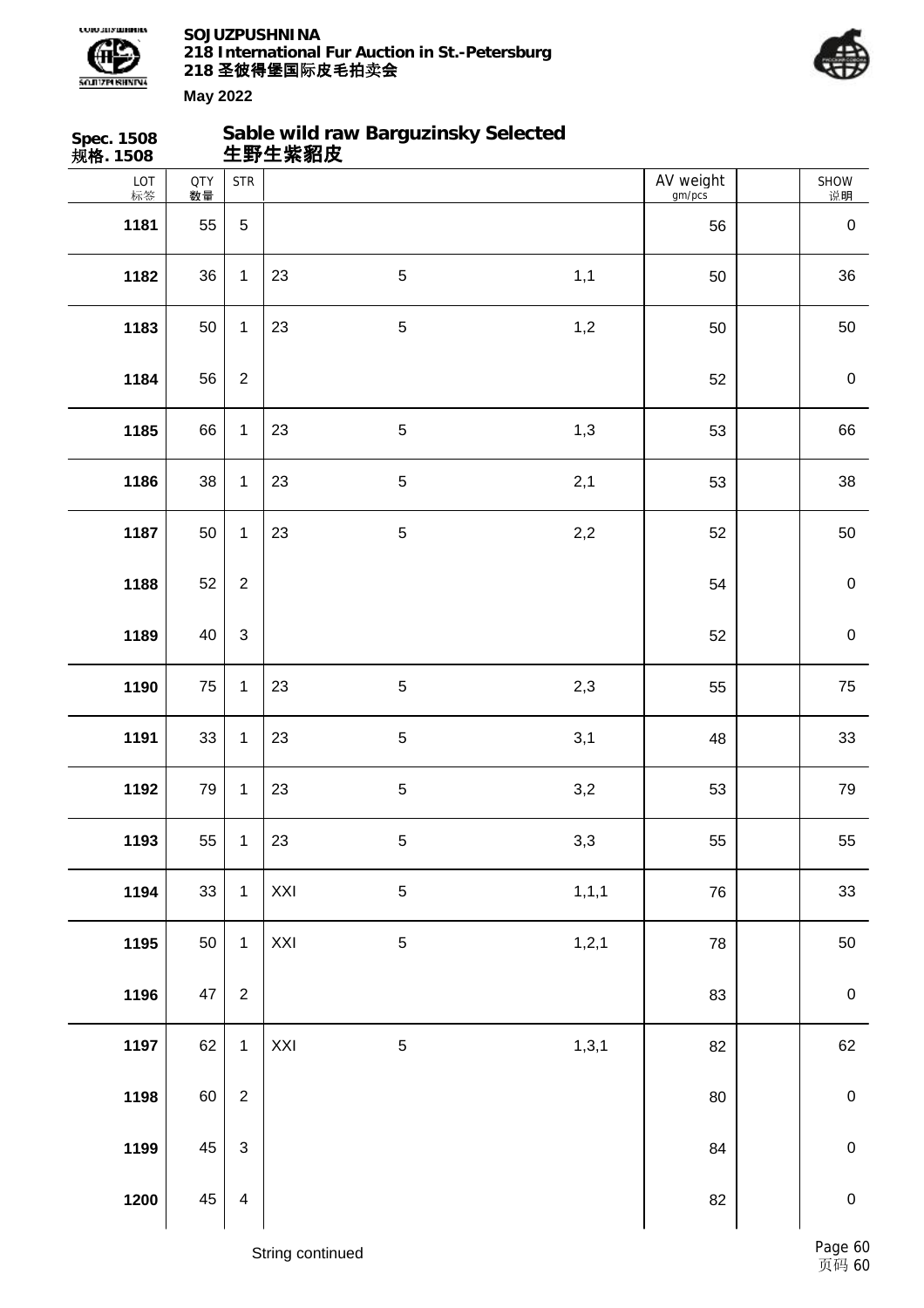

**Sable wild raw Barguzinsky Selected**



| Spec. 1508<br>规 <b>格</b> . 1508 |                  |                         | 生野生紫貂皮         | Sable wild raw Barguzinsky Selected |         |                     |             |
|---------------------------------|------------------|-------------------------|----------------|-------------------------------------|---------|---------------------|-------------|
| LOT<br>标签                       | <b>QTY</b><br>数量 | <b>STR</b>              |                |                                     |         | AV weight<br>gm/pcs | SHOW<br>说明  |
| 1201                            | 42               | $5\,$                   |                |                                     |         | 83                  | $\pmb{0}$   |
| 1202                            | 67               | $\mathbf{1}$            | XXI            | $\sqrt{5}$                          | 2,1,1   | 76                  | 67          |
| 1203                            | 45               | $\mathbf{1}$            | XXI            | $\sqrt{5}$                          | 2,2,1   | 76                  | 45          |
| 1204                            | 45               | $\overline{2}$          |                |                                     |         | 78                  | $\pmb{0}$   |
| 1205                            | 45               | 3                       |                |                                     |         | 78                  | $\pmb{0}$   |
| 1206                            | 42               | $\overline{\mathbf{4}}$ |                |                                     |         | 76                  | $\pmb{0}$   |
| 1207                            | 50               | $\mathbf{1}$            | XXI            | $\mathbf 5$                         | 2,3,1   | 84                  | 50          |
| 1208                            | 50               | $\overline{2}$          |                |                                     |         | 84                  | $\mathbf 0$ |
| 1209                            | 50               | 3                       |                |                                     |         | 86                  | $\mathbf 0$ |
| 1210                            | 46               | $\overline{4}$          |                |                                     |         | 83                  | $\pmb{0}$   |
| 1211                            | 35               | $\mathbf{1}$            | XXI            | $\sqrt{5}$                          | 3,1,1   | 77                  | 35          |
| 1212                            | 78               | $\mathbf{1}$            | XXI            | $\sqrt{5}$                          | 3,2,1   | $77\,$              | 78          |
| 1213                            | 41               | $\mathbf{1}$            | XXI            | $\,$ 5 $\,$                         | 3,3,1   | 83                  | 41          |
| 1214                            | 40               | $\overline{c}$          |                |                                     |         | 85                  | $\mathbf 0$ |
| 1215                            | 20               | $\mathbf{1}$            | $\pmb{\times}$ | $\mathbf 5$                         | 1, 1, 1 | 60                  | $20\,$      |
| 1216                            | 56               | $\mathbf{1}$            | $\pmb{\times}$ | $\mathbf 5$                         | 1, 2, 1 | 64                  | 56          |
| 1217                            | 31               | $\mathbf{1}$            | $\pmb{\times}$ | $\mathbf 5$                         | 1, 3, 1 | 65                  | 31          |
| 1218                            | 24               | $\mathbf{1}$            | $\pmb{\times}$ | 5                                   | 2, 1, 1 | 67                  | 24          |
| 1219                            | 54               | $\mathbf{1}$            | XI             | 5                                   | 2,2,1   | 67                  | 54          |
| 1220                            | 50               | $\overline{2}$          |                |                                     |         | 64                  | $\pmb{0}$   |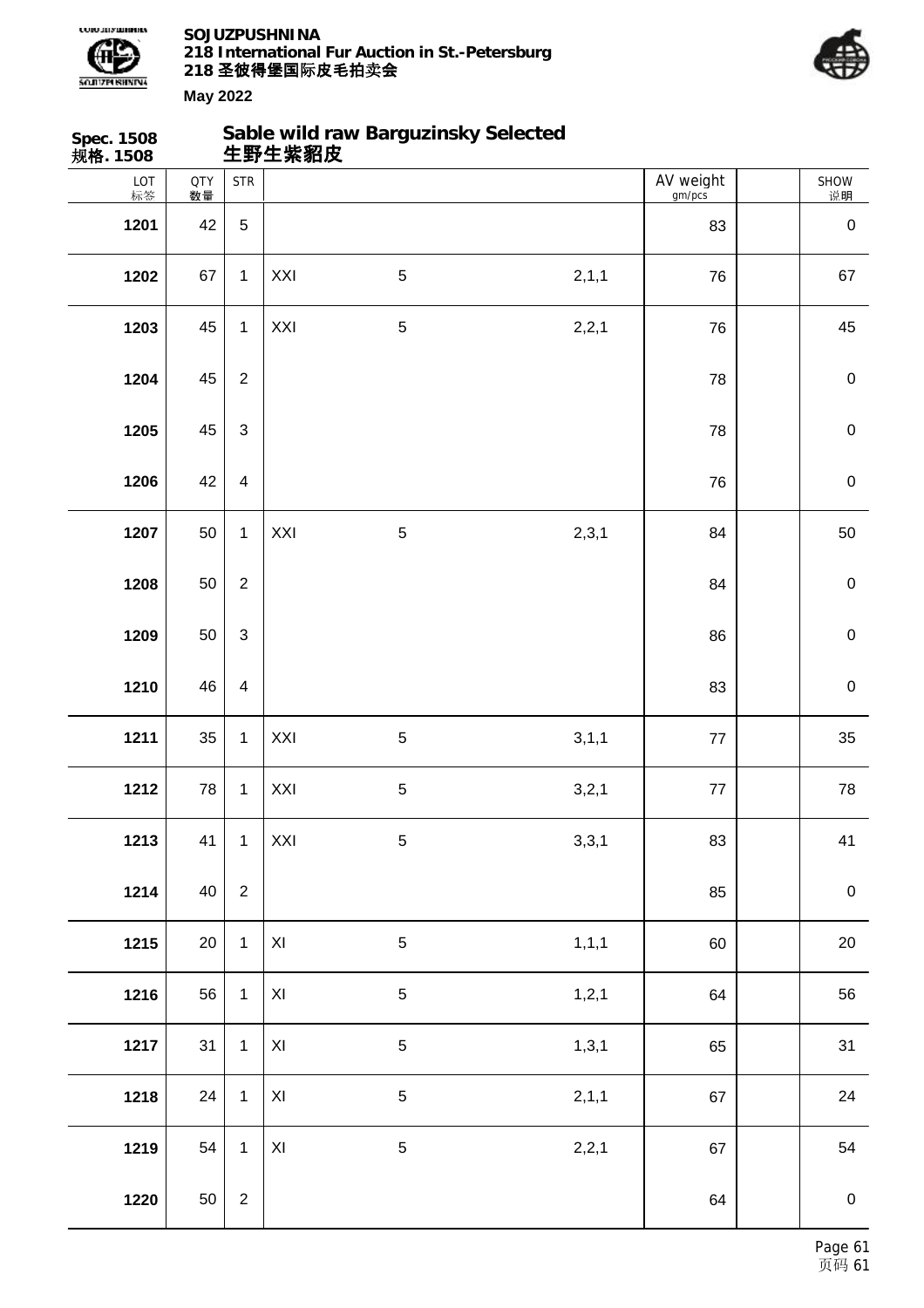



| Spec. 1508<br>规格. 1508 |                  |                  | 生野生紫貂皮              | Sable wild raw Barguzinsky Selected |         |                     |             |
|------------------------|------------------|------------------|---------------------|-------------------------------------|---------|---------------------|-------------|
| LOT<br>标签              | <b>QTY</b><br>数量 | <b>STR</b>       |                     |                                     |         | AV weight<br>gm/pcs | SHOW<br>说明  |
| 1221                   | 49               | $\mathbf{1}$     | XI                  | $\overline{5}$                      | 2,3,1   | 67                  | 49          |
| 1222                   | 23               | $\mathbf 1$      | XI                  | $\sqrt{5}$                          | 3, 1, 1 | 65                  | 23          |
| 1223                   | 61               | $\mathbf 1$      | $\pmb{\mathsf{XI}}$ | 5                                   | 3,2,1   | 66                  | 61          |
| 1224                   | 31               | $\mathbf 1$      | XI                  | $\sqrt{5}$                          | 3,3,1   | 65                  | 31          |
| 1225                   | 25               | $\mathbf 1$      | 12                  | $\sqrt{5}$                          | 1, 1, 1 | 56                  | 25          |
| 1226                   | 43               | $\mathbf 1$      | 12                  | $\sqrt{5}$                          | 1, 2, 1 | 56                  | 43          |
| 1227                   | 48               | $\mathbf 1$      | 12                  | 5                                   | 1, 3, 1 | 60                  | 48          |
| 1228                   | 48               | $\mathbf 1$      | 12                  | $\sqrt{5}$                          | 2, 1, 1 | 56                  | 48          |
| 1229                   | 50               | $\mathbf 1$      | 12                  | 5                                   | 2,2,1   | 56                  | 50          |
| 1230                   | 50               | $\overline{c}$   |                     |                                     |         | 56                  | $\mathbf 0$ |
| 1231                   | 58               | $\mathbf 1$      | 12                  | 5                                   | 2,3,1   | 55                  | 58          |
| 1232                   | 55               | $\boldsymbol{2}$ |                     |                                     |         | 60                  | $\pmb{0}$   |
| 1233                   | 23               | $\mathbf 1$      | 12                  | $\sqrt{5}$                          | 3,1,1   | 61                  | 23          |
| 1234                   | 57               | $\mathbf 1$      | 12                  | $\sqrt{5}$                          | 3,2,1   | 58                  | 57          |
| 1235                   | 60               | $\mathbf 1$      | 12                  | $\overline{5}$                      | 3,3,1   | 60                  | 60          |
| 1236                   | 23               | $\mathbf 1$      | 23                  | $\mathbf 5$                         | 1, 1, 1 | 52                  | 23          |
| 1237                   | 31               | $\mathbf 1$      | 23                  | $\sqrt{5}$                          | 1, 2, 1 | 48                  | 31          |
| 1238                   | 31               | $\mathbf{1}$     | 23                  | $\mathbf 5$                         | 1, 3, 1 | 55                  | 31          |
| 1239                   | 21               | $\mathbf 1$      | 23                  | $\sqrt{5}$                          | 2, 1, 1 | 48                  | 21          |
| 1240                   | 52               | $\mathbf{1}$     | 23                  | $\mathbf 5$                         | 2,2,1   | 50                  | 52          |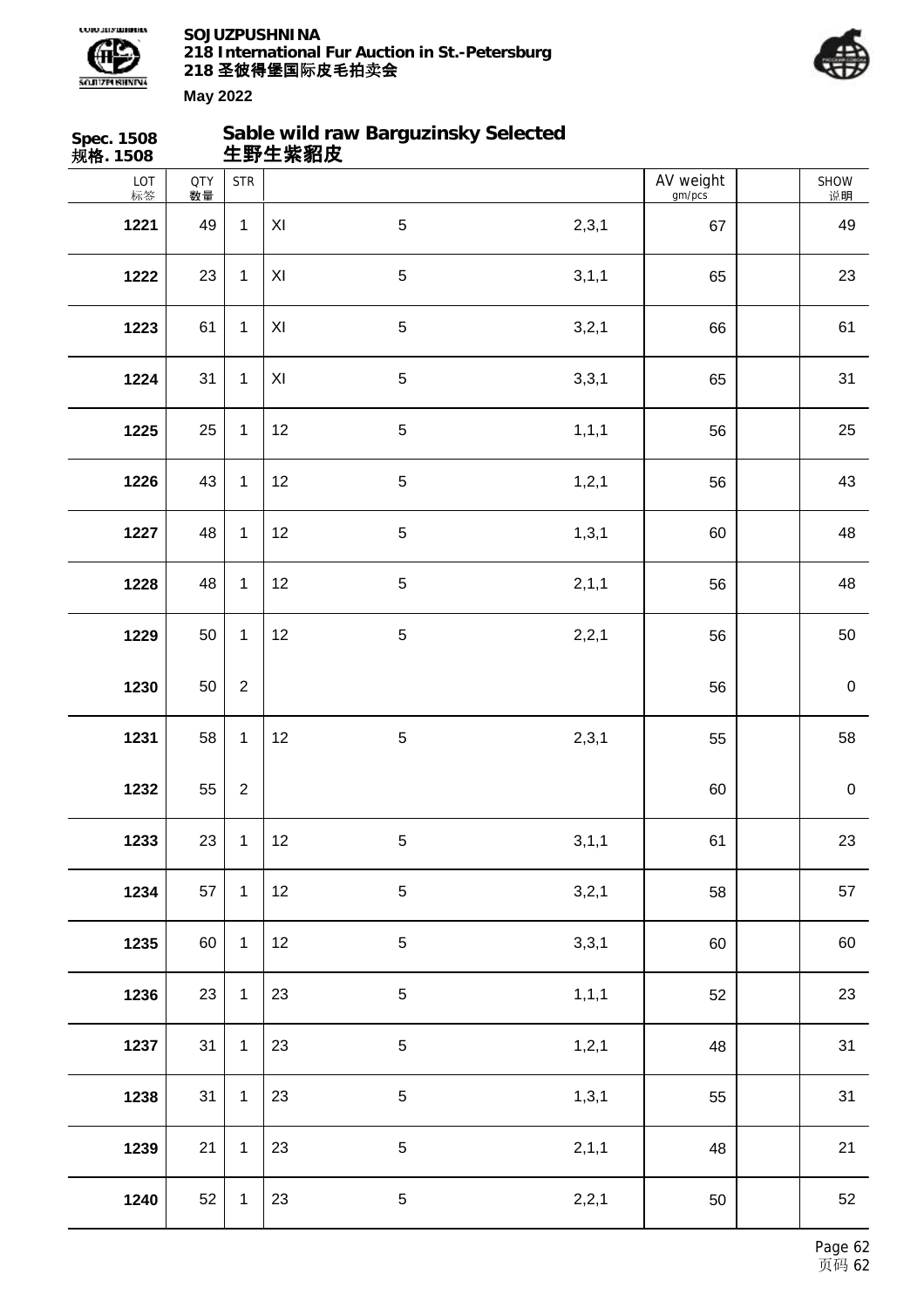

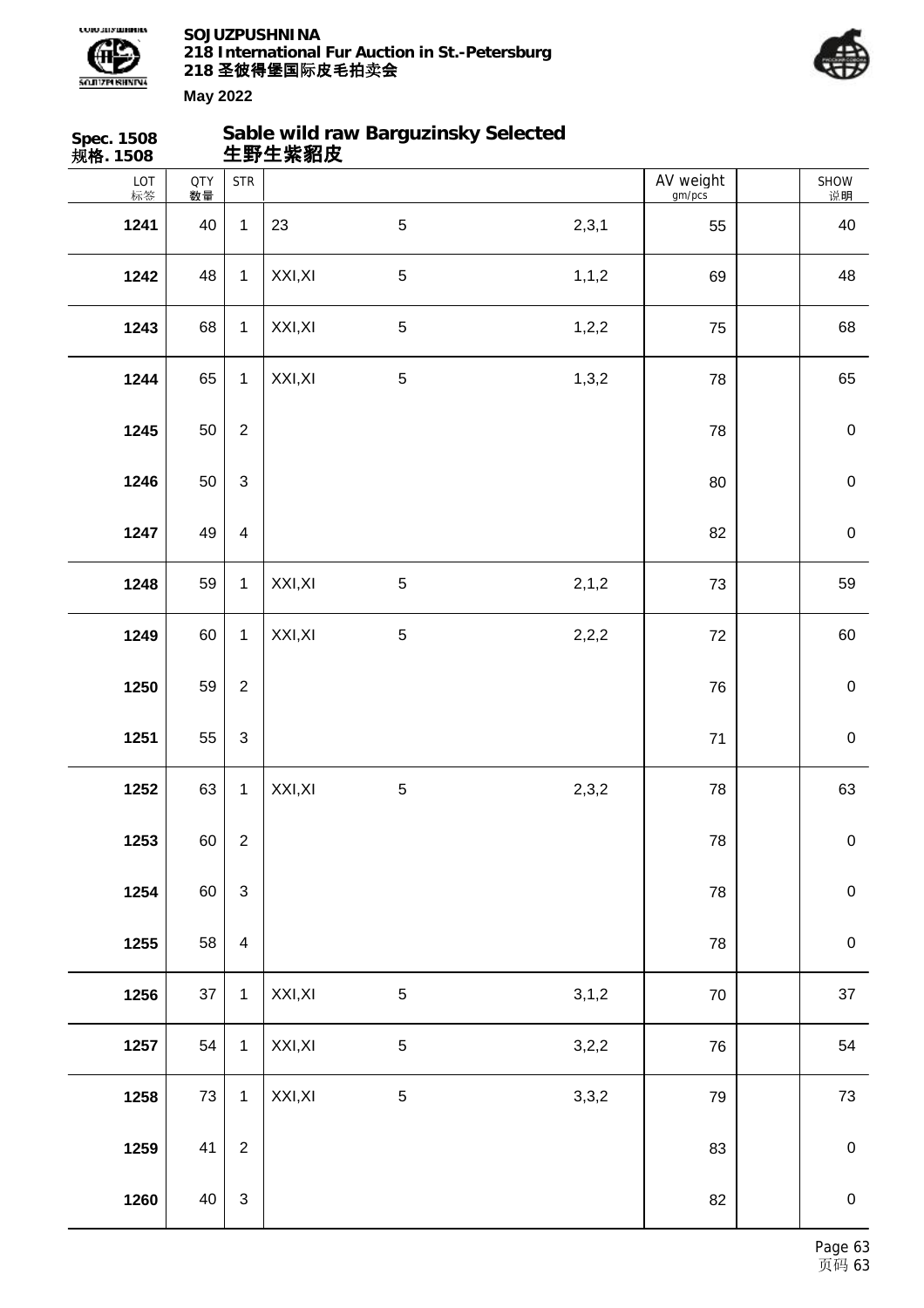

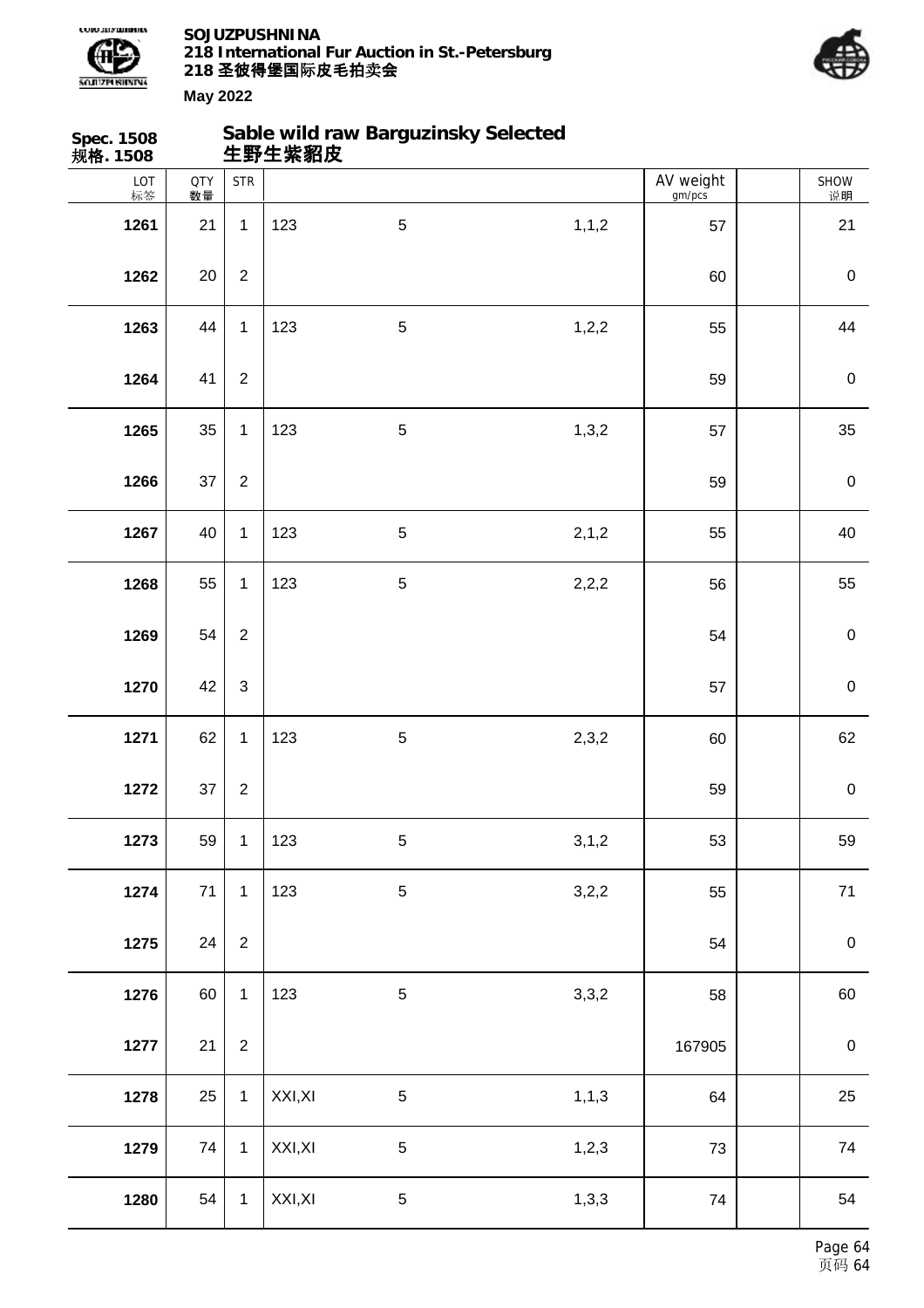



SHOW

AV weight  $\vert$ 

**May 2022 Spec. 1508 规格. 1508 Sable wild raw Barguzinsky Selected 生野生紫貂皮** LOT 标签  $QTY$   $STR$ 数量

| 标签   | 数量 |                |         |                |         | gm/pcs           | 说明          |
|------|----|----------------|---------|----------------|---------|------------------|-------------|
| 1281 | 22 | $\mathbf 1$    | XXI, XI | $\sqrt{5}$     | 2, 1, 3 | 73               | 22          |
| 1282 | 47 | $\mathbf 1$    | XXI, XI | $\overline{5}$ | 2,2,3   | 72               | 47          |
| 1283 | 45 | $\overline{2}$ |         |                |         | $71$             | $\mathbf 0$ |
| 1284 | 43 | $\mathbf 1$    | XXI, XI | $\mathbf 5$    | 2,3,3   | 79               | 43          |
| 1285 | 39 | $\sqrt{2}$     |         |                |         | $\boldsymbol{0}$ | $\mathbf 0$ |
| 1286 | 44 | $\mathfrak{S}$ |         |                |         | 80               | $\mathbf 0$ |
| 1287 | 24 | $\mathbf 1$    | XXI, XI | $\sqrt{5}$     | 3,1,3   | 71               | 24          |
| 1288 | 24 | $\mathbf 1$    | XXI, XI | $\sqrt{5}$     | 3,2,3   | 75               | 24          |
| 1289 | 57 | $\mathbf 1$    | XXI, XI | 5              | 3,3,3   | 77               | 57          |
| 1290 | 51 | $\sqrt{2}$     |         |                |         | 78               | $\mathbf 0$ |
| 1291 | 29 | $\mathbf 1$    | 123     | $\overline{5}$ | 1, 1, 3 | 55               | 29          |
| 1292 | 50 | $\mathbf 1$    | 123     | $\sqrt{5}$     | 1, 2, 3 | 54               | 50          |
| 1293 | 32 | $\mathbf 1$    | 123     | 5              | 1, 3, 3 | 56               | 32          |
| 1294 | 40 | $\mathbf{1}$   | 123     | 5              | 2,1,3   | 52               | 40          |
| 1295 | 65 | $\mathbf 1$    | 123     | $\overline{5}$ | 2,2,3   | 55               | 65          |
| 1296 | 60 | $\mathbf 1$    | 123     | $\overline{5}$ | 2,3,3   | 57               | 60          |
| 1297 | 21 | $\mathbf 1$    | XXI, XI | $\overline{5}$ | 1, 1, 4 | 67               | 21          |
| 1298 | 54 | $\mathbf{1}$   | XXI, XI | $\sqrt{5}$     | 1,2,4   | 72               | 54          |
| 1299 | 49 | $\mathbf 1$    | XXI, XI | 5              | 1,3,4   | 76               | 49          |
| 1300 | 20 | $\mathbf 1$    | XXI, XI | $5\,$          | 2,1,4   | 70               | $20\,$      |
|      |    |                |         |                |         |                  |             |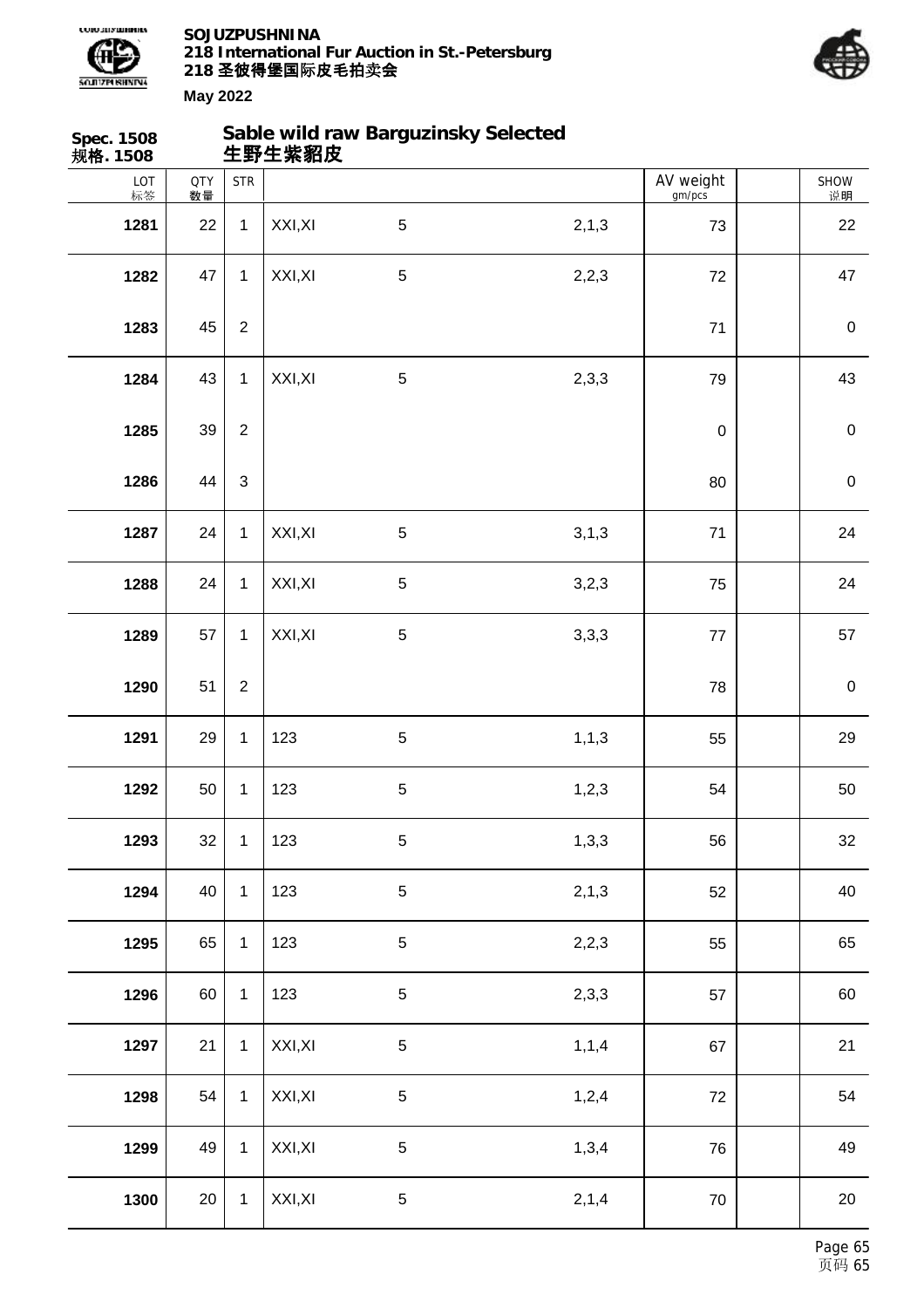



| Spec. 1508<br>规格. 1508 |                  |                  | 生野生紫貂皮  | Sable wild raw Barguzinsky Selected |         |                     |                  |
|------------------------|------------------|------------------|---------|-------------------------------------|---------|---------------------|------------------|
| LOT<br>标签              | <b>QTY</b><br>数量 | <b>STR</b>       |         |                                     |         | AV weight<br>gm/pcs | SHOW<br>说明       |
| 1301                   | 33               | $\mathbf{1}$     | XXI, XI | $\sqrt{5}$                          | 2,2,4   | 70                  | 33               |
| 1302                   | 59               | $\mathbf{1}$     | XXI, XI | $\sqrt{5}$                          | 2,3,4   | 78                  | 59               |
| 1303                   | 46               | $\boldsymbol{2}$ |         |                                     |         | 76                  | $\pmb{0}$        |
| 1304                   | 24               | $\mathbf{1}$     | XXI, XI | 5                                   | 3,1,4   | 67                  | 24               |
| 1305                   | 35               | $\mathbf{1}$     | XXI, XI | 5                                   | 3,2,4   | 74                  | 35               |
| 1306                   | 26               | $\mathbf{1}$     | XXI, XI | $\sqrt{5}$                          | 3,3,4   | $77 \,$             | 26               |
| 1307                   | 65               | $\overline{2}$   |         |                                     |         | 80                  | $\pmb{0}$        |
| 1308                   | 16               | $\mathbf{1}$     | 123     | $\mathbf 5$                         | 1, 1, 4 | 50                  | 16               |
| 1309                   | 22               | $\overline{2}$   |         |                                     |         | 55                  | $\boldsymbol{0}$ |
| 1310                   | 31               | $\mathbf{1}$     | 123     | $\sqrt{5}$                          | 1,2,4   | 55                  | 31               |
| 1311                   | 28               | $\mathbf{1}$     | 123     | 5                                   | 1,3,4   | 57                  | 28               |
| 1312                   | 25               | $\boldsymbol{2}$ |         |                                     |         | 60                  | $\pmb{0}$        |
| 1313                   | 31               | $\mathbf{1}$     | 123     | $\sqrt{5}$                          | 2,1,4   | 55                  | 31               |
| 1314                   | 42               | $\mathbf{1}$     | 123     | 5                                   | 2,2,4   | 55                  | 42               |
| 1315                   | 31               | $\mathbf{1}$     | 123     | 5                                   | 2,3,4   | 55                  | 31               |
| 1316                   | 21               | $\mathbf{1}$     | XXI, XI | $\sqrt{5}$                          | 1, 1, 5 | 67                  | 21               |
| 1317                   | 43               | $\mathbf{1}$     | XXI, XI | $\mathbf 5$                         | 1,2,5   | $72\,$              | 43               |
| 1318                   | 42               | $\mathbf 1$      | XXI, XI | $\mathbf 5$                         | 1,3,5   | 76                  | 42               |
| 1319                   | 24               | $\boldsymbol{2}$ |         |                                     |         | 79                  | $\boldsymbol{0}$ |
| 1320                   | 26               | $\mathbf{1}$     | XXI, XI | $\sqrt{5}$                          | 2, 1, 5 | 65                  | 26               |
|                        |                  |                  |         |                                     |         |                     |                  |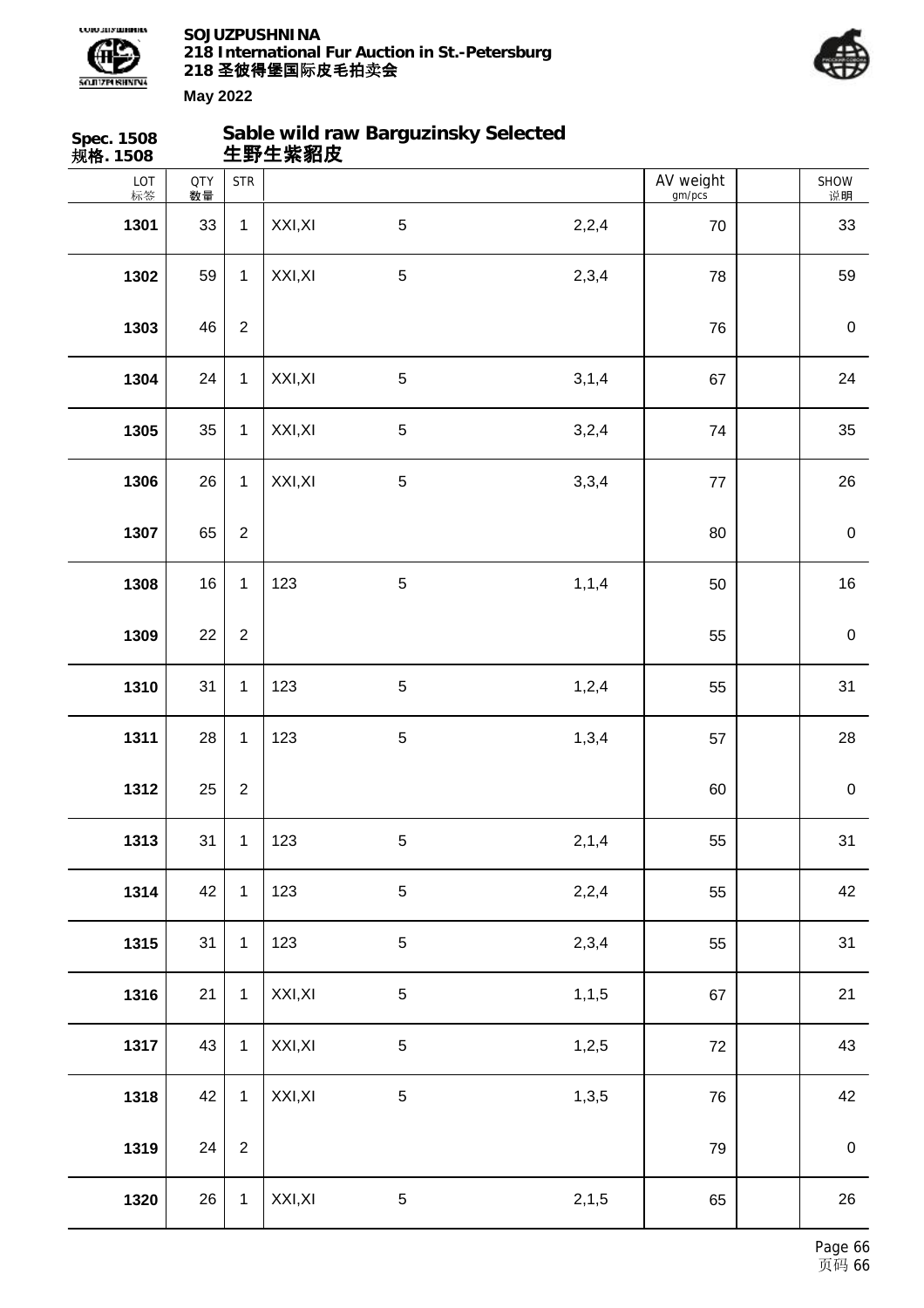



| Spec. 1508<br>规格. 1508 |                  |                           | 生野生紫貂皮  | Sable wild raw Barguzinsky Selected |             |         |                     |             |
|------------------------|------------------|---------------------------|---------|-------------------------------------|-------------|---------|---------------------|-------------|
| LOT<br>标签              | <b>QTY</b><br>数量 | <b>STR</b>                |         |                                     |             |         | AV weight<br>gm/pcs | SHOW<br>说明  |
| 1321                   | 32               | $\mathbf{1}$              | XXI, XI | $5\phantom{.0}$                     |             | 2,2,5   | 72                  | 32          |
| 1322                   | 21               | 1                         | XXI, XI | $\sqrt{5}$                          |             | 2,3,5   | 76                  | 21          |
| 1323                   | 44               | $\overline{2}$            |         |                                     |             |         | 82                  | $\pmb{0}$   |
| 1324                   | 43               | $\mathbf{1}$              | XXI, XI | $\sqrt{5}$                          |             | 3,3,5   | 81                  | 43          |
| 1325                   | 40               | $\overline{2}$            |         |                                     |             |         | 75                  | $\pmb{0}$   |
| 1326                   | 15               | 1                         | 123     | $\sqrt{5}$                          |             | 1, 1, 5 | 53                  | 15          |
| 1327                   | 31               | $\mathbf{1}$              | 123     | $\sqrt{5}$                          |             | 1,2,5   | 52                  | 31          |
| 1328                   | 23               | $\mathbf{1}$              | 123     | $\sqrt{5}$                          |             | 1,3,5   | 61                  | 23          |
| 1329                   | 20               | $\mathbf{1}$              | 123     | $5\phantom{.0}$                     |             | 2, 1, 5 | 50                  | 20          |
| 1330                   | 34               | $\mathbf{1}$              | 123     | $\sqrt{5}$                          |             | 2,2,5   | 56                  | 34          |
| 1331                   | 22               | $\mathbf{1}$              | 123     | $5\,$                               |             | 2,3,5   | 55                  | 22          |
| 1332                   | 23               | $\mathbf 1$               | XXI, XI | 5                                   |             | 1, 1, 6 | 65                  | 23          |
| 1333                   | 30 <sub>o</sub>  | $\mathbf{1}$              | XXI, XI | $\,$ 5 $\,$                         |             | 1,2,6   | $70\,$              | $30\,$      |
| 1334                   | 16               | $\mathbf{1}$              | XXI, XI | $\sqrt{5}$                          |             | 1,3,6   | 75                  | $16$        |
| 1335                   | 18               | $\mathbf{1}$              | 123     | $\sqrt{5}$                          |             | 1,1,6   | 50                  | 18          |
| 1336                   | 17               | $\mathbf{1}$              | 123     | $\sqrt{5}$                          |             | 1,2,6   | 59                  | $17$        |
| 1337                   | 50               | $\mathbf{1}$              | XXI     | $\sqrt{5}$                          | $\mathsf a$ | 1,1     | 78                  | $50\,$      |
| 1338                   | 41               | $\overline{2}$            |         |                                     |             |         | 73                  | $\pmb{0}$   |
| 1339                   | 40               | $\ensuremath{\mathsf{3}}$ |         |                                     |             |         | 75                  | $\mathbf 0$ |
| 1340                   | 50               | $\mathbf{1}$              | XXI     | $\sqrt{5}$                          | $\mathsf a$ | 1,2     | 78                  | 50          |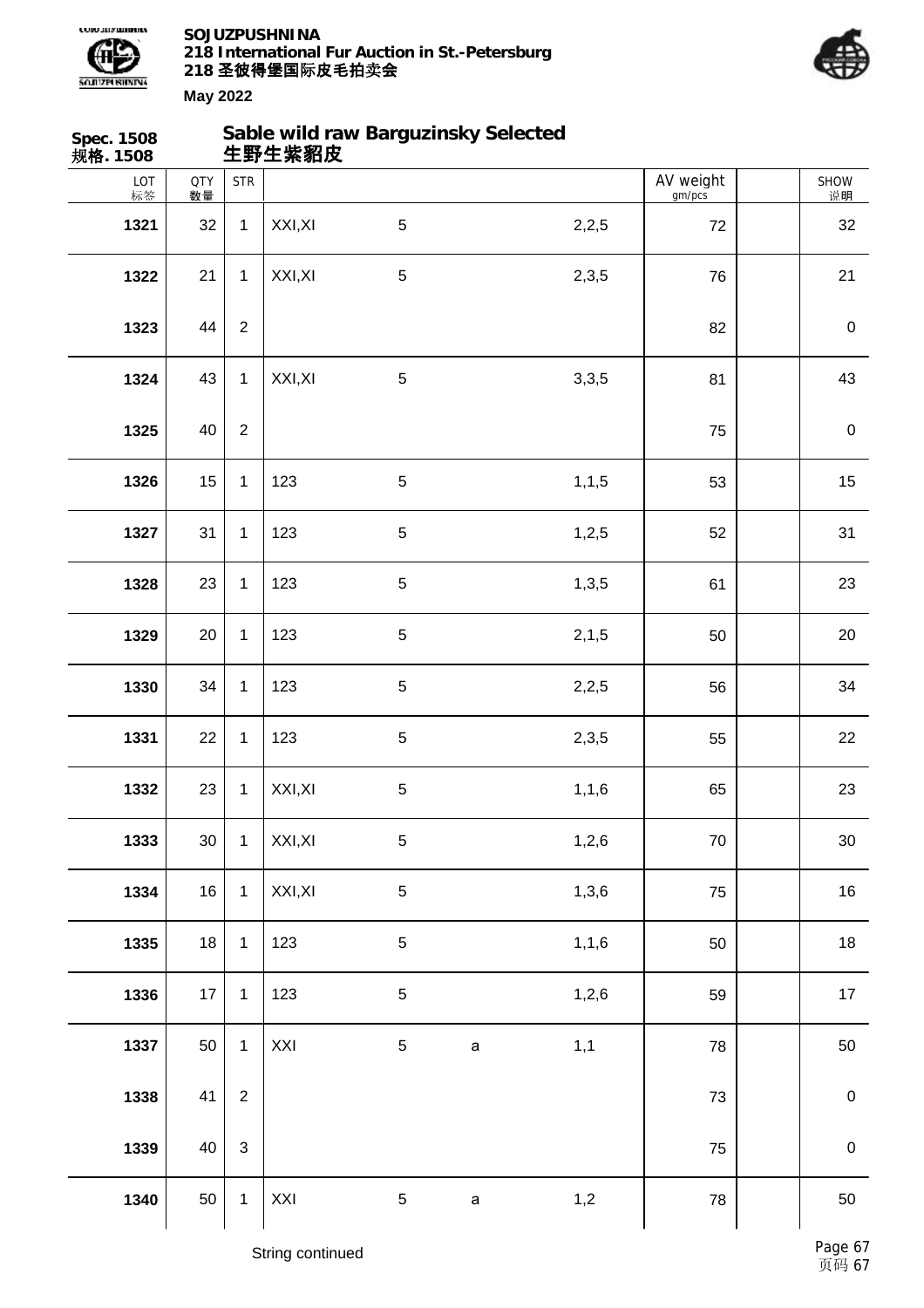

**Spec. 1508**

**SOJUZPUSHNINA 218 International Fur Auction in St.-Petersburg 218 圣彼得堡国际 卖 皮毛拍 会**

**Sable wild raw Barguzinsky Selected**



|     | 规格. 1508  |                  |                           | 生野生紫貂皮 |             |              |     |                     |             |
|-----|-----------|------------------|---------------------------|--------|-------------|--------------|-----|---------------------|-------------|
|     | LOT<br>标签 | <b>QTY</b><br>数量 | <b>STR</b>                |        |             |              |     | AV weight<br>gm/pcs | SHOW<br>说明  |
|     | 1341      | 56               | $\overline{c}$            |        |             |              |     | 77                  | $\pmb{0}$   |
|     | 1342      | 55               | $\ensuremath{\mathsf{3}}$ |        |             |              |     | 78                  | $\mathbf 0$ |
|     | 1343      | 55               | $\overline{\mathbf{4}}$   |        |             |              |     | 75                  | $\mathbf 0$ |
|     | 1344      | 55               | $\,$ 5 $\,$               |        |             |              |     | 80                  | $\mathbf 0$ |
|     | 1345      | 55               | 6                         |        |             |              |     | 76                  | $\mathbf 0$ |
|     | 1346      | 55               | $\overline{7}$            |        |             |              |     | 80                  | $\mathbf 0$ |
|     | 1347      | 55               | 8                         |        |             |              |     | 78                  | $\mathbf 0$ |
|     | 1348      | 50               | $\boldsymbol{9}$          |        |             |              |     | 76                  | $\mathbf 0$ |
|     | 1349      | 50               | $10$                      |        |             |              |     | 80                  | $\mathbf 0$ |
| BAC | 1350      | $30\,$           | 11                        |        |             |              |     | 87                  | $\mathbf 0$ |
| BAC | 1351      | 45               | 12                        |        |             |              |     | 89                  | $\mathbf 0$ |
| BAC | 1352      | 43               | 13                        |        |             |              |     | 84                  | $\mathbf 0$ |
|     | 1353      | 50               | $\mathbf{1}$              | XXI    | $\,$ 5 $\,$ | $\mathsf{a}$ | 1,3 | $80\,$              | 50          |
|     | 1354      | 55               | $\boldsymbol{2}$          |        |             |              |     | 84                  | $\mathbf 0$ |
|     | 1355      | 55               | $\ensuremath{\mathsf{3}}$ |        |             |              |     | 82                  | $\pmb{0}$   |
|     | 1356      | 55               | $\overline{\mathbf{4}}$   |        |             |              |     | 78                  | $\mathbf 0$ |
|     | 1357      | 55               | $\sqrt{5}$                |        |             |              |     | 82                  | $\pmb{0}$   |
|     | 1358      | 55               | $\,6$                     |        |             |              |     | 82                  | $\mathbf 0$ |
|     | 1359      | 55               | $\overline{7}$            |        |             |              |     | ${\bf 78}$          | $\pmb{0}$   |
|     | 1360      | 50               | 8                         |        |             |              |     | ${\bf 78}$          | $\mathbf 0$ |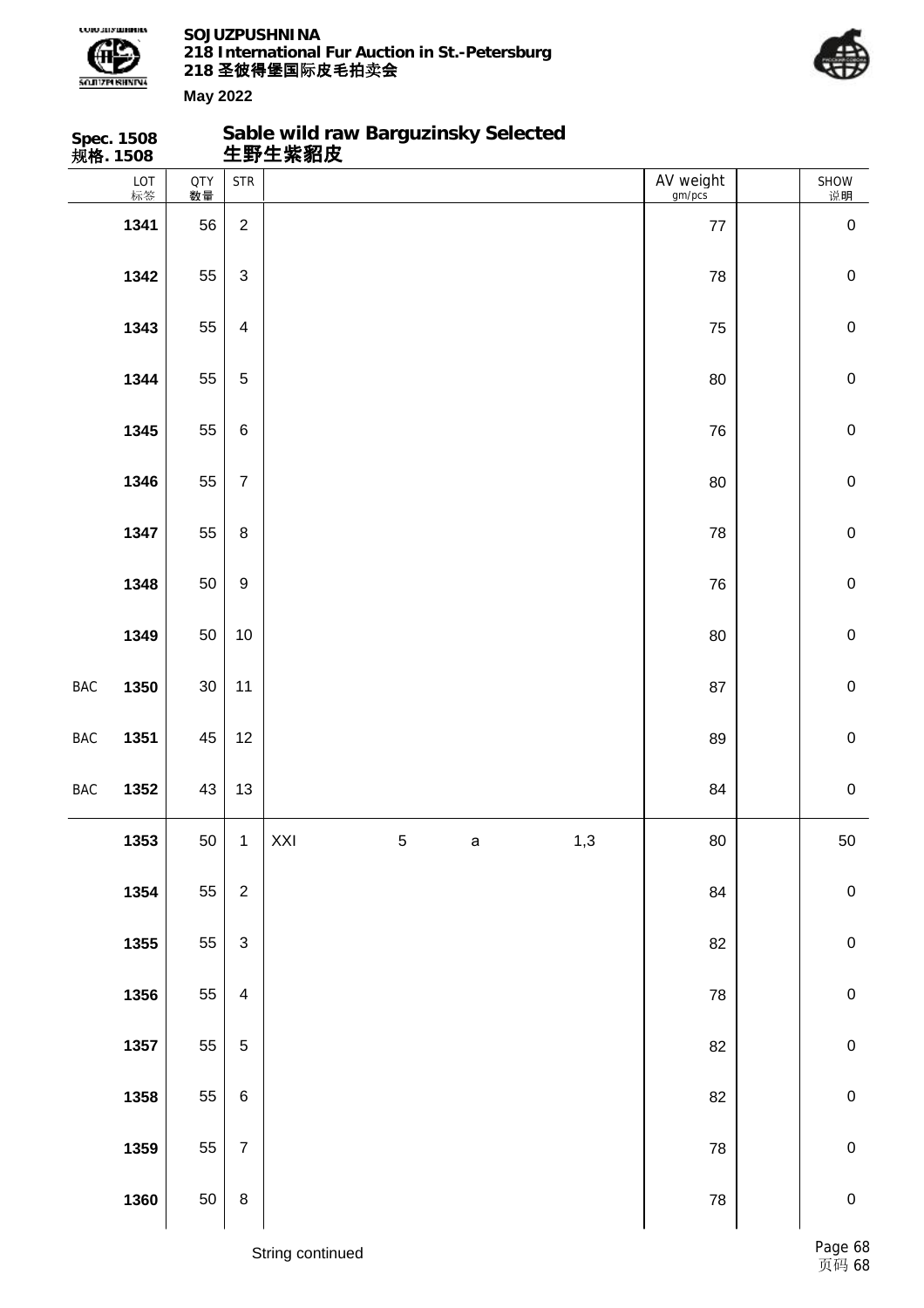



| Sable wild raw Barguzinsky Selected<br>生野生紫貂皮<br>Spec. 1508<br>规格. 1508 |           |                  |                                    |     |             |              |       |                     |             |
|-------------------------------------------------------------------------|-----------|------------------|------------------------------------|-----|-------------|--------------|-------|---------------------|-------------|
|                                                                         | LOT<br>标签 | <b>QTY</b><br>数量 | $\ensuremath{\mathsf{STR}}\xspace$ |     |             |              |       | AV weight<br>gm/pcs | SHOW<br>说明  |
|                                                                         | 1361      | 50               | $\boldsymbol{9}$                   |     |             |              |       | 78                  | $\pmb{0}$   |
|                                                                         | 1362      | 49               | $10$                               |     |             |              |       | 80                  | $\pmb{0}$   |
| BAC                                                                     | 1363      | 53               | 11                                 |     |             |              |       | 89                  | $\mathbf 0$ |
| BAC                                                                     | 1364      | 50               | 12                                 |     |             |              |       | $90\,$              | $\pmb{0}$   |
|                                                                         | 1365      | 50               | $\mathbf{1}$                       | XXI | $\mathbf 5$ | a            | 2,1   | 76                  | 50          |
|                                                                         | 1366      | 55               | $\overline{2}$                     |     |             |              |       | 76                  | $\pmb{0}$   |
|                                                                         | 1367      | 55               | $\ensuremath{\mathsf{3}}$          |     |             |              |       | 75                  | $\mathbf 0$ |
|                                                                         | 1368      | 55               | $\overline{4}$                     |     |             |              |       | 78                  | $\pmb{0}$   |
|                                                                         | 1369      | 55               | $\overline{5}$                     |     |             |              |       | 75                  | $\mathbf 0$ |
|                                                                         | 1370      | 55               | $\,6\,$                            |     |             |              |       | 82                  | $\pmb{0}$   |
|                                                                         | 1371      | 50               | $\boldsymbol{7}$                   |     |             |              |       | $80\,$              | $\mathbf 0$ |
|                                                                         | 1372      | 50               | $\,8\,$                            |     |             |              |       | 78                  | $\pmb{0}$   |
|                                                                         | 1373      | 43               | $\boldsymbol{9}$                   |     |             |              |       | 77                  | $\pmb{0}$   |
| BAC                                                                     | 1374      | 54               | $10$                               |     |             |              |       | 81                  | $\pmb{0}$   |
|                                                                         | 1375      | 50               | $\mathbf{1}$                       | XXI | $\mathbf 5$ | $\mathsf{a}$ | $2,2$ | 76                  | 50          |
|                                                                         | 1376      | 55               | $\overline{2}$                     |     |             |              |       | 80                  | $\pmb{0}$   |
|                                                                         | 1377      | 55               | $\sqrt{3}$                         |     |             |              |       | 80                  | $\mathbf 0$ |
|                                                                         | 1378      | 55               | $\overline{\mathbf{4}}$            |     |             |              |       | 78                  | ${\bf 0}$   |
|                                                                         | 1379      | 55               | $\overline{5}$                     |     |             |              |       | 78                  | $\mathbf 0$ |
|                                                                         | 1380      | 55               | $\,6$                              |     |             |              |       | 80                  | $\mathbf 0$ |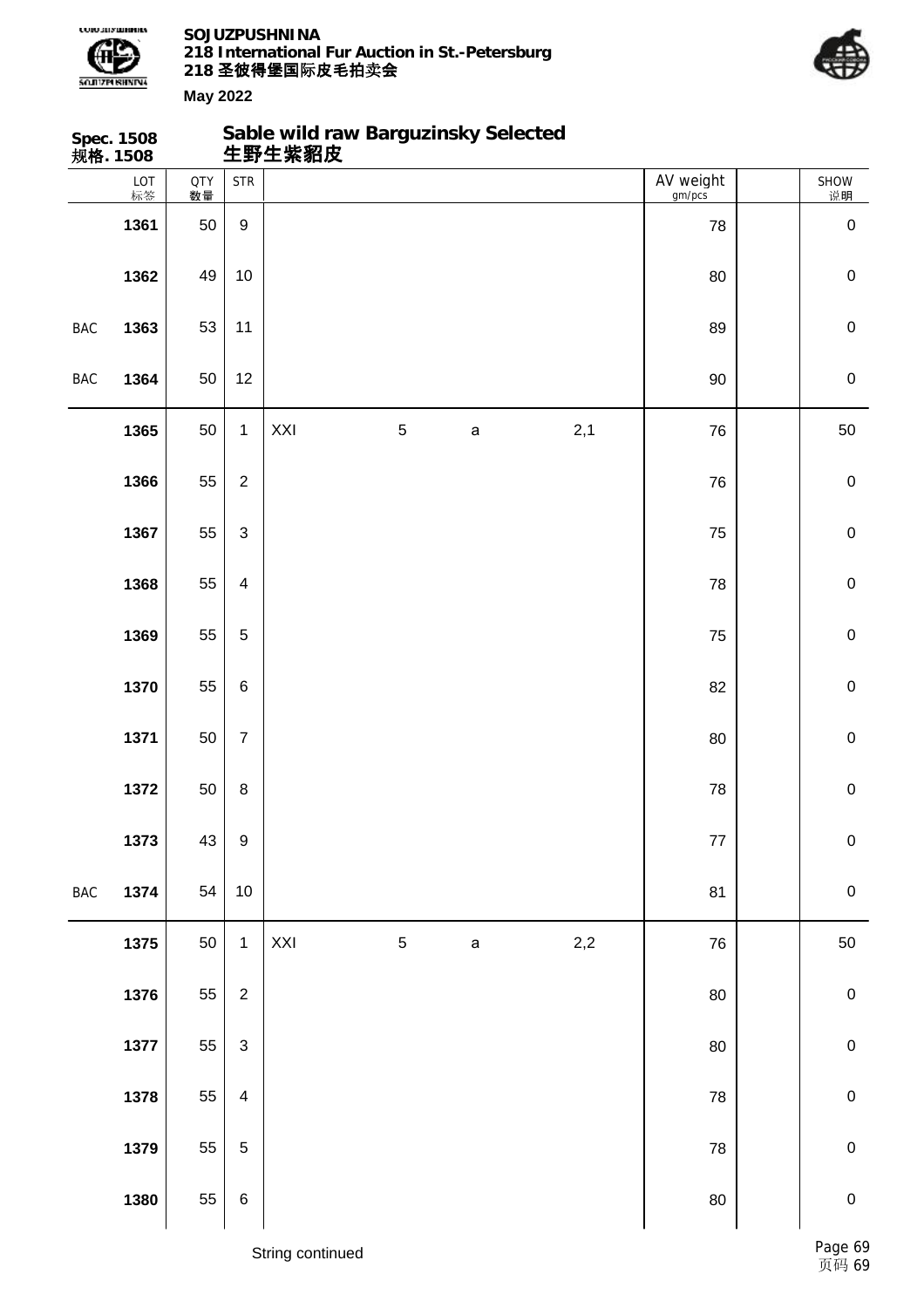

**Sable wild raw Barguzinsky Selected**



|                | Spec. 1508<br>规 <b>格</b> . 1508 |           |                  | Sable wild raw Barguzinsky Selected<br>生野生紫貂皮 |                     |             |
|----------------|---------------------------------|-----------|------------------|-----------------------------------------------|---------------------|-------------|
|                | LOT<br>标签                       | QTY<br>数量 | <b>STR</b>       |                                               | AV weight<br>gm/pcs | SHOW<br>说明  |
|                | 1381                            | 55        | $\overline{7}$   |                                               | 80                  | $\pmb{0}$   |
|                | 1382                            | 55        | $\bf 8$          |                                               | 78                  | $\mathbf 0$ |
|                | 1383                            | 55        | $\boldsymbol{9}$ |                                               | 82                  | $\pmb{0}$   |
|                | 1384                            | 55        | 10               |                                               | 76                  | $\pmb{0}$   |
|                | 1385                            | 55        | 11               |                                               | 80                  | $\mathbf 0$ |
|                | 1386                            | 55        | 12               |                                               | 76                  | $\mathbf 0$ |
|                | 1387                            | 55        | 13               |                                               | 76                  | $\pmb{0}$   |
|                | 1388                            | 55        | 14               |                                               | 80                  | $\pmb{0}$   |
|                | 1389                            | 55        | 15               |                                               | 76                  | $\mathbf 0$ |
|                | 1390                            | 55        | 16               |                                               | 80                  | $\mathbf 0$ |
|                | 1391                            | 55        | 17               |                                               | 80                  | $\pmb{0}$   |
|                | 1392                            | 55        | 18               |                                               | ${\bf 78}$          | $\pmb{0}$   |
|                | 1393                            | 55        | $19$             |                                               | 78                  | ${\bf 0}$   |
|                | 1394                            | 55        | $20\,$           |                                               | $80\,$              | $\mathbf 0$ |
|                | 1395                            | 55        | 21               |                                               | $80\,$              | $\pmb{0}$   |
|                | 1396                            | 55        | 22               |                                               | 78                  | $\mathbf 0$ |
|                | 1397                            | 49        | 23               |                                               | 80                  | $\mathbf 0$ |
|                | 1398                            | 45        | 24               |                                               | 82                  | $\mathbf 0$ |
| $\mathsf{BAC}$ | 1399                            | 55        | 25               |                                               | 85                  | $\pmb{0}$   |
| $_{\rm BAC}$   | 1400                            | 52        | 26               |                                               | 85                  | $\pmb{0}$   |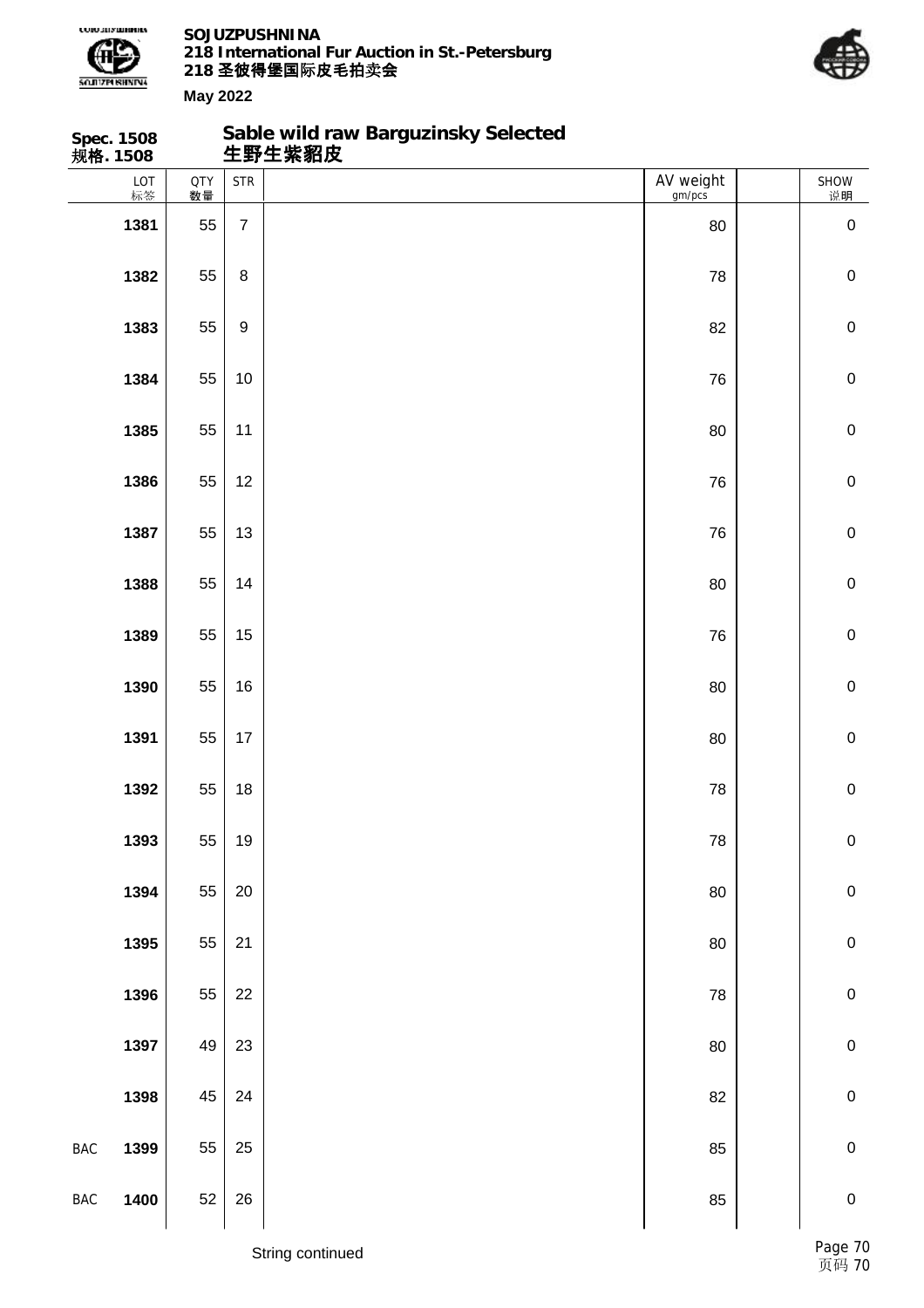



|            | Spec. 1508<br>规格. 1508 |                  |                                    | Sable wild raw Barguzinsky Selected<br>生野生紫貂皮 |   |              |     |                     |             |
|------------|------------------------|------------------|------------------------------------|-----------------------------------------------|---|--------------|-----|---------------------|-------------|
|            | LOT<br>标签              | <b>QTY</b><br>数量 | $\ensuremath{\mathsf{STR}}\xspace$ |                                               |   |              |     | AV weight<br>gm/pcs | SHOW<br>说明  |
| <b>BAC</b> | 1401                   | 40               | 27                                 |                                               |   |              |     | $90\,$              | $\pmb{0}$   |
| <b>BAC</b> | 1402                   | 41               | 28                                 |                                               |   |              |     | 88                  | $\pmb{0}$   |
| <b>BAC</b> | 1403                   | 45               | 29                                 |                                               |   |              |     | 89                  | $\mathbf 0$ |
| <b>BAC</b> | 1404                   | 35               | $30\,$                             |                                               |   |              |     | 91                  | $\mathbf 0$ |
|            | 1405                   | 50               | $\mathbf{1}$                       | XXI                                           | 5 | $\mathsf{a}$ | 2,3 | 84                  | 50          |
|            | 1406                   | 55               | $\overline{2}$                     |                                               |   |              |     | 80                  | $\mathbf 0$ |
|            | 1407                   | 55               | $\mathsf 3$                        |                                               |   |              |     | 84                  | $\mathbf 0$ |
|            | 1408                   | 55               | $\overline{\mathbf{4}}$            |                                               |   |              |     | 80                  | $\mathbf 0$ |
|            | 1409                   | 55               | $\overline{5}$                     |                                               |   |              |     | 82                  | $\mathbf 0$ |
|            | 1410                   | 55               | 6                                  |                                               |   |              |     | 82                  | $\pmb{0}$   |
|            | 1411                   | 55               | $\boldsymbol{7}$                   |                                               |   |              |     | 84                  | $\mathbf 0$ |
|            | 1412                   | 55               | $\bf 8$                            |                                               |   |              |     | 84                  | $\mathbf 0$ |
|            | 1413                   | 55               | $\boldsymbol{9}$                   |                                               |   |              |     | 80                  | $\pmb{0}$   |
|            | 1414                   | 55               | 10                                 |                                               |   |              |     | 80                  | $\mathbf 0$ |
|            | 1415                   | 55               | 11                                 |                                               |   |              |     | 82                  | $\mathbf 0$ |
|            | 1416                   | 55               | 12                                 |                                               |   |              |     | $80\,$              | $\mathbf 0$ |
|            | 1417                   | 55               | 13                                 |                                               |   |              |     | 82                  | $\mathbf 0$ |
|            | 1418                   | 55               | 14                                 |                                               |   |              |     | 82                  | $\mathbf 0$ |
|            | 1419                   | 55               | 15                                 |                                               |   |              |     | 80                  | $\mathbf 0$ |
|            | 1420                   | 55               | $16\,$                             |                                               |   |              |     | 82                  | $\pmb{0}$   |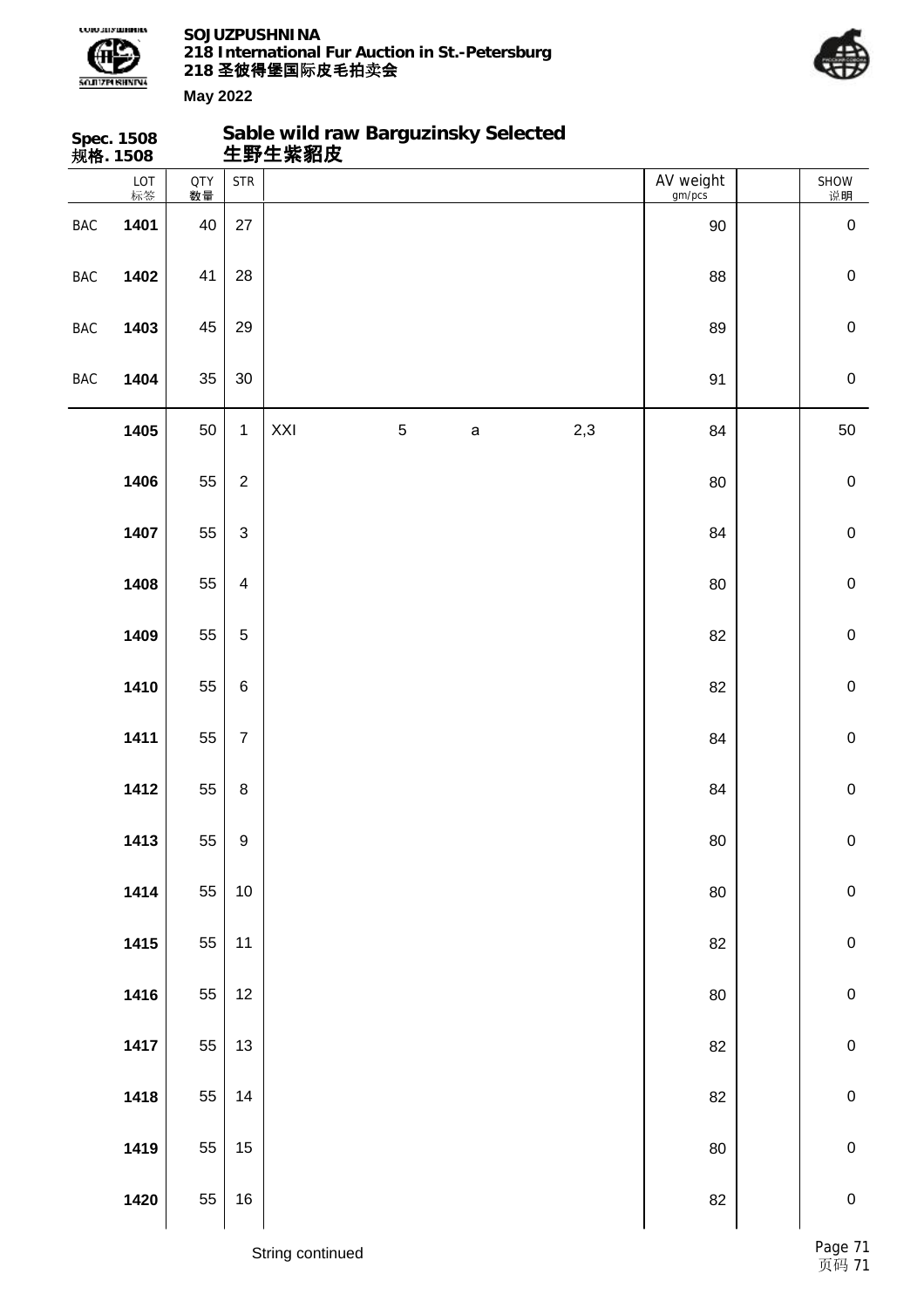

**Sable wild raw Barguzinsky Selected**



|            | Spec. 1508<br>规 <b>格</b> . 1508 |                  |                         |                  | Sable wild raw Barguzinsky Selected<br>生野生紫貂皮 |             |              |                     |             |
|------------|---------------------------------|------------------|-------------------------|------------------|-----------------------------------------------|-------------|--------------|---------------------|-------------|
|            | LOT<br>标签                       | <b>QTY</b><br>数量 | <b>STR</b>              |                  |                                               |             |              | AV weight<br>gm/pcs | SHOW<br>说明  |
|            | 1421                            | 55               | 17                      |                  |                                               |             |              | 84                  | $\mathbf 0$ |
|            | 1422                            | 45               | 18                      |                  |                                               |             |              | 80                  | $\pmb{0}$   |
|            | 1423                            | 45               | 19                      |                  |                                               |             |              | 87                  | $\pmb{0}$   |
|            | 1424                            | 40               | 20                      |                  |                                               |             |              | 82                  | $\pmb{0}$   |
| <b>BAC</b> | 1425                            | 49               | 21                      |                  |                                               |             |              | 90                  | $\pmb{0}$   |
| BAC        | 1426                            | 50               | 22                      |                  |                                               |             |              | 86                  | $\pmb{0}$   |
| BAC        | 1427                            | 39               | 23                      |                  |                                               |             |              | 92                  | $\pmb{0}$   |
|            | 1428                            | 50               | $\mathbf{1}$            | XXI              | $\mathbf 5$                                   | $\mathsf a$ | 3,1          | 80                  | 50          |
|            | 1429                            | 55               | $\overline{2}$          |                  |                                               |             |              | 78                  | $\pmb{0}$   |
|            | 1430                            | 55               | $\mathfrak{S}$          |                  |                                               |             |              | 75                  | $\pmb{0}$   |
|            | 1431                            | 55               | $\overline{4}$          |                  |                                               |             |              | 78                  | $\pmb{0}$   |
|            | 1432                            | 50               | $\overline{5}$          |                  |                                               |             |              | 78                  | $\mathbf 0$ |
|            | 1433                            | 45               | $\,6$                   |                  |                                               |             |              | 80                  | $\pmb{0}$   |
|            | 1434                            | 42               | $\overline{7}$          |                  |                                               |             |              | 79                  | $\pmb{0}$   |
| <b>BAC</b> | 1435                            | 51               | $\bf 8$                 |                  |                                               |             |              | 82                  | $\pmb{0}$   |
|            | 1436                            | 50               | $\mathbf{1}$            | XXI              | $\mathbf 5$                                   | $\mathsf a$ | $_{\rm 3,2}$ | 78                  | 50          |
|            | 1437                            | 55               | $\mathbf 2$             |                  |                                               |             |              | 78                  | $\pmb{0}$   |
|            | 1438                            | 55               | $\sqrt{3}$              |                  |                                               |             |              | 78                  | ${\bf 0}$   |
|            | 1439                            | 55               | $\overline{\mathbf{4}}$ |                  |                                               |             |              | 78                  | $\mathbf 0$ |
|            | 1440                            | 55               | $\mathbf 5$             |                  |                                               |             |              | ${\bf 76}$          | ${\bf 0}$   |
|            |                                 |                  |                         | String continued |                                               |             |              |                     | Page 72     |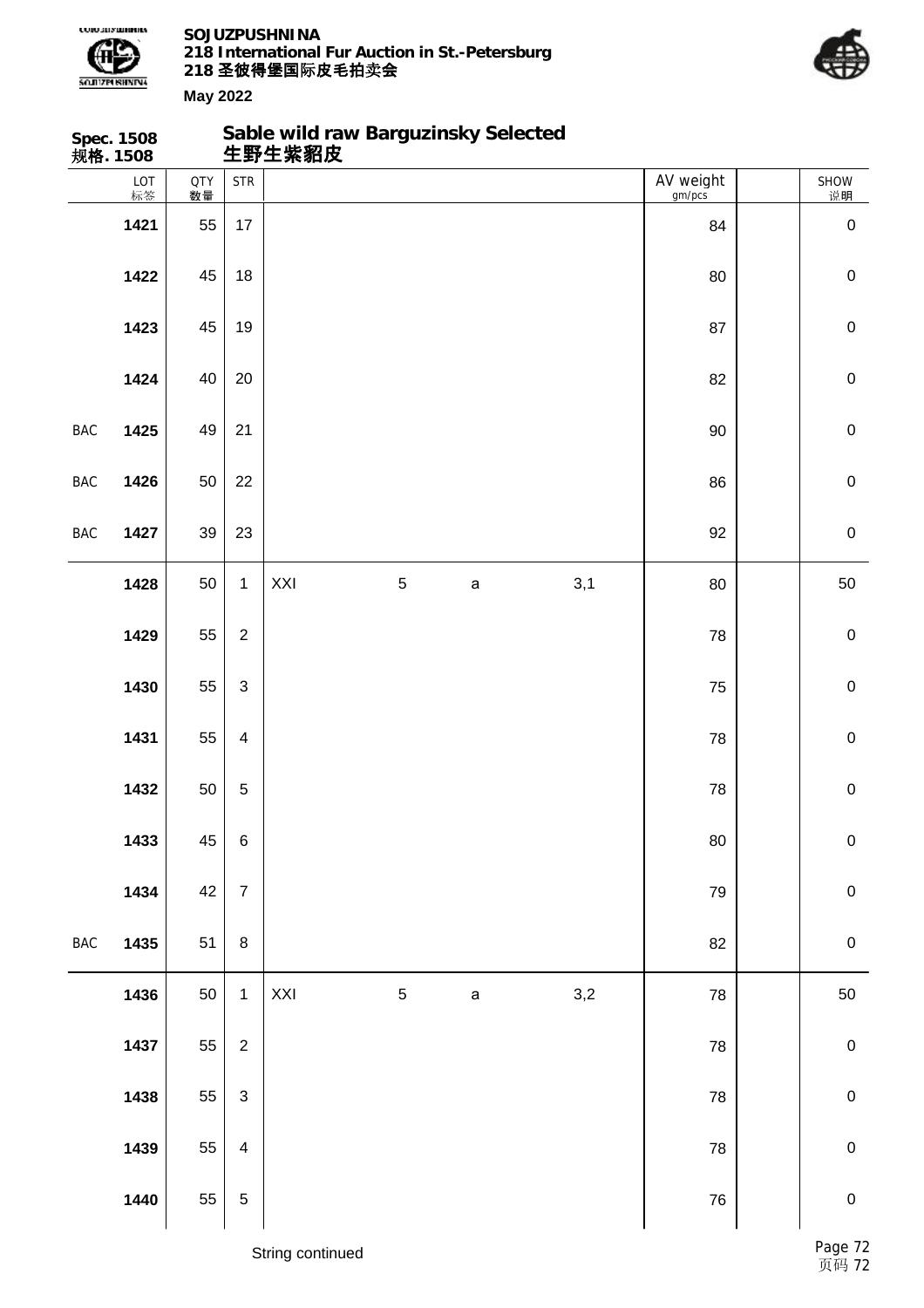

**Sable wild raw Barguzinsky Selected**



**May 2022**

|                | Spec. 1508<br>规 <b>格</b> . 1508 |                  |                           | Sable wild raw Barguzinsky Selected<br>生野生紫貂皮 |             |             |     |                     |             |
|----------------|---------------------------------|------------------|---------------------------|-----------------------------------------------|-------------|-------------|-----|---------------------|-------------|
|                | LOT<br>标签                       | <b>QTY</b><br>数量 | <b>STR</b>                |                                               |             |             |     | AV weight<br>gm/pcs | SHOW<br>说明  |
|                | 1441                            | 55               | $\,6\,$                   |                                               |             |             |     | 84                  | $\pmb{0}$   |
|                | 1442                            | 55               | $\overline{7}$            |                                               |             |             |     | 78                  | $\mathbf 0$ |
|                | 1443                            | 55               | $\bf 8$                   |                                               |             |             |     | 78                  | $\pmb{0}$   |
|                | 1444                            | 55               | $\boldsymbol{9}$          |                                               |             |             |     | 82                  | $\mathbf 0$ |
|                | 1445                            | 55               | $10$                      |                                               |             |             |     | 80                  | $\mathbf 0$ |
|                | 1446                            | 55               | 11                        |                                               |             |             |     | 82                  | $\mathbf 0$ |
|                | 1447                            | 55               | 12                        |                                               |             |             |     | 80                  | $\pmb{0}$   |
|                | 1448                            | 57               | 13                        |                                               |             |             |     | 79                  | $\mathbf 0$ |
|                | 1449                            | 60               | 14                        |                                               |             |             |     | 80                  | $\mathbf 0$ |
| BAC            | 1450                            | 55               | 15                        |                                               |             |             |     | 85                  | $\mathbf 0$ |
| BAC            | 1451                            | 55               | 16                        |                                               |             |             |     | 85                  | $\mathbf 0$ |
| $\mathsf{BAC}$ | 1452                            | 54               | $17$                      |                                               |             |             |     | 87                  | $\mathbf 0$ |
| <b>BAC</b>     | 1453                            | 50               | $18$                      |                                               |             |             |     | 84                  | ${\bf 0}$   |
| $\mathsf{BAC}$ | 1454                            | 45               | 19                        |                                               |             |             |     | 84                  | $\mathbf 0$ |
|                | 1455                            | 50               | $\mathbf{1}$              | XXI                                           | $\,$ 5 $\,$ | $\mathsf a$ | 3,3 | 86                  | $50\,$      |
|                | 1456                            | 55               | $\mathbf{2}$              |                                               |             |             |     | 80                  | $\pmb{0}$   |
|                | 1457                            | 55               | $\ensuremath{\mathsf{3}}$ |                                               |             |             |     | 84                  | $\pmb{0}$   |
|                | 1458                            | 55               | $\overline{\mathbf{4}}$   |                                               |             |             |     | 80                  | $\pmb{0}$   |
|                | 1459                            | 55               | $\sqrt{5}$                |                                               |             |             |     | 84                  | $\pmb{0}$   |
|                | 1460                            | 55               | $\,6$                     |                                               |             |             |     | 84                  | $\mathbf 0$ |

String continued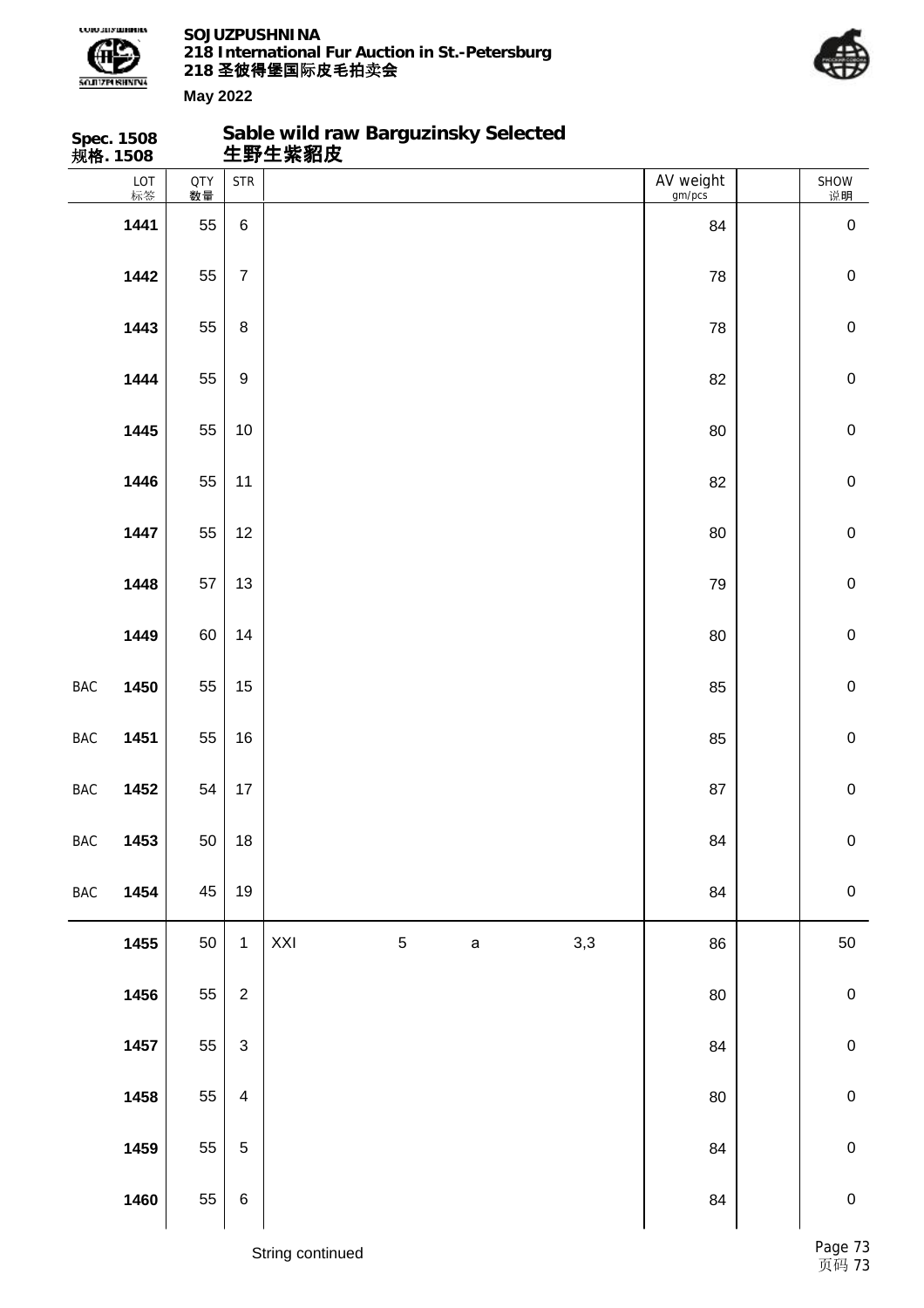

**Sable wild raw Barguzinsky Selected**



|                | Spec. 1508<br>规 <b>格</b> . 1508 |                  |                           | Sable wild raw Barguzinsky Selected<br>生野生紫貂皮 |             |             |     |                     |             |
|----------------|---------------------------------|------------------|---------------------------|-----------------------------------------------|-------------|-------------|-----|---------------------|-------------|
|                | LOT<br>标签                       | <b>QTY</b><br>数量 | <b>STR</b>                |                                               |             |             |     | AV weight<br>gm/pcs | SHOW<br>说明  |
|                | 1461                            | 55               | $\overline{7}$            |                                               |             |             |     | 85                  | $\mathbf 0$ |
|                | 1462                            | 55               | 8                         |                                               |             |             |     | 87                  | $\mathbf 0$ |
|                | 1463                            | 55               | $\boldsymbol{9}$          |                                               |             |             |     | 82                  | $\pmb{0}$   |
|                | 1464                            | 45               | 10                        |                                               |             |             |     | 80                  | $\pmb{0}$   |
|                | 1465                            | 45               | 11                        |                                               |             |             |     | 87                  | $\pmb{0}$   |
|                | 1466                            | 41               | 12                        |                                               |             |             |     | 80                  | $\mathsf 0$ |
| BAC            | 1467                            | 57               | 13                        |                                               |             |             |     | 86                  | $\pmb{0}$   |
| BAC            | 1468                            | 59               | 14                        |                                               |             |             |     | 88                  | $\mathbf 0$ |
| $\mathsf{BAC}$ | 1469                            | 43               | 15                        |                                               |             |             |     | 88                  | $\pmb{0}$   |
| BAC            | 1470                            | 39               | 16                        |                                               |             |             |     | 87                  | $\pmb{0}$   |
|                | 1471                            | 54               | $\mathbf{1}$              | $\mathsf{XI}$                                 | $\sqrt{5}$  | $\mathsf a$ | 1,1 | 65                  | 54          |
|                | 1472                            | 50               | $\mathbf 1$               | XI                                            | $\mathbf 5$ | $\mathsf a$ | 1,2 | 62                  | 50          |
|                | 1473                            | 60               | $\boldsymbol{2}$          |                                               |             |             |     | 63                  | $\pmb{0}$   |
|                | 1474                            | 56               | $\ensuremath{\mathsf{3}}$ |                                               |             |             |     | 61                  | $\pmb{0}$   |
|                | 1475                            | 55               | $\overline{\mathbf{4}}$   |                                               |             |             |     | 64                  | $\pmb{0}$   |
|                | 1476                            | 55               | $\sqrt{5}$                |                                               |             |             |     | 65                  | ${\bf 0}$   |
|                | 1477                            | 50               | $\,6\,$                   |                                               |             |             |     | 64                  | $\pmb{0}$   |
|                | 1478                            | 58               | $\mathbf{1}$              | $\pmb{\times}$                                | $\mathbf 5$ | $\mathsf a$ | 1,3 | 62                  | 58          |
|                | 1479                            | 60               | $\overline{2}$            |                                               |             |             |     | 65                  | $\pmb{0}$   |
|                | 1480                            | 60               | $\ensuremath{\mathsf{3}}$ |                                               |             |             |     | 65                  | $\pmb{0}$   |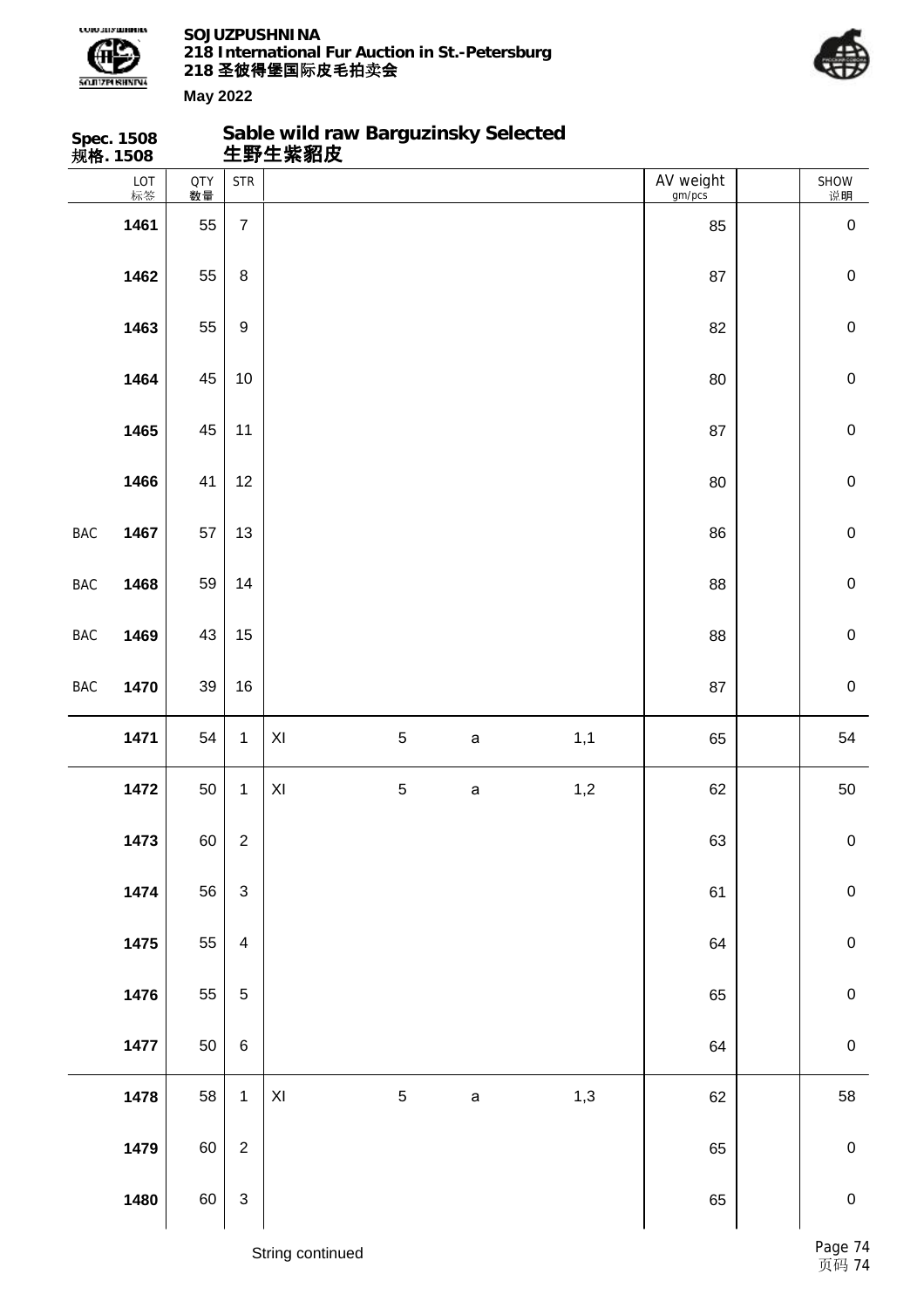



**Spec. 1508 规格. 1508 Sable wild raw Barguzinsky Selected 生野生紫貂皮** LOT 标签 QTY 数量 SHOW 说明 STR | AV weight gm/pcs 60 4 63 0 55 1 XI 5 а 2,1 64 55 61 | 2 | CONSERVERSION CONTROL CONTROL CONTROL CONTROL CONTROL CONTROL CONTROL CONTROL CONTROL CONTROL CONTROL CONTROL CONTROL CONTROL CONTROL CONTROL CONTROL CONTROL CONTROL CONTROL CONTROL CONTROL CONTROL CONTROL 50 1 XI 5 а 2,2 60 50 55 2 62 0 | 55 | 3 | 64 | 0 55 4 64 0 | 55 | 5 | 5 55 6 64 0 55 7 64 0 | 50 | 8 | 64 | 0 50 9 68 0 55 10 65 0 | 53 | 11 | CONSERVENT | 1494 | CONSERVENT | 1494 | O 50 12 66 0 50 1 XI 5 a 2,3 64 50 55 2 67 0 55 3 65 0 | 55 | 4 | C 55 5 65 0

## String continued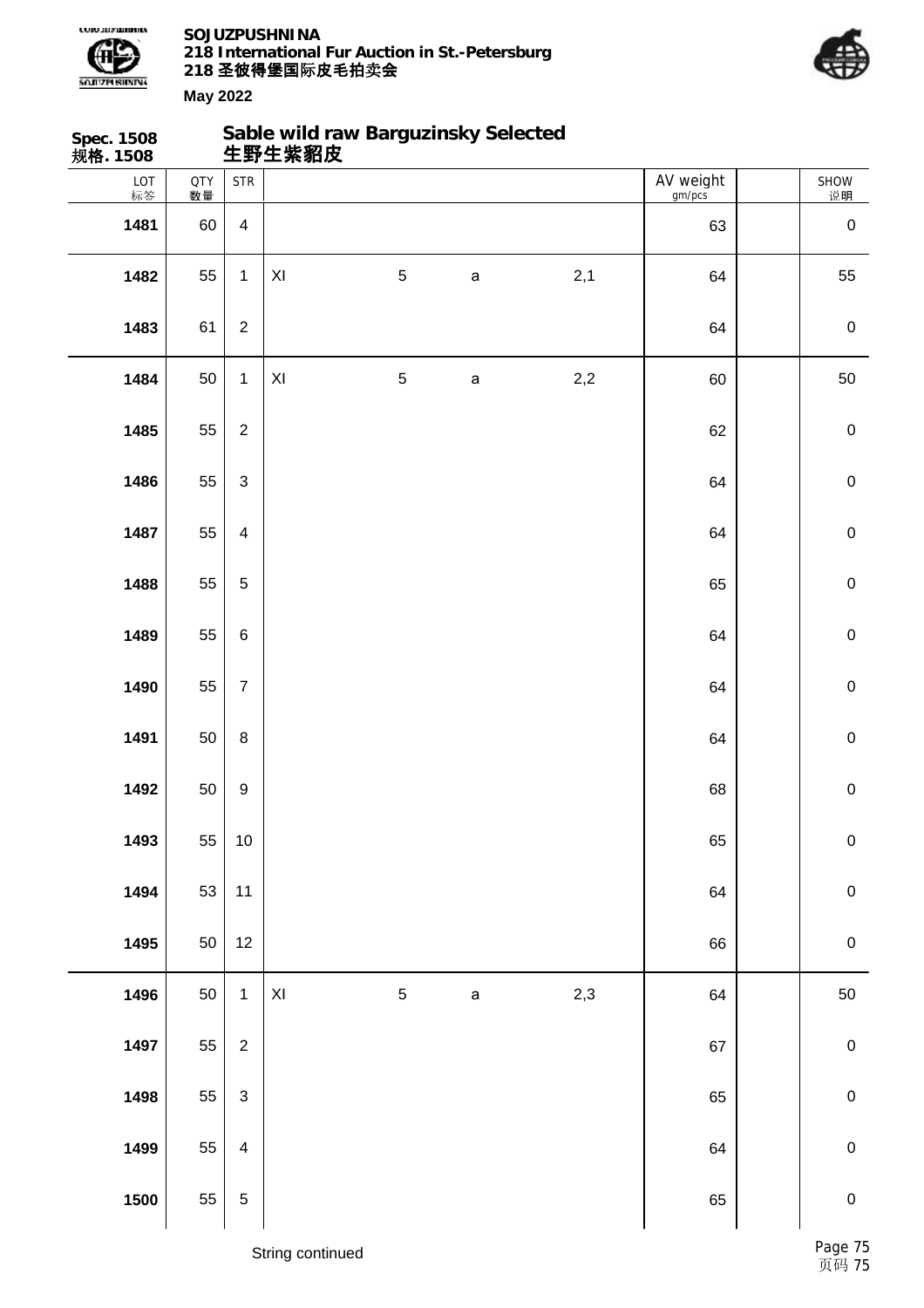



| Spec. 1508<br>规格. 1508 |                  |                             | Sable wild raw Barguzinsky Selected<br>生野生紫貂皮 |                |              |       |                     |                  |
|------------------------|------------------|-----------------------------|-----------------------------------------------|----------------|--------------|-------|---------------------|------------------|
| LOT<br>标签              | <b>QTY</b><br>数量 | $\ensuremath{\mathsf{STR}}$ |                                               |                |              |       | AV weight<br>gm/pcs | SHOW<br>说明       |
| 1501                   | 55               | $\,6\,$                     |                                               |                |              |       | 64                  | $\pmb{0}$        |
| 1502                   | 45               | $\overline{7}$              |                                               |                |              |       | 67                  | $\mathbf 0$      |
| 1503                   | 45               | $\bf 8$                     |                                               |                |              |       | 67                  | $\pmb{0}$        |
| 1504                   | 41               | $\boldsymbol{9}$            |                                               |                |              |       | 63                  | $\pmb{0}$        |
| 1505                   | 50               | $\mathbf 1$                 | XI                                            | $\overline{5}$ | $\mathsf{a}$ | 3,1   | 62                  | 50               |
| 1506                   | 55               | $\overline{2}$              |                                               |                |              |       | 64                  | $\mathbf 0$      |
| 1507                   | 50               | $\mathbf{1}$                | XI                                            | $\mathbf 5$    | $\mathsf{a}$ | 3,2   | 62                  | 50               |
| 1508                   | 55               | $\overline{2}$              |                                               |                |              |       | 65                  | $\pmb{0}$        |
| 1509                   | 55               | 3                           |                                               |                |              |       | 65                  | $\mathbf 0$      |
| 1510                   | 54               | $\overline{4}$              |                                               |                |              |       | 65                  | $\mathbf 0$      |
| 1511                   | 50               | $\,$ 5 $\,$                 |                                               |                |              |       | 68                  | $\mathbf 0$      |
| 1512                   | 50               | $\mathbf{1}$                | XI                                            | $\mathbf 5$    | $\mathsf{a}$ | $3,3$ | 66                  | 50               |
| 1513                   | 55               | $\overline{2}$              |                                               |                |              |       | 65                  | $\pmb{0}$        |
| 1514                   | 55               | $\ensuremath{\mathsf{3}}$   |                                               |                |              |       | 67                  | $\pmb{0}$        |
| 1515                   | 51               | $\overline{4}$              |                                               |                |              |       | 67                  | $\mathbf 0$      |
| 1516                   | 50               | $\sqrt{5}$                  |                                               |                |              |       | 64                  | $\mathbf 0$      |
| 1517                   | 50               | $\,6\,$                     |                                               |                |              |       | 64                  | $\mathbf 0$      |
| 1518                   | 55               | $\mathbf{1}$                | 12                                            | $\sqrt{5}$     | $\mathsf a$  | 1,1   | 56                  | 55               |
| 1519                   | 55               | $\mathbf{1}$                | 12                                            | 5              | $\mathsf a$  | 1,2   | 56                  | 55               |
| 1520                   | 55               | $\sqrt{2}$                  |                                               |                |              |       | 56                  | $\boldsymbol{0}$ |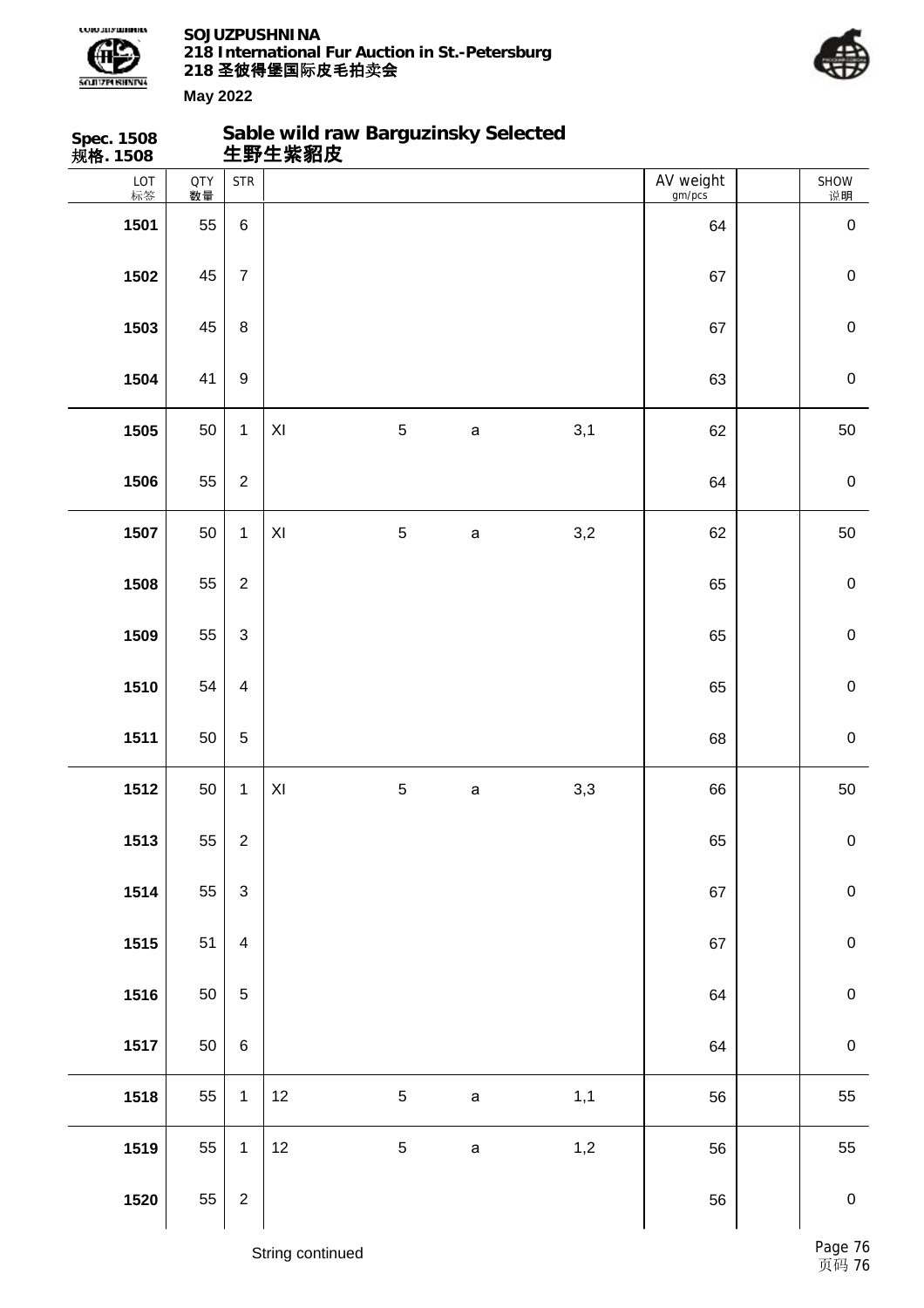



| Spec. 1508<br>规格. 1508 |                  |                                    |      | Sable wild raw Barguzinsky Selected<br>生野生紫貂皮 |             |     |                     |             |
|------------------------|------------------|------------------------------------|------|-----------------------------------------------|-------------|-----|---------------------|-------------|
| LOT<br>标签              | <b>QTY</b><br>数量 | $\ensuremath{\mathsf{STR}}\xspace$ |      |                                               |             |     | AV weight<br>gm/pcs | SHOW<br>说明  |
| 1521                   | 55               | $\mathbf{3}$                       |      |                                               |             |     | 56                  | $\pmb{0}$   |
| 1522                   | 40               | $\overline{\mathbf{4}}$            |      |                                               |             |     | 60                  | $\mathbf 0$ |
| 1523                   | 45               | $\mathbf{1}$                       | 12   | $\sqrt{5}$                                    | $\mathsf a$ | 1,3 | 58                  | 45          |
| 1524                   | 45               | $\overline{2}$                     |      |                                               |             |     | 56                  | $\mathbf 0$ |
| 1525                   | 45               | $\mathbf{3}$                       |      |                                               |             |     | 58                  | $\mathbf 0$ |
| 1526                   | 64               | $\mathbf{1}$                       | 12   | $\sqrt{5}$                                    | $\mathsf a$ | 2,1 | 56                  | 64          |
| 1527                   | 65               | $\overline{2}$                     |      |                                               |             |     | 57                  | $\mathbf 0$ |
| 1528                   | 52               | $\mathbf{1}$                       | 12   | $\mathbf 5$                                   | $\mathsf a$ | 2,2 | 58                  | 52          |
| 1529                   | 55               | $\overline{2}$                     |      |                                               |             |     | 56                  | $\mathbf 0$ |
| 1530                   | 55               | $\mathfrak{S}$                     |      |                                               |             |     | 56                  | $\mathbf 0$ |
| 1531                   | 55               | $\overline{4}$                     |      |                                               |             |     | 55                  | $\mathbf 0$ |
| 1532                   | 56               | $\sqrt{5}$                         |      |                                               |             |     | 55                  | $\pmb{0}$   |
| 1533                   | 50               | $\,6\,$                            |      |                                               |             |     | 54                  | $\mathbf 0$ |
| 1534                   | 50               | $\overline{7}$                     |      |                                               |             |     | 58                  | $\mathbf 0$ |
| 1535                   | 50               | $\mathbf{1}$                       | $12$ | $\sqrt{5}$                                    | $\mathsf a$ | 2,3 | 58                  | 50          |
| 1536                   | 63               | $\overline{2}$                     |      |                                               |             |     | 57                  | $\pmb{0}$   |
| 1537                   | 60               | $\mathfrak{S}$                     |      |                                               |             |     | 57                  | $\pmb{0}$   |
| 1538                   | 60               | $\overline{4}$                     |      |                                               |             |     | 58                  | $\pmb{0}$   |
| 1539                   | 49               | $\sqrt{5}$                         |      |                                               |             |     | 61                  | $\pmb{0}$   |
| 1540                   | 46               | $\mathbf{1}$                       | 12   | $\,$ 5 $\,$                                   | $\mathsf a$ | 3,1 | 57                  | 46          |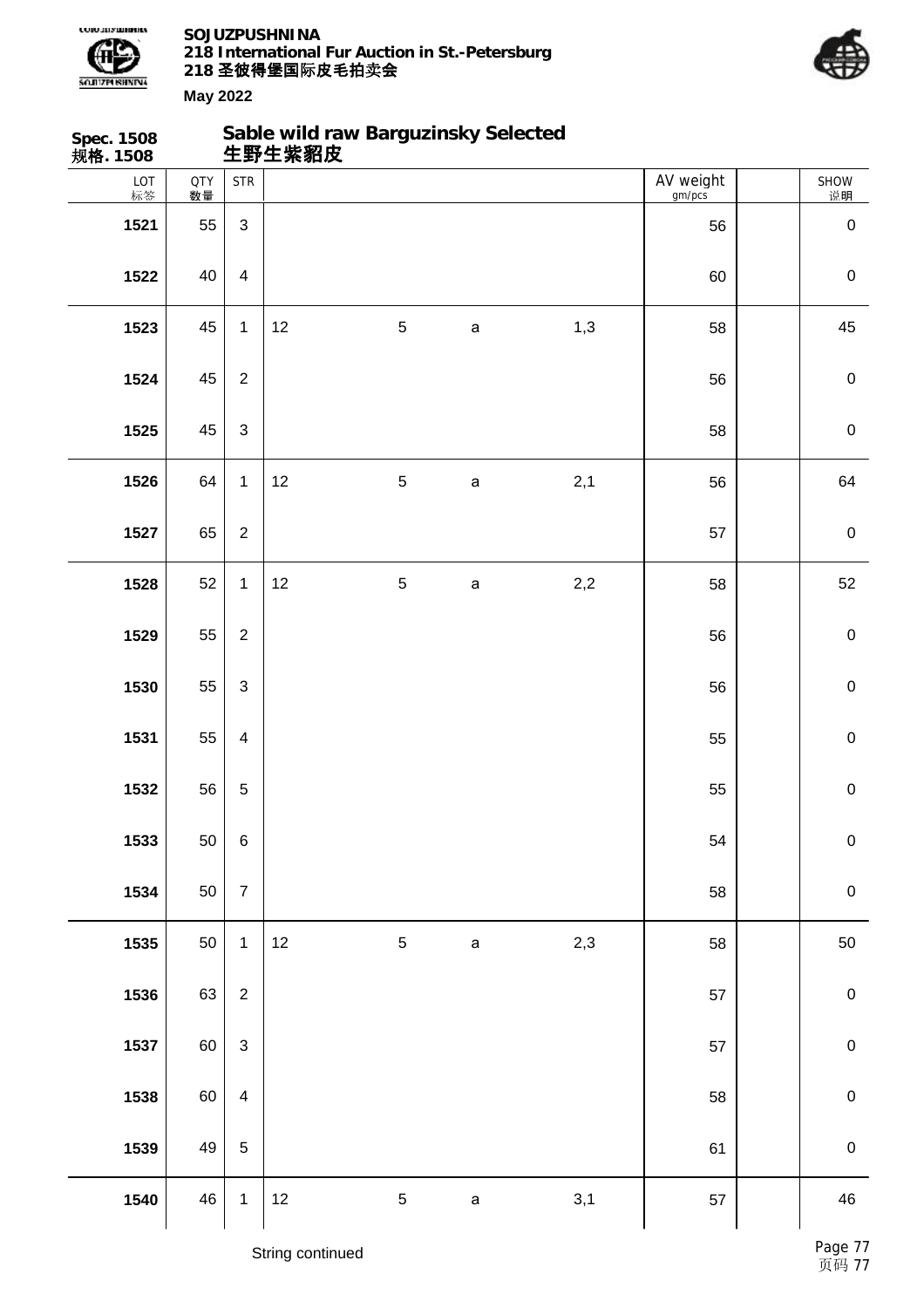

**Spec. 1508**

**SOJUZPUSHNINA 218 International Fur Auction in St.-Petersburg 218 圣彼得堡国际 卖 皮毛拍 会 May 2022**

**Sable wild raw Barguzinsky Selected**



SHOW 说明

**1560** 58 1 23 5 а 3,3 55 58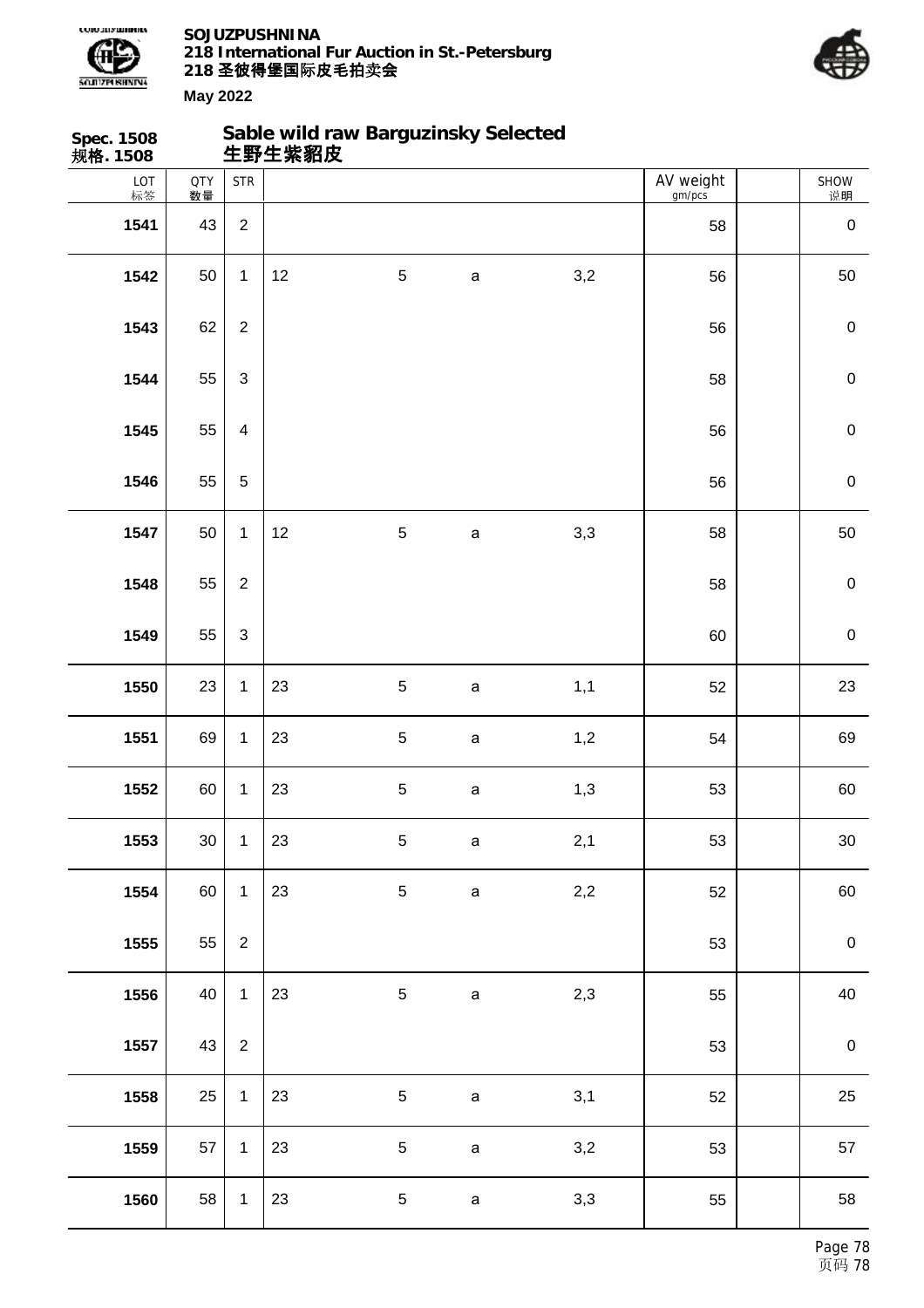



**May 2022 Spec. 1508 规格. 1508 生野生紫貂皮**

| Sable wild raw Barguzinsky Selected |  |
|-------------------------------------|--|
|                                     |  |

| 724H. 1900 |                  |                                    |     |                |             |         |                     |             |
|------------|------------------|------------------------------------|-----|----------------|-------------|---------|---------------------|-------------|
| LOT<br>标签  | <b>QTY</b><br>数量 | $\ensuremath{\mathsf{STR}}\xspace$ |     |                |             |         | AV weight<br>gm/pcs | SHOW<br>说明  |
| 1561       | 37               | $\mathbf{1}$                       | XXI | $\overline{5}$ | $\mathsf a$ | 1, 1, 1 | 81                  | 37          |
| 1562       | 54               | $\mathbf{1}$                       | XXI | $\sqrt{5}$     | $\mathsf a$ | 1, 2, 1 | 76                  | 54          |
| 1563       | 50               | $\sqrt{2}$                         |     |                |             |         | 78                  | $\pmb{0}$   |
| 1564       | 54               | $\mathbf{1}$                       | XXI | $\sqrt{5}$     | $\mathsf a$ | 1, 3, 1 | 80                  | 54          |
| 1565       | 50               | $\overline{2}$                     |     |                |             |         | 80                  | $\mathbf 0$ |
| 1566       | 50               | $\mathsf 3$                        |     |                |             |         | 84                  | $\mathbf 0$ |
| 1567       | 45               | $\overline{\mathbf{4}}$            |     |                |             |         | 84                  | $\pmb{0}$   |
| 1568       | ${\bf 76}$       | $\mathbf{1}$                       | XXI | $\sqrt{5}$     | $\mathsf a$ | 2,1,1   | 76                  | ${\bf 76}$  |
| 1569       | 55               | $\mathbf{1}$                       | XXI | $\sqrt{5}$     | $\mathsf a$ | 2,2,1   | 78                  | 55          |
| 1570       | 55               | $\overline{2}$                     |     |                |             |         | 76                  | $\pmb{0}$   |
| 1571       | 50               | $\mathsf 3$                        |     |                |             |         | 78                  | $\pmb{0}$   |
| 1572       | 50               | $\overline{\mathbf{4}}$            |     |                |             |         | 76                  | $\mathbf 0$ |
| 1573       | 50               | $\overline{5}$                     |     |                |             |         | ${\bf 78}$          | $\pmb{0}$   |
| 1574       | 60               | $\mathbf{1}$                       | XXI | $\sqrt{5}$     | $\mathsf a$ | 2,3,1   | 82                  | 60          |
| 1575       | 58               | $\overline{c}$                     |     |                |             |         | 81                  | $\pmb{0}$   |
| 1576       | 55               | $\ensuremath{\mathsf{3}}$          |     |                |             |         | 80                  | $\pmb{0}$   |
| 1577       | 66               | $\overline{\mathbf{4}}$            |     |                |             |         | 82                  | $\pmb{0}$   |
| 1578       | 50               | $\mathbf{1}$                       | XXI | $\sqrt{5}$     | $\mathsf a$ | 3, 1, 1 | 74                  | $50\,$      |
| 1579       | 48               | $\overline{c}$                     |     |                |             |         | $77\,$              | $\pmb{0}$   |
| 1580       | 61               | $\mathbf 1$                        | XXI | $\,$ 5 $\,$    | $\mathsf a$ | 3,2,1   | 79                  | 61          |
|            |                  |                                    |     |                |             |         |                     |             |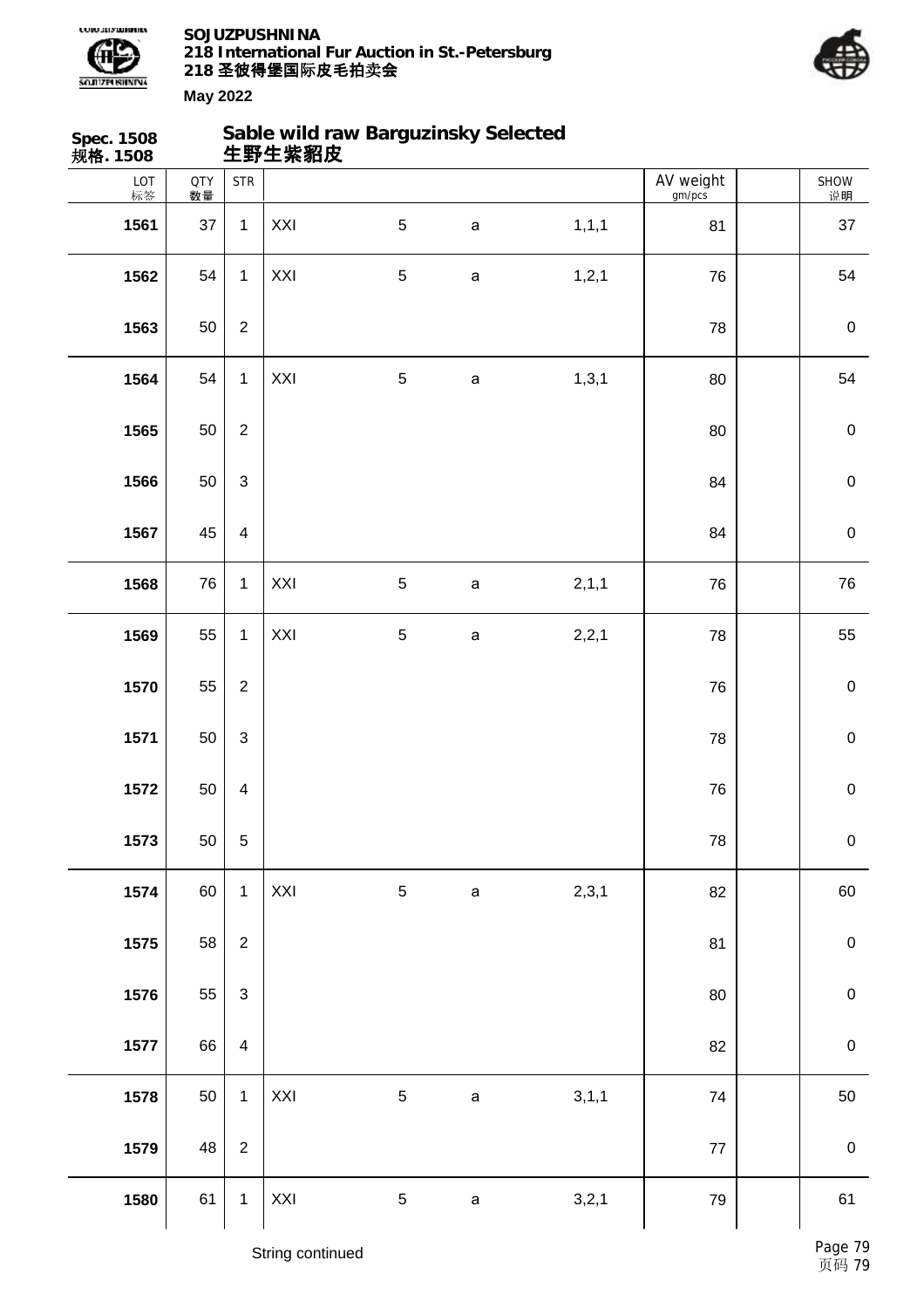



| <b>Spec. 1508</b><br>规格. 1508 |                  |                           | Sable wild raw Barguzinsky Selected<br>生野生紫貂皮 |             |              |         |                     |             |
|-------------------------------|------------------|---------------------------|-----------------------------------------------|-------------|--------------|---------|---------------------|-------------|
| LOT<br>标签                     | <b>QTY</b><br>数量 | <b>STR</b>                |                                               |             |              |         | AV weight<br>gm/pcs | SHOW<br>说明  |
| 1581                          | 55               | $\overline{2}$            |                                               |             |              |         | 76                  | $\mathbf 0$ |
| 1582                          | 55               | $\ensuremath{\mathsf{3}}$ |                                               |             |              |         | 76                  | $\mathbf 0$ |
| 1583                          | 47               | $\mathbf{1}$              | XXI                                           | $\mathbf 5$ | $\mathsf a$  | 3,3,1   | 81                  | 47          |
| 1584                          | 45               | $\overline{2}$            |                                               |             |              |         | 78                  | $\mathbf 0$ |
| 1585                          | 45               | $\mathfrak{S}$            |                                               |             |              |         | 78                  | $\mathbf 0$ |
| 1586                          | 23               | $\overline{\mathbf{4}}$   |                                               |             |              |         | 87                  | $\mathbf 0$ |
| 1587                          | 25               | $\mathbf{1}$              | $\mathsf{X} \mathsf{I}$                       | $\mathbf 5$ | $\mathsf a$  | 1, 1, 1 | 64                  | 25          |
| 1588                          | 29               | $\mathbf{1}$              | $\pmb{\mathsf{XI}}$                           | $\mathbf 5$ | $\mathsf a$  | 1, 2, 1 | 62                  | 29          |
| 1589                          | 39               | $\mathbf{1}$              | $\mathsf{X} \mathsf{I}$                       | $\mathbf 5$ | $\mathsf a$  | 1, 3, 1 | 64                  | 39          |
| 1590                          | 56               | $\overline{2}$            |                                               |             |              |         | 64                  | $\mathbf 0$ |
| 1591                          | 52               | $\mathbf{1}$              | $\mathsf{X} \mathsf{I}$                       | $\mathbf 5$ | $\mathsf a$  | 2,1,1   | 60                  | 52          |
| 1592                          | 62               | $\mathbf{1}$              | XI                                            | 5           | $\mathsf{a}$ | 2,2,1   | 63                  | 62          |
| 1593                          | 60               | $\sqrt{2}$                |                                               |             |              |         | 65                  | $\mathbf 0$ |
| 1594                          | 50               | $\mathbf{1}$              | $\mathsf{XI}$                                 | 5           | $\mathsf a$  | 2,3,1   | 64                  | 50          |
| 1595                          | 45               | $\overline{2}$            |                                               |             |              |         | 64                  | $\mathbf 0$ |
| 1596                          | 41               | $\mathfrak{S}$            |                                               |             |              |         | $\bf 71$            | $\mathbf 0$ |
| 1597                          | 50               | $\mathbf{1}$              | $\pmb{\mathsf{X}}$                            | $\sqrt{5}$  | $\mathsf a$  | 3,1,1   | 62                  | 50          |
| 1598                          | 44               | $\overline{2}$            |                                               |             |              |         | 61                  | $\pmb{0}$   |
| 1599                          | 55               | $\mathbf{1}$              | XI                                            | 5           | $\mathsf a$  | 3,2,1   | 64                  | 55          |
| 1600                          | 51               | $\overline{2}$            |                                               |             |              |         | 63                  | $\mathbf 0$ |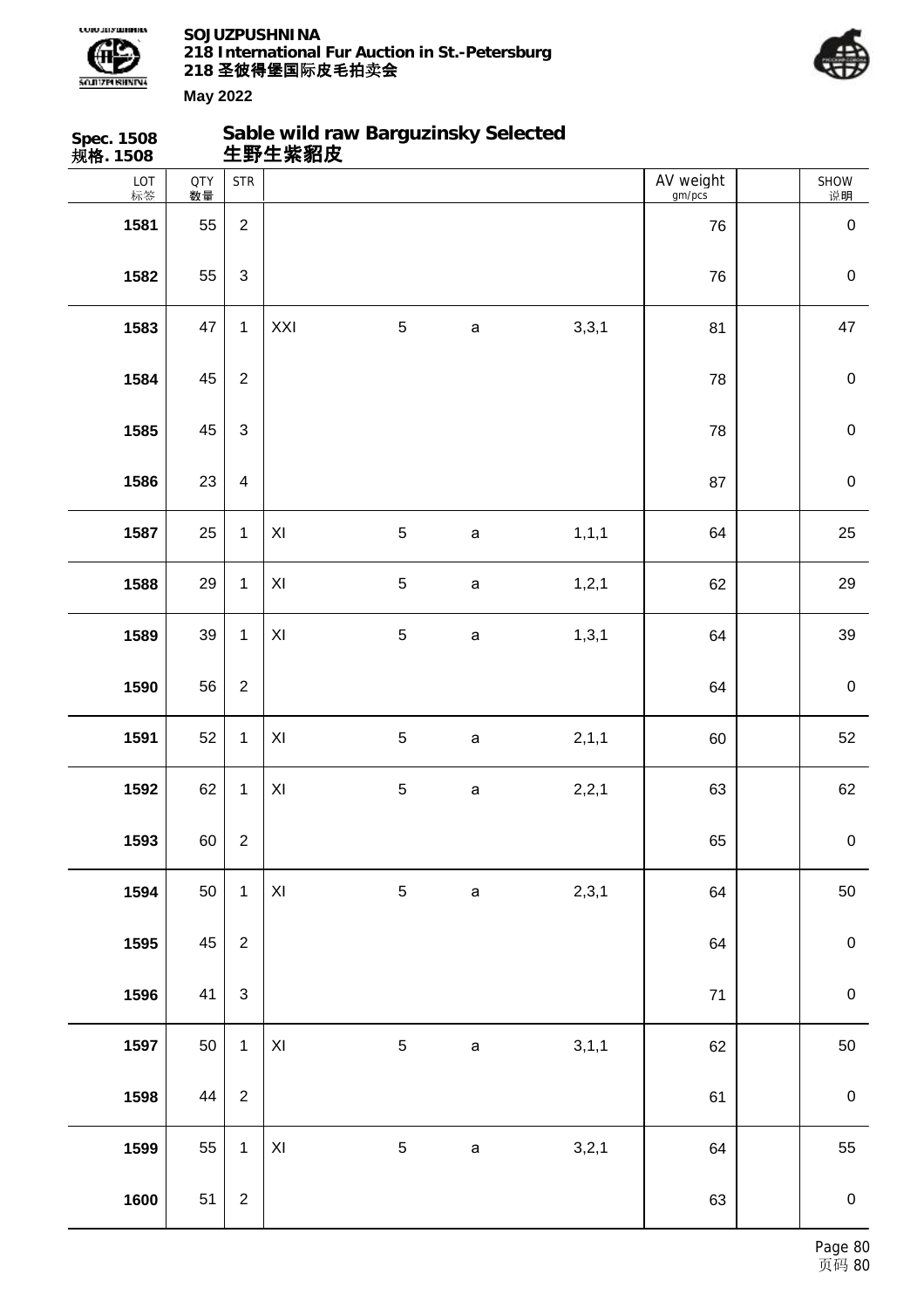



| Spec. 1508<br>规格. 1508 |                  |                  | 生野生紫貂皮 | Sable wild raw Barguzinsky Selected |              |         |                     |            |
|------------------------|------------------|------------------|--------|-------------------------------------|--------------|---------|---------------------|------------|
| LOT<br>标签              | <b>QTY</b><br>数量 | <b>STR</b>       |        |                                     |              |         | AV weight<br>gm/pcs | SHOW<br>说明 |
| 1601                   | 72               | $\mathbf{1}$     | XI     | $\sqrt{5}$                          | $\mathsf a$  | 3,3,1   | 62                  | 72         |
| 1602                   | 27               | $\mathbf{1}$     | 12     | $\sqrt{5}$                          | $\mathsf{a}$ | 1, 1, 1 | 56                  | 27         |
| 1603                   | 58               | $\mathbf{1}$     | 12     | $\sqrt{5}$                          | $\mathsf a$  | 1, 2, 1 | 57                  | 58         |
| 1604                   | 57               | $\mathbf{1}$     | 12     | $\mathbf 5$                         | $\mathsf a$  | 1, 3, 1 | 58                  | 57         |
| 1605                   | 40               | $\mathbf{1}$     | 12     | $\sqrt{5}$                          | $\mathsf a$  | 2,1,1   | 58                  | 40         |
| 1606                   | 51               | $\mathbf{1}$     | 12     | $\mathbf 5$                         | $\mathsf a$  | 2,2,1   | 55                  | 51         |
| 1607                   | 47               | $\boldsymbol{2}$ |        |                                     |              |         | 57                  | $\pmb{0}$  |
| 1608                   | 60               | $\mathbf{1}$     | 12     | $\mathbf 5$                         | $\mathsf a$  | 2,3,1   | 58                  | 60         |
| 1609                   | 55               | $\overline{2}$   |        |                                     |              |         | 58                  | $\pmb{0}$  |
| 1610                   | 46               | $\mathbf{1}$     | 12     | $\sqrt{5}$                          | $\mathsf a$  | 3, 1, 1 | 57                  | 46         |
| 1611                   | 50               | $\mathbf{1}$     | 12     | $\sqrt{5}$                          | $\mathsf a$  | 3,2,1   | 58                  | 50         |
| 1612                   | 49               | $\boldsymbol{2}$ |        |                                     |              |         | 57                  | $\pmb{0}$  |
| 1613                   | 67               | $\mathbf 1$      | 12     | $\sqrt{5}$                          | $\mathsf a$  | 3,3,1   | 58                  | 67         |
| 1614                   | 20               | $\mathbf{1}$     | 23     | $\mathbf 5$                         | $\mathsf a$  | 1, 1, 1 | 50                  | 20         |
| 1615                   | $30\,$           | $\mathbf{1}$     | 23     | $\mathbf 5$                         | $\mathsf a$  | 1, 2, 1 | 53                  | 30         |
| 1616                   | 22               | $\mathbf{1}$     | 23     | $\mathbf 5$                         | $\mathsf a$  | 1, 3, 1 | 55                  | 22         |
| 1617                   | 25               | $\mathbf{1}$     | 23     | $\mathbf 5$                         | $\mathsf a$  | 2, 1, 1 | 56                  | 25         |
| 1618                   | $71$             | $\mathbf{1}$     | 23     | $\mathbf 5$                         | $\mathsf a$  | 2,2,1   | 54                  | $71$       |
| 1619                   | 38               | $\mathbf{1}$     | 23     | $\mathbf 5$                         | $\mathsf a$  | 2,3,1   | 55                  | 38         |
| 1620                   | 24               | $\mathbf{1}$     | 23     | $\mathbf 5$                         | $\mathsf a$  | 3,1,1   | 50                  | 24         |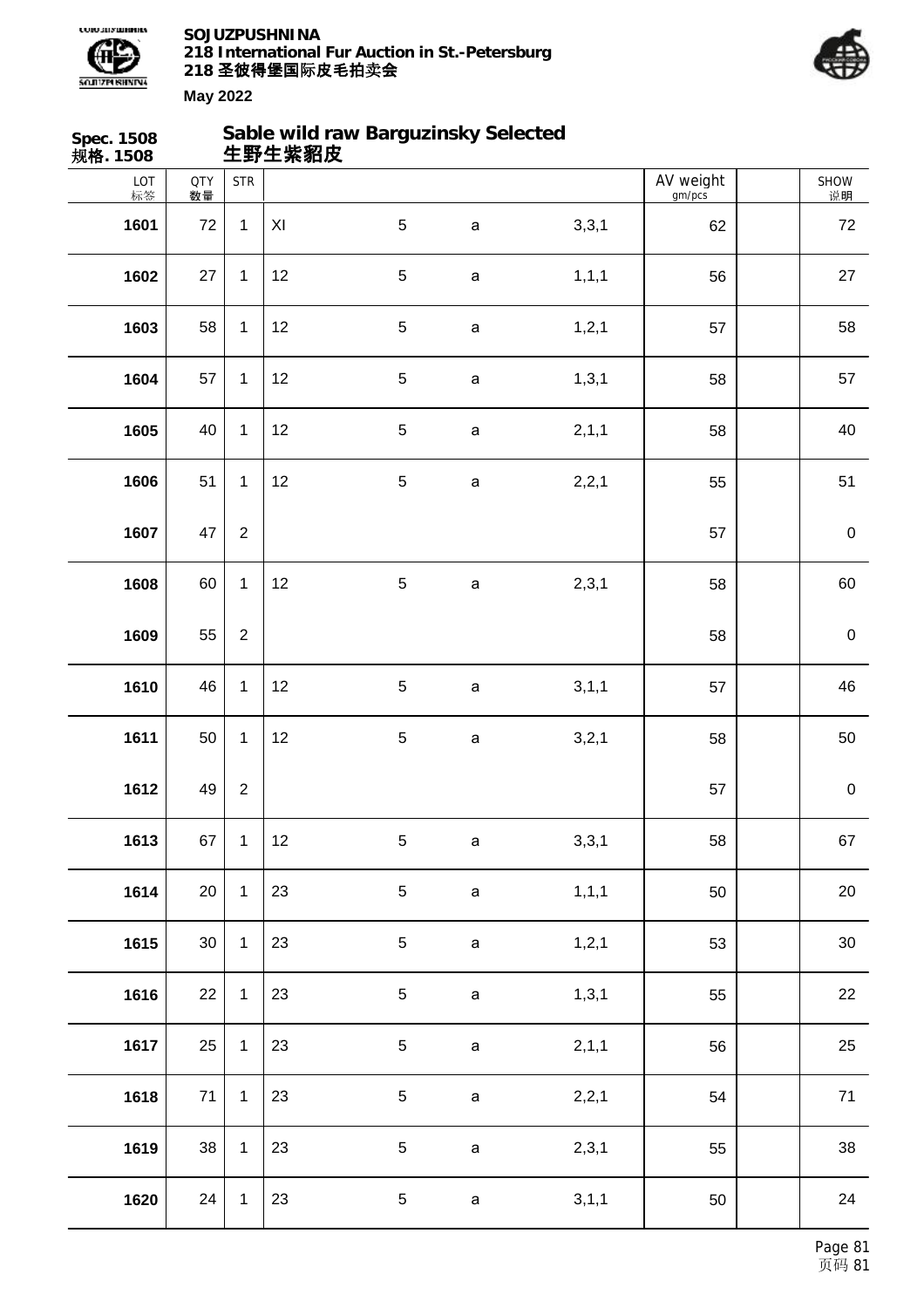



| Spec. 1508<br>规格. 1508 |                  |                  | Sable wild raw Barguzinsky Selected<br>生野生紫貂皮 |                 |              |         |                     |                   |
|------------------------|------------------|------------------|-----------------------------------------------|-----------------|--------------|---------|---------------------|-------------------|
| LOT<br>标签              | <b>QTY</b><br>数量 | <b>STR</b>       |                                               |                 |              |         | AV weight<br>gm/pcs | <b>SHOW</b><br>说明 |
| 1621                   | 78               | $\mathbf{1}$     | 23                                            | $\sqrt{5}$      | $\mathsf a$  | 3,2,1   | 51                  | 78                |
| 1622                   | 58               | $\mathbf{1}$     | 23                                            | $\sqrt{5}$      | $\mathsf{a}$ | 3,3,1   | 55                  | 58                |
| 1623                   | 21               | $\mathbf{1}$     | XXI, XI                                       | $\sqrt{5}$      | $\mathsf{a}$ | 1, 1, 2 | 76                  | 21                |
| 1624                   | 29               | $\mathbf{1}$     | XXI, XI                                       | 5               | $\mathsf{a}$ | 1, 2, 2 | 79                  | 29                |
| 1625                   | $30\,$           | $\mathbf{1}$     | XXI, XI                                       | 5               | $\mathsf a$  | 1,3,2   | 80                  | $30\,$            |
| 1626                   | 43               | $\overline{2}$   |                                               |                 |              |         | 81                  | $\pmb{0}$         |
| 1627                   | 49               | $\mathbf{1}$     | XXI, XI                                       | 5               | $\mathsf{a}$ | 2, 1, 2 | 71                  | 49                |
| 1628                   | 55               | $\mathbf{1}$     | XXI, XI                                       | 5               | a            | 2,2,2   | 76                  | 55                |
| 1629                   | 50               | $\boldsymbol{2}$ |                                               |                 |              |         | 74                  | $\pmb{0}$         |
| 1630                   | 54               | $\mathbf{1}$     | XXI, XI                                       | $\mathbf 5$     | $\mathsf{a}$ | 2,3,2   | 81                  | 54                |
| 1631                   | 50               | $\overline{2}$   |                                               |                 |              |         | 82                  | $\pmb{0}$         |
| 1632                   | 44               | $\sqrt{3}$       |                                               |                 |              |         | 80                  | $\pmb{0}$         |
| 1633                   | 57               | $\mathbf{1}$     | XXI, XI                                       | $5\phantom{.0}$ | $\mathbf a$  | 3, 1, 2 | 72                  | 57                |
| 1634                   | 61               | $\mathbf{1}$     | XXI, XI                                       | 5               | $\mathsf{a}$ | 3,2,2   | 72                  | 61                |
| 1635                   | 46               | $\mathbf{1}$     | XXI, XI                                       | 5               | $\mathsf a$  | 3,3,2   | 67                  | 46                |
| 1636                   | 46               | $\overline{2}$   |                                               |                 |              |         | 83                  | $\pmb{0}$         |
| 1637                   | 27               | $\mathbf{1}$     | 123                                           | $\,$ 5 $\,$     | $\mathsf a$  | 1,2,2   | 59                  | $27\,$            |
| 1638                   | 22               | $\mathbf{1}$     | 123                                           | $\,$ 5 $\,$     | $\mathsf a$  | 1,3,2   | 55                  | 22                |
| 1639                   | 29               | $\mathbf{1}$     | 123                                           | $\,$ 5 $\,$     | $\mathsf a$  | 2, 1, 2 | 52                  | 29                |
| 1640                   | 46               | $\mathbf{1}$     | 123                                           | $\,$ 5 $\,$     | $\mathsf a$  | 2,2,2   | 57                  | 46                |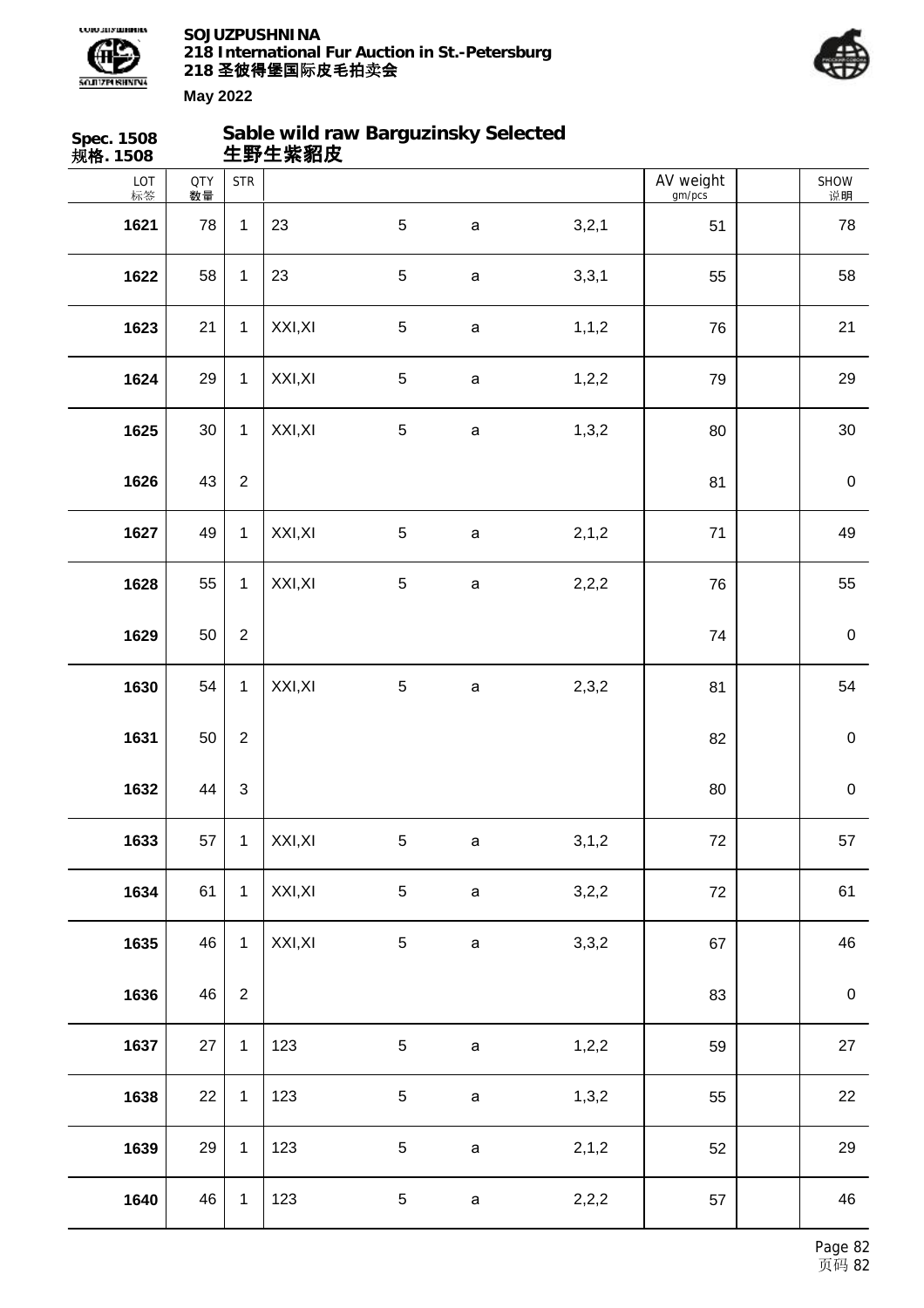



| Spec. 1508<br>规格. 1508 |                  |              | 生野生紫貂皮  | Sable wild raw Barguzinsky Selected |             |         |                     |            |
|------------------------|------------------|--------------|---------|-------------------------------------|-------------|---------|---------------------|------------|
| LOT<br>标签              | <b>QTY</b><br>数量 | <b>STR</b>   |         |                                     |             |         | AV weight<br>gm/pcs | SHOW<br>说明 |
| 1641                   | 31               | $\mathbf{1}$ | 123     | $\overline{5}$                      | $\mathsf a$ | 2,3,2   | 58                  | 31         |
| 1642                   | 25               | $\mathbf{1}$ | 123     | $\sqrt{5}$                          | $\mathsf a$ | 3, 1, 2 | 52                  | 25         |
| 1643                   | 45               | $\mathbf{1}$ | 123     | $\sqrt{5}$                          | $\mathsf a$ | 3,2,2   | 56                  | 45         |
| 1644                   | 35               | $\mathbf{1}$ | 123     | $\sqrt{5}$                          | $\mathsf a$ | 3,3,2   | 60                  | 35         |
| 1645                   | 24               | $\mathbf{1}$ | XXI, XI | $\overline{5}$                      | $\mathsf a$ | 1, 1, 3 | 71                  | 24         |
| 1646                   | 41               | $\mathbf{1}$ | XXI, XI | $\sqrt{5}$                          | $\mathsf a$ | 1, 2, 3 | 76                  | 41         |
| 1647                   | 31               | $\mathbf{1}$ | XXI, XI | $\sqrt{5}$                          | $\mathsf a$ | 1,3,3   | 81                  | 31         |
| 1648                   | 17               | $\sqrt{2}$   |         |                                     |             |         | 82                  | $\pmb{0}$  |
| 1649                   | 23               | $\mathbf{1}$ | XXI, XI | $\overline{5}$                      | $\mathsf a$ | 2, 1, 3 | 70                  | 23         |
| 1650                   | 40               | $\mathbf{1}$ | XXI, XI | $\sqrt{5}$                          | $\mathsf a$ | 2,2,3   | 72                  | 40         |
| 1651                   | 29               | $\mathbf{1}$ | XXI, XI | $\sqrt{5}$                          | $\mathsf a$ | 2,3,3   | 76                  | 29         |
| 1652                   | 15               | $\sqrt{2}$   |         |                                     |             | 2,2,3   | 80                  | $\pmb{0}$  |
| 1653                   | 21               | $\mathbf{1}$ | 123     | $\mathbf 5$                         | $\mathsf a$ | 1, 1, 3 | 57                  | 21         |
| 1654                   | 24               | $\mathbf{1}$ | 123     | $\mathbf 5$                         | $\mathsf a$ | 1,2,3   | 58                  | 24         |
| 1655                   | 38               | $\mathbf{1}$ | 123     | $\sqrt{5}$                          | $\mathsf a$ | 1,3,3   | 58                  | 38         |
| 1656                   | 38               | $\mathbf{1}$ | 123     | $\mathbf 5$                         | $\mathsf a$ | 2, 1, 3 | 55                  | 38         |
| 1657                   | 33               | $\mathbf{1}$ | 123     | $\mathbf 5$                         | $\mathsf a$ | 2,2,3   | 55                  | 33         |
| 1658                   | 24               | $\mathbf{1}$ | 123     | $\mathbf 5$                         | $\mathsf a$ | 2,3,3   | 58                  | 24         |
| 1659                   | 16               | $\mathbf{1}$ | XXI, XI | $\sqrt{5}$                          | $\mathsf a$ | 1, 1, 4 | 75                  | 16         |
| 1660                   | 19               | $\mathbf{1}$ | XXI, XI | $\mathbf 5$                         | $\mathsf a$ | 1,2,4   | 74                  | 19         |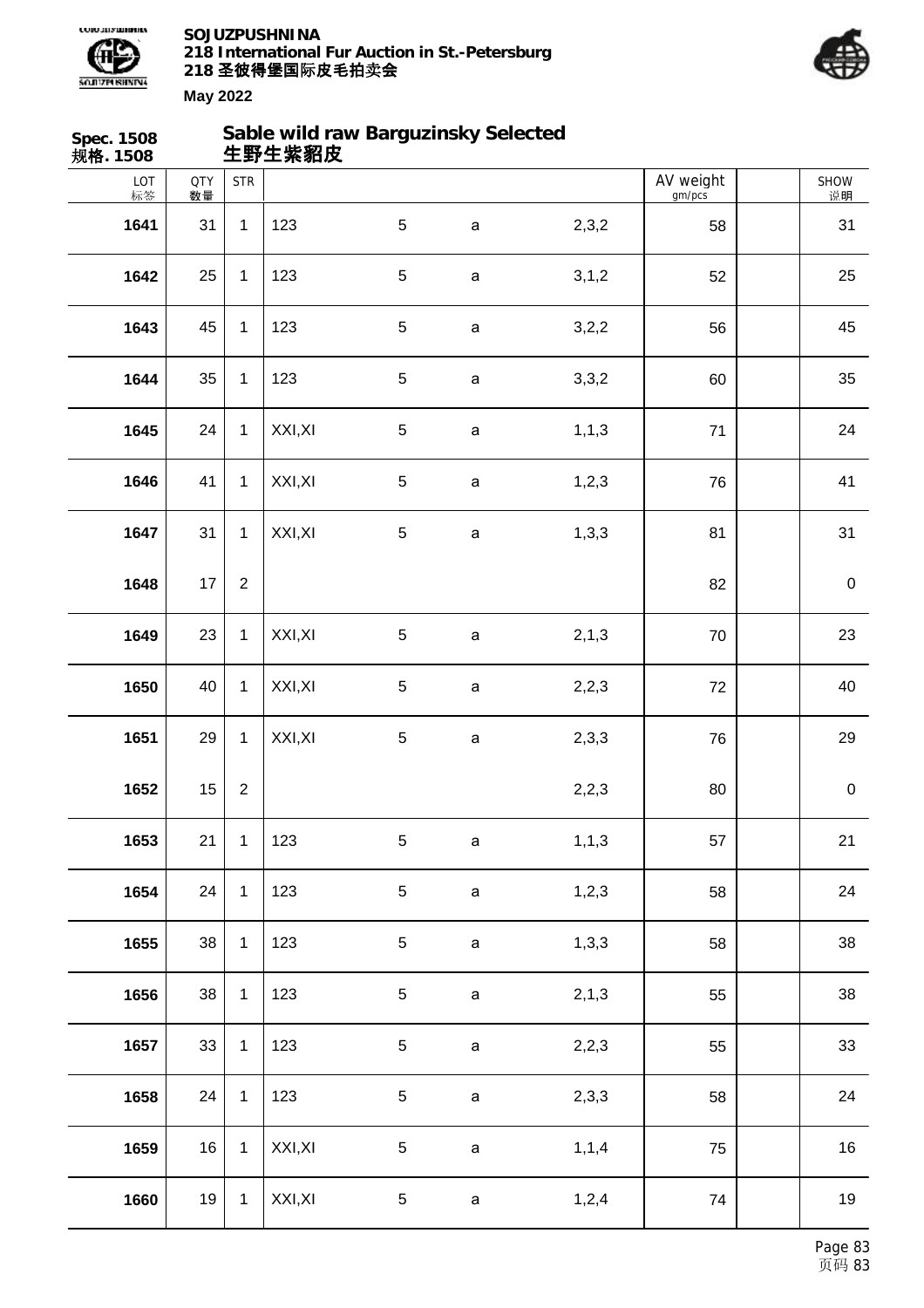



| Spec. 1508<br>规格. 1508 |                  |              | 生野生紫貂皮  | Sable wild raw Barguzinsky Selected |              |         |                     |            |
|------------------------|------------------|--------------|---------|-------------------------------------|--------------|---------|---------------------|------------|
| LOT<br>标签              | <b>QTY</b><br>数量 | <b>STR</b>   |         |                                     |              |         | AV weight<br>gm/pcs | SHOW<br>说明 |
| 1661                   | 32               | $\mathbf{1}$ | XXI, XI | $5\phantom{.0}$                     | $\mathbf a$  | 1,3,4   | 78                  | 32         |
| 1662                   | 16               | $\mathbf{1}$ | XXI, XI | $\sqrt{5}$                          | $\mathsf a$  | 2, 1, 4 | 69                  | 16         |
| 1663                   | 19               | $\mathbf{1}$ | XXI, XI | $\sqrt{5}$                          | $\mathsf a$  | 2,2,4   | 74                  | 19         |
| 1664                   | 24               | $\mathbf{1}$ | XXI, XI | $\sqrt{5}$                          | $\mathsf a$  | 2,3,4   | 75                  | 24         |
| 1665                   | 25               | $\mathbf{1}$ | 123     | $5\phantom{.0}$                     | $\mathsf a$  | 1, 1, 4 | 56                  | 25         |
| 1666                   | 29               | $\mathbf{1}$ | 123     | $\sqrt{5}$                          | $\mathsf a$  | 1,2,4   | 59                  | 29         |
| 1667                   | 20               | $\mathbf{1}$ | 123     | $\sqrt{5}$                          | $\mathsf a$  | 2, 1, 4 | 55                  | 20         |
| 1668                   | 22               | $\mathbf{1}$ | 123     | $\sqrt{5}$                          | $\mathsf a$  | 2,2,4   | 59                  | 22         |
| 1669                   | 20               | $\mathbf{1}$ | XXI, XI | $\overline{5}$                      | $\mathsf{a}$ | 1, 1, 5 | 80                  | 20         |
| 1670                   | 19               | $\mathbf{1}$ | XXI, XI | $\sqrt{5}$                          | $\mathsf a$  | 1,2,5   | 68                  | 19         |
| 1671                   | 44               | $\mathbf{1}$ | XXI, XI | $\sqrt{5}$                          | $\mathsf a$  | 1,3,5   | $77 \,$             | 44         |
| 1672                   | 25               | $\mathbf 1$  | XXI, XI | $\mathbf 5$                         | a            | 2, 1, 5 | 72                  | 25         |
| 1673                   | 20 <sup>1</sup>  | $\mathbf{1}$ | XXI, XI | $\sqrt{5}$                          | $\mathsf a$  | 2,2,5   | 75                  | $20\,$     |
| 1674                   | 40               | $\mathbf{1}$ | XXI, XI | $\sqrt{5}$                          | $\mathsf a$  | 2,3,5   | 78                  | 40         |
| 1675                   | 21               | $\mathbf{1}$ | 123     | $5\,$                               | $\mathsf a$  | 1, 1, 5 | 52                  | 21         |
| 1676                   | 28               | $\mathbf{1}$ | 123     | $\sqrt{5}$                          | $\mathsf a$  | 1,2,5   | 57                  | 28         |
| 1677                   | 24               | $\mathbf{1}$ | 123     | $\,$ 5 $\,$                         | $\mathsf a$  | 1,3,5   | 62                  | 24         |
| 1678                   | 21               | $\mathbf{1}$ | XXI, XI | $\sqrt{5}$                          | $\mathsf a$  | 1, 1, 6 | 76                  | 21         |
| 1679                   | 22               | $\mathbf{1}$ | XXI, XI | $\sqrt{5}$                          | $\mathsf a$  | 1,2,6   | 73                  | 22         |
| 1680                   | 21               | $\mathbf{1}$ | XXI, XI | $\sqrt{5}$                          | $\mathsf a$  | 1,3,6   | 81                  | 21         |
|                        |                  |              |         |                                     |              |         |                     |            |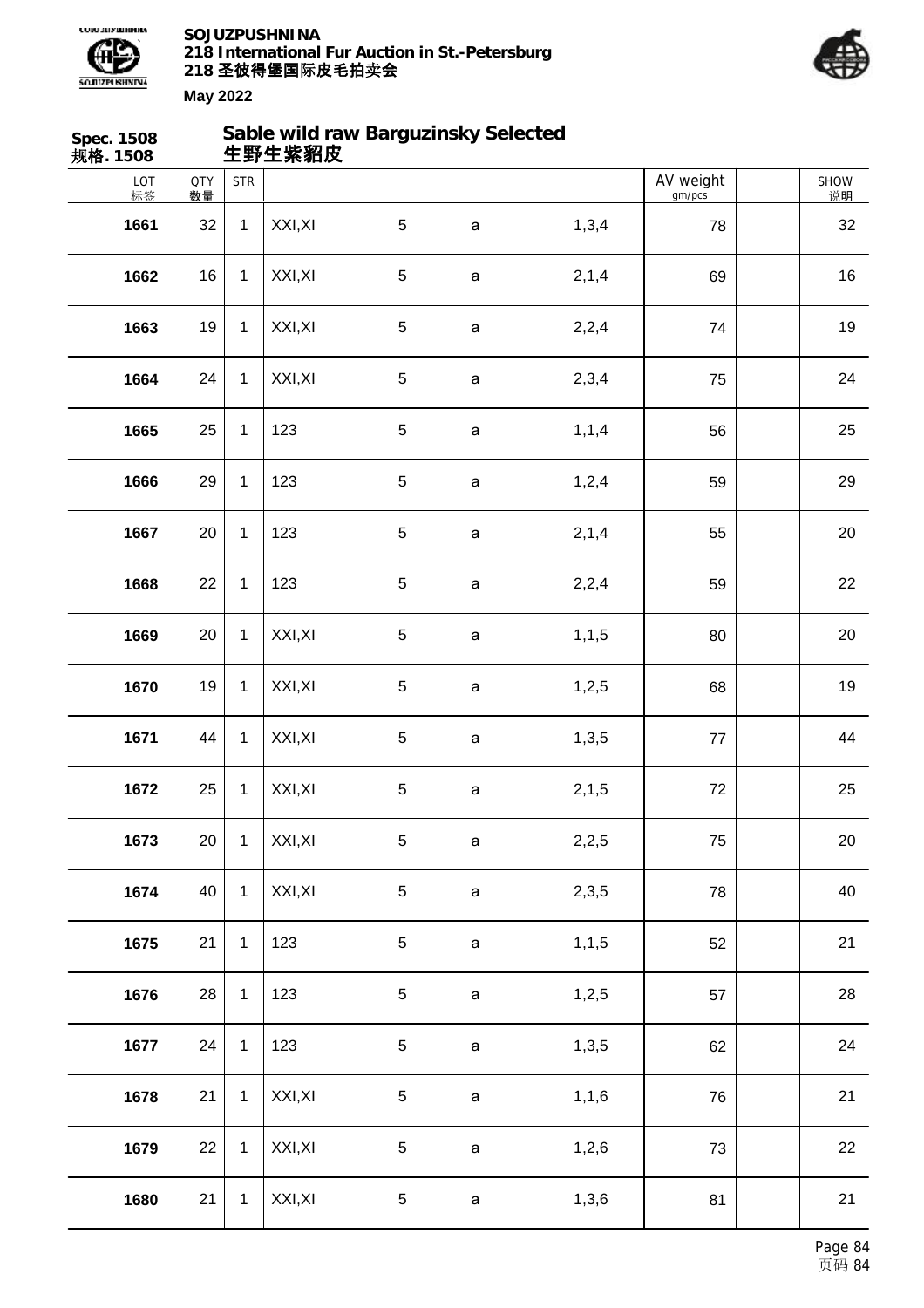



| Spec. 1508<br>规格. 1508 |                  |                                    | 生野生紫貂皮 | Sable wild raw Barguzinsky Selected |             |         |                     |                  |
|------------------------|------------------|------------------------------------|--------|-------------------------------------|-------------|---------|---------------------|------------------|
| LOT<br>标签              | <b>QTY</b><br>数量 | $\ensuremath{\mathsf{STR}}\xspace$ |        |                                     |             |         | AV weight<br>gm/pcs | SHOW<br>说明       |
| 1681                   | 21               | $\mathbf{1}$                       | 123    | $\sqrt{5}$                          | $\mathsf a$ | 1, 1, 6 | 57                  | 21               |
| 1682                   | 25               | $\mathbf{1}$                       | 123    | $\sqrt{5}$                          | $\mathsf a$ | 1,2,6   | 56                  | 25               |
| 1683                   | 50               | $\mathbf{1}$                       | XXI    | $\sqrt{5}$                          | б           | 1,1     | 74                  | 50               |
| 1684                   | 62               | $\overline{2}$                     |        |                                     |             |         | $77$                | $\pmb{0}$        |
| 1685                   | 50               | $\mathbf{1}$                       | XXI    | $\overline{5}$                      | $\mathbf 6$ | 1,2     | 80                  | 50               |
| 1686                   | 50               | $\overline{2}$                     |        |                                     |             |         | 80                  | $\pmb{0}$        |
| 1687                   | 48               | $\ensuremath{\mathsf{3}}$          |        |                                     |             |         | 79                  | $\mathbf 0$      |
| 1688                   | 50               | $\mathbf{1}$                       | XXI    | $\sqrt{5}$                          | $\mathbf 6$ | 1,3     | 80                  | 50               |
| 1689                   | 50               | $\overline{2}$                     |        |                                     |             |         | 82                  | $\mathbf 0$      |
| 1690                   | 45               | $\mathfrak{S}$                     |        |                                     |             |         | 84                  | $\mathbf 0$      |
| 1691                   | 44               | $\overline{4}$                     |        |                                     |             |         | 80                  | $\pmb{0}$        |
| 1692                   | 50               | $\mathbf 5$                        |        |                                     |             |         | 86                  | $\pmb{0}$        |
| 1693                   | $73\,$           | $\,6\,$                            |        |                                     |             |         | 79                  | $\pmb{0}$        |
| 1694                   | 50               | $\mathbf{1}$                       | XXI    | $\sqrt{5}$                          | $\mathbf 6$ | 2,1     | 76                  | $50\,$           |
| 1695                   | 58               | $\sqrt{2}$                         |        |                                     |             |         | 76                  | $\mathbf 0$      |
| 1696                   | 55               | $\mathbf{3}$                       |        |                                     |             |         | 78                  | $\pmb{0}$        |
| 1697                   | 55               | $\overline{4}$                     |        |                                     |             |         | $73\,$              | $\pmb{0}$        |
| 1698                   | 50               | $\mathbf{1}$                       | XXI    | $\sqrt{5}$                          | $\mathbf 6$ | 2,2     | 78                  | $50\,$           |
| 1699                   | 55               | $\sqrt{2}$                         |        |                                     |             |         | 78                  | $\mathbf 0$      |
| 1700                   | 55               | $\ensuremath{\mathsf{3}}$          |        |                                     |             |         | ${\bf 76}$          | $\boldsymbol{0}$ |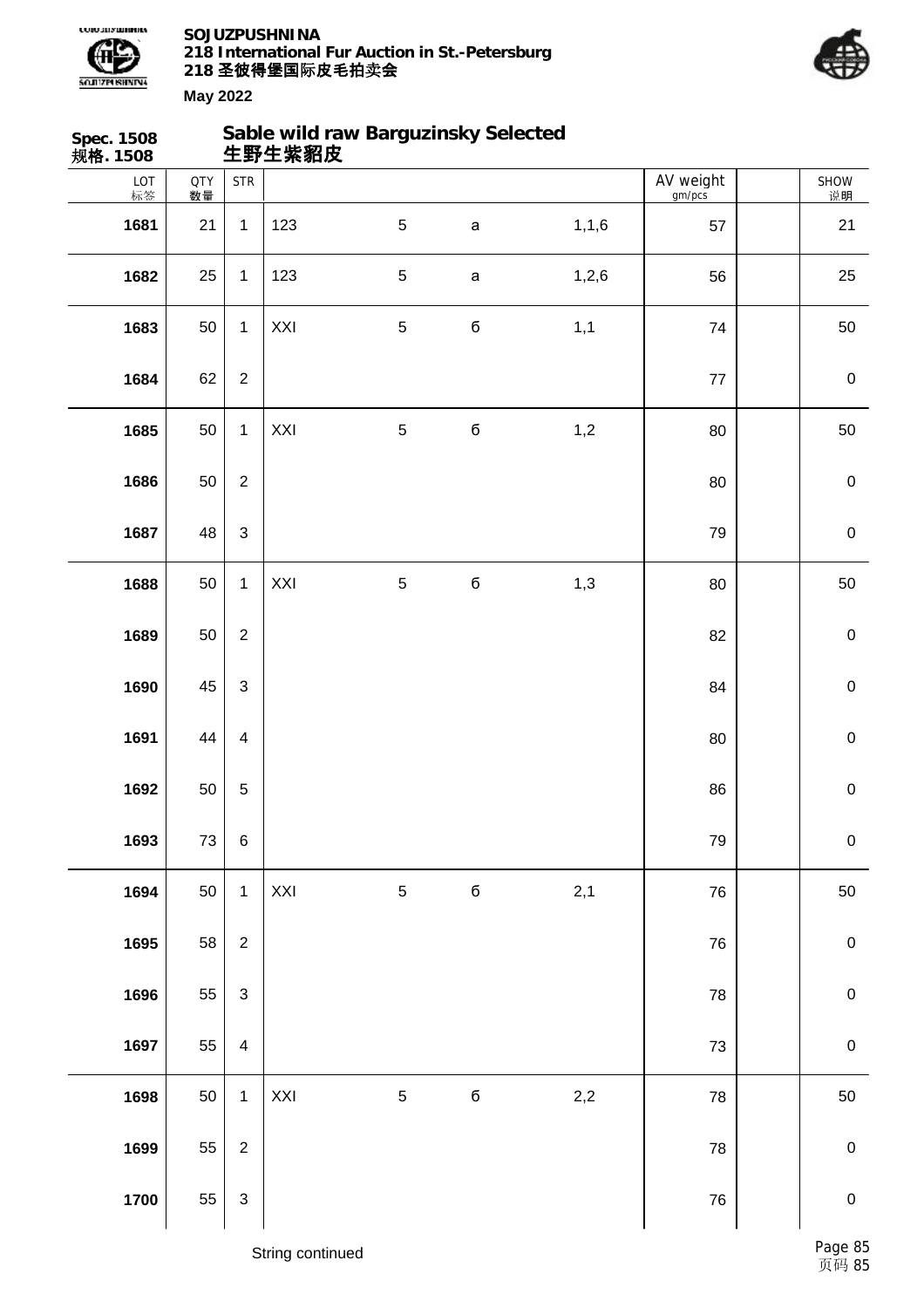

**Spec. 1508**

**SOJUZPUSHNINA 218 International Fur Auction in St.-Petersburg 218 圣彼得堡国际 卖 皮毛拍 会**

**Sable wild raw Barguzinsky Selected**



| 规格. 1508  |                  |                           | 生野生紫貂皮 |            |             |     |                     |             |
|-----------|------------------|---------------------------|--------|------------|-------------|-----|---------------------|-------------|
| LOT<br>标签 | <b>QTY</b><br>数量 | <b>STR</b>                |        |            |             |     | AV weight<br>gm/pcs | SHOW<br>说明  |
| 1701      | 55               | $\overline{\mathbf{4}}$   |        |            |             |     | 78                  | $\pmb{0}$   |
| 1702      | 55               | $\sqrt{5}$                |        |            |             |     | 78                  | $\mathbf 0$ |
| 1703      | 55               | $\,6$                     |        |            |             |     | 80                  | $\mathbf 0$ |
| 1704      | 55               | $\boldsymbol{7}$          |        |            |             |     | 80                  | $\mathbf 0$ |
| 1705      | 50               | $\bf 8$                   |        |            |             |     | 76                  | $\mathbf 0$ |
| 1706      | 50               | $\boldsymbol{9}$          |        |            |             |     | 76                  | $\mathbf 0$ |
| 1707      | 50               | $10$                      |        |            |             |     | 82                  | $\mathbf 0$ |
| 1708      | 45               | 11                        |        |            |             |     | 80                  | $\mathbf 0$ |
| 1709      | 45               | 12                        |        |            |             |     | 78                  | $\mathbf 0$ |
| 1710      | 50               | $\mathbf{1}$              | XXI    | $\sqrt{5}$ | $\mathbf 6$ | 2,3 | 84                  | 50          |
| 1711      | 55               | $\overline{2}$            |        |            |             |     | 80                  | $\pmb{0}$   |
| 1712      | 50               | $\ensuremath{\mathsf{3}}$ |        |            |             |     | 80                  | $\pmb{0}$   |
| 1713      | 50               | $\overline{4}$            |        |            |             |     | 82                  | $\mathbf 0$ |
| 1714      | 50               | $\sqrt{5}$                |        |            |             |     | 84                  | $\mathbf 0$ |
| 1715      | $47\,$           | $\,6$                     |        |            |             |     | 83                  | $\mathbf 0$ |
| 1716      | 45               | $\overline{7}$            |        |            |             |     | $80\,$              | $\pmb{0}$   |
| 1717      | 45               | $\bf 8$                   |        |            |             |     | $80\,$              | $\mathbf 0$ |
| 1718      | 45               | $\mathbf{1}$              | XXI    | $\sqrt{5}$ | $\mathbf 6$ | 3,1 | 78                  | 45          |
| 1719      | 45               | $\overline{2}$            |        |            |             |     | ${\bf 78}$          | $\pmb{0}$   |
| 1720      | $45\,$           | $\sqrt{3}$                |        |            |             |     | ${\bf 78}$          | $\mathbf 0$ |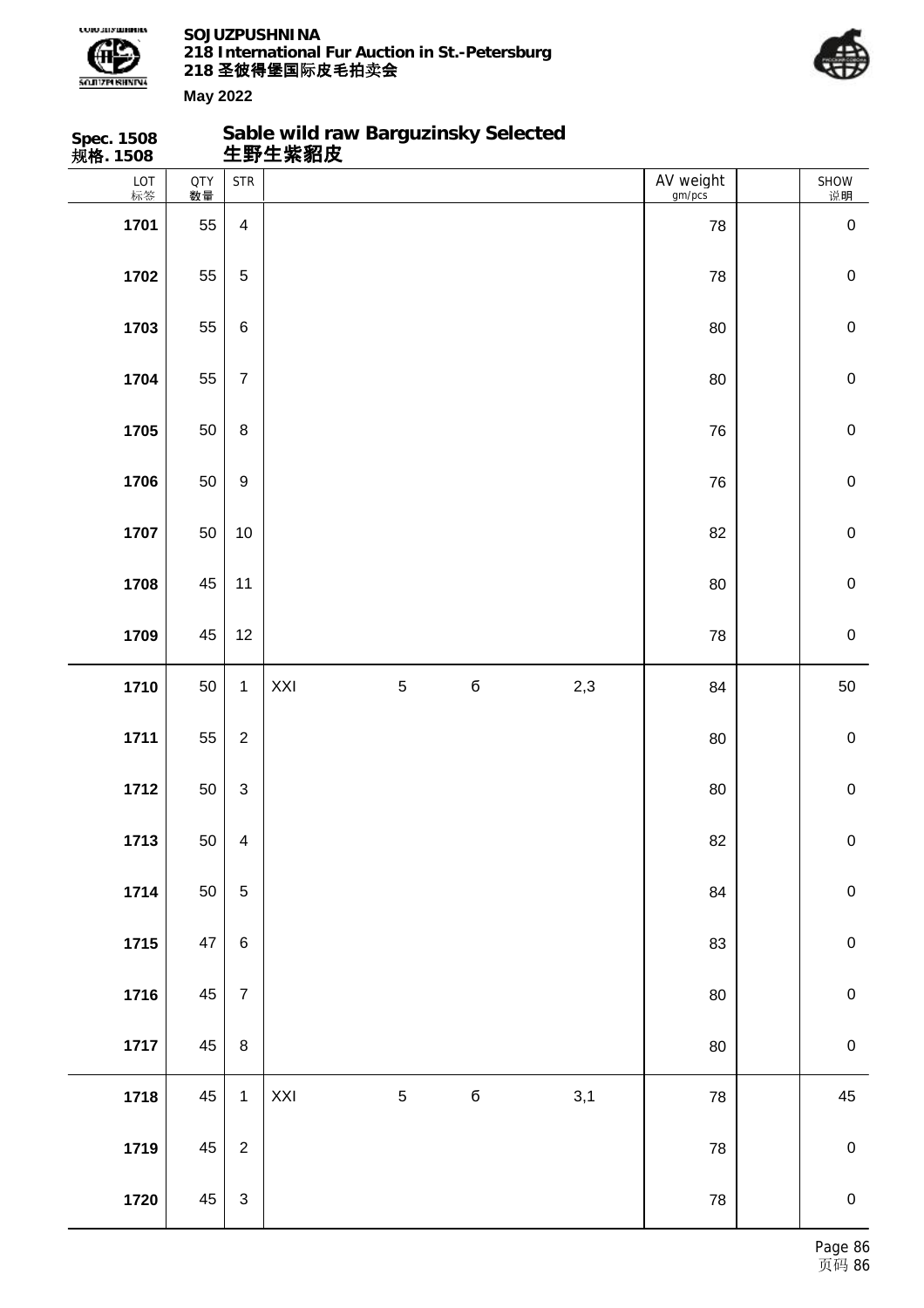

**Sable wild raw Barguzinsky Selected**



| Spec. 1508<br>规 <b>格</b> . 1508 |                  |                         | Sable wild raw Barguzinsky Selected<br>生野生紫貂皮 |                 |             |     |                     |             |
|---------------------------------|------------------|-------------------------|-----------------------------------------------|-----------------|-------------|-----|---------------------|-------------|
| LOT<br>标签                       | <b>QTY</b><br>数量 | <b>STR</b>              |                                               |                 |             |     | AV weight<br>gm/pcs | SHOW<br>说明  |
| 1721                            | 50               | $\mathbf{1}$            | XXI                                           | $\overline{5}$  | $\mathbf 6$ | 3,2 | 74                  | 50          |
| 1722                            | 55               | $\overline{2}$          |                                               |                 |             |     | 76                  | $\mathbf 0$ |
| 1723                            | 55               | 3                       |                                               |                 |             |     | 75                  | $\mathbf 0$ |
| 1724                            | 55               | $\overline{4}$          |                                               |                 |             |     | 80                  | $\mathbf 0$ |
| 1725                            | 55               | 5                       |                                               |                 |             |     | 76                  | $\pmb{0}$   |
| 1726                            | 45               | 6                       |                                               |                 |             |     | 82                  | $\mathbf 0$ |
| 1727                            | 45               | $\overline{7}$          |                                               |                 |             |     | 82                  | $\mathbf 0$ |
| 1728                            | 40               | 8                       |                                               |                 |             |     | 75                  | $\mathbf 0$ |
| 1729                            | 40               | 9                       |                                               |                 |             |     | 78                  | $\pmb{0}$   |
| 1730                            | 50               | $\mathbf{1}$            | XXI                                           | $5\phantom{.0}$ | $\mathbf 6$ | 3,3 | 82                  | 50          |
| 1731                            | 55               | $\overline{2}$          |                                               |                 |             |     | 82                  | $\pmb{0}$   |
| 1732                            | 55               | $\mathbf{3}$            |                                               |                 |             |     | 80                  | $\mathbf 0$ |
| 1733                            | 50               | $\overline{\mathbf{4}}$ |                                               |                 |             |     | 80                  | $\pmb{0}$   |
| 1734                            | 50               | $\overline{5}$          |                                               |                 |             |     | 82                  | $\mathbf 0$ |
| 1735                            | 50               | 6                       |                                               |                 |             |     | 78                  | $\pmb{0}$   |
| 1736                            | 42               | $\overline{7}$          |                                               |                 |             |     | 81                  | $\mathbf 0$ |
| 1737                            | 50               | $\mathbf{1}$            | $\mathsf{X} \mathsf{I}$                       | $\sqrt{5}$      | $\mathbf 6$ | 1,1 | 62                  | 50          |
| 1738                            | 49               | $\mathbf{1}$            | $\mathsf{X} \mathsf{I}$                       | $\overline{5}$  | $\mathbf 6$ | 1,2 | 63                  | 49          |
| 1739                            | 45               | $\overline{2}$          |                                               |                 |             |     | 62                  | $\pmb{0}$   |
| 1740                            | 45               | $\mathbf{3}$            |                                               |                 |             |     | 62                  | $\mathbf 0$ |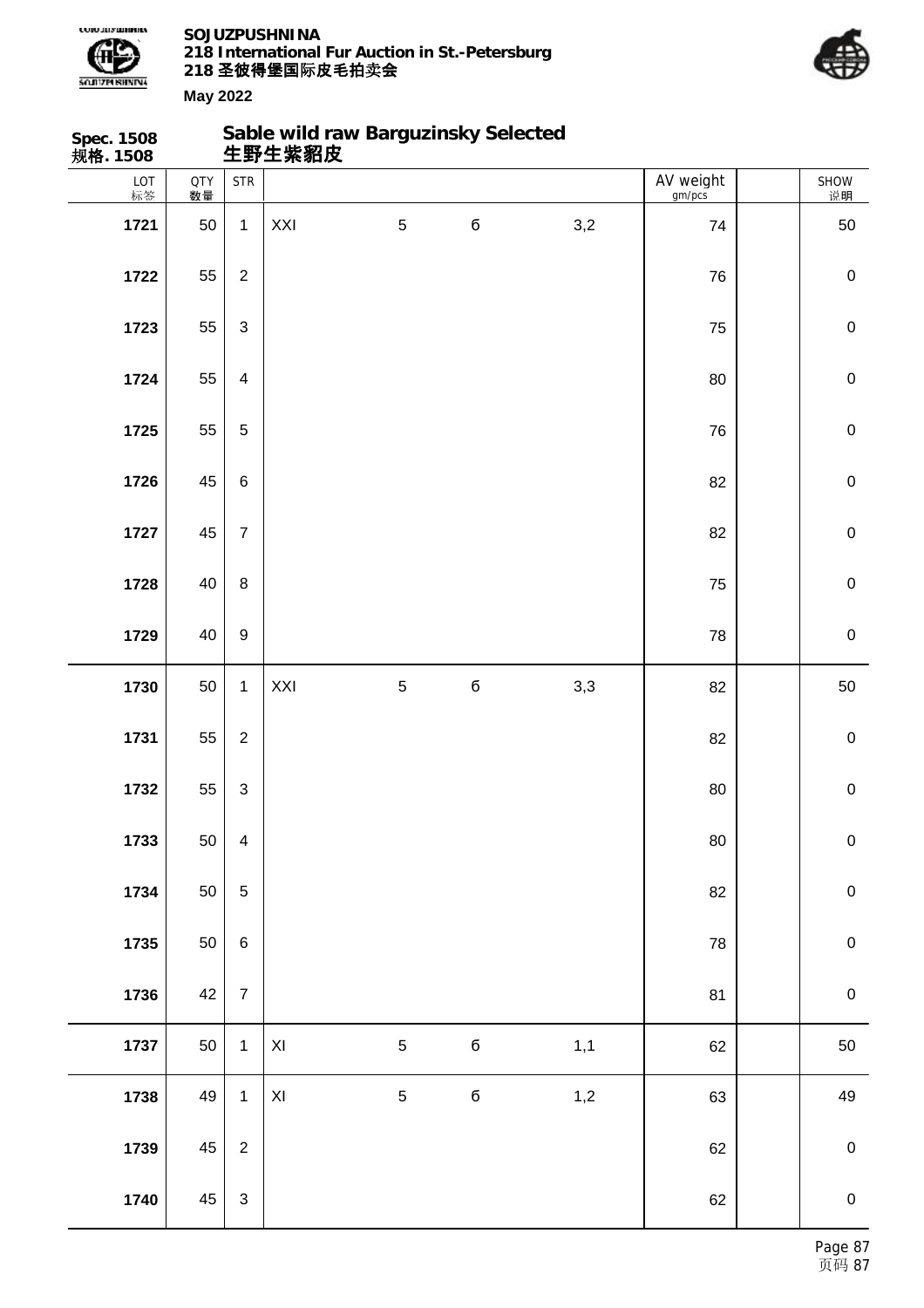



说明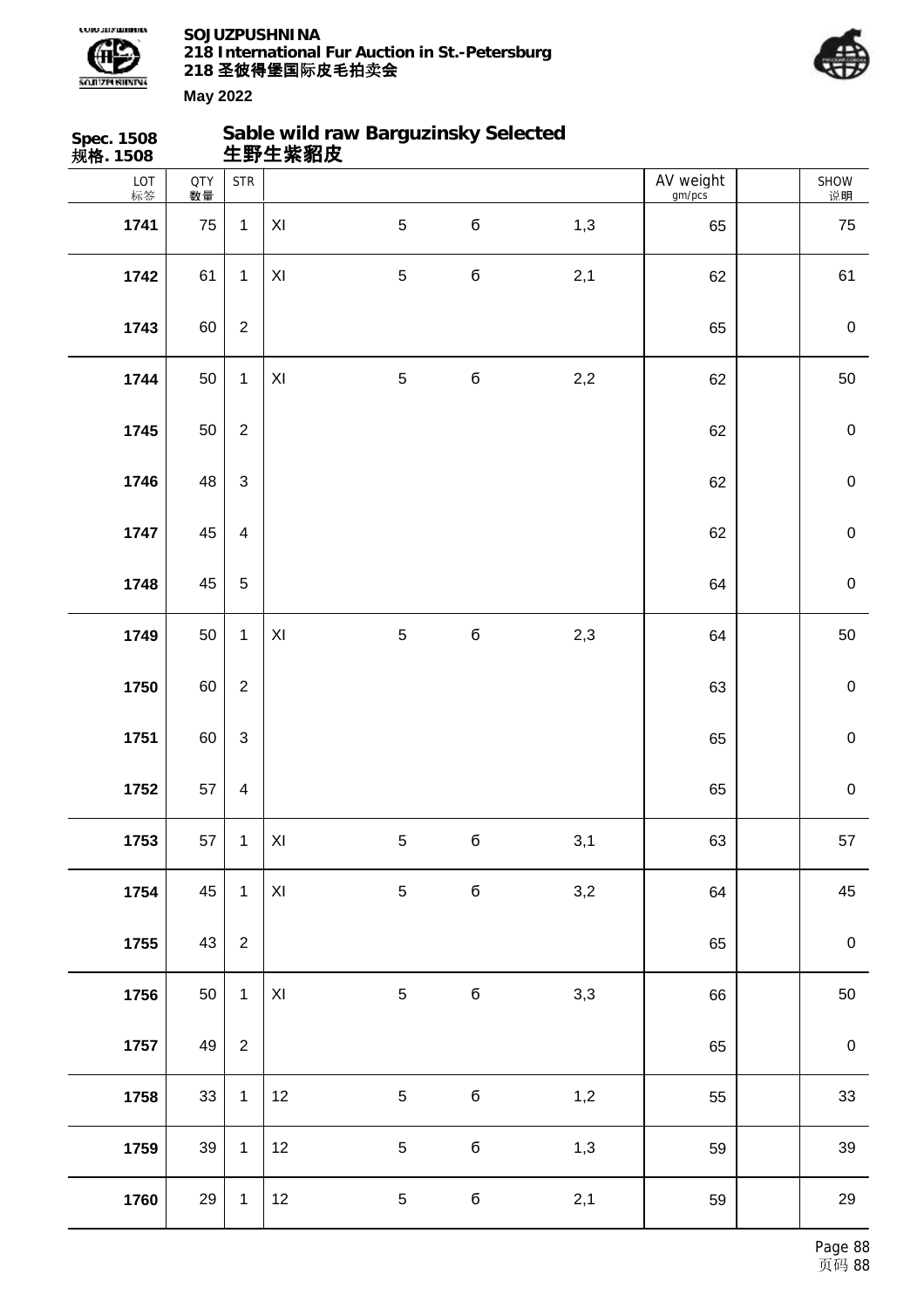



| Spec. 1508<br>规 <b>格</b> . 1508 |                  |                  |     | Sable wild raw Barguzinsky Selected<br>生野生紫貂皮 |             |         |                     |                  |
|---------------------------------|------------------|------------------|-----|-----------------------------------------------|-------------|---------|---------------------|------------------|
| LOT<br>标签                       | <b>QTY</b><br>数量 | <b>STR</b>       |     |                                               |             |         | AV weight<br>gm/pcs | SHOW<br>说明       |
| 1761                            | 55               | $\mathbf{1}$     | 12  | $\overline{5}$                                | $\mathbf 6$ | 2,2     | 56                  | 55               |
| 1762                            | 57               | $\overline{2}$   |     |                                               |             |         | 58                  | $\boldsymbol{0}$ |
| 1763                            | 50               | $\mathbf{1}$     | 12  | $\mathbf 5$                                   | $\mathbf 6$ | 2,3     | 56                  | 50               |
| 1764                            | 49               | $\boldsymbol{2}$ |     |                                               |             |         | 59                  | $\boldsymbol{0}$ |
| 1765                            | 46               | $\mathbf{1}$     | 12  | 5                                             | б           | 3,1     | 57                  | 46               |
| 1766                            | 50               | $\mathbf{1}$     | 12  | $\sqrt{5}$                                    | б           | 3,2     | 54                  | 50               |
| 1767                            | 43               | $\boldsymbol{2}$ |     |                                               |             |         | 56                  | $\mathbf 0$      |
| 1768                            | 40               | $\mathfrak{S}$   |     |                                               |             |         | 58                  | $\mathbf 0$      |
| 1769                            | 45               | $\mathbf{1}$     | 12  | 5                                             | б           | 3,3     | 58                  | 45               |
| 1770                            | 40               | $\boldsymbol{2}$ |     |                                               |             |         | 58                  | $\mathbf 0$      |
| 1771                            | 20               | $\mathbf{1}$     | 23  | $\sqrt{5}$                                    | б           | 1,1     | 55                  | 20               |
| 1772                            | 29               | $\mathbf{1}$     | 23  | $\mathbf 5$                                   | б           | 1,2     | 52                  | 29               |
| 1773                            | 39               | $\mathbf{1}$     | 23  | $\sqrt{5}$                                    | $\mathbf 6$ | 1,3     | 54                  | 39               |
| 1774                            | 20               | $\mathbf{1}$     | 23  | 5                                             | б           | 2,1     | 55                  | 20               |
| 1775                            | 65               | $\mathbf{1}$     | 23  | 5                                             | б           | 2,2     | 51                  | 65               |
| 1776                            | 53               | $\mathbf 1$      | 23  | $\overline{5}$                                | $\mathbf 6$ | 2,3     | 53                  | 53               |
| 1777                            | 20               | $\mathbf{1}$     | 23  | $\overline{5}$                                | $\mathbf 6$ | 3,1     | 55                  | 20               |
| 1778                            | $30\,$           | $\mathbf{1}$     | 23  | 5                                             | б           | 3,2     | 53                  | $30\,$           |
| 1779                            | 33               | $\mathbf{1}$     | 23  | 5                                             | б           | 3,3     | 55                  | 33               |
| 1780                            | 24               | $\mathbf{1}$     | XXI | $\,$ 5 $\,$                                   | $\mathbf 6$ | 1, 1, 1 | 79                  | 24               |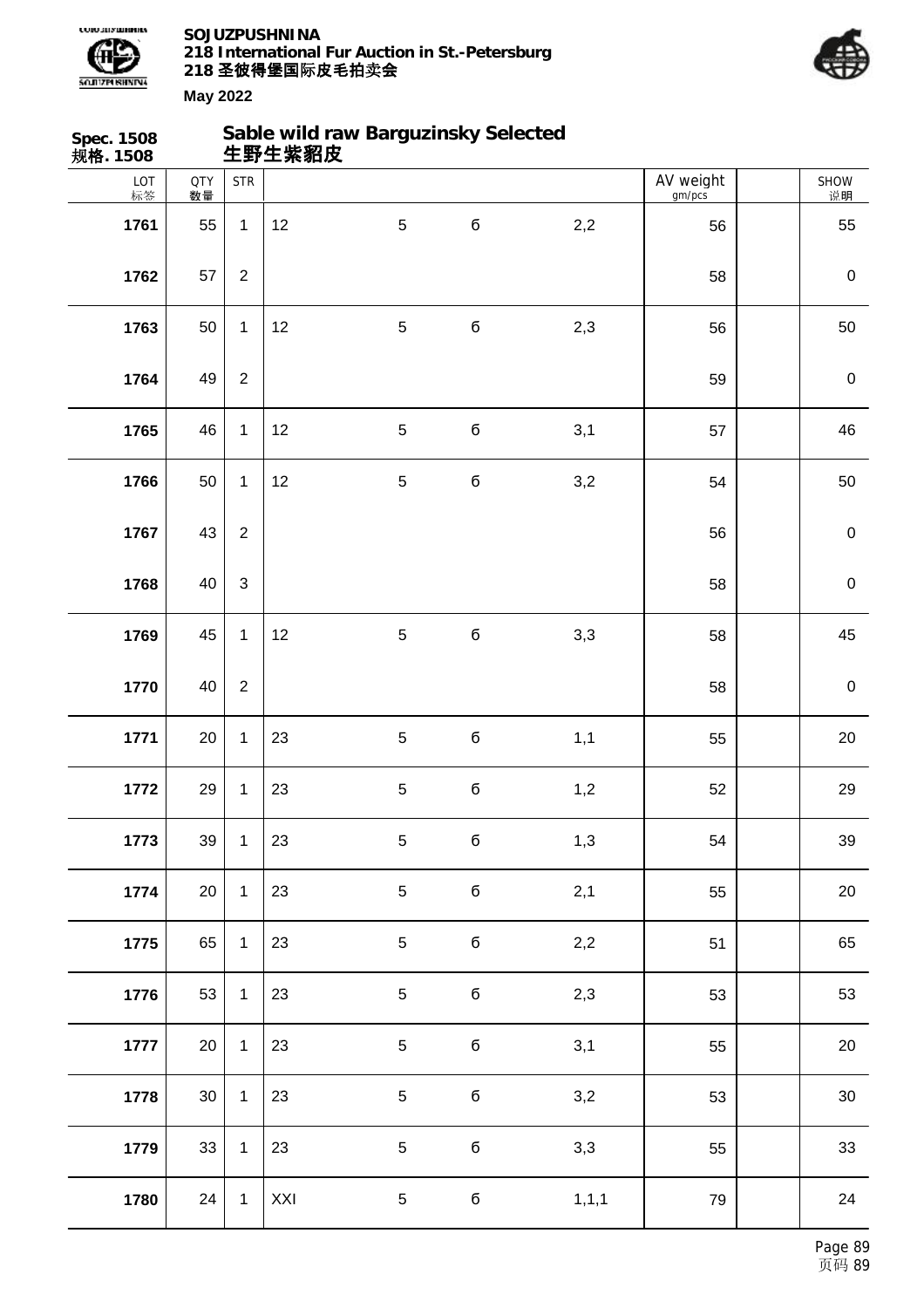



| Spec. 1508<br>规格. 1508 |                  |                | 生野生紫貂皮         | Sable wild raw Barguzinsky Selected |             |         |                     |             |
|------------------------|------------------|----------------|----------------|-------------------------------------|-------------|---------|---------------------|-------------|
| LOT<br>标签              | <b>QTY</b><br>数量 | <b>STR</b>     |                |                                     |             |         | AV weight<br>gm/pcs | SHOW<br>说明  |
| 1781                   | 53               | $\mathbf{1}$   | XXI            | $\sqrt{5}$                          | $\mathbf 6$ | 1, 2, 1 | 79                  | 53          |
| 1782                   | 34               | $\mathbf{1}$   | XXI            | $\sqrt{5}$                          | $\mathbf 6$ | 1, 3, 1 | 82                  | 34          |
| 1783                   | 58               | $\mathbf{1}$   | XXI            | $\mathbf 5$                         | $\mathbf 6$ | 2,1,1   | 78                  | 58          |
| 1784                   | 48               | $\mathbf{1}$   | XXI            | $\mathbf 5$                         | б           | 2,2,1   | 79                  | 48          |
| 1785                   | 45               | $\overline{2}$ |                |                                     |             |         | 78                  | $\pmb{0}$   |
| 1786                   | 45               | $\mathfrak{S}$ |                |                                     |             |         | 76                  | $\pmb{0}$   |
| 1787                   | 45               | $\mathbf{1}$   | XXI            | $\overline{5}$                      | $\mathbf 6$ | 2,3,1   | 82                  | 45          |
| 1788                   | 45               | $\overline{2}$ |                |                                     |             |         | 80                  | $\pmb{0}$   |
| 1789                   | 24               | $\mathfrak{S}$ |                |                                     |             |         | 83                  | $\pmb{0}$   |
| 1790                   | 45               | $\mathbf{1}$   | XXI            | $\sqrt{5}$                          | б           | 3, 1, 1 | 73                  | 45          |
| 1791                   | 44               | $\overline{2}$ |                |                                     |             |         | 75                  | $\pmb{0}$   |
| 1792                   | 45               | $\mathbf{1}$   | XXI            | $\mathbf 5$                         | б           | 3,2,1   | 82                  | 45          |
| 1793                   | 43               | $\overline{2}$ |                |                                     |             |         | 79                  | $\pmb{0}$   |
| 1794                   | 40               | $\sqrt{3}$     |                |                                     |             |         | 78                  | $\mathbf 0$ |
| 1795                   | 46               | $\mathbf{1}$   | XXI            | $\overline{5}$                      | $\mathbf 6$ | 3,3,1   | 80                  | 46          |
| 1796                   | 40               | $\overline{2}$ |                |                                     |             |         | 80                  | $\mathbf 0$ |
| 1797                   | 20               | $\sqrt{3}$     |                |                                     |             |         | 85                  | $\mathbf 0$ |
| 1798                   | 19               | $\mathbf{1}$   | $\pmb{\times}$ | $\mathbf 5$                         | $\mathbf 6$ | 1, 1, 1 | 63                  | $19$        |
| 1799                   | 21               | $\mathbf 1$    | $\pmb{\times}$ | $\mathbf 5$                         | $\mathbf 6$ | 1, 2, 1 | 62                  | 21          |
| 1800                   | 18               | $\mathbf{1}$   | $\pmb{\times}$ | $\mathbf 5$                         | $\mathbf 6$ | 1, 3, 1 | 67                  | 18          |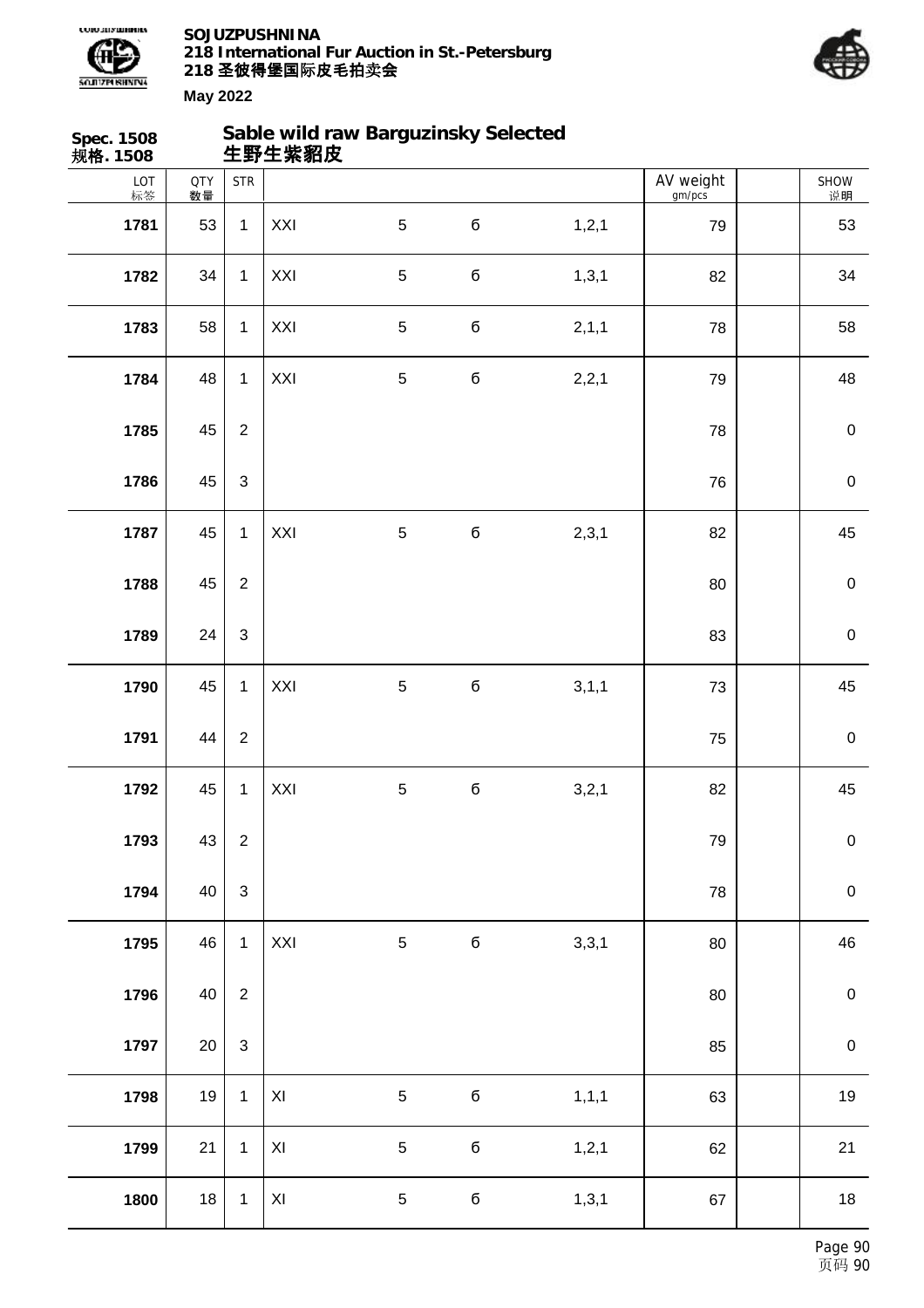



| Spec. 1508<br>规格. 1508 |                  |              | 生野生紫貂皮                  | Sable wild raw Barguzinsky Selected |             |         |                     |                   |
|------------------------|------------------|--------------|-------------------------|-------------------------------------|-------------|---------|---------------------|-------------------|
| LOT<br>标签              | <b>QTY</b><br>数量 | <b>STR</b>   |                         |                                     |             |         | AV weight<br>gm/pcs | <b>SHOW</b><br>说明 |
| 1801                   | 27               | $\mathbf 1$  | XI                      | 5                                   | б           | 2, 1, 1 | 63                  | 27                |
| 1802                   | 54               | $\mathbf{1}$ | $\mathsf{X} \mathsf{I}$ | $\sqrt{5}$                          | $\bf 6$     | 2,2,1   | 67                  | 54                |
| 1803                   | 50               | $\mathbf{1}$ | XI                      | $\sqrt{5}$                          | $\mathbf 6$ | 2,3,1   | 66                  | 50                |
| 1804                   | 42               | $\mathbf{1}$ | XI                      | $\sqrt{5}$                          | $\bf 6$     | 3, 1, 1 | 62                  | 42                |
| 1805                   | 68               | $\mathbf{1}$ | XI                      | $\overline{5}$                      | б           | 3,2,1   | 65                  | 68                |
| 1806                   | 30               | $\mathbf{1}$ | $\mathsf{X} \mathsf{I}$ | $\sqrt{5}$                          | $\mathbf 6$ | 3,3,1   | 67                  | 30                |
| 1807                   | 27               | $\mathbf{1}$ | 12                      | $\sqrt{5}$                          | б           | 1, 1, 1 | 56                  | 27                |
| 1808                   | 58               | $\mathbf{1}$ | 12                      | $\overline{5}$                      | $\bf 6$     | 1, 2, 1 | 57                  | 58                |
| 1809                   | 34               | $\mathbf{1}$ | 12                      | $\overline{5}$                      | $\mathbf 6$ | 1, 3, 1 | 59                  | 34                |
| 1810                   | 28               | $\mathbf{1}$ | 12                      | $\sqrt{5}$                          | $\mathbf 6$ | 2,1,1   | 61                  | 28                |
| 1811                   | 57               | $\mathbf{1}$ | 12                      | $\sqrt{5}$                          | $\mathbf 6$ | 2,2,1   | 54                  | 57                |
| 1812                   | 39               | 1            | 12                      | $\sqrt{5}$                          | $\mathbf 6$ | 2,3,1   | 59                  | 39                |
| 1813                   | 20               | $\mathbf{1}$ | 23                      | $\sqrt{5}$                          | $\bf 6$     | 1, 1, 1 | 55                  | 20                |
| 1814                   | 25               | $\mathbf{1}$ | 23                      | 5                                   | б           | 1, 2, 1 | 52                  | 25                |
| 1815                   | 21               | $\mathbf{1}$ | 23                      | 5                                   | $\bf 6$     | 2,1,1   | 52                  | 21                |
| 1816                   | 27               | $\mathbf{1}$ | 23                      | 5                                   | $\mathbf 6$ | 2,2,1   | 52                  | 27                |
| 1817                   | 22               | $\mathbf{1}$ | XXI, XI                 | $\mathbf 5$                         | $\mathbf 6$ | 1,2,2   | 82                  | 22                |
| 1818                   | 23               | $\mathbf{1}$ | XXI, XI                 | $\mathbf 5$                         | $\mathbf 6$ | 1,3,2   | 83                  | 23                |
| 1819                   | 22               | $\mathbf{1}$ | XXI, XI                 | $\mathbf 5$                         | $\mathbf 6$ | 2,1,2   | $77$                | 22                |
| 1820                   | 47               | $\mathbf{1}$ | XXI, XI                 | $\mathbf 5$                         | $\mathbf 6$ | 2,2,2   | 79                  | 47                |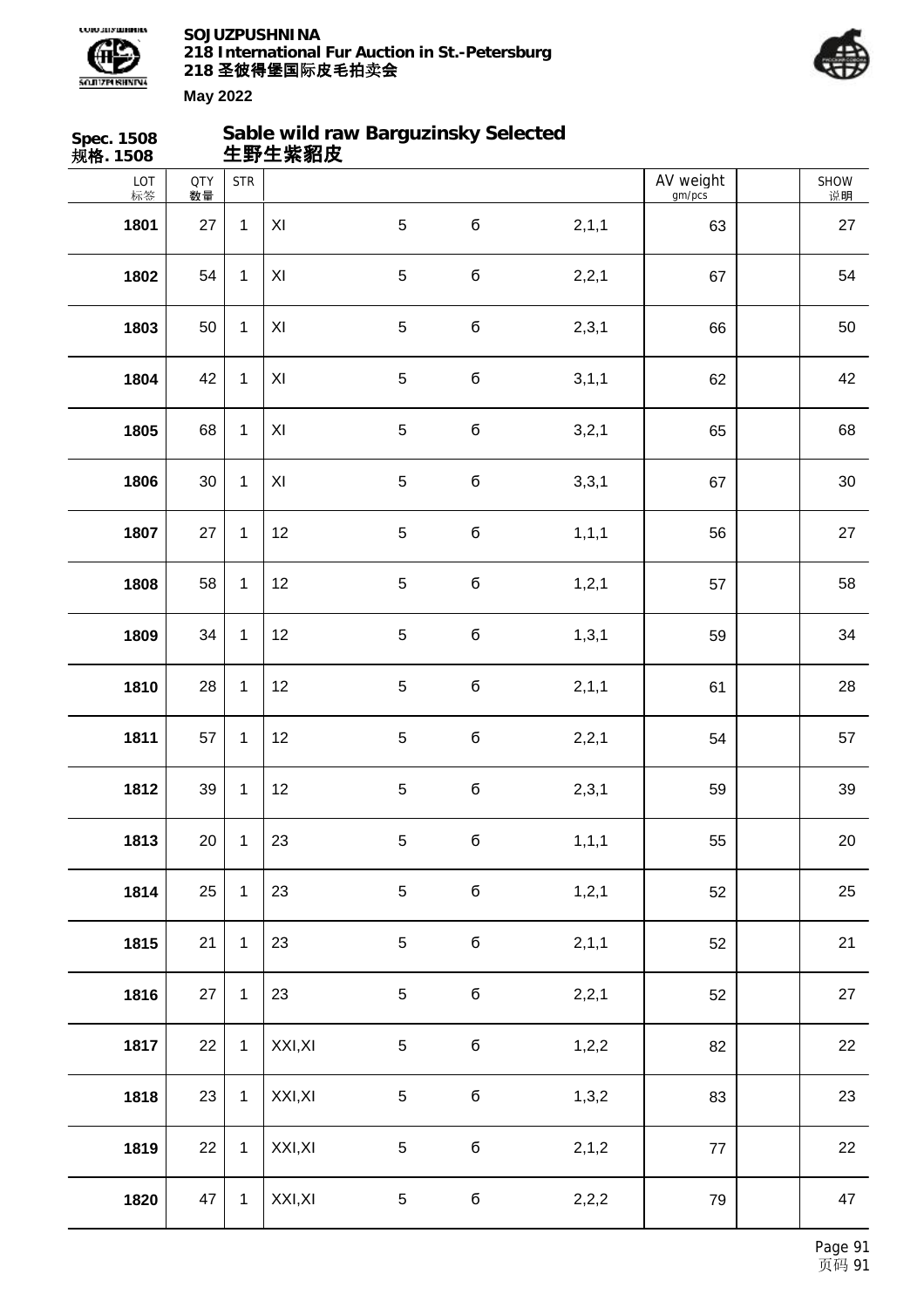



| Spec. 1508<br>规格. 1508 |                  |              | 生野生紫貂皮  | Sable wild raw Barguzinsky Selected |             |         |                     |            |
|------------------------|------------------|--------------|---------|-------------------------------------|-------------|---------|---------------------|------------|
| LOT<br>标签              | <b>QTY</b><br>数量 | <b>STR</b>   |         |                                     |             |         | AV weight<br>gm/pcs | SHOW<br>说明 |
| 1821                   | 27               | $\mathbf{1}$ | XXI, XI | $5\phantom{.0}$                     | б           | 2,3,2   | 78                  | 27         |
| 1822                   | 36               | $\mathbf{1}$ | XXI, XI | $\overline{5}$                      | б           | 3, 1, 2 | 72                  | 36         |
| 1823                   | 67               | $\mathbf{1}$ | XXI, XI | $\sqrt{5}$                          | б           | 3,2,2   | 75                  | 67         |
| 1824                   | 29               | $\mathbf{1}$ | XXI, XI | $\sqrt{5}$                          | б           | 3,3,2   | 79                  | 29         |
| 1825                   | 20               | $\mathbf{1}$ | 123     | 5                                   | б           | 1, 1, 2 | 55                  | 20         |
| 1826                   | 20               | $\mathbf{1}$ | 123     | $\overline{5}$                      | б           | 1, 2, 2 | 60                  | 20         |
| 1827                   | 18               | $\mathbf{1}$ | 123     | $\sqrt{5}$                          | б           | 1,3,2   | 61                  | 18         |
| 1828                   | 20               | $\mathbf{1}$ | 123     | $\sqrt{5}$                          | б           | 2, 1, 2 | 60                  | 20         |
| 1829                   | 17               | $\mathbf{1}$ | 123     | $\sqrt{5}$                          | б           | 2,2,2   | 59                  | 17         |
| 1830                   | 20               | $\mathbf{1}$ | 123     | $\overline{5}$                      | б           | 2,3,2   | 60                  | 20         |
| 1831                   | 16               | $\mathbf{1}$ | XXI, XI | $\sqrt{5}$                          | б           | 1, 1, 3 | 75                  | 16         |
| 1832                   | 29               | $\mathbf{1}$ | XXI, XI | $\sqrt{5}$                          | б           | 1, 2, 3 | 76                  | 29         |
| 1833                   | 21               | $\mathbf{1}$ | XXI, XI | $5\,$                               | б           | 1,3,3   | 76                  | 21         |
| 1834                   | 25               | $\mathbf{1}$ | XXI, XI | 5                                   | б           | 2, 1, 3 | 80                  | 25         |
| 1835                   | 39               | $\mathbf{1}$ | XXI, XI | $\,$ 5 $\,$                         | б           | 2,2,3   | 77                  | 39         |
| 1836                   | 22               | $\mathbf{1}$ | XXI, XI | 5                                   | $\mathbf 6$ | 2,3,3   | 82                  | 22         |
| 1837                   | 15               | $\mathbf{1}$ | XXI, XI | $\,$ 5 $\,$                         | $\mathbf 6$ | 3, 1, 3 | 73                  | 15         |
| 1838                   | 21               | $\mathbf{1}$ | XXI, XI | $\,$ 5 $\,$                         | б           | 3,2,3   | 76                  | 21         |
| 1839                   | 20               | $\mathbf{1}$ | XXI, XI | 5                                   | б           | 3,3,3   | 75                  | 20         |
| 1840                   | 22               | $\mathbf{1}$ | 123     | 5                                   | $\mathbf 6$ | 1, 1, 3 | 55                  | 22         |
|                        |                  |              |         |                                     |             |         |                     |            |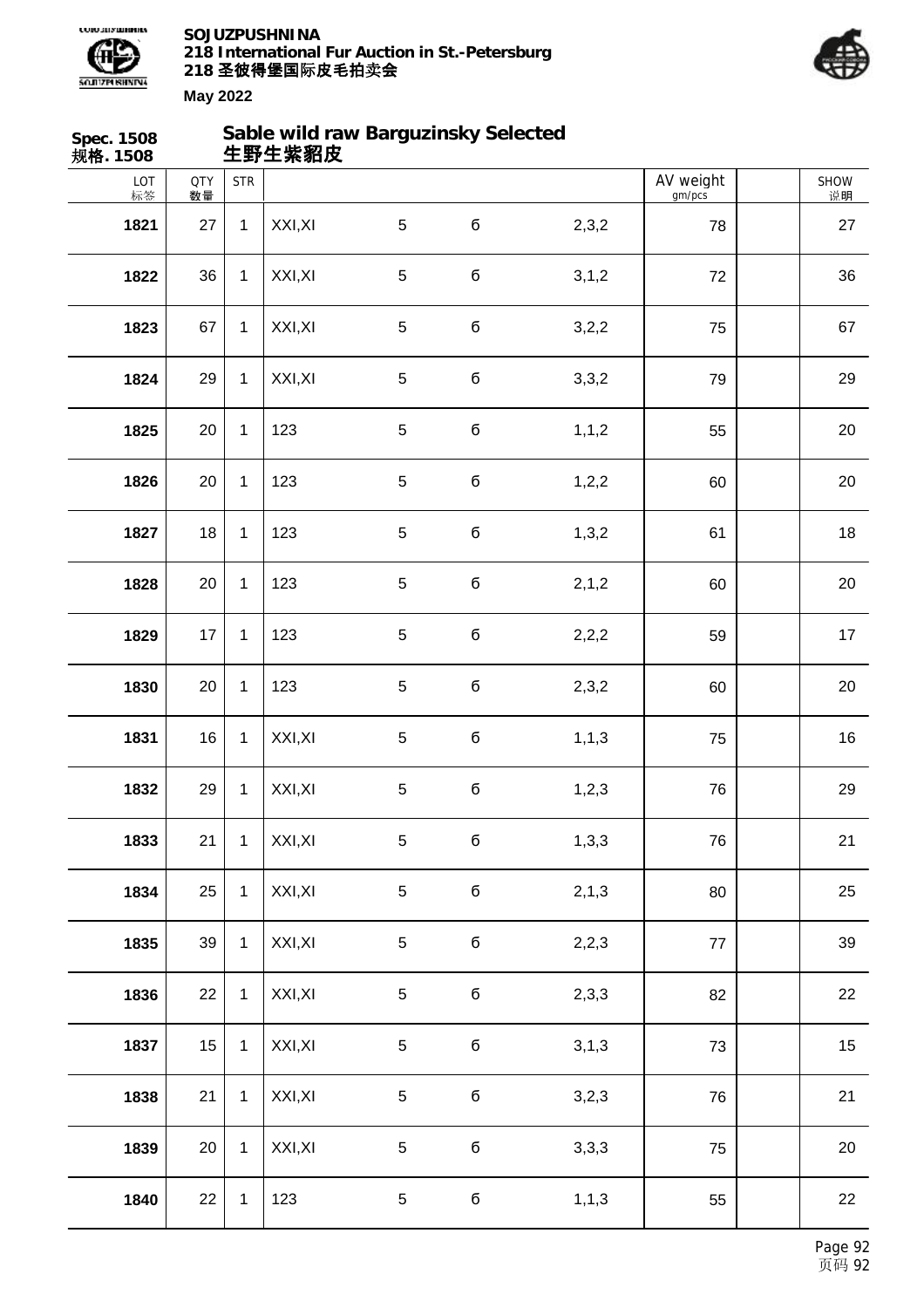



| Spec. 1508<br>规格. 1508 |                  |              | 生野生紫貂皮  | Sable wild raw Barguzinsky Selected |             |         |                     |            |
|------------------------|------------------|--------------|---------|-------------------------------------|-------------|---------|---------------------|------------|
| LOT<br>标签              | <b>QTY</b><br>数量 | <b>STR</b>   |         |                                     |             |         | AV weight<br>gm/pcs | SHOW<br>说明 |
| 1841                   | 26               | $\mathbf{1}$ | 123     | $\overline{5}$                      | б           | 1,2,3   | 58                  | 26         |
| 1842                   | 20               | $\mathbf{1}$ | 123     | $\overline{5}$                      | б           | 1,3,3   | 60                  | 20         |
| 1843                   | 18               | $\mathbf{1}$ | XXI, XI | $\overline{5}$                      | $\mathbf 6$ | 1, 1, 4 | 72                  | 18         |
| 1844                   | 17               | $\mathbf{1}$ | XXI, XI | $\sqrt{5}$                          | б           | 1,2,4   | 71                  | 17         |
| 1845                   | 17               | $\mathbf{1}$ | XXI, XI | $\overline{5}$                      | б           | 2,1,4   | 71                  | 17         |
| 1846                   | 16               | $\mathbf{1}$ | XXI, XI | $\overline{5}$                      | б           | 2,2,4   | 81                  | 16         |
| 1847                   | 18               | $\mathbf{1}$ | 123     | $\overline{5}$                      | $\mathbf 6$ | 1, 1, 4 | 56                  | 18         |
| 1848                   | 22               | $\mathbf{1}$ | 123     | $\overline{5}$                      | $\mathbf 6$ | 1,2,4   | 55                  | 22         |
| 1849                   | 15               | $\mathbf{1}$ | XXI, XI | $\sqrt{5}$                          | б           | 1, 1, 5 | 80                  | 15         |
| 1850                   | 15               | $\mathbf{1}$ | XXI, XI | $\overline{5}$                      | б           | 1,2,5   | 73                  | 15         |
| 1851                   | 15               | $\mathbf{1}$ | XXI, XI | $\overline{5}$                      | б           | 1,3,5   | 80                  | 15         |
| 1852                   | 20               | $\mathbf{1}$ | XXI, XI | $\sqrt{5}$                          | б           | 1,2,6   | 75                  | 20         |
|                        | 83241            |              |         |                                     |             |         |                     | 37373      |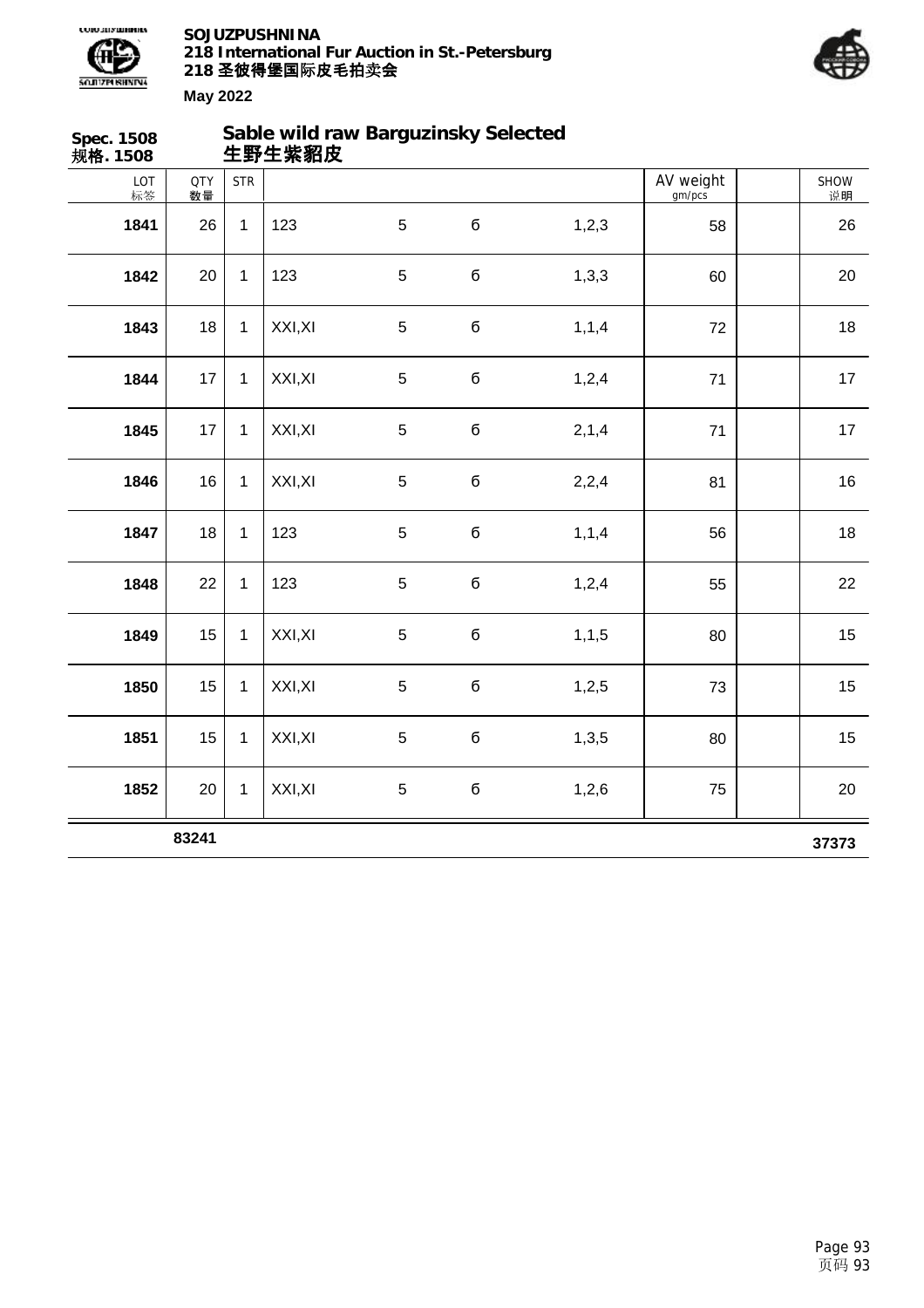



|            | Spec. 1525<br>规格. 1525 |                  |                  | 巴尔古今生野生紫貂皮 | Sable wild raw Barguzinsky |              |     |                     |                   |
|------------|------------------------|------------------|------------------|------------|----------------------------|--------------|-----|---------------------|-------------------|
|            | LOT<br>标签              | <b>QTY</b><br>数量 | <b>STR</b>       |            |                            |              |     | AV weight<br>gm/pcs | <b>SHOW</b><br>说明 |
| <b>BAC</b> | 50059                  | 28               | $\mathbf{1}$     | XXI        | $\overline{\mathbf{4}}$    |              | 2,3 | 86                  | 28                |
| <b>BAC</b> | 50193                  | 31               | 1                | XI         | 5                          | $\mathsf a$  | 1,1 | 68                  | 31                |
| <b>BAC</b> | 50194                  | 43               | $\mathbf{1}$     | XI         | 5                          | $\mathsf a$  | 1,2 | 67                  | 43                |
| <b>BAC</b> | 50195                  | 26               | $\boldsymbol{2}$ |            |                            |              |     | 73                  | $\pmb{0}$         |
| <b>BAC</b> | 50196                  | 40               | $\mathbf{1}$     | XI         | 5                          | $\mathsf{a}$ | 1,3 | 70                  | 40                |
| <b>BAC</b> | 50197                  | 37               | 1                | XI         | 5                          | $\mathsf{a}$ | 2,1 | 65                  | 37                |
| <b>BAC</b> | 50198                  | 55               | $\mathbf{1}$     | XI         | 5                          | $\mathsf{a}$ | 2,2 | 69                  | 55                |
| <b>BAC</b> | 50199                  | 49               | $\overline{2}$   |            |                            |              |     | 67                  | $\pmb{0}$         |
| BAC        | 50200                  | 40               | $\mathbf{1}$     | XI         | $\sqrt{5}$                 | $\mathsf a$  | 2,3 | 70                  | 40                |
| <b>BAC</b> | 50201                  | 31               | $\mathbf 1$      | XI         | 5                          | $\mathsf a$  | 3,1 | 71                  | 31                |
| <b>BAC</b> | 50202                  | 54               | 1                | XI         | 5                          | $\mathsf a$  | 3,2 | 69                  | 54                |
| <b>BAC</b> | 50203                  | 19               | 1                | XI         | 5                          | $\mathsf a$  | 3,3 | 68                  | 19                |
|            |                        | 453              |                  |            |                            |              |     |                     | 378               |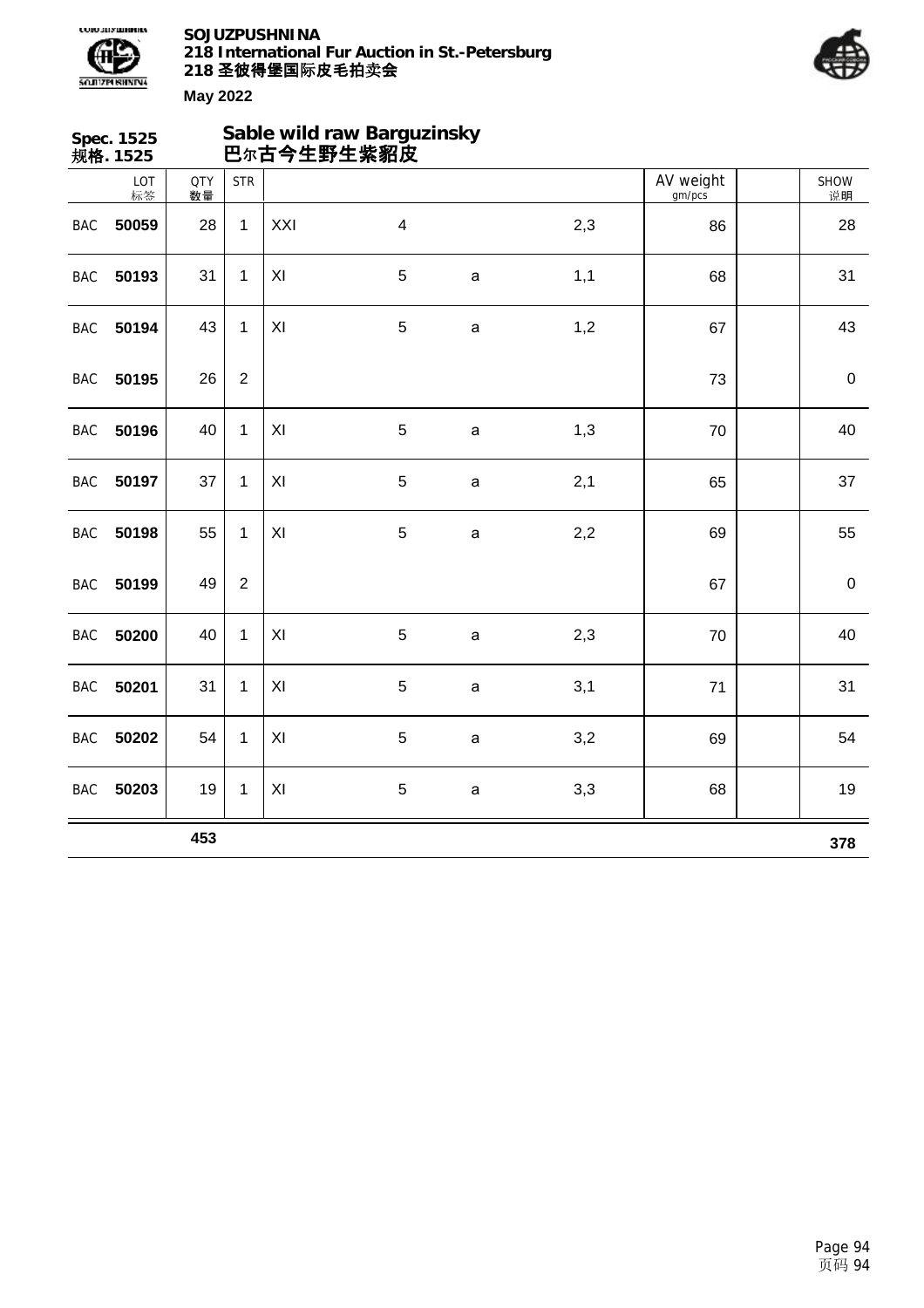

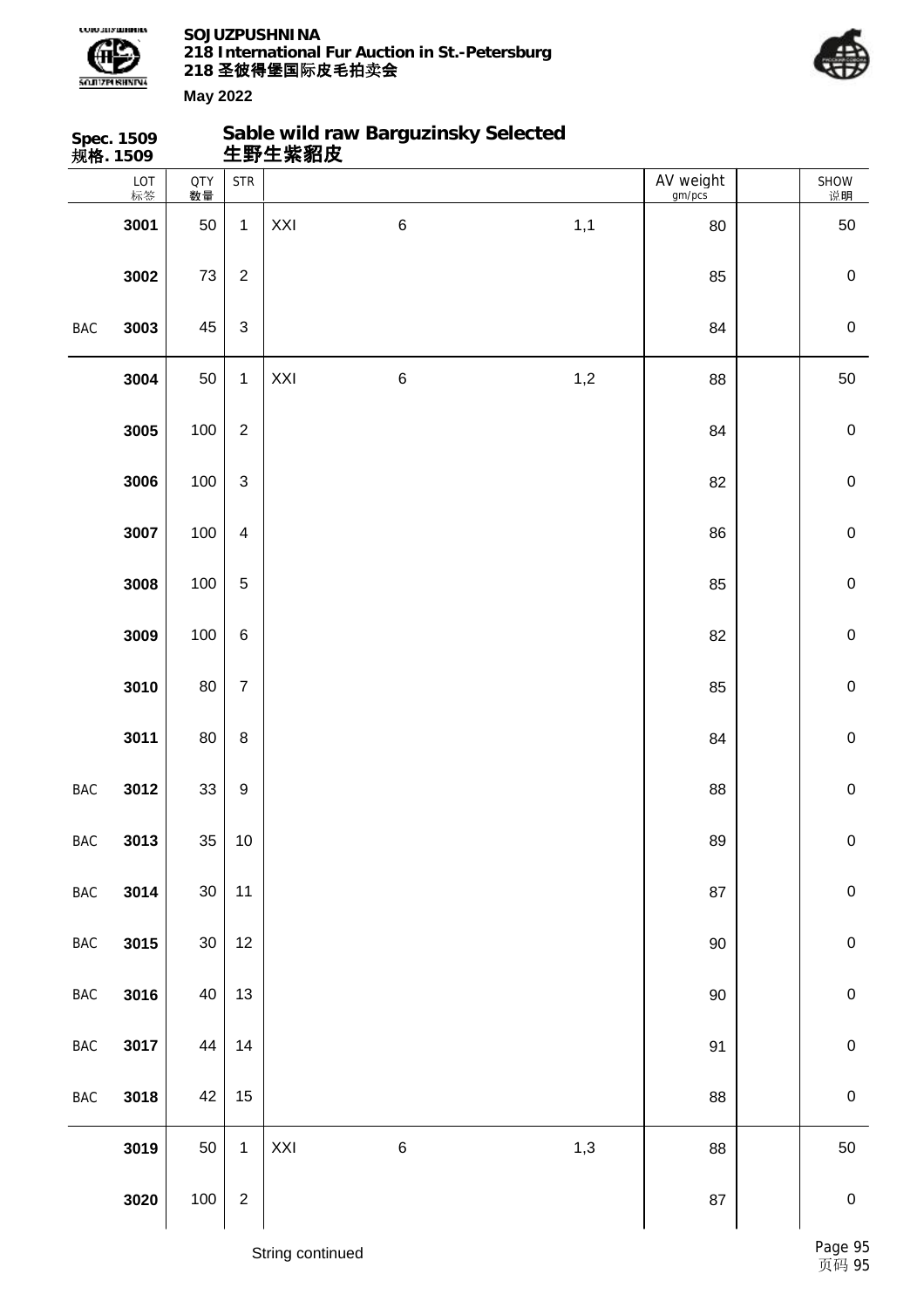

**Sable wild raw Barguzinsky Selected**



|                | Spec. 1509<br>规 <b>格</b> . 1509 |                  |                  |     | Sable wild raw Barguzinsky Selected<br>生野生紫貂皮 |     |                     |             |
|----------------|---------------------------------|------------------|------------------|-----|-----------------------------------------------|-----|---------------------|-------------|
|                | LOT<br>标签                       | <b>QTY</b><br>数量 | <b>STR</b>       |     |                                               |     | AV weight<br>gm/pcs | SHOW<br>说明  |
|                | 3021                            | 110              | $\mathfrak{S}$   |     |                                               |     | 86                  | $\mathbf 0$ |
|                | 3022                            | 111              | $\overline{4}$   |     |                                               |     | 86                  | $\pmb{0}$   |
| <b>BAC</b>     | 3023                            | 46               | $\sqrt{5}$       |     |                                               |     | 91                  | $\pmb{0}$   |
| <b>BAC</b>     | 3024                            | 52               | $\,6\,$          |     |                                               |     | 92                  | $\pmb{0}$   |
| BAC            | 3025                            | 58               | $\overline{7}$   |     |                                               |     | 93                  | $\pmb{0}$   |
| <b>BAC</b>     | 3026                            | 43               | $\bf 8$          |     |                                               |     | 93                  | $\pmb{0}$   |
|                | 3027                            | 50               | $\mathbf{1}$     | XXI | $\,6\,$                                       | 2,1 | 84                  | 50          |
|                | 3028                            | 100              | $\overline{2}$   |     |                                               |     | 83                  | $\pmb{0}$   |
|                | 3029                            | 100              | $\mathfrak{S}$   |     |                                               |     | 79                  | $\pmb{0}$   |
|                | 3030                            | 100              | $\overline{4}$   |     |                                               |     | 82                  | $\mathbf 0$ |
|                | 3031                            | 100              | $\sqrt{5}$       |     |                                               |     | 82                  | $\pmb{0}$   |
|                | 3032                            | 100              | $\,6\,$          |     |                                               |     | 80                  | $\mathbf 0$ |
|                | 3033                            | 100              | $\boldsymbol{7}$ |     |                                               |     | 82                  | $\pmb{0}$   |
|                | 3034                            | 85               | $\bf 8$          |     |                                               |     | 81                  | $\mathbf 0$ |
|                | 3035                            | 87               | $\boldsymbol{9}$ |     |                                               |     | 82                  | ${\bf 0}$   |
| $_{\rm BAC}$   | 3036                            | 41               | $10$             |     |                                               |     | 85                  | ${\bf 0}$   |
| $\mathsf{BAC}$ | 3037                            | 36               | 11               |     |                                               |     | 86                  | $\mathbf 0$ |
|                | 3038                            | 50               | $\mathbf{1}$     | XXI | $\,$ 6 $\,$                                   | 2,2 | 84                  | 50          |
|                | 3039                            | 100              | $\overline{2}$   |     |                                               |     | 86                  | $\pmb{0}$   |
|                | 3040                            | 100              | $\mathsf 3$      |     |                                               |     | 85                  | $\pmb{0}$   |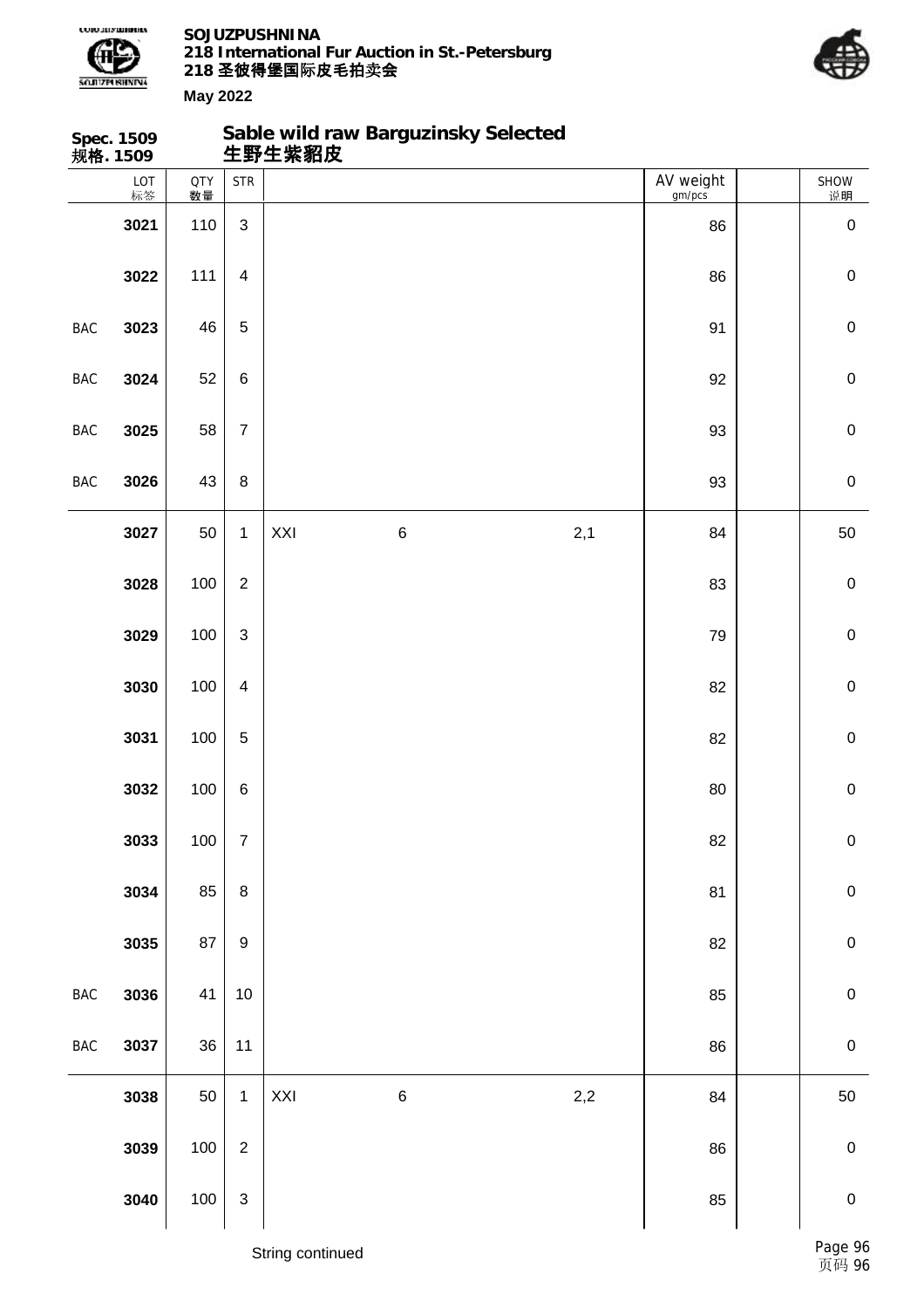

**Sable wild raw Barguzinsky Selected**



| Spec. 1509<br>规 <b>格</b> . 1509 |                  |                  | Sable wild raw Barguzinsky Selected<br>生野生紫貂皮 |                     |             |
|---------------------------------|------------------|------------------|-----------------------------------------------|---------------------|-------------|
| LOT<br>标签                       | <b>QTY</b><br>数量 | <b>STR</b>       |                                               | AV weight<br>gm/pcs | SHOW<br>说明  |
| 3041                            | 100              | $\overline{4}$   |                                               | 85                  | $\mathbf 0$ |
| 3042                            | 100              | 5                |                                               | 85                  | $\mathbf 0$ |
| 3043                            | 100              | $\,6\,$          |                                               | 86                  | $\mathbf 0$ |
| 3044                            | 100              | $\overline{7}$   |                                               | 84                  | $\mathbf 0$ |
| 3045                            | 100              | $\bf 8$          |                                               | 86                  | $\mathbf 0$ |
| 3046                            | 100              | $\boldsymbol{9}$ |                                               | 83                  | $\mathbf 0$ |
| 3047                            | 100              | 10               |                                               | 83                  | $\mathbf 0$ |
| 3048                            | 100              | 11               |                                               | 82                  | $\mathbf 0$ |
| 3049                            | 100              | 12               |                                               | 82                  | $\mathbf 0$ |
| 3050                            | 100              | 13               |                                               | 85                  | $\mathbf 0$ |
| 3051                            | 100              | 14               |                                               | 81                  | $\mathbf 0$ |
| 3052                            | 100              | 15               |                                               | 83                  | $\mathbf 0$ |
| 3053                            | 100              | 16               |                                               | 82                  | ${\bf 0}$   |
| 3054                            | 100              | $17\,$           |                                               | 85                  | $\pmb{0}$   |
| 3055                            | 100              | 18               |                                               | 85                  | $\pmb{0}$   |
| 3056                            | 100              | 19               |                                               | 87                  | $\mathbf 0$ |
| 3057                            | 100              | $20\,$           |                                               | 85                  | $\pmb{0}$   |
| 3058                            | 100              | $21$             |                                               | 85                  | $\mathbf 0$ |
| 3059                            | 100              | 22               |                                               | 86                  | $\pmb{0}$   |
| 3060                            | 100              | 23               |                                               | 86                  | $\pmb{0}$   |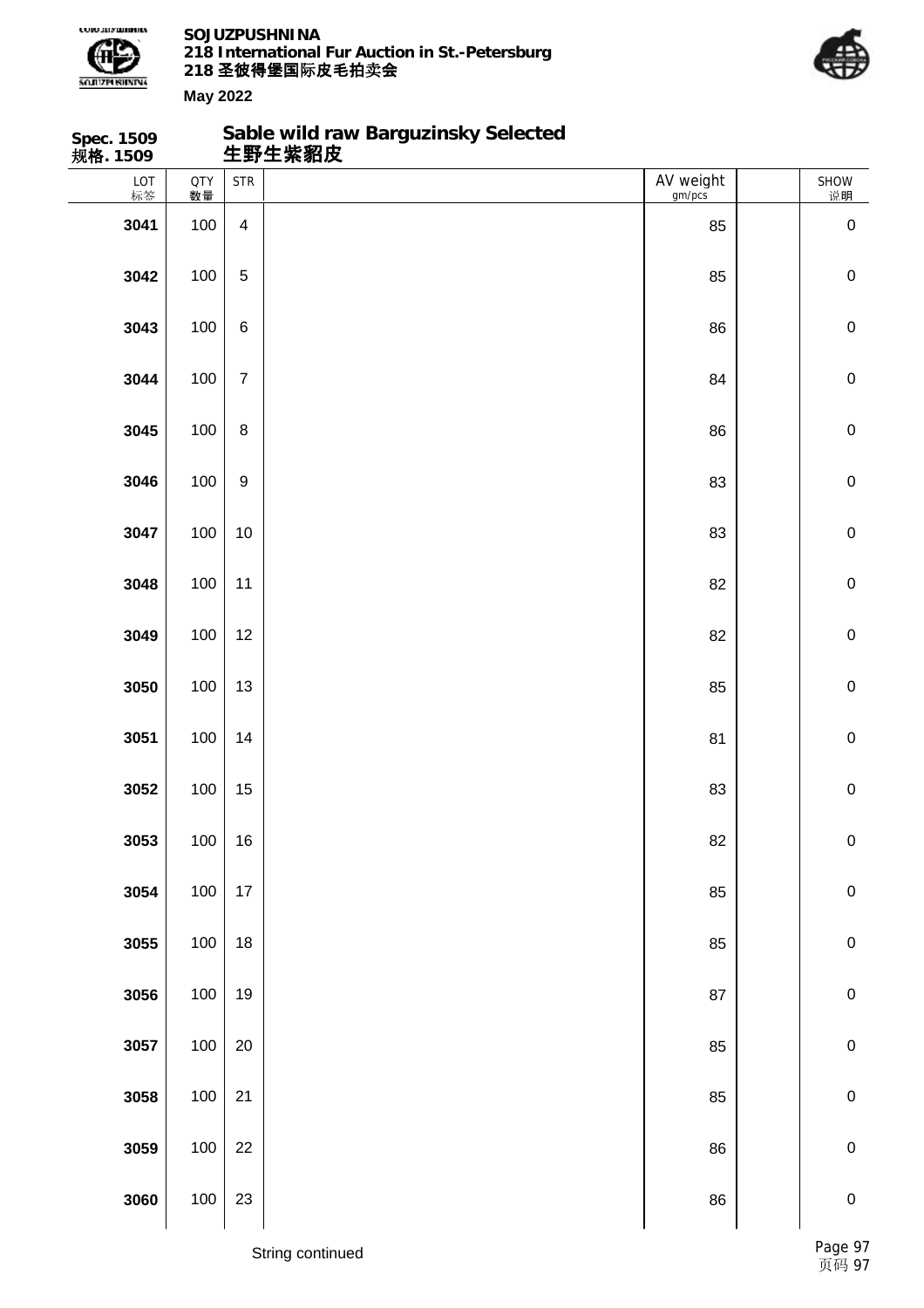

**Sable wild raw Barguzinsky Selected**



|                | Spec. 1509<br>规 <b>格</b> . 1509 |           |                         |     | Sable wild raw Barguzinsky Selected<br>生野生紫貂皮 |     |                     |             |
|----------------|---------------------------------|-----------|-------------------------|-----|-----------------------------------------------|-----|---------------------|-------------|
|                | LOT<br>标签                       | QTY<br>数量 | <b>STR</b>              |     |                                               |     | AV weight<br>gm/pcs | SHOW<br>说明  |
|                | 3061                            | 100       | 24                      |     |                                               |     | 85                  | $\mathbf 0$ |
|                | 3062                            | 100       | 25                      |     |                                               |     | 87                  | $\mathbf 0$ |
|                | 3063                            | 100       | 26                      |     |                                               |     | 85                  | $\mathbf 0$ |
|                | 3064                            | 100       | 27                      |     |                                               |     | 83                  | $\mathbf 0$ |
|                | 3065                            | 100       | 28                      |     |                                               |     | 83                  | $\mathbf 0$ |
|                | 3066                            | 100       | 29                      |     |                                               |     | 84                  | $\mathbf 0$ |
|                | 3067                            | 100       | 30                      |     |                                               |     | 93                  | $\mathbf 0$ |
|                | 3068                            | 89        | 31                      |     |                                               |     | 84                  | $\mathbf 0$ |
|                | 3069                            | 60        | $\mathbf{1}$            | XXI | $\,6\,$                                       | 2,3 | 85                  | 60          |
|                | 3070                            | 115       | $\overline{2}$          |     |                                               |     | 88                  | $\mathbf 0$ |
|                | 3071                            | 115       | $\mathfrak{S}$          |     |                                               |     | 84                  | $\mathbf 0$ |
|                | 3072                            | 115       | $\overline{\mathbf{4}}$ |     |                                               |     | 84                  | $\mathbf 0$ |
|                | 3073                            | 115       | 5                       |     |                                               |     | 87                  | $\pmb{0}$   |
|                | 3074                            | 115       | $\,6\,$                 |     |                                               |     | 86                  | $\mathbf 0$ |
|                | 3075                            | 115       | $\boldsymbol{7}$        |     |                                               |     | 87                  | $\pmb{0}$   |
|                | 3076                            | 115       | $\bf 8$                 |     |                                               |     | $90\,$              | $\mathbf 0$ |
|                | 3077                            | 115       | $\boldsymbol{9}$        |     |                                               |     | 88                  | $\pmb{0}$   |
| $\mathsf{BAC}$ | 3078                            | 29        | 10                      |     |                                               |     | $90\,$              | $\mathbf 0$ |
| $_{\rm BAC}$   | 3079                            | $30\,$    | 11                      |     |                                               |     | 87                  | $\pmb{0}$   |
| $_{\rm BAC}$   | 3080                            | 51        | 12                      |     |                                               |     | $90\,$              | $\pmb{0}$   |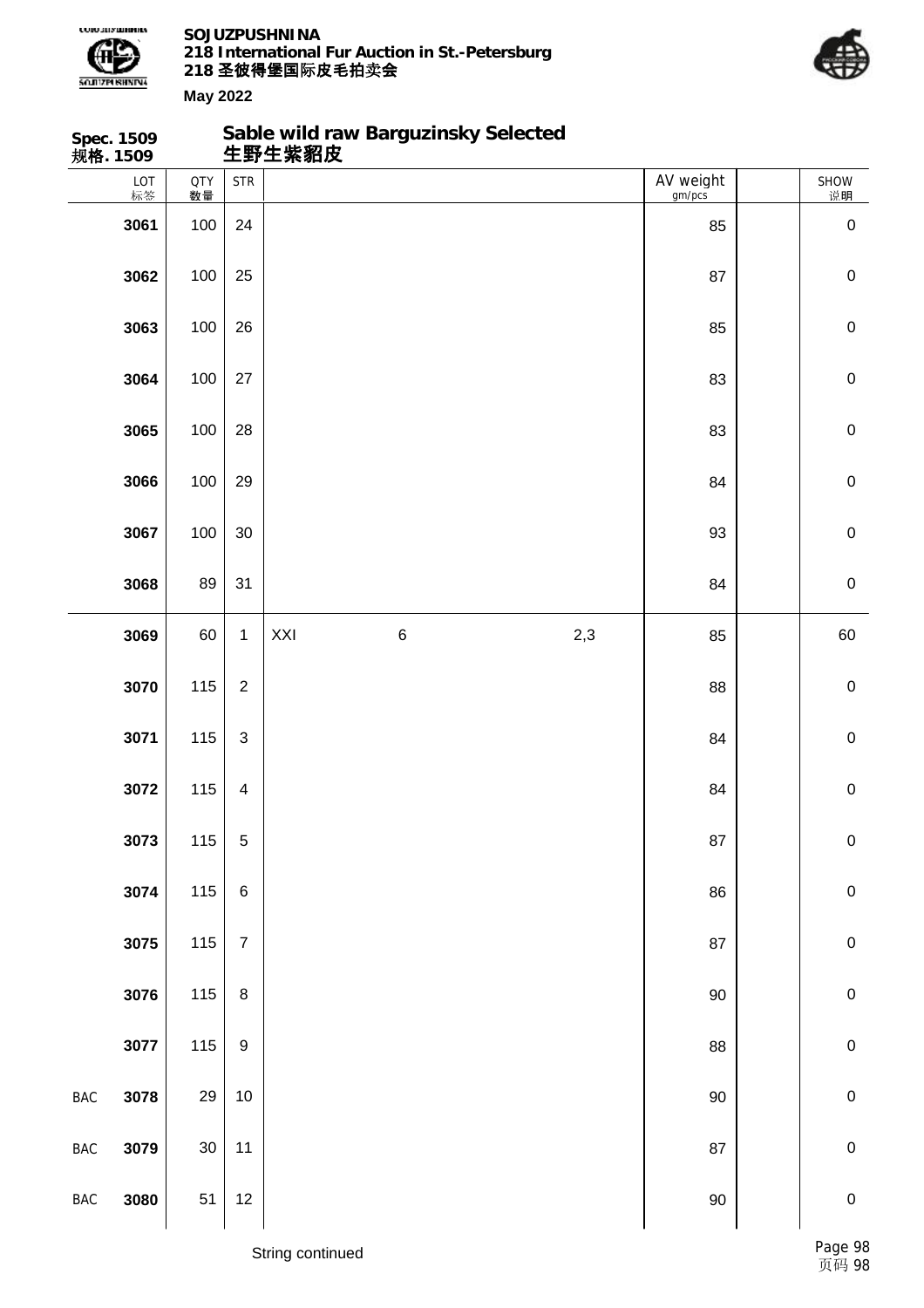



|            | Spec. 1509<br>规格. 1509 |                  |                           | 生野生紫貂皮 | Sable wild raw Barguzinsky Selected |     |                     |             |
|------------|------------------------|------------------|---------------------------|--------|-------------------------------------|-----|---------------------|-------------|
|            | LOT<br>标签              | <b>QTY</b><br>数量 | <b>STR</b>                |        |                                     |     | AV weight<br>gm/pcs | SHOW<br>说明  |
| BAC        | 3081                   | $30\,$           | 13                        |        |                                     |     | 93                  | $\pmb{0}$   |
| <b>BAC</b> | 3082                   | 39               | 14                        |        |                                     |     | 95                  | $\mathbf 0$ |
| <b>BAC</b> | 3083                   | 34               | 15                        |        |                                     |     | 97                  | $\mathbf 0$ |
| <b>BAC</b> | 3084                   | 27               | 16                        |        |                                     |     | 93                  | $\mathbf 0$ |
|            | 3085                   | 50               | $\mathbf{1}$              | XXI    | $\,6\,$                             | 3,1 | 80                  | 50          |
|            | 3086                   | 100              | $\overline{2}$            |        |                                     |     | 83                  | $\mathbf 0$ |
|            | 3087                   | 100              | $\mathfrak{S}$            |        |                                     |     | 83                  | $\mathbf 0$ |
|            | 3088                   | 100              | $\overline{4}$            |        |                                     |     | 85                  | $\mathbf 0$ |
|            | 3089                   | 100              | 5                         |        |                                     |     | 82                  | $\mathbf 0$ |
|            | 3090                   | 100              | $\,6\,$                   |        |                                     |     | 83                  | $\mathbf 0$ |
|            | 3091                   | 100              | $\boldsymbol{7}$          |        |                                     |     | 83                  | $\mathbf 0$ |
|            | 3092                   | 115              | $\bf 8$                   |        |                                     |     | 81                  | $\mathbf 0$ |
|            | 3093                   | 116              | $\boldsymbol{9}$          |        |                                     |     | 81                  | $\pmb{0}$   |
|            | 3094                   | 55               | $\mathbf{1}$              | XXI    | $\,6$                               | 3,2 | 85                  | 55          |
|            | 3095                   | 100              | $\overline{2}$            |        |                                     |     | 87                  | $\pmb{0}$   |
|            | 3096                   | 100              | $\ensuremath{\mathsf{3}}$ |        |                                     |     | 85                  | $\pmb{0}$   |
|            | 3097                   | 100              | $\overline{4}$            |        |                                     |     | 87                  | $\mathbf 0$ |
|            | 3098                   | 100              | $\sqrt{5}$                |        |                                     |     | 85                  | $\mathbf 0$ |
|            | 3099                   | 100              | $\,6\,$                   |        |                                     |     | 85                  | $\mathbf 0$ |
|            | 3100                   | 100              | $\boldsymbol{7}$          |        |                                     |     | 85                  | $\pmb{0}$   |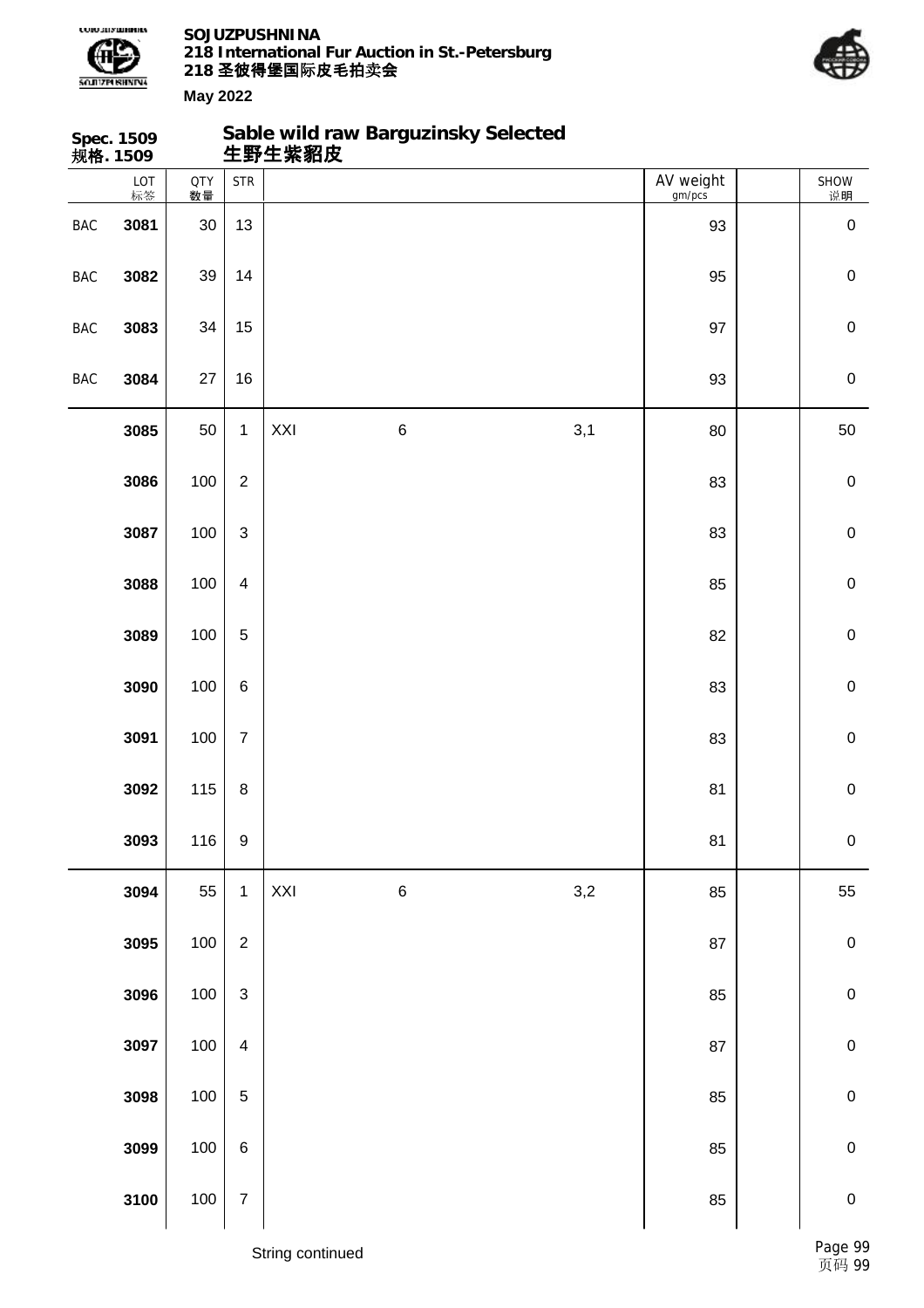

**Sable wild raw Barguzinsky Selected**



|            | Spec. 1509<br>规 <b>格</b> . 1509 |           |                           |     | Sable wild raw Barguzinsky Selected<br>生野生紫貂皮 |     |                     |             |
|------------|---------------------------------|-----------|---------------------------|-----|-----------------------------------------------|-----|---------------------|-------------|
|            | LOT<br>标签                       | QTY<br>数量 | <b>STR</b>                |     |                                               |     | AV weight<br>gm/pcs | SHOW<br>说明  |
|            | 3101                            | 100       | $\,8\,$                   |     |                                               |     | 87                  | $\mathbf 0$ |
|            | 3102                            | 100       | $\boldsymbol{9}$          |     |                                               |     | 86                  | $\mathbf 0$ |
|            | 3103                            | 100       | $10$                      |     |                                               |     | 86                  | $\mathbf 0$ |
|            | 3104                            | 100       | 11                        |     |                                               |     | 84                  | $\mathbf 0$ |
|            | 3105                            | 100       | 12                        |     |                                               |     | 87                  | $\mathbf 0$ |
|            | 3106                            | 110       | 13                        |     |                                               |     | 85                  | $\mathbf 0$ |
|            | 3107                            | 110       | 14                        |     |                                               |     | 85                  | $\mathbf 0$ |
|            | 3108                            | 110       | 15                        |     |                                               |     | 85                  | $\mathbf 0$ |
|            | 3109                            | 110       | 16                        |     |                                               |     | 86                  | $\mathbf 0$ |
|            | 3110                            | 110       | 17                        |     |                                               |     | 85                  | $\mathbf 0$ |
|            | 3111                            | 110       | 18                        |     |                                               |     | 86                  | $\mathbf 0$ |
|            | 3112                            | 113       | 19                        |     |                                               |     | 88                  | $\mathbf 0$ |
|            | 3113                            | 60        | $\mathbf 1$               | XXI | $\, 6$                                        | 3,3 | 88                  | 60          |
|            | 3114                            | 105       | $\mathbf 2$               |     |                                               |     | 89                  | $\pmb{0}$   |
|            | 3115                            | 105       | $\ensuremath{\mathsf{3}}$ |     |                                               |     | 89                  | $\pmb{0}$   |
|            | 3116                            | 105       | $\overline{\mathbf{4}}$   |     |                                               |     | 88                  | $\mathbf 0$ |
|            | 3117                            | 105       | $\mathbf 5$               |     |                                               |     | 89                  | $\pmb{0}$   |
|            | 3118                            | 106       | $\,6\,$                   |     |                                               |     | 87                  | $\mathbf 0$ |
| <b>BAC</b> | 3119                            | 55        | $\boldsymbol{7}$          |     |                                               |     | 93                  | $\pmb{0}$   |
| <b>BAC</b> | 3120                            | 29        | $\bf 8$                   |     |                                               |     | $90\,$              | $\pmb{0}$   |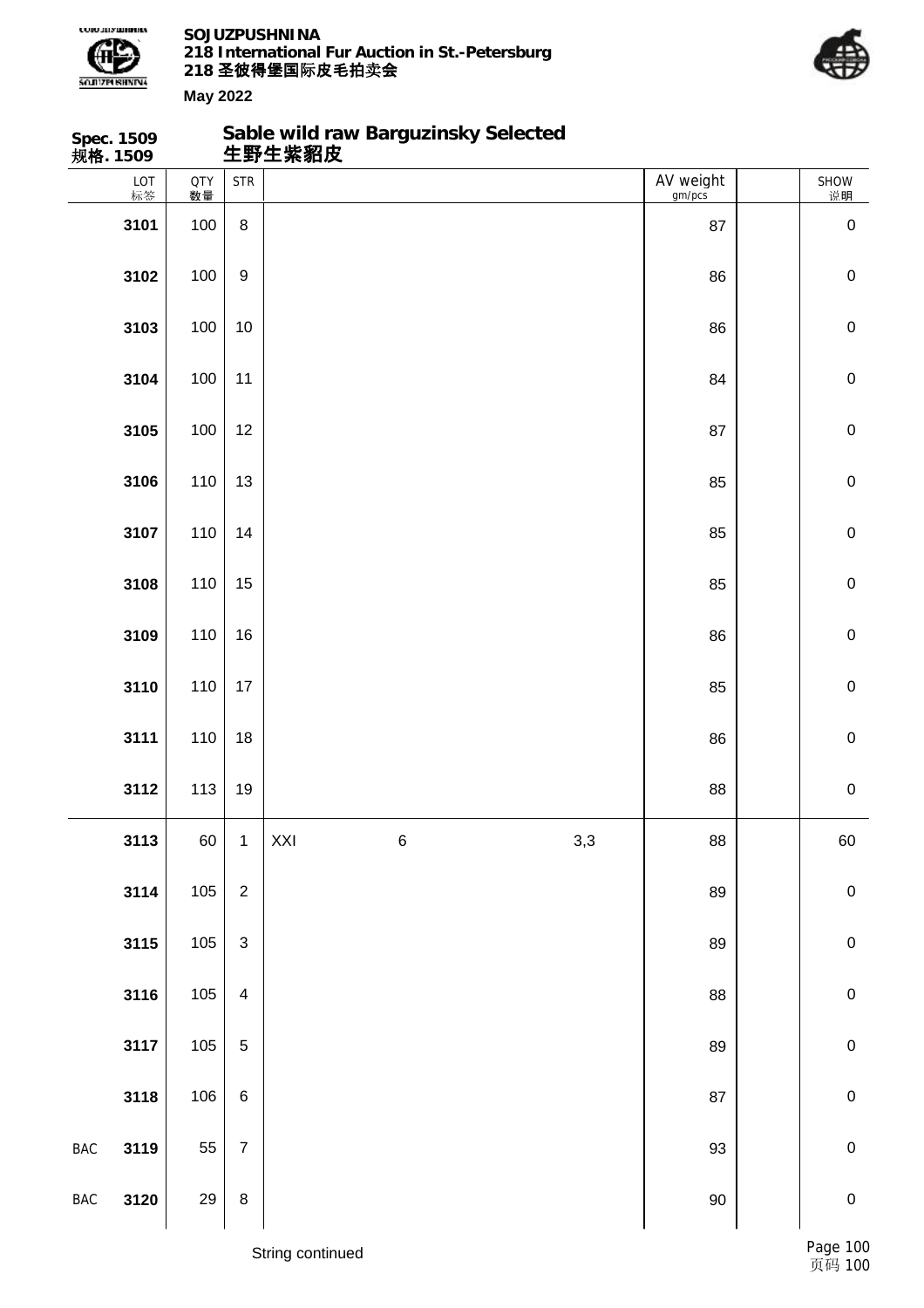

**Sable wild raw Barguzinsky Selected**



|                | Spec. 1509<br>规 <b>格</b> . 1509 |                  |                  |                         | Sable wild raw Barguzinsky Selected<br>生野生紫貂皮 |     |                     |             |
|----------------|---------------------------------|------------------|------------------|-------------------------|-----------------------------------------------|-----|---------------------|-------------|
|                | LOT<br>标签                       | <b>QTY</b><br>数量 | <b>STR</b>       |                         |                                               |     | AV weight<br>gm/pcs | SHOW<br>逆明  |
| <b>BAC</b>     | 3121                            | 30               | $\boldsymbol{9}$ |                         |                                               |     | 93                  | $\pmb{0}$   |
|                | 3122                            | 50               | $\mathbf{1}$     | $\pmb{\mathsf{XI}}$     | $\,6\,$                                       | 1,1 | 68                  | 50          |
|                | 3123                            | 73               | $\overline{2}$   |                         |                                               |     | 67                  | $\pmb{0}$   |
| <b>BAC</b>     | 3124                            | 35               | $\mathfrak{S}$   |                         |                                               |     | 74                  | $\mathbf 0$ |
| <b>BAC</b>     | 3125                            | 35               | $\overline{4}$   |                         |                                               |     | $71$                | $\mathbf 0$ |
|                | 3126                            | 50               | $\mathbf{1}$     | $\pmb{\mathsf{XI}}$     | $\,6$                                         | 1,2 | $70\,$              | 50          |
|                | 3127                            | 100              | $\overline{2}$   |                         |                                               |     | $71$                | $\mathbf 0$ |
|                | 3128                            | 100              | $\mathfrak{S}$   |                         |                                               |     | 68                  | $\mathbf 0$ |
|                | 3129                            | 100              | $\overline{4}$   |                         |                                               |     | 75                  | $\mathbf 0$ |
|                | 3130                            | 100              | $\overline{5}$   |                         |                                               |     | 74                  | $\mathbf 0$ |
|                | 3131                            | 97               | $\,6$            |                         |                                               |     | 73                  | $\mathbf 0$ |
| <b>BAC</b>     | 3132                            | 59               | $\overline{7}$   |                         |                                               |     | 75                  | $\mathbf 0$ |
| <b>BAC</b>     | 3133                            | 55               | $\bf 8$          |                         |                                               |     | $73\,$              | $\mathbf 0$ |
| $\mathsf{BAC}$ | 3134                            | 43               | $\boldsymbol{9}$ |                         |                                               |     | 74                  | $\mathbf 0$ |
|                | 3135                            | 50               | $\mathbf{1}$     | $\mathsf{X} \mathsf{I}$ | $\,6$                                         | 1,3 | $72\,$              | 50          |
|                | 3136                            | $70\,$           | $\boldsymbol{2}$ |                         |                                               |     | $73\,$              | $\pmb{0}$   |
|                | 3137                            | $70\,$           | $\mathsf 3$      |                         |                                               |     | $77\,$              | $\pmb{0}$   |
|                | 3138                            | 50               | $\mathbf{1}$     | $\mathsf{XI}$           | $\,6\,$                                       | 2,1 | 68                  | 50          |
|                | 3139                            | 100              | $\boldsymbol{2}$ |                         |                                               |     | 66                  | $\pmb{0}$   |
|                | 3140                            | 110              | $\mathsf 3$      |                         |                                               |     | 64                  | $\pmb{0}$   |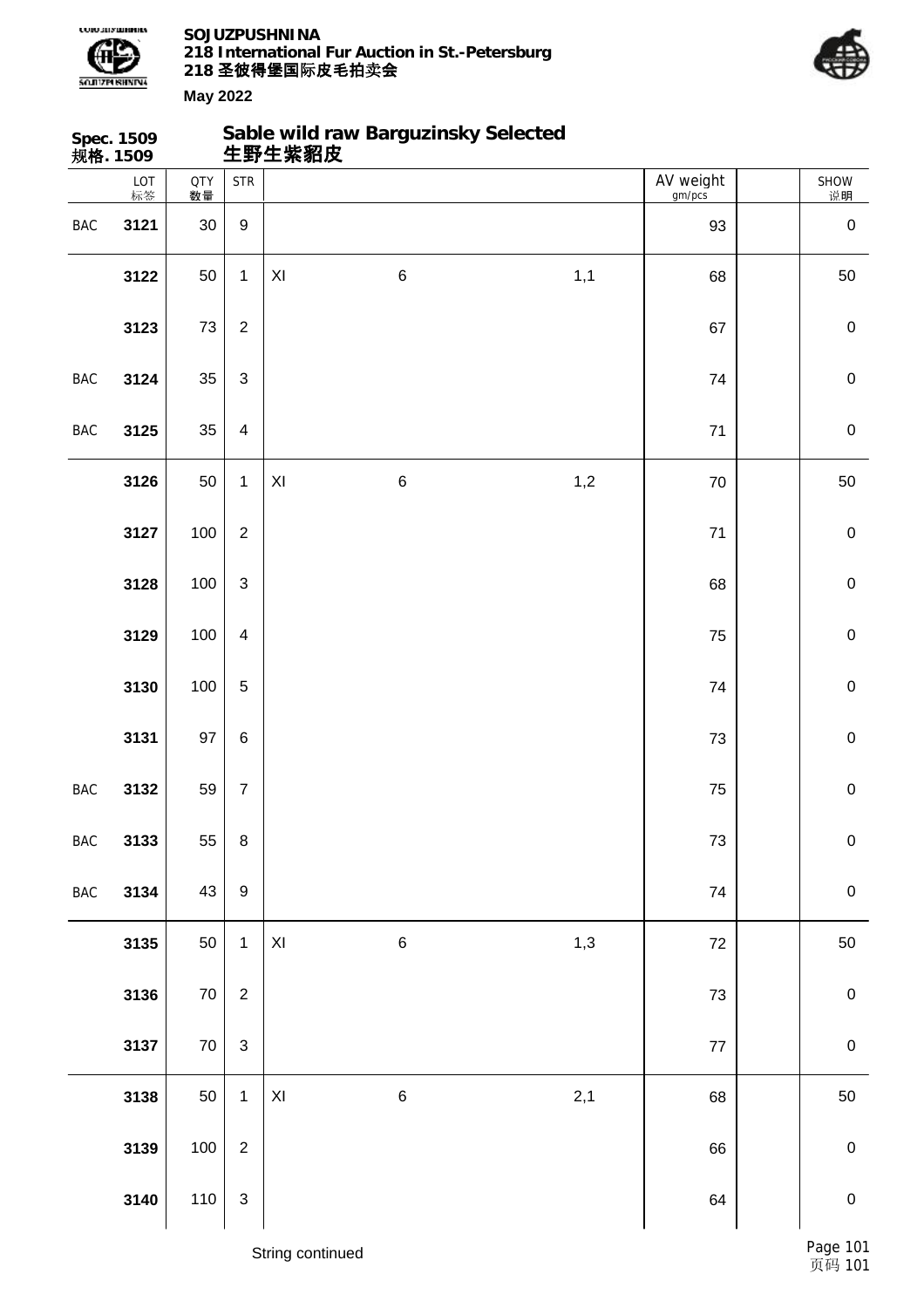

**Spec. 1509**

**SOJUZPUSHNINA 218 International Fur Auction in St.-Petersburg 218 圣彼得堡国际 卖 皮毛拍 会**

**Sable wild raw Barguzinsky Selected**



|                | 规格. 1509  |                  |                         | 生野生紫貂皮                                 |     |                     |                |
|----------------|-----------|------------------|-------------------------|----------------------------------------|-----|---------------------|----------------|
|                | LOT<br>标签 | <b>QTY</b><br>数量 | <b>STR</b>              |                                        |     | AV weight<br>gm/pcs | SHOW<br>说明     |
|                | 3141      | 111              | $\overline{\mathbf{4}}$ |                                        |     | 68                  | $\pmb{0}$      |
|                | 3142      | 50               | $\mathbf{1}$            | $\,$ 6 $\,$<br>$\mathsf{X} \mathsf{I}$ | 2,2 | 70                  | 50             |
|                | 3143      | 100              | $\boldsymbol{2}$        |                                        |     | 68                  | $\pmb{0}$      |
|                | 3144      | 100              | $\mathfrak{S}$          |                                        |     | 68                  | $\pmb{0}$      |
|                | 3145      | 100              | $\overline{4}$          |                                        |     | 67                  | $\pmb{0}$      |
|                | 3146      | 100              | $\sqrt{5}$              |                                        |     | 71                  | $\pmb{0}$      |
|                | 3147      | 100              | $\,6\,$                 |                                        |     | 68                  | $\pmb{0}$      |
|                | 3148      | 100              | $\overline{7}$          |                                        |     | 69                  | $\pmb{0}$      |
|                | 3149      | 100              | $\bf 8$                 |                                        |     | 68                  | $\pmb{0}$      |
|                | 3150      | 100              | $\boldsymbol{9}$        |                                        |     | 68                  | $\pmb{0}$      |
|                | 3151      | 100              | $10$                    |                                        |     | 66                  | $\pmb{0}$      |
|                | 3152      | 100              | 11                      |                                        |     | 68                  | $\pmb{0}$      |
|                | 3153      | 105              | $12$                    |                                        |     | 68                  | $\overline{0}$ |
|                | 3154      | 100              | 13                      |                                        |     | $72\,$              | $\mathbf 0$    |
|                | 3155      | 105              | 14                      |                                        |     | $\bf 71$            | ${\bf 0}$      |
|                | 3156      | 105              | 15                      |                                        |     | $72\,$              | $\pmb{0}$      |
|                | 3157      | 105              | 16                      |                                        |     | 74                  | $\pmb{0}$      |
| $_{\rm BAC}$   | 3158      | 46               | 17                      |                                        |     | 74                  | $\pmb{0}$      |
| $_{\rm BAC}$   | 3159      | 37               | 18                      |                                        |     | ${\bf 76}$          | ${\bf 0}$      |
| $\mathsf{BAC}$ | 3160      | 29               | 19                      |                                        |     | ${\bf 76}$          | $\pmb{0}$      |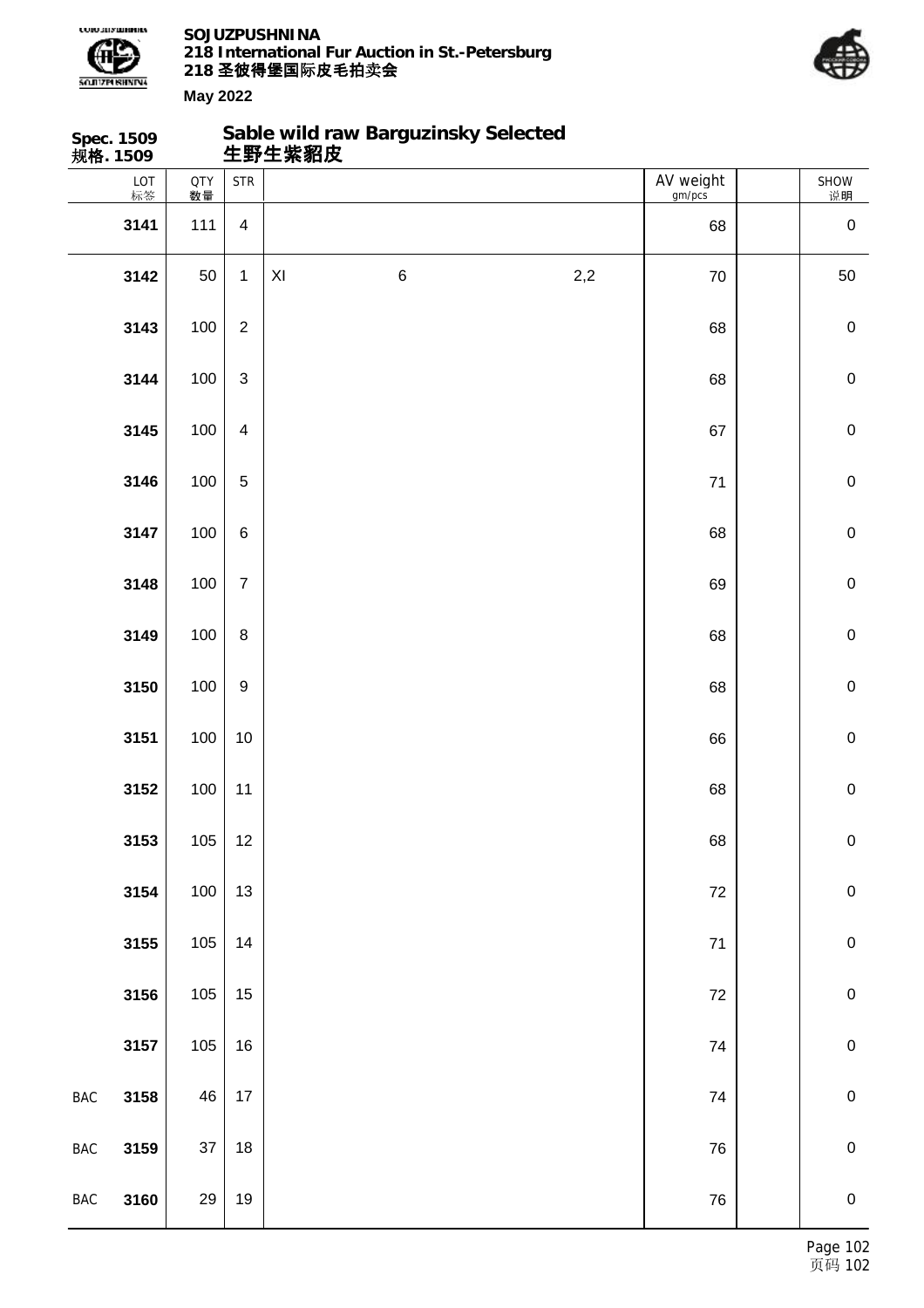



**May 2022 Spec. 1509 规格. 1509 生野生紫貂皮** LOT 标签 QTY 数量

## **Sable wild raw Barguzinsky Selected**

|              | LOT<br>标签 | <b>QTY</b><br>数量 | $\ensuremath{\mathsf{STR}}\xspace$ |                         |         |     | AV weight<br>gm/pcs | SHOW<br>说明  |
|--------------|-----------|------------------|------------------------------------|-------------------------|---------|-----|---------------------|-------------|
|              | 3161      | $50\,$           | $\mathbf 1$                        | $\pmb{\mathsf{XI}}$     | $\,6$   | 2,3 | 68                  | 50          |
|              | 3162      | 100              | $\boldsymbol{2}$                   |                         |         |     | 68                  | $\pmb{0}$   |
|              | 3163      | 100              | $\ensuremath{\mathsf{3}}$          |                         |         |     | 69                  | $\pmb{0}$   |
|              | 3164      | 100              | $\overline{\mathbf{4}}$            |                         |         |     | $72\,$              | $\mathbf 0$ |
|              | 3165      | 90               | $\sqrt{5}$                         |                         |         |     | 74                  | $\pmb{0}$   |
|              | 3166      | 84               | $\,6$                              |                         |         |     | 75                  | $\pmb{0}$   |
| <b>BAC</b>   | 3167      | 41               | $\overline{7}$                     |                         |         |     | ${\bf 76}$          | $\pmb{0}$   |
| <b>BAC</b>   | 3168      | 39               | $\bf 8$                            |                         |         |     | $72\,$              | $\mathbf 0$ |
| <b>BAC</b>   | 3169      | 50               | $\boldsymbol{9}$                   |                         |         |     | ${\bf 76}$          | $\pmb{0}$   |
|              | 3170      | 50               | $\mathbf{1}$                       | $\mathsf{X} \mathsf{I}$ | $\,6$   | 3,1 | 66                  | 50          |
|              | 3171      | $90\,$           | $\overline{c}$                     |                         |         |     | 66                  | $\pmb{0}$   |
|              | 3172      | $90\,$           | $\mathbf{3}$                       |                         |         |     | $72\,$              | $\mathbf 0$ |
|              | 3173      | 93               | $\overline{\mathbf{4}}$            |                         |         |     | $71$                | $\mathbf 0$ |
|              | 3174      | 93               | $\sqrt{5}$                         |                         |         |     | $73\,$              | $\pmb{0}$   |
|              | 3175      | 50               | $\mathbf{1}$                       | $\mathsf{X} \mathsf{I}$ | $\,6\,$ | 3,2 | 66                  | 50          |
|              | 3176      | 110              | $\boldsymbol{2}$                   |                         |         |     | 67                  | ${\bf 0}$   |
|              | 3177      | 110              | 3                                  |                         |         |     | 67                  | ${\bf 0}$   |
|              | 3178      | 110              | $\overline{\mathbf{4}}$            |                         |         |     | 69                  | $\mathbf 0$ |
|              | 3179      | 110              | $\sqrt{5}$                         |                         |         |     | 68                  | $\mathbf 0$ |
| $_{\rm BAC}$ | 3180      | 49               | $\, 6$                             |                         |         |     | $73\,$              | $\pmb{0}$   |

String continued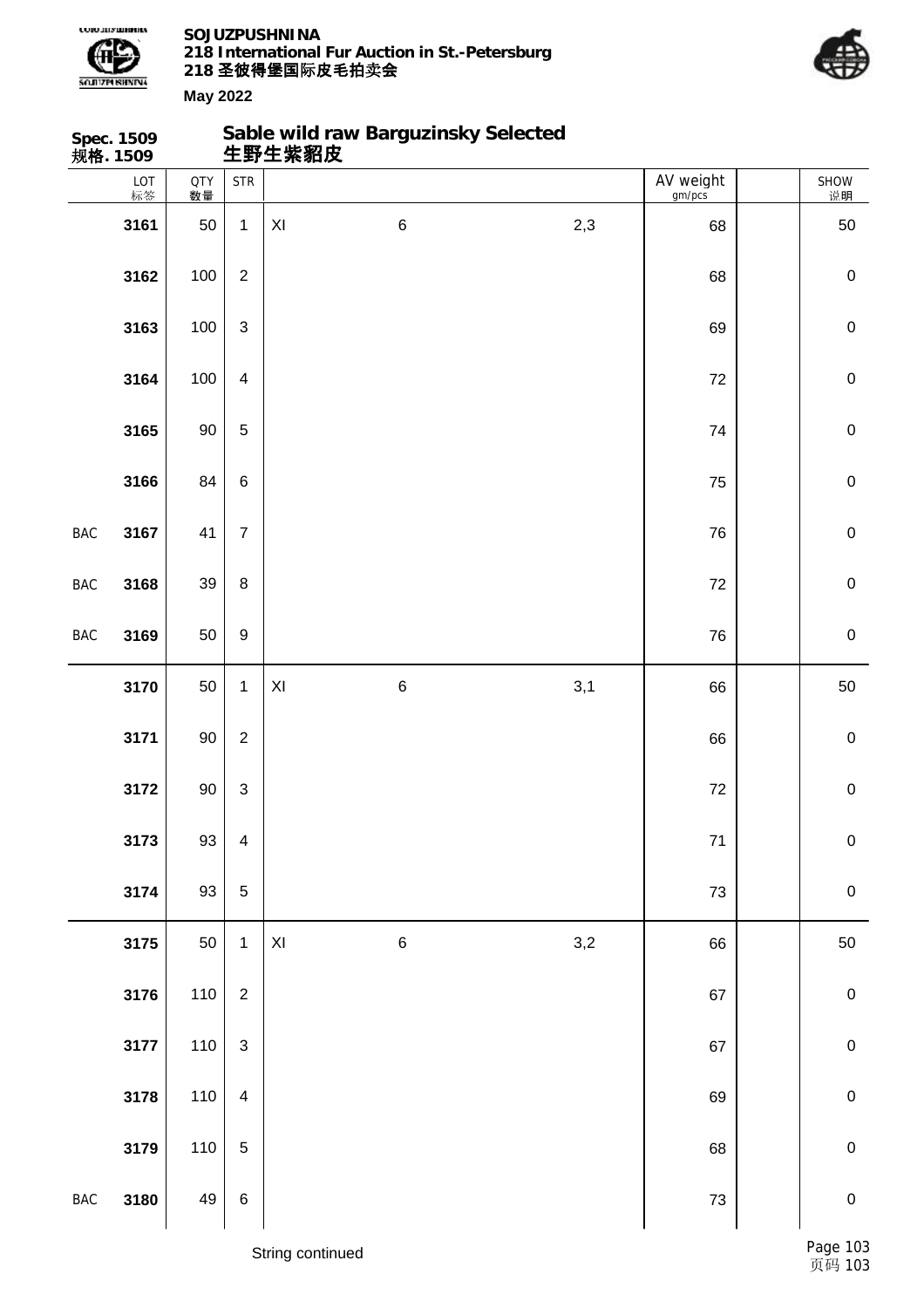

**Sable wild raw Barguzinsky Selected**



|     | Spec. 1509<br>规 <b>格</b> . 1509 |                  |                         |                     | Sable wild raw Barguzinsky Selected<br>生野生紫貂皮 |         |                     |             |
|-----|---------------------------------|------------------|-------------------------|---------------------|-----------------------------------------------|---------|---------------------|-------------|
|     | LOT<br>标签                       | <b>QTY</b><br>数量 | <b>STR</b>              |                     |                                               |         | AV weight<br>gm/pcs | SHOW<br>说明  |
| BAC | 3181                            | 33               | $\overline{7}$          |                     |                                               |         | 73                  | $\pmb{0}$   |
|     | 3182                            | 55               | $\mathbf{1}$            | $\pmb{\mathsf{XI}}$ | $\,6$                                         | 3,3     | 69                  | 55          |
|     | 3183                            | 105              | $\overline{2}$          |                     |                                               |         | 70                  | $\pmb{0}$   |
|     | 3184                            | 105              | $\mathbf{3}$            |                     |                                               |         | $70\,$              | $\pmb{0}$   |
|     | 3185                            | 105              | $\overline{4}$          |                     |                                               |         | 74                  | $\pmb{0}$   |
|     | 3186                            | 102              | $\overline{5}$          |                     |                                               |         | 75                  | $\pmb{0}$   |
|     | 3187                            | 105              | $\,6\,$                 |                     |                                               |         | 73                  | $\pmb{0}$   |
| BAC | 3188                            | 36               | $\overline{7}$          |                     |                                               |         | 72                  | $\mathbf 0$ |
| BAC | 3189                            | 40               | $\bf 8$                 |                     |                                               |         | 75                  | $\pmb{0}$   |
|     | 3190                            | 36               | $\mathbf{1}$            | 12                  | $\,6$                                         | 1,1     | 61                  | 36          |
|     | 3191                            | 50               | $\mathbf{1}$            | 12                  | $\,6$                                         | 1,2     | 62                  | 50          |
|     | 3192                            | 97               | $\overline{2}$          |                     |                                               |         | 63                  | $\pmb{0}$   |
|     | 3193                            | 70               | $\mathbf 1$             | 12                  | $\,6$                                         | 1,3     | 64                  | 70          |
|     | 3194                            | 50               | $\mathbf{1}$            | 12                  | $\,6\,$                                       | 2,1     | 58                  | 50          |
|     | 3195                            | $70\,$           | $\boldsymbol{2}$        |                     |                                               |         | 59                  | $\pmb{0}$   |
|     | 3196                            | 66               | $\mathfrak{S}$          |                     |                                               |         | 59                  | $\mathbf 0$ |
|     | 3197                            | 50               | $\mathbf{1}$            | 12                  | $\,6$                                         | $2,\!2$ | 60                  | 50          |
|     | 3198                            | 100              | $\boldsymbol{2}$        |                     |                                               |         | 61                  | $\pmb{0}$   |
|     | 3199                            | 100              | $\mathbf{3}$            |                     |                                               |         | 61                  | $\mathbf 0$ |
|     | 3200                            | 100              | $\overline{\mathbf{4}}$ |                     |                                               |         | 61                  | $\pmb{0}$   |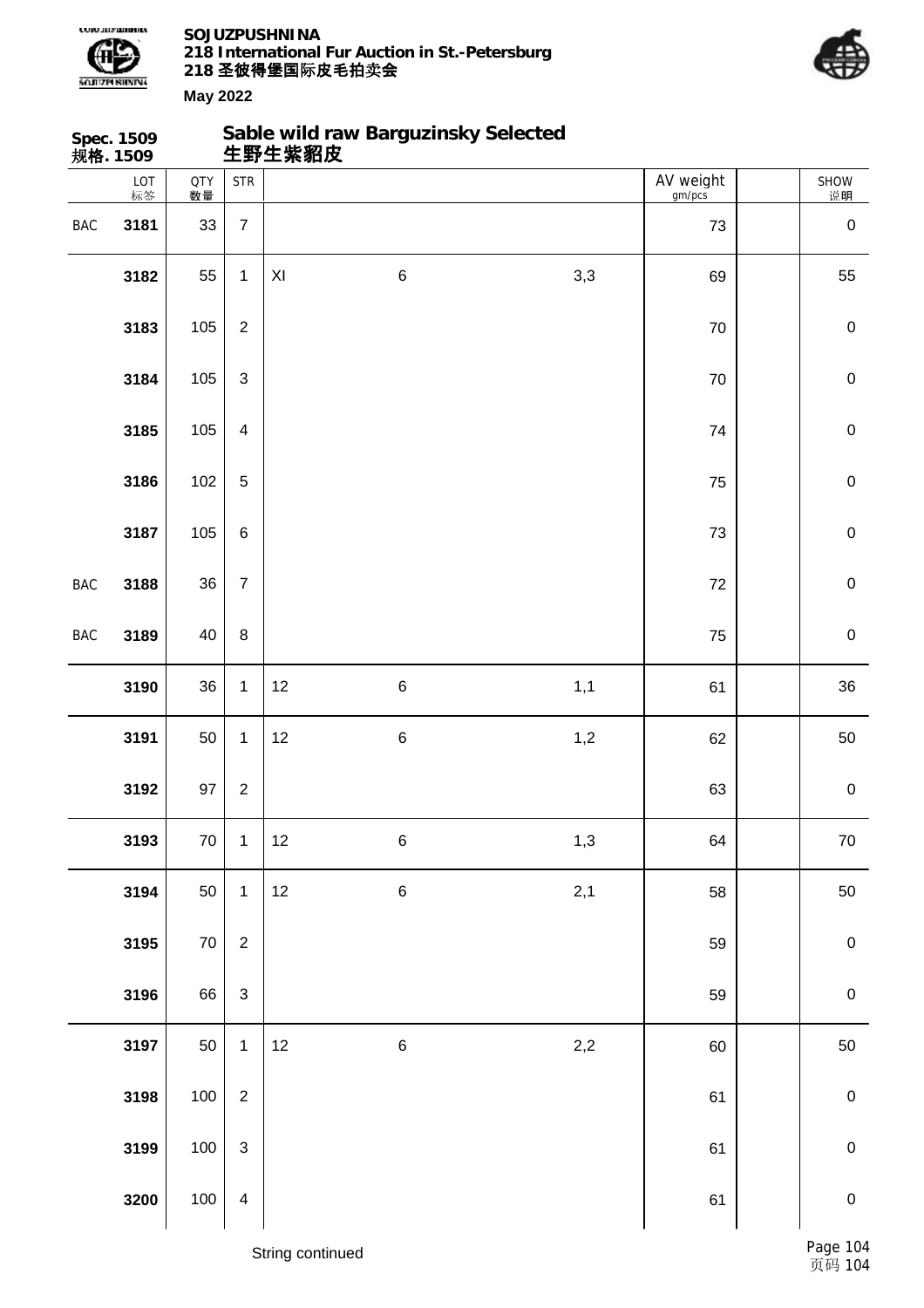



| Spec. 1509<br>规格. 1509 |                  |                         |    | Sable wild raw Barguzinsky Selected<br>生野生紫貂皮 |     |                     |                  |
|------------------------|------------------|-------------------------|----|-----------------------------------------------|-----|---------------------|------------------|
| LOT<br>标签              | <b>QTY</b><br>数量 | <b>STR</b>              |    |                                               |     | AV weight<br>gm/pcs | SHOW<br>说明       |
| 3201                   | 98               | 5                       |    |                                               |     | 61                  | $\mathbf 0$      |
| 3202                   | 50               | $\mathbf{1}$            | 12 | $\,6\,$                                       | 2,3 | 66                  | 50               |
| 3203                   | 70               | $\boldsymbol{2}$        |    |                                               |     | 64                  | $\boldsymbol{0}$ |
| 3204                   | $71$             | $\mathfrak{S}$          |    |                                               |     | 65                  | $\mathbf 0$      |
| 3205                   | 50               | $\mathbf{1}$            | 12 | $\,6\,$                                       | 3,1 | 60                  | 50               |
| 3206                   | 69               | $\overline{2}$          |    |                                               |     | 62                  | $\mathbf 0$      |
| 3207                   | 50               | $\mathbf{1}$            | 12 | $\,6\,$                                       | 3,2 | 62                  | 50               |
| 3208                   | 100              | $\overline{2}$          |    |                                               |     | 63                  | $\mathbf 0$      |
| 3209                   | 85               | 3                       |    |                                               |     | 62                  | $\mathbf 0$      |
| 3210                   | 87               | $\overline{\mathbf{4}}$ |    |                                               |     | 62                  | $\mathbf 0$      |
| 3211                   | 50               | $\mathbf{1}$            | 12 | $\,6\,$                                       | 3,3 | 64                  | 50               |
| 3212                   | 95               | $\overline{c}$          |    |                                               |     | 65                  | $\mathbf 0$      |
| 3213                   | 50               | $\mathbf{1}$            | 23 | $\,6$                                         | 1,1 | 56                  | 50               |
| 3214                   | 50               | $\mathbf{1}$            | 23 | $\,6\,$                                       | 1,2 | 58                  | 50               |
| 3215                   | 71               | $\overline{2}$          |    |                                               |     | 59                  | $\boldsymbol{0}$ |
| 3216                   | 47               | $\mathbf{1}$            | 23 | $\,6\,$                                       | 1,3 | 62                  | 47               |
| 3217                   | 50               | $\mathbf{1}$            | 23 | $\,6\,$                                       | 2,1 | 56                  | 50               |
| 3218                   | 80               | $\overline{2}$          |    |                                               |     | 55                  | $\pmb{0}$        |
| 3219                   | 78               | $\mathbf{3}$            |    |                                               |     | 56                  | $\mathbf 0$      |
| 3220                   | 50               | $\mathbf{1}$            | 23 | $\,6\,$                                       | 2,2 | 58                  | 50               |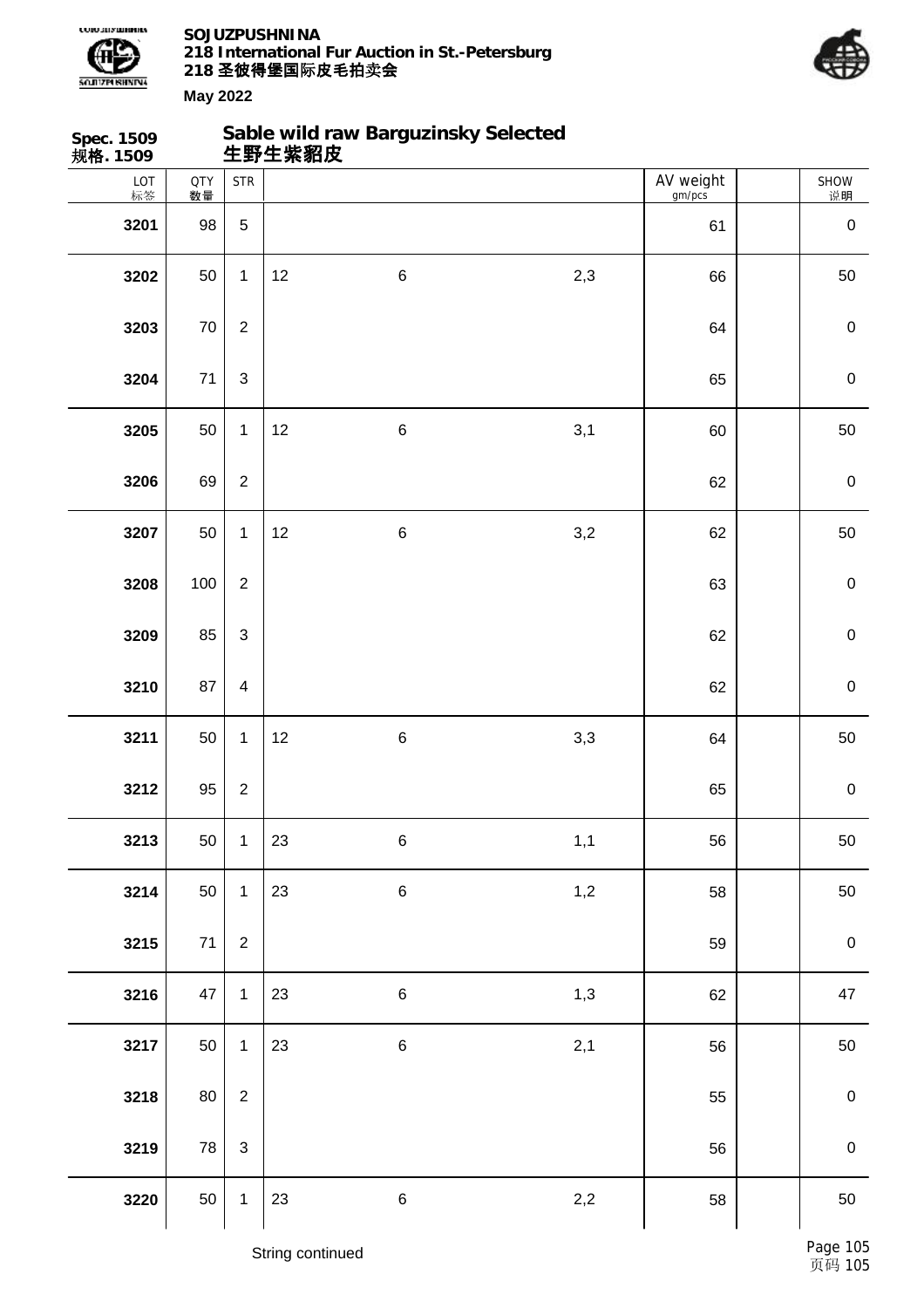



| Spec. 1509<br>规格. 1509 |                  |                  |     | Sable wild raw Barguzinsky Selected<br>生野生紫貂皮 |         |                     |                  |
|------------------------|------------------|------------------|-----|-----------------------------------------------|---------|---------------------|------------------|
| LOT<br>标签              | <b>QTY</b><br>数量 | <b>STR</b>       |     |                                               |         | AV weight<br>gm/pcs | SHOW<br>说明       |
| 3221                   | 100              | $\overline{2}$   |     |                                               |         | 58                  | $\pmb{0}$        |
| 3222                   | 100              | $\mathfrak{S}$   |     |                                               |         | 58                  | $\mathbf 0$      |
| 3223                   | 100              | $\overline{4}$   |     |                                               |         | 57                  | $\mathbf 0$      |
| 3224                   | 110              | 5                |     |                                               |         | 58                  | $\mathbf 0$      |
| 3225                   | 113              | $\,6\,$          |     |                                               |         | 58                  | $\boldsymbol{0}$ |
| 3226                   | 50               | $\mathbf{1}$     | 23  | $\,6\,$                                       | 2,3     | 62                  | 50               |
| 3227                   | 95               | $\overline{2}$   |     |                                               |         | 60                  | $\boldsymbol{0}$ |
| 3228                   | 95               | $\mathfrak{S}$   |     |                                               |         | 60                  | $\mathbf 0$      |
| 3229                   | 50               | $\mathbf{1}$     | 23  | $\,6\,$                                       | 3,1     | 58                  | 50               |
| 3230                   | 49               | $\overline{2}$   |     |                                               |         | 59                  | $\mathbf 0$      |
| 3231                   | 50               | $\mathbf{1}$     | 23  | $\,6\,$                                       | 3,2     | 60                  | 50               |
| 3232                   | 115              | $\boldsymbol{2}$ |     |                                               |         | 60                  | $\boldsymbol{0}$ |
| 3233                   | 115              | $\mathbf{3}$     |     |                                               |         | 57                  | $\mathbf 0$      |
| 3234                   | 111              | $\overline{4}$   |     |                                               |         | 59                  | $\mathbf 0$      |
| 3235                   | 50               | $\mathbf{1}$     | 23  | $\,6\,$                                       | 3,3     | 62                  | 50               |
| 3236                   | 80               | $\overline{2}$   |     |                                               |         | 60                  | $\pmb{0}$        |
| 3237                   | 79               | $\mathbf{3}$     |     |                                               |         | 61                  | $\boldsymbol{0}$ |
| 3238                   | 29               | $\mathbf{1}$     | XXI | $\,6$                                         | 1, 1, 2 | 76                  | 29               |
| 3239                   | 52               | $\mathbf{1}$     | XXI | $\,6$                                         | 1,2,2   | 83                  | 52               |
| 3240                   | 42               | $\overline{2}$   |     |                                               |         | 83                  | $\pmb{0}$        |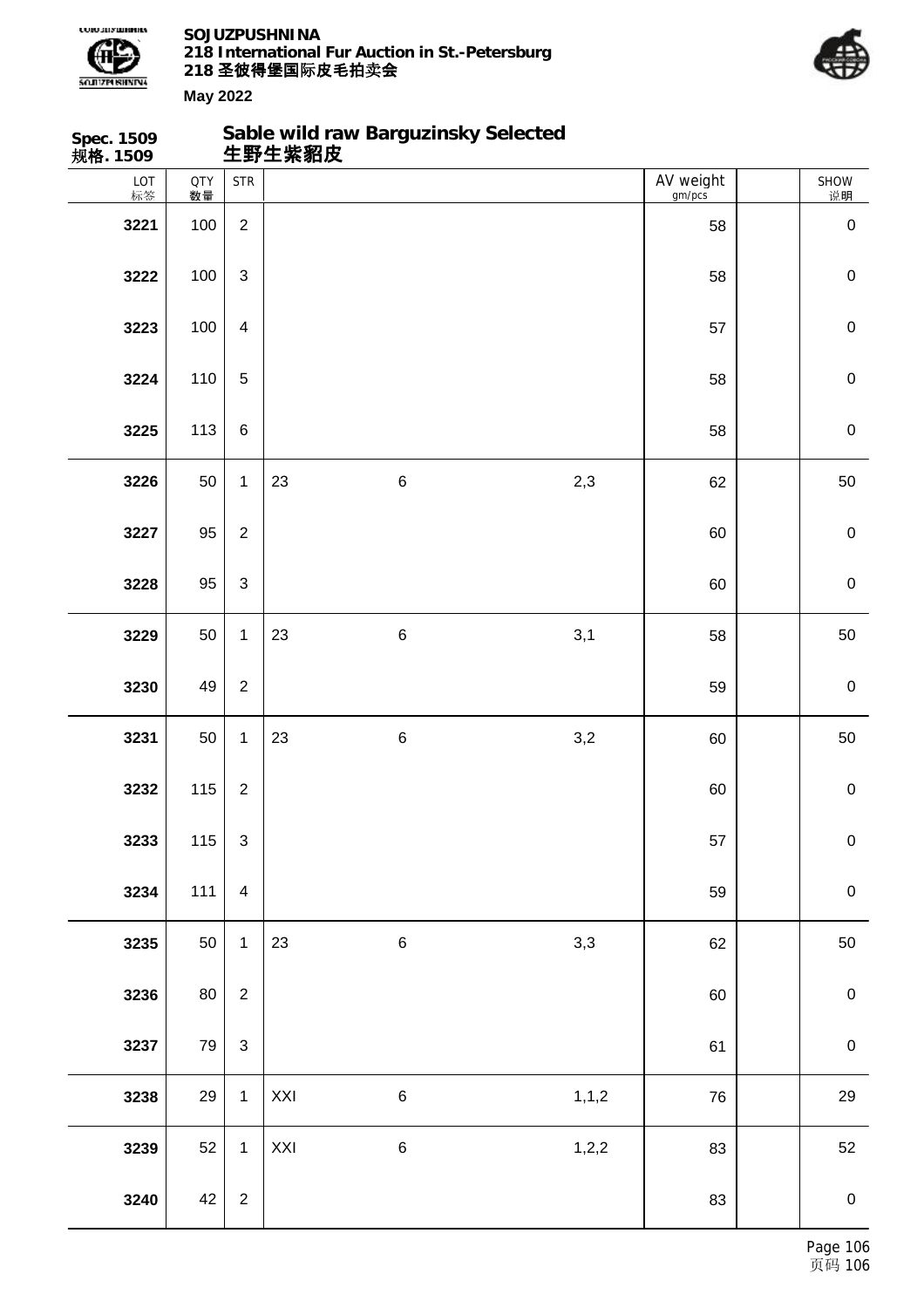



| Spec. 1509<br>规格. 1509 |                  |                | 生野生紫貂皮                  | Sable wild raw Barguzinsky Selected |         |                     |                  |
|------------------------|------------------|----------------|-------------------------|-------------------------------------|---------|---------------------|------------------|
| LOT<br>标签              | <b>QTY</b><br>数量 | <b>STR</b>     |                         |                                     |         | AV weight<br>gm/pcs | SHOW<br>说明       |
| 3241                   | 30               | $\mathbf{1}$   | XXI                     | $\,6\,$                             | 1,3,2   | 87                  | 30               |
| 3242                   | 50               | $\mathbf{1}$   | XXI                     | $\,6$                               | 2,1,2   | 76                  | 50               |
| 3243                   | 50               | $\sqrt{2}$     |                         |                                     |         | 76                  | $\boldsymbol{0}$ |
| 3244                   | 57               | $\mathfrak{S}$ |                         |                                     |         | 82                  | $\mathbf 0$      |
| 3245                   | 50               | $\mathbf{1}$   | XXI                     | $\,6$                               | 2,2,2   | 80                  | 50               |
| 3246                   | 46               | $\overline{2}$ |                         |                                     |         | 80                  | $\mathbf 0$      |
| 3247                   | 45               | $\mathfrak{S}$ |                         |                                     |         | 82                  | $\mathbf 0$      |
| 3248                   | 45               | $\overline{4}$ |                         |                                     |         | 80                  | $\mathbf 0$      |
| 3249                   | 50               | $\mathbf{1}$   | XXI                     | $\,6$                               | 2,3,2   | 86                  | 50               |
| 3250                   | 46               | $\overline{2}$ |                         |                                     |         | 85                  | $\mathbf 0$      |
| 3251                   | 52               | $\mathbf{1}$   | XXI                     | $\,6\,$                             | 3, 1, 2 | 77                  | 52               |
| 3252                   | 60               | $\mathbf{1}$   | XXI                     | $\,6$                               | 3,2,2   | 82                  | 60               |
| 3253                   | 61               | $\mathbf 2$    |                         |                                     |         | 84                  | $\mathbf 0$      |
| 3254                   | 40               | $\mathbf 1$    | XXI                     | $\,6\,$                             | 3,3,2   | 85                  | 40               |
| 3255                   | 42               | $\mathbf 2$    |                         |                                     |         | 86                  | $\mathbf 0$      |
| 3256                   | 53               | $\mathbf{1}$   | $\mathsf{XI}$           | $\,6\,$                             | 1, 1, 2 | 66                  | 53               |
| 3257                   | 71               | $\mathbf{1}$   | XI                      | $\,6$                               | 1,2,2   | 68                  | $71$             |
| 3258                   | 30               | $\mathbf{1}$   | $\pmb{\mathsf{XI}}$     | 6                                   | 1,3,2   | ${\bf 70}$          | $30\,$           |
| 3259                   | 39               | $\mathbf{1}$   | XI                      | $\,6$                               | 2, 1, 2 | 62                  | 39               |
| 3260                   | 40               | $\mathbf{1}$   | $\mathsf{X} \mathsf{I}$ | $\,6\,$                             | 2,2,2   | 68                  | 40               |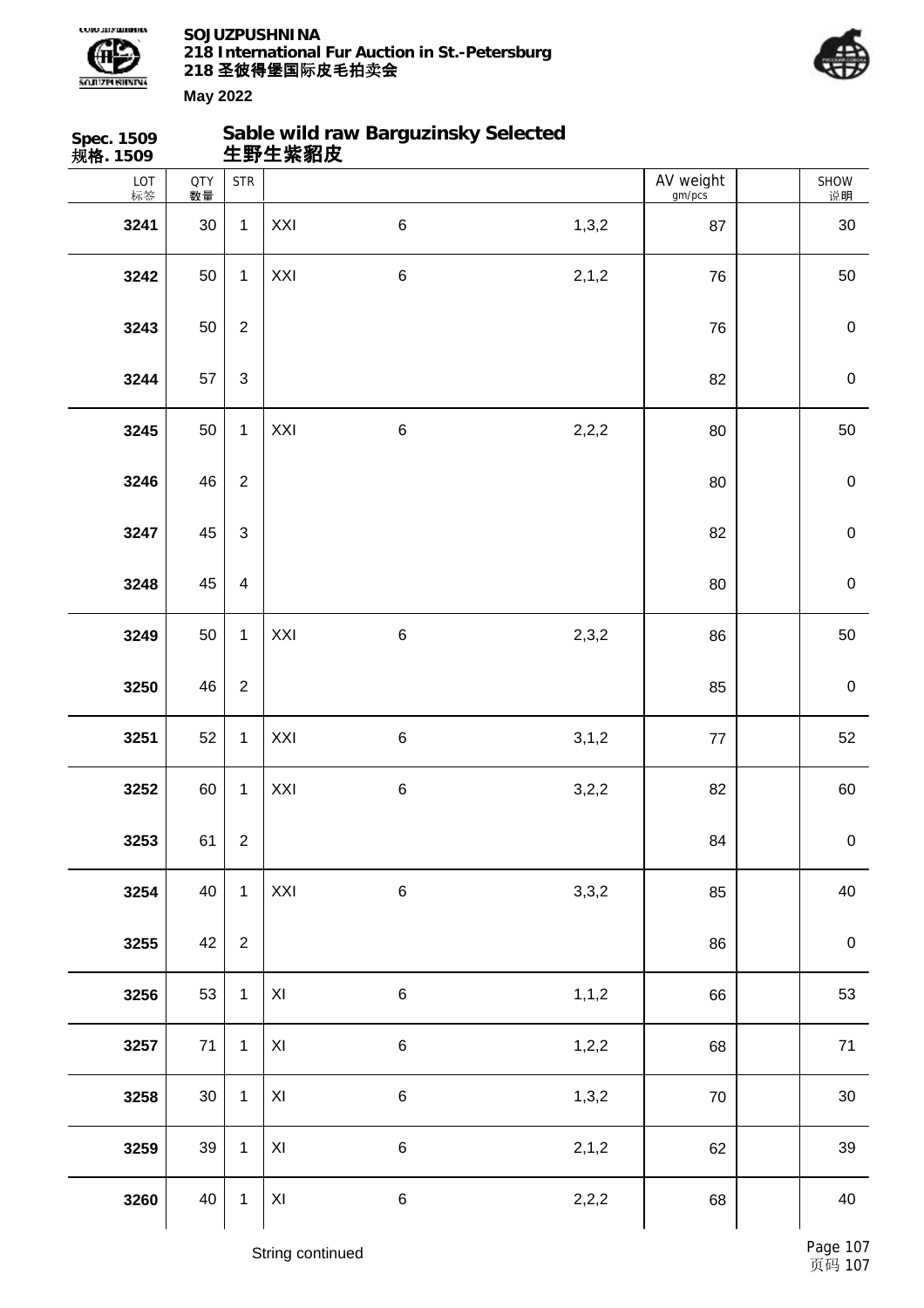



| AV weight<br><b>STR</b><br>LOT<br>标签<br><b>QTY</b><br>数量<br>gm/pcs<br>$\overline{2}$<br>3261<br>43<br>67<br>$\,6\,$<br>2,3,2<br>3262<br>40<br>$\mathbf{1}$<br>XI<br>68<br>$\boldsymbol{2}$<br>3263<br>41<br>71 | SHOW<br>说明<br>$\mathbf 0$<br>40<br>$\boldsymbol{0}$<br>33 |
|----------------------------------------------------------------------------------------------------------------------------------------------------------------------------------------------------------------|-----------------------------------------------------------|
|                                                                                                                                                                                                                |                                                           |
|                                                                                                                                                                                                                |                                                           |
|                                                                                                                                                                                                                |                                                           |
|                                                                                                                                                                                                                |                                                           |
| 33<br>$\,6\,$<br>3,3,2<br>3264<br>$\mathbf{1}$<br>XI<br>76                                                                                                                                                     |                                                           |
| $\,6$<br>24<br>$\mathbf{1}$<br>12<br>1, 1, 2<br>3265<br>58                                                                                                                                                     | 24                                                        |
| 63<br>$\,6$<br>1,2,2<br>3266<br>$\mathbf{1}$<br>12<br>62                                                                                                                                                       | 63                                                        |
| $\,6$<br>51<br>$\mathbf{1}$<br>12<br>1,3,2<br>3267<br>67                                                                                                                                                       | 51                                                        |
| 2,1,2<br>31<br>12<br>$\,6\,$<br>3268<br>$\mathbf{1}$<br>61                                                                                                                                                     | 31                                                        |
| 75<br>$\mathbf{1}$<br>$\,6\,$<br>3269<br>12<br>2,2,2<br>63                                                                                                                                                     | 75                                                        |
| 78<br>$\,6$<br>2,3,2<br>$\mathbf{1}$<br>12<br>3270<br>67                                                                                                                                                       | 78                                                        |
| 19<br>$\mathbf{1}$<br>12<br>$\,6\,$<br>3, 1, 2<br>3271<br>63                                                                                                                                                   | 19                                                        |
| $\,6$<br>3272<br>53<br>12<br>3,2,2<br>$\mathbf{1}$<br>64                                                                                                                                                       | 53                                                        |
| 3273<br>46<br>$\,6$<br>3,3,2<br>$\mathbf{1}$<br>12<br>67                                                                                                                                                       | 46                                                        |
| 3274<br>6<br>1, 1, 2<br>50<br>23<br>$\mathbf{1}$<br>56                                                                                                                                                         | 50                                                        |
| 52<br>3275<br>$\overline{2}$<br>56                                                                                                                                                                             | $\boldsymbol{0}$                                          |
| $\,6\,$<br>3276<br>60<br>23<br>1,2,2<br>$\mathbf{1}$<br>58                                                                                                                                                     | 60                                                        |
| 59<br>3277<br>$\overline{2}$<br>61                                                                                                                                                                             | $\boldsymbol{0}$                                          |
| 1,3,2<br>3278<br>25<br>$\,6\,$<br>$\mathbf{1}$<br>23<br>64                                                                                                                                                     | 25                                                        |
| 50<br>$\,6\,$<br>2,1,2<br>3279<br>$\mathbf{1}$<br>23<br>54                                                                                                                                                     | 50                                                        |
| 50<br>$\overline{2}$<br>3280<br>58                                                                                                                                                                             | $\mathbf 0$                                               |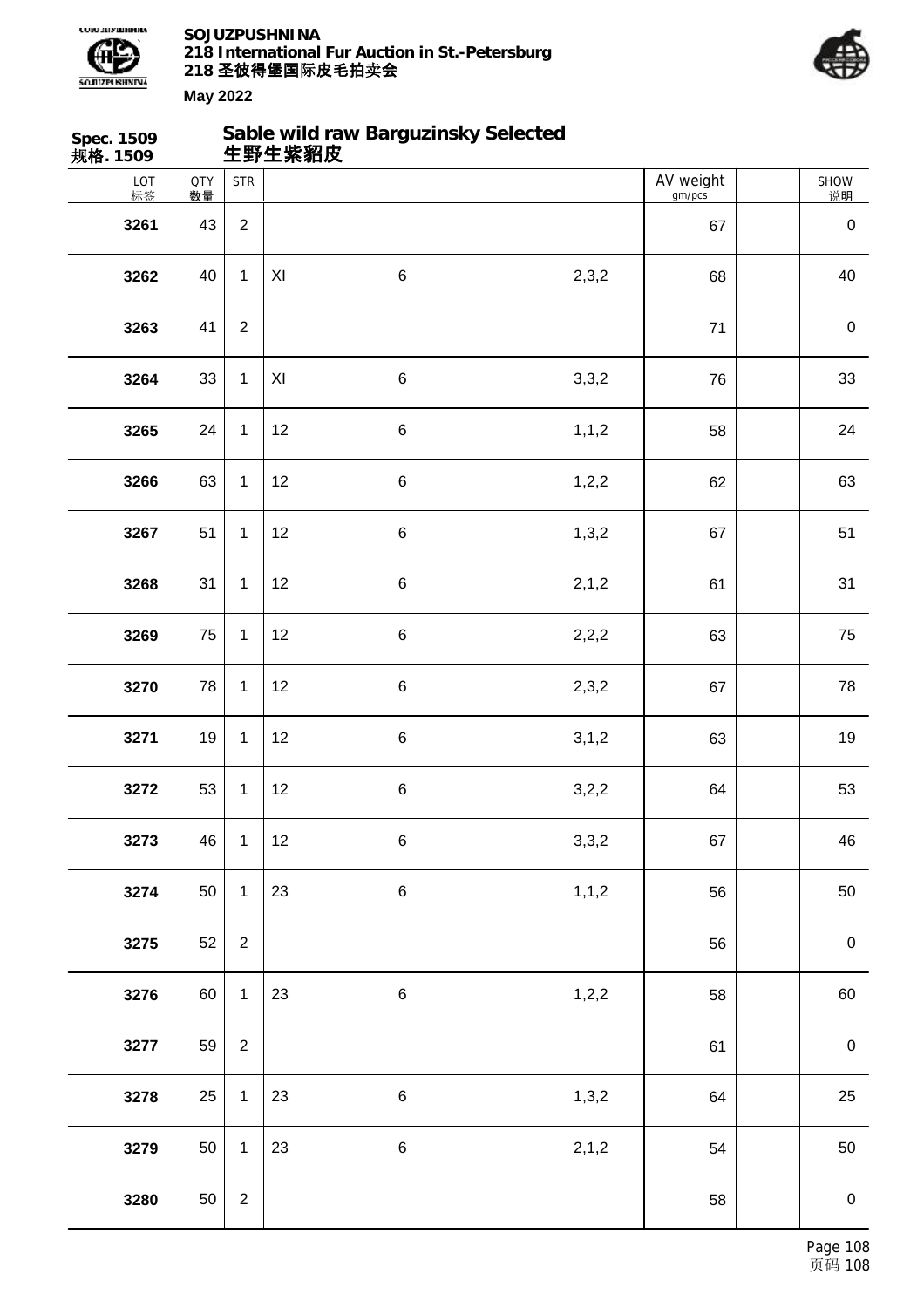



**May 2022**

| Spec. 1509<br>规格. 1509 |                  |                                    | 生野生紫貂皮  | Sable wild raw Barguzinsky Selected |         |                     |             |
|------------------------|------------------|------------------------------------|---------|-------------------------------------|---------|---------------------|-------------|
| LOT<br>标签              | <b>QTY</b><br>数量 | $\ensuremath{\mathsf{STR}}\xspace$ |         |                                     |         | AV weight<br>gm/pcs | SHOW<br>说明  |
| 3281                   | 45               | $\mathbf{1}$                       | 23      | $\,6\,$                             | 2,2,2   | 60                  | 45          |
| 3282                   | 41               | $\overline{2}$                     |         |                                     |         | 56                  | $\pmb{0}$   |
| 3283                   | 55               | $\mathbf{1}$                       | 23      | $\,6\,$                             | 2,3,2   | 62                  | 55          |
| 3284                   | 22               | $\mathbf{1}$                       | XXI, XI | $\,6\,$                             | 1, 1, 3 | 73                  | 22          |
| 3285                   | 50               | $\mathbf{1}$                       | XXI, XI | $\,6$                               | 1,2,3   | 80                  | 50          |
| 3286                   | 51               | $\overline{2}$                     |         |                                     |         | 78                  | $\pmb{0}$   |
| 3287                   | 50               | $\mathbf{1}$                       | XXI, XI | $\,6\,$                             | 1,3,3   | 84                  | 50          |
| 3288                   | 50               | $\overline{2}$                     |         |                                     |         | 80                  | $\pmb{0}$   |
| 3289                   | 50               | 3                                  |         |                                     |         | 82                  | $\mathbf 0$ |
| 3290                   | 60               | $\mathbf{1}$                       | XXI, XI | $\,6\,$                             | 2, 1, 3 | $77\,$              | 60          |
| 3291                   | 60               | $\overline{2}$                     |         |                                     |         | 72                  | $\mathbf 0$ |
| 3292                   | 61               | $\ensuremath{\mathsf{3}}$          |         |                                     |         | 74                  | $\pmb{0}$   |
| 3293                   | 50               | $\mathbf{1}$                       | XXI, XI | $\,6$                               | 2,2,3   | 76                  | $50\,$      |
| 3294                   | 50               | $\mathbf 2$                        |         |                                     |         | $80\,$              | $\pmb{0}$   |
| 3295                   | 55               | $\mathsf 3$                        |         |                                     |         | 75                  | $\mathbf 0$ |
| 3296                   | 56               | $\overline{\mathbf{4}}$            |         |                                     |         | 80                  | $\pmb{0}$   |
| 3297                   | 50               | $\sqrt{5}$                         |         |                                     |         | 76                  | $\pmb{0}$   |
| 3298                   | 48               | $\,6$                              |         |                                     |         | $77$                | $\pmb{0}$   |
| 3299                   | 58               | $\mathbf{1}$                       | XXI, XI | $\,6$                               | 2,3,3   | 83                  | 58          |
| 3300                   | 60               | $\sqrt{2}$                         |         |                                     |         | $80\,$              | $\pmb{0}$   |

String continued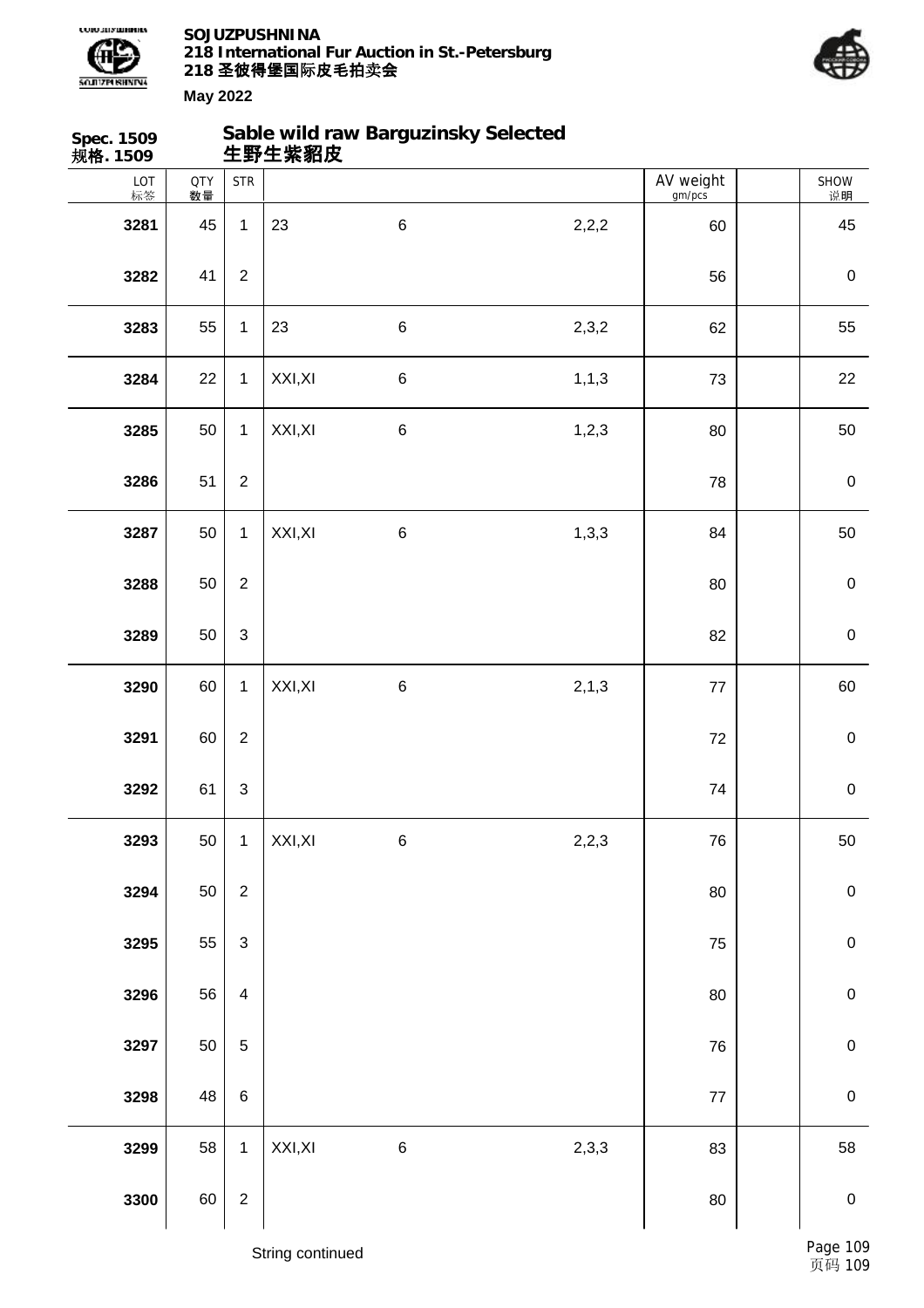

**Sable wild raw Barguzinsky Selected**



| Spec. 1509<br>规 <b>格</b> . 1509 |                  |                  | 生野生紫貂皮  | Sable wild raw Barguzinsky Selected |         |                     |                  |
|---------------------------------|------------------|------------------|---------|-------------------------------------|---------|---------------------|------------------|
| LOT<br>标签                       | <b>QTY</b><br>数量 | <b>STR</b>       |         |                                     |         | AV weight<br>gm/pcs | SHOW<br>说明       |
| 3301                            | 62               | $\mathfrak{S}$   |         |                                     |         | 82                  | $\pmb{0}$        |
| 3302                            | 44               | $\mathbf{1}$     | XXI, XI | $\,6$                               | 3, 1, 3 | 75                  | 44               |
| 3303                            | 40               | $\mathbf{1}$     | XXI, XI | $\,6$                               | 3,2,3   | 80                  | 40               |
| 3304                            | 41               | $\overline{2}$   |         |                                     |         | 83                  | $\pmb{0}$        |
| 3305                            | 55               | $\mathbf{1}$     | XXI, XI | $\,6$                               | 3,3,3   | 85                  | 55               |
| 3306                            | 55               | $\overline{2}$   |         |                                     |         | 87                  | $\pmb{0}$        |
| 3307                            | 62               | $\mathfrak{S}$   |         |                                     |         | 82                  | $\pmb{0}$        |
| 3308                            | 23               | $\mathbf{1}$     | 123     | $\,6$                               | 1, 1, 3 | 57                  | 23               |
| 3309                            | 47               | $\mathbf{1}$     | 123     | $\,6$                               | 1,2,3   | 60                  | 47               |
| 3310                            | 56               | $\mathbf{1}$     | 123     | $\,6$                               | 1,3,3   | 62                  | 56               |
| 3311                            | 60               | $\mathbf{1}$     | 123     | $\,6$                               | 2, 1, 3 | 57                  | 60               |
| 3312                            | 60               | $\overline{2}$   |         |                                     |         | 55                  | $\pmb{0}$        |
| 3313                            | 60               | $\mathbf 1$      | 123     | $\,6$                               | 2,2,3   | 62                  | 60               |
| 3314                            | 64               | $\overline{2}$   |         |                                     |         | 59                  | $\mathbf 0$      |
| 3315                            | 65               | $\mathsf 3$      |         |                                     |         | 62                  | $\mathbf 0$      |
| 3316                            | 50               | $\mathbf{1}$     | 123     | $\,6\,$                             | 2,3,3   | 64                  | 50               |
| 3317                            | 51               | $\boldsymbol{2}$ |         |                                     |         | 63                  | $\boldsymbol{0}$ |
| 3318                            | 58               | $\mathbf{1}$     | 123     | $\,6\,$                             | 3,1,3   | 60                  | 58               |
| 3319                            | 43               | $\mathbf{1}$     | 123     | $\,6\,$                             | 3,2,3   | 60                  | 43               |
| 3320                            | 51               | $\sqrt{2}$       |         |                                     |         | 61                  | $\pmb{0}$        |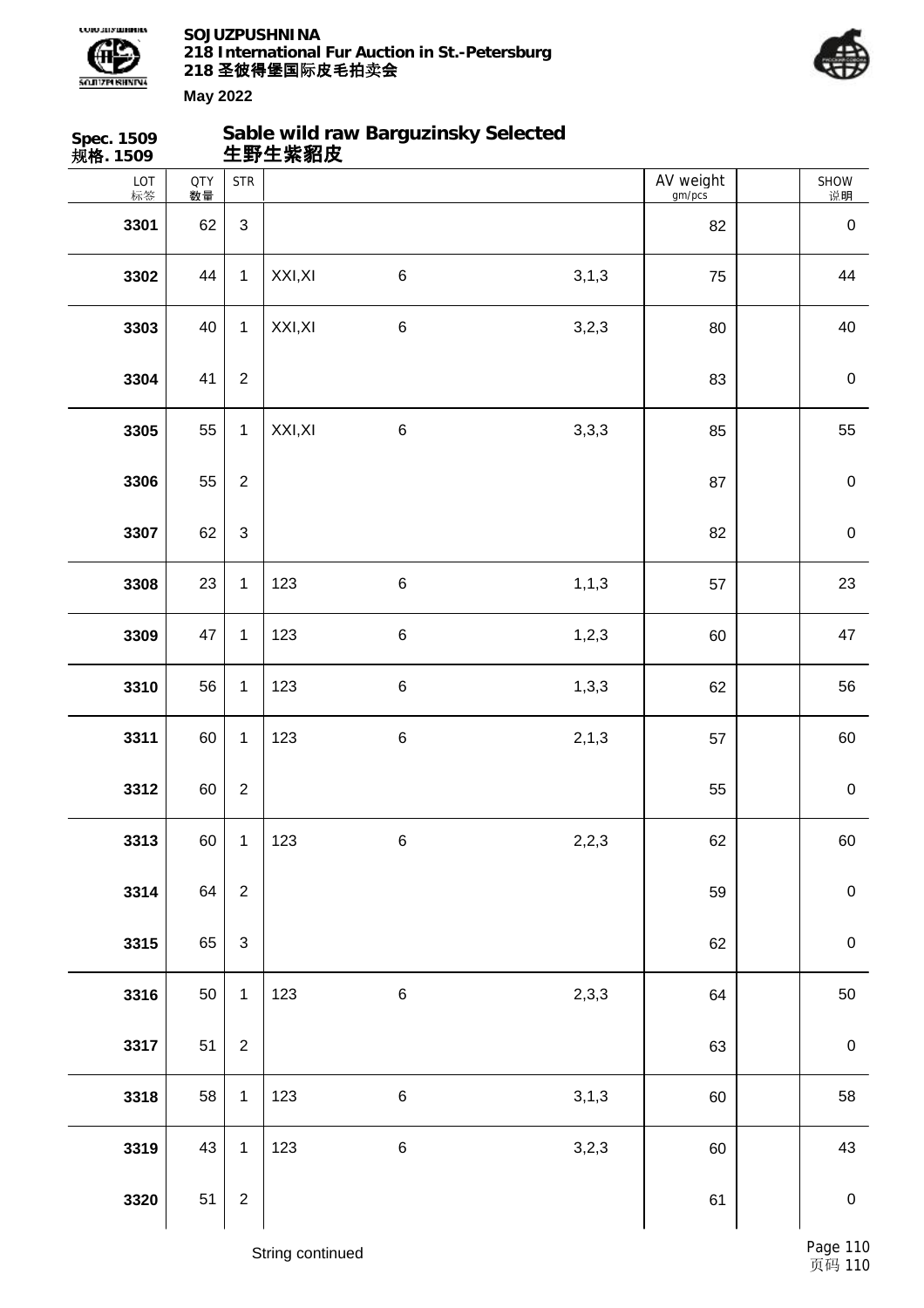



| Spec. 1509<br>规格. 1509 |                  |              | Sable wild raw Barguzinsky Selected<br>生野生紫貂皮 |         |             |         |                     |                   |
|------------------------|------------------|--------------|-----------------------------------------------|---------|-------------|---------|---------------------|-------------------|
| LOT<br>标签              | <b>QTY</b><br>数量 | <b>STR</b>   |                                               |         |             |         | AV weight<br>gm/pcs | <b>SHOW</b><br>说明 |
| 3321                   | 50               | 3            |                                               |         |             |         | 60                  | $\pmb{0}$         |
| 3322                   | 50               | 1            | 123                                           | $\,6\,$ |             | 3,3,3   | 66                  | 50                |
| 3323                   | 48               | $\mathbf{2}$ |                                               |         |             |         | 62                  | $\pmb{0}$         |
| 3324                   | 43               | 1            | XXI, XI                                       | $\,6$   |             | 1, 1, 4 | 70                  | 43                |
| 3325                   | 42               | $\mathbf{1}$ | XXI, XI                                       | $\,6$   |             | 1,2,4   | 76                  | 42                |
| 3326                   | 35               | 1            | XXI, XI                                       | $\,6\,$ |             | 1,3,4   | $77$                | 35                |
| 3327                   | 26               | $\mathbf{1}$ | XXI, XI                                       | $\,6\,$ |             | 2, 1, 4 | 69                  | 26                |
| 3328                   | 35               | 1            | XXI, XI                                       | $\,6$   |             | 2,2,4   | $77$                | 35                |
| 3329                   | 20               | $\mathbf{1}$ | XXI, XI                                       | $\,6$   |             | 2,3,4   | 85                  | 20                |
| 3330                   | 22               | 1            | XXI, XI                                       | $\,6\,$ |             | 3,3,4   | 82                  | 22                |
| 3331                   | 34               | $\mathbf{1}$ | 123                                           | $\,6\,$ |             | 1, 1, 4 | 53                  | 34                |
| 3332                   | 59               | 1            | 123                                           | $\,6\,$ |             | 1,2,4   | 56                  | 59                |
| 3333                   | 44               | $\mathbf{1}$ | 123                                           | $\,6\,$ |             | 1,3,4   | 61                  | 44                |
| 3334                   | 20               | $\mathbf{1}$ | 123                                           | $\,6\,$ |             | 2,1,4   | 55                  | 20                |
| 3335                   | 39               | $\mathbf{1}$ | 123                                           | $\,6\,$ |             | 2,2,4   | 59                  | 39                |
| 3336                   | 20               | $\mathbf{1}$ | 123                                           | $\,6\,$ |             | 2,3,4   | 65                  | 20                |
| 3337                   | 20               | $\mathbf{1}$ | 123                                           | $\,6\,$ |             | 3,3,4   | 65                  | 20                |
| 3338                   | 56               | $\mathbf{1}$ | XXI, XI, I, 2                                 | $\,6\,$ |             | 1, 1, 5 | 57                  | 56                |
| 3339                   | 43               | $\mathbf{1}$ | XXI, XI, I, 2                                 | $\,6\,$ |             | 1,2,5   | 65                  | 43                |
| 3340                   | 50               | $\mathbf{1}$ | XXI                                           | $\,6\,$ | $\mathsf a$ | 1,1     | 80                  | 50                |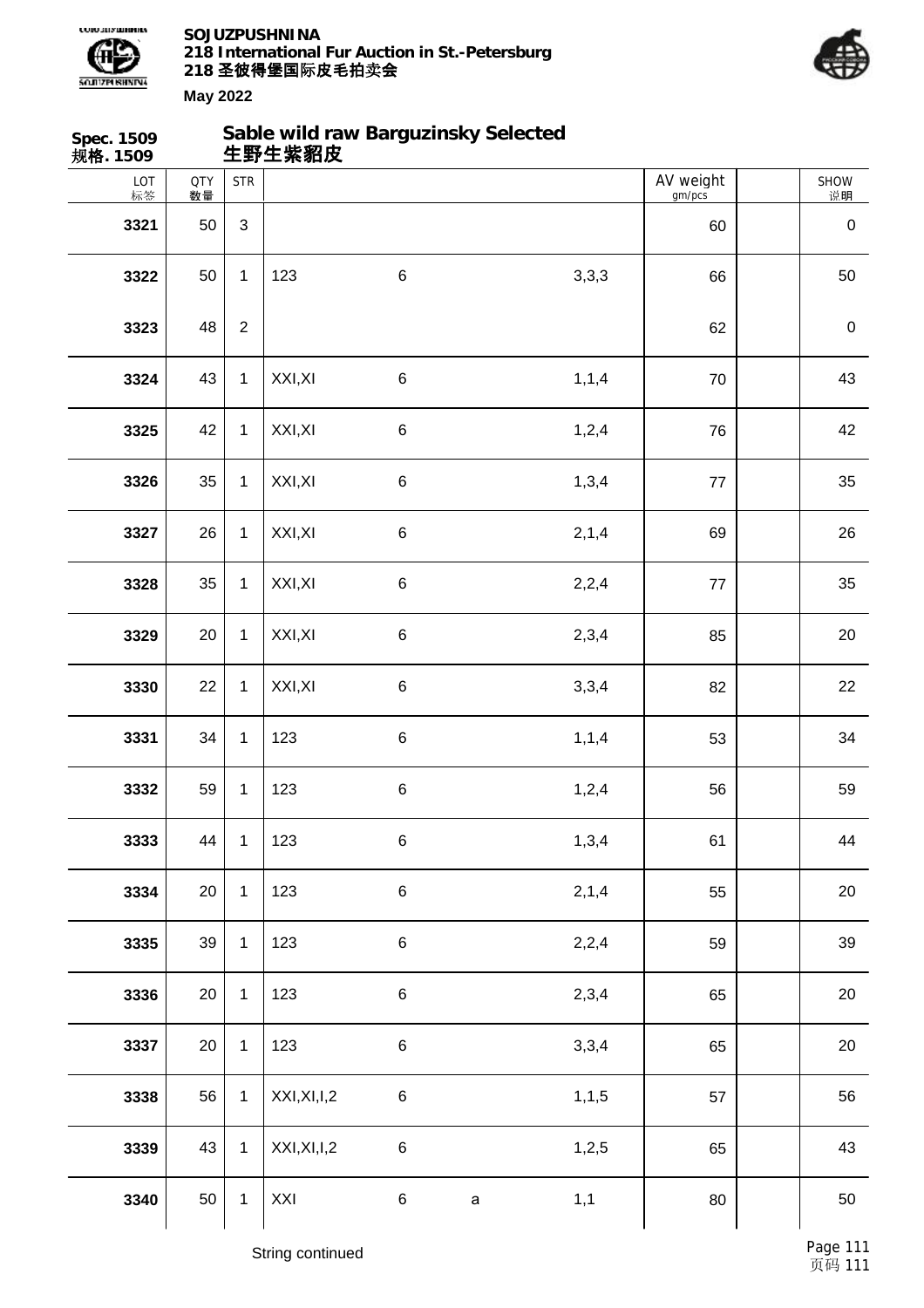



|            | Spec. 1509<br>规格. 1509 |           |                                    | Sable wild raw Barguzinsky Selected<br>生野生紫貂皮 |   |             |     |                     |             |
|------------|------------------------|-----------|------------------------------------|-----------------------------------------------|---|-------------|-----|---------------------|-------------|
|            | LOT<br>标签              | QTY<br>数量 | $\ensuremath{\mathsf{STR}}\xspace$ |                                               |   |             |     | AV weight<br>gm/pcs | SHOW<br>说明  |
|            | 3341                   | 100       | $\overline{2}$                     |                                               |   |             |     | 78                  | $\pmb{0}$   |
|            | 3342                   | 94        | $\mathfrak{S}$                     |                                               |   |             |     | 83                  | $\pmb{0}$   |
| <b>BAC</b> | 3343                   | 27        | $\overline{\mathbf{4}}$            |                                               |   |             |     | 85                  | $\pmb{0}$   |
|            | 3344                   | 50        | $\mathbf{1}$                       | XXI                                           | 6 | $\mathsf a$ | 1,2 | 88                  | 50          |
|            | 3345                   | 100       | $\overline{2}$                     |                                               |   |             |     | 83                  | $\mathbf 0$ |
|            | 3346                   | 80        | $\mathfrak{S}$                     |                                               |   |             |     | 86                  | $\pmb{0}$   |
|            | 3347                   | 80        | $\overline{\mathbf{4}}$            |                                               |   |             |     | 85                  | $\mathbf 0$ |
|            | 3348                   | 79        | $\mathbf 5$                        |                                               |   |             |     | 84                  | $\mathbf 0$ |
| <b>BAC</b> | 3349                   | 49        | $\,6\,$                            |                                               |   |             |     | 86                  | $\mathbf 0$ |
| <b>BAC</b> | 3350                   | 39        | $\overline{7}$                     |                                               |   |             |     | 87                  | $\pmb{0}$   |
|            | 3351                   | 40        | $\mathbf 1$                        | XXI                                           | 6 | $\mathsf a$ | 1,3 | $90\,$              | 40          |
|            | 3352                   | 43        | $\overline{2}$                     |                                               |   |             |     | 88                  | $\pmb{0}$   |
| <b>BAC</b> | 3353                   | 31        | 3                                  |                                               |   |             |     | 90                  | $\pmb{0}$   |
|            | 3354                   | 50        | $\mathbf 1$                        | XXI                                           | 6 | $\mathsf a$ | 2,1 | 80                  | 50          |
|            | 3355                   | 100       | $\overline{2}$                     |                                               |   |             |     | $77$                | $\mathbf 0$ |
|            | 3356                   | 100       | $\ensuremath{\mathsf{3}}$          |                                               |   |             |     | 81                  | $\mathbf 0$ |
|            | 3357                   | 100       | $\overline{\mathbf{4}}$            |                                               |   |             |     | 79                  | $\pmb{0}$   |
|            | 3358                   | 100       | 5                                  |                                               |   |             |     | 81                  | $\mathbf 0$ |
|            | 3359                   | 100       | $\,6\,$                            |                                               |   |             |     | ${\bf 78}$          | $\mathbf 0$ |
|            | 3360                   | 100       | $\boldsymbol{7}$                   |                                               |   |             |     | 81                  | $\mathbf 0$ |
|            |                        |           |                                    | String continued                              |   |             |     |                     | Page 112    |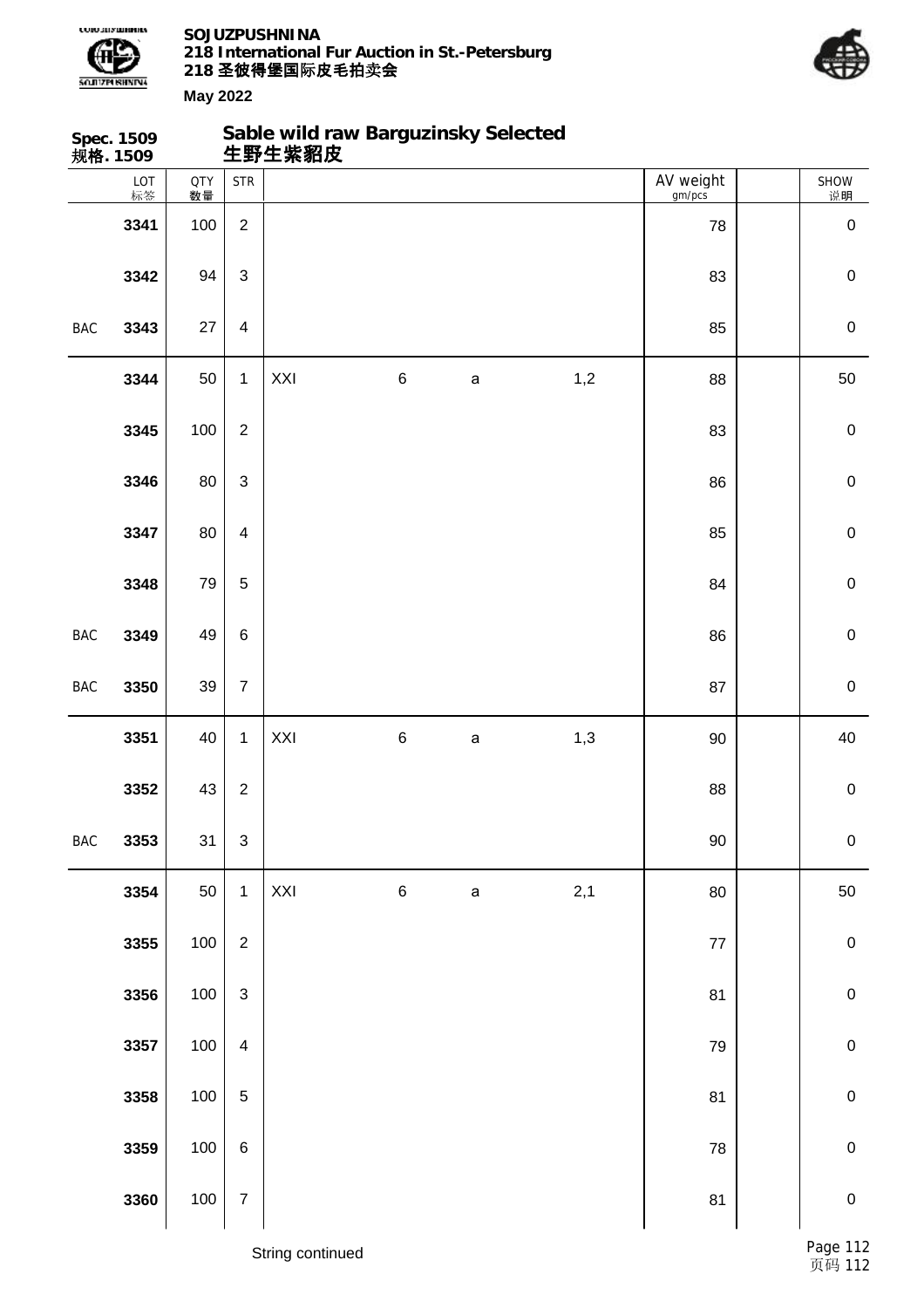

**Sable wild raw Barguzinsky Selected**



|            | Spec. 1509<br>规 <b>格</b> . 1509 |                  |                         | Sable wild raw Barguzinsky Selected<br>生野生紫貂皮 |   |             |     |                     |             |
|------------|---------------------------------|------------------|-------------------------|-----------------------------------------------|---|-------------|-----|---------------------|-------------|
|            | LOT<br>标签                       | <b>QTY</b><br>数量 | <b>STR</b>              |                                               |   |             |     | AV weight<br>gm/pcs | SHOW<br>说明  |
|            | 3361                            | 100              | $\bf 8$                 |                                               |   |             |     | 81                  | $\pmb{0}$   |
|            | 3362                            | 100              | $\boldsymbol{9}$        |                                               |   |             |     | 82                  | $\mathbf 0$ |
|            | 3363                            | 100              | 10                      |                                               |   |             |     | 79                  | $\mathbf 0$ |
|            | 3364                            | 100              | 11                      |                                               |   |             |     | 80                  | $\mathbf 0$ |
|            | 3365                            | 100              | 12                      |                                               |   |             |     | 79                  | $\mathbf 0$ |
|            | 3366                            | 80               | 13                      |                                               |   |             |     | 80                  | $\mathbf 0$ |
|            | 3367                            | 80               | 14                      |                                               |   |             |     | 80                  | $\mathbf 0$ |
|            | 3368                            | 83               | 15                      |                                               |   |             |     | 82                  | $\pmb{0}$   |
| <b>BAC</b> | 3369                            | 32               | 16                      |                                               |   |             |     | 88                  | $\mathbf 0$ |
|            | 3370                            | 50               | $\mathbf{1}$            | XXI                                           | 6 | $\mathsf a$ | 2,2 | 82                  | 50          |
|            | 3371                            | 100              | $\overline{2}$          |                                               |   |             |     | 79                  | $\mathbf 0$ |
|            | 3372                            | 100              | 3                       |                                               |   |             |     | 86                  | $\pmb{0}$   |
|            | 3373                            | 100              | $\overline{\mathbf{4}}$ |                                               |   |             |     | 83                  | $\pmb{0}$   |
|            | 3374                            | 100              | $\,$ 5 $\,$             |                                               |   |             |     | 82                  | $\pmb{0}$   |
|            | 3375                            | 100              | $\,6\,$                 |                                               |   |             |     | 83                  | $\pmb{0}$   |
|            | 3376                            | 100              | $\overline{7}$          |                                               |   |             |     | 84                  | $\pmb{0}$   |
|            | 3377                            | 100              | $\bf 8$                 |                                               |   |             |     | 84                  | $\pmb{0}$   |
|            | 3378                            | 100              | $\boldsymbol{9}$        |                                               |   |             |     | 85                  | $\pmb{0}$   |
|            | 3379                            | 100              | $10$                    |                                               |   |             |     | 85                  | $\pmb{0}$   |
|            | 3380                            | 100              | 11                      |                                               |   |             |     | 85                  | $\pmb{0}$   |
|            |                                 |                  |                         |                                               |   |             |     |                     |             |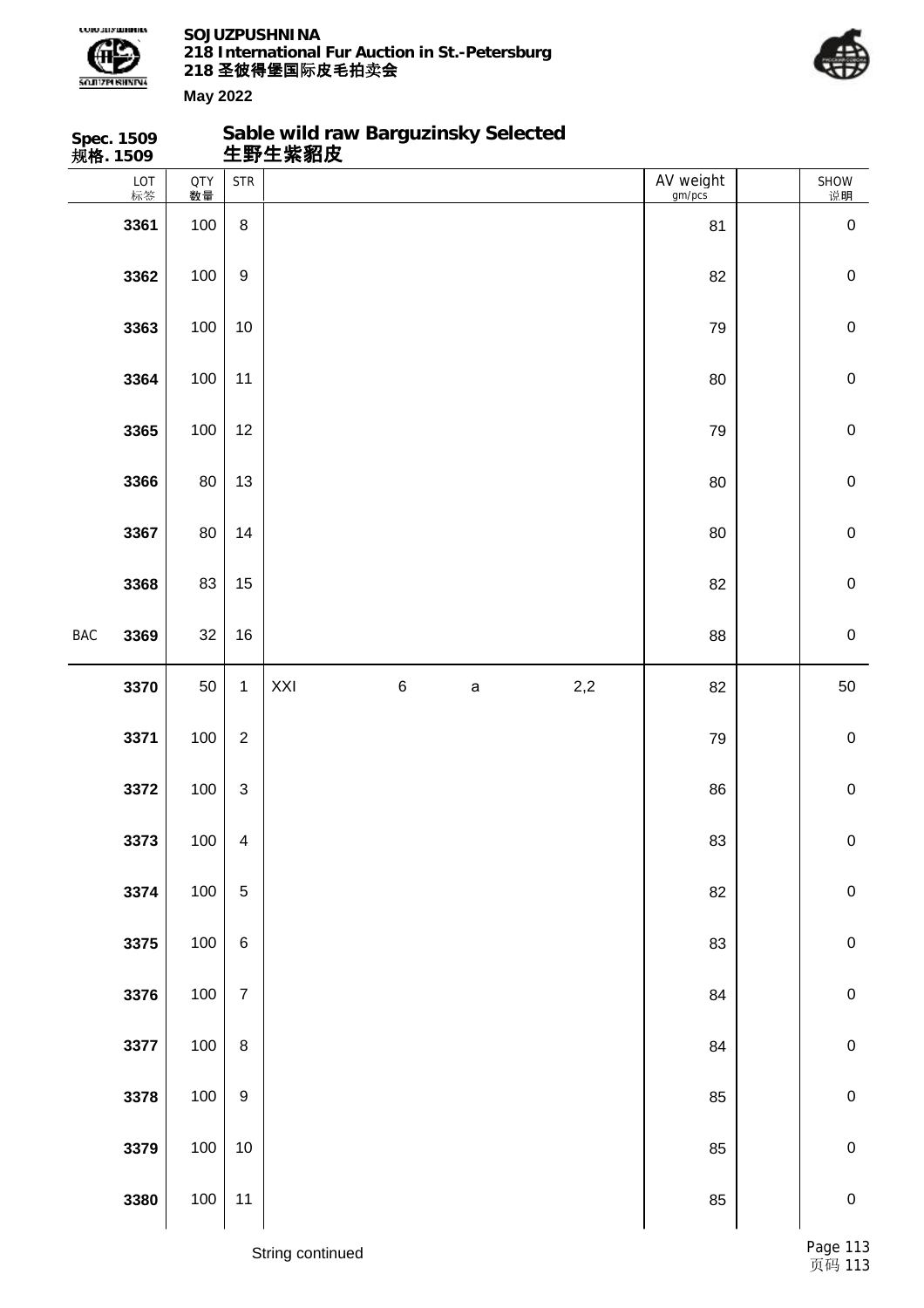

**Sable wild raw Barguzinsky Selected**



|            | Spec. 1509<br>规 <b>格</b> . 1509 |                  |                         | Sable wild raw Barguzinsky Selected<br>生野生紫貂皮 |         |              |     |                     |             |
|------------|---------------------------------|------------------|-------------------------|-----------------------------------------------|---------|--------------|-----|---------------------|-------------|
|            | LOT<br>标签                       | <b>QTY</b><br>数量 | <b>STR</b>              |                                               |         |              |     | AV weight<br>gm/pcs | SHOW<br>说明  |
|            | 3381                            | 100              | 12                      |                                               |         |              |     | 85                  | $\pmb{0}$   |
|            | 3382                            | 100              | 13                      |                                               |         |              |     | 82                  | $\mathbf 0$ |
|            | 3383                            | 100              | 14                      |                                               |         |              |     | 81                  | $\mathbf 0$ |
|            | 3384                            | 100              | 15                      |                                               |         |              |     | 83                  | $\mathbf 0$ |
|            | 3385                            | $90\,$           | 16                      |                                               |         |              |     | 86                  | $\mathbf 0$ |
|            | 3386                            | $90\,$           | 17                      |                                               |         |              |     | 84                  | $\mathbf 0$ |
| <b>BAC</b> | 3387                            | 59               | 18                      |                                               |         |              |     | 88                  | $\mathbf 0$ |
| BAC        | 3388                            | 60               | 19                      |                                               |         |              |     | 88                  | $\mathbf 0$ |
| BAC        | 3389                            | 47               | 20                      |                                               |         |              |     | 89                  | $\mathbf 0$ |
| BAC        | 3390                            | 45               | 21                      |                                               |         |              |     | 91                  | $\mathbf 0$ |
|            |                                 |                  |                         |                                               |         |              |     |                     |             |
|            | 3391                            | 50               | $\mathbf{1}$            | XXI                                           | $\,6$   | $\mathsf a$  | 2,3 | 88                  | 50          |
|            | 3392                            | 85               | $\overline{2}$          |                                               |         |              |     | 88                  | $\pmb{0}$   |
|            | 3393                            | 88               | $\mathsf 3$             |                                               |         |              |     | 86                  | $\pmb{0}$   |
| BAC        | 3394                            | 25               | $\overline{\mathbf{4}}$ |                                               |         |              |     | 88                  | $\mathbf 0$ |
|            | 3395                            | 50               | $\mathbf{1}$            | XXI                                           | $\,6\,$ | $\mathsf{a}$ | 3,1 | 82                  | 50          |
|            | 3396                            | 100              | $\overline{2}$          |                                               |         |              |     | 81                  | $\pmb{0}$   |
|            | 3397                            | 100              | $\sqrt{3}$              |                                               |         |              |     | 81                  | $\mathbf 0$ |
|            | 3398                            | 100              | $\overline{\mathbf{4}}$ |                                               |         |              |     | 80                  | $\pmb{0}$   |
|            | 3399                            | 100              | $\mathbf 5$             |                                               |         |              |     | 84                  | $\mathbf 0$ |
|            | 3400                            | 100              | $\,6$                   |                                               |         |              |     | 83                  | $\mathbf 0$ |
|            |                                 |                  |                         | String continued                              |         |              |     |                     | Page 11     |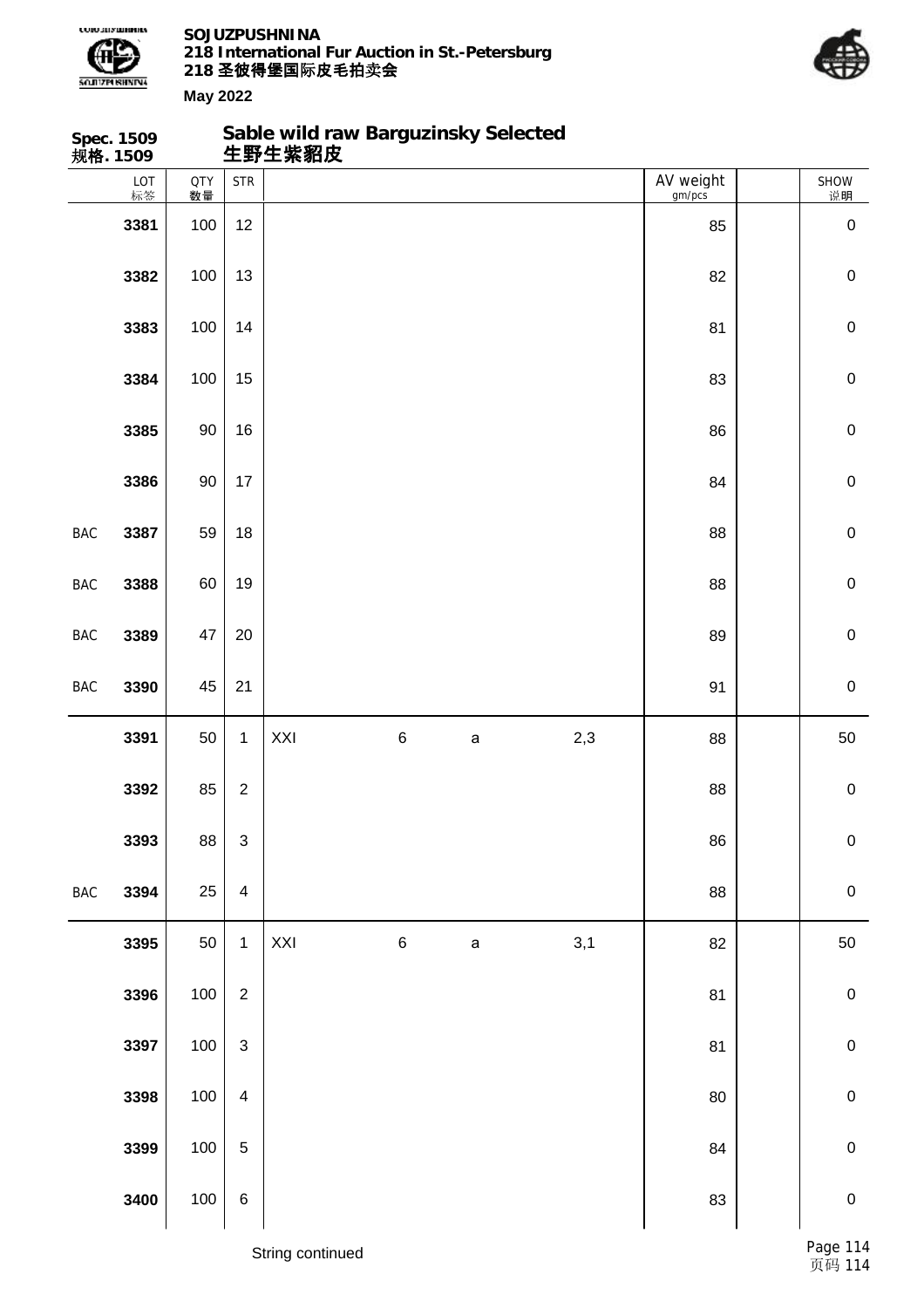



|                | Spec. 1509<br>规格. 1509 |                  |                         | 生野生紫貂皮 |         | Sable wild raw Barguzinsky Selected |     |                     |             |
|----------------|------------------------|------------------|-------------------------|--------|---------|-------------------------------------|-----|---------------------|-------------|
|                | LOT<br>标签              | <b>QTY</b><br>数量 | <b>STR</b>              |        |         |                                     |     | AV weight<br>gm/pcs | SHOW<br>说明  |
|                | 3401                   | 83               | $\overline{7}$          |        |         |                                     |     | 84                  | $\pmb{0}$   |
|                | 3402                   | 80               | $\, 8$                  |        |         |                                     |     | 89                  | $\pmb{0}$   |
| BAC            | 3403                   | 28               | $\boldsymbol{9}$        |        |         |                                     |     | 86                  | $\mathbf 0$ |
|                | 3404                   | 50               | $\mathbf{1}$            | XXI    | $\,6$   | $\mathsf a$                         | 3,2 | 84                  | 50          |
|                | 3405                   | 100              | $\sqrt{2}$              |        |         |                                     |     | 85                  | $\pmb{0}$   |
|                | 3406                   | 100              | $\mathfrak{S}$          |        |         |                                     |     | 85                  | $\mathbf 0$ |
|                | 3407                   | 100              | $\overline{\mathbf{4}}$ |        |         |                                     |     | 87                  | $\mathbf 0$ |
|                | 3408                   | 100              | $\overline{5}$          |        |         |                                     |     | 85                  | $\pmb{0}$   |
|                | 3409                   | 100              | $\,6\,$                 |        |         |                                     |     | 85                  | $\mathbf 0$ |
|                | 3410                   | 100              | $\overline{7}$          |        |         |                                     |     | 84                  | $\mathbf 0$ |
|                | 3411                   | 100              | $\, 8$                  |        |         |                                     |     | 84                  | $\mathbf 0$ |
|                | 3412                   | 85               | $\boldsymbol{9}$        |        |         |                                     |     | 84                  | $\pmb{0}$   |
|                | 3413                   | 85               | 10                      |        |         |                                     |     | 84                  | $\pmb{0}$   |
|                | 3414                   | 87               | 11                      |        |         |                                     |     | 85                  | $\mathbf 0$ |
| $\mathsf{BAC}$ | 3415                   | 32               | 12                      |        |         |                                     |     | 84                  | $\pmb{0}$   |
| $\mathsf{BAC}$ | 3416                   | 36               | 13                      |        |         |                                     |     | 86                  | $\pmb{0}$   |
| $_{\rm BAC}$   | 3417                   | 56               | 14                      |        |         |                                     |     | 89                  | $\pmb{0}$   |
| $_{\rm BAC}$   | 3418                   | 55               | 15                      |        |         |                                     |     | 87                  | $\mathbf 0$ |
|                | 3419                   | 50               | $\mathbf{1}$            | XXI    | $\,6\,$ | $\mathsf a$                         | 3,3 | 88                  | 50          |
|                | 3420                   | 105              | $\overline{2}$          |        |         |                                     |     | 89                  | $\pmb{0}$   |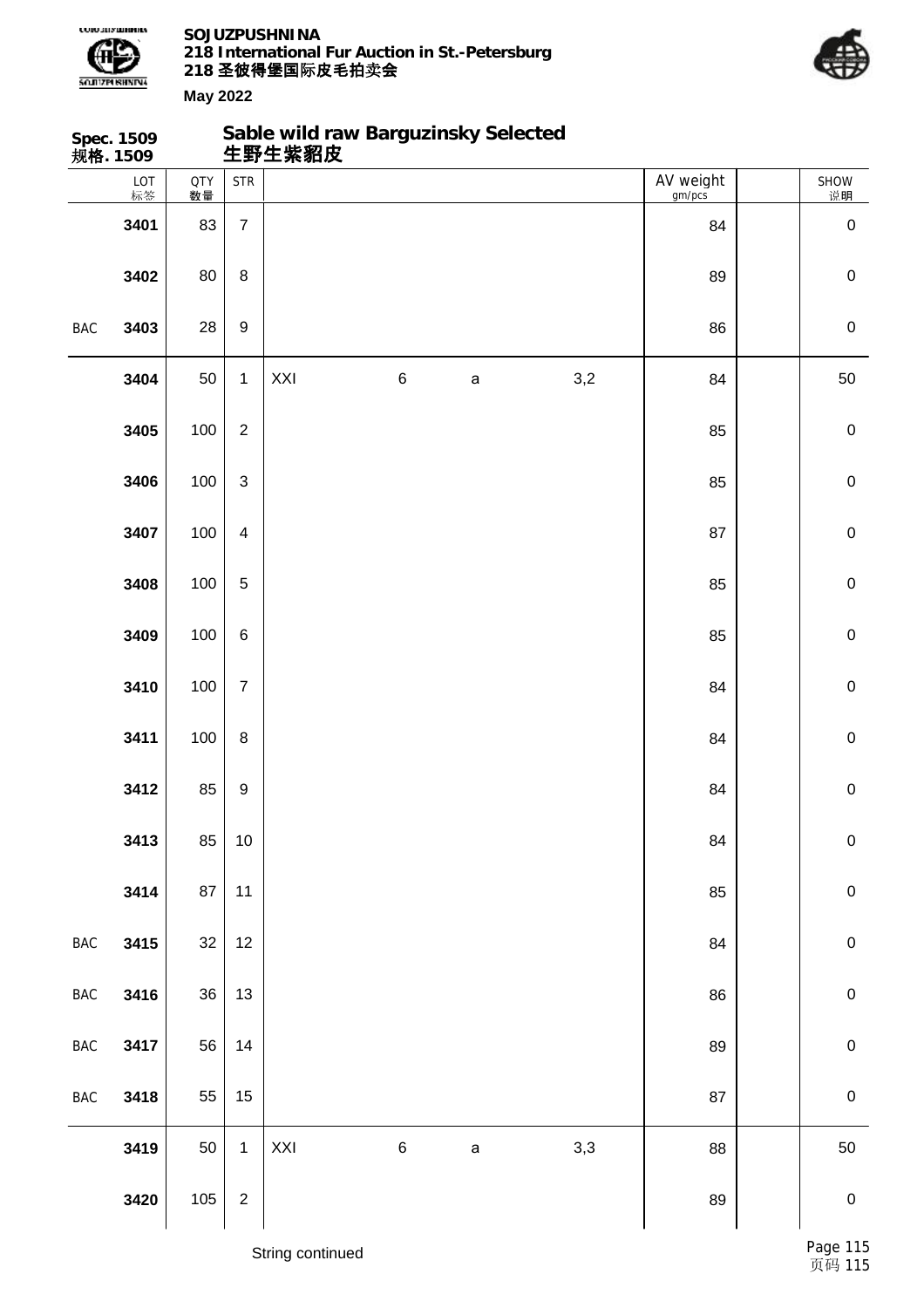



|            | Spec. 1509<br>规格. 1509 |                  |                           | Sable wild raw Barguzinsky Selected<br>生野生紫貂皮 |         |              |       |                     |             |
|------------|------------------------|------------------|---------------------------|-----------------------------------------------|---------|--------------|-------|---------------------|-------------|
|            | LOT<br>标签              | <b>QTY</b><br>数量 | <b>STR</b>                |                                               |         |              |       | AV weight<br>gm/pcs | SHOW<br>说明  |
|            | 3421                   | 109              | $\mathbf{3}$              |                                               |         |              |       | 88                  | $\mathbf 0$ |
| <b>BAC</b> | 3422                   | 36               | $\overline{\mathbf{4}}$   |                                               |         |              |       | 89                  | $\mathbf 0$ |
| <b>BAC</b> | 3423                   | 50               | $\mathbf 5$               |                                               |         |              |       | 92                  | $\mathbf 0$ |
| <b>BAC</b> | 3424                   | 45               | $\,6\,$                   |                                               |         |              |       | 93                  | $\mathbf 0$ |
|            | 3425                   | 69               | $\mathbf{1}$              | XI                                            | $\,6$   | $\mathsf a$  | 1,1   | 68                  | 69          |
| <b>BAC</b> | 3426                   | 29               | $\overline{2}$            |                                               |         |              |       | 69                  | $\mathbf 0$ |
|            | 3427                   | 50               | $\mathbf{1}$              | $\pmb{\mathsf{XI}}$                           | $\,6\,$ | $\mathsf{a}$ | 1,2   | 68                  | 50          |
|            | 3428                   | 65               | $\overline{2}$            |                                               |         |              |       | $71$                | $\mathbf 0$ |
|            | 3429                   | 36               | $\mathbf{1}$              | XI                                            | $\,6$   | $\mathsf{a}$ | 1,3   | 69                  | 36          |
| <b>BAC</b> | 3430                   | 34               | $\overline{2}$            |                                               |         |              |       | 74                  | $\mathbf 0$ |
|            | 3431                   | 50               | $\mathbf{1}$              | $\pmb{\mathsf{X}}$                            | $\,6\,$ | $\mathsf{a}$ | 2,1   | 68                  | 50          |
|            | 3432                   | 100              | $\overline{2}$            |                                               |         |              |       | 65                  | $\mathbf 0$ |
|            | 3433                   | 105              | $\ensuremath{\mathsf{3}}$ |                                               |         |              |       | 67                  | $\mathbf 0$ |
|            | 3434                   | 102              | $\overline{\mathbf{4}}$   |                                               |         |              |       | 64                  | $\pmb{0}$   |
|            | 3435                   | 50               | $\mathbf 1$               | $\mathsf{XI}$                                 | $\,6$   | $\mathsf a$  | $2,2$ | 68                  | 50          |
|            | 3436                   | 100              | $\overline{2}$            |                                               |         |              |       | 69                  | $\mathbf 0$ |
|            | 3437                   | 100              | $\mathsf 3$               |                                               |         |              |       | 69                  | $\pmb{0}$   |
|            | 3438                   | 100              | $\overline{\mathbf{4}}$   |                                               |         |              |       | 67                  | $\pmb{0}$   |
|            | 3439                   | 85               | $\overline{5}$            |                                               |         |              |       | 68                  | $\pmb{0}$   |
|            | 3440                   | 85               | $\,6$                     |                                               |         |              |       | 67                  | $\mathbf 0$ |
|            |                        |                  |                           |                                               |         |              |       |                     |             |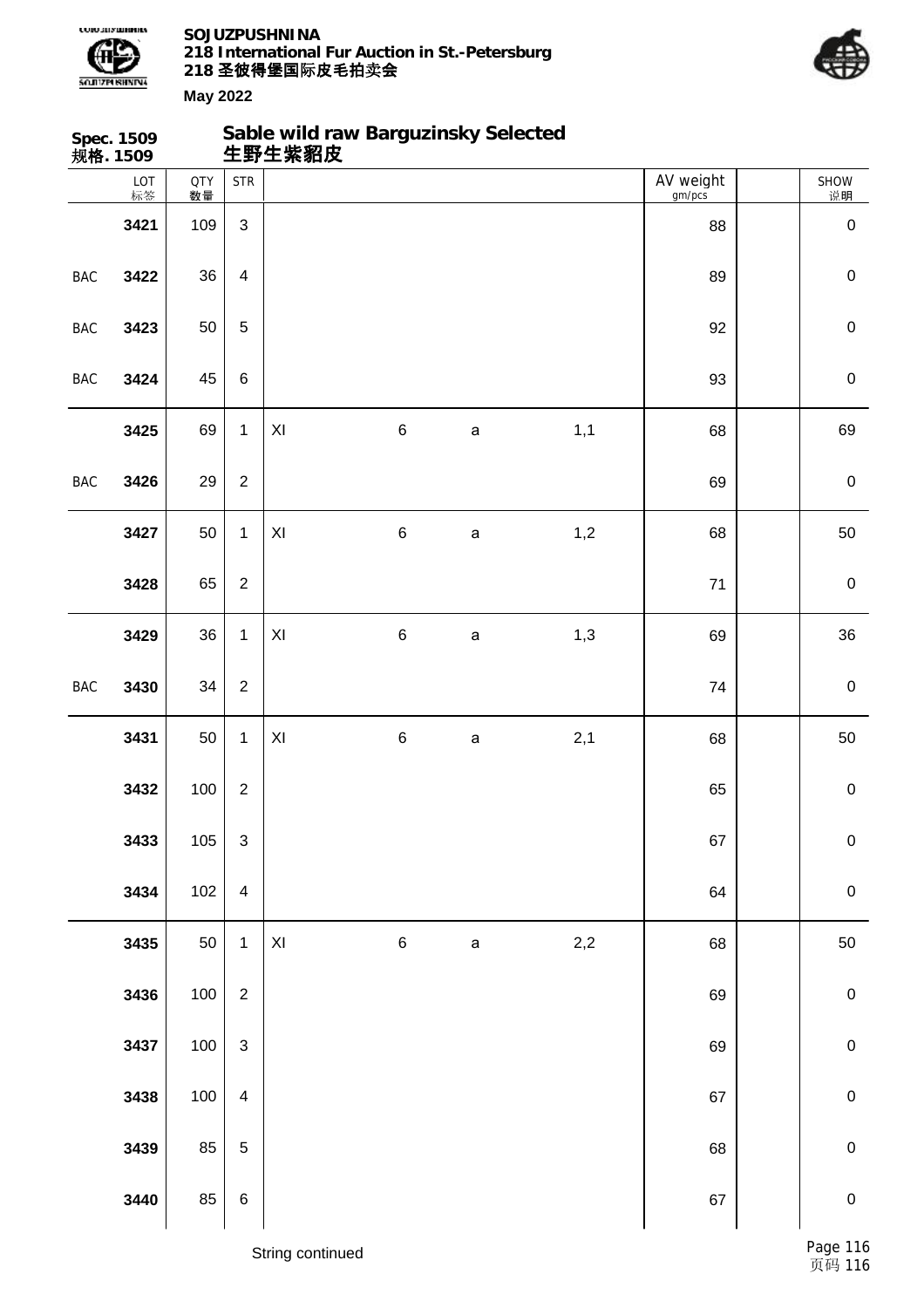



|            | Spec. 1509<br>规格. 1509 |                  |                           | 生野生紫貂皮              | Sable wild raw Barguzinsky Selected |              |     |                     |             |
|------------|------------------------|------------------|---------------------------|---------------------|-------------------------------------|--------------|-----|---------------------|-------------|
|            | LOT<br>标签              | <b>QTY</b><br>数量 | <b>STR</b>                |                     |                                     |              |     | AV weight<br>gm/pcs | SHOW<br>说明  |
|            | 3441                   | 83               | $\overline{7}$            |                     |                                     |              |     | $70\,$              | $\pmb{0}$   |
|            | 3442                   | 50               | $\mathbf{1}$              | $\pmb{\mathsf{XI}}$ | $\,6$                               | $\mathsf a$  | 2,3 | 68                  | 50          |
|            | 3443                   | 55               | $\boldsymbol{2}$          |                     |                                     |              |     | $71$                | $\pmb{0}$   |
|            | 3444                   | 50               | $\mathbf{1}$              | XI                  | $\,6$                               | $\mathsf{a}$ | 3,1 | 68                  | 50          |
|            | 3445                   | 108              | $\overline{2}$            |                     |                                     |              |     | 66                  | $\pmb{0}$   |
|            | 3446                   | 50               | $\mathbf{1}$              | XI                  | $\,6$                               | $\mathsf a$  | 3,2 | 66                  | 50          |
|            | 3447                   | 100              | $\overline{2}$            |                     |                                     |              |     | 68                  | $\mathbf 0$ |
|            | 3448                   | 100              | $\ensuremath{\mathsf{3}}$ |                     |                                     |              |     | 70                  | $\pmb{0}$   |
|            | 3449                   | 85               | $\overline{\mathbf{4}}$   |                     |                                     |              |     | 69                  | $\mathbf 0$ |
|            | 3450                   | 81               | 5                         |                     |                                     |              |     | 68                  | $\mathbf 0$ |
| BAC        | 3451                   | 27               | $\,6$                     |                     |                                     |              |     | $70\,$              | $\mathbf 0$ |
| BAC        | 3452                   | 18               | $\boldsymbol{7}$          |                     |                                     |              |     | $72\,$              | $\pmb{0}$   |
| BAC        | 3453                   | $30\,$           | $\, 8$                    |                     |                                     |              |     | $70\,$              | $\pmb{0}$   |
|            | 3454                   | 50               | $\mathbf{1}$              | $\mathsf{XI}$       | $\,6$                               | $\mathsf{a}$ | 3,3 | 68                  | 50          |
|            | 3455                   | 99               | $\overline{2}$            |                     |                                     |              |     | 70                  | $\,0\,$     |
| <b>BAC</b> | 3456                   | 45               | $\mathsf 3$               |                     |                                     |              |     | $73\,$              | $\mathbf 0$ |
| <b>BAC</b> | 3457                   | 29               | $\overline{\mathbf{4}}$   |                     |                                     |              |     | $72\,$              | $\pmb{0}$   |
|            | 3458                   | 24               | $\mathbf{1}$              | 12                  | $\,6\,$                             | $\mathsf a$  | 1,1 | 58                  | 24          |
|            | 3459                   | 62               | $\mathbf 1$               | 12                  | $\,6$                               | $\mathsf a$  | 1,2 | 63                  | 62          |
|            | 3460                   | 29               | $\mathbf{1}$              | 12                  | $\,6$                               | $\mathsf a$  | 1,3 | 66                  | 29          |
|            |                        |                  |                           |                     |                                     |              |     |                     |             |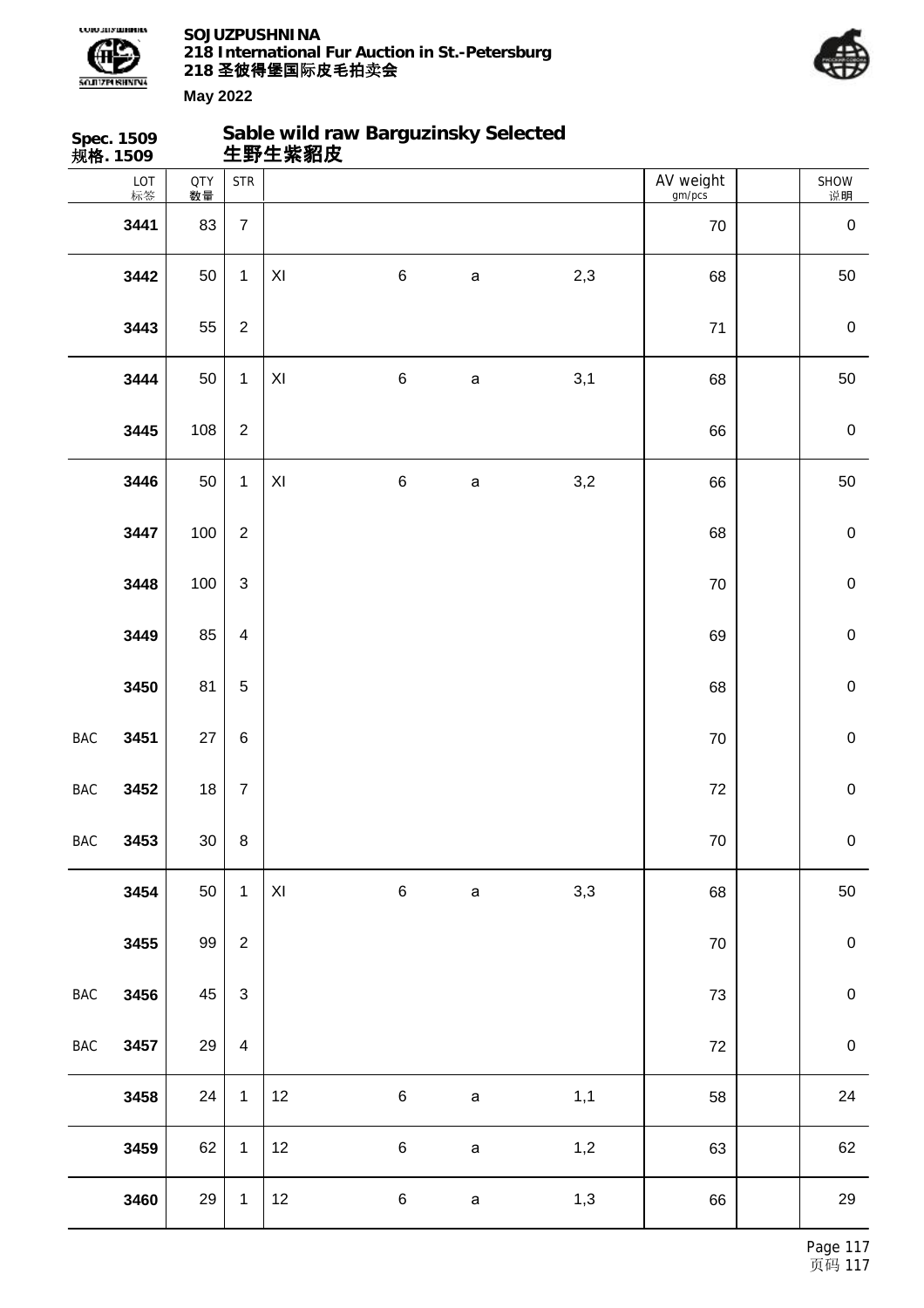



| <b>Spec. 1509</b><br>规格. 1509 |                  |                | Sable wild raw Barguzinsky Selected<br>生野生紫貂皮 |         |              |     |                     |                  |
|-------------------------------|------------------|----------------|-----------------------------------------------|---------|--------------|-----|---------------------|------------------|
| LOT<br>标签                     | <b>QTY</b><br>数量 | <b>STR</b>     |                                               |         |              |     | AV weight<br>gm/pcs | SHOW<br>说明       |
| 3461                          | 60               | $\mathbf{1}$   | 12                                            | $\,6$   | $\mathsf a$  | 2,1 | 60                  | 60               |
| 3462                          | 112              | $\overline{2}$ |                                               |         |              |     | 62                  | $\pmb{0}$        |
| 3463                          | 50               | $\mathbf{1}$   | 12                                            | $\,6\,$ | $\mathsf{a}$ | 2,2 | 62                  | 50               |
| 3464                          | 100              | $\overline{2}$ |                                               |         |              |     | 62                  | $\mathbf 0$      |
| 3465                          | 86               | 3              |                                               |         |              |     | 62                  | $\mathbf 0$      |
| 3466                          | 80               | $\overline{4}$ |                                               |         |              |     | 62                  | $\mathbf 0$      |
| 3467                          | 80               | 5              |                                               |         |              |     | 74                  | $\mathbf 0$      |
| 3468                          | 50               | $\mathbf{1}$   | 12                                            | $\,6\,$ | $\mathsf a$  | 2,3 | 66                  | 50               |
| 3469                          | 88               | $\overline{c}$ |                                               |         |              |     | 66                  | $\mathbf 0$      |
| 3470                          | 50               | $\mathbf{1}$   | 12                                            | $\,6$   | a            | 3,1 | 60                  | 50               |
| 3471                          | 64               | $\overline{c}$ |                                               |         |              |     | 62                  | $\mathbf 0$      |
| 3472                          | 50               | $\mathbf{1}$   | 12                                            | $\,6\,$ | $\mathsf{a}$ | 3,2 | 62                  | $50\,$           |
| 3473                          | 110              | $\overline{2}$ |                                               |         |              |     | 62                  | $\pmb{0}$        |
| 3474                          | 106              | $\mathbf{3}$   |                                               |         |              |     | 62                  | $\pmb{0}$        |
| 3475                          | 50               | $\overline{1}$ | 12                                            | $\,6\,$ | $\mathsf a$  | 3,3 | 66                  | 50               |
| 3476                          | 69               | $\overline{2}$ |                                               |         |              |     | 65                  | $\boldsymbol{0}$ |
| 3477                          | 56               | $\mathbf{1}$   | 23                                            | $\,6\,$ | $\mathsf a$  | 1,1 | 57                  | 56               |
| 3478                          | 63               | $\mathbf{1}$   | 23                                            | $\,6\,$ | $\mathsf a$  | 1,2 | 59                  | 63               |
| 3479                          | 28               | $\mathbf{1}$   | 23                                            | $\,6\,$ | $\mathsf a$  | 1,3 | 61                  | 28               |
| 3480                          | 50               | $\mathbf{1}$   | 23                                            | $\,6\,$ | $\mathsf a$  | 2,1 | 58                  | 50               |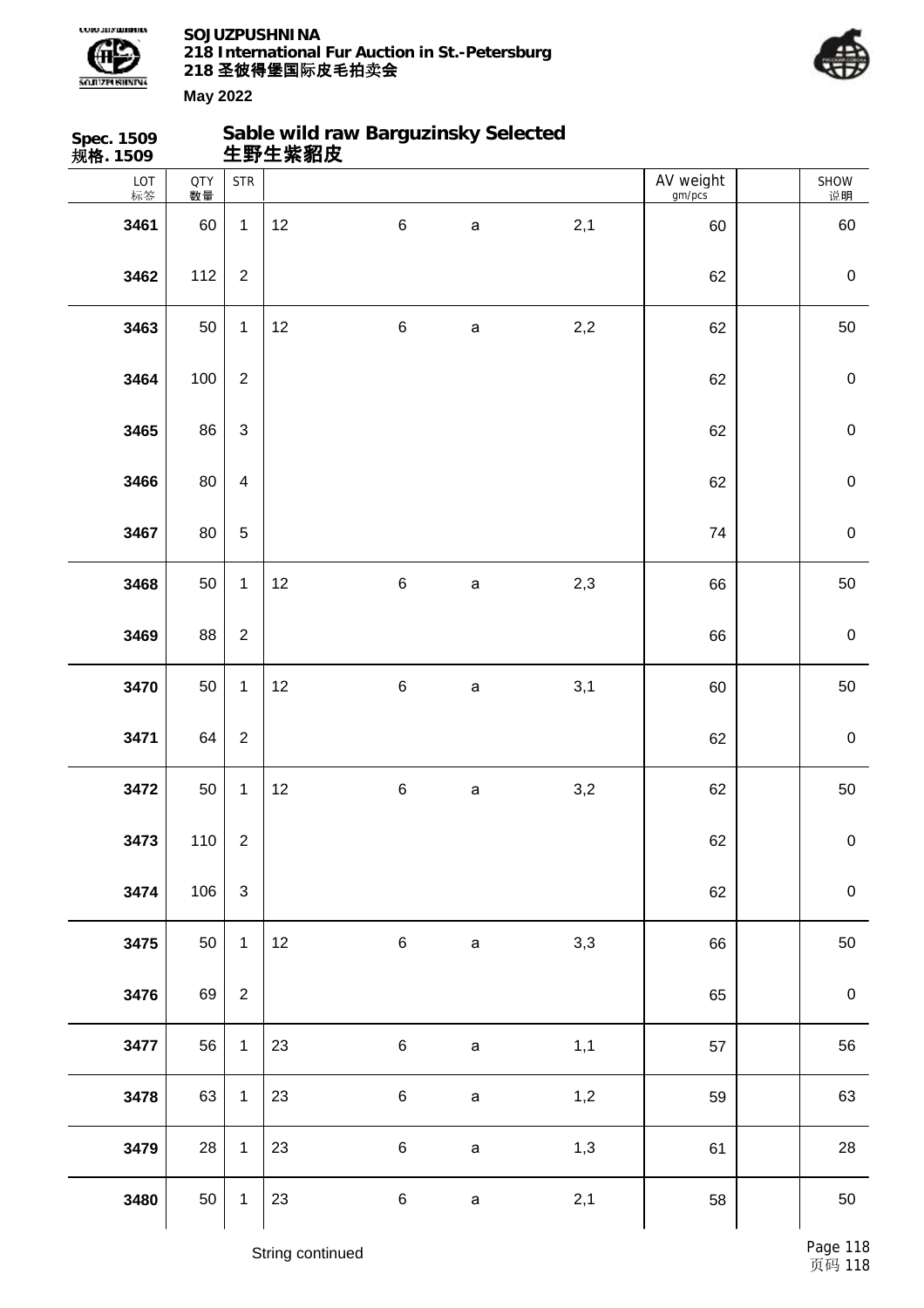



| Spec. 1509<br>规格. 1509 |                  |                         | Sable wild raw Barguzinsky Selected<br>生野生紫貂皮 |         |              |         |                     |                  |
|------------------------|------------------|-------------------------|-----------------------------------------------|---------|--------------|---------|---------------------|------------------|
| LOT<br>标签              | <b>QTY</b><br>数量 | <b>STR</b>              |                                               |         |              |         | AV weight<br>gm/pcs | SHOW<br>说明       |
| 3481                   | 100              | $\overline{2}$          |                                               |         |              |         | 56                  | $\pmb{0}$        |
| 3482                   | 74               | $\mathfrak{S}$          |                                               |         |              |         | 57                  | $\mathbf 0$      |
| 3483                   | $70\,$           | $\overline{\mathbf{4}}$ |                                               |         |              |         | 57                  | $\pmb{0}$        |
| 3484                   | 50               | $\mathbf{1}$            | 23                                            | $\,6$   | $\mathsf a$  | 2,2     | 58                  | 50               |
| 3485                   | 100              | $\overline{2}$          |                                               |         |              |         | 58                  | $\mathbf 0$      |
| 3486                   | 100              | $\mathfrak{S}$          |                                               |         |              |         | 57                  | $\mathbf 0$      |
| 3487                   | 100              | $\overline{4}$          |                                               |         |              |         | 58                  | $\mathbf 0$      |
| 3488                   | 100              | $\overline{5}$          |                                               |         |              |         | 59                  | $\mathbf 0$      |
| 3489                   | 91               | $\,6\,$                 |                                               |         |              |         | 59                  | $\mathbf 0$      |
| 3490                   | 50               | $\mathbf{1}$            | 23                                            | $\,6$   | a            | 2,3     | 62                  | 50               |
| 3491                   | 82               | $\boldsymbol{2}$        |                                               |         |              |         | 60                  | $\boldsymbol{0}$ |
| 3492                   | 50               | $\mathbf{1}$            | 23                                            | $\,6\,$ | $\mathsf{a}$ | 3,1     | 58                  | 50               |
| 3493                   | 101              | $\overline{2}$          |                                               |         |              |         | 56                  | $\pmb{0}$        |
| 3494                   | 50               | $\mathbf{1}$            | 23                                            | $\,6\,$ | $\mathsf a$  | 3,2     | 60                  | 50               |
| 3495                   | 100              | $\overline{2}$          |                                               |         |              |         | 59                  | $\boldsymbol{0}$ |
| 3496                   | 100              | 3                       |                                               |         |              |         | 59                  | $\pmb{0}$        |
| 3497                   | 105              | $\overline{4}$          |                                               |         |              |         | 59                  | $\boldsymbol{0}$ |
| 3498                   | 60               | $\mathbf{1}$            | 23                                            | $\,6$   | $\mathbf a$  | 3,3     | 62                  | 60               |
| 3499                   | 111              | $\overline{2}$          |                                               |         |              |         | 60                  | $\,0\,$          |
| 3500                   | 61               | $\mathbf{1}$            | XXI                                           | $\,6\,$ | $\mathsf a$  | 1, 1, 2 | $77\,$              | 61               |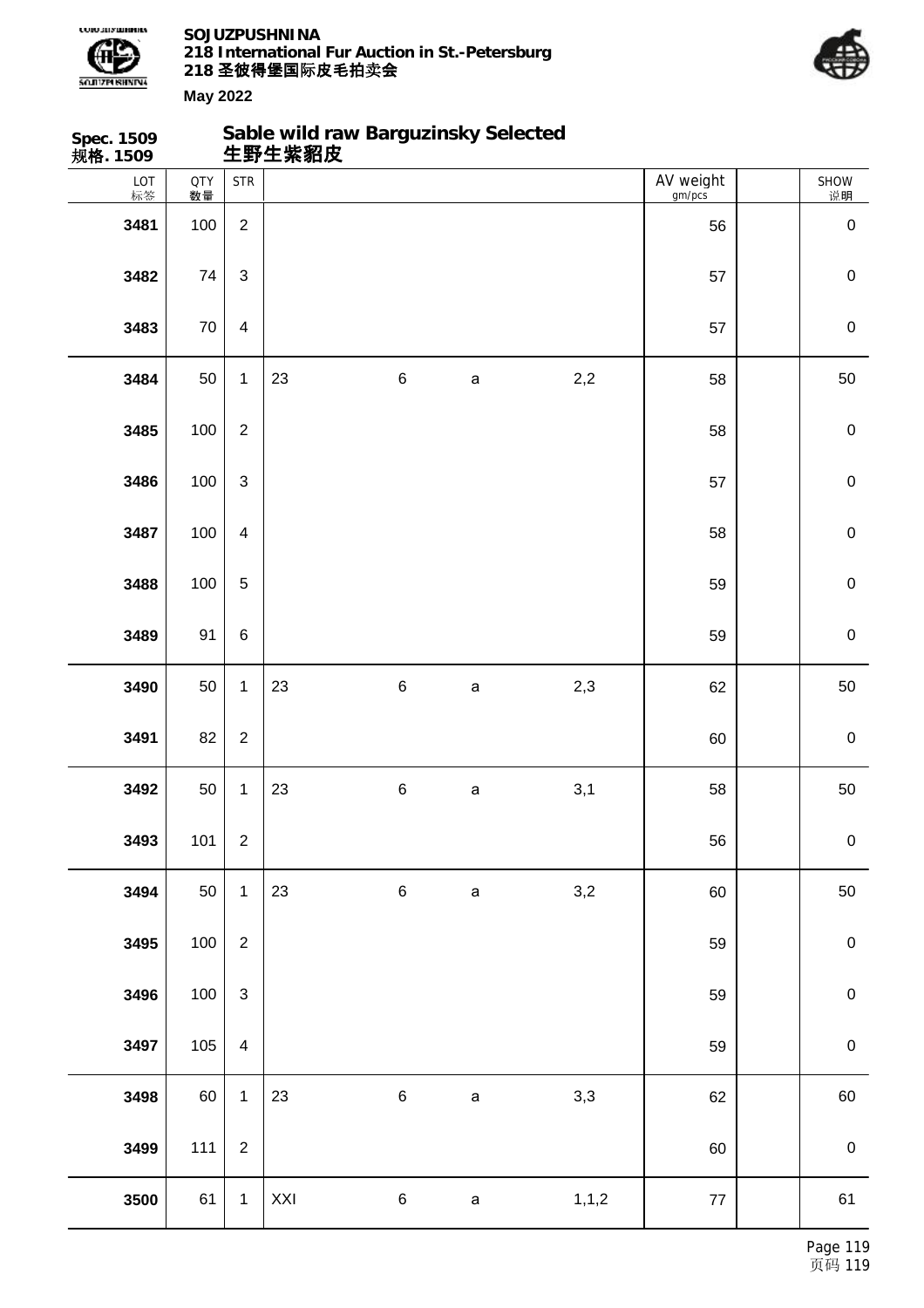



| Spec. 1509<br>规格. 1509 |                  |                | 生野生紫貂皮         | Sable wild raw Barguzinsky Selected |              |         |                     |                   |
|------------------------|------------------|----------------|----------------|-------------------------------------|--------------|---------|---------------------|-------------------|
| LOT<br>标签              | <b>QTY</b><br>数量 | <b>STR</b>     |                |                                     |              |         | AV weight<br>gm/pcs | <b>SHOW</b><br>说明 |
| 3501                   | 40               | $\mathbf{1}$   | XXI            | $\,6\,$                             | $\mathsf a$  | 1,2,2   | 80                  | 40                |
| 3502                   | 45               | $\overline{2}$ |                |                                     |              |         | 82                  | $\pmb{0}$         |
| 3503                   | 27               | $\mathbf{1}$   | XXI            | $\,6$                               | $\mathsf a$  | 1,3,2   | 85                  | 27                |
| 3504                   | 38               | $\mathbf{1}$   | XXI            | $\,6$                               | $\mathsf a$  | 2,2,2   | 84                  | 38                |
| 3505                   | 23               | $\mathbf{1}$   | XXI            | $\,6$                               | $\mathsf a$  | 2,3,2   | 91                  | 23                |
| 3506                   | 28               | $\mathbf{1}$   | XXI            | $\,6$                               | $\mathsf{a}$ | 3, 1, 2 | 71                  | 28                |
| 3507                   | 58               | $\mathbf{1}$   | XXI            | $\,6$                               | $\mathsf{a}$ | 3,2,2   | 83                  | 58                |
| 3508                   | 57               | $\overline{2}$ |                |                                     |              |         | 81                  | $\pmb{0}$         |
| 3509                   | 50               | $\mathbf{1}$   | XXI            | $\,6$                               | $\mathsf{a}$ | 3,3,2   | 86                  | 50                |
| 3510                   | 56               | $\overline{2}$ |                |                                     |              |         | 86                  | $\pmb{0}$         |
| 3511                   | $30\,$           | $\mathbf{1}$   | $\pmb{\times}$ | $\,6$                               | a            | 1, 1, 2 | 67                  | $30\,$            |
| 3512                   | 52               | $\mathbf{1}$   | $\pmb{\times}$ | $\,6$                               | $\mathsf a$  | 1,2,2   | 67                  | 52                |
| 3513                   | 43               | $\mathbf{1}$   | XI             | $\,6$                               | $\mathsf a$  | 1,3,2   | $70\,$              | 43                |
| 3514                   | 55               | $\mathbf{1}$   | $\pmb{\times}$ | $\,6$                               | $\mathsf a$  | 2,2,2   | 67                  | 55                |
| 3515                   | 56               | $\mathbf{1}$   | $\pmb{\times}$ | $\,6$                               | $\mathsf a$  | 2,3,2   | 66                  | 56                |
| 3516                   | 34               | $\mathbf{1}$   | $\pmb{\times}$ | $\,6$                               | $\mathsf a$  | 3,2,2   | 74                  | 34                |
| 3517                   | 29               | $\mathbf{1}$   | 12             | $\,6$                               | $\mathsf a$  | 1,2,2   | 59                  | 29                |
| 3518                   | 24               | $\mathbf{1}$   | 12             | $\,6$                               | $\mathsf a$  | 1,3,2   | 67                  | 24                |
| 3519                   | 44               | $\mathbf{1}$   | 12             | $\,6$                               | $\mathsf a$  | 2, 1, 2 | 59                  | 44                |
| 3520                   | 58               | $\mathbf{1}$   | 12             | $\,6$                               | $\mathsf a$  | 2,2,2   | 60                  | 58                |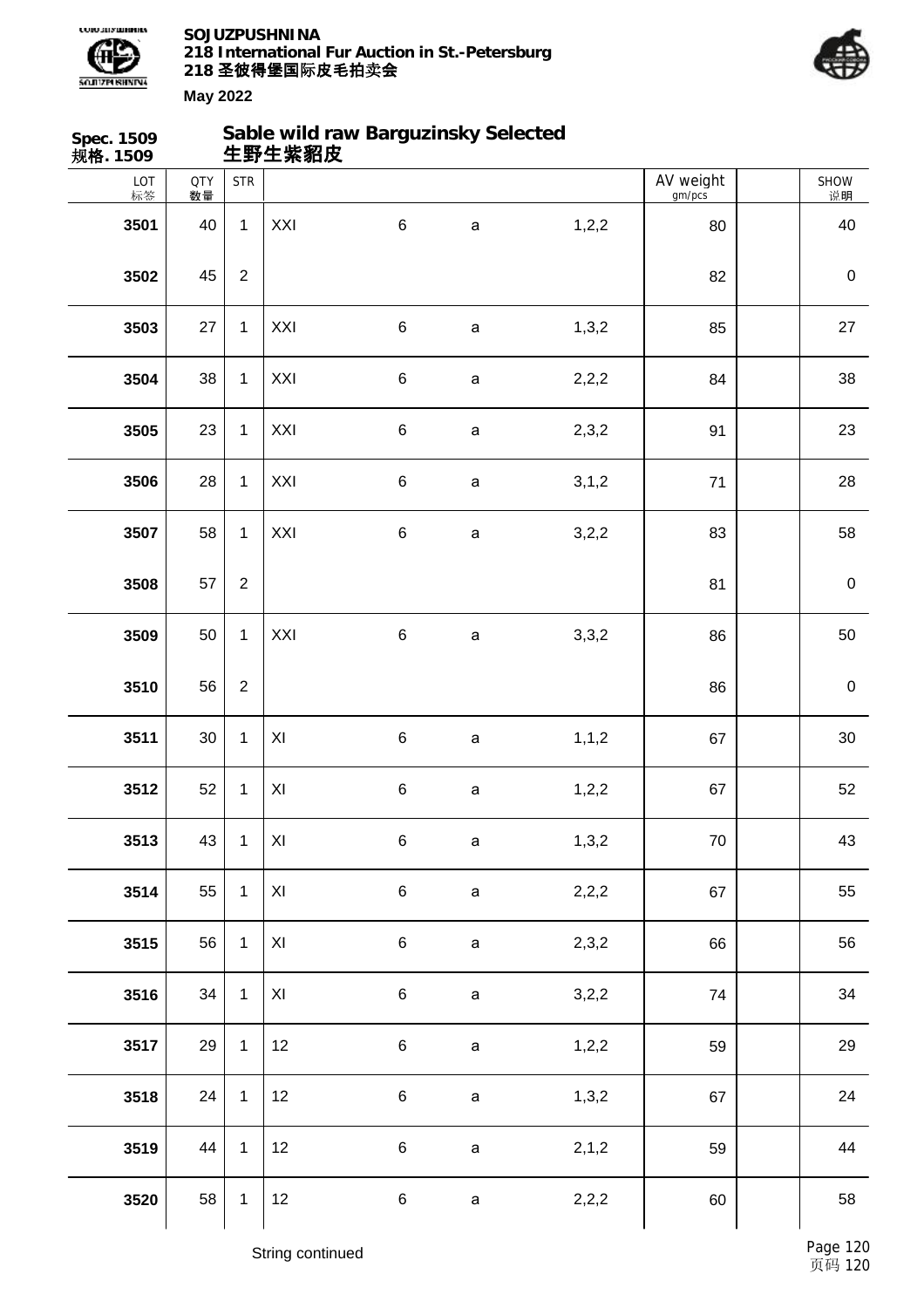



| Spec. 1509<br>规格. 1509 |                  |                | 生野生紫貂皮  | Sable wild raw Barguzinsky Selected |             |         |                     |            |
|------------------------|------------------|----------------|---------|-------------------------------------|-------------|---------|---------------------|------------|
| LOT<br>标签              | <b>QTY</b><br>数量 | <b>STR</b>     |         |                                     |             |         | AV weight<br>gm/pcs | SHOW<br>说明 |
| 3521                   | 34               | $\overline{2}$ |         |                                     |             |         | 65                  | $\pmb{0}$  |
| 3522                   | 68               | $\mathbf{1}$   | 12      | $\,6\,$                             | $\mathsf a$ | 2,3,2   | 65                  | 68         |
| 3523                   | 47               | $\mathbf{1}$   | 12      | $\,6$                               | $\mathsf a$ | 3,2,2   | 62                  | 47         |
| 3524                   | 38               | $\mathbf{1}$   | 12      | $\,6$                               | $\mathsf a$ | 3,3,2   | 63                  | 38         |
| 3525                   | 24               | $\mathbf{1}$   | 23      | $\,6\,$                             | $\mathsf a$ | 1, 1, 2 | 54                  | 24         |
| 3526                   | 64               | $\mathbf{1}$   | 23      | $\,6$                               | $\mathsf a$ | 1,2,2   | 56                  | 64         |
| 3527                   | 26               | $\mathbf{1}$   | 23      | $\,6$                               | $\mathsf a$ | 1,3,2   | 58                  | 26         |
| 3528                   | 33               | $\mathbf{1}$   | 23      | $\,6$                               | $\mathsf a$ | 2, 1, 2 | 55                  | 33         |
| 3529                   | 78               | $\mathbf{1}$   | 23      | $\,6$                               | $\mathsf a$ | 2,2,2   | 58                  | 78         |
| 3530                   | 54               | $\mathbf{1}$   | 23      | $\,6$                               | $\mathsf a$ | 2,3,2   | 59                  | 54         |
| 3531                   | 34               | $\mathbf{1}$   | XXI, XI | $\,6$                               | $\mathsf a$ | 1, 1, 3 | 76                  | 34         |
| 3532                   | 54               | $\mathbf{1}$   | XXI, XI | $\,6$                               | $\mathsf a$ | 1,2,3   | 78                  | 54         |
| 3533                   | 71               | $\mathbf{1}$   | XXI, XI | $\,6\,$                             | $\mathsf a$ | 1,3,3   | 80                  | $71$       |
| 3534                   | 40               | $\mathbf{1}$   | XXI, XI | $\,6\,$                             | $\mathsf a$ | 3,1,3   | 70                  | 40         |
| 3535                   | 65               | $\mathbf{1}$   | XXI, XI | $\,6\,$                             | $\mathsf a$ | 3,2,3   | 75                  | 65         |
| 3536                   | 64               | $\mathbf{1}$   | XXI, XI | $\,6\,$                             | $\mathsf a$ | 3,3,3   | 81                  | 64         |
| 3537                   | 33               | $\mathbf{1}$   | 123     | $\,6\,$                             | $\mathsf a$ | 1, 1, 3 | 58                  | 33         |
| 3538                   | 48               | $\mathbf{1}$   | 123     | $\,6\,$                             | $\mathsf a$ | 1,2,3   | 58                  | 48         |
| 3539                   | 28               | $\mathbf{1}$   | 123     | $\,6\,$                             | $\mathsf a$ | 1,3,3   | 64                  | 28         |
| 3540                   | 27               | $\mathbf{1}$   | 123     | $\,6\,$                             | $\mathsf a$ | 2, 1, 3 | 63                  | 27         |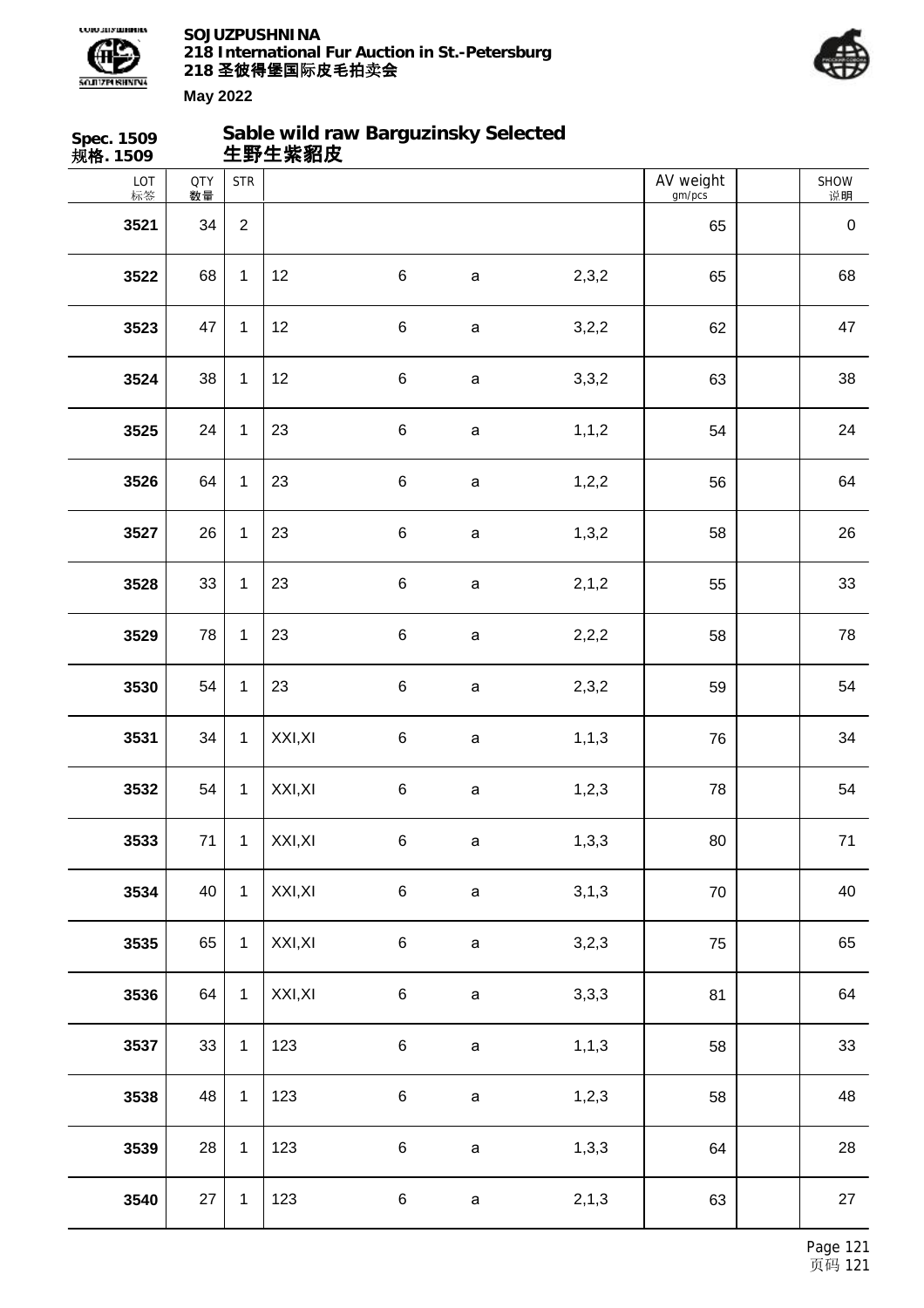



| Spec. 1509<br>规格. 1509 |                  |                         | Sable wild raw Barguzinsky Selected<br>生野生紫貂皮 |         |              |         |                     |                  |
|------------------------|------------------|-------------------------|-----------------------------------------------|---------|--------------|---------|---------------------|------------------|
| LOT<br>标签              | <b>QTY</b><br>数量 | <b>STR</b>              |                                               |         |              |         | AV weight<br>gm/pcs | SHOW<br>说明       |
| 3541                   | 50               | $\mathbf{1}$            | 123                                           | $\,6\,$ | $\mathsf a$  | 2,2,3   | 60                  | 50               |
| 3542                   | 58               | $\mathbf{1}$            | 123                                           | $\,6\,$ | $\mathsf{a}$ | 2,3,3   | 62                  | 58               |
| 3543                   | 29               | $\mathbf{1}$            | XXI, XI                                       | $\,6\,$ | $\mathsf a$  | 1, 1, 4 | 72                  | 29               |
| 3544                   | 25               | $\mathbf{1}$            | XXI, XI                                       | $\,6\,$ | $\mathsf a$  | 1,2,4   | 76                  | 25               |
| 3545                   | 53               | $\mathbf{1}$            | XXI, XI                                       | $\,6\,$ | $\mathsf a$  | 1,3,4   | 81                  | 53               |
| 3546                   | 32               | $\mathbf{1}$            | XXI, XI                                       | $\,6\,$ | $\mathsf{a}$ | 2,1,4   | 78                  | 32               |
| 3547                   | 29               | $\mathbf{1}$            | XXI, XI                                       | $\,6\,$ | $\mathsf a$  | 2,2,4   | 79                  | 29               |
| 3548                   | 38               | $\mathbf{1}$            | 123                                           | $\,6$   | $\mathsf{a}$ | 1, 1, 4 | 55                  | 38               |
| 3549                   | 28               | $\mathbf{1}$            | 123                                           | $\,6$   | $\mathsf a$  | 1,2,4   | 57                  | 28               |
| 3550                   | 20               | $\mathbf{1}$            | 123                                           | $\,6$   | $\mathsf a$  | 1,3,4   | 60                  | 20               |
| 3551                   | 37               | $\mathbf{1}$            | XXI, XI, I, 2                                 | $\,6\,$ | $\mathsf a$  | 1, 1, 5 | 65                  | 37               |
| 3552                   | 60               | $\mathbf{1}$            | XXI                                           | $\,6$   | б            | 1,1     | 78                  | 60               |
| 3553                   | 75               | $\mathbf{1}$            | XXI                                           | $\,6$   | б            | 1,2     | 84                  | ${\bf 75}$       |
| 3554                   | 50               | $\mathbf{1}$            | XXI                                           | $\,6\,$ | б            | 2,1     | 78                  | 50               |
| 3555                   | 100              | $\overline{2}$          |                                               |         |              |         | 79                  | $\boldsymbol{0}$ |
| 3556                   | 110              | 3                       |                                               |         |              |         | $77\,$              | $\mathbf 0$      |
| 3557                   | 107              | $\overline{\mathbf{4}}$ |                                               |         |              |         | 78                  | $\pmb{0}$        |
| 3558                   | 50               | $\mathbf{1}$            | XXI                                           | $\,6\,$ | б            | 2,2     | 86                  | 50               |
| 3559                   | 100              | $\overline{2}$          |                                               |         |              |         | 82                  | $\boldsymbol{0}$ |
| 3560                   | 100              | $\mathsf 3$             |                                               |         |              |         | 80                  | $\mathbf 0$      |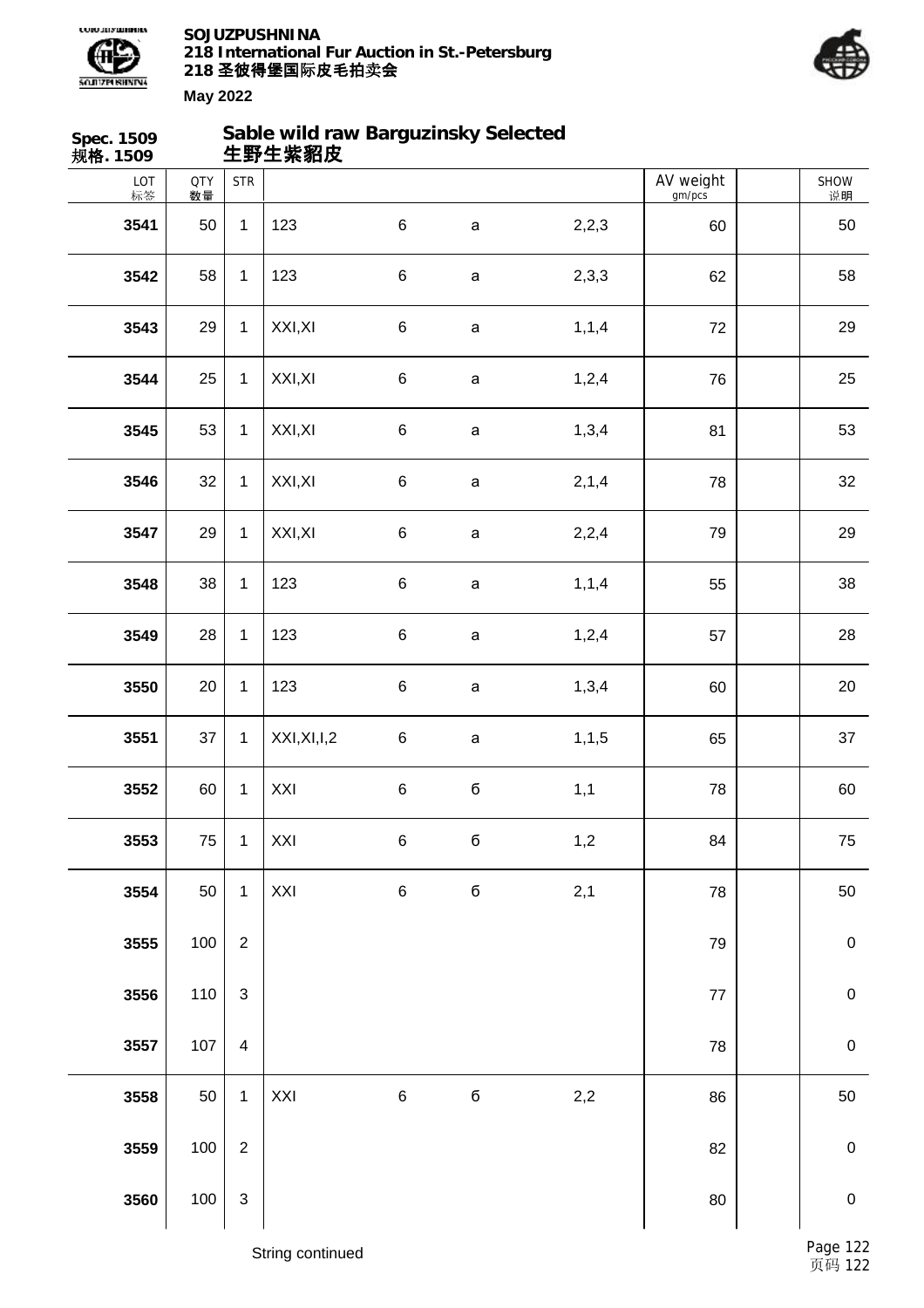



| Spec. 1509<br>规格. 1509 |                  |                         | Sable wild raw Barguzinsky Selected<br>生野生紫貂皮 |         |             |     |                     |                  |
|------------------------|------------------|-------------------------|-----------------------------------------------|---------|-------------|-----|---------------------|------------------|
| LOT<br>标签              | <b>QTY</b><br>数量 | <b>STR</b>              |                                               |         |             |     | AV weight<br>gm/pcs | SHOW<br>说明       |
| 3561                   | 100              | $\overline{4}$          |                                               |         |             |     | 82                  | $\pmb{0}$        |
| 3562                   | 100              | $\,$ 5 $\,$             |                                               |         |             |     | 82                  | $\mathbf 0$      |
| 3563                   | 85               | $\,6\,$                 |                                               |         |             |     | 82                  | $\mathbf 0$      |
| 3564                   | 80               | $\boldsymbol{7}$        |                                               |         |             |     | 82                  | $\mathbf 0$      |
| 3565                   | 50               | $\mathbf{1}$            | XXI                                           | 6       | $\mathbf 6$ | 2,3 | 86                  | 50               |
| 3566                   | 58               | $\overline{2}$          |                                               |         |             |     | 91                  | $\mathbf 0$      |
| 3567                   | 50               | $\mathbf{1}$            | XXI                                           | $\,6\,$ | $\mathbf 6$ | 3,1 | 78                  | 50               |
| 3568                   | 110              | $\overline{2}$          |                                               |         |             |     | 78                  | $\mathbf 0$      |
| 3569                   | 50               | $\mathbf{1}$            | XXI                                           | 6       | $\mathbf 6$ | 3,2 | 86                  | 50               |
| 3570                   | 100              | $\overline{2}$          |                                               |         |             |     | 82                  | $\mathbf 0$      |
| 3571                   | 100              | $\mathfrak{S}$          |                                               |         |             |     | 82                  | $\mathbf 0$      |
| 3572                   | 85               | $\overline{\mathbf{4}}$ |                                               |         |             |     | 82                  | $\mathbf 0$      |
| 3573                   | 85               | $\sqrt{5}$              |                                               |         |             |     | 85                  | $\mathbf 0$      |
| 3574                   | 83               | $\,6\,$                 |                                               |         |             |     | 83                  | $\boldsymbol{0}$ |
| 3575                   | 50               | $\mathbf{1}$            | XXI                                           | $\,6\,$ | $\mathbf 6$ | 3,3 | 86                  | 50               |
| 3576                   | 108              | $\overline{2}$          |                                               |         |             |     | 88                  | $\pmb{0}$        |
| 3577                   | 30               | $\mathbf{1}$            | $\pmb{\mathsf{XI}}$                           | $\,6\,$ | $\mathbf 6$ | 1,2 | $70\,$              | 30               |
| 3578                   | 20               | $\mathbf{1}$            | $\pmb{\mathsf{XI}}$                           | $\,6\,$ | $\mathbf 6$ | 1,3 | 75                  | 20               |
| 3579                   | 45               | $\mathbf{1}$            | XI                                            | $\,6\,$ | $\mathbf 6$ | 2,1 | 69                  | 45               |
| 3580                   | 42               | $\sqrt{2}$              |                                               |         |             |     | 67                  | $\mathbf 0$      |
|                        |                  |                         |                                               |         |             |     |                     |                  |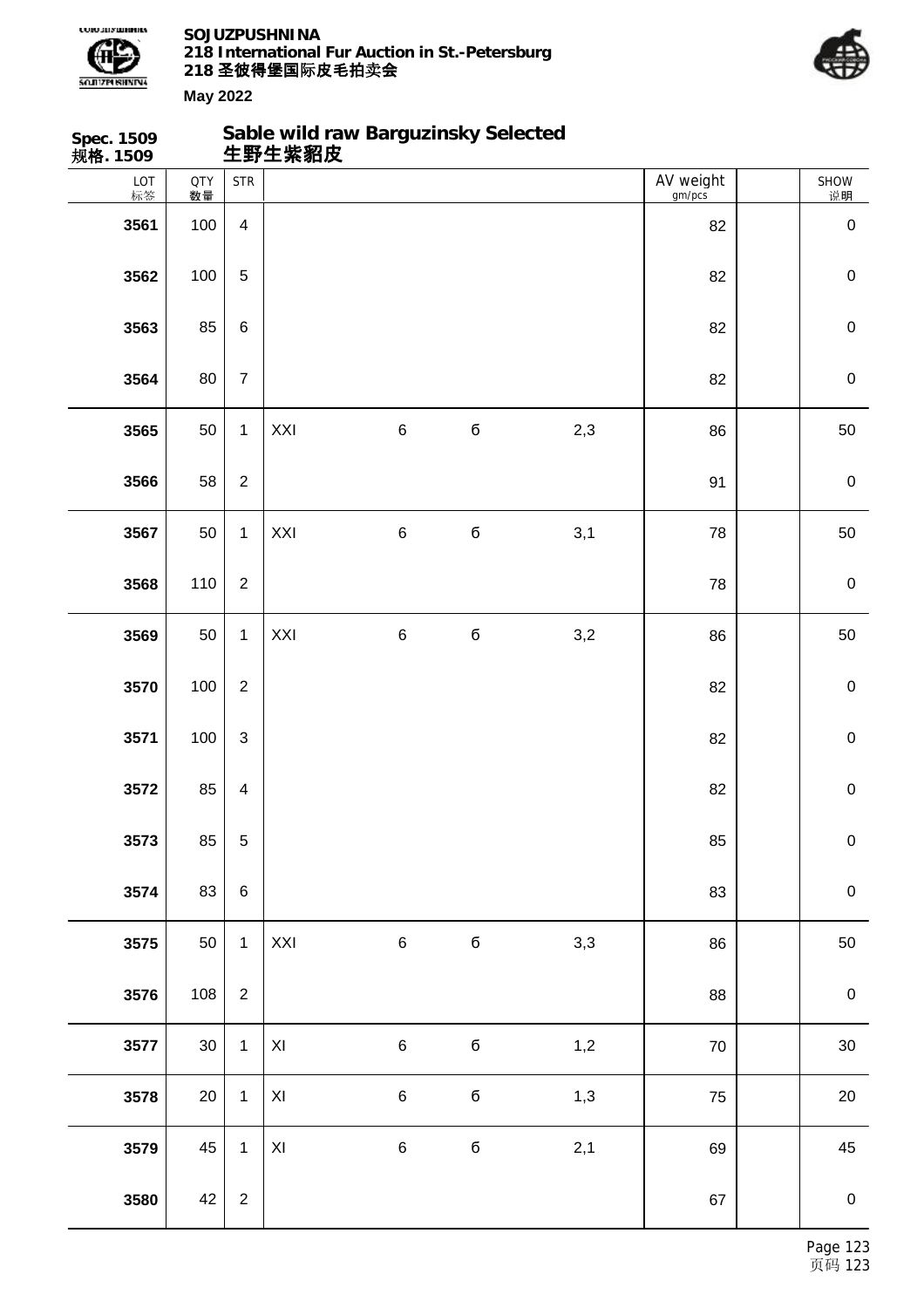



| Spec. 1509<br>规格. 1509 |                  |                           | 生野生紫貂皮 | Sable wild raw Barguzinsky Selected |             |     |                     |             |
|------------------------|------------------|---------------------------|--------|-------------------------------------|-------------|-----|---------------------|-------------|
| LOT<br>标签              | <b>QTY</b><br>数量 | <b>STR</b>                |        |                                     |             |     | AV weight<br>gm/pcs | SHOW<br>说明  |
| 3581                   | 50               | $\mathbf{1}$              | XI     | $\,6\,$                             | $\mathbf 6$ | 2,2 | 70                  | 50          |
| 3582                   | $70\,$           | $\overline{2}$            |        |                                     |             |     | 69                  | $\pmb{0}$   |
| 3583                   | 67               | $\ensuremath{\mathsf{3}}$ |        |                                     |             |     | 70                  | $\mathbf 0$ |
| 3584                   | 50               | $\mathbf{1}$              | XI     | $\,6\,$                             | б           | 2,3 | 70                  | 50          |
| 3585                   | 47               | $\overline{2}$            |        |                                     |             |     | $72\,$              | $\pmb{0}$   |
| 3586                   | 76               | $\mathbf{1}$              | XI     | $\,6\,$                             | б           | 3,1 | 67                  | 76          |
| 3587                   | 50               | $\mathbf{1}$              | XI     | $\,6\,$                             | б           | 3,2 | 68                  | 50          |
| 3588                   | 80               | $\overline{2}$            |        |                                     |             |     | $70\,$              | $\pmb{0}$   |
| 3589                   | 85               | $\mathfrak{S}$            |        |                                     |             |     | 74                  | $\mathbf 0$ |
| 3590                   | 50               | $\mathbf{1}$              | XI     | $\,6\,$                             | б           | 3,3 | 72                  | 50          |
| 3591                   | 52               | $\boldsymbol{2}$          |        |                                     |             |     | 75                  | $\pmb{0}$   |
| 3592                   | 25               | $\mathbf{1}$              | 12     | $\,6$                               | б           | 1,1 | 60                  | 25          |
| 3593                   | 23               | $\mathbf{1}$              | 12     | $\,6\,$                             | б           | 1,2 | 61                  | 23          |
| 3594                   | 21               | $\mathbf{1}$              | 12     | $\,6\,$                             | б           | 1,3 | 67                  | 21          |
| 3595                   | 68               | $\mathbf{1}$              | 12     | $\,6\,$                             | б           | 2,1 | 60                  | 68          |
| 3596                   | 50               | $\mathbf{1}$              | 12     | $\,6$                               | б           | 2,2 | 60                  | 50          |
| 3597                   | 96               | $\overline{2}$            |        |                                     |             |     | 62                  | $\pmb{0}$   |
| 3598                   | 75               | $\mathbf{1}$              | 12     | $\,6\,$                             | б           | 2,3 | 64                  | 75          |
| 3599                   | 72               | $\mathbf{1}$              | 12     | $\,6\,$                             | б           | 3,1 | 62                  | 72          |
| 3600                   | 50               | $\mathbf{1}$              | 12     | $\,6$                               | б           | 3,2 | 62                  | 50          |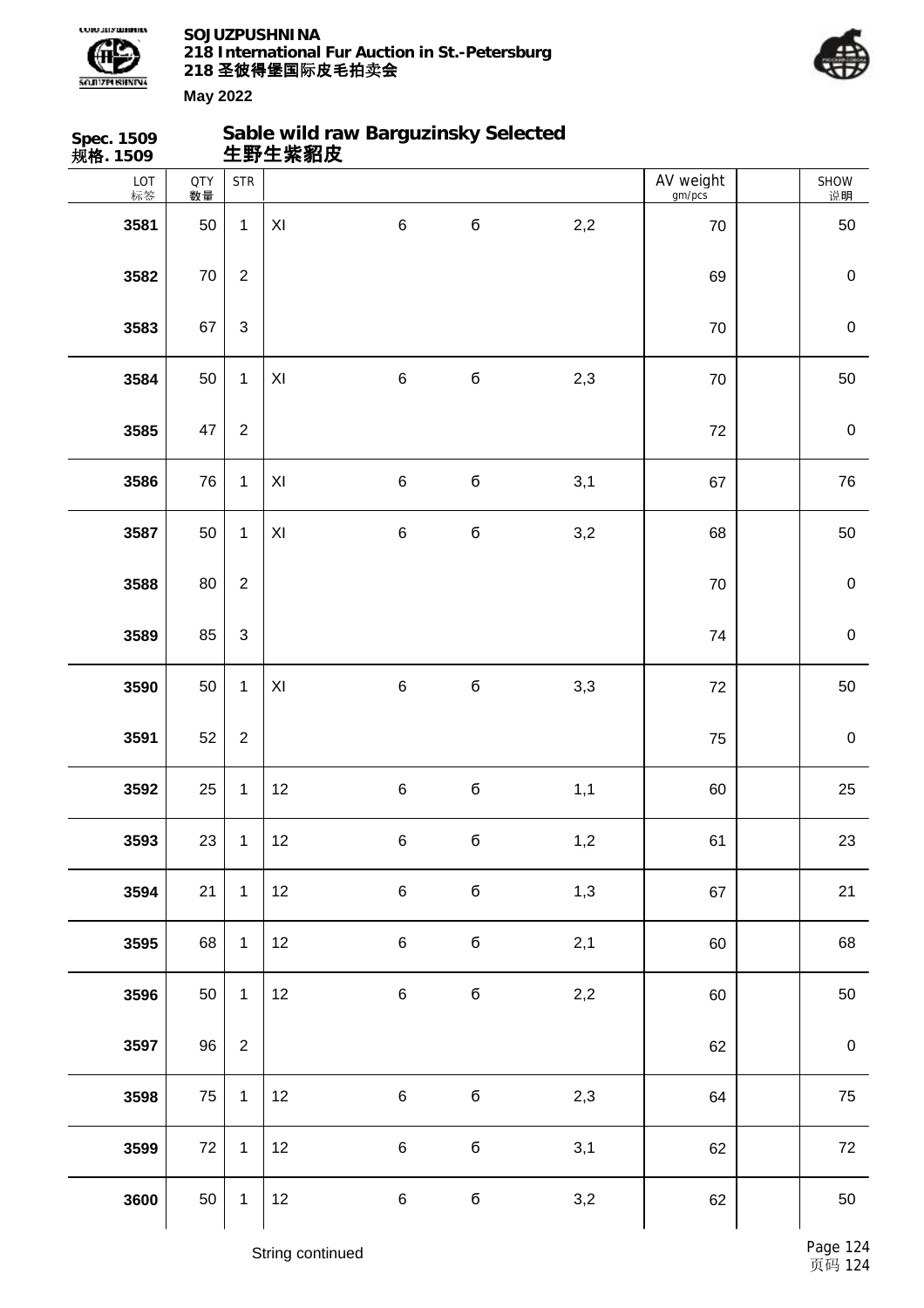



| Spec. 1509<br>规格. 1509 |                  |                | 生野生紫貂皮  | Sable wild raw Barguzinsky Selected |             |         |                     |            |
|------------------------|------------------|----------------|---------|-------------------------------------|-------------|---------|---------------------|------------|
| LOT<br>标签              | <b>QTY</b><br>数量 | <b>STR</b>     |         |                                     |             |         | AV weight<br>gm/pcs | SHOW<br>说明 |
| 3601                   | 105              | $\overline{2}$ |         |                                     |             |         | 64                  | $\pmb{0}$  |
| 3602                   | 46               | $\mathbf{1}$   | 12      | $\,6\,$                             | б           | 3,3     | 65                  | 46         |
| 3603                   | 50               | $\mathbf{1}$   | 23      | $\,6\,$                             | б           | 2,1     | 56                  | 50         |
| 3604                   | 50               | $\mathbf{2}$   |         |                                     |             |         | 56                  | $\pmb{0}$  |
| 3605                   | 50               | $\mathbf{1}$   | 23      | $\,6$                               | б           | 2,2     | 58                  | 50         |
| 3606                   | 116              | $\overline{2}$ |         |                                     |             |         | 56                  | $\pmb{0}$  |
| 3607                   | 65               | $\mathbf{1}$   | 23      | $\,6$                               | б           | 2,3     | 60                  | 65         |
| 3608                   | 49               | $\mathbf{1}$   | 23      | $\,6$                               | б           | 3,1     | 55                  | 49         |
| 3609                   | 50               | $\mathbf{1}$   | 23      | $\,6$                               | б           | 3,2     | 58                  | 50         |
| 3610                   | 111              | $\overline{2}$ |         |                                     |             |         | 58                  | $\pmb{0}$  |
| 3611                   | 50               | $\mathbf{1}$   | 23      | $\,6$                               | б           | 3,3     | 60                  | 50         |
| 3612                   | 46               | $\mathbf{2}$   |         |                                     |             |         | 61                  | $\pmb{0}$  |
| 3613                   | 71               | $\mathbf{1}$   | XXI, XI | $\,6\,$                             | $\mathbf 6$ | 1, 1, 2 | $73\,$              | $71$       |
| 3614                   | 78               | $\mathbf{1}$   | XXI, XI | $\,6\,$                             | б           | 1,2,2   | 76                  | 78         |
| 3615                   | 25               | $\mathbf{1}$   | XXI, XI | $\,6\,$                             | б           | 1,3,2   | 80                  | 25         |
| 3616                   | 26               | $\mathbf{1}$   | XXI, XI | $\,6\,$                             | $\mathbf 6$ | 2,3,2   | 85                  | 26         |
| 3617                   | 63               | $\mathbf 1$    | 123     | $\,6\,$                             | б           | 1, 1, 2 | 59                  | 63         |
| 3618                   | 58               | $\mathbf 1$    | 123     | $\,6$                               | б           | 1,2,2   | 59                  | 58         |
| 3619                   | 34               | $\mathbf{1}$   | 123     | $\,6\,$                             | б           | 2, 1, 2 | 62                  | 34         |
| 3620                   | 68               | $\mathbf{1}$   | 123     | $\,6$                               | б           | 2,2,2   | 62                  | 68         |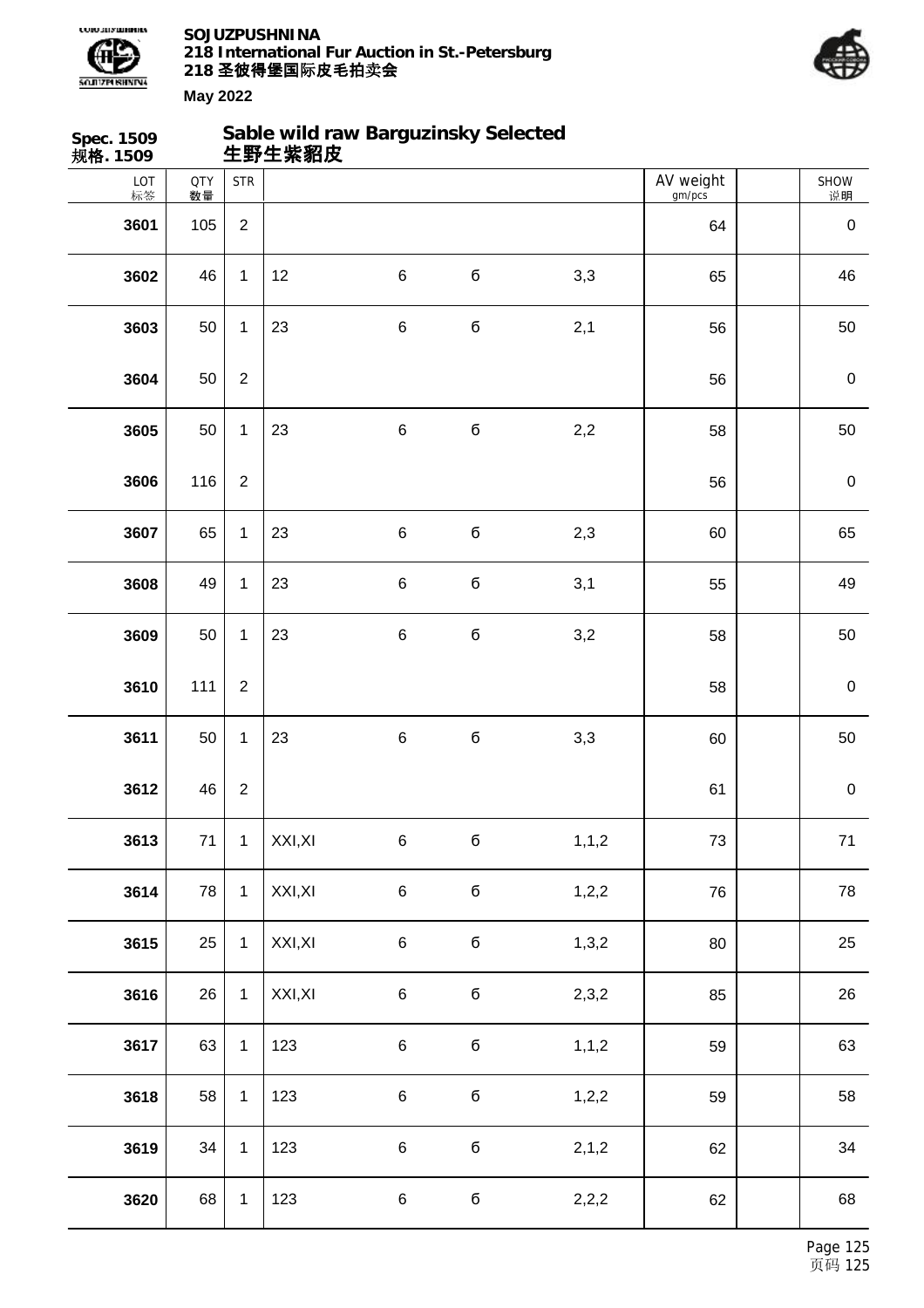



| Spec. 1509<br>规格. 1509 |                  |                           | Sable wild raw Barguzinsky Selected<br>生野生紫貂皮 |                  |             |         |                     |                  |
|------------------------|------------------|---------------------------|-----------------------------------------------|------------------|-------------|---------|---------------------|------------------|
| LOT<br>标签              | <b>QTY</b><br>数量 | <b>STR</b>                |                                               |                  |             |         | AV weight<br>gm/pcs | SHOW<br>说明       |
| 3621                   | 38               | $\mathbf{1}$              | 123                                           | $\,6$            | $\mathbf 6$ | 2,3,2   | 66                  | 38               |
| 3622                   | 60               | $\mathbf{1}$              | XXI, XI                                       | $\,6$            | $\mathbf 6$ | 1, 1, 3 | 73                  | 60               |
| 3623                   | 60               | $\mathbf{1}$              | XXI, XI                                       | $\,6$            | $\bf 6$     | 1,2,3   | 78                  | 60               |
| 3624                   | 57               | $\mathbf{1}$              | XXI, XI                                       | $\,6$            | $\mathbf 6$ | 1,3,3   | 79                  | 57               |
| 3625                   | 40               | $\mathbf{1}$              | 123                                           | $\,6$            | $\mathbf 6$ | 1, 1, 3 | 58                  | 40               |
| 3626                   | 47               | $\mathbf{1}$              | 123                                           | $\,6$            | $\mathbf 6$ | 1,2,3   | 57                  | 47               |
| 3627                   | 50               | $\mathbf{1}$              | XXI                                           | $\boldsymbol{7}$ |             | 1,1     | 86                  | 50               |
| 3628                   | 68               | $\overline{c}$            |                                               |                  |             |         | 84                  | $\pmb{0}$        |
| 3629                   | $70\,$           | $\mathsf 3$               |                                               |                  |             |         | 89                  | $\pmb{0}$        |
| 3630                   | 60               | $\mathbf{1}$              | XXI                                           | $\boldsymbol{7}$ |             | 1,2     | 87                  | 60               |
| 3631                   | 100              | $\overline{c}$            |                                               |                  |             |         | 87                  | $\pmb{0}$        |
| 3632                   | 100              | $\ensuremath{\mathsf{3}}$ |                                               |                  |             |         | 85                  | $\pmb{0}$        |
| 3633                   | 100              | $\overline{\mathbf{4}}$   |                                               |                  |             |         | 88                  | $\pmb{0}$        |
| 3634                   | 100              | $\mathbf 5$               |                                               |                  |             |         | 88                  | $\pmb{0}$        |
| 3635                   | 100              | $\,6$                     |                                               |                  |             |         | 87                  | $\pmb{0}$        |
| 3636                   | 100              | $\overline{7}$            |                                               |                  |             |         | 88                  | $\mathbf 0$      |
| 3637                   | 100              | $\bf 8$                   |                                               |                  |             |         | 88                  | $\pmb{0}$        |
| 3638                   | 107              | $\boldsymbol{9}$          |                                               |                  |             |         | 87                  | $\pmb{0}$        |
| 3639                   | $50\,$           | $\mathbf{1}$              | XXI                                           | $\overline{7}$   |             | 1,3     | 90                  | 50               |
| 3640                   | 100              | $\mathbf 2$               |                                               |                  |             |         | 88                  | $\boldsymbol{0}$ |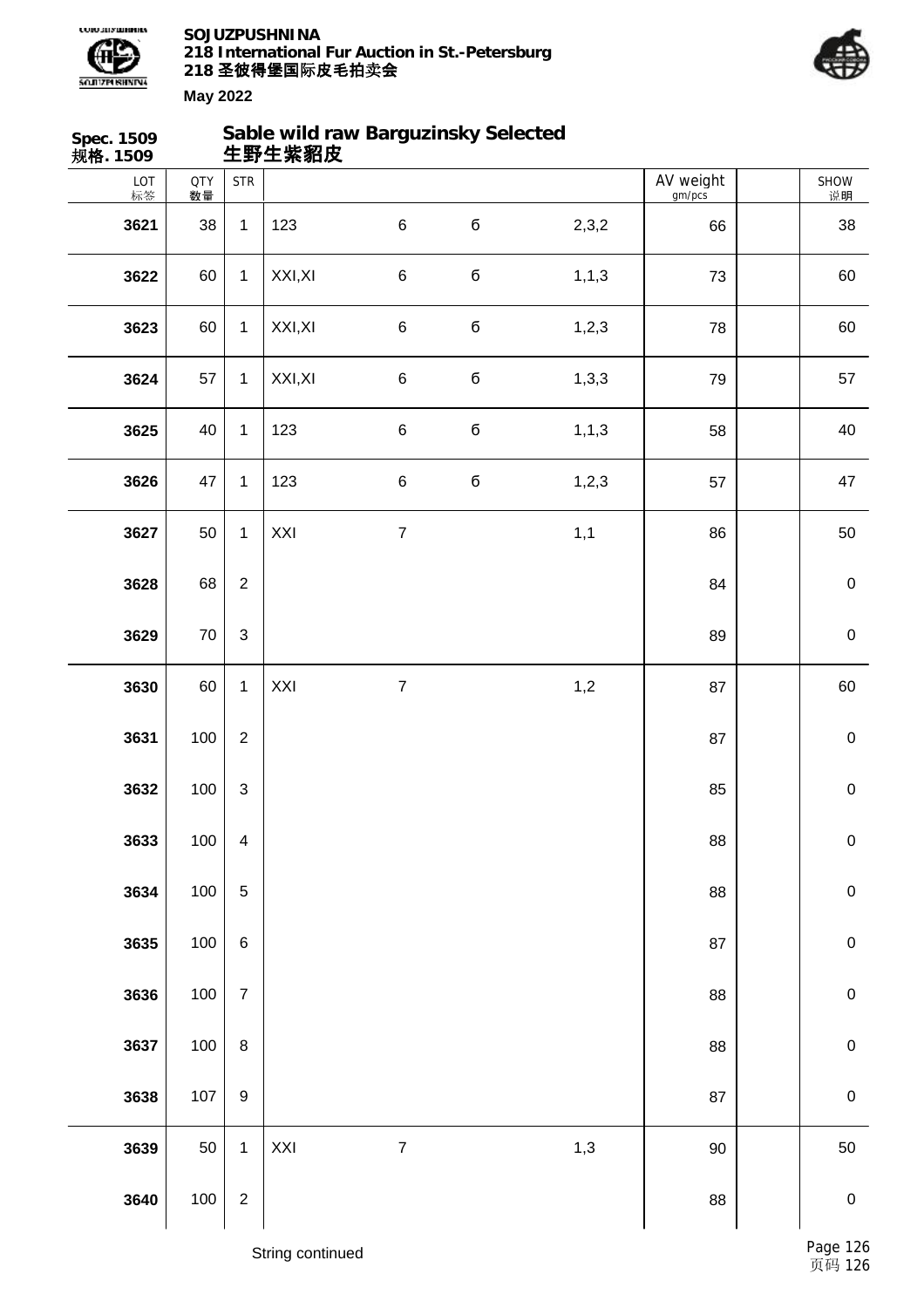

**Sable wild raw Barguzinsky Selected**



| Spec. 1509<br>规 <b>格</b> . 1509 |                  |                         |     | Sable wild raw Barguzinsky Selected<br>生野生紫貂皮 |     |                     |             |
|---------------------------------|------------------|-------------------------|-----|-----------------------------------------------|-----|---------------------|-------------|
| LOT<br>标签                       | <b>QTY</b><br>数量 | <b>STR</b>              |     |                                               |     | AV weight<br>gm/pcs | SHOW<br>说明  |
| 3641                            | 100              | $\mathfrak{S}$          |     |                                               |     | 91                  | $\pmb{0}$   |
| 3642                            | 100              | $\overline{4}$          |     |                                               |     | 86                  | $\mathbf 0$ |
| 3643                            | 100              | 5                       |     |                                               |     | 88                  | $\pmb{0}$   |
| 3644                            | 100              | 6                       |     |                                               |     | 85                  | $\mathbf 0$ |
| 3645                            | 100              | $\overline{7}$          |     |                                               |     | 90                  | $\mathbf 0$ |
| 3646                            | 100              | $\bf 8$                 |     |                                               |     | 91                  | $\mathbf 0$ |
| 3647                            | 92               | $\boldsymbol{9}$        |     |                                               |     | 87                  | $\pmb{0}$   |
| 3648                            | 65               | $\mathbf{1}$            | XXI | $\overline{7}$                                | 2,1 | 85                  | 65          |
| 3649                            | 110              | $\overline{2}$          |     |                                               |     | 85                  | $\mathbf 0$ |
| 3650                            | 110              | 3                       |     |                                               |     | 82                  | $\mathbf 0$ |
| 3651                            | 110              | $\overline{4}$          |     |                                               |     | 82                  | $\mathbf 0$ |
| 3652                            | 102              | 5                       |     |                                               |     | 85                  | $\mathbf 0$ |
| 3653                            | 50               | 1                       | XXI | $\boldsymbol{7}$                              | 2,2 | 86                  | $50\,$      |
| 3654                            | 100              | $\overline{2}$          |     |                                               |     | 85                  | $\pmb{0}$   |
| 3655                            | 100              | $\mathfrak{S}$          |     |                                               |     | 84                  | $\pmb{0}$   |
| 3656                            | 100              | $\overline{\mathbf{4}}$ |     |                                               |     | 84                  | $\pmb{0}$   |
| 3657                            | 100              | 5                       |     |                                               |     | 85                  | $\pmb{0}$   |
| 3658                            | 100              | $\,6\,$                 |     |                                               |     | 84                  | $\pmb{0}$   |
| 3659                            | 100              | $\overline{7}$          |     |                                               |     | 89                  | $\pmb{0}$   |
| 3660                            | 100              | $\bf 8$                 |     |                                               |     | $90\,$              | $\pmb{0}$   |
|                                 |                  |                         |     |                                               |     |                     |             |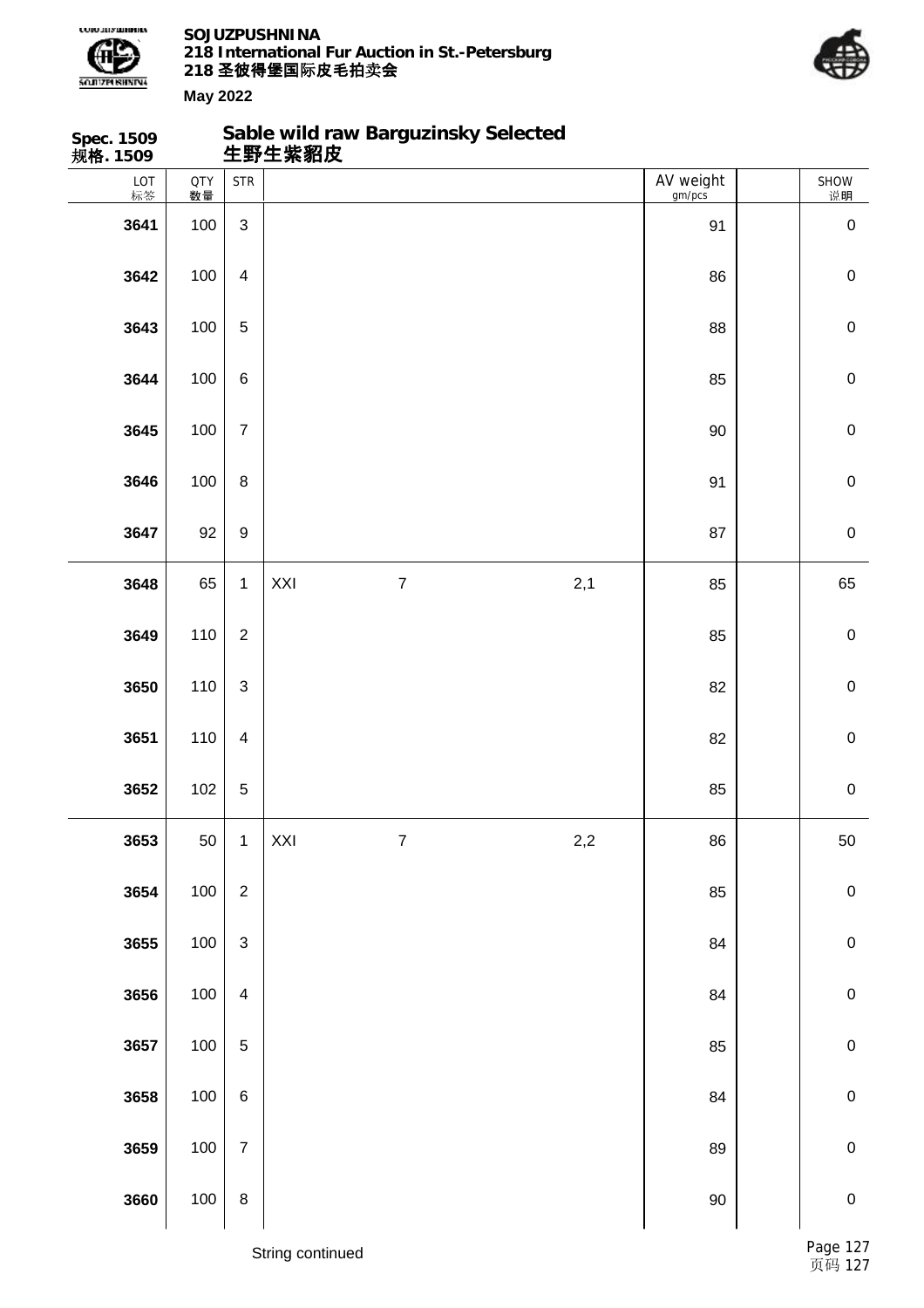

**Spec. 1509**

**SOJUZPUSHNINA 218 International Fur Auction in St.-Petersburg 218 圣彼得堡国际 卖 皮毛拍 会**

**Sable wild raw Barguzinsky Selected**



| 规格. 1509  |                  |                  | 生野生紫貂皮                         |                     |                |
|-----------|------------------|------------------|--------------------------------|---------------------|----------------|
| LOT<br>标签 | <b>QTY</b><br>数量 | <b>STR</b>       |                                | AV weight<br>gm/pcs | SHOW<br>说明     |
| 3661      | 100              | $\boldsymbol{9}$ |                                | 88                  | $\pmb{0}$      |
| 3662      | 100              | $10$             |                                | 86                  | $\pmb{0}$      |
| 3663      | 100              | 11               |                                | 87                  | $\pmb{0}$      |
| 3664      | 100              | 12               |                                | 84                  | $\pmb{0}$      |
| 3665      | 100              | 13               |                                | 86                  | $\pmb{0}$      |
| 3666      | 100              | 14               |                                | 84                  | $\pmb{0}$      |
| 3667      | 100              | 15               |                                | 86                  | $\pmb{0}$      |
| 3668      | 100              | 16               |                                | 84                  | $\pmb{0}$      |
| 3669      | 100              | $17$             |                                | 86                  | $\pmb{0}$      |
| 3670      | 100              | 18               |                                | 88                  | $\pmb{0}$      |
| 3671      | 100              | 19               |                                | 82                  | $\pmb{0}$      |
| 3672      | 100              | 20               |                                | 86                  | $\pmb{0}$      |
| 3673      | 100              | $21$             |                                | ${\bf 88}$          | $\overline{0}$ |
| 3674      | 100              | 22               |                                | 88                  | ${\bf 0}$      |
| 3675      | 100              | $23\,$           |                                | 87                  | $\pmb{0}$      |
| 3676      | 100              | 24               |                                | 87                  | $\pmb{0}$      |
| 3677      | 80               | 25               |                                | 84                  | $\pmb{0}$      |
| 3678      | $77\,$           | 26               |                                | 87                  | $\pmb{0}$      |
| 3679      | 50               | $\mathbf{1}$     | XXI<br>2,3<br>$\boldsymbol{7}$ | $90\,$              | 50             |
| 3680      | 100              | $\sqrt{2}$       |                                | ${\bf 87}$          | $\pmb{0}$      |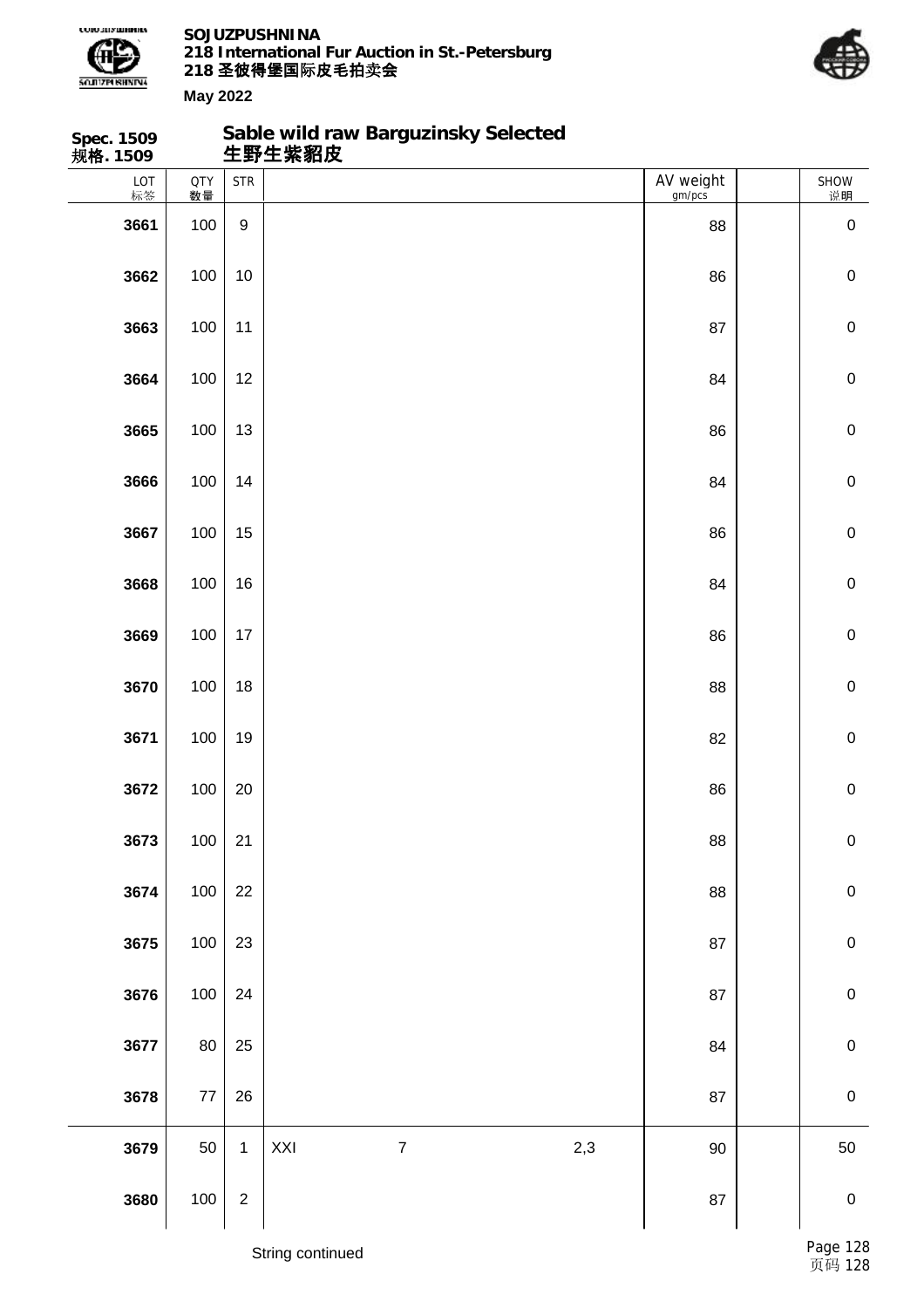

**Spec. 1509**

**SOJUZPUSHNINA 218 International Fur Auction in St.-Petersburg 218 圣彼得堡国际 卖 皮毛拍 会**

**Sable wild raw Barguzinsky Selected**



| 规格. 1509  |                  |                         | 生野生紫貂皮                         |                     |                |
|-----------|------------------|-------------------------|--------------------------------|---------------------|----------------|
| LOT<br>标签 | <b>QTY</b><br>数量 | <b>STR</b>              |                                | AV weight<br>gm/pcs | SHOW<br>说明     |
| 3681      | 100              | $\mathfrak{S}$          |                                | 88                  | $\pmb{0}$      |
| 3682      | 100              | $\overline{\mathbf{4}}$ |                                | 88                  | $\pmb{0}$      |
| 3683      | 100              | $\mathbf 5$             |                                | 86                  | $\mathbf 0$    |
| 3684      | 100              | $\,6$                   |                                | 86                  | $\pmb{0}$      |
| 3685      | 100              | $\overline{7}$          |                                | 87                  | $\pmb{0}$      |
| 3686      | 100              | $\bf 8$                 |                                | 87                  | $\pmb{0}$      |
| 3687      | 100              | $\boldsymbol{9}$        |                                | 86                  | $\pmb{0}$      |
| 3688      | 100              | $10$                    |                                | 87                  | $\pmb{0}$      |
| 3689      | 100              | 11                      |                                | 87                  | $\pmb{0}$      |
| 3690      | 100              | 12                      |                                | 87                  | $\pmb{0}$      |
| 3691      | 100              | 13                      |                                | 87                  | $\pmb{0}$      |
| 3692      | 100              | 14                      |                                | 85                  | $\pmb{0}$      |
| 3693      | 100              | $15\,$                  |                                | $87\,$              | $\overline{0}$ |
| 3694      | 100              | 16                      |                                | 88                  | $\mathbf 0$    |
| 3695      | 100              | 17                      |                                | 88                  | $\mathbf 0$    |
| 3696      | 100              | 18                      |                                | 88                  | ${\bf 0}$      |
| 3697      | 85               | 19                      |                                | 88                  | $\pmb{0}$      |
| 3698      | 80               | $20\,$                  |                                | 88                  | $\pmb{0}$      |
| 3699      | 56               | $\mathbf{1}$            | XXI<br>$\boldsymbol{7}$<br>3,1 | 84                  | 56             |
| 3700      | 100              | $\boldsymbol{2}$        |                                | 82                  | $\pmb{0}$      |
|           |                  |                         |                                |                     |                |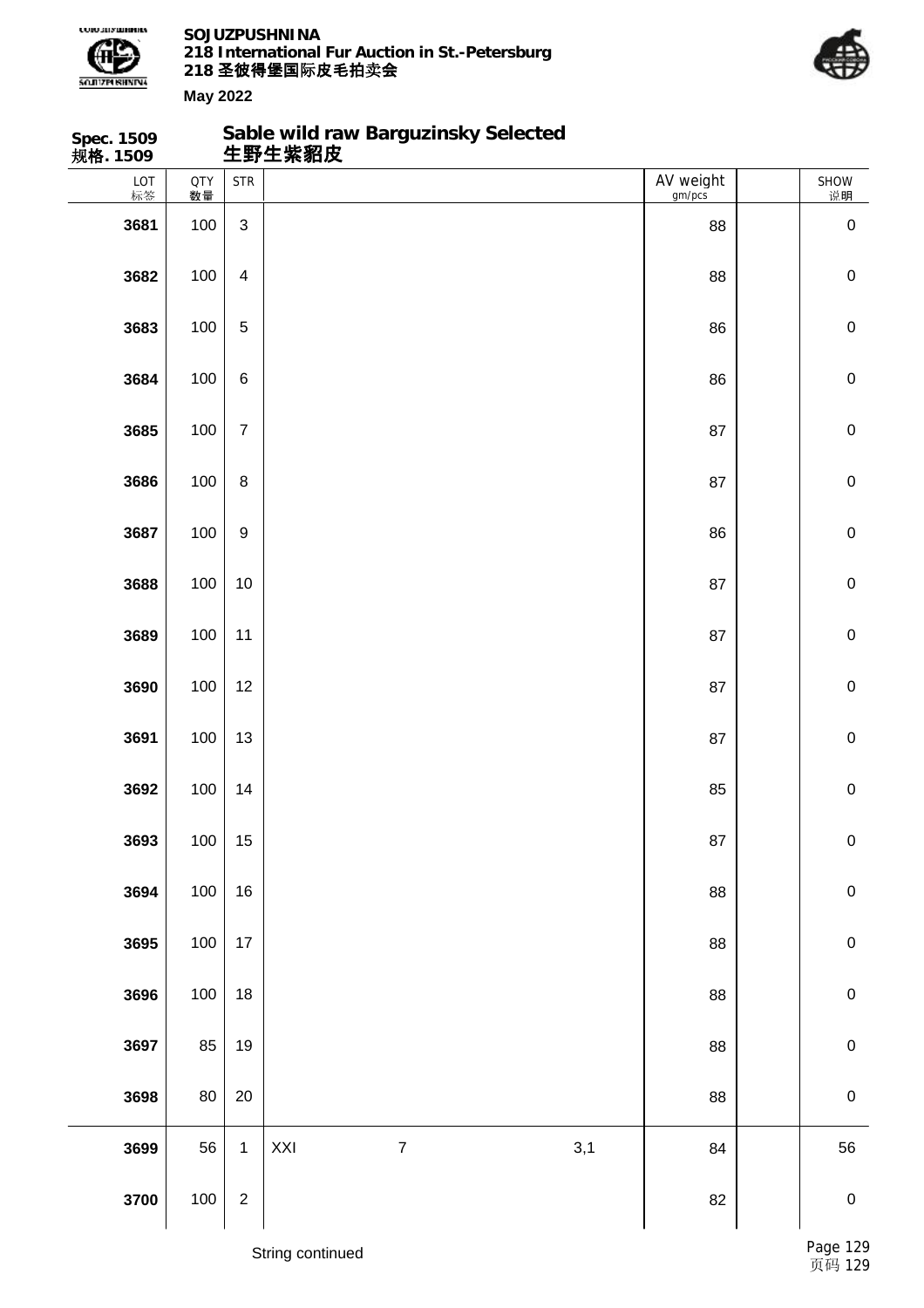



| Spec. 1509<br>规格. 1509 |                  |                         |     | Sable wild raw Barguzinsky Selected<br>生野生紫貂皮 |     |                     |                  |
|------------------------|------------------|-------------------------|-----|-----------------------------------------------|-----|---------------------|------------------|
| $LOT$ 标签               | <b>QTY</b><br>数量 | <b>STR</b>              |     |                                               |     | AV weight<br>gm/pcs | SHOW<br>说明       |
| 3701                   | 100              | 3                       |     |                                               |     | 82                  | $\boldsymbol{0}$ |
| 3702                   | 100              | $\overline{\mathbf{4}}$ |     |                                               |     | 81                  | $\mathbf 0$      |
| 3703                   | 60               | $\mathbf{1}$            | XXI | $\overline{7}$                                | 3,2 | 80                  | 60               |
| 3704                   | 100              | $\overline{2}$          |     |                                               |     | 82                  | $\mathbf 0$      |
| 3705                   | 100              | 3                       |     |                                               |     | 86                  | $\mathbf 0$      |
| 3706                   | 110              | $\overline{\mathbf{4}}$ |     |                                               |     | 85                  | $\mathbf 0$      |
| 3707                   | 110              | 5                       |     |                                               |     | 84                  | $\mathbf 0$      |
| 3708                   | 110              | $\,6\,$                 |     |                                               |     | 83                  | $\mathbf 0$      |
| 3709                   | 110              | $\overline{7}$          |     |                                               |     | 82                  | $\mathbf 0$      |
| 3710                   | 110              | $\,8\,$                 |     |                                               |     | 85                  | $\mathbf 0$      |
| 3711                   | 110              | $\boldsymbol{9}$        |     |                                               |     | 83                  | $\mathbf 0$      |
| 3712                   | 110              | $10$                    |     |                                               |     | 85                  | $\mathbf 0$      |
| 3713                   | 110              | 11                      |     |                                               |     | 83                  | $\pmb{0}$        |
| 3714                   | 110              | 12                      |     |                                               |     | 84                  | $\pmb{0}$        |
| 3715                   | 114              | 13                      |     |                                               |     | 83                  | $\mathbf 0$      |
| 3716                   | 56               | $\mathbf{1}$            | XXI | $\boldsymbol{7}$                              | 3,3 | 88                  | 56               |
| 3717                   | 110              | $\overline{2}$          |     |                                               |     | 85                  | $\pmb{0}$        |
| 3718                   | 110              | $\mathfrak{S}$          |     |                                               |     | 86                  | $\pmb{0}$        |
| 3719                   | 110              | $\overline{4}$          |     |                                               |     | 87                  | $\pmb{0}$        |
| 3720                   | 110              | $\,$ 5 $\,$             |     |                                               |     | 86                  | $\mathbf 0$      |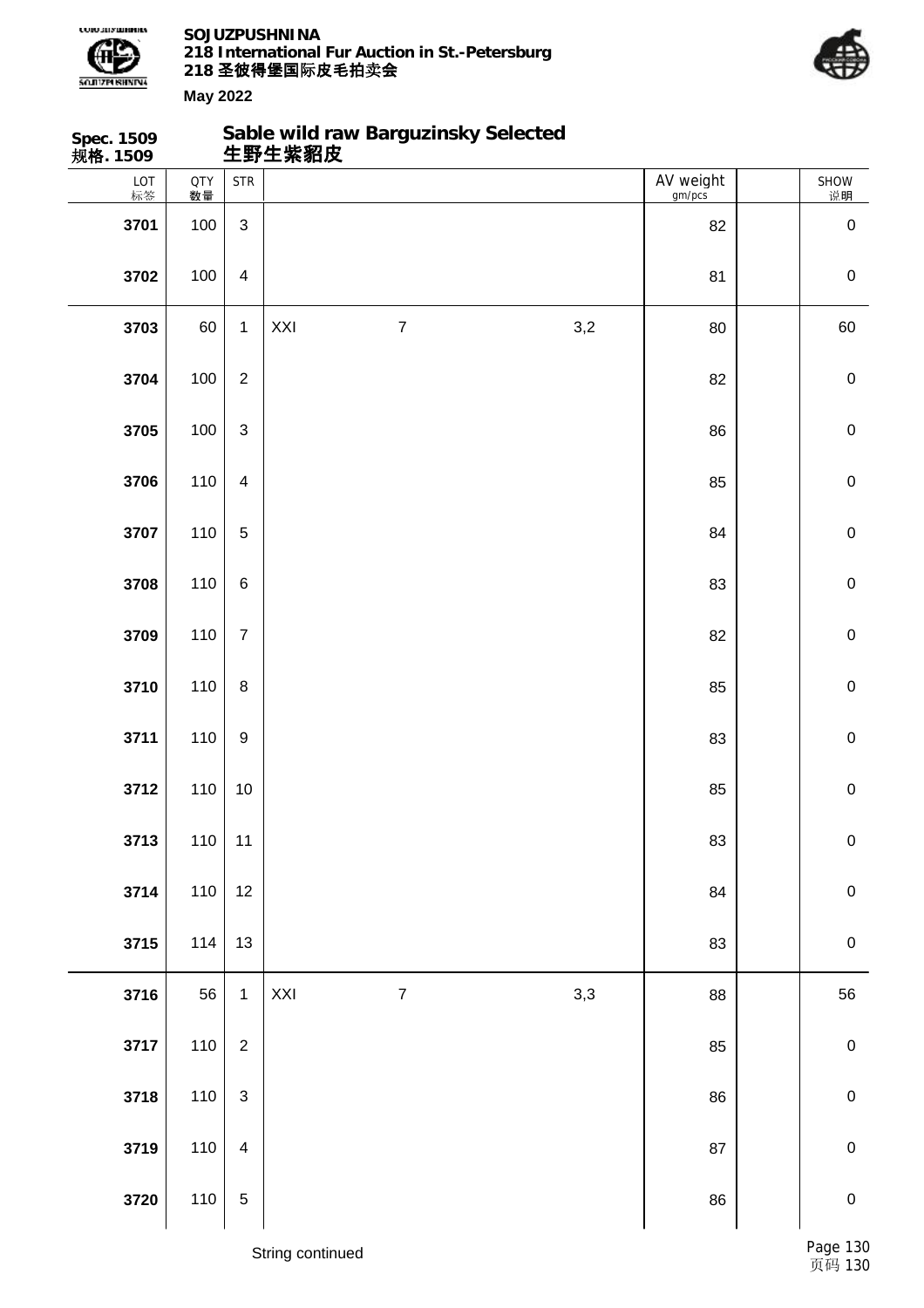

**Spec. 1509**

**SOJUZPUSHNINA 218 International Fur Auction in St.-Petersburg 218 圣彼得堡国际 卖 皮毛拍 会**

**Sable wild raw Barguzinsky Selected**



|            | 规格. 1509  |                  |                         | 生野生紫貂皮              |                         |     |                     |                |
|------------|-----------|------------------|-------------------------|---------------------|-------------------------|-----|---------------------|----------------|
|            | LOT<br>标签 | <b>QTY</b><br>数量 | <b>STR</b>              |                     |                         |     | AV weight<br>gm/pcs | SHOW<br>说明     |
|            | 3721      | 104              | $\,6\,$                 |                     |                         |     | 86                  | $\pmb{0}$      |
|            | 3722      | 45               | $\mathbf 1$             | $\pmb{\mathsf{XI}}$ | $\boldsymbol{7}$        | 1,1 | $71$                | 45             |
|            | 3723      | $50\,$           | $\mathbf{1}$            | $\pmb{\times}$      | $\overline{7}$          | 1,2 | 70                  | 50             |
|            | 3724      | 95               | $\overline{2}$          |                     |                         |     | $72\,$              | $\pmb{0}$      |
|            | 3725      | 95               | $\mathfrak{Z}$          |                     |                         |     | $71$                | $\pmb{0}$      |
|            | 3726      | 95               | $\overline{4}$          |                     |                         |     | 75                  | $\pmb{0}$      |
|            | 3727      | 93               | $\sqrt{5}$              |                     |                         |     | 76                  | $\pmb{0}$      |
|            | 3728      | 93               | $\,6\,$                 |                     |                         |     | 76                  | $\pmb{0}$      |
|            | 3729      | 50               | $\mathbf{1}$            | $\pmb{\times}$      | $\overline{7}$          | 1,3 | 76                  | 50             |
|            | 3730      | 85               | $\mathbf{2}$            |                     |                         |     | 72                  | $\pmb{0}$      |
|            | 3731      | 85               | $\sqrt{3}$              |                     |                         |     | 69                  | $\pmb{0}$      |
|            | 3732      | 88               | $\overline{\mathbf{4}}$ |                     |                         |     | 69                  | $\pmb{0}$      |
| <b>BAC</b> | 3733      | 59               | 5                       |                     |                         |     | $73\,$              | $\overline{0}$ |
|            | 3734      | 50               | $\mathbf{1}$            | $\mathsf{XI}$       | $\overline{7}$          | 2,1 | 66                  | 50             |
|            | 3735      | 100              | $\overline{2}$          |                     |                         |     | 68                  | $\pmb{0}$      |
|            | 3736      | 91               | $\mathsf 3$             |                     |                         |     | 68                  | $\pmb{0}$      |
|            | 3737      | 50               | $\mathbf{1}$            | $\pmb{\times}$      | $\overline{\mathbf{7}}$ | 2,2 | 68                  | 50             |
|            | 3738      | 100              | $\sqrt{2}$              |                     |                         |     | 69                  | $\pmb{0}$      |
|            | 3739      | 100              | $\mathsf 3$             |                     |                         |     | 66                  | $\pmb{0}$      |
|            | 3740      | 100              | $\overline{\mathbf{4}}$ |                     |                         |     | 68                  | $\mathbf 0$    |
|            |           |                  |                         | String continued    |                         |     |                     | Page 131       |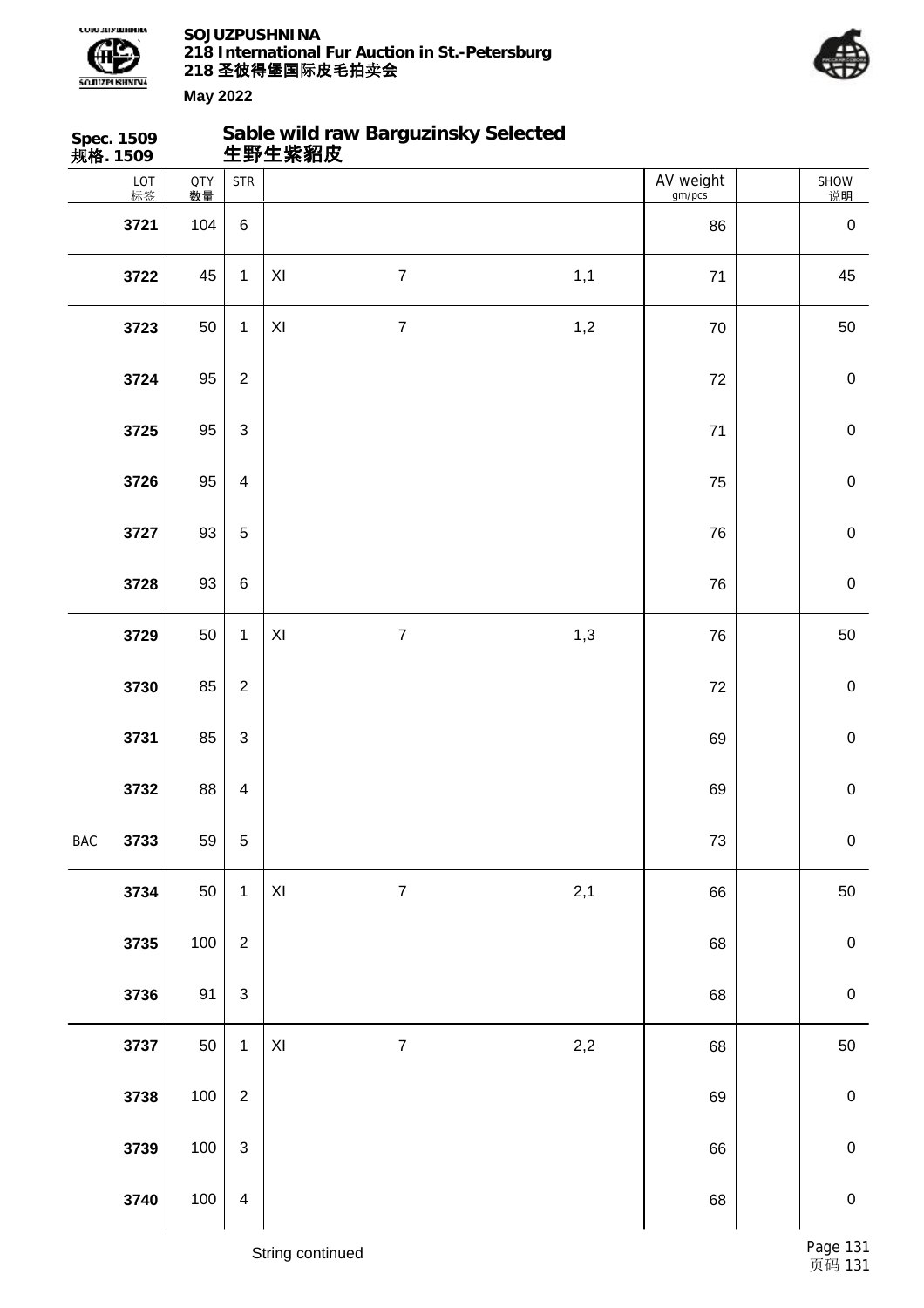

**Sable wild raw Barguzinsky Selected**



| Spec. 1509<br>规 <b>格</b> . 1509 |                  |                         |                         | Sable wild raw Barguzinsky Selected<br>生野生紫貂皮 |     |                     |                  |
|---------------------------------|------------------|-------------------------|-------------------------|-----------------------------------------------|-----|---------------------|------------------|
| LOT<br>标签                       | <b>QTY</b><br>数量 | <b>STR</b>              |                         |                                               |     | AV weight<br>gm/pcs | SHOW<br>说明       |
| 3741                            | 100              | $\overline{5}$          |                         |                                               |     | 68                  | $\pmb{0}$        |
| 3742                            | 110              | $\,6$                   |                         |                                               |     | 74                  | $\pmb{0}$        |
| 3743                            | 110              | $\overline{7}$          |                         |                                               |     | 71                  | $\pmb{0}$        |
| 3744                            | 110              | $\,8\,$                 |                         |                                               |     | $71$                | $\,0\,$          |
| 3745                            | 105              | $\boldsymbol{9}$        |                         |                                               |     | 70                  | $\boldsymbol{0}$ |
| 3746                            | 50               | $\mathbf{1}$            | XI                      | $\overline{7}$                                | 2,3 | 66                  | 50               |
| 3747                            | 110              | $\overline{2}$          |                         |                                               |     | 71                  | $\pmb{0}$        |
| 3748                            | 110              | $\mathbf{3}$            |                         |                                               |     | 69                  | $\mathbf 0$      |
| 3749                            | 110              | $\overline{4}$          |                         |                                               |     | 69                  | $\boldsymbol{0}$ |
| 3750                            | 110              | $\sqrt{5}$              |                         |                                               |     | $70\,$              | $\pmb{0}$        |
| 3751                            | 113              | $\,6\,$                 |                         |                                               |     | $71$                | $\pmb{0}$        |
| 3752                            | 50               | $\mathbf{1}$            | XI                      | $\overline{7}$                                | 3,1 | 66                  | 50               |
| 3753                            | 114              | $\mathbf 2$             |                         |                                               |     | 66                  | $\pmb{0}$        |
| 3754                            | 50               | $\mathbf{1}$            | $\mathsf{X} \mathsf{I}$ | $\boldsymbol{7}$                              | 3,2 | 64                  | 50               |
| 3755                            | 105              | $\sqrt{2}$              |                         |                                               |     | 68                  | $\pmb{0}$        |
| 3756                            | $105\,$          | $\mathbf{3}$            |                         |                                               |     | 67                  | $\pmb{0}$        |
| 3757                            | $105\,$          | $\overline{\mathbf{4}}$ |                         |                                               |     | 67                  | $\mathbf 0$      |
| 3758                            | $105\,$          | $\sqrt{5}$              |                         |                                               |     | 67                  | $\pmb{0}$        |
| 3759                            | 50               | $\mathbf{1}$            | $\pmb{\mathsf{XI}}$     | $\boldsymbol{7}$                              | 3,3 | 68                  | 50               |
| 3760                            | 65               | $\sqrt{2}$              |                         |                                               |     | 69                  | $\mathbf 0$      |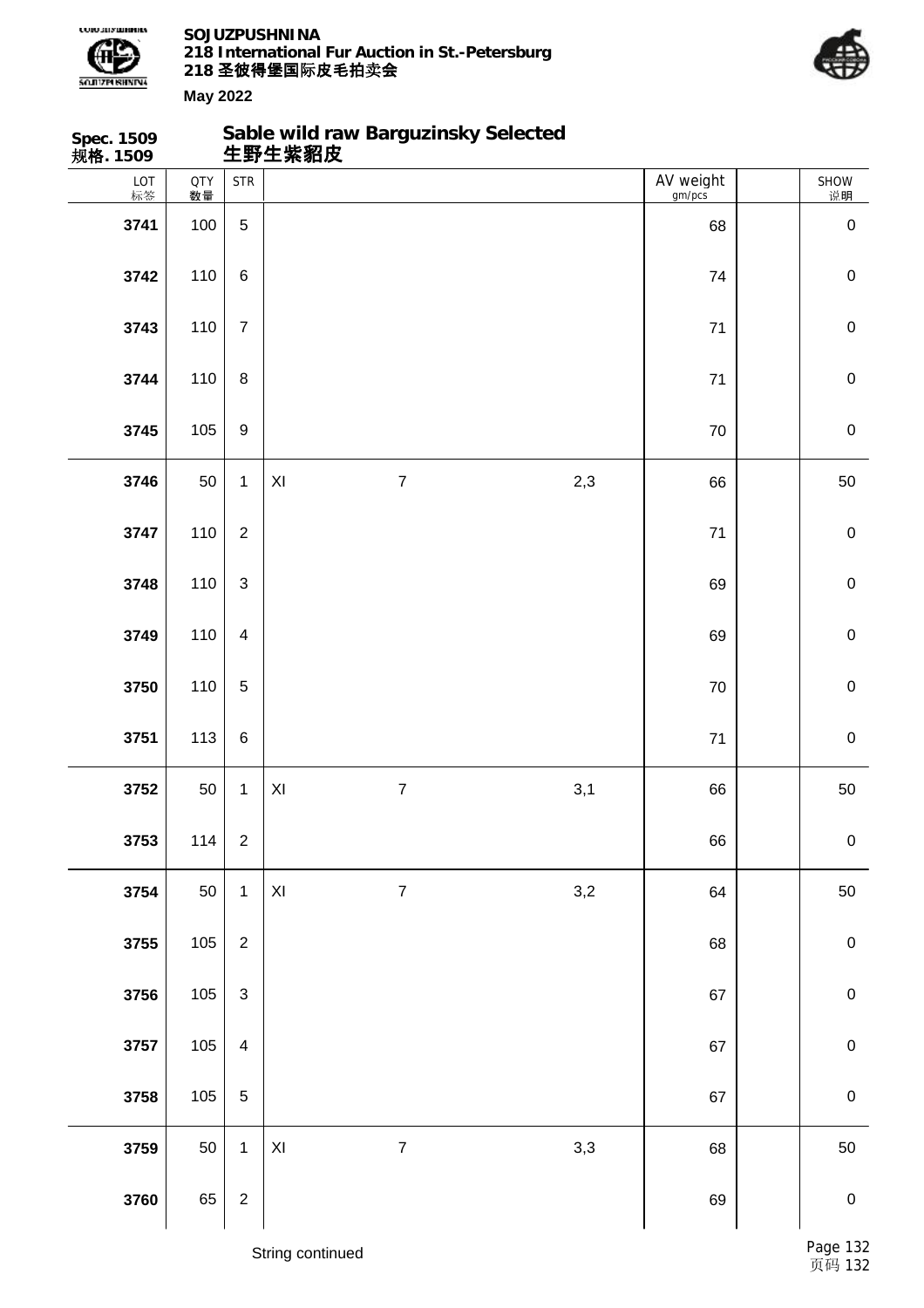



|            | Spec. 1509<br>规 <b>格</b> . 1509 |                  |                         | 生野生紫貂皮 | Sable wild raw Barguzinsky Selected |     |                     |                  |
|------------|---------------------------------|------------------|-------------------------|--------|-------------------------------------|-----|---------------------|------------------|
|            | LOT<br>标签                       | <b>QTY</b><br>数量 | <b>STR</b>              |        |                                     |     | AV weight<br>gm/pcs | SHOW<br>说明       |
|            | 3761                            | 69               | $\mathfrak{S}$          |        |                                     |     | 68                  | $\pmb{0}$        |
| <b>BAC</b> | 3762                            | 48               | $\overline{\mathbf{4}}$ |        |                                     |     | 71                  | $\boldsymbol{0}$ |
|            | 3763                            | 60               | $\mathbf{1}$            | 12     | $\boldsymbol{7}$                    | 1,2 | 62                  | 60               |
|            | 3764                            | 50               | $\mathbf{1}$            | 12     | $\boldsymbol{7}$                    | 1,3 | 64                  | 50               |
|            | 3765                            | 65               | $\overline{2}$          |        |                                     |     | 65                  | $\pmb{0}$        |
|            | 3766                            | 50               | $\mathbf{1}$            | 12     | $\overline{7}$                      | 2,1 | 60                  | 50               |
|            | 3767                            | 113              | $\overline{2}$          |        |                                     |     | 61                  | $\boldsymbol{0}$ |
|            | 3768                            | 60               | $\mathbf{1}$            | 12     | $\boldsymbol{7}$                    | 2,2 | 63                  | 60               |
|            | 3769                            | 110              | $\overline{2}$          |        |                                     |     | 63                  | $\pmb{0}$        |
|            | 3770                            | 110              | $\mathfrak{S}$          |        |                                     |     | 62                  | $\,0\,$          |
|            | 3771                            | 110              | $\overline{\mathbf{4}}$ |        |                                     |     | 62                  | $\,0\,$          |
|            | 3772                            | 113              | $\mathbf 5$             |        |                                     |     | 60                  | $\boldsymbol{0}$ |
|            | 3773                            | 50               | $\mathbf{1}$            | 12     | $\boldsymbol{7}$                    | 2,3 | 62                  | 50               |
|            | 3774                            | 100              | $\boldsymbol{2}$        |        |                                     |     | 62                  | $\pmb{0}$        |
|            | 3775                            | 100              | $\mathbf{3}$            |        |                                     |     | 63                  | $\mathbf 0$      |
|            | 3776                            | 116              | $\overline{\mathbf{4}}$ |        |                                     |     | 64                  | $\pmb{0}$        |
|            | 3777                            | 50               | $\mathbf{1}$            | 12     | $\boldsymbol{7}$                    | 3,1 | 58                  | 50               |
|            | 3778                            | 110              | $\boldsymbol{2}$        |        |                                     |     | 60                  | $\pmb{0}$        |
|            | 3779                            | 50               | $\mathbf{1}$            | 12     | $\overline{7}$                      | 3,2 | 62                  | 50               |
|            | 3780                            | 100              | $\sqrt{2}$              |        |                                     |     | 61                  | $\mathbf 0$      |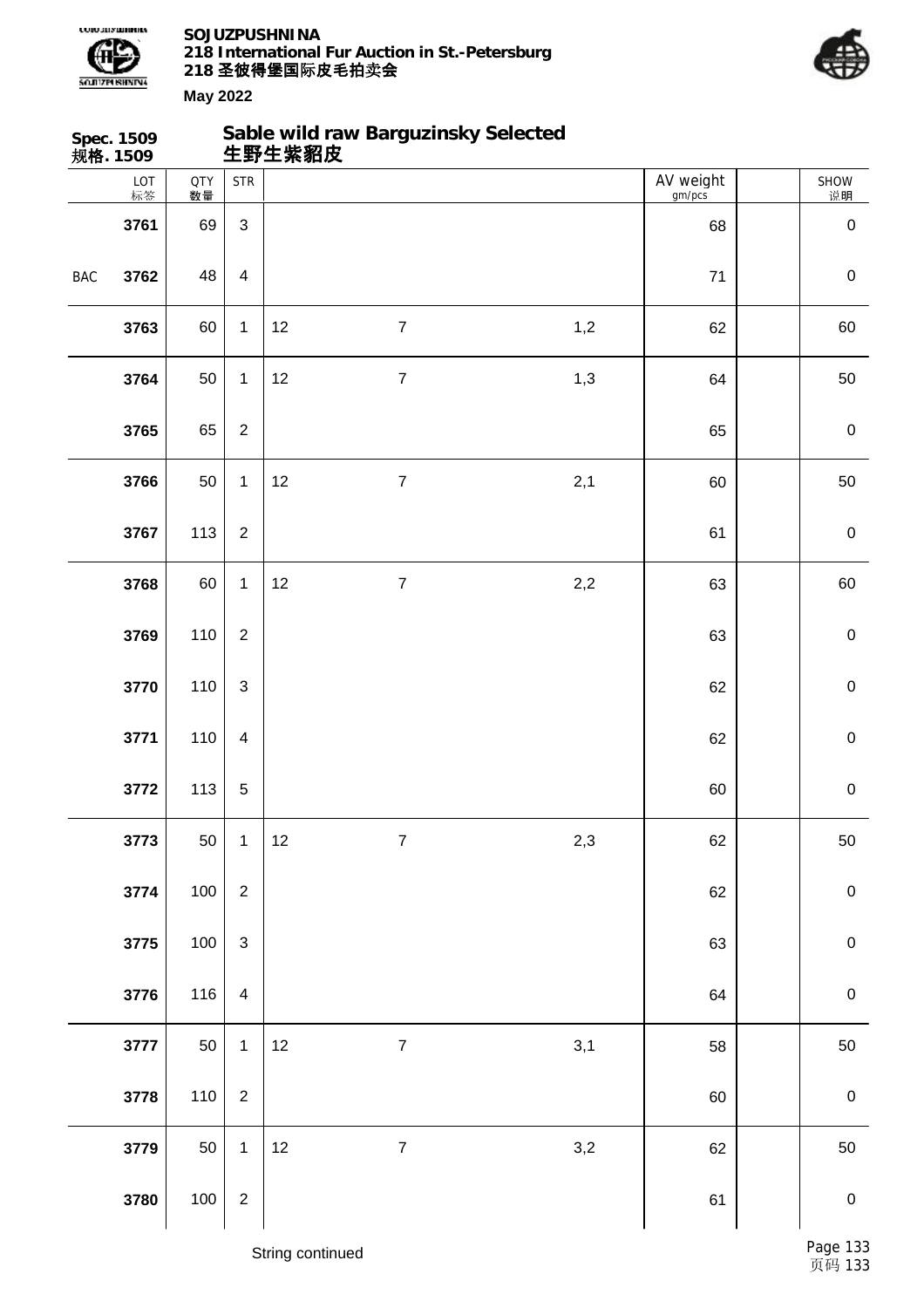



| Spec. 1509<br>规格. 1509 |                  |                         | Sable wild raw Barguzinsky Selected<br>生野生紫貂皮 |                  |       |                     |                  |
|------------------------|------------------|-------------------------|-----------------------------------------------|------------------|-------|---------------------|------------------|
| LOT<br>标签              | <b>QTY</b><br>数量 | <b>STR</b>              |                                               |                  |       | AV weight<br>gm/pcs | SHOW<br>说明       |
| 3781                   | 100              | $\sqrt{3}$              |                                               |                  |       | 61                  | $\mathbf 0$      |
| 3782                   | 111              | $\overline{\mathbf{4}}$ |                                               |                  |       | 61                  | $\mathbf 0$      |
| 3783                   | 50               | $\mathbf{1}$            | 12                                            | $\overline{7}$   | 3,3   | 62                  | 50               |
| 3784                   | $70\,$           | $\sqrt{2}$              |                                               |                  |       | 61                  | $\mathbf 0$      |
| 3785                   | 65               | $\mathsf 3$             |                                               |                  |       | 62                  | $\mathbf 0$      |
| 3786                   | 20               | $\mathbf{1}$            | 23                                            | $\overline{7}$   | 1,1   | 60                  | 20               |
| 3787                   | 46               | $\mathbf{1}$            | 23                                            | $\boldsymbol{7}$ | 1,2   | 61                  | 46               |
| 3788                   | 50               | $\mathbf{1}$            | 23                                            | $\overline{7}$   | 1,3   | 62                  | 50               |
| 3789                   | 45               | $\boldsymbol{2}$        |                                               |                  |       | 62                  | $\mathbf 0$      |
| 3790                   | $77\,$           | $\mathbf{1}$            | 23                                            | $\overline{7}$   | 2,1   | 56                  | 77               |
| 3791                   | 50               | $\mathbf{1}$            | 23                                            | $\overline{7}$   | 2,2   | 60                  | 50               |
| 3792                   | 110              | $\sqrt{2}$              |                                               |                  |       | 58                  | $\mathbf 0$      |
| 3793                   | 111              | $\mathfrak{S}$          |                                               |                  |       | 58                  | $\boldsymbol{0}$ |
| 3794                   | 60               | $\mathbf{1}$            | 23                                            | $\overline{7}$   | 2,3   | 60                  | 60               |
| 3795                   | 112              | $\overline{2}$          |                                               |                  |       | 59                  | $\boldsymbol{0}$ |
| 3796                   | 40               | $\mathbf{1}$            | 23                                            | $\overline{7}$   | 3,1   | 55                  | 40               |
| 3797                   | 50               | $\mathbf{1}$            | 23                                            | $\boldsymbol{7}$ | 3,2   | 58                  | 50               |
| 3798                   | 82               | $\overline{2}$          |                                               |                  |       | 57                  | $\boldsymbol{0}$ |
| 3799                   | 45               | $\mathbf{1}$            | 23                                            | $\overline{7}$   | 3,3   | 60                  | 45               |
| 3800                   | 28               | $\mathbf{1}$            | $\mathsf{XXI}$                                | $\overline{7}$   | 1,2,2 | 82                  | 28               |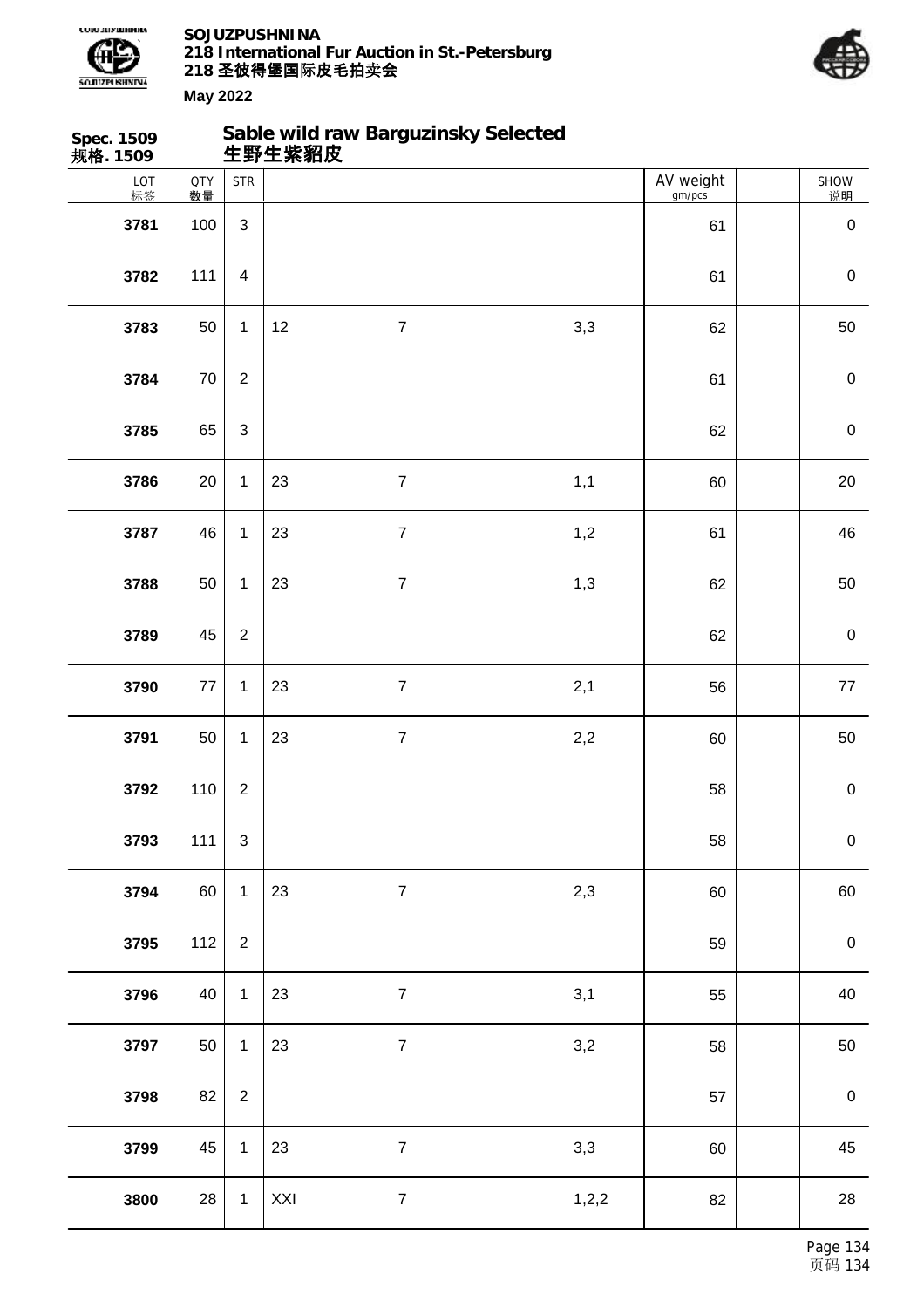



SHOW 说明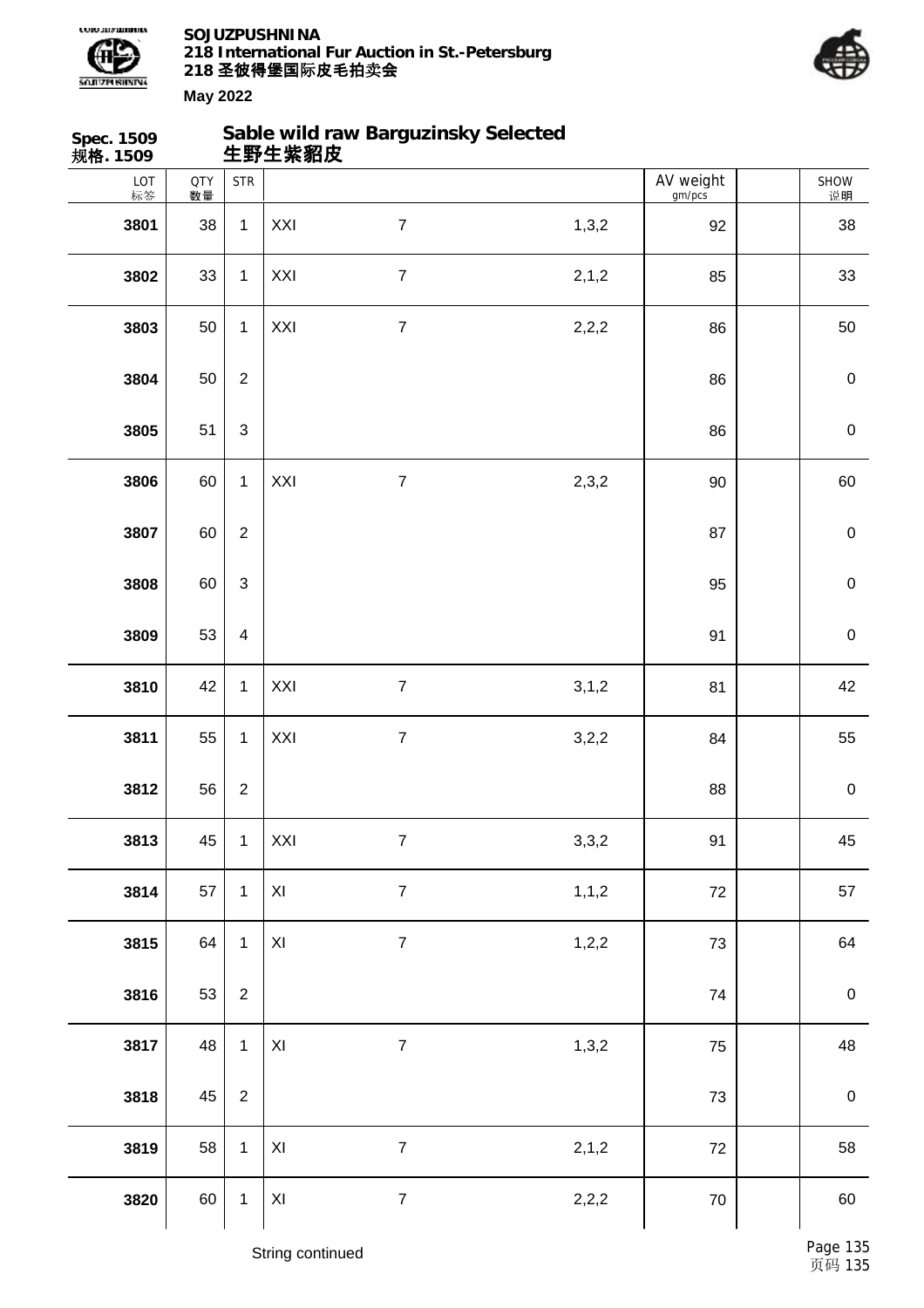



| Spec. 1509<br>规格. 1509 |                  |                | 生野生紫貂皮 | Sable wild raw Barguzinsky Selected |         |                     |                  |
|------------------------|------------------|----------------|--------|-------------------------------------|---------|---------------------|------------------|
| LOT<br>标签              | <b>QTY</b><br>数量 | <b>STR</b>     |        |                                     |         | AV weight<br>gm/pcs | SHOW<br>说明       |
| 3821                   | 60               | $\overline{2}$ |        |                                     |         | 72                  | $\mathbf 0$      |
| 3822                   | 63               | $\mathfrak{S}$ |        |                                     |         | 76                  | $\mathbf 0$      |
| 3823                   | 60               | $\mathbf{1}$   | XI     | $\overline{7}$                      | 2,3,2   | 70                  | 60               |
| 3824                   | 55               | $\overline{2}$ |        |                                     |         | 78                  | $\boldsymbol{0}$ |
| 3825                   | 18               | $\mathbf{1}$   | XI     | $\overline{7}$                      | 3, 1, 2 | 72                  | 18               |
| 3826                   | 30               | $\mathbf{1}$   | XI     | $\overline{7}$                      | 3,2,2   | 70                  | 30               |
| 3827                   | 34               | $\mathbf{1}$   | XI     | $\overline{7}$                      | 3,3,2   | 71                  | 34               |
| 3828                   | 41               | $\mathbf{1}$   | 12     | $\overline{7}$                      | 2,1,2   | 61                  | 41               |
| 3829                   | 45               | $\mathbf{1}$   | 12     | $\overline{7}$                      | 2,2,2   | 64                  | 45               |
| 3830                   | 40               | $\overline{2}$ |        |                                     |         | 65                  | $\mathbf 0$      |
| 3831                   | 50               | $\mathbf{1}$   | 12     | $\overline{7}$                      | 2,3,2   | 64                  | 50               |
| 3832                   | 38               | $\mathbf{1}$   | 12     | $\boldsymbol{7}$                    | 3, 1, 2 | 61                  | 38               |
| 3833                   | 40               | $\mathbf{1}$   | 12     | $\boldsymbol{7}$                    | 3,2,2   | 62                  | 40               |
| 3834                   | 40               | $\mathbf{1}$   | 12     | $\overline{7}$                      | 3,3,2   | 62                  | 40               |
| 3835                   | 43               | $\mathbf{1}$   | 12     | $\overline{7}$                      | 1,3,2   | 65                  | 43               |
| 3836                   | 38               | $\mathbf 1$    | 12     | $\overline{7}$                      | 2,1,2   | 63                  | 38               |
| 3837                   | 64               | $\mathbf{1}$   | 12     | $\overline{7}$                      | 2,3,2   | 66                  | 64               |
| 3838                   | 40               | $\mathbf{1}$   | 23     | $\overline{7}$                      | 2,1,2   | 55                  | 40               |
| 3839                   | 58               | $\mathbf{1}$   | 23     | $\overline{7}$                      | 2,2,2   | 59                  | 58               |
| 3840                   | 69               | $\mathbf{1}$   | 23     | $\overline{7}$                      | 2,3,2   | 59                  | 69               |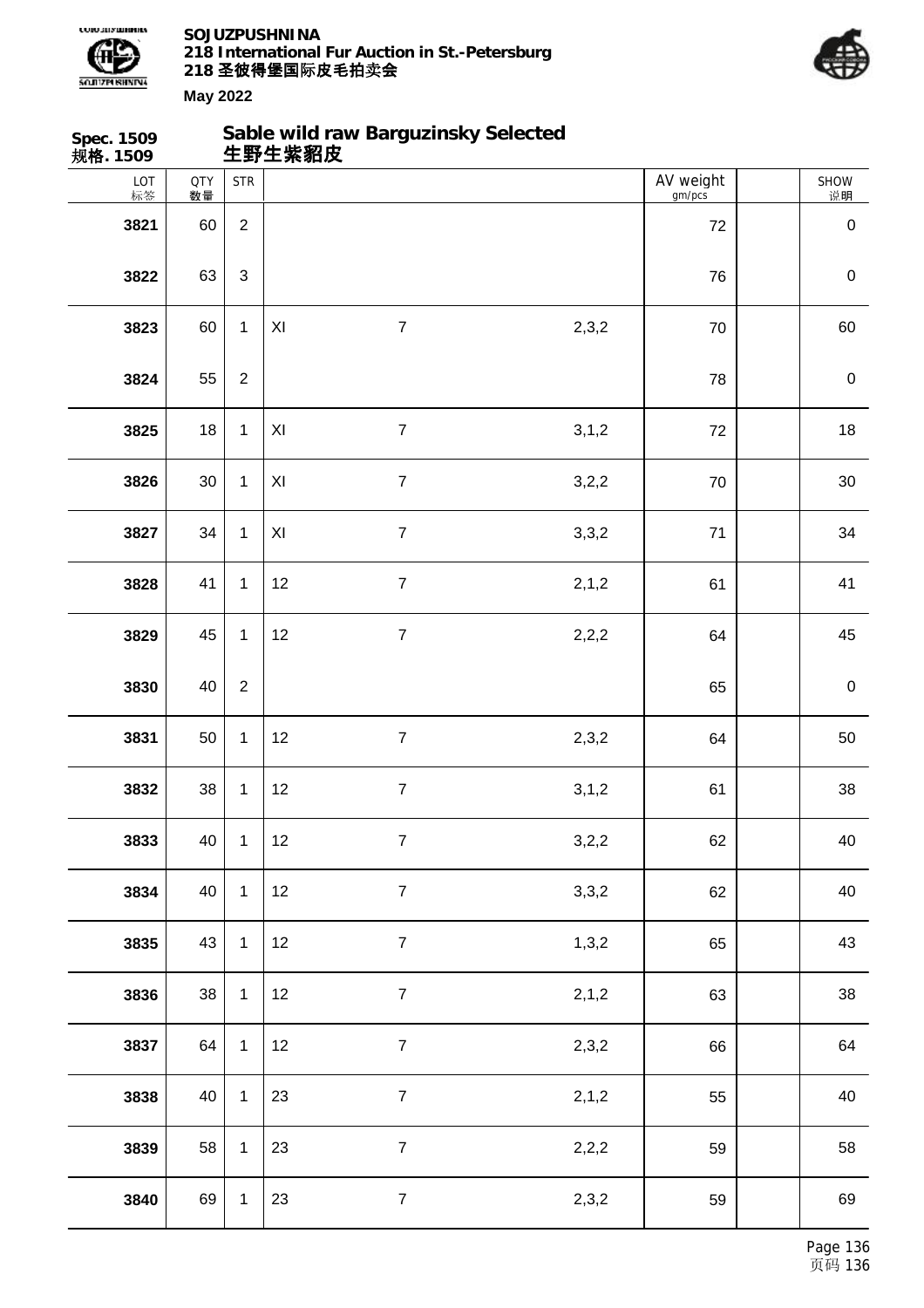

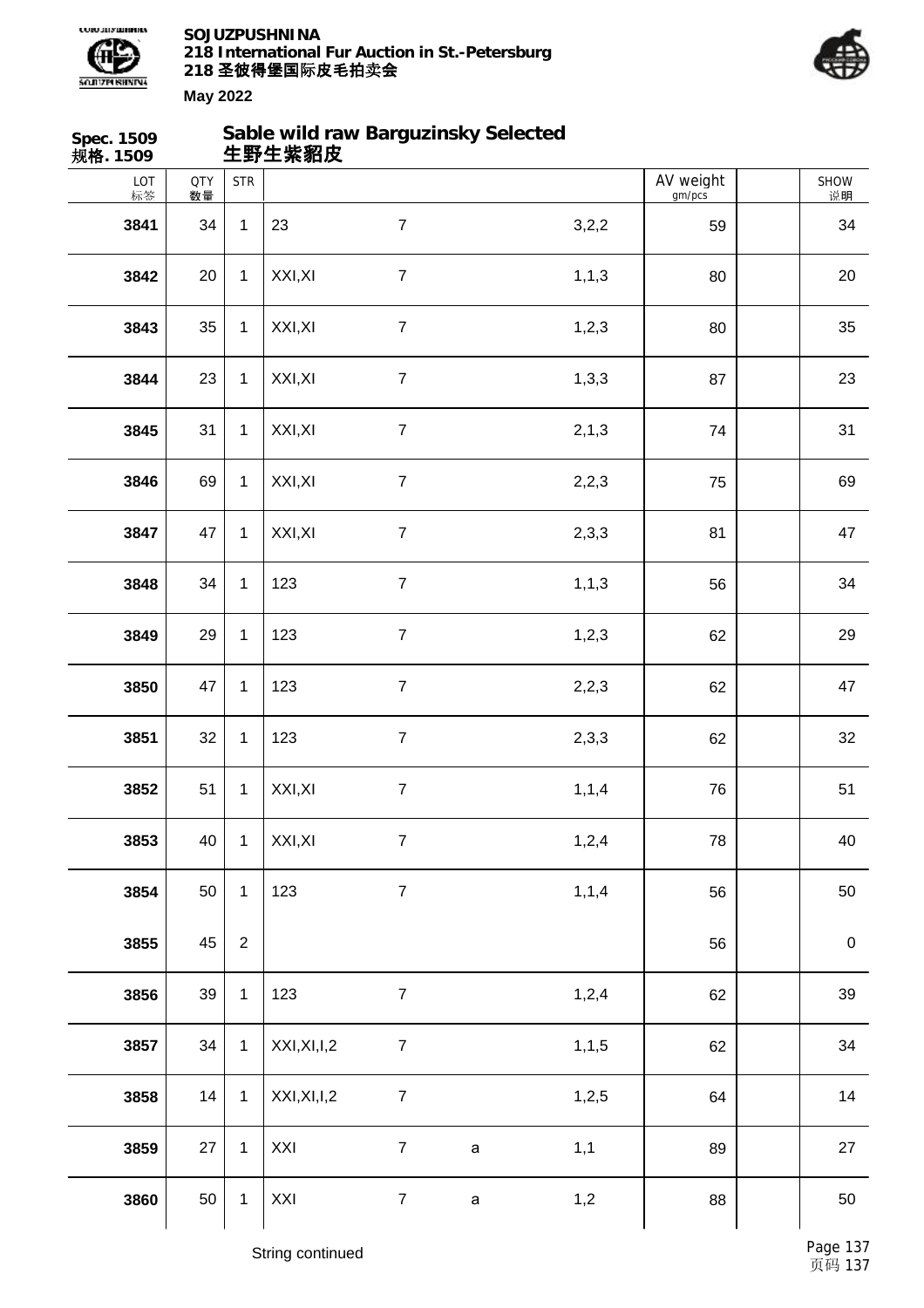



| Spec. 1509<br>规格. 1509 |                  |                           | Sable wild raw Barguzinsky Selected<br>生野生紫貂皮 |                  |              |     |                     |             |
|------------------------|------------------|---------------------------|-----------------------------------------------|------------------|--------------|-----|---------------------|-------------|
| LOT<br>标签              | <b>QTY</b><br>数量 | <b>STR</b>                |                                               |                  |              |     | AV weight<br>gm/pcs | SHOW<br>说明  |
| 3861                   | 100              | $\overline{2}$            |                                               |                  |              |     | 88                  | $\pmb{0}$   |
| 3862                   | 100              | $\ensuremath{\mathsf{3}}$ |                                               |                  |              |     | 90                  | $\pmb{0}$   |
| 3863                   | 51               | $\mathbf{1}$              | XXI                                           | $\overline{7}$   | $\mathsf a$  | 1,3 | 86                  | 51          |
| 3864                   | 85               | $\overline{2}$            |                                               |                  |              |     | 91                  | $\pmb{0}$   |
| 3865                   | 87               | $\sqrt{3}$                |                                               |                  |              |     | 92                  | $\pmb{0}$   |
| 3866                   | 50               | $\mathbf{1}$              | XXI                                           | $\boldsymbol{7}$ | $\mathsf{a}$ | 2,1 | 88                  | 50          |
| 3867                   | 100              | $\boldsymbol{2}$          |                                               |                  |              |     | 86                  | $\pmb{0}$   |
| 3868                   | 100              | $\ensuremath{\mathsf{3}}$ |                                               |                  |              |     | 84                  | $\pmb{0}$   |
| 3869                   | 100              | $\overline{\mathbf{4}}$   |                                               |                  |              |     | 83                  | $\mathbf 0$ |
| 3870                   | 100              | $\mathbf 5$               |                                               |                  |              |     | 84                  | $\mathbf 0$ |
| 3871                   | 100              | $\,6$                     |                                               |                  |              |     | 83                  | $\mathbf 0$ |
| 3872                   | 100              | $\boldsymbol{7}$          |                                               |                  |              |     | 84                  | $\pmb{0}$   |
| 3873                   | 91               | $\bf8$                    |                                               |                  |              |     | 82                  | $\pmb{0}$   |
| 3874                   | 50               | $\mathbf{1}$              | XXI                                           | $\boldsymbol{7}$ | $\mathsf a$  | 2,2 | 84                  | 50          |
| 3875                   | 100              | $\overline{2}$            |                                               |                  |              |     | 86                  | $\pmb{0}$   |
| 3876                   | 100              | $\ensuremath{\mathsf{3}}$ |                                               |                  |              |     | 86                  | $\pmb{0}$   |
| 3877                   | 100              | $\overline{\mathbf{4}}$   |                                               |                  |              |     | 88                  | $\pmb{0}$   |
| 3878                   | 100              | $\sqrt{5}$                |                                               |                  |              |     | 85                  | $\pmb{0}$   |
| 3879                   | 100              | $\,6$                     |                                               |                  |              |     | 83                  | $\mathbf 0$ |
| 3880                   | 100              | $\boldsymbol{7}$          |                                               |                  |              |     | 88                  | $\mathbf 0$ |
|                        |                  |                           | String continued                              |                  |              |     |                     | Page 138    |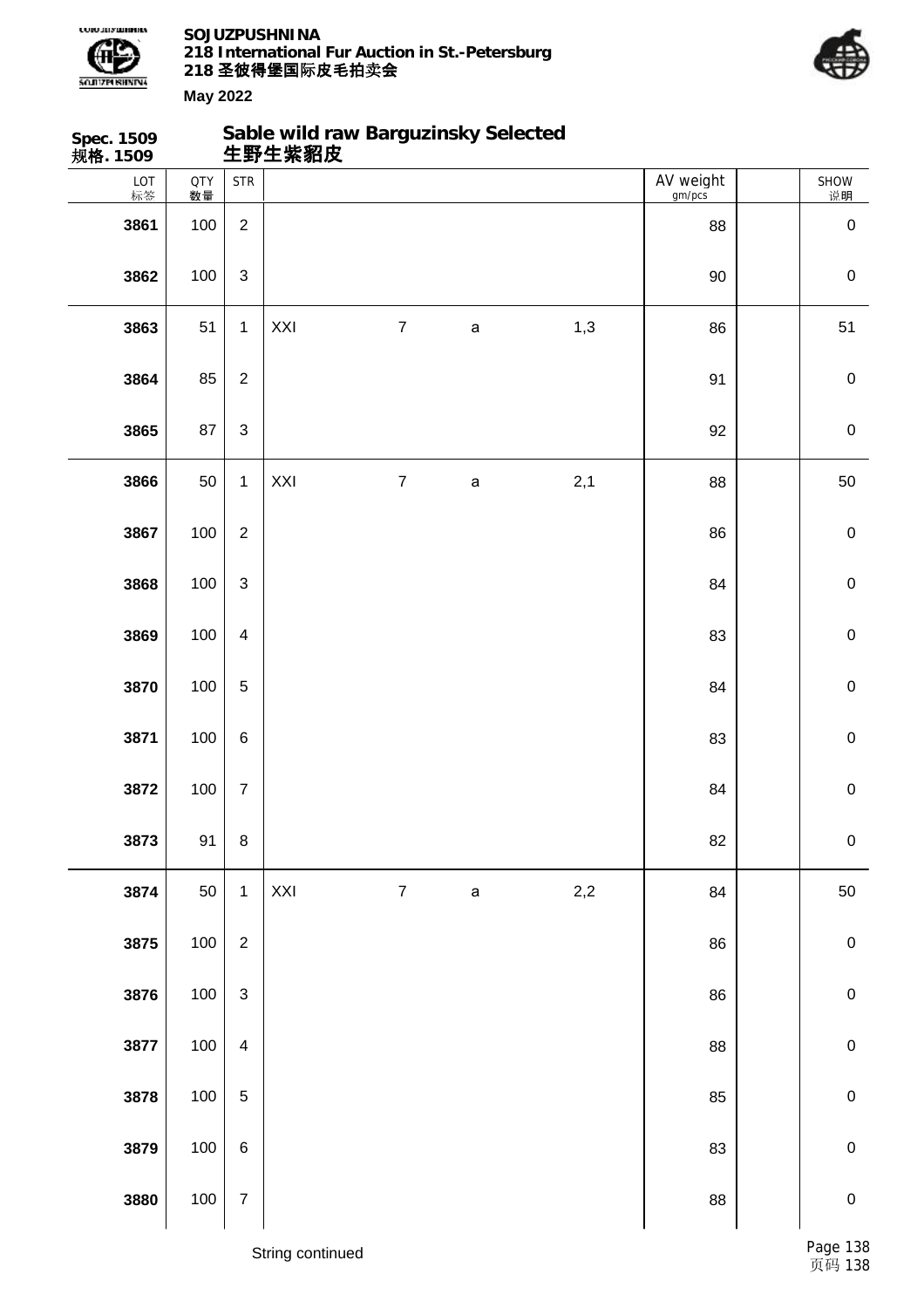

**Sable wild raw Barguzinsky Selected**



| Spec. 1509<br>规 <b>格</b> . 1509 |           |                          | Sable wild raw Barguzinsky Selected<br>生野生紫貂皮 |                  |             |     |                     |             |
|---------------------------------|-----------|--------------------------|-----------------------------------------------|------------------|-------------|-----|---------------------|-------------|
| LOT<br>标签                       | QTY<br>数量 | <b>STR</b>               |                                               |                  |             |     | AV weight<br>gm/pcs | SHOW<br>说明  |
| 3881                            | 100       | $\,8\,$                  |                                               |                  |             |     | 86                  | $\mathbf 0$ |
| 3882                            | 100       | $\boldsymbol{9}$         |                                               |                  |             |     | 87                  | $\mathbf 0$ |
| 3883                            | 100       | 10                       |                                               |                  |             |     | 85                  | $\pmb{0}$   |
| 3884                            | 100       | 11                       |                                               |                  |             |     | 87                  | $\mathbf 0$ |
| 3885                            | 100       | 12                       |                                               |                  |             |     | 88                  | $\pmb{0}$   |
| 3886                            | 100       | 13                       |                                               |                  |             |     | 86                  | $\mathsf 0$ |
| 3887                            | 100       | 14                       |                                               |                  |             |     | 87                  | $\pmb{0}$   |
| 3888                            | 100       | 15                       |                                               |                  |             |     | 85                  | $\mathbf 0$ |
| 3889                            | 80        | 16                       |                                               |                  |             |     | 88                  | $\pmb{0}$   |
| 3890                            | 79        | 17                       |                                               |                  |             |     | 87                  | $\mathsf 0$ |
| 3891                            | 50        | $\mathbf{1}$             | XXI                                           | $\boldsymbol{7}$ | $\mathsf a$ | 2,3 | $90\,$              | 50          |
| 3892                            | 100       | $\overline{2}$           |                                               |                  |             |     | 86                  | $\pmb{0}$   |
| 3893                            | 100       | $\mathsf 3$              |                                               |                  |             |     | 86                  | $\pmb{0}$   |
| 3894                            | 85        | $\overline{\mathbf{4}}$  |                                               |                  |             |     | 88                  | $\mathbf 0$ |
| 3895                            | 85        | $\mathbf 5$              |                                               |                  |             |     | 85                  | $\pmb{0}$   |
| 3896                            | 50        | $\mathbf{1}$             | XXI                                           | $\boldsymbol{7}$ | $\mathsf a$ | 3,1 | 82                  | 50          |
| 3897                            | 100       | $\overline{2}$           |                                               |                  |             |     | 81                  | $\pmb{0}$   |
| 3898                            | $90\,$    | $\sqrt{3}$               |                                               |                  |             |     | 82                  | $\mathbf 0$ |
| 3899                            | $90\,$    | $\overline{\mathcal{A}}$ |                                               |                  |             |     | 84                  | $\pmb{0}$   |
| 3900                            | $98\,$    | $\sqrt{5}$               |                                               |                  |             |     | 83                  | $\mathbf 0$ |
|                                 |           |                          |                                               |                  |             |     |                     |             |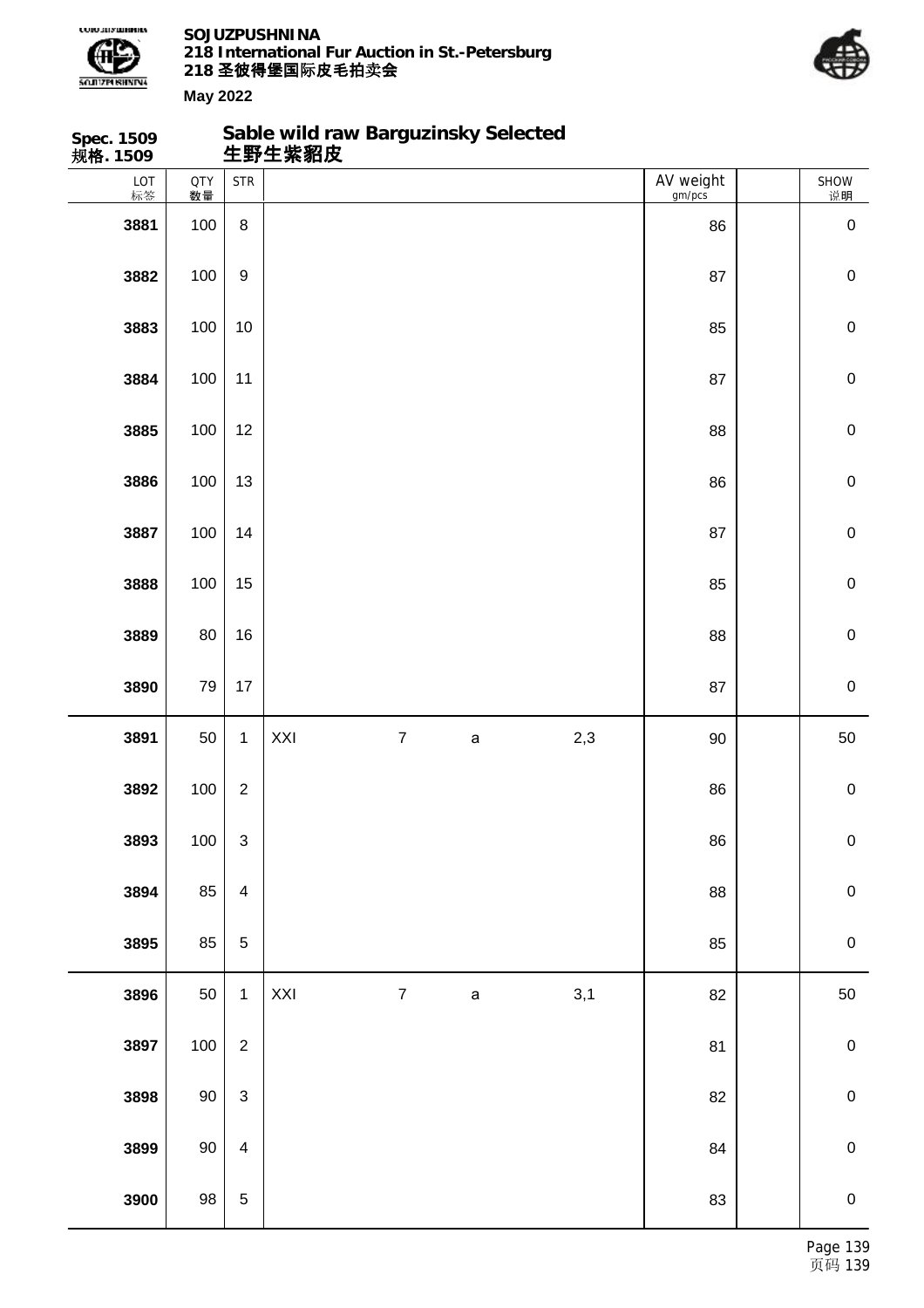



SHOW

 $\sqrt{ }$  AV weight

**Spec. 1509 规格. 1509 Sable wild raw Barguzinsky Selected 生野生紫貂皮** LOT | 标签  $QTY$   $STR$ 数量

|                | 标签   | 数量     |                         |                         |                  |              |  |     | gm/pcs   | 说明               |
|----------------|------|--------|-------------------------|-------------------------|------------------|--------------|--|-----|----------|------------------|
|                | 3901 | 50     | $\mathbf{1}$            | $\mathsf{XXI}$          | $\boldsymbol{7}$ | $\mathsf a$  |  | 3,2 | 80       | 50               |
|                | 3902 | 100    | $\sqrt{2}$              |                         |                  |              |  |     | 84       | $\boldsymbol{0}$ |
|                | 3903 | 100    | $\mathsf 3$             |                         |                  |              |  |     | 86       | $\mathbf 0$      |
|                | 3904 | 100    | $\overline{\mathbf{4}}$ |                         |                  |              |  |     | 83       | $\pmb{0}$        |
|                | 3905 | 100    | 5                       |                         |                  |              |  |     | 84       | $\mathbf 0$      |
|                | 3906 | 100    | $\,6\,$                 |                         |                  |              |  |     | 83       | $\mathbf 0$      |
|                | 3907 | 100    | $\overline{7}$          |                         |                  |              |  |     | 85       | $\mathbf 0$      |
|                | 3908 | 110    | $\bf 8$                 |                         |                  |              |  |     | 85       | $\mathbf 0$      |
|                | 3909 | 110    | $\boldsymbol{9}$        |                         |                  |              |  |     | 85       | $\mathbf 0$      |
|                | 3910 | 110    | 10                      |                         |                  |              |  |     | 88       | $\pmb{0}$        |
|                | 3911 | 112    | 11                      |                         |                  |              |  |     | 84       | $\mathbf 0$      |
|                | 3912 | 50     | $\mathbf{1}$            | XXI                     | $\boldsymbol{7}$ | $\mathsf{a}$ |  | 3,3 | 84       | 50               |
|                | 3913 | 100    | $\sqrt{2}$              |                         |                  |              |  |     | 87       | $\mathbf 0$      |
|                | 3914 | 100    | 3                       |                         |                  |              |  |     | 86       | 0                |
|                | 3915 | 88     | $\overline{\mathbf{4}}$ |                         |                  |              |  |     | 94       | $\mathbf 0$      |
|                | 3916 | $73\,$ | $\mathbf 1$             | $\mathsf{XI}$           | $\boldsymbol{7}$ | $\mathsf a$  |  | 1,2 | $71$     | $73\,$           |
|                | 3917 | 50     | $\mathbf{1}$            | $\mathsf{X} \mathsf{I}$ | $\overline{7}$   | $\mathsf{a}$ |  | 1,3 | 72       | $50\,$           |
|                | 3918 | $71\,$ | $\sqrt{2}$              |                         |                  |              |  |     | 75       | $\pmb{0}$        |
| $\mathsf{BAC}$ | 3919 | 42     | $\sqrt{3}$              |                         |                  |              |  |     | 69       | $\pmb{0}$        |
| $\mathsf{BAC}$ | 3920 | 42     | $\overline{\mathbf{4}}$ |                         |                  |              |  |     | $\bf 71$ | ${\bf 0}$        |
|                |      |        |                         |                         |                  |              |  |     |          |                  |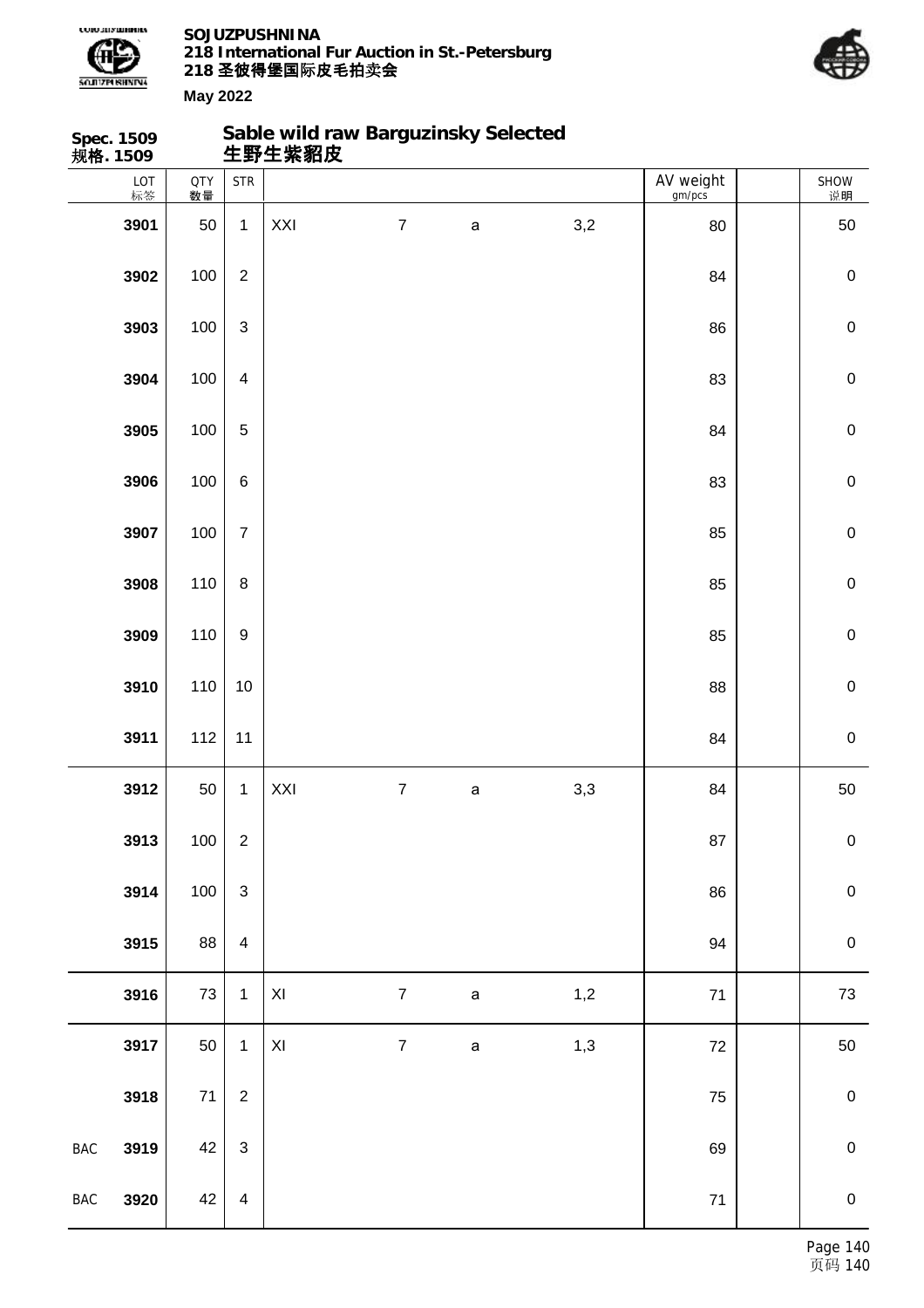



**May 2022**

|                | Spec. 1509<br>规格. 1509 |                  |                           | 生野生紫貂皮              | Sable wild raw Barguzinsky Selected |             |       |                     |                  |
|----------------|------------------------|------------------|---------------------------|---------------------|-------------------------------------|-------------|-------|---------------------|------------------|
|                | LOT<br>标签              | <b>QTY</b><br>数量 | <b>STR</b>                |                     |                                     |             |       | AV weight<br>gm/pcs | SHOW<br>说明       |
|                | 3921                   | 50               | $\mathbf 1$               | XI                  | $\overline{7}$                      | $\mathsf a$ | 2,1   | 68                  | 50               |
|                | 3922                   | 85               | $\overline{2}$            |                     |                                     |             |       | $71$                | $\pmb{0}$        |
|                | 3923                   | 87               | $\ensuremath{\mathsf{3}}$ |                     |                                     |             |       | 70                  | $\pmb{0}$        |
|                | 3924                   | 50               | $\mathbf{1}$              | $\mathsf{XI}$       | $\boldsymbol{7}$                    | $\mathsf a$ | $2,2$ | $70\,$              | 50               |
|                | 3925                   | 100              | $\overline{2}$            |                     |                                     |             |       | 71                  | $\pmb{0}$        |
|                | 3926                   | 100              | $\mathfrak{S}$            |                     |                                     |             |       | 69                  | $\boldsymbol{0}$ |
|                | 3927                   | 100              | $\overline{4}$            |                     |                                     |             |       | 71                  | $\pmb{0}$        |
|                | 3928                   | 110              | $\sqrt{5}$                |                     |                                     |             |       | 71                  | $\pmb{0}$        |
|                | 3929                   | 110              | $\,6$                     |                     |                                     |             |       | 71                  | $\mathbf 0$      |
|                | 3930                   | 105              | $\overline{7}$            |                     |                                     |             |       | $71$                | $\,0\,$          |
|                | 3931                   | 50               | $\mathbf{1}$              | $\mathsf{XI}$       | $\overline{7}$                      | a           | 2,3   | $70\,$              | 50               |
|                | 3932                   | 86               | $\overline{2}$            |                     |                                     |             |       | 73                  | $\pmb{0}$        |
|                | 3933                   | 85               | $\ensuremath{\mathsf{3}}$ |                     |                                     |             |       | $72\,$              | $\pmb{0}$        |
|                | 3934                   | 87               | $\overline{\mathbf{4}}$   |                     |                                     |             |       | $71$                | $\mathbf 0$      |
| $\mathsf{BAC}$ | 3935                   | 40               | $\overline{5}$            |                     |                                     |             |       | 70                  | $\pmb{0}$        |
| $\mathsf{BAC}$ | 3936                   | $20\,$           | $\,6\,$                   |                     |                                     |             |       | $70\,$              | ${\bf 0}$        |
| $_{\rm BAC}$   | 3937                   | 40               | $\overline{7}$            |                     |                                     |             |       | $72\,$              | ${\bf 0}$        |
| $_{\rm BAC}$   | 3938                   | 29               | $\bf 8$                   |                     |                                     |             |       | $72\,$              | $\mathbf 0$      |
| $_{\rm BAC}$   | 3939                   | 44               | $\boldsymbol{9}$          |                     |                                     |             |       | 73                  | ${\bf 0}$        |
|                | 3940                   | 50               | $\mathbf{1}$              | $\pmb{\mathsf{XI}}$ | $\overline{7}$                      | $\mathsf a$ | 3,1   | 68                  | 50               |

String continued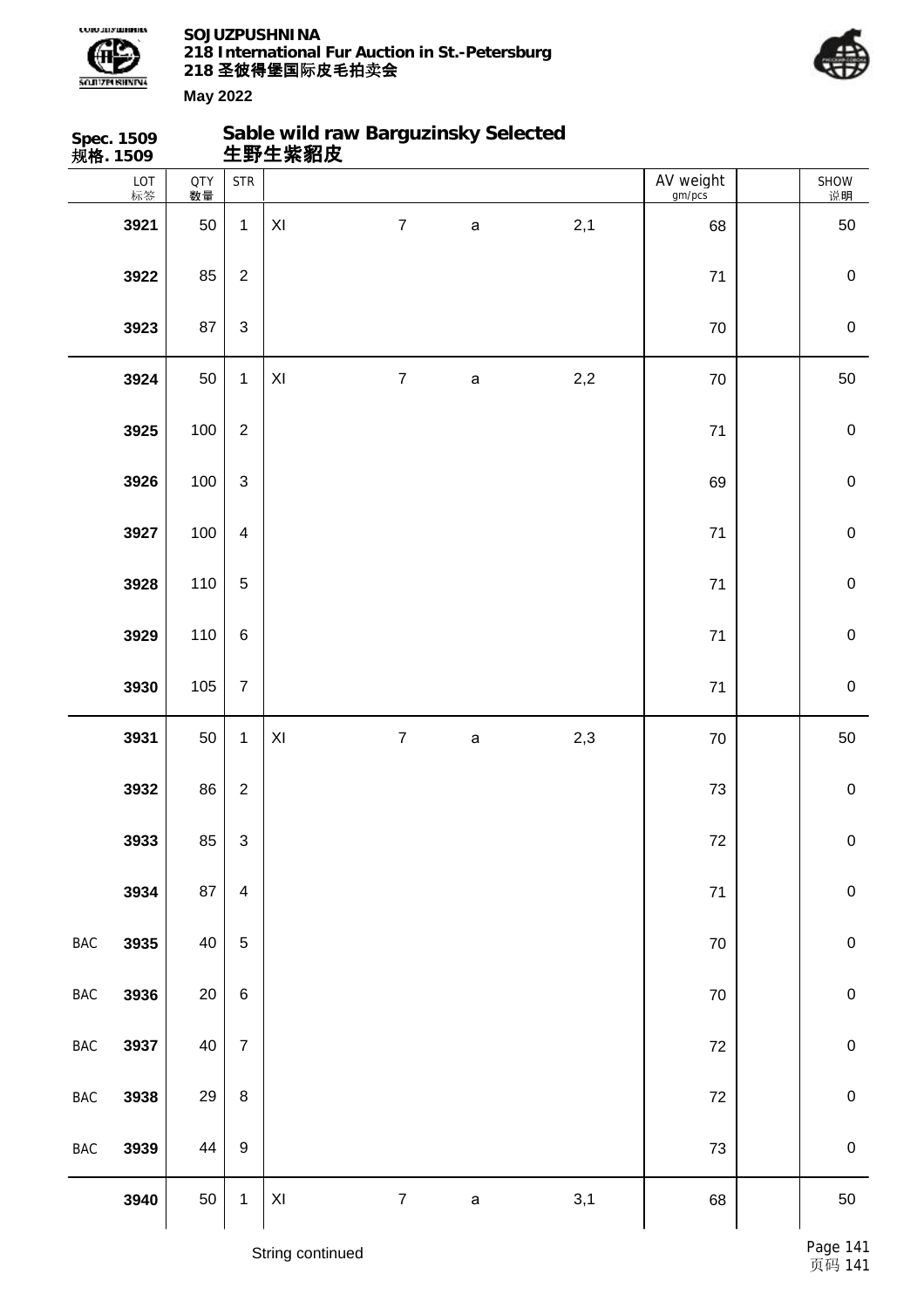



|            | Spec. 1509<br>规格. 1509 |                  |                             | Sable wild raw Barguzinsky Selected<br>生野生紫貂皮 |                  |              |     |                     |                  |
|------------|------------------------|------------------|-----------------------------|-----------------------------------------------|------------------|--------------|-----|---------------------|------------------|
|            | LOT<br>标签              | <b>QTY</b><br>数量 | $\ensuremath{\mathsf{STR}}$ |                                               |                  |              |     | AV weight<br>gm/pcs | SHOW<br>说明       |
|            | 3941                   | 70               | $\overline{2}$              |                                               |                  |              |     | 69                  | $\boldsymbol{0}$ |
|            | 3942                   | 74               | $\mathfrak{S}$              |                                               |                  |              |     | 70                  | $\mathbf 0$      |
|            | 3943                   | 60               | $\mathbf{1}$                | $\mathsf{XI}$                                 | $\boldsymbol{7}$ | $\mathsf a$  | 3,2 | 72                  | 60               |
|            | 3944                   | 105              | $\overline{2}$              |                                               |                  |              |     | $70\,$              | $\mathbf 0$      |
|            | 3945                   | 105              | $\mathfrak{S}$              |                                               |                  |              |     | 69                  | $\mathbf 0$      |
|            | 3946                   | 105              | $\overline{4}$              |                                               |                  |              |     | $70\,$              | $\mathbf 0$      |
|            | 3947                   | 108              | $\sqrt{5}$                  |                                               |                  |              |     | 69                  | $\mathbf 0$      |
|            | 3948                   | 105              | $\,6\,$                     |                                               |                  |              |     | 72                  | $\mathbf 0$      |
|            | 3949                   | 105              | $\overline{7}$              |                                               |                  |              |     | 72                  | $\mathbf 0$      |
|            | 3950                   | 105              | $\bf 8$                     |                                               |                  |              |     | 72                  | $\mathbf 0$      |
|            | 3951                   | 50               | $\mathbf{1}$                | $\mathsf{X} \mathsf{I}$                       | $\overline{7}$   | $\mathsf{a}$ | 3,3 | 70                  | 50               |
|            | 3952                   | 56               | $\overline{2}$              |                                               |                  |              |     | $70\,$              | $\mathbf 0$      |
| <b>BAC</b> | 3953                   | 55               | $\mathfrak{S}$              |                                               |                  |              |     | 73                  | $\pmb{0}$        |
| <b>BAC</b> | 3954                   | 47               | $\overline{4}$              |                                               |                  |              |     | 74                  | $\pmb{0}$        |
|            | 3955                   | $30\,$           | $\mathbf{1}$                | 12                                            | $\overline{7}$   | $\mathsf a$  | 1,1 | 63                  | 30               |
|            | 3956                   | 40               | $\mathbf{1}$                | 12                                            | $\overline{7}$   | $\mathsf a$  | 1,2 | 62                  | 40               |
|            | 3957                   | 40               | $\overline{2}$              |                                               |                  |              |     | 65                  | $\pmb{0}$        |
|            | 3958                   | 40               | $\mathbf 1$                 | 12                                            | $\overline{7}$   | $\mathsf a$  | 1,3 | 65                  | 40               |
|            | 3959                   | 40               | $\overline{2}$              |                                               |                  |              |     | 68                  | $\boldsymbol{0}$ |
|            | 3960                   | 50               | $\mathbf{1}$                | 12                                            | $\overline{7}$   | $\mathsf a$  | 2,1 | 60                  | 50               |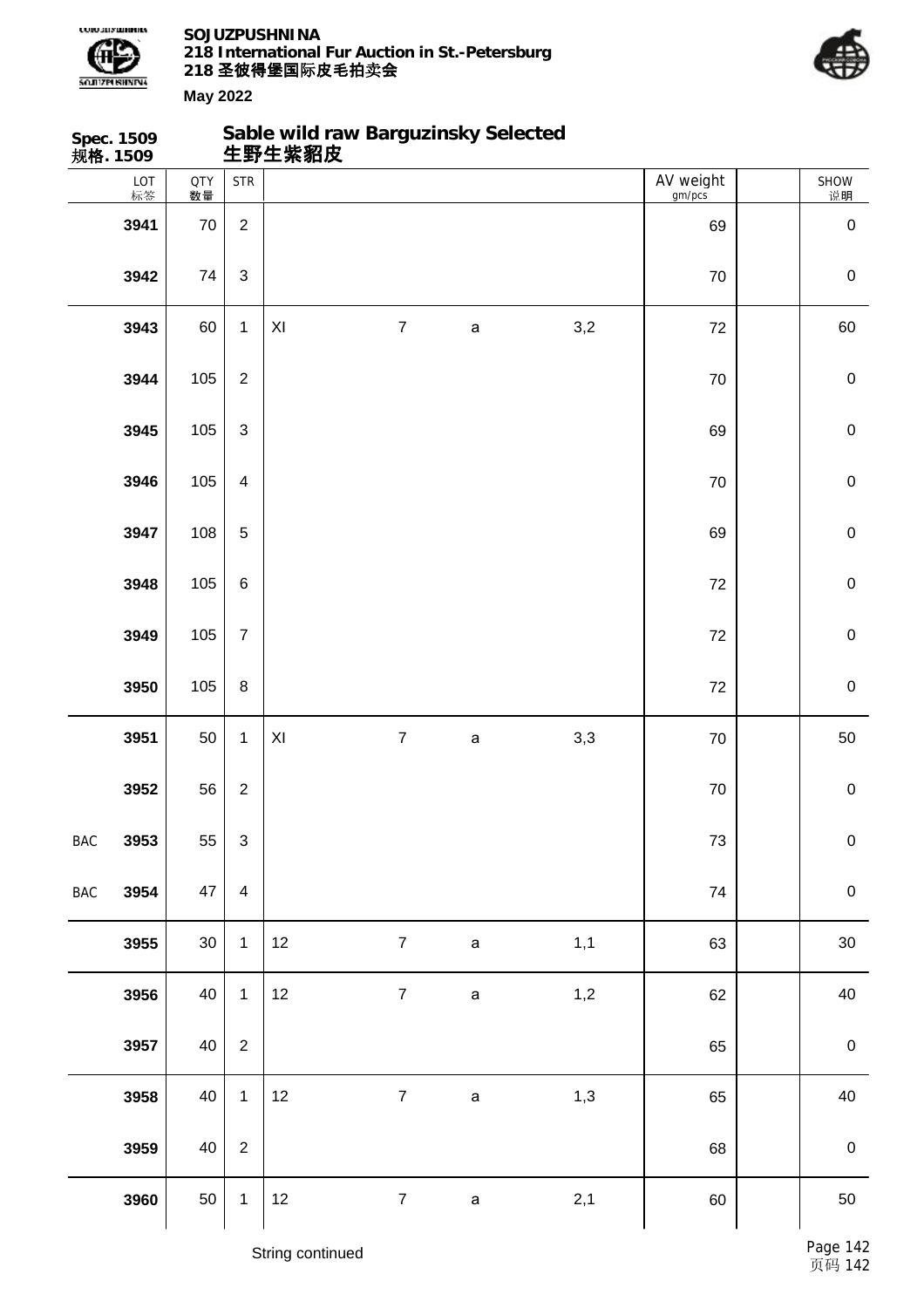

**Sable wild raw Barguzinsky Selected**



| Spec. 1509<br>规 <b>格</b> . 1509 |                  |                | Sable wild raw Barguzinsky Selected<br>生野生紫貂皮 |                |             |     |                     |                  |
|---------------------------------|------------------|----------------|-----------------------------------------------|----------------|-------------|-----|---------------------|------------------|
| LOT<br>标签                       | <b>QTY</b><br>数量 | <b>STR</b>     |                                               |                |             |     | AV weight<br>gm/pcs | SHOW<br>说明       |
| 3961                            | $77$             | $\overline{2}$ |                                               |                |             |     | 61                  | $\pmb{0}$        |
| 3962                            | 50               | $\mathbf{1}$   | 12                                            | $\overline{7}$ | $\mathsf a$ | 2,2 | 66                  | 50               |
| 3963                            | 100              | $\overline{2}$ |                                               |                |             |     | 63                  | $\pmb{0}$        |
| 3964                            | 100              | $\mathbf{3}$   |                                               |                |             |     | 63                  | $\mathbf 0$      |
| 3965                            | 85               | $\overline{4}$ |                                               |                |             |     | 64                  | $\mathbf 0$      |
| 3966                            | 85               | $\sqrt{5}$     |                                               |                |             |     | 64                  | $\mathbf 0$      |
| 3967                            | 50               | $\mathbf{1}$   | 12                                            | $\overline{7}$ | $\mathsf a$ | 2,3 | 64                  | 50               |
| 3968                            | 85               | $\overline{2}$ |                                               |                |             |     | 65                  | $\mathbf 0$      |
| 3969                            | 92               | $\mathfrak{S}$ |                                               |                |             |     | 64                  | $\mathbf 0$      |
| 3970                            | 50               | $\mathbf{1}$   | 12                                            | $\overline{7}$ | $\mathsf a$ | 3,1 | 60                  | 50               |
| 3971                            | 81               | $\mathbf{2}$   |                                               |                |             |     | 63                  | $\pmb{0}$        |
| 3972                            | 55               | $\mathbf 1$    | 12                                            | $\overline{7}$ | $\mathsf a$ | 3,2 | 64                  | 55               |
| 3973                            | 110              | $\sqrt{2}$     |                                               |                |             |     | 61                  | $\mathbf 0$      |
| 3974                            | 110              | $\sqrt{3}$     |                                               |                |             |     | 64                  | $\mathbf 0$      |
| 3975                            | 50               | $\mathbf{1}$   | 12                                            | $\overline{7}$ | $\mathbf a$ | 3,3 | 64                  | 50               |
| 3976                            | 55               | $\overline{2}$ |                                               |                |             |     | 65                  | $\pmb{0}$        |
| 3977                            | 27               | $\mathbf{1}$   | 23                                            | $\overline{7}$ | $\mathsf a$ | 1,1 | 59                  | 27               |
| 3978                            | 45               | $\mathbf{1}$   | 23                                            | $\overline{7}$ | $\mathsf a$ | 1,2 | 60                  | 45               |
| 3979                            | 43               | $\overline{2}$ |                                               |                |             |     | 60                  | $\boldsymbol{0}$ |
| 3980                            | 40               | $\mathbf{1}$   | 23                                            | $\overline{7}$ | $\mathsf a$ | 1,3 | 62                  | $40\,$           |
|                                 |                  |                |                                               |                |             |     |                     |                  |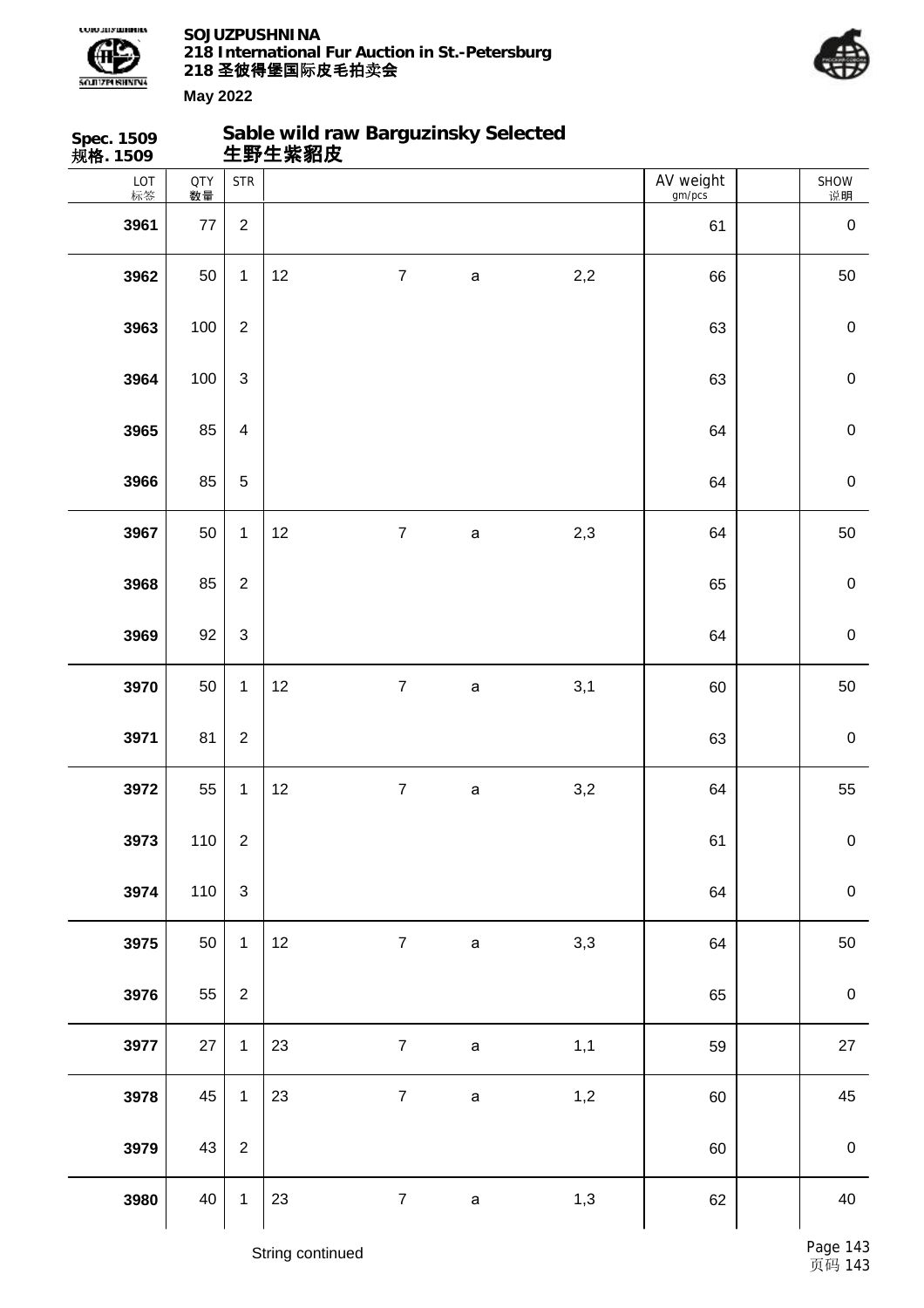



| Spec. 1509<br>规格. 1509 |                  |                | 生野生紫貂皮 | Sable wild raw Barguzinsky Selected |              |       |                     |                  |
|------------------------|------------------|----------------|--------|-------------------------------------|--------------|-------|---------------------|------------------|
| LOT<br>标签              | <b>QTY</b><br>数量 | <b>STR</b>     |        |                                     |              |       | AV weight<br>gm/pcs | SHOW<br>说明       |
| 3981                   | 46               | $\overline{2}$ |        |                                     |              |       | 61                  | $\pmb{0}$        |
| 3982                   | 50               | $\mathbf{1}$   | 23     | $\boldsymbol{7}$                    | $\mathsf{a}$ | 2,1   | 58                  | 50               |
| 3983                   | 72               | $\overline{2}$ |        |                                     |              |       | 56                  | $\boldsymbol{0}$ |
| 3984                   | 50               | $\mathbf{1}$   | 23     | $\boldsymbol{7}$                    | $\mathsf a$  | $2,2$ | 58                  | 50               |
| 3985                   | 100              | $\overline{2}$ |        |                                     |              |       | 59                  | $\mathbf 0$      |
| 3986                   | 105              | 3              |        |                                     |              |       | 58                  | $\mathbf 0$      |
| 3987                   | 105              | $\overline{4}$ |        |                                     |              |       | 58                  | $\mathbf 0$      |
| 3988                   | 107              | 5              |        |                                     |              |       | 59                  | $\mathbf 0$      |
| 3989                   | 50               | $\mathbf{1}$   | 23     | $\overline{7}$                      | $\mathsf a$  | 2,3   | 60                  | 50               |
| 3990                   | 109              | $\overline{2}$ |        |                                     |              |       | 60                  | $\mathbf 0$      |
| 3991                   | 40               | $\mathbf{1}$   | 23     | $\overline{7}$                      | $\mathsf{a}$ | 3,1   | 55                  | 40               |
| 3992                   | 43               | $\overline{c}$ |        |                                     |              |       | 53                  | $\mathbf 0$      |
| 3993                   | 50               | $\mathbf{1}$   | 23     | $\overline{7}$                      | $\mathbf a$  | $3,2$ | 60                  | 50               |
| 3994                   | 107              | $\overline{2}$ |        |                                     |              |       | 59                  | $\mathbf 0$      |
| 3995                   | 43               | $\mathbf{1}$   | 23     | $\overline{7}$                      | $\mathsf a$  | 3,3   | 60                  | 43               |
| 3996                   | 43               | $\overline{2}$ |        |                                     |              |       | 63                  | $\mathbf 0$      |
| 3997                   | 21               | $\mathbf{1}$   | XXI    | $\overline{7}$                      | $\mathsf a$  | 1,2,2 | 86                  | 21               |
| 3998                   | 53               | $\mathbf{1}$   | XXI    | $\overline{7}$                      | $\mathsf a$  | 1,3,2 | 89                  | 53               |
| 3999                   | $72\,$           | $\mathbf{1}$   | XXI    | $\overline{7}$                      | $\mathsf a$  | 2,1,2 | 81                  | 72               |
| 4000                   | 55               | $\mathbf{1}$   | XXI    | $\overline{7}$                      | $\mathsf a$  | 2,2,2 | 84                  | 55               |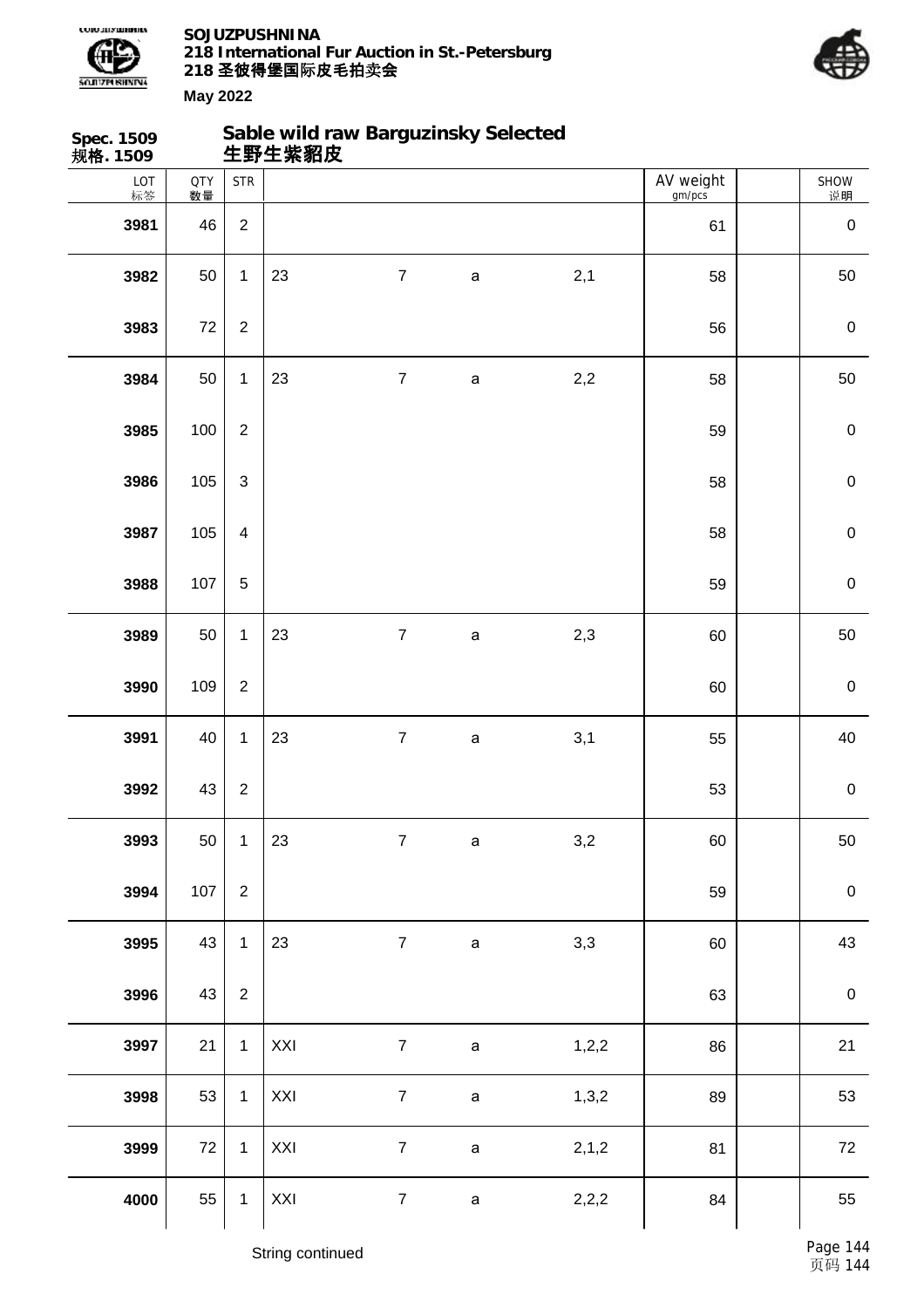



| Spec. 1509<br>规格. 1509 |                  |                  | Sable wild raw Barguzinsky Selected<br>生野生紫貂皮 |                  |              |         |                     |             |
|------------------------|------------------|------------------|-----------------------------------------------|------------------|--------------|---------|---------------------|-------------|
| LOT<br>标签              | <b>QTY</b><br>数量 | <b>STR</b>       |                                               |                  |              |         | AV weight<br>gm/pcs | SHOW<br>说明  |
| 4001                   | 55               | $\overline{2}$   |                                               |                  |              |         | 84                  | $\mathbf 0$ |
| 4002                   | 54               | $\mathfrak{S}$   |                                               |                  |              |         | 85                  | $\pmb{0}$   |
| 4003                   | 44               | $\mathbf{1}$     | XXI                                           | $\boldsymbol{7}$ | $\mathsf a$  | 2,3,2   | 89                  | 44          |
| 4004                   | 49               | $\overline{c}$   |                                               |                  |              |         | 90                  | $\pmb{0}$   |
| 4005                   | 45               | $\mathbf{1}$     | XXI                                           | $\boldsymbol{7}$ | $\mathsf a$  | 3,1,2   | 80                  | 45          |
| 4006                   | 76               | $\mathbf{1}$     | XXI                                           | $\boldsymbol{7}$ | $\mathsf{a}$ | 3,2,2   | 84                  | 76          |
| 4007                   | 24               | $\mathbf{1}$     | XI                                            | $\boldsymbol{7}$ | $\mathsf{a}$ | 1, 1, 2 | 75                  | 24          |
| 4008                   | 44               | $\mathbf{1}$     | XI                                            | $\boldsymbol{7}$ | $\mathsf a$  | 1, 2, 2 | 73                  | 44          |
| 4009                   | 23               | $\mathbf{1}$     | XI                                            | $\boldsymbol{7}$ | a            | 1,3,2   | 74                  | 23          |
| 4010                   | 31               | $\mathbf{1}$     | $\pmb{\times}$                                | $\boldsymbol{7}$ | $\mathsf{a}$ | 2, 1, 2 | 65                  | 31          |
| 4011                   | 55               | $\mathbf{1}$     | XI                                            | $\overline{7}$   | $\mathsf a$  | 2,2,2   | 65                  | 55          |
| 4012                   | 51               | $\boldsymbol{2}$ |                                               |                  |              |         | 69                  | $\pmb{0}$   |
| 4013                   | 73               | $\mathbf{1}$     | $\pmb{\times}$                                | $\overline{7}$   | $\mathsf a$  | 2,3,2   | 67                  | 73          |
| 4014                   | 29               | $\mathbf{1}$     | $\pmb{\times}$                                | $\overline{7}$   | $\mathsf a$  | 3,1,2   | 66                  | 29          |
| 4015                   | 46               | $\mathbf{1}$     | XI                                            | $\overline{7}$   | $\mathsf a$  | 3,2,2   | 65                  | 46          |
| 4016                   | 24               | $\mathbf{1}$     | $\pmb{\times}$                                | $\overline{7}$   | $\mathsf a$  | 3,3,2   | 71                  | 24          |
| 4017                   | 20               | $\mathbf{1}$     | 123                                           | $\overline{7}$   | $\mathsf a$  | 1,2,2   | 60                  | 20          |
| 4018                   | 25               | $\mathbf{1}$     | 123                                           | $\overline{7}$   | $\mathsf a$  | 1,3,2   | 60                  | 25          |
| 4019                   | 44               | $\mathbf{1}$     | 123                                           | $\overline{7}$   | $\mathsf a$  | 2, 1, 2 | 59                  | 44          |
| 4020                   | 45               | $\mathbf{1}$     | 123                                           | $\boldsymbol{7}$ | $\mathsf a$  | 2,2,2   | 60                  | 45          |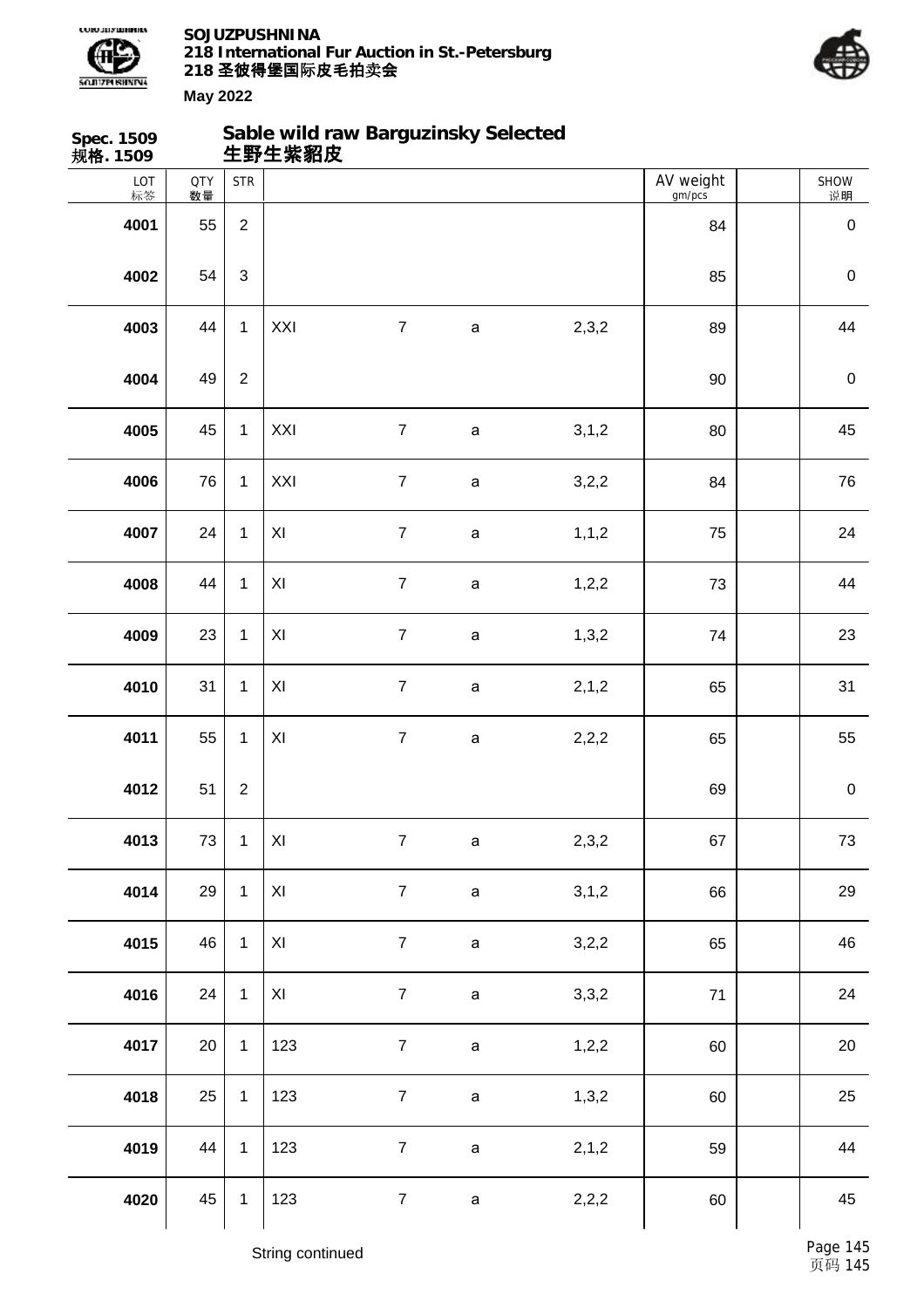



| Spec. 1509<br>规格. 1509 |                  |                | Sable wild raw Barguzinsky Selected<br>生野生紫貂皮 |                  |              |         |                     |            |
|------------------------|------------------|----------------|-----------------------------------------------|------------------|--------------|---------|---------------------|------------|
| LOT<br>标签              | <b>QTY</b><br>数量 | <b>STR</b>     |                                               |                  |              |         | AV weight<br>gm/pcs | SHOW<br>说明 |
| 4021                   | 47               | $\overline{2}$ |                                               |                  |              |         | 60                  | $\pmb{0}$  |
| 4022                   | 61               | $\mathbf{1}$   | 123                                           | $\overline{7}$   | $\mathsf{a}$ | 2,3,2   | 62                  | 61         |
| 4023                   | 36               | $\mathbf{1}$   | 123                                           | $\overline{7}$   | $\mathsf a$  | 3,1,2   | 56                  | 36         |
| 4024                   | 50               | $\mathbf{1}$   | 123                                           | $\overline{7}$   | $\mathsf a$  | 3,2,2   | 60                  | 50         |
| 4025                   | 20               | $\mathbf{1}$   | 123                                           | $\overline{7}$   | $\mathsf a$  | 3,3,2   | 60                  | 20         |
| 4026                   | 25               | $\mathbf{1}$   | XXI, XI                                       | $\boldsymbol{7}$ | $\mathsf{a}$ | 1, 1, 3 | 76                  | 25         |
| 4027                   | 60               | $\mathbf{1}$   | XXI, XI                                       | $\overline{7}$   | $\mathsf a$  | 1,2,3   | 75                  | 60         |
| 4028                   | 59               | $\mathbf{1}$   | XXI, XI                                       | $\overline{7}$   | $\mathsf{a}$ | 1,3,3   | 81                  | 59         |
| 4029                   | 24               | $\mathbf{1}$   | XXI, XI                                       | $\overline{7}$   | a            | 2, 1, 3 | 75                  | 24         |
| 4030                   | 35               | $\mathbf{1}$   | XXI, XI                                       | $\overline{7}$   | $\mathsf{a}$ | 2,2,3   | $77$                | 35         |
| 4031                   | 30               | $\mathbf{1}$   | 123                                           | $\boldsymbol{7}$ | $\mathsf{a}$ | 1, 1, 3 | 60                  | $30\,$     |
| 4032                   | 55               | $\mathbf{1}$   | 123                                           | $\boldsymbol{7}$ | a            | 1,2,3   | 60                  | 55         |
| 4033                   | 37               | $\mathbf{1}$   | 123                                           | $\overline{7}$   | $\mathsf a$  | 1,3,3   | 65                  | 37         |
| 4034                   | 27               | $\mathbf{1}$   | XXI, XI                                       | $\overline{7}$   | $\mathsf a$  | 1, 1, 4 | 78                  | 27         |
| 4035                   | 37               | $\mathbf{1}$   | XXI, XI                                       | $\overline{7}$   | $\mathsf a$  | 1,2,4   | 73                  | 37         |
| 4036                   | 33               | $\mathbf{1}$   | 123                                           | $\overline{7}$   | $\mathsf a$  | 1, 1, 4 | 58                  | 33         |
| 4037                   | 23               | $\mathbf{1}$   | 123                                           | $\overline{7}$   | $\mathsf a$  | 1,2,4   | 61                  | 23         |
| 4038                   | 34               | $\mathbf{1}$   | XXI, XI, I, 2                                 | $\overline{7}$   | $\mathsf a$  | 1,2,5   | 59                  | 34         |
| 4039                   | $30\,$           | $\mathbf{1}$   | XXI                                           | $\overline{7}$   | б            | 1,1     | 83                  | $30\,$     |
| 4040                   | 50               | $\mathbf{1}$   | XXI                                           | $\overline{7}$   | б            | 1,2     | 86                  | 50         |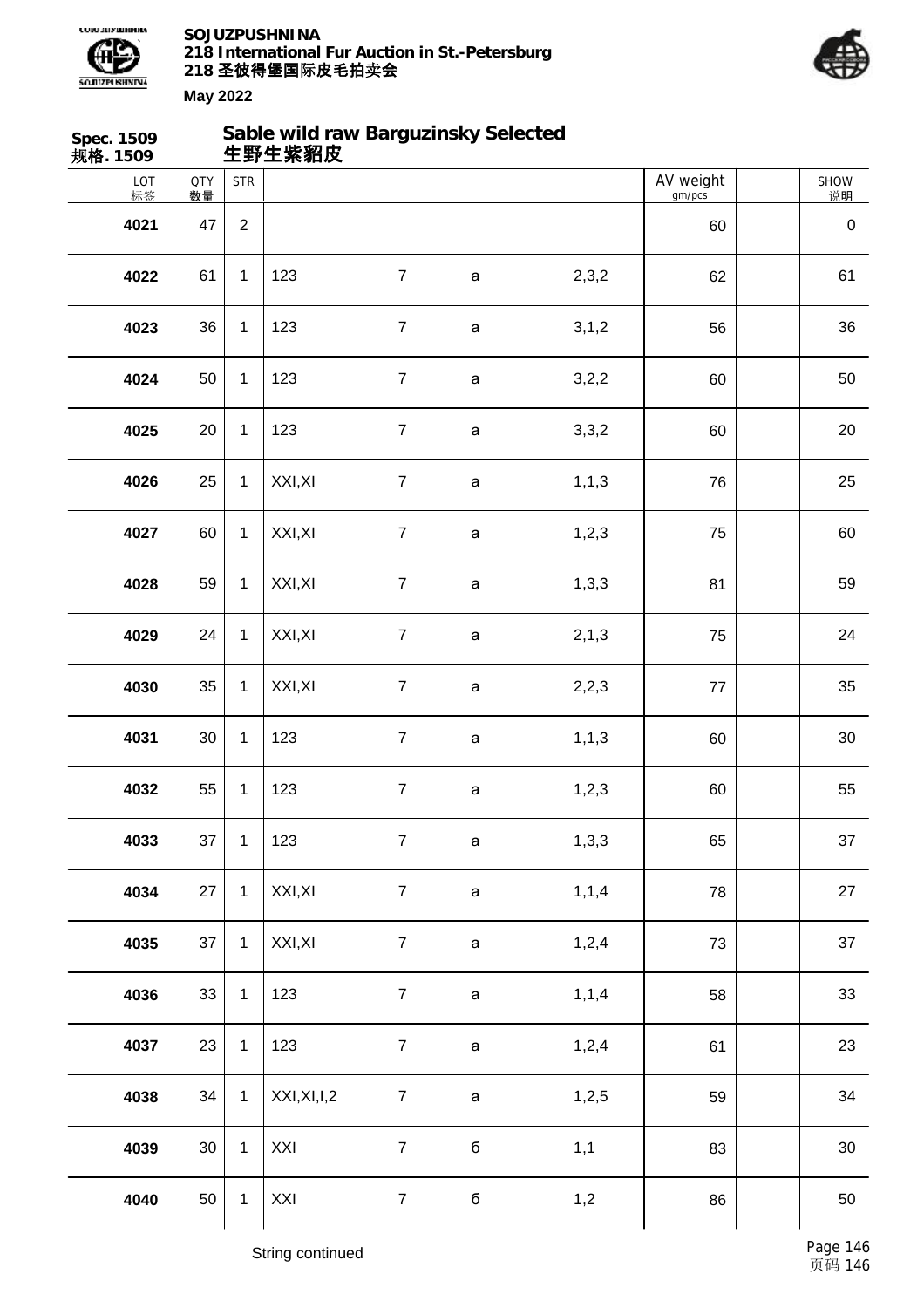



**Spec. 1509 规格. 1509 Sable wild raw Barguzinsky Selected 生野生紫貂皮** LOT 标签 QTY 数量 SHOW 说明 STR | AV weight gm/pcs 111 2 87 0 76 1 XXI 7 б 1,3 88 76 50 1 XXI 7 б 2,1 80 50 100 2 78 0 | 100 | 3 | 30 | 200 | 200 | 200 | 200 | 200 | 200 | 200 | 200 | 200 | 200 | 200 | 200 | 200 | 200 | 200 | 200 | 200 | 200 | 200 | 200 | 200 | 200 | 200 | 200 | 200 | 200 | 200 | 200 | 200 | 200 | 200 | 200 | 200 | 85 4 80 0 85 5 82 0 | 86 | 6 | 87 | 87 | 87 | 90 50 1 XXI 7 6 2,2 84 50 | 110 | 2 | 2000 | 2000 | 2000 | 2000 | 2000 | 2000 | 2000 | 2000 | 2000 | 2000 | 2000 | 2000 | 2000 | 20 110 3 84 0 | 110 | 4 | 2009 | 2009 | 2009 | 2009 | 2009 | 2009 | 2009 | 2009 | 2009 | 2009 | 2009 | 2009 | 2009 | 20 110 5 83 0 108 6 83 0 50 1 XXI 7 б 2,3 86 50 70 | 2 | 2 | 68 | 3 | 3 | 2002 | 2003 | 2004 | 2005 | 2007 | 2008 | 2009 | 2008 | 2009 | 2009 | 2009 | 2009 | 2009 | 50 1 XXI 7 б 3,1 80 50 85 2 78 0 85 3 79 0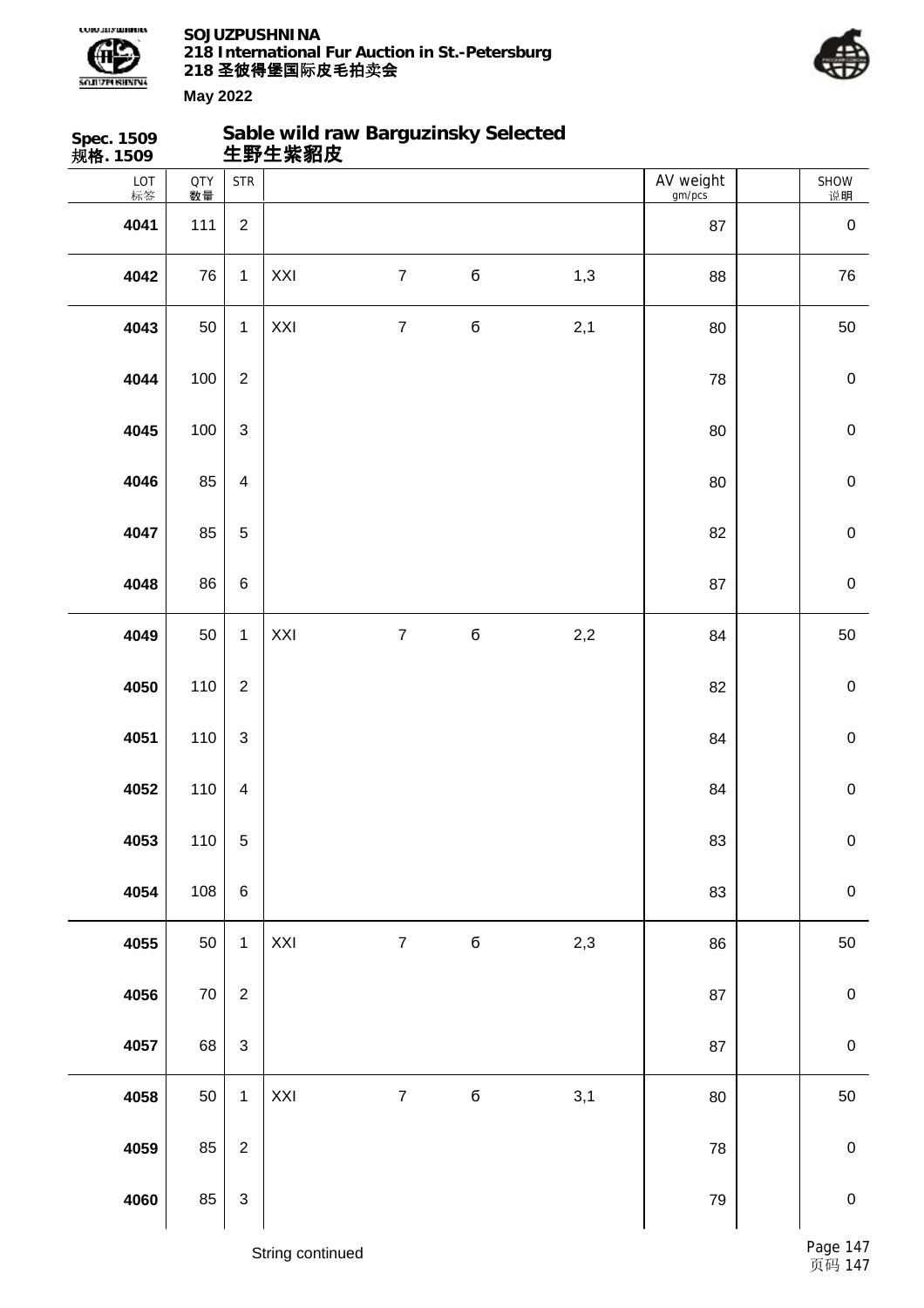



| Spec. 1509<br>规格. 1509 |                  |                         | Sable wild raw Barguzinsky Selected<br>生野生紫貂皮 |                  |             |     |                     |                  |
|------------------------|------------------|-------------------------|-----------------------------------------------|------------------|-------------|-----|---------------------|------------------|
| LOT<br>标签              | <b>QTY</b><br>数量 | <b>STR</b>              |                                               |                  |             |     | AV weight<br>gm/pcs | SHOW<br>说明       |
| 4061                   | 88               | $\overline{4}$          |                                               |                  |             |     | 85                  | $\pmb{0}$        |
| 4062                   | 50               | $\mathbf{1}$            | XXI                                           | $\overline{7}$   | $\mathbf 6$ | 3,2 | 86                  | 50               |
| 4063                   | 110              | $\overline{2}$          |                                               |                  |             |     | 80                  | $\mathbf 0$      |
| 4064                   | 110              | $\mathfrak{S}$          |                                               |                  |             |     | 80                  | $\mathbf 0$      |
| 4065                   | 105              | $\overline{\mathbf{4}}$ |                                               |                  |             |     | 82                  | $\mathbf 0$      |
| 4066                   | 65               | $\mathbf{1}$            | XXI                                           | $\overline{7}$   | $\sqrt{6}$  | 3,3 | 83                  | 65               |
| 4067                   | 112              | $\overline{2}$          |                                               |                  |             |     | 93                  | $\pmb{0}$        |
| 4068                   | 20               | $\mathbf{1}$            | $\pmb{\mathsf{XI}}$                           | $\overline{7}$   | $\mathbf 6$ | 1,2 | 70                  | 20               |
| 4069                   | 41               | $\mathbf{1}$            | XI                                            | $\overline{7}$   | $\mathbf 6$ | 1,3 | 76                  | 41               |
| 4070                   | 50               | $\mathbf{1}$            | XI                                            | $\overline{7}$   | $\mathbf 6$ | 2,1 | 68                  | 50               |
| 4071                   | $70\,$           | $\overline{2}$          |                                               |                  |             |     | 69                  | $\pmb{0}$        |
| 4072                   | 50               | $\mathbf{1}$            | XI                                            | $\boldsymbol{7}$ | б           | 2,2 | $70\,$              | 50               |
| 4073                   | 80               | $\overline{2}$          |                                               |                  |             |     | 68                  | $\mathbf 0$      |
| 4074                   | 86               | $\mathbf{3}$            |                                               |                  |             |     | $71$                | $\boldsymbol{0}$ |
| 4075                   | 50               | $\mathbf{1}$            | $\mathsf{X} \mathsf{I}$                       | $\overline{7}$   | $\bf 6$     | 2,3 | 70                  | 50               |
| 4076                   | 42               | $\overline{2}$          |                                               |                  |             |     | $71$                | $\boldsymbol{0}$ |
| 4077                   | 76               | $\mathbf{1}$            | XI                                            | $\overline{7}$   | $\mathbf 6$ | 3,1 | 66                  | 76               |
| 4078                   | 45               | $\mathbf{1}$            | $\mathsf{X} \mathsf{I}$                       | $\overline{7}$   | $\mathbf 6$ | 3,2 | 67                  | 45               |
| 4079                   | 45               | 2                       |                                               |                  |             |     | 69                  | $\,0\,$          |
| 4080                   | 23               | $\mathbf{1}$            | $\mathsf{X} \mathsf{I}$                       | $\overline{7}$   | $\mathbf 6$ | 3,3 | $70\,$              | 23               |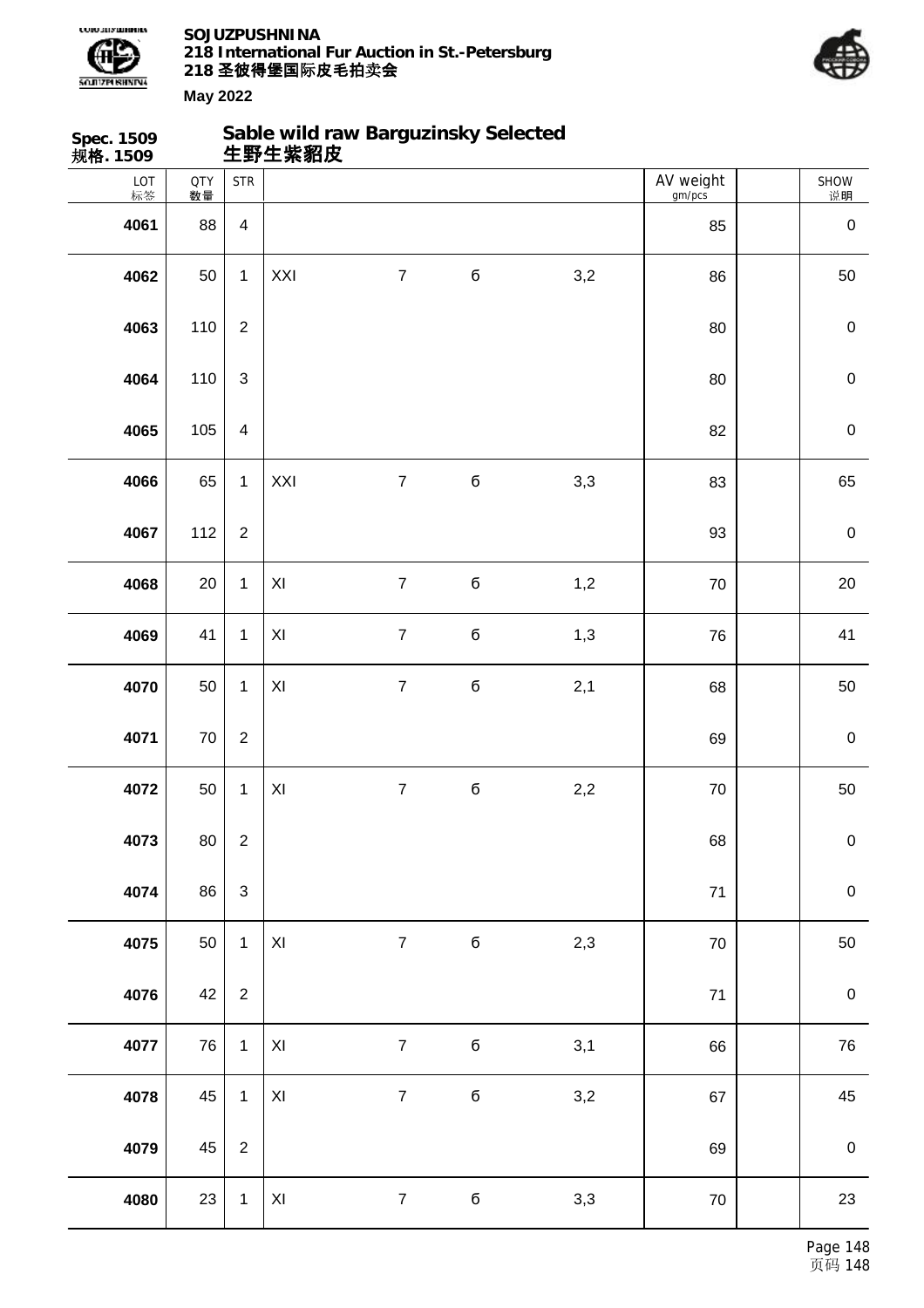



| Spec. 1509<br>规格. 1509 |                  |                | 生野生紫貂皮 | Sable wild raw Barguzinsky Selected |             |     |                     |                  |
|------------------------|------------------|----------------|--------|-------------------------------------|-------------|-----|---------------------|------------------|
| LOT<br>标签              | <b>QTY</b><br>数量 | <b>STR</b>     |        |                                     |             |     | AV weight<br>gm/pcs | SHOW<br>说明       |
| 4081                   | 25               | $\mathbf{1}$   | 12     | $\overline{7}$                      | б           | 1,1 | 64                  | 25               |
| 4082                   | 22               | $\mathbf 1$    | 12     | $\boldsymbol{7}$                    | $\mathbf 6$ | 1,2 | 68                  | 22               |
| 4083                   | 22               | $\mathbf{1}$   | 12     | $\boldsymbol{7}$                    | $\mathbf 6$ | 1,3 | 64                  | 22               |
| 4084                   | 50               | $\mathbf{1}$   | 12     | $\boldsymbol{7}$                    | б           | 2,1 | 60                  | 50               |
| 4085                   | 55               | $\overline{2}$ |        |                                     |             |     | 62                  | $\pmb{0}$        |
| 4086                   | 50               | $\mathbf 1$    | 12     | $\boldsymbol{7}$                    | $\mathbf 6$ | 2,2 | 64                  | 50               |
| 4087                   | 59               | $\overline{2}$ |        |                                     |             |     | 64                  | $\pmb{0}$        |
| 4088                   | 55               | $\mathbf{1}$   | 12     | $\overline{7}$                      | $\mathbf 6$ | 2,3 | 67                  | 55               |
| 4089                   | 43               | $\mathbf 1$    | 12     | $\overline{7}$                      | $\mathbf 6$ | 3,1 | 60                  | 43               |
| 4090                   | 59               | $\mathbf 1$    | 12     | $\boldsymbol{7}$                    | $\mathbf 6$ | 3,2 | 63                  | 59               |
| 4091                   | 33               | $\mathbf{1}$   | 23     | $\boldsymbol{7}$                    | $\mathbf 6$ | 1,2 | 58                  | 33               |
| 4092                   | 31               | 1              | 23     | $\overline{7}$                      | б           | 1,3 | 65                  | 31               |
| 4093                   | 66               | $\mathbf 1$    | 23     | $\overline{7}$                      | $\mathbf 6$ | 2,1 | 58                  | 66               |
| 4094                   | 50               | $\mathbf{1}$   | 23     | $\overline{7}$                      | б           | 2,2 | 58                  | 50               |
| 4095                   | 88               | $\overline{c}$ |        |                                     |             |     | 59                  | $\boldsymbol{0}$ |
| 4096                   | 64               | $\mathbf{1}$   | 23     | $\overline{7}$                      | $\mathbf 6$ | 2,3 | 61                  | 64               |
| 4097                   | 56               | $\mathbf{1}$   | 23     | $\boldsymbol{7}$                    | $\mathbf 6$ | 3,1 | 57                  | 56               |
| 4098                   | 50               | $\mathbf{1}$   | 23     | $\overline{7}$                      | $\mathbf 6$ | 3,2 | 58                  | 50               |
| 4099                   | 50               | $\overline{c}$ |        |                                     |             |     | 58                  | $\boldsymbol{0}$ |
| 4100                   | 31               | $\mathbf{1}$   | 23     | $\overline{7}$                      | $\mathbf 6$ | 3,3 | 61                  | 31               |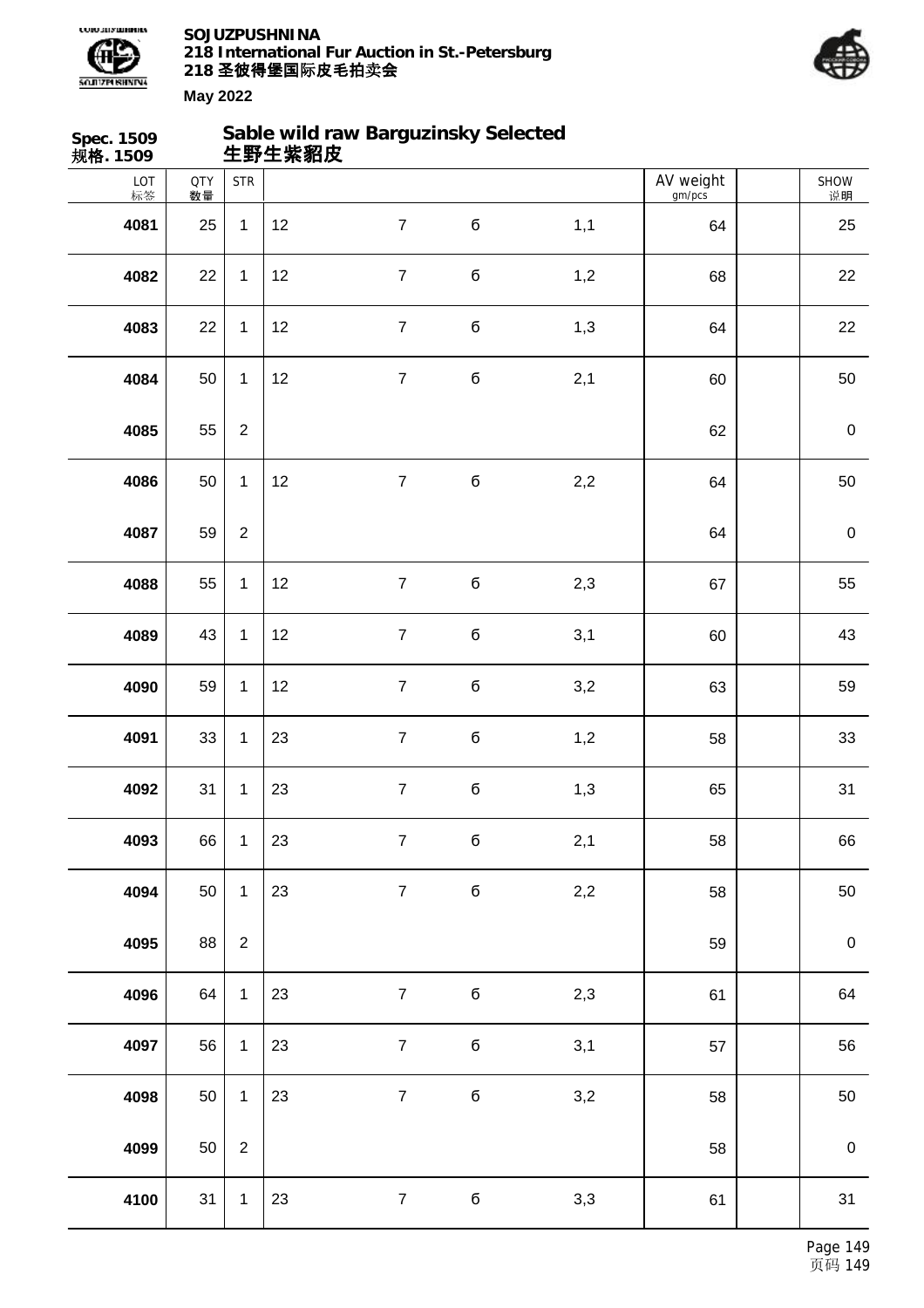



| Spec. 1509<br>规格. 1509 |                  |                         | Sable wild raw Barguzinsky Selected<br>生野生紫貂皮 |                  |         |         |                     |             |
|------------------------|------------------|-------------------------|-----------------------------------------------|------------------|---------|---------|---------------------|-------------|
| LOT<br>标签              | <b>QTY</b><br>数量 | <b>STR</b>              |                                               |                  |         |         | AV weight<br>gm/pcs | SHOW<br>说明  |
| 4101                   | 37               | $\mathbf{1}$            | XXI, XI                                       | $\overline{7}$   | $\bf 6$ | 1, 1, 2 | 73                  | 37          |
| 4102                   | 22               | $\mathbf{1}$            | XXI, XI                                       | $\overline{7}$   | б       | 1,2,2   | $77\,$              | 22          |
| 4103                   | 12               | $\mathbf{1}$            | XXI, XI                                       | $\overline{7}$   | б       | 1,3,2   | 75                  | 12          |
| 4104                   | 35               | $\mathbf{1}$            | 123                                           | $\boldsymbol{7}$ | б       | 1, 1, 2 | 57                  | 35          |
| 4105                   | 35               | $\mathbf{1}$            | 123                                           | $\overline{7}$   | б       | 1, 2, 2 | 60                  | 35          |
| 4106                   | 22               | $\mathbf{1}$            | XXI, XI                                       | $\boldsymbol{7}$ | б       | 2, 1, 2 | 73                  | 22          |
| 4107                   | 28               | $\mathbf{1}$            | XXI, XI                                       | $\overline{7}$   | б       | 2,2,2   | 82                  | 28          |
| 4108                   | 54               | $\mathbf{1}$            | XXI, XI, I, 2                                 | $\boldsymbol{7}$ | б       | 1, 1, 3 | 69                  | 54          |
| 4109                   | 27               | $\mathbf{1}$            | XXI, XI, I, 2                                 | $\boldsymbol{7}$ | б       | 1, 2, 3 | 78                  | 27          |
| 4110                   | 50               | $\mathbf{1}$            | XXI                                           | $\, 8$           |         | 1,1     | 82                  | 50          |
| 4111                   | 99               | $\boldsymbol{2}$        |                                               |                  |         |         | 82                  | $\pmb{0}$   |
| 4112                   | 50               | $\mathbf{1}$            | XXI                                           | $\,8\,$          |         | 1,2     | 88                  | $50\,$      |
| 4113                   | 110              | $\boldsymbol{2}$        |                                               |                  |         |         | 87                  | $\mathbf 0$ |
| 4114                   | 110              | $\sqrt{3}$              |                                               |                  |         |         | 86                  | $\pmb{0}$   |
| 4115                   | 108              | $\overline{\mathbf{4}}$ |                                               |                  |         |         | 85                  | $\mathbf 0$ |
| 4116                   | 50               | $\mathbf{1}$            | XXI                                           | $\bf 8$          |         | 1,3     | $90\,$              | 50          |
| 4117                   | 75               | $\overline{2}$          |                                               |                  |         |         | 87                  | $\mathbf 0$ |
| 4118                   | $77 \,$          | $\mathsf 3$             |                                               |                  |         |         | 86                  | $\pmb{0}$   |
| 4119                   | 50               | $\mathbf{1}$            | XXI                                           | $\,8\,$          |         | 2,1     | 84                  | 50          |
| 4120                   | $90\,$           | $\sqrt{2}$              |                                               |                  |         |         | 90                  | $\mathbf 0$ |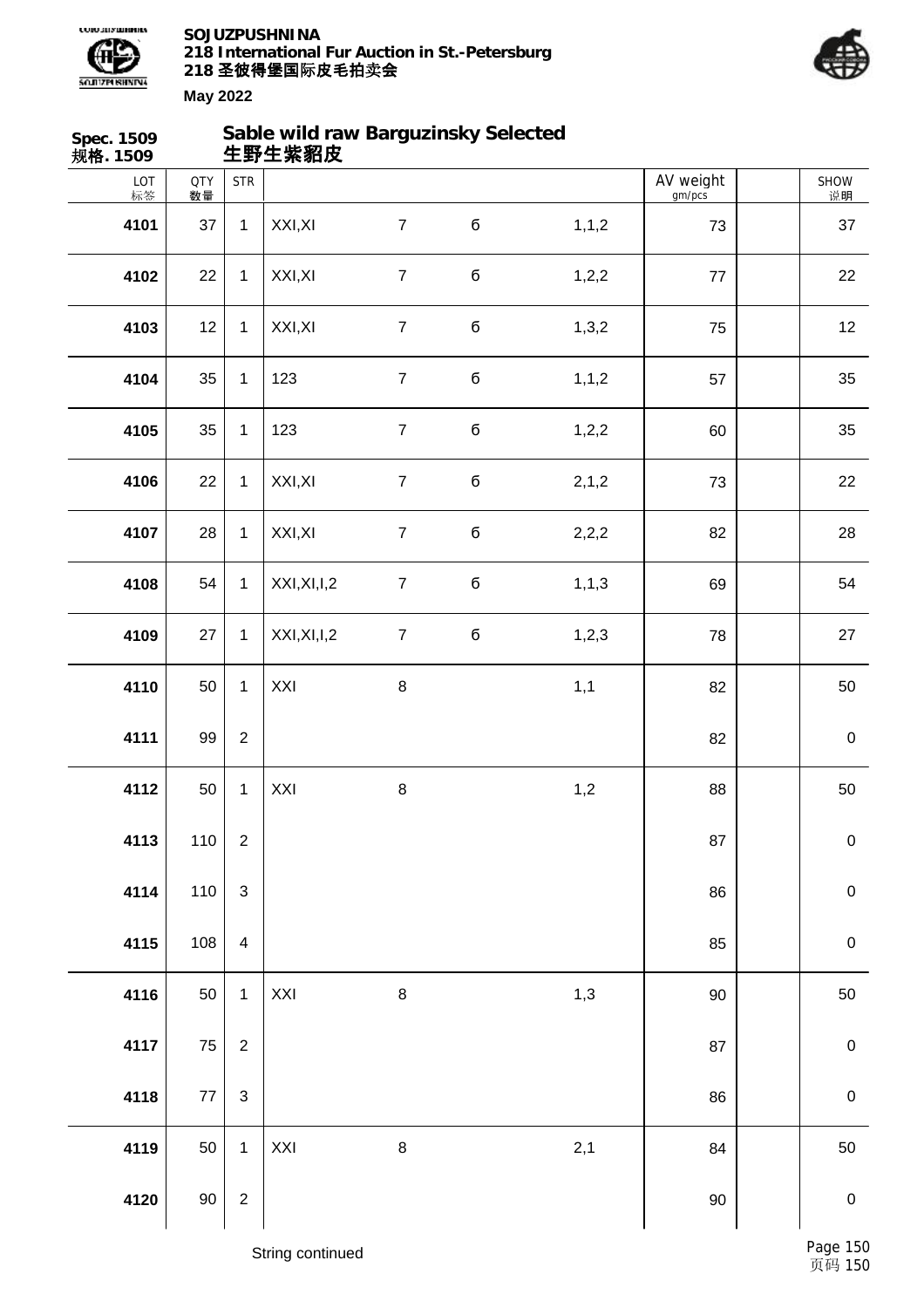

**Spec. 1509**

**SOJUZPUSHNINA 218 International Fur Auction in St.-Petersburg 218 圣彼得堡国际 卖 皮毛拍 会**

**Sable wild raw Barguzinsky Selected**



| 规格. 1509  |                  |                           | 生野生紫貂皮 |         |       |                     |             |
|-----------|------------------|---------------------------|--------|---------|-------|---------------------|-------------|
| LOT<br>标签 | <b>QTY</b><br>数量 | <b>STR</b>                |        |         |       | AV weight<br>gm/pcs | SHOW<br>说明  |
| 4121      | 92               | $\ensuremath{\mathsf{3}}$ |        |         |       | 78                  | $\pmb{0}$   |
| 4122      | 50               | $\mathbf{1}$              | XXI    | $\bf 8$ | $2,2$ | 86                  | 50          |
| 4123      | 100              | $\boldsymbol{2}$          |        |         |       | 85                  | $\pmb{0}$   |
| 4124      | 100              | $\sqrt{3}$                |        |         |       | 88                  | $\pmb{0}$   |
| 4125      | 100              | $\overline{\mathbf{4}}$   |        |         |       | 88                  | $\pmb{0}$   |
| 4126      | 100              | $\sqrt{5}$                |        |         |       | 86                  | $\pmb{0}$   |
| 4127      | 100              | $\,6\,$                   |        |         |       | 86                  | $\pmb{0}$   |
| 4128      | 100              | $\overline{7}$            |        |         |       | 89                  | $\pmb{0}$   |
| 4129      | 100              | $\bf 8$                   |        |         |       | 84                  | $\pmb{0}$   |
| 4130      | 100              | $\boldsymbol{9}$          |        |         |       | 85                  | $\pmb{0}$   |
| 4131      | 100              | $10$                      |        |         |       | 85                  | $\pmb{0}$   |
| 4132      | 94               | 11                        |        |         |       | 87                  | $\mathbf 0$ |
| 4133      | 50               | $\mathbf{1}$              | XXI    | $\bf 8$ | 2,3   | ${\bf 88}$          | 50          |
| 4134      | 100              | $\sqrt{2}$                |        |         |       | 89                  | $\pmb{0}$   |
| 4135      | 100              | $\mathsf 3$               |        |         |       | 89                  | ${\bf 0}$   |
| 4136      | 100              | $\overline{\mathbf{4}}$   |        |         |       | 87                  | ${\bf 0}$   |
| 4137      | 100              | $\mathbf 5$               |        |         |       | 89                  | ${\bf 0}$   |
| 4138      | 100              | $\,6\,$                   |        |         |       | 93                  | $\mathbf 0$ |
| 4139      | 85               | $\overline{7}$            |        |         |       | $87\,$              | ${\bf 0}$   |
| 4140      | 86               | $\,8\,$                   |        |         |       | $90\,$              | $\pmb{0}$   |
|           |                  |                           |        |         |       |                     |             |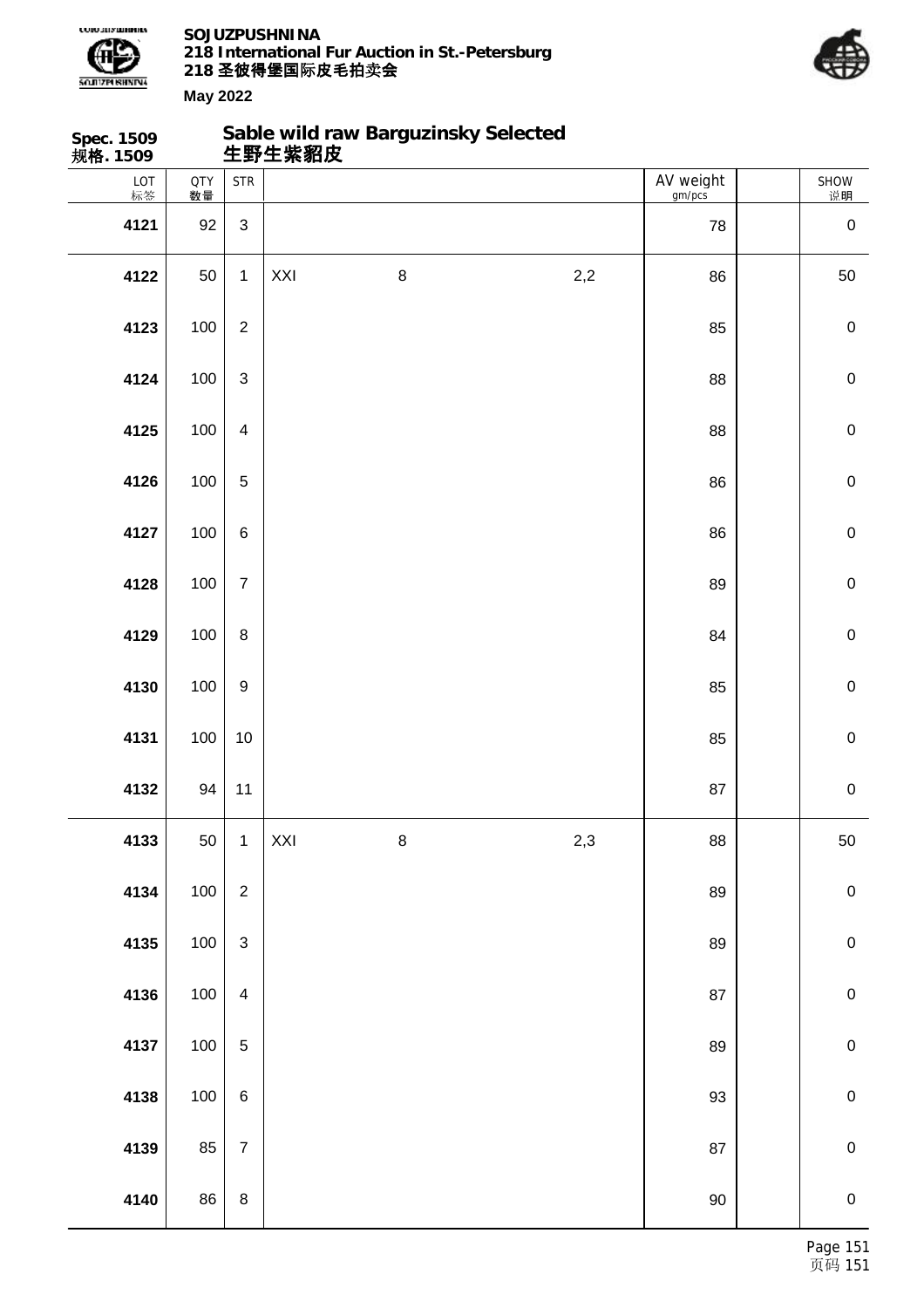



SHOW 说明

**Spec. 1509 规格. 1509 Sable wild raw Barguzinsky Selected 生野生紫貂皮** LOT 标签 QTY 数量 STR | AV weight gm/pcs 50 1 XXI 8 3,1 84 50 | 65 | 2 | 2 | 2009 | 86 | 2009 | 2009 | 2009 | 2009 | 2009 | 2009 | 2009 | 2009 | 2009 | 2009 | 2009 | 20 | 67 | 3 | 0 50 1 XXI 8 3,2 86 50 100 2 87 0 100 3 87 0 100 4 87 0 100 5 88 0 100 6 86 0 100 7 89 0 | 107 | 8 | New York | 2009 | 2009 | 2009 | 2010 | 2020 | 2020 | 2020 | 2020 | 2020 | 2020 | 2020 | 2020 50 1 XXI 8 3,3 92 50 | 110 | 2 | 200 | 200 | 200 | 200 | 200 | 200 | 200 | 200 | 200 | 200 | 200 | 200 | 200 | 200 | 200 | 20 110 3 89 0 110 4 88 0 | 113 | 5 | 38 | 2010 | 2021 | 2021 | 2021 | 2022 | 2022 | 2022 | 2022 | 2022 | 2022 | 2022 | 2022 | 20 20 1 XI 8 1,1 75 20

**4158** 22 1 XI 8 3 3 3 4 4 5 8 22

**4159** 19 1 XI 8 1,3 74 19 19

**4160** 75 1 XI 8 2,1 69 75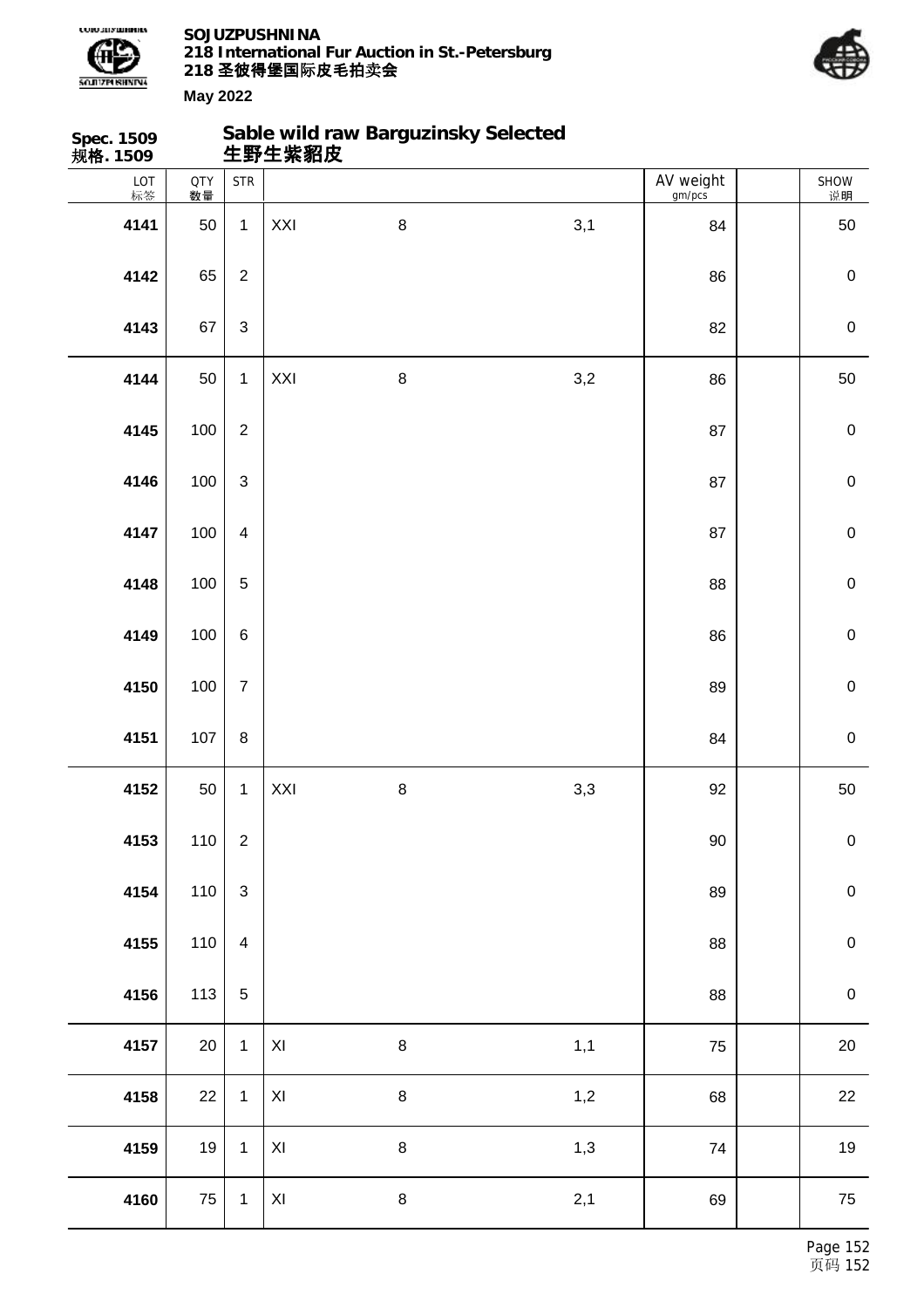



SHOW 说明

## **Sable wild raw Barguzinsky Selected**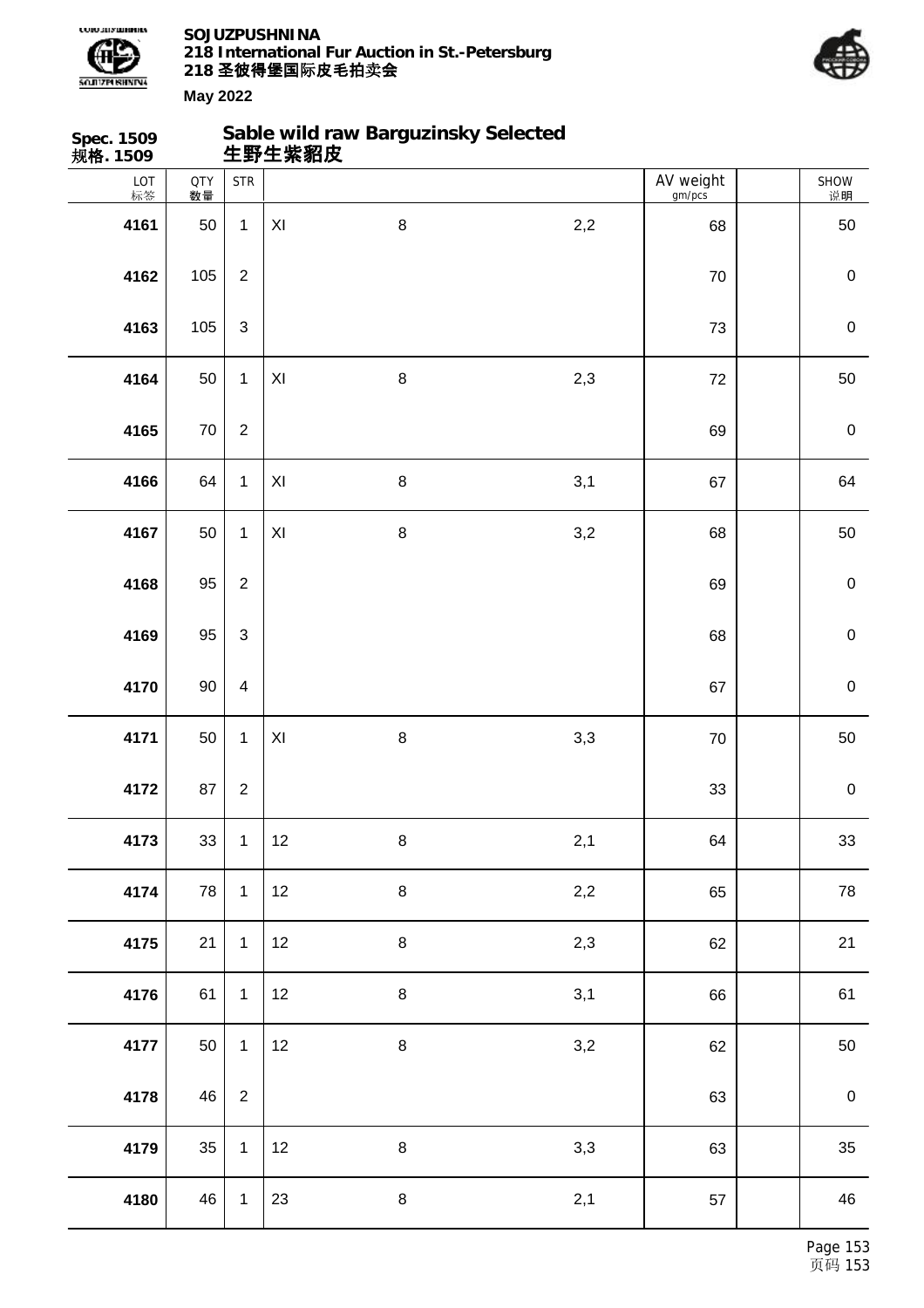



| Spec. 1509<br>规格. 1509 |                  |                | 生野生紫貂皮  | Sable wild raw Barguzinsky Selected |         |                     |                  |
|------------------------|------------------|----------------|---------|-------------------------------------|---------|---------------------|------------------|
| LOT<br>标签              | <b>QTY</b><br>数量 | <b>STR</b>     |         |                                     |         | AV weight<br>gm/pcs | SHOW<br>说明       |
| 4181                   | 57               | $\mathbf{1}$   | 23      | 8                                   | 2,2     | 61                  | 57               |
| 4182                   | 65               | $\mathbf{1}$   | 23      | $\bf 8$                             | 2,3     | 65                  | 65               |
| 4183                   | 20               | $\mathbf{1}$   | 23      | $\bf 8$                             | 3,1     | 55                  | 20               |
| 4184                   | 34               | $\mathbf{1}$   | 23      | $\bf 8$                             | 3,2     | 59                  | 34               |
| 4185                   | 38               | $\mathbf{1}$   | 23      | 8                                   | 3,3     | 61                  | 38               |
| 4186                   | 21               | $\mathbf{1}$   | XXI     | 8                                   | 2,2,2   | 76                  | 21               |
| 4187                   | 31               | $\mathbf{1}$   | XXI     | $\bf 8$                             | 2,3,2   | 84                  | 31               |
| 4188                   | 20               | $\mathbf{1}$   | XXI     | $\bf 8$                             | 3, 1, 2 | 80                  | $20\,$           |
| 4189                   | 38               | $\mathbf{1}$   | XXI     | $\bf 8$                             | 3,2,2   | 79                  | 38               |
| 4190                   | 34               | $\mathbf{1}$   | X1,1,2  | $\bf 8$                             | 1, 2, 2 | 65                  | 34               |
| 4191                   | 38               | $\mathbf{1}$   | X1,1,2  | $\,8\,$                             | 1,3,2   | 63                  | 38               |
| 4192                   | 51               | $\mathbf{1}$   | X1,1,2  | $\,8\,$                             | 2,2,2   | 63                  | 51               |
| 4193                   | 19               | $\mathbf{1}$   | 123     | $\bf 8$                             | 1, 1, 2 | 63                  | 19               |
| 4194                   | 36               | $\mathbf{1}$   | 123     | 8                                   | 1, 2, 2 | 67                  | 36               |
| 4195                   | 20               | $\mathbf{1}$   | 123     | $\bf 8$                             | 1,3,2   | 70                  | 20               |
| 4196                   | 26               | $\mathbf{1}$   | XXI, XI | $\bf 8$                             | 1, 1, 3 | 73                  | 26               |
| 4197                   | 42               | $\mathbf 1$    | XXI, XI | $\bf 8$                             | 1,2,3   | 74                  | 42               |
| 4198                   | 49               | $\overline{2}$ |         |                                     |         | 80                  | $\boldsymbol{0}$ |
| 4199                   | 43               | $\mathbf{1}$   | XXI, XI | $\bf 8$                             | 1,3,3   | 79                  | 43               |
| 4200                   | 42               | $\mathbf{1}$   | XXI, XI | $\bf 8$                             | 2,2,3   | 79                  | 42               |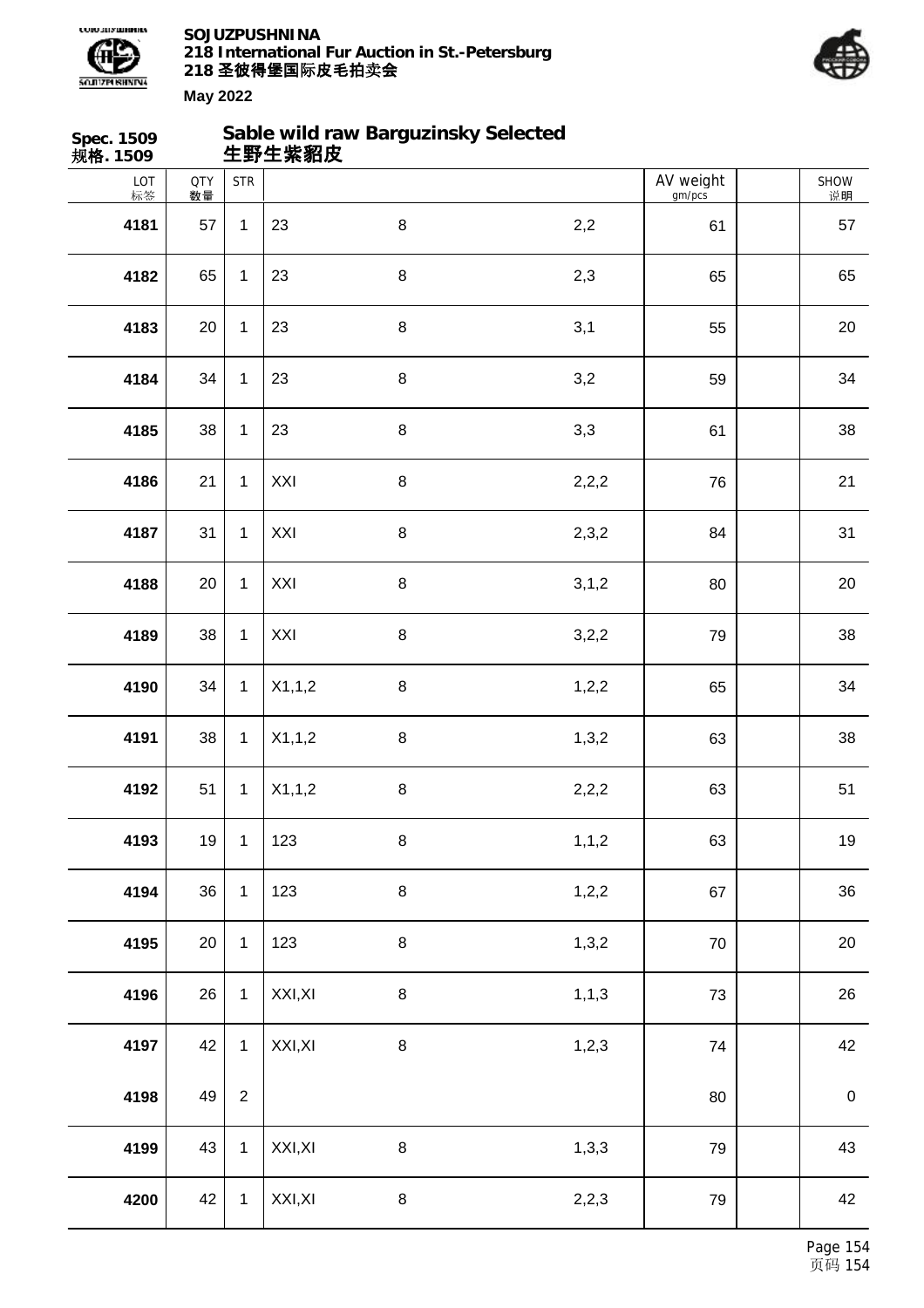



| Spec. 1509<br>规格. 1509 |                  |                           | 生野生紫貂皮 | Sable wild raw Barguzinsky Selected |              |         |                     |             |
|------------------------|------------------|---------------------------|--------|-------------------------------------|--------------|---------|---------------------|-------------|
| LOT<br>标签              | <b>QTY</b><br>数量 | <b>STR</b>                |        |                                     |              |         | AV weight<br>gm/pcs | SHOW<br>说明  |
| 4201                   | 19               | $\mathbf{1}$              | 123    | $\, 8$                              |              | 1, 1, 3 | 58                  | 19          |
| 4202                   | 36               | $\mathbf{1}$              | 123    | $\, 8$                              |              | 1,2,3   | 61                  | 36          |
| 4203                   | 24               | $\mathbf{1}$              | 123    | $\bf 8$                             |              | 1, 3, 3 | 62                  | 24          |
| 4204                   | 74               | $\mathbf{1}$              | XXI    | $\bf 8$                             | $\mathsf a$  | 1,1     | 86                  | 74          |
| 4205                   | 50               | $\mathbf{1}$              | XXI    | $\,8\,$                             | $\mathsf a$  | 1,2     | 86                  | 50          |
| 4206                   | 55               | $\overline{2}$            |        |                                     |              |         | 87                  | $\pmb{0}$   |
| 4207                   | 36               | $\mathbf{1}$              | XXI    | $\bf 8$                             | $\mathsf a$  | 1,3     | 92                  | 36          |
| 4208                   | 50               | $\mathbf{1}$              | XXI    | $\bf 8$                             | $\mathsf a$  | 2,1     | 84                  | 50          |
| 4209                   | 88               | $\overline{2}$            |        |                                     |              |         | 82                  | $\pmb{0}$   |
| 4210                   | 50               | $\mathbf{1}$              | XXI    | $\,8\,$                             | $\mathsf{a}$ | 2,2     | 86                  | 50          |
| 4211                   | 100              | $\sqrt{2}$                |        |                                     |              |         | 88                  | $\pmb{0}$   |
| 4212                   | 100              | $\ensuremath{\mathsf{3}}$ |        |                                     |              |         | 86                  | $\pmb{0}$   |
| 4213                   | 102              | $\overline{\mathbf{4}}$   |        |                                     |              |         | 84                  | $\mathbf 0$ |
| 4214                   | 50               | $\mathbf{1}$              | XXI    | $\bf 8$                             | $\mathsf a$  | 2,3     | 88                  | 50          |
| 4215                   | 85               | $\overline{2}$            |        |                                     |              |         | 87                  | $\pmb{0}$   |
| 4216                   | 82               | $\mathsf 3$               |        |                                     |              |         | 89                  | $\mathbf 0$ |
| 4217                   | 50               | $\mathbf{1}$              | XXI    | $\bf 8$                             | $\mathsf a$  | 3,1     | 84                  | 50          |
| 4218                   | 52               | $\overline{2}$            |        |                                     |              |         | 83                  | $\pmb{0}$   |
| 4219                   | 60               | $\mathbf{1}$              | XXI    | $\bf 8$                             | $\mathsf a$  | 3,2     | 82                  | 60          |
| 4220                   | 110              | $\boldsymbol{2}$          |        |                                     |              |         | 85                  | $\mathbf 0$ |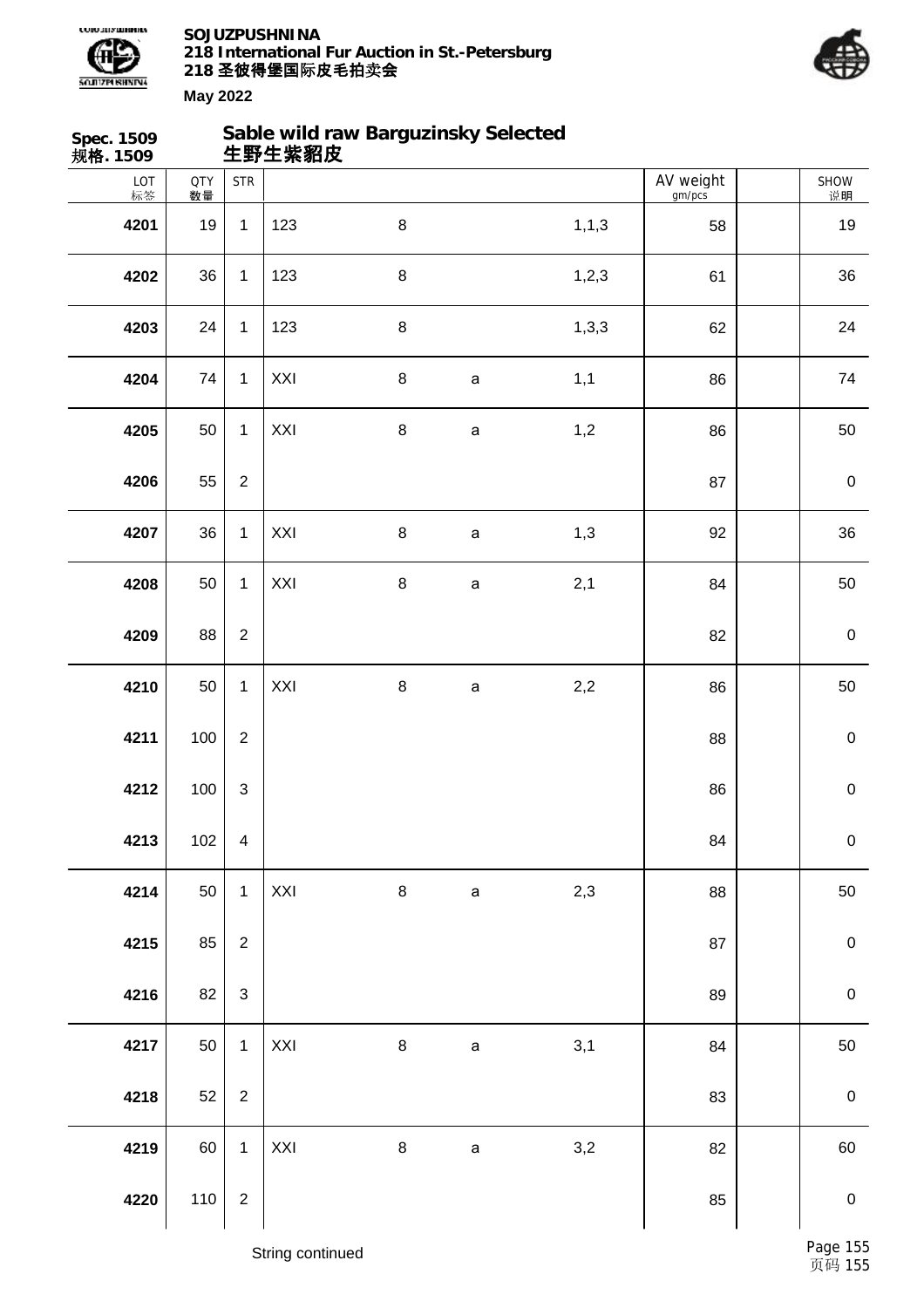



| Spec. 1509<br>规格. 1509 |                  |                           | Sable wild raw Barguzinsky Selected<br>生野生紫貂皮 |         |              |     |                     |                  |
|------------------------|------------------|---------------------------|-----------------------------------------------|---------|--------------|-----|---------------------|------------------|
| LOT<br>标签              | <b>QTY</b><br>数量 | <b>STR</b>                |                                               |         |              |     | AV weight<br>gm/pcs | SHOW<br>说明       |
| 4221                   | 110              | $\mathbf{3}$              |                                               |         |              |     | 83                  | $\mathbf 0$      |
| 4222                   | 110              | $\overline{\mathbf{4}}$   |                                               |         |              |     | 84                  | $\mathbf 0$      |
| 4223                   | 113              | $\sqrt{5}$                |                                               |         |              |     | 86                  | $\mathbf 0$      |
| 4224                   | 50               | $\mathbf{1}$              | XXI                                           | 8       | $\mathsf a$  | 3,3 | 88                  | 50               |
| 4225                   | 90               | $\overline{2}$            |                                               |         |              |     | 90                  | $\mathbf 0$      |
| 4226                   | 92               | $\mathsf 3$               |                                               |         |              |     | 85                  | $\mathbf 0$      |
| 4227                   | 44               | $\mathbf{1}$              | XI                                            | $\bf 8$ | $\mathsf a$  | 1,2 | 75                  | 44               |
| 4228                   | 20               | $\mathbf{1}$              | $\mathsf{X} \mathsf{I}$                       | $\bf 8$ | $\mathsf a$  | 1,3 | 75                  | $20\,$           |
| 4229                   | 67               | $\mathbf{1}$              | $\pmb{\times}$                                | $\bf 8$ | $\mathsf a$  | 2,1 | 72                  | 67               |
| 4230                   | 50               | $\mathbf{1}$              | XI                                            | $\bf 8$ | $\mathsf{a}$ | 2,2 | $70\,$              | 50               |
| 4231                   | 85               | $\boldsymbol{2}$          |                                               |         |              |     | 72                  | $\boldsymbol{0}$ |
| 4232                   | 87               | $\ensuremath{\mathsf{3}}$ |                                               |         |              |     | 74                  | $\mathbf 0$      |
| 4233                   | 52               | $\mathbf{1}$              | $\mathsf{X} \mathsf{I}$                       | $\bf 8$ | $\mathsf a$  | 2,3 | 75                  | 52               |
| 4234                   | 28               | $\mathbf 1$               | $\mathsf{X} \mathsf{I}$                       | 8       | $\mathsf a$  | 3,1 | $71$                | 28               |
| 4235                   | 50               | $\mathbf{1}$              | $\mathsf{X} \mathsf{I}$                       | 8       | $\mathsf a$  | 3,2 | 70                  | 50               |
| 4236                   | 88               | $\overline{2}$            |                                               |         |              |     | 69                  | $\boldsymbol{0}$ |
| 4237                   | 50               | $\mathbf{1}$              | XI                                            | 8       | $\mathsf{a}$ | 3,3 | $72\,$              | 50               |
| 4238                   | $90\,$           | $\overline{2}$            |                                               |         |              |     | 73                  | $\pmb{0}$        |
| 4239                   | 25               | $\mathbf{1}$              | 12                                            | 8       | $\mathsf a$  | 1,2 | 64                  | 25               |
| 4240                   | 40               | $\mathbf{1}$              | 12                                            | 8       | $\mathsf a$  | 2,1 | 62                  | 40               |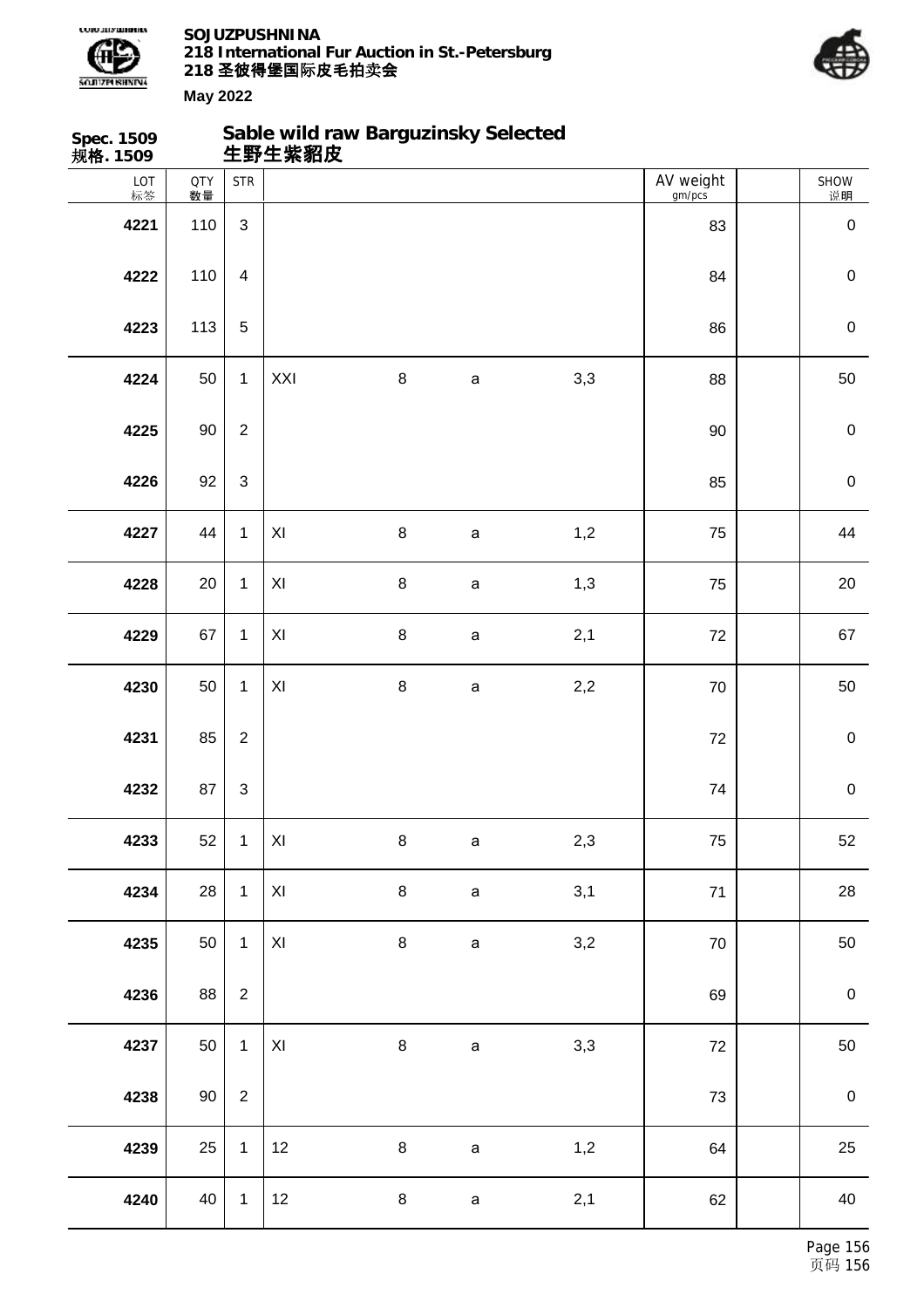



| Spec. 1509<br>规格. 1509 |                  |                | Sable wild raw Barguzinsky Selected<br>生野生紫貂皮 |         |              |         |                     |             |
|------------------------|------------------|----------------|-----------------------------------------------|---------|--------------|---------|---------------------|-------------|
| LOT<br>标签              | <b>QTY</b><br>数量 | <b>STR</b>     |                                               |         |              |         | AV weight<br>gm/pcs | SHOW<br>说明  |
| 4241                   | 50               | $\mathbf{1}$   | 12                                            | $\bf 8$ | $\mathsf a$  | 2,2     | 66                  | 50          |
| 4242                   | 52               | $\overline{2}$ |                                               |         |              |         | 65                  | $\mathbf 0$ |
| 4243                   | 50               | $\mathbf{1}$   | 12                                            | $\,8\,$ | $\mathsf{a}$ | 2,3     | 64                  | 50          |
| 4244                   | 79               | $\mathbf{2}$   |                                               |         |              |         | 68                  | $\mathbf 0$ |
| 4245                   | 38               | $\mathbf{1}$   | 12                                            | $\, 8$  | $\mathsf{a}$ | 3,2     | 58                  | 38          |
| 4246                   | 56               | $\mathbf{1}$   | 12                                            | $\, 8$  | $\mathsf a$  | 3,3     | 68                  | 56          |
| 4247                   | 60               | $\mathbf{1}$   | 23                                            | 8       | $\mathsf a$  | 1,1     | 60                  | 60          |
| 4248                   | 61               | $\mathbf{1}$   | 23                                            | $\,8\,$ | $\mathsf a$  | 1,2     | 61                  | 61          |
| 4249                   | 21               | $\mathbf{1}$   | 23                                            | $\, 8$  | $\mathsf a$  | 1,3     | 62                  | 21          |
| 4250                   | 45               | $\mathbf{1}$   | 23                                            | $\, 8$  | $\mathsf{a}$ | 2,2     | 67                  | 45          |
| 4251                   | 41               | $\overline{2}$ |                                               |         |              |         | 63                  | $\mathbf 0$ |
| 4252                   | $70\,$           | 1              | 23                                            | $\,8\,$ | $\mathsf a$  | 2,3     | 66                  | $70\,$      |
| 4253                   | 28               | $\mathbf{1}$   | 23                                            | $\bf 8$ | $\mathsf a$  | 3,3     | 64                  | 28          |
| 4254                   | 38               | $\mathbf{1}$   | XXI                                           | $\bf 8$ | $\mathsf{a}$ | 1, 1, 2 | 79                  | 38          |
| 4255                   | 63               | $\mathbf{1}$   | XI                                            | $\bf 8$ | $\mathsf{a}$ | 1,2,2   | 79                  | 63          |
| 4256                   | 22               | $\mathbf{1}$   | XXI                                           | $\bf 8$ | $\mathsf{a}$ | 1,3,2   | $77$                | 22          |
| 4257                   | 21               | $\mathbf{1}$   | XXI, XI                                       | $\bf 8$ | $\mathsf a$  | 1,3,2   | 76                  | 21          |
| 4258                   | 43               | $\mathbf{1}$   | XI                                            | $\bf 8$ | $\mathsf{a}$ | 1, 1, 2 | 65                  | 43          |
| 4259                   | 38               | $\mathbf{1}$   | XI                                            | $\bf 8$ | $\mathsf a$  | 1,2,2   | 66                  | 38          |
| 4260                   | 31               | $\mathbf{1}$   | 123                                           | $\bf 8$ | $\mathsf a$  | 1, 2, 2 | 61                  | 31          |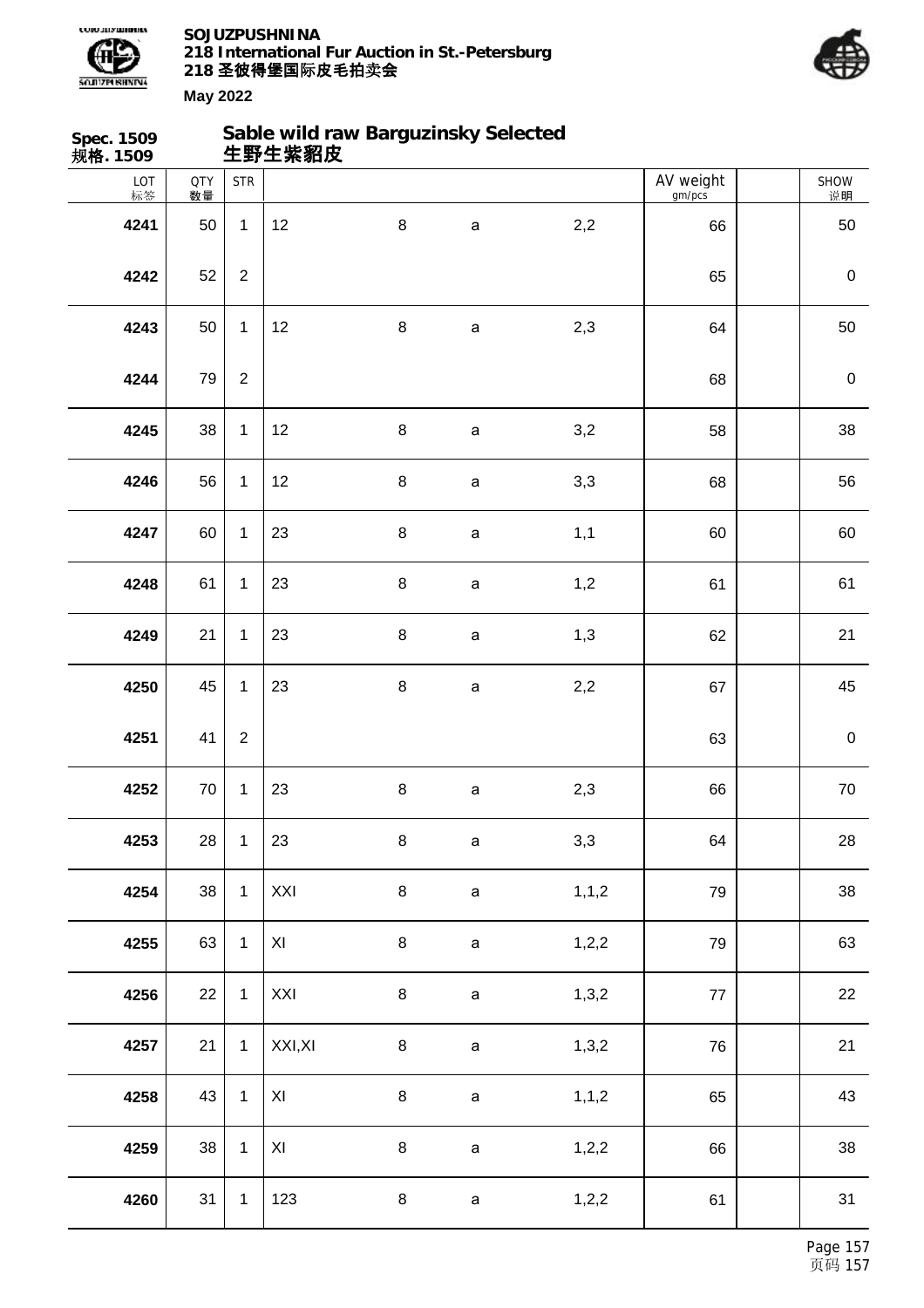

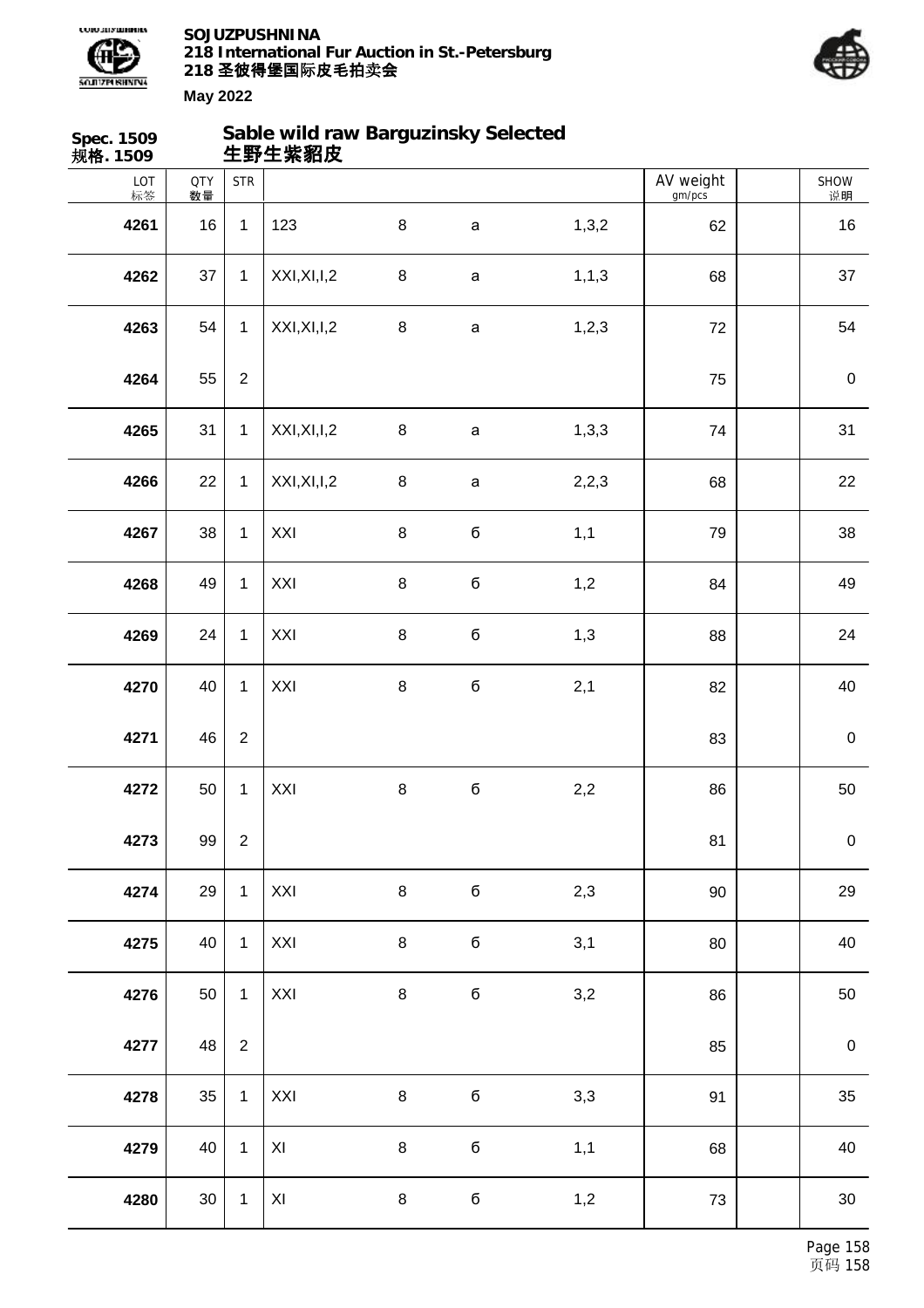



| Spec. 1509<br>规格. 1509 |                  |                | Sable wild raw Barguzinsky Selected<br>生野生紫貂皮 |                  |             |         |                     |                   |
|------------------------|------------------|----------------|-----------------------------------------------|------------------|-------------|---------|---------------------|-------------------|
| LOT<br>标签              | <b>QTY</b><br>数量 | <b>STR</b>     |                                               |                  |             |         | AV weight<br>gm/pcs | <b>SHOW</b><br>说明 |
| 4281                   | 19               | $\mathbf{1}$   | XI                                            | $\bf 8$          | б           | 1,3     | 74                  | 19                |
| 4282                   | 29               | $\mathbf{1}$   | XI                                            | $\, 8$           | б           | 2,2     | 72                  | 29                |
| 4283                   | 72               | $\mathbf{1}$   | 123                                           | $\, 8$           | $\mathbf 6$ | 1,1     | 67                  | 72                |
| 4284                   | 50               | $\mathbf{1}$   | 123                                           | $\,8\,$          | б           | 1,2     | 60                  | $50\,$            |
| 4285                   | 104              | $\overline{2}$ |                                               |                  |             |         | 64                  | $\pmb{0}$         |
| 4286                   | 53               | $\mathbf{1}$   | 123                                           | $\, 8$           | $\mathbf 6$ | 1,3     | 64                  | 53                |
| 4287                   | 20               | $\mathbf{1}$   | 123                                           | $\, 8$           | $\mathbf 6$ | 2,2     | 65                  | 20                |
| 4288                   | 20               | $\mathbf{1}$   | 123                                           | $\,8\,$          | б           | 2,3     | 70                  | $20\,$            |
| 4289                   | 31               | $\mathbf{1}$   | XXI, XI, I, 2                                 | $\, 8$           | $\mathbf 6$ | 1, 1, 2 | 71                  | 31                |
| 4290                   | 41               | $\mathbf{1}$   | XXI, XI, I, 2                                 | $\, 8$           | $\mathbf 6$ | 1, 2, 2 | 68                  | 41                |
| 4291                   | 13               | $\mathbf{1}$   | XXI, XI, I, 2                                 | $\, 8$           | $\mathbf 6$ | 1,3,2   | 77                  | 13                |
| 4292                   | 32               | $\mathbf{1}$   | XXI                                           | $\boldsymbol{9}$ |             | 1,1     | 78                  | 32                |
| 4293                   | 50               | $\mathbf{1}$   | XXI                                           | $\boldsymbol{9}$ |             | 1,2     | 86                  | 50                |
| 4294                   | 85               | $\mathbf 2$    |                                               |                  |             |         | 87                  | $\mathbf 0$       |
| 4295                   | 87               | $\mathsf 3$    |                                               |                  |             |         | 87                  | $\mathbf 0$       |
| 4296                   | 50               | $\mathbf{1}$   | XXI                                           | $\boldsymbol{9}$ |             | 1,3     | 90                  | 50                |
| 4297                   | 120              | $\overline{2}$ |                                               |                  |             |         | 88                  | $\mathbf 0$       |
| 4298                   | 50               | $\mathbf{1}$   | XXI                                           | $\boldsymbol{9}$ |             | 2,1     | 84                  | 50                |
| 4299                   | $73\,$           | $\sqrt{2}$     |                                               |                  |             |         | 85                  | $\mathbf 0$       |
| 4300                   | 50               | $\mathbf{1}$   | XXI                                           | $\boldsymbol{9}$ |             | 2,2     | 90                  | 50                |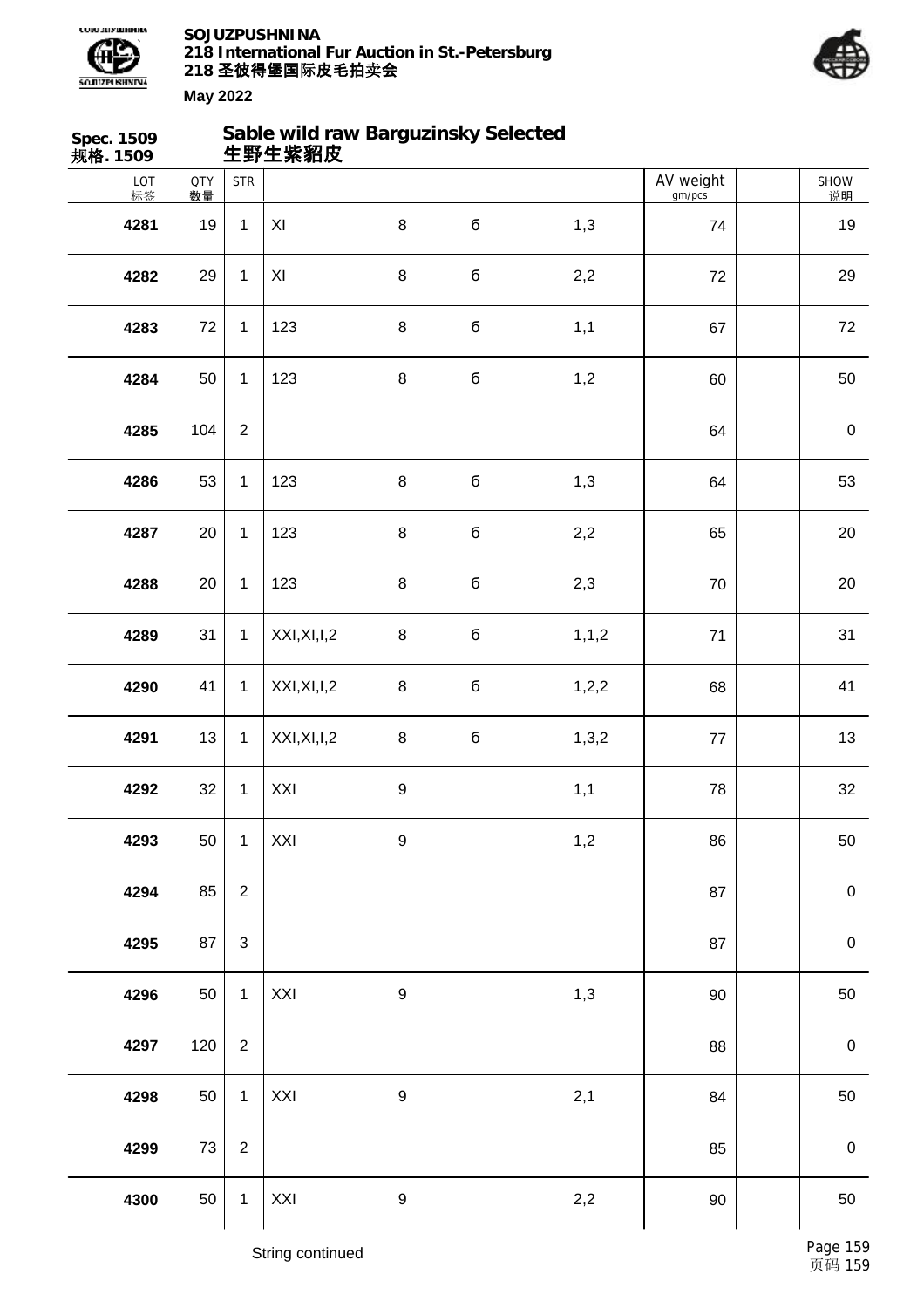

**Spec. 1509**

**SOJUZPUSHNINA 218 International Fur Auction in St.-Petersburg 218 圣彼得堡国际 卖 皮毛拍 会**

**Sable wild raw Barguzinsky Selected**



| 规格. 1509  |                  |                                    | 生野生紫貂皮 |                  |              |                     |             |
|-----------|------------------|------------------------------------|--------|------------------|--------------|---------------------|-------------|
| LOT<br>标签 | <b>QTY</b><br>数量 | $\ensuremath{\mathsf{STR}}\xspace$ |        |                  |              | AV weight<br>gm/pcs | SHOW<br>说明  |
| 4301      | 100              | $\overline{c}$                     |        |                  |              | 86                  | $\pmb{0}$   |
| 4302      | 100              | $\mathfrak{S}$                     |        |                  |              | 85                  | $\mathbf 0$ |
| 4303      | 100              | $\overline{\mathbf{4}}$            |        |                  |              | 85                  | $\mathbf 0$ |
| 4304      | 100              | $\mathbf 5$                        |        |                  |              | 88                  | $\mathbf 0$ |
| 4305      | 100              | $\,6\,$                            |        |                  |              | 86                  | $\mathbf 0$ |
| 4306      | 102              | $\overline{7}$                     |        |                  |              | 84                  | $\mathbf 0$ |
| 4307      | 105              | $\bf 8$                            |        |                  |              | 90                  | $\mathbf 0$ |
| 4308      | 105              | $\boldsymbol{9}$                   |        |                  |              | 90                  | $\mathbf 0$ |
| 4309      | 105              | 10                                 |        |                  |              | 90                  | $\mathbf 0$ |
| 4310      | 106              | 11                                 |        |                  |              | 91                  | $\mathbf 0$ |
| 4311      | 50               | $\mathbf 1$                        | XXI    | $\boldsymbol{9}$ | 2,3          | 90                  | 50          |
| 4312      | 85               | $\overline{c}$                     |        |                  |              | 88                  | $\mathbf 0$ |
| 4313      | 85               | $\ensuremath{\mathsf{3}}$          |        |                  |              | ${\bf 88}$          | $\mathbf 0$ |
| 4314      | 82               | $\overline{4}$                     |        |                  |              | $90\,$              | $\mathbf 0$ |
| 4315      | 50               | $\mathbf{1}$                       | XXI    | $\boldsymbol{9}$ | 3,1          | 88                  | 50          |
| 4316      | 50               | $\overline{2}$                     |        |                  |              | 86                  | $\pmb{0}$   |
| 4317      | 50               | $\mathbf{1}$                       | XXI    | $\boldsymbol{9}$ | $_{\rm 3,2}$ | 88                  | 50          |
| 4318      | 110              | $\sqrt{2}$                         |        |                  |              | 88                  | $\mathbf 0$ |
| 4319      | 110              | $\mathsf 3$                        |        |                  |              | 88                  | $\mathbf 0$ |
| 4320      | 116              | $\overline{4}$                     |        |                  |              | 85                  | $\mathbf 0$ |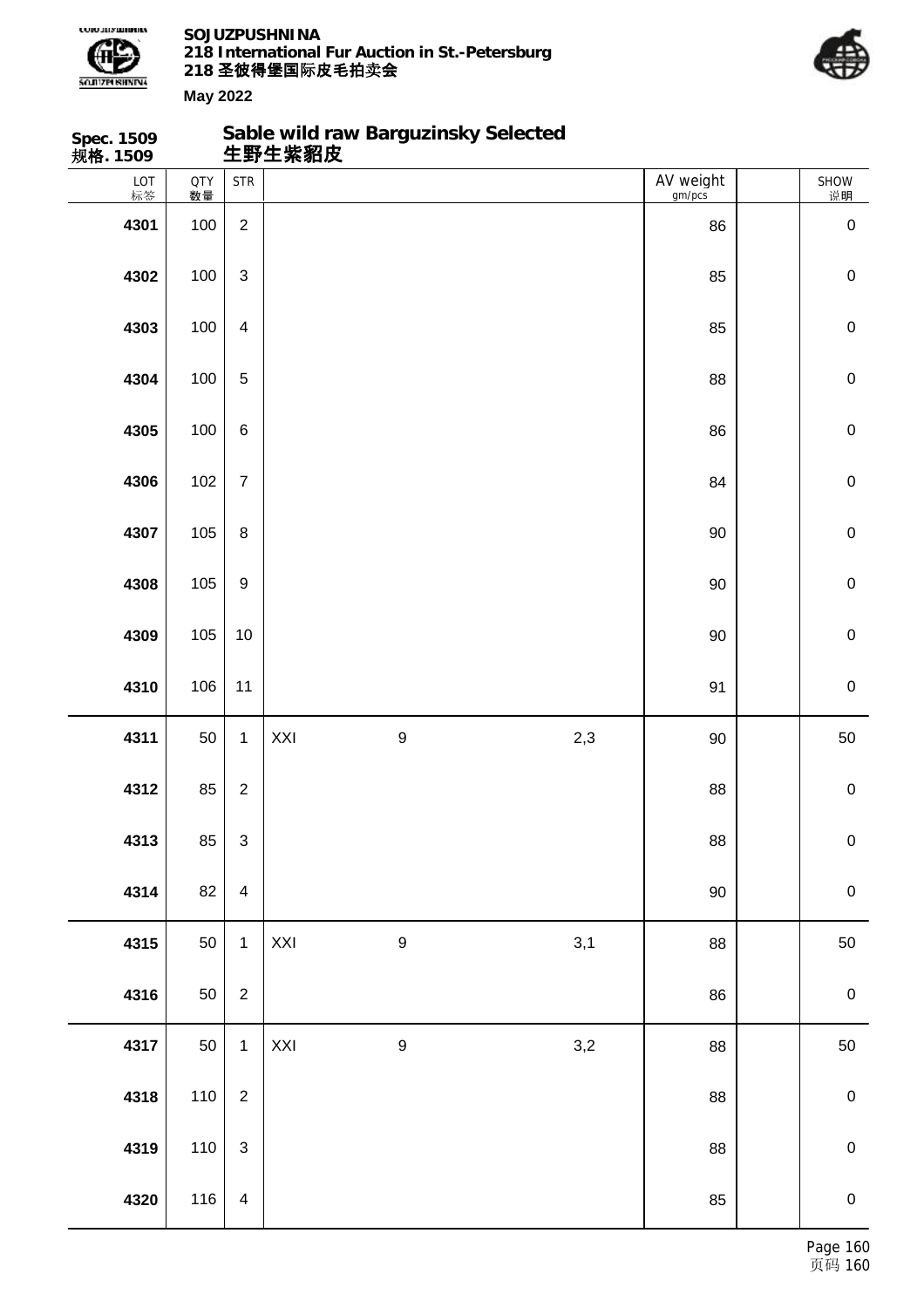



| Spec. 1509<br>规格. 1509 |                  |                                    | 生野生紫貂皮                  | Sable wild raw Barguzinsky Selected |       |                     |             |
|------------------------|------------------|------------------------------------|-------------------------|-------------------------------------|-------|---------------------|-------------|
| LOT<br>标签              | <b>QTY</b><br>数量 | $\ensuremath{\mathsf{STR}}\xspace$ |                         |                                     |       | AV weight<br>gm/pcs | SHOW<br>说明  |
| 4321                   | 50               | $\mathbf{1}$                       | XXI                     | $\boldsymbol{9}$                    | 3,3   | 96                  | 50          |
| 4322                   | 100              | $\boldsymbol{2}$                   |                         |                                     |       | 89                  | $\pmb{0}$   |
| 4323                   | 94               | $\mathfrak{S}$                     |                         |                                     |       | 89                  | $\pmb{0}$   |
| 4324                   | $30\,$           | $\mathbf{1}$                       | $\pmb{\mathsf{XI}}$     | $\boldsymbol{9}$                    | 1,2   | 70                  | $30\,$      |
| 4325                   | 27               | $\mathbf{1}$                       | $\pmb{\mathsf{XI}}$     | $\boldsymbol{9}$                    | 1,3   | $70\,$              | 27          |
| 4326                   | 49               | $\mathbf 1$                        | $\pmb{\mathsf{XI}}$     | $\boldsymbol{9}$                    | 2,1   | 69                  | 49          |
| 4327                   | 50               | $\mathbf{1}$                       | $\mathsf{X} \mathsf{I}$ | $\boldsymbol{9}$                    | $2,2$ | 68                  | $50\,$      |
| 4328                   | 107              | $\overline{2}$                     |                         |                                     |       | 70                  | $\pmb{0}$   |
| 4329                   | 50               | $\mathbf{1}$                       | $\mathsf{X} \mathsf{I}$ | $\boldsymbol{9}$                    | 2,3   | $70\,$              | 50          |
| 4330                   | 73               | $\overline{2}$                     |                         |                                     |       | 68                  | $\pmb{0}$   |
| 4331                   | 41               | $\mathbf{1}$                       | $\pmb{\mathsf{X}}$      | $\boldsymbol{9}$                    | 3,1   | 66                  | 41          |
| 4332                   | 50               | $\mathbf{1}$                       | $\pmb{\times}$          | $\boldsymbol{9}$                    | 3,2   | 68                  | $50\,$      |
| 4333                   | 86               | $\overline{2}$                     |                         |                                     |       | 66                  | $\mathbf 0$ |
| 4334                   | 50               | $\mathbf{1}$                       | $\mathsf{X} \mathsf{I}$ | $\boldsymbol{9}$                    | 3,3   | 70                  | 50          |
| 4335                   | 102              | $\overline{2}$                     |                         |                                     |       | $72\,$              | $\mathbf 0$ |
| 4336                   | 33               | $\mathbf{1}$                       | 12                      | $\boldsymbol{9}$                    | 1,2   | 67                  | 33          |
| 4337                   | 24               | $\mathbf{1}$                       | 12                      | $\boldsymbol{9}$                    | 1,3   | 67                  | 24          |
| 4338                   | 24               | $\mathbf{1}$                       | 12                      | $\boldsymbol{9}$                    | 2,1   | 62                  | 24          |
| 4339                   | 45               | $\mathbf{1}$                       | 12                      | $\boldsymbol{9}$                    | 2,2   | 64                  | 45          |
| 4340                   | 44               | $\overline{2}$                     |                         |                                     |       | 66                  | $\mathbf 0$ |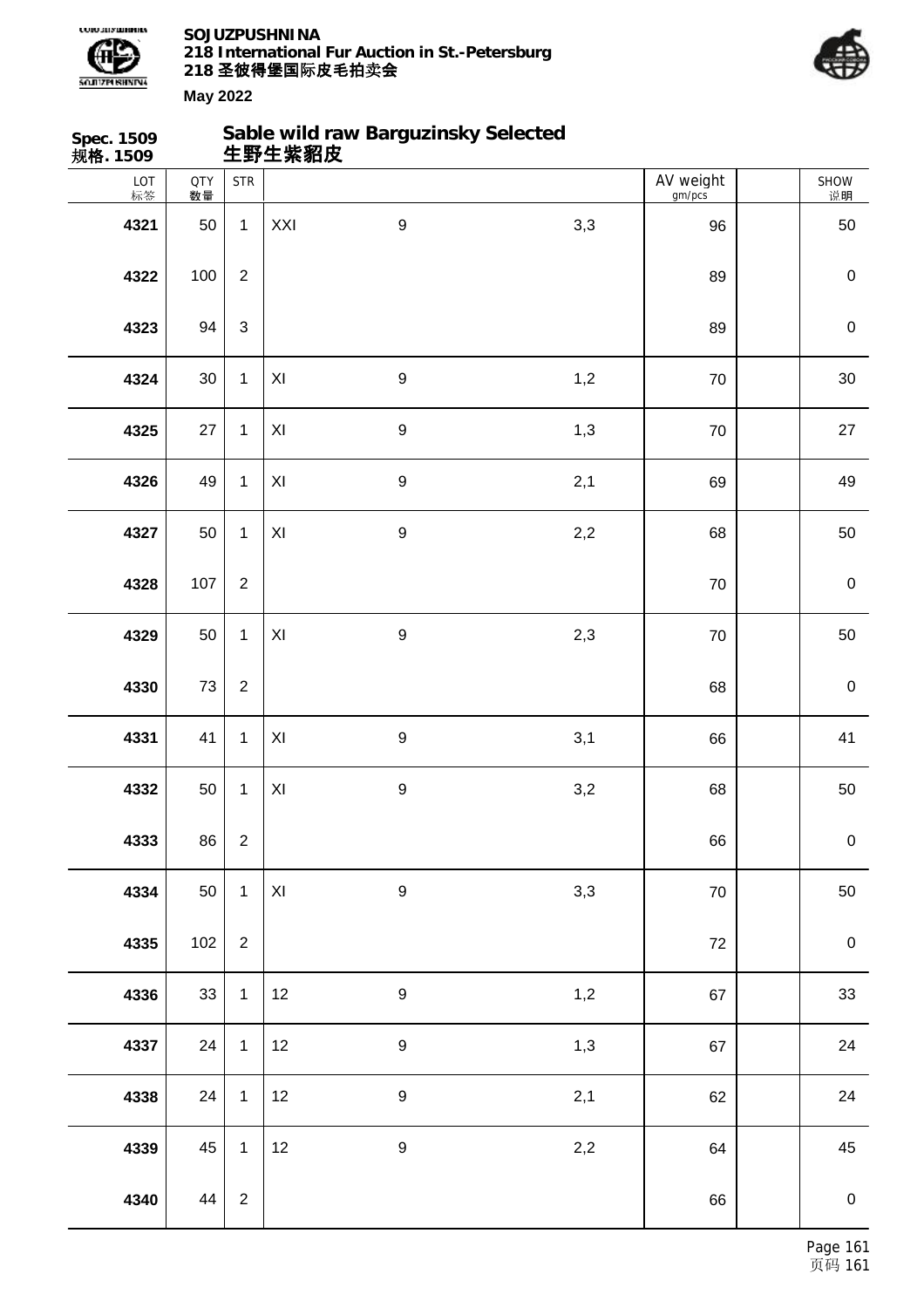

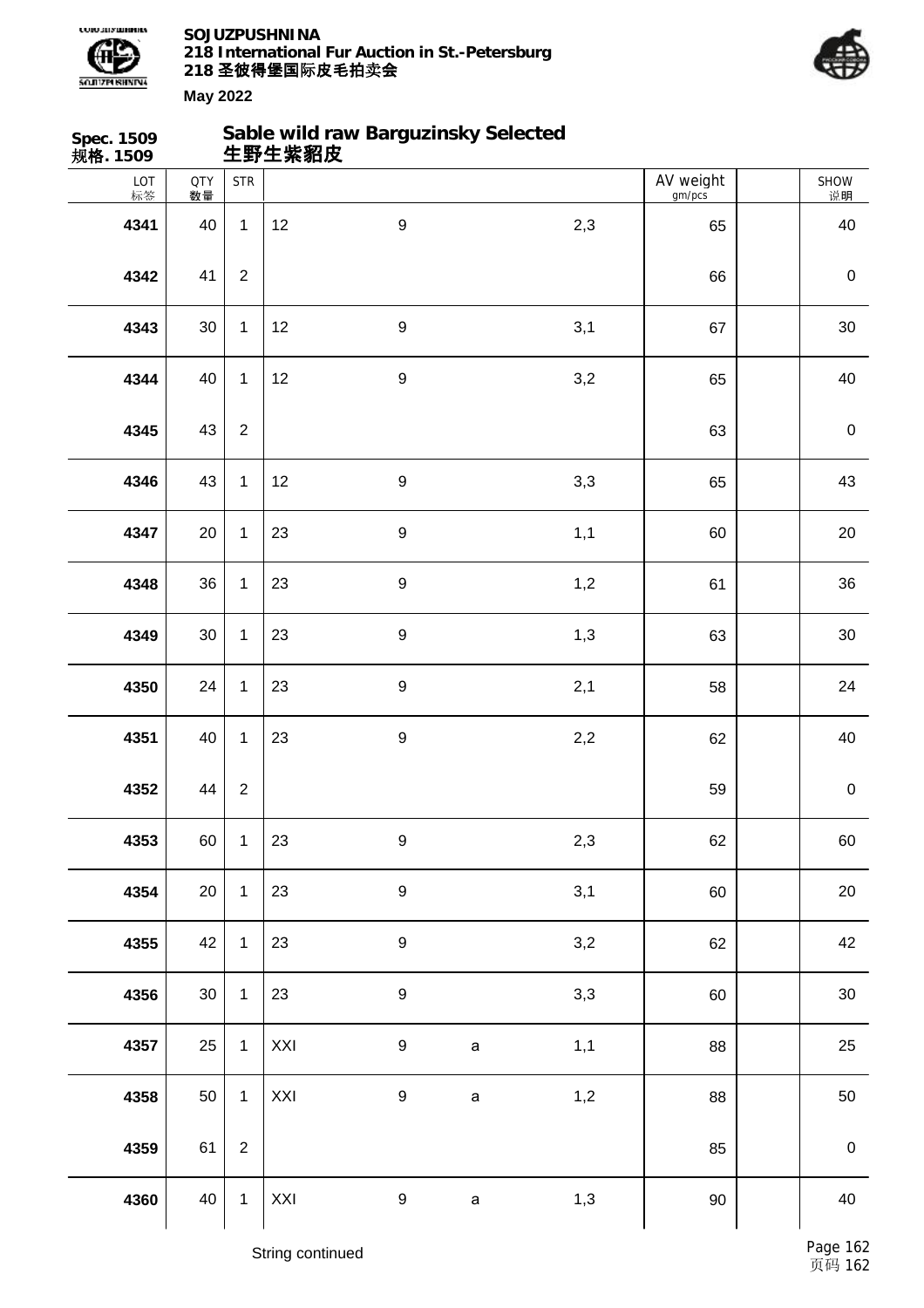

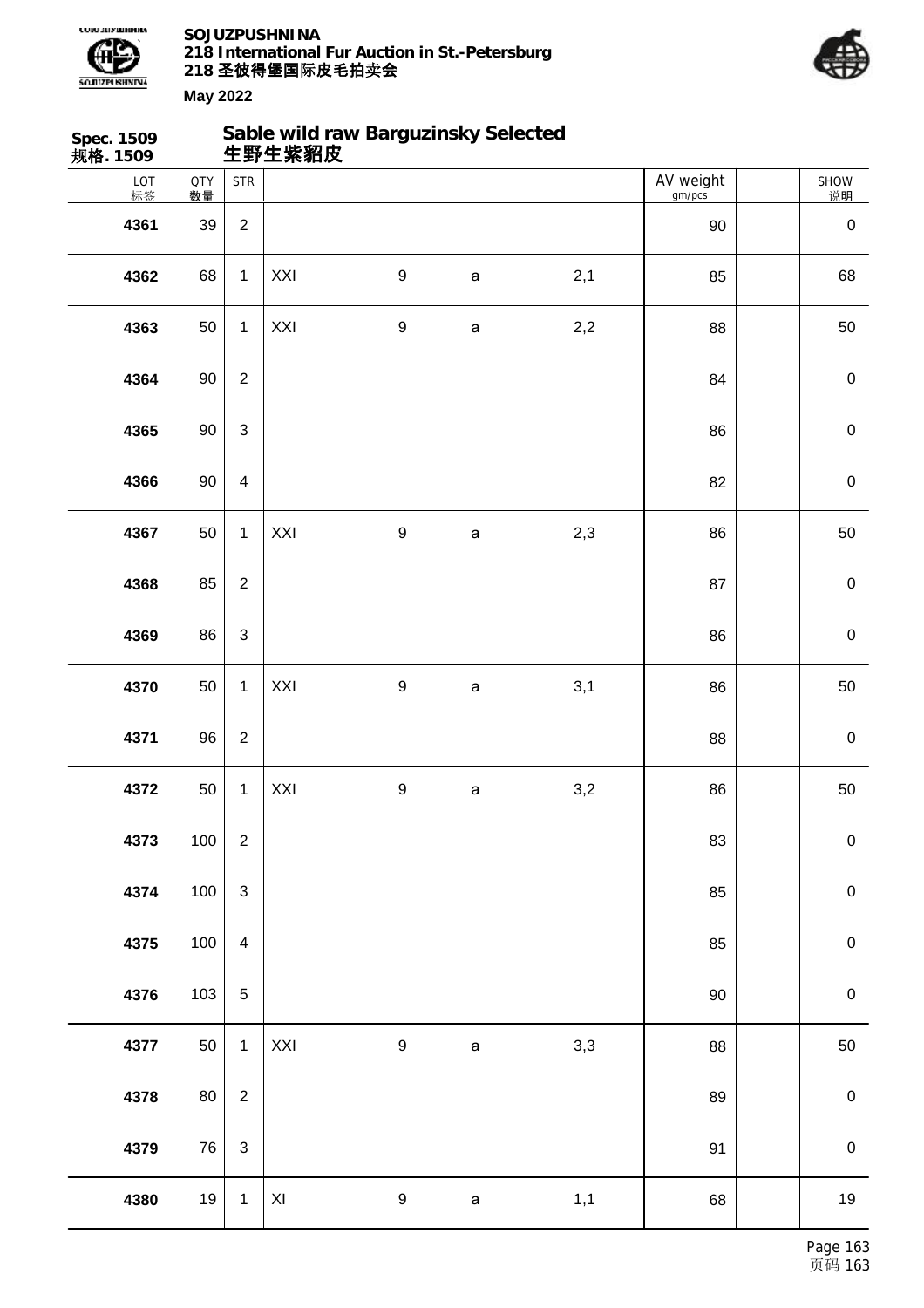



| Spec. 1509<br>规格. 1509 |                  |                | 生野生紫貂皮              | Sable wild raw Barguzinsky Selected |              |     |                     |                  |
|------------------------|------------------|----------------|---------------------|-------------------------------------|--------------|-----|---------------------|------------------|
| LOT<br>标签              | <b>QTY</b><br>数量 | <b>STR</b>     |                     |                                     |              |     | AV weight<br>gm/pcs | SHOW<br>说明       |
| 4381                   | 40               | $\mathbf{1}$   | $\pmb{\mathsf{XI}}$ | $\boldsymbol{9}$                    | $\mathsf a$  | 1,2 | 70                  | 40               |
| 4382                   | 21               | $\mathbf 1$    | XI                  | $\boldsymbol{9}$                    | $\mathsf{a}$ | 1,3 | 76                  | 21               |
| 4383                   | 63               | $\mathbf 1$    | $\pmb{\mathsf{XI}}$ | $\boldsymbol{9}$                    | $\mathsf a$  | 2,1 | 68                  | 63               |
| 4384                   | 50               | $\mathbf 1$    | XI                  | $\boldsymbol{9}$                    | $\mathsf a$  | 2,2 | 68                  | 50               |
| 4385                   | 97               | $\overline{c}$ |                     |                                     |              |     | 68                  | $\pmb{0}$        |
| 4386                   | 69               | $\mathbf 1$    | $\pmb{\times}$      | $\boldsymbol{9}$                    | $\mathsf{a}$ | 2,3 | 71                  | 69               |
| 4387                   | 37               | $\mathbf 1$    | $\pmb{\mathsf{XI}}$ | $\boldsymbol{9}$                    | $\mathsf a$  | 3,1 | 70                  | 37               |
| 4388                   | 45               | $\mathbf 1$    | XI                  | $\boldsymbol{9}$                    | $\mathsf a$  | 3,2 | 69                  | 45               |
| 4389                   | 42               | $\overline{c}$ |                     |                                     |              |     | 69                  | $\mathbf 0$      |
| 4390                   | 40               | $\mathbf 1$    | $\pmb{\times}$      | $\boldsymbol{9}$                    | $\mathsf{a}$ | 3,3 | 70                  | 40               |
| 4391                   | 56               | $\mathbf 1$    | 12                  | $\boldsymbol{9}$                    | $\mathsf a$  | 2,1 | 64                  | 56               |
| 4392                   | 50               | 1              | 12                  | $\boldsymbol{9}$                    | a            | 2,2 | 66                  | $50\,$           |
| 4393                   | 63               | $\overline{2}$ |                     |                                     |              |     | 65                  | $\pmb{0}$        |
| 4394                   | 62               | $\mathbf 1$    | 12                  | $\boldsymbol{9}$                    | $\mathsf a$  | 2,3 | 66                  | 62               |
| 4395                   | 48               | $\mathbf{1}$   | 12                  | $\boldsymbol{9}$                    | $\mathsf a$  | 3,1 | 65                  | 48               |
| 4396                   | 45               | 1              | 12                  | $\boldsymbol{9}$                    | $\mathsf a$  | 3,2 | 64                  | 45               |
| 4397                   | 44               | $\overline{2}$ |                     |                                     |              |     | 66                  | $\boldsymbol{0}$ |
| 4398                   | 39               | $\mathbf 1$    | 12                  | $\boldsymbol{9}$                    | $\mathsf a$  | 3,3 | 67                  | 39               |
| 4399                   | 54               | $\mathbf 1$    | 123                 | $\boldsymbol{9}$                    | $\mathsf a$  | 1,3 | 65                  | 54               |
| 4400                   | 33               | $\mathbf 1$    | 23                  | $\boldsymbol{9}$                    | $\mathsf a$  | 2,1 | 58                  | 33               |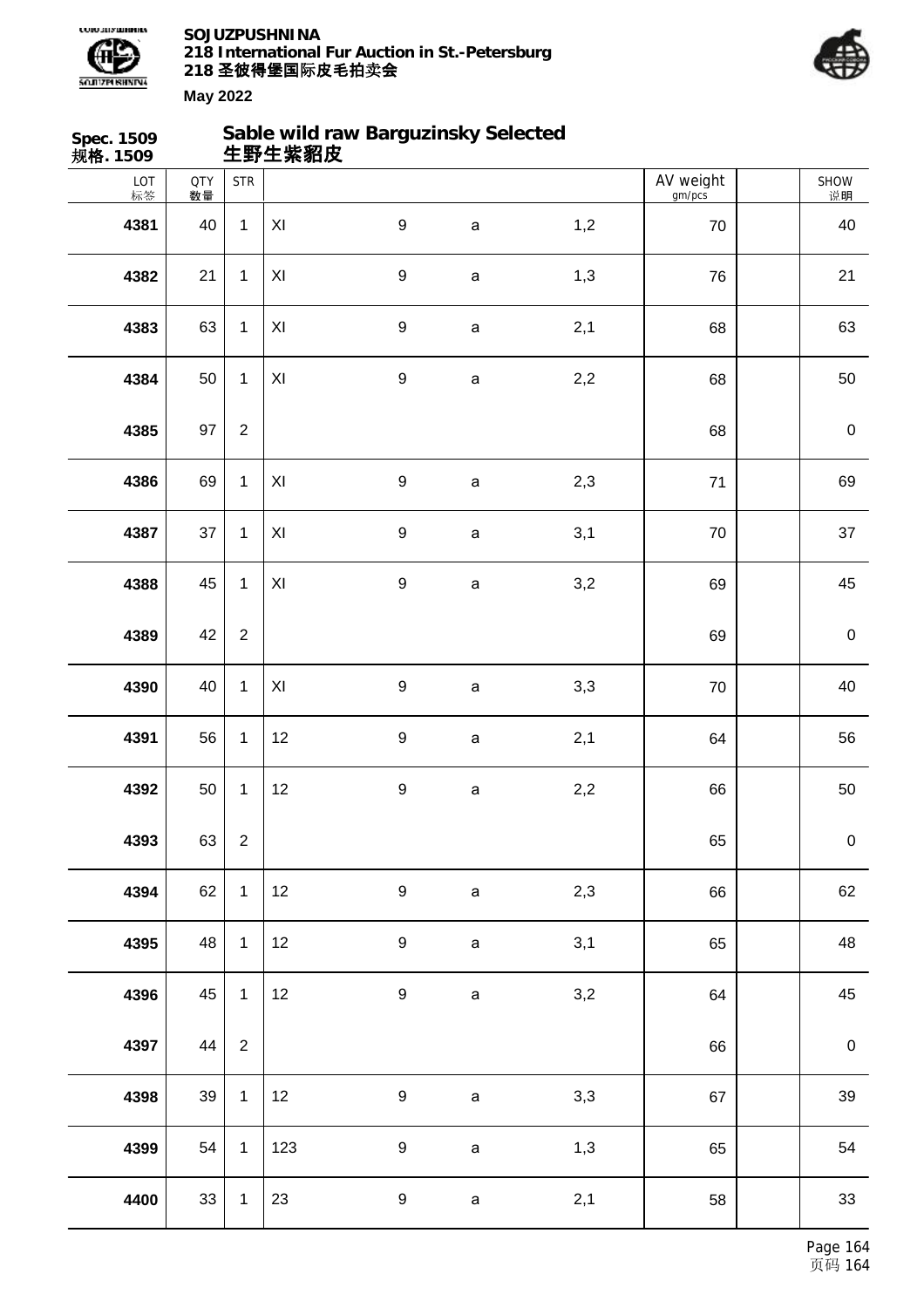



| Spec. 1509<br>规格. 1509 |                  |                | 生野生紫貂皮        | Sable wild raw Barguzinsky Selected |              |     |                     |                  |
|------------------------|------------------|----------------|---------------|-------------------------------------|--------------|-----|---------------------|------------------|
| LOT<br>标签              | <b>QTY</b><br>数量 | <b>STR</b>     |               |                                     |              |     | AV weight<br>gm/pcs | SHOW<br>说明       |
| 4401                   | 50               | $\mathbf{1}$   | 23            | $\boldsymbol{9}$                    | $\mathsf a$  | 2,2 | 62                  | 50               |
| 4402                   | 52               | $\overline{2}$ |               |                                     |              |     | 60                  | $\pmb{0}$        |
| 4403                   | 33               | $\mathbf{1}$   | 23            | $\boldsymbol{9}$                    | $\mathsf a$  | 2,3 | 61                  | 33               |
| 4404                   | 20               | $\mathbf{1}$   | 23            | $\boldsymbol{9}$                    | $\mathsf a$  | 3,1 | 60                  | $20\,$           |
| 4405                   | 45               | $\mathbf{1}$   | 23            | $\boldsymbol{9}$                    | $\mathsf{a}$ | 3,2 | 58                  | 45               |
| 4406                   | 19               | $\mathbf{1}$   | 23            | $\boldsymbol{9}$                    | $\mathsf a$  | 3,3 | 63                  | 19               |
| 4407                   | 72               | $\mathbf{1}$   | XXI           | $\boldsymbol{9}$                    | $\bf 6$      | 1,1 | 89                  | 72               |
| 4408                   | 64               | $\mathbf{1}$   | XXI           | $\boldsymbol{9}$                    | $\mathbf 6$  | 1,2 | 89                  | 64               |
| 4409                   | 67               | $\overline{2}$ |               |                                     |              |     | 91                  | $\mathbf 0$      |
| 4410                   | 50               | $\mathbf{1}$   | XXI           | $\boldsymbol{9}$                    | $\mathbf 6$  | 2,1 | 84                  | 50               |
| 4411                   | 53               | $\overline{2}$ |               |                                     |              |     | 81                  | $\pmb{0}$        |
| 4412                   | 55               | $\mathbf{1}$   | XXI           | $\boldsymbol{9}$                    | $\mathbf 6$  | 2,2 | 82                  | 55               |
| 4413                   | 110              | $\overline{2}$ |               |                                     |              |     | 85                  | $\pmb{0}$        |
| 4414                   | 75               | $\mathbf{1}$   | XXI           | $\boldsymbol{9}$                    | $\mathbf 6$  | 2,3 | 87                  | 75               |
| 4415                   | 26               | $\mathbf{1}$   | XXI           | $\boldsymbol{9}$                    | $\mathbf 6$  | 3,1 | 85                  | 26               |
| 4416                   | 66               | $\mathbf{1}$   | XXI           | $\boldsymbol{9}$                    | $\mathbf 6$  | 3,2 | 85                  | 66               |
| 4417                   | 24               | $\mathbf{1}$   | XXI           | $\boldsymbol{9}$                    | б            | 3,3 | 88                  | 24               |
| 4418                   | 42               | $\mathbf{1}$   | XI            | $\boldsymbol{9}$                    | б            | 2,1 | 69                  | 42               |
| 4419                   | 40               | $\mathbf{1}$   | $\mathsf{XI}$ | $\boldsymbol{9}$                    | $\mathbf 6$  | 2,2 | 68                  | 40               |
| 4420                   | 44               | $\overline{2}$ |               |                                     |              |     | $70\,$              | $\boldsymbol{0}$ |
|                        |                  |                |               |                                     |              |     |                     |                  |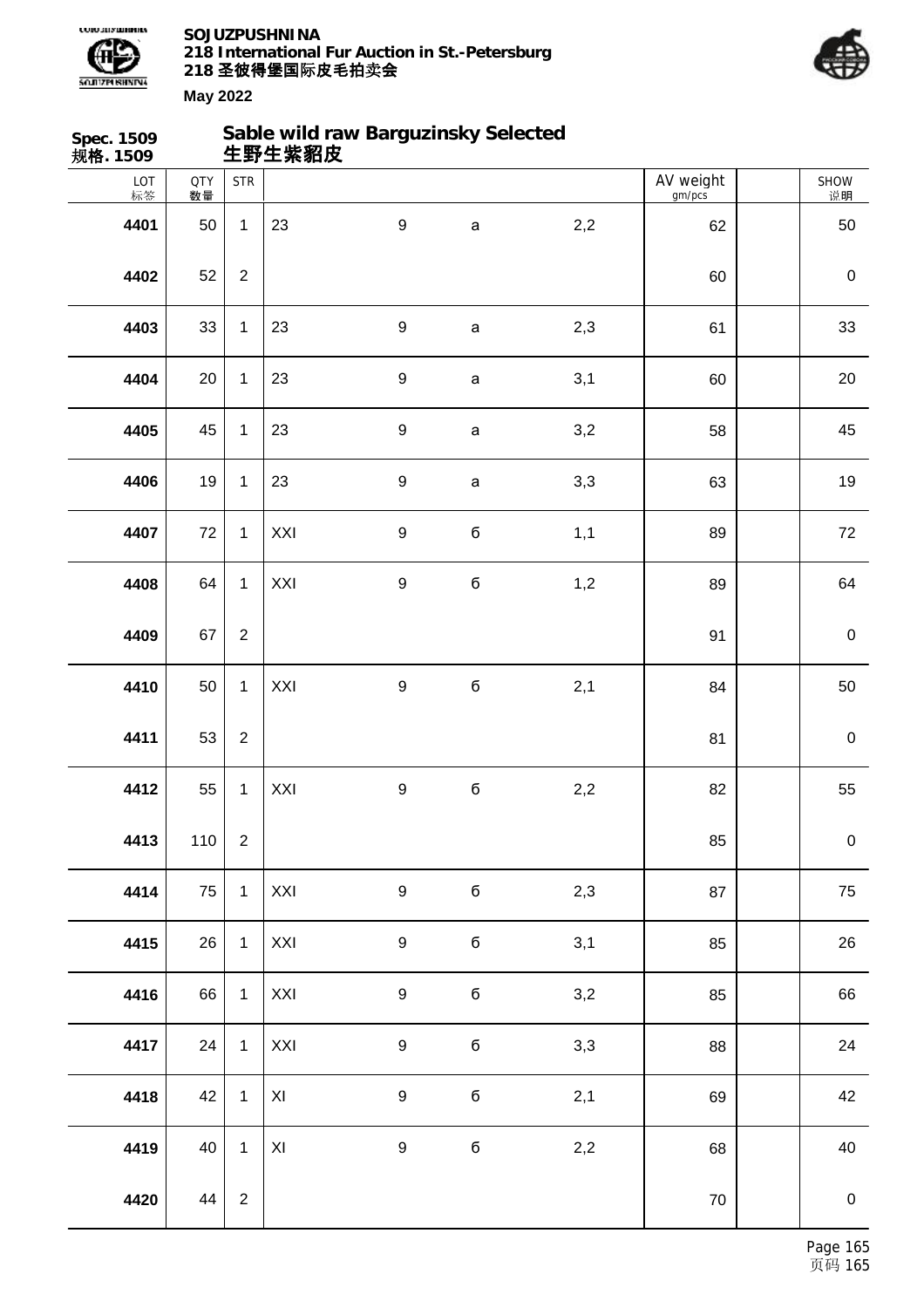



| Spec. 1509<br>规格. 1509 |                  |                | 生野生紫貂皮                  | Sable wild raw Barguzinsky Selected |             |     |                     |             |
|------------------------|------------------|----------------|-------------------------|-------------------------------------|-------------|-----|---------------------|-------------|
| LOT<br>标签              | <b>QTY</b><br>数量 | <b>STR</b>     |                         |                                     |             |     | AV weight<br>gm/pcs | SHOW<br>说明  |
| 4421                   | 46               | $\mathbf{1}$   | XI                      | $\boldsymbol{9}$                    | $\mathbf 6$ | 2,3 | 76                  | 46          |
| 4422                   | 26               | $\mathbf{1}$   | XI                      | $\boldsymbol{9}$                    | $\mathbf 6$ | 3,1 | 69                  | 26          |
| 4423                   | 48               | $\mathbf{1}$   | XI                      | $\boldsymbol{9}$                    | б           | 3,2 | 71                  | 48          |
| 4424                   | 27               | $\mathbf{1}$   | XI                      | $\boldsymbol{9}$                    | б           | 3,3 | 74                  | 27          |
| 4425                   | 37               | $\mathbf{1}$   | 123                     | $\boldsymbol{9}$                    | $\mathbf 6$ | 2,1 | 62                  | 37          |
| 4426                   | 66               | $\mathbf{1}$   | 123                     | $\boldsymbol{9}$                    | б           | 2,2 | 62                  | 66          |
| 4427                   | 37               | $\mathbf{1}$   | 123                     | $\boldsymbol{9}$                    | $\mathbf 6$ | 2,3 | 65                  | 37          |
| 4428                   | 32               | $\mathbf{1}$   | 123                     | $\boldsymbol{9}$                    | б           | 3,1 | 59                  | 32          |
| 4429                   | 55               | $\mathbf{1}$   | 123                     | $\boldsymbol{9}$                    | б           | 3,2 | 62                  | 55          |
| 4430                   | 34               | $\mathbf{1}$   | 123                     | $\boldsymbol{9}$                    | б           | 3,3 | 62                  | 34          |
| 4431                   | 68               | $\mathbf{1}$   | XXI                     | $10$                                |             | 1,1 | 87                  | 68          |
| 4432                   | 50               | $\mathbf{1}$   | XXI                     | $10$                                |             | 1,2 | $90\,$              | $50\,$      |
| 4433                   | $90\,$           | $\overline{2}$ |                         |                                     |             |     | 91                  | $\pmb{0}$   |
| 4434                   | 95               | 3              |                         |                                     |             |     | 92                  | $\mathbf 0$ |
| 4435                   | 49               | $\mathbf{1}$   | XXI                     | $10$                                |             | 1,3 | $90\,$              | 49          |
| 4436                   | 88               | $\overline{2}$ |                         |                                     |             |     | 90                  | $\mathbf 0$ |
| 4437                   | 40               | $\mathbf{1}$   | $\mathsf{X} \mathsf{I}$ | 10                                  |             | 1,2 | 68                  | 40          |
| 4438                   | 40               | $\overline{2}$ |                         |                                     |             |     | $70\,$              | $\mathbf 0$ |
| 4439                   | 23               | $\mathbf{1}$   | XI                      | $10\,$                              |             | 1,3 | $70\,$              | 23          |
| 4440                   | 23               | $\mathbf{1}$   | 123                     | $10\,$                              |             | 1,1 | 65                  | 23          |
|                        |                  |                |                         |                                     |             |     |                     |             |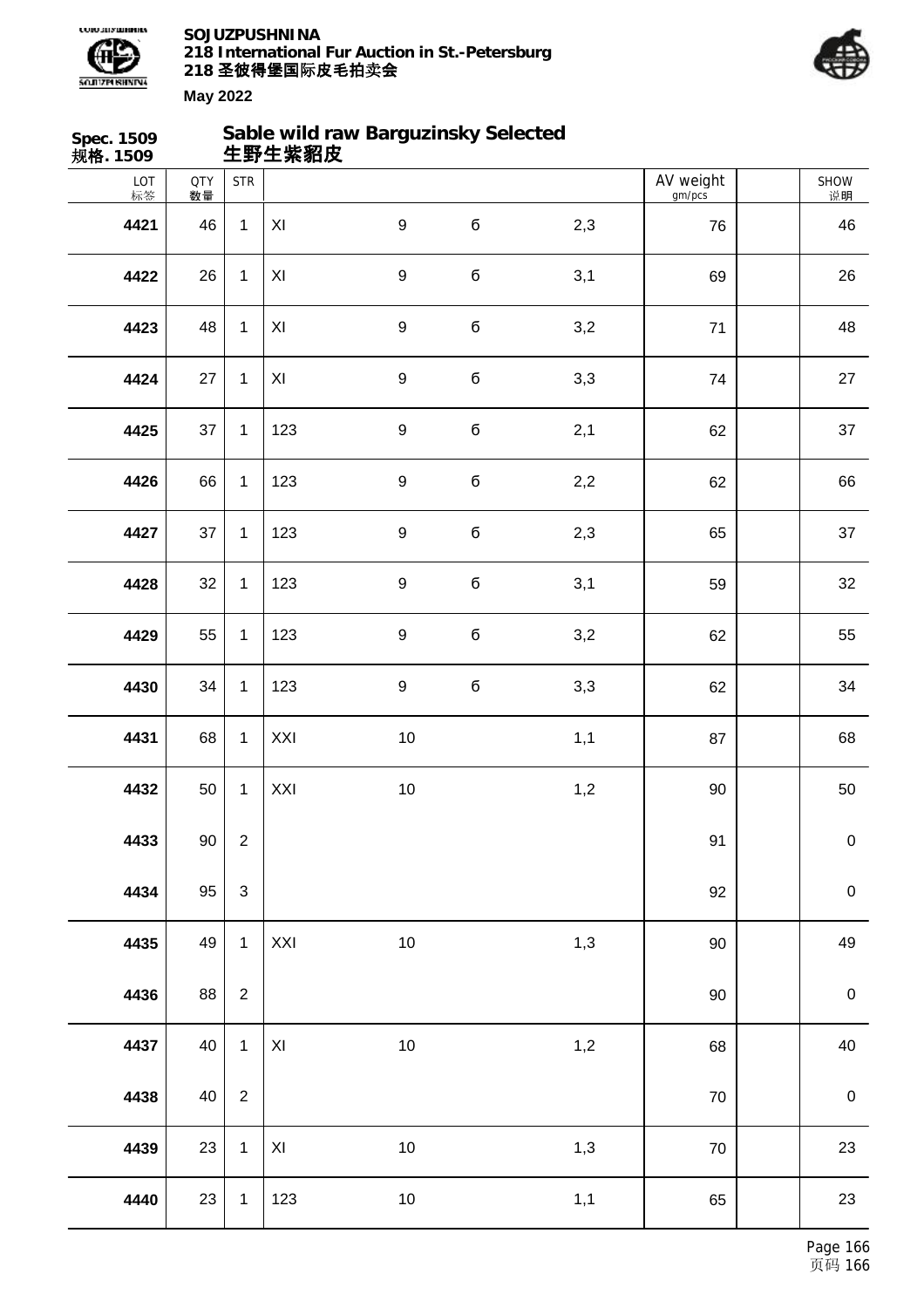



| Spec. 1509<br>规格. 1509 |                  |                | Sable wild raw Barguzinsky Selected<br>生野生紫貂皮 |        |              |     |                     |                  |
|------------------------|------------------|----------------|-----------------------------------------------|--------|--------------|-----|---------------------|------------------|
| LOT<br>标签              | <b>QTY</b><br>数量 | <b>STR</b>     |                                               |        |              |     | AV weight<br>gm/pcs | SHOW<br>说明       |
| 4441                   | 15               | $\mathbf{1}$   | 123                                           | 10     |              | 1,2 | 67                  | 15               |
| 4442                   | 49               | $\mathbf 1$    | XXI                                           | $10$   | $\mathsf a$  | 1,1 | 90                  | 49               |
| 4443                   | 50               | $\mathbf{1}$   | XXI                                           | $10$   | $\mathsf a$  | 1,2 | 86                  | 50               |
| 4444                   | 75               | $\overline{2}$ |                                               |        |              |     | 87                  | $\pmb{0}$        |
| 4445                   | 76               | 3              |                                               |        |              |     | 87                  | $\mathbf 0$      |
| 4446                   | 45               | $\mathbf 1$    | XXI                                           | $10$   | $\mathsf{a}$ | 1,3 | 87                  | 45               |
| 4447                   | 45               | $\overline{c}$ |                                               |        |              |     | 93                  | $\boldsymbol{0}$ |
| 4448                   | 12               | $\mathbf 1$    | X1,1,2                                        | $10$   | $\mathsf a$  | 1,1 | 75                  | 12               |
| 4449                   | 66               | $\mathbf{1}$   | X1,1,2                                        | $10$   | $\mathsf a$  | 1,2 | 65                  | 66               |
| 4450                   | 25               | $\mathbf 1$    | X1,1,2                                        | $10$   | $\mathsf a$  | 1,3 | 68                  | 25               |
| 4451                   | 23               | $\mathbf 1$    | XXI, XI                                       | $10$   | $\mathbf 6$  | 1,1 | 78                  | 23               |
| 4452                   | 57               | $\mathbf 1$    | XXI, XI                                       | $10$   | б            | 1,2 | 84                  | 57               |
| 4453                   | 31               | $\mathbf 1$    | XXI, XI, I, 2                                 | $10\,$ | б            | 1,2 | 81                  | 31               |
| 4454                   | 14               | $\mathbf{1}$   | XXI, XI                                       | $10\,$ | б            | 1,3 | 79                  | 14               |
| 4455                   | 16               | $\mathbf 1$    | XXI, XI, I, 2                                 | $10\,$ | $\bf 6$      | 1,3 | 81                  | 16               |
|                        | 98728            |                |                                               |        |              |     |                     | 28355            |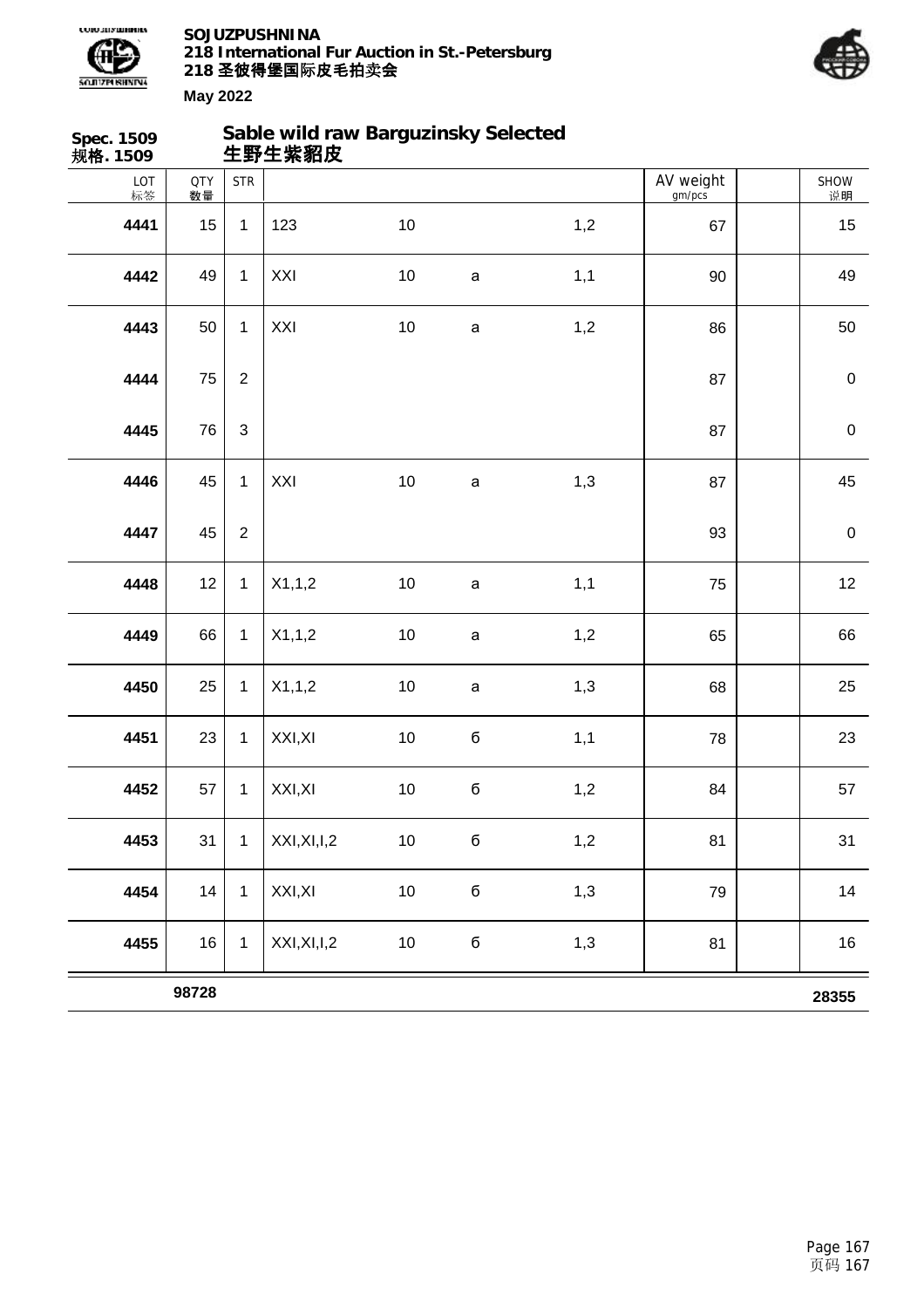



|            | Spec. 1526<br>规格. 1526 |                  |                         |       | Sable wild raw Barguzinsky<br>巴尔古今生野生紫貂皮 |     |                     |                   |
|------------|------------------------|------------------|-------------------------|-------|------------------------------------------|-----|---------------------|-------------------|
|            | LOT<br>标签              | <b>QTY</b><br>数量 | <b>STR</b>              |       |                                          |     | AV weight<br>gm/pcs | <b>SHOW</b><br>说明 |
| <b>BAC</b> | 50269                  | 43               | $\mathbf 1$             | 12,23 | $\,6$                                    | 1,1 | 63                  | 43                |
| <b>BAC</b> | 50270                  | 59               | $\mathbf{1}$            | 12,23 | $\,6$                                    | 1,2 | 63                  | 59                |
| <b>BAC</b> | 50271                  | 47               | $\overline{c}$          |       |                                          |     | 64                  | $\pmb{0}$         |
| <b>BAC</b> | 50272                  | 46               | 3                       |       |                                          |     | 61                  | $\pmb{0}$         |
| <b>BAC</b> | 50273                  | 37               | $\overline{\mathbf{4}}$ |       |                                          |     | 62                  | $\pmb{0}$         |
| <b>BAC</b> | 50274                  | 28               | 5                       |       |                                          |     | 64                  | $\pmb{0}$         |
| <b>BAC</b> | 50275                  | 55               | $\mathbf{1}$            | 12,23 | $\,6$                                    | 1,3 | 65                  | 55                |
| BAC        | 50276                  | 42               | $\overline{c}$          |       |                                          |     | 67                  | $\pmb{0}$         |
| <b>BAC</b> | 50277                  | 39               | 1                       | 12,23 | $\,6$                                    | 2,1 | 62                  | 39                |
| <b>BAC</b> | 50278                  | 42               | 1                       | 12,23 | $\,6$                                    | 2,2 | 62                  | 42                |
| <b>BAC</b> | 50279                  | 40               | $\overline{2}$          |       |                                          |     | 62                  | $\pmb{0}$         |
| <b>BAC</b> | 50280                  | 45               | 3                       |       |                                          |     | 62                  | $\pmb{0}$         |
|            | BAC 50281              | 41               | $\overline{\mathbf{4}}$ |       |                                          |     | 63                  | $\pmb{0}$         |
|            | BAC 50283              | 36               | $\mathbf{1}$            | 12,23 | $\,6\,$                                  | 2,3 | 64                  | 36                |
|            | BAC 50284              | 31               | $\overline{2}$          |       |                                          |     | 65                  | $\,0\,$           |
| BAC        | 50285                  | 35               | 3                       |       |                                          |     | 66                  | $\mathbf 0$       |
|            | BAC 50286              | 29               | $\mathbf{1}$            | 12,23 | $\,6$                                    | 3,1 | 59                  | 29                |
|            | BAC 50287              | 47               | $\mathbf{1}$            | 12,23 | $\,6$                                    | 3,2 | 62                  | 47                |
| <b>BAC</b> | 50288                  | 53               | $\overline{2}$          |       |                                          |     | 64                  | $\,0\,$           |
| BAC        | 50289                  | 46               | $\mathbf{1}$            | 12,23 | $\,6\,$                                  | 3,3 | 63                  | 46                |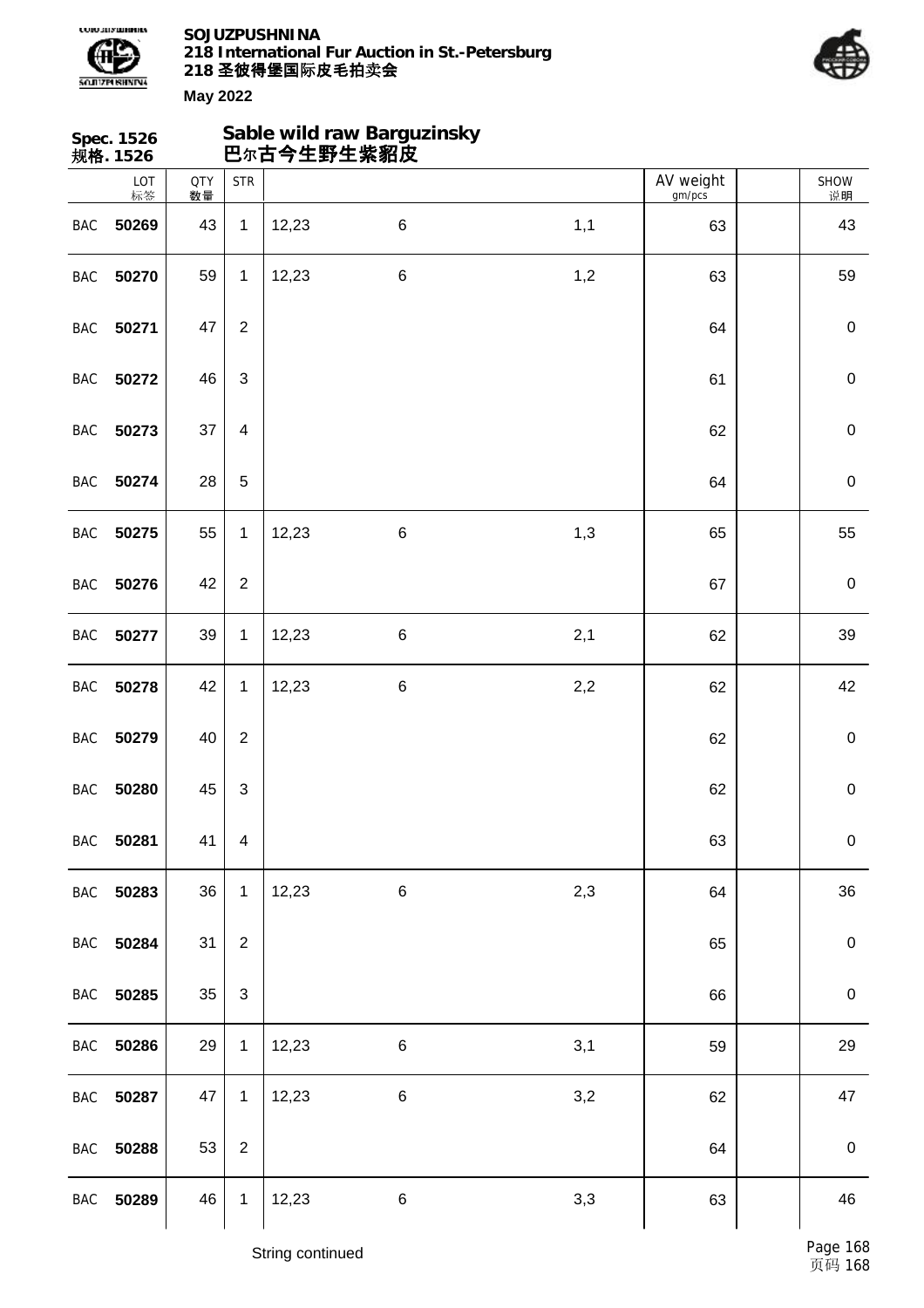



|            | Spec. 1526<br>规格. 1526 |                  |                | 巴尔古今生野生紫貂皮 | Sable wild raw Barguzinsky |              |     |                     |                   |
|------------|------------------------|------------------|----------------|------------|----------------------------|--------------|-----|---------------------|-------------------|
|            | LOT<br>标签              | <b>QTY</b><br>数量 | <b>STR</b>     |            |                            |              |     | AV weight<br>gm/pcs | <b>SHOW</b><br>说明 |
| <b>BAC</b> | 50290                  | 32               | $\overline{2}$ |            |                            |              |     | 62                  | $\pmb{0}$         |
| <b>BAC</b> | 50291                  | 29               | $\sqrt{3}$     |            |                            |              |     | 66                  | $\pmb{0}$         |
| <b>BAC</b> | 50350                  | 50               | $\mathbf{1}$   | XI         | $\,6$                      | $\mathsf{a}$ | 1,2 | 72                  | 50                |
| BAC        | 50351                  | 45               | $\overline{2}$ |            |                            |              |     | 73                  | $\pmb{0}$         |
| <b>BAC</b> | 50352                  | 40               | $\mathfrak{S}$ |            |                            |              |     | 78                  | $\pmb{0}$         |
| BAC        | 50353                  | 50               | $\mathbf{1}$   | XI         | $\,6$                      | $\mathsf{a}$ | 1,3 | 70                  | 50                |
| BAC        | 50354                  | 40               | $\mathbf{1}$   | XI         | $\,6$                      | $\mathsf{a}$ | 2,2 | 70                  | 40                |
| BAC        | 50359                  | 55               | $\mathbf{1}$   | XI         | $\,6$                      | $\mathsf{a}$ | 2,3 | 75                  | 55                |
| <b>BAC</b> | 50360                  | 56               | $\overline{2}$ |            |                            |              |     | 75                  | $\pmb{0}$         |
| <b>BAC</b> | 50361                  | 43               | 1              | XI         | $\,6$                      | $\mathsf{a}$ | 3,1 | 67                  | 43                |
| <b>BAC</b> | 50362                  | 59               | $\mathbf{1}$   | XI         | $\,6$                      | a            | 3,2 | 69                  | 59                |
| <b>BAC</b> | 50363                  | 59               | $\overline{c}$ |            |                            |              |     | 73                  | $\pmb{0}$         |
| <b>BAC</b> | 50364                  | 60               | $\sqrt{3}$     |            |                            |              |     | $72\,$              | $\pmb{0}$         |
| <b>BAC</b> | 50365                  | 45               | $\mathbf{1}$   | XI         | $\,6\,$                    | $\mathbf{a}$ | 3,3 | 73                  | 45                |
| <b>BAC</b> | 50366                  | 46               | $\overline{2}$ |            |                            |              |     | 74                  | $\pmb{0}$         |
| BAC        | 50368                  | 60               | $\mathbf{1}$   | 12,23      | $6\phantom{.}$             | $\mathsf a$  | 1,2 | 63                  | 60                |
| <b>BAC</b> | 50369                  | 60               | $\overline{2}$ |            |                            |              |     | 63                  | $\boldsymbol{0}$  |
| <b>BAC</b> | 50370                  | 37               | $\mathbf{1}$   | 12,23      | 6                          | $\mathbf{a}$ | 1,3 | 65                  | 37                |
| <b>BAC</b> | 50371                  | 35               | $\overline{2}$ |            |                            |              |     | 63                  | $\pmb{0}$         |
| <b>BAC</b> | 50372                  | 49               | $\mathbf{1}$   | 12,23      | $\,6\,$                    | $\mathsf a$  | 2,2 | 63                  | 49                |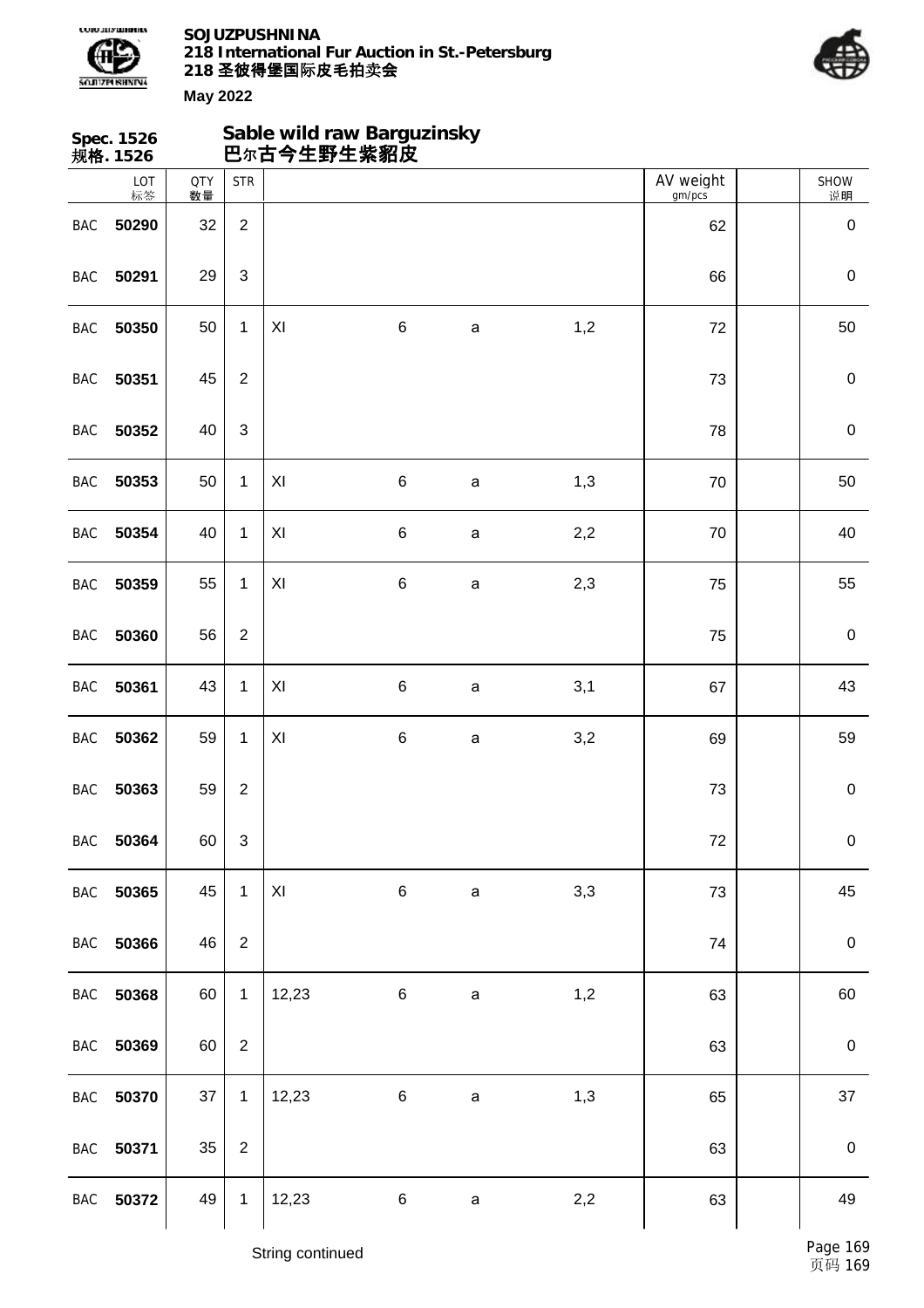



| Sable wild raw Barguzinsky<br>Spec. 1526<br>巴尔古今生野生紫貂皮<br>规格. 1526 |           |                  |                           |       |       |              |     |                     |                   |
|--------------------------------------------------------------------|-----------|------------------|---------------------------|-------|-------|--------------|-----|---------------------|-------------------|
|                                                                    | LOT<br>标签 | <b>QTY</b><br>数量 | <b>STR</b>                |       |       |              |     | AV weight<br>gm/pcs | <b>SHOW</b><br>说明 |
| BAC                                                                | 50373     | 45               | $\overline{2}$            |       |       |              |     | 64                  | $\pmb{0}$         |
| BAC                                                                | 50374     | 59               | $\ensuremath{\mathsf{3}}$ |       |       |              |     | 63                  | $\pmb{0}$         |
| BAC                                                                | 50375     | 59               | $\overline{\mathbf{4}}$   |       |       |              |     | 63                  | $\pmb{0}$         |
| <b>BAC</b>                                                         | 50376     | 60               | $\mathbf{1}$              | 12,23 | $\,6$ | $\mathsf{a}$ | 2,3 | 63                  | 60                |
| BAC                                                                | 50377     | 46               | $\overline{2}$            |       |       |              |     | 67                  | $\pmb{0}$         |
| <b>BAC</b>                                                         | 50378     | 48               | $\mathbf{3}$              |       |       |              |     | 65                  | $\pmb{0}$         |
| BAC                                                                | 50379     | 40               | 1                         | 12,23 | $\,6$ | $\mathsf{a}$ | 3,1 | 60                  | 40                |
| <b>BAC</b>                                                         | 50380     | 60               | $\mathbf{1}$              | 12,23 | $\,6$ | $\mathsf{a}$ | 3,2 | 62                  | 60                |
| BAC                                                                | 50381     | 60               | $\overline{2}$            |       |       |              |     | 63                  | $\pmb{0}$         |
| BAC                                                                | 50382     | 54               | 3                         |       |       |              |     | 63                  | $\pmb{0}$         |
| BAC                                                                | 50383     | 56               | $\overline{\mathbf{4}}$   |       |       |              |     | 62                  | $\pmb{0}$         |
| BAC                                                                | 50384     | 54               | 1                         | 12,23 | $\,6$ | $\mathsf a$  | 3,3 | 63                  | 54                |
| BAC                                                                | 50385     | 55               | $\sqrt{2}$                |       |       |              |     | 64                  | $\pmb{0}$         |
| BAC                                                                | 50386     | 55               | $\ensuremath{\mathsf{3}}$ |       |       |              |     | 65                  | $\pmb{0}$         |
|                                                                    |           | 2542             |                           |       |       |              |     |                     | 1098              |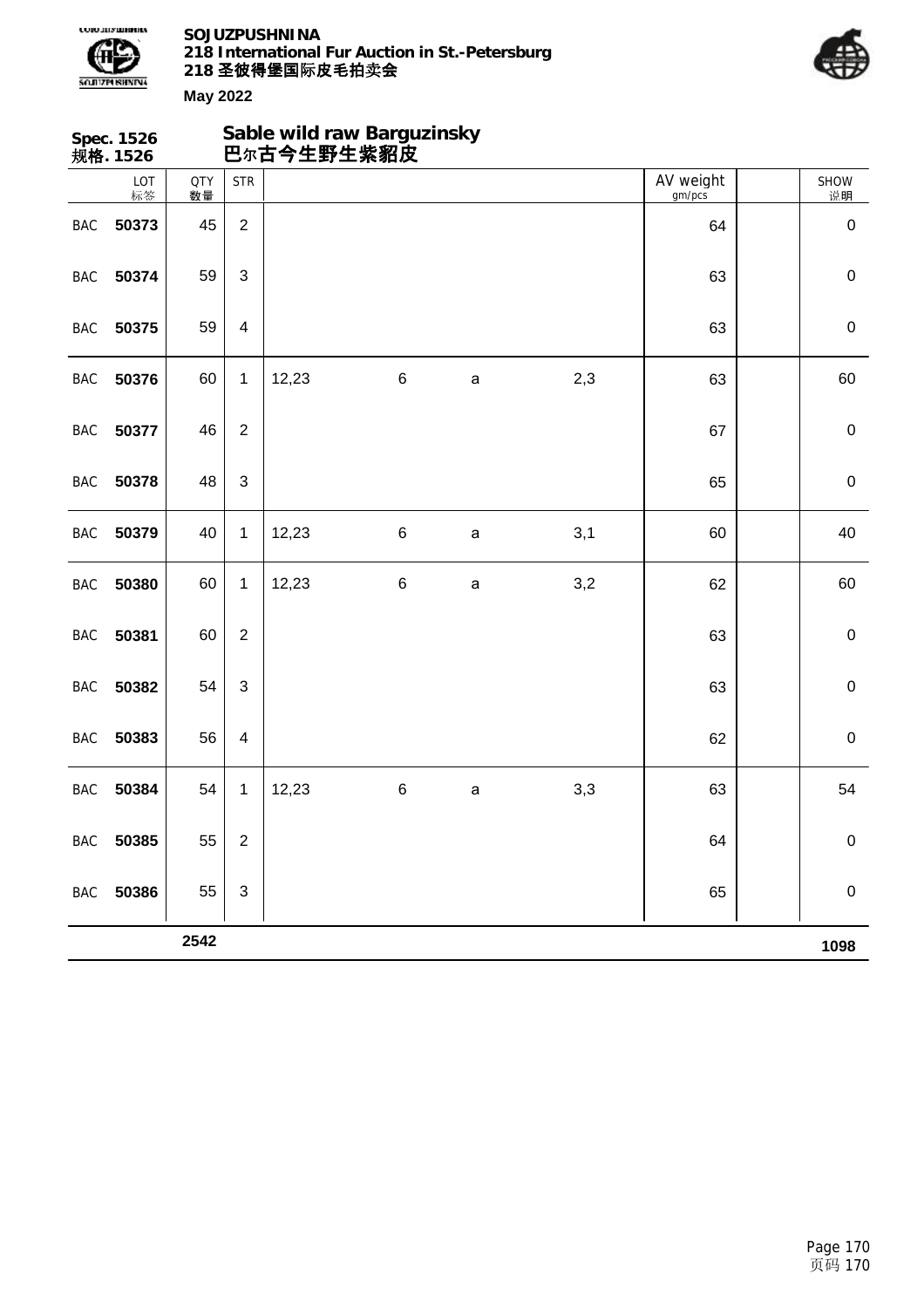

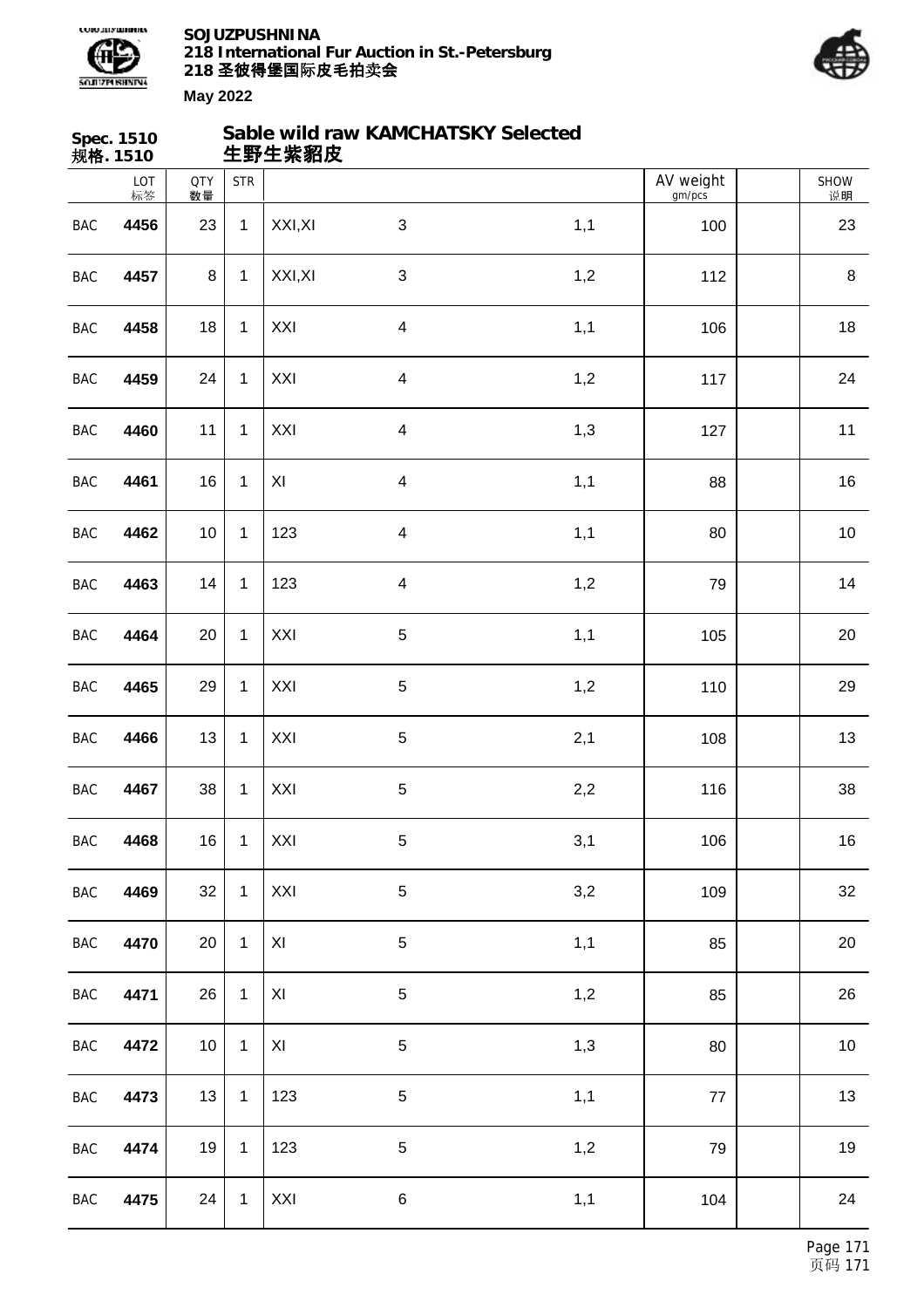



| AV weight<br>LOT<br><b>STR</b><br><b>QTY</b><br><b>SHOW</b><br>标签<br>gm/pcs<br>说明<br>数量<br>$\mathbf{1}$<br>XXI<br>$\,6$<br>1,2<br><b>BAC</b><br>4476<br>112<br>25<br>25<br>$\,6$<br>1,3<br>15<br>XXI<br>15<br>4477<br>$\mathbf{1}$<br>120<br><b>BAC</b><br>XXI<br>2,1<br>$\mathbf{1}$<br>$\,6$<br>17<br>106<br>17<br>BAC<br>4478<br>$\,6\,$<br>2,2<br>35<br>$\mathbf{1}$<br>XXI<br>35<br><b>BAC</b><br>4479<br>111<br>14<br>$\mathbf{1}$<br>XXI<br>$\,6$<br>14<br><b>BAC</b><br>2,3<br>121<br>4480<br>3,1<br>XXI<br>$\,6$<br>17<br>4481<br>17<br>$\mathbf{1}$<br><b>BAC</b><br>100<br>XXI<br>3,2<br>$\mathbf{1}$<br>$\,6$<br>23<br>23<br>104<br>BAC<br>4482<br>XXI<br>$\,6\,$<br>3,3<br>11<br>$\mathbf{1}$<br>11<br><b>BAC</b><br>4483<br>109<br>12<br>$\mathbf{1}$<br>XI<br>$\,6$<br>1,1<br>12<br><b>BAC</b><br>4484<br>92<br>33<br>XI<br>$\,6$<br>1,2<br>33<br>$\mathbf{1}$<br>85<br><b>BAC</b><br>4485<br>XI<br>2,1<br>18<br>$\mathbf{1}$<br>$\,6$<br>18<br>83<br>BAC<br>4486<br>2,2<br>13<br>XI<br>$\,6$<br>13<br>4487<br>1<br>92<br><b>BAC</b><br>4488<br>9<br>1,1<br>$\boldsymbol{9}$<br>$\mathbf{1}$<br>123<br>$\,6$<br>$\mathsf{BAC}$<br>78<br>123<br>$\,6\,$<br>1,2<br>13<br>BAC<br>4489<br>13<br>$\mathbf{1}$<br>77<br>13<br>XXI, XI<br>$\overline{7}$<br>1,1<br>BAC<br>$\overline{1}$<br>13<br>4490<br>100<br>$9\,$<br>XXI, XI<br>$\boldsymbol{7}$<br>1,2<br>$\boldsymbol{9}$<br>BAC<br>4491<br>100<br>$\mathbf{1}$<br>1,1<br>XXI<br>BAC<br>4492<br>14<br>$\mathbf 1$<br>$\overline{4}$<br>14<br>107<br>$\mathsf a$<br>1,2<br>26<br>BAC<br>4493<br>26<br>XXI<br>$\overline{\mathbf{4}}$<br>$\mathbf{1}$<br>115<br>$\mathsf a$<br>BAC<br>12<br>$\mathbf{1}$<br>XI<br>$\overline{\mathbf{4}}$<br>1,1<br>12<br>4494<br>92<br>$\mathsf a$<br>13<br>BAC<br>13<br>XI<br>$\overline{\mathbf{4}}$<br>1,2<br>92<br>4495<br>$\mathbf{1}$<br>$\mathsf a$ | Spec. 1510<br>规格. 1510 |  | 生野生紫貂皮 | Sable wild raw KAMCHATSKY Selected |  |  |  |
|----------------------------------------------------------------------------------------------------------------------------------------------------------------------------------------------------------------------------------------------------------------------------------------------------------------------------------------------------------------------------------------------------------------------------------------------------------------------------------------------------------------------------------------------------------------------------------------------------------------------------------------------------------------------------------------------------------------------------------------------------------------------------------------------------------------------------------------------------------------------------------------------------------------------------------------------------------------------------------------------------------------------------------------------------------------------------------------------------------------------------------------------------------------------------------------------------------------------------------------------------------------------------------------------------------------------------------------------------------------------------------------------------------------------------------------------------------------------------------------------------------------------------------------------------------------------------------------------------------------------------------------------------------------------------------------------------------------------------------------------------------------------------------------------------------------------------------------------------------|------------------------|--|--------|------------------------------------|--|--|--|
|                                                                                                                                                                                                                                                                                                                                                                                                                                                                                                                                                                                                                                                                                                                                                                                                                                                                                                                                                                                                                                                                                                                                                                                                                                                                                                                                                                                                                                                                                                                                                                                                                                                                                                                                                                                                                                                          |                        |  |        |                                    |  |  |  |
|                                                                                                                                                                                                                                                                                                                                                                                                                                                                                                                                                                                                                                                                                                                                                                                                                                                                                                                                                                                                                                                                                                                                                                                                                                                                                                                                                                                                                                                                                                                                                                                                                                                                                                                                                                                                                                                          |                        |  |        |                                    |  |  |  |
|                                                                                                                                                                                                                                                                                                                                                                                                                                                                                                                                                                                                                                                                                                                                                                                                                                                                                                                                                                                                                                                                                                                                                                                                                                                                                                                                                                                                                                                                                                                                                                                                                                                                                                                                                                                                                                                          |                        |  |        |                                    |  |  |  |
|                                                                                                                                                                                                                                                                                                                                                                                                                                                                                                                                                                                                                                                                                                                                                                                                                                                                                                                                                                                                                                                                                                                                                                                                                                                                                                                                                                                                                                                                                                                                                                                                                                                                                                                                                                                                                                                          |                        |  |        |                                    |  |  |  |
|                                                                                                                                                                                                                                                                                                                                                                                                                                                                                                                                                                                                                                                                                                                                                                                                                                                                                                                                                                                                                                                                                                                                                                                                                                                                                                                                                                                                                                                                                                                                                                                                                                                                                                                                                                                                                                                          |                        |  |        |                                    |  |  |  |
|                                                                                                                                                                                                                                                                                                                                                                                                                                                                                                                                                                                                                                                                                                                                                                                                                                                                                                                                                                                                                                                                                                                                                                                                                                                                                                                                                                                                                                                                                                                                                                                                                                                                                                                                                                                                                                                          |                        |  |        |                                    |  |  |  |
|                                                                                                                                                                                                                                                                                                                                                                                                                                                                                                                                                                                                                                                                                                                                                                                                                                                                                                                                                                                                                                                                                                                                                                                                                                                                                                                                                                                                                                                                                                                                                                                                                                                                                                                                                                                                                                                          |                        |  |        |                                    |  |  |  |
|                                                                                                                                                                                                                                                                                                                                                                                                                                                                                                                                                                                                                                                                                                                                                                                                                                                                                                                                                                                                                                                                                                                                                                                                                                                                                                                                                                                                                                                                                                                                                                                                                                                                                                                                                                                                                                                          |                        |  |        |                                    |  |  |  |
|                                                                                                                                                                                                                                                                                                                                                                                                                                                                                                                                                                                                                                                                                                                                                                                                                                                                                                                                                                                                                                                                                                                                                                                                                                                                                                                                                                                                                                                                                                                                                                                                                                                                                                                                                                                                                                                          |                        |  |        |                                    |  |  |  |
|                                                                                                                                                                                                                                                                                                                                                                                                                                                                                                                                                                                                                                                                                                                                                                                                                                                                                                                                                                                                                                                                                                                                                                                                                                                                                                                                                                                                                                                                                                                                                                                                                                                                                                                                                                                                                                                          |                        |  |        |                                    |  |  |  |
|                                                                                                                                                                                                                                                                                                                                                                                                                                                                                                                                                                                                                                                                                                                                                                                                                                                                                                                                                                                                                                                                                                                                                                                                                                                                                                                                                                                                                                                                                                                                                                                                                                                                                                                                                                                                                                                          |                        |  |        |                                    |  |  |  |
|                                                                                                                                                                                                                                                                                                                                                                                                                                                                                                                                                                                                                                                                                                                                                                                                                                                                                                                                                                                                                                                                                                                                                                                                                                                                                                                                                                                                                                                                                                                                                                                                                                                                                                                                                                                                                                                          |                        |  |        |                                    |  |  |  |
|                                                                                                                                                                                                                                                                                                                                                                                                                                                                                                                                                                                                                                                                                                                                                                                                                                                                                                                                                                                                                                                                                                                                                                                                                                                                                                                                                                                                                                                                                                                                                                                                                                                                                                                                                                                                                                                          |                        |  |        |                                    |  |  |  |
|                                                                                                                                                                                                                                                                                                                                                                                                                                                                                                                                                                                                                                                                                                                                                                                                                                                                                                                                                                                                                                                                                                                                                                                                                                                                                                                                                                                                                                                                                                                                                                                                                                                                                                                                                                                                                                                          |                        |  |        |                                    |  |  |  |
|                                                                                                                                                                                                                                                                                                                                                                                                                                                                                                                                                                                                                                                                                                                                                                                                                                                                                                                                                                                                                                                                                                                                                                                                                                                                                                                                                                                                                                                                                                                                                                                                                                                                                                                                                                                                                                                          |                        |  |        |                                    |  |  |  |
|                                                                                                                                                                                                                                                                                                                                                                                                                                                                                                                                                                                                                                                                                                                                                                                                                                                                                                                                                                                                                                                                                                                                                                                                                                                                                                                                                                                                                                                                                                                                                                                                                                                                                                                                                                                                                                                          |                        |  |        |                                    |  |  |  |
|                                                                                                                                                                                                                                                                                                                                                                                                                                                                                                                                                                                                                                                                                                                                                                                                                                                                                                                                                                                                                                                                                                                                                                                                                                                                                                                                                                                                                                                                                                                                                                                                                                                                                                                                                                                                                                                          |                        |  |        |                                    |  |  |  |
|                                                                                                                                                                                                                                                                                                                                                                                                                                                                                                                                                                                                                                                                                                                                                                                                                                                                                                                                                                                                                                                                                                                                                                                                                                                                                                                                                                                                                                                                                                                                                                                                                                                                                                                                                                                                                                                          |                        |  |        |                                    |  |  |  |
|                                                                                                                                                                                                                                                                                                                                                                                                                                                                                                                                                                                                                                                                                                                                                                                                                                                                                                                                                                                                                                                                                                                                                                                                                                                                                                                                                                                                                                                                                                                                                                                                                                                                                                                                                                                                                                                          |                        |  |        |                                    |  |  |  |
|                                                                                                                                                                                                                                                                                                                                                                                                                                                                                                                                                                                                                                                                                                                                                                                                                                                                                                                                                                                                                                                                                                                                                                                                                                                                                                                                                                                                                                                                                                                                                                                                                                                                                                                                                                                                                                                          |                        |  |        |                                    |  |  |  |
|                                                                                                                                                                                                                                                                                                                                                                                                                                                                                                                                                                                                                                                                                                                                                                                                                                                                                                                                                                                                                                                                                                                                                                                                                                                                                                                                                                                                                                                                                                                                                                                                                                                                                                                                                                                                                                                          |                        |  |        |                                    |  |  |  |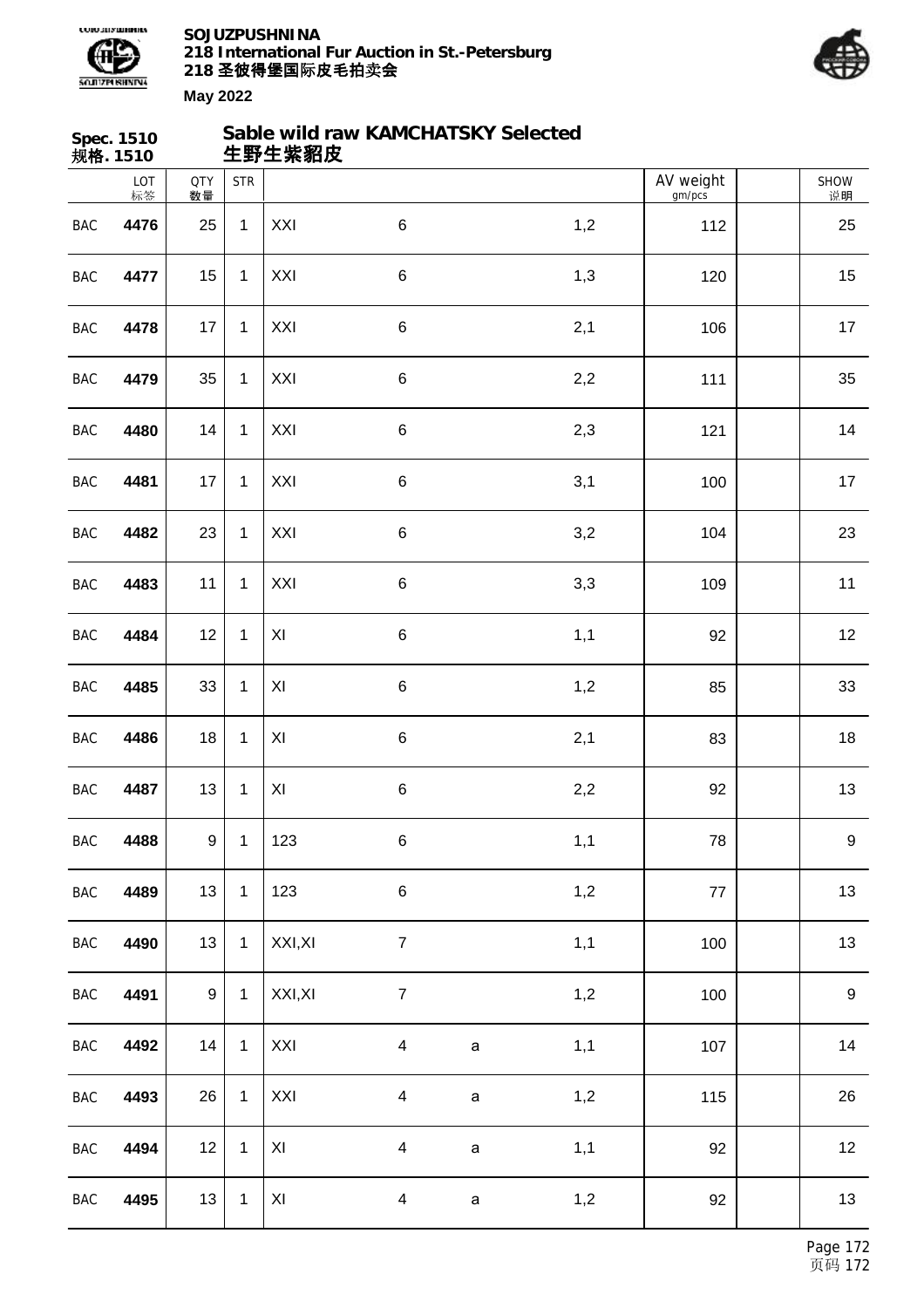



|            | Spec. 1510<br>规格. 1510 |                  |              | 生野生紫貂皮  | Sable wild raw KAMCHATSKY Selected |              |         |                     |                   |
|------------|------------------------|------------------|--------------|---------|------------------------------------|--------------|---------|---------------------|-------------------|
|            | LOT<br>标签              | <b>QTY</b><br>数量 | <b>STR</b>   |         |                                    |              |         | AV weight<br>gm/pcs | <b>SHOW</b><br>说明 |
| <b>BAC</b> | 4496                   | 27               | $\mathbf{1}$ | XXI     | $\sqrt{5}$                         | $\mathbf{a}$ | 1,1     | 104                 | 27                |
| <b>BAC</b> | 4497                   | 33               | $\mathbf{1}$ | XXI     | $\sqrt{5}$                         | $\mathsf a$  | 1,2     | 106                 | 33                |
| BAC        | 4498                   | 25               | $\mathbf{1}$ | XXI     | $\sqrt{5}$                         | $\mathsf a$  | 2,1     | 108                 | 25                |
| BAC        | 4499                   | 24               | $\mathbf{1}$ | XXI     | $\sqrt{5}$                         | a            | 2,2     | 117                 | 24                |
| <b>BAC</b> | 4500                   | 24               | $\mathbf{1}$ | XI      | $\sqrt{5}$                         | $\mathsf a$  | 1,1     | 88                  | 24                |
| <b>BAC</b> | 4501                   | 27               | $\mathbf{1}$ | XI      | $\sqrt{5}$                         | $\mathsf a$  | 1,2     | 89                  | 27                |
| BAC        | 4502                   | 25               | $\mathbf{1}$ | XXI     | $\,6$                              | $\mathsf a$  | 1,1     | 104                 | 25                |
| BAC        | 4503                   | 35               | $\mathbf{1}$ | XXI     | $\,6$                              | $\mathsf a$  | 1,2     | 114                 | 35                |
| <b>BAC</b> | 4504                   | 11               | $\mathbf 1$  | XI      | $\,6$                              | $\mathsf a$  | 1,1     | 91                  | 11                |
| BAC        | 4505                   | 18               | $\mathbf{1}$ | XI      | $\,6$                              | $\mathsf{a}$ | 1,2     | 94                  | 18                |
| <b>BAC</b> | 4506                   | 10 <sup>°</sup>  | $\mathbf{1}$ | XXI, XI | $\overline{\mathbf{4}}$            | б            | 1,1     | 100                 | 10                |
| BAC        | 4507                   | 35               | 1            | XXI, XI | $\sqrt{5}$                         | $\mathbf 6$  | 1,1     | 97                  | 35                |
| BAC        | 4508                   | $17 \mid$        | $\mathbf{1}$ | XXI, XI | $\sqrt{5}$                         | $\mathbf 6$  | 1,2     | 100                 | $17$              |
| BAC        | 4509                   | 15               | $\mathbf{1}$ | XXI, XI | $\,6$                              | б            | 1,1     | 100                 | 15                |
| BAC        | 4510                   | 16               | $\mathbf{1}$ | XXI, XI | $\,6$                              | $\mathbf 6$  | 1,2     | 100                 | 16                |
| BAC        | 4511                   | 15               | $\mathbf{1}$ | XXI, XI | $\ensuremath{\mathsf{3}}$          | $-la$        | 1, 1, 1 | 100                 | 15                |
| BAC        | 4512                   | 23               | $\mathbf{1}$ | XXI, XI | $\overline{\mathbf{4}}$            | $-la$        | 1, 1, 1 | 91                  | 23                |
| BAC        | 4513                   | 28               | $\mathbf{1}$ | XXI, XI | $\overline{\mathbf{4}}$            | $-la$        | 1, 2, 1 | 100                 | 28                |
| BAC        | 4514                   | 12               | $\mathbf{1}$ | XXI, XI | $\overline{\mathbf{4}}$            | $-la$        | 1, 1, 2 | 100                 | 12                |
| BAC        | 4515                   | $\overline{7}$   | $\mathbf{1}$ | XXI, XI | $\overline{\mathbf{4}}$            | $-la$        | 1,2,2   | 86                  | $\overline{7}$    |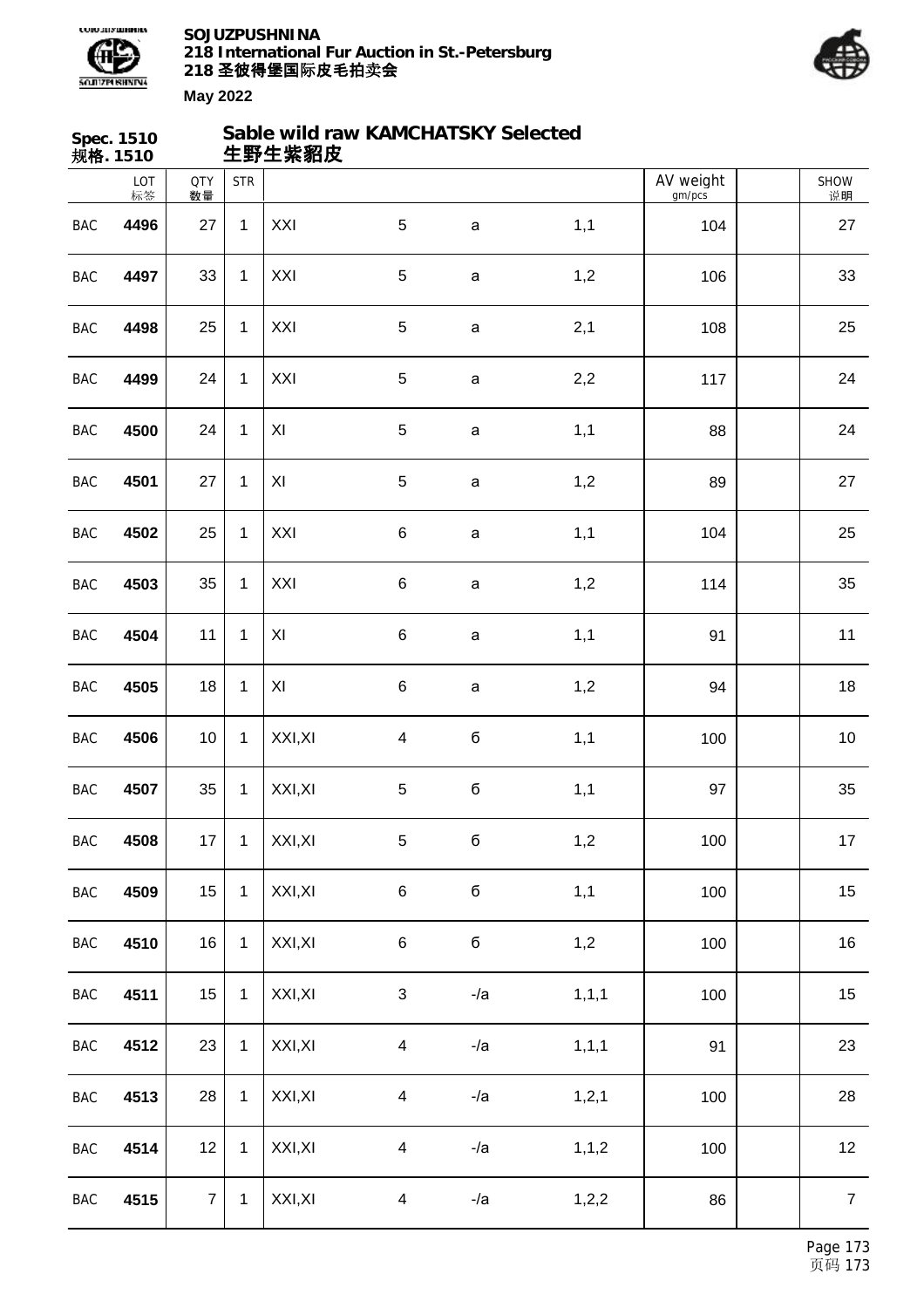



|            | Spec. 1510<br>规格. 1510 |                  |              | 生野生紫貂皮  | Sable wild raw KAMCHATSKY Selected |       |          |                     |                   |
|------------|------------------------|------------------|--------------|---------|------------------------------------|-------|----------|---------------------|-------------------|
|            | LOT<br>标签              | <b>QTY</b><br>数量 | <b>STR</b>   |         |                                    |       |          | AV weight<br>gm/pcs | <b>SHOW</b><br>说明 |
| BAC        | 4516                   | 14               | $\mathbf{1}$ | XXI, XI | $\overline{4}$                     | $-la$ | 1, 1, 3  | 100                 | 14                |
| <b>BAC</b> | 4517                   | 14               | $\mathbf{1}$ | XXI, XI | $\overline{\mathbf{4}}$            | $-la$ | 1,2,3    | 100                 | 14                |
| <b>BAC</b> | 4518                   | $\overline{7}$   | $\mathbf{1}$ | XXI, XI | $\overline{\mathcal{A}}$           | $-la$ | 1, 1, 5  | 100                 | $\overline{7}$    |
| BAC        | 4519                   | 22               | $\mathbf{1}$ | XXI, XI | $\overline{5}$                     | $-la$ | 1, 1, 1  | 100                 | 22                |
| BAC        | 4520                   | 35               | $\mathbf{1}$ | XXI, XI | $\overline{5}$                     | $-la$ | 1,2,1    | 100                 | 35                |
| <b>BAC</b> | 4521                   | 35               | $\mathbf{1}$ | XXI, XI | $\overline{5}$                     | $-la$ | 1, 3, 1  | 97                  | 35                |
| <b>BAC</b> | 4522                   | 33               | $\mathbf{1}$ | XXI, XI | $\sqrt{5}$                         | $-la$ | 1, 1, 2  | 100                 | 33                |
| BAC        | 4523                   | 41               | $\mathbf{1}$ | XXI, XI | $\sqrt{5}$                         | $-la$ | 1,2,2    | 105                 | 41                |
| BAC        | 4524                   | 11               | $\mathbf{1}$ | XXI, XI | $\sqrt{5}$                         | $-la$ | 1, 1, 3  | 91                  | 11                |
| <b>BAC</b> | 4525                   | 22               | $\mathbf{1}$ | XXI, XI | $\overline{5}$                     | $-la$ | 1, 2, 3  | 95                  | 22                |
| <b>BAC</b> | 4526                   | 10               | $\mathbf{1}$ | XXI, XI | $\sqrt{5}$                         | $-la$ | 1,1,45   | 90                  | 10                |
| BAC        | 4527                   | 14               | $\mathbf{1}$ | XXI, XI | $\sqrt{5}$                         | $-la$ | 1,2,45   | 100                 | 14                |
| BAC        | 4528                   | 13               | $\mathbf{1}$ | XXI, XI | $\sqrt{5}$                         | $-la$ | 1,3,45   | 100                 | 13                |
| BAC        | 4529                   | 15               | $\mathbf{1}$ | XXI, XI | $\,6$                              | $-la$ | 1, 1, 2  | 93                  | 15                |
| BAC        | 4530                   | 23               | $\mathbf{1}$ | XXI, XI | $\,6$                              | $-la$ | 1, 2, 2  | 100                 | 23                |
| BAC        | 4531                   | 11               | $\mathbf{1}$ | XXI, XI | $\,6$                              | $-la$ | 1, 1, 3  | 100                 | 11                |
| BAC        | 4532                   | 16               | $\mathbf{1}$ | XXI, XI | $\,6$                              | $-la$ | 1, 2, 3  | 94                  | 16                |
| BAC        | 4533                   | 11               | $\mathbf{1}$ | XXI, XI | $\,6$                              | $-la$ | 1, 1, 45 | 91                  | 11                |
| BAC        | 4534                   | 18               | $\mathbf{1}$ | XXI, XI | $\,6$                              | $-la$ | 1,2,45   | 100                 | 18                |
| BAC        | 4535                   | 12               | $\mathbf{1}$ | XXI, XI | $\overline{7}$                     | $-la$ | 1,2,345  | 100                 | 12                |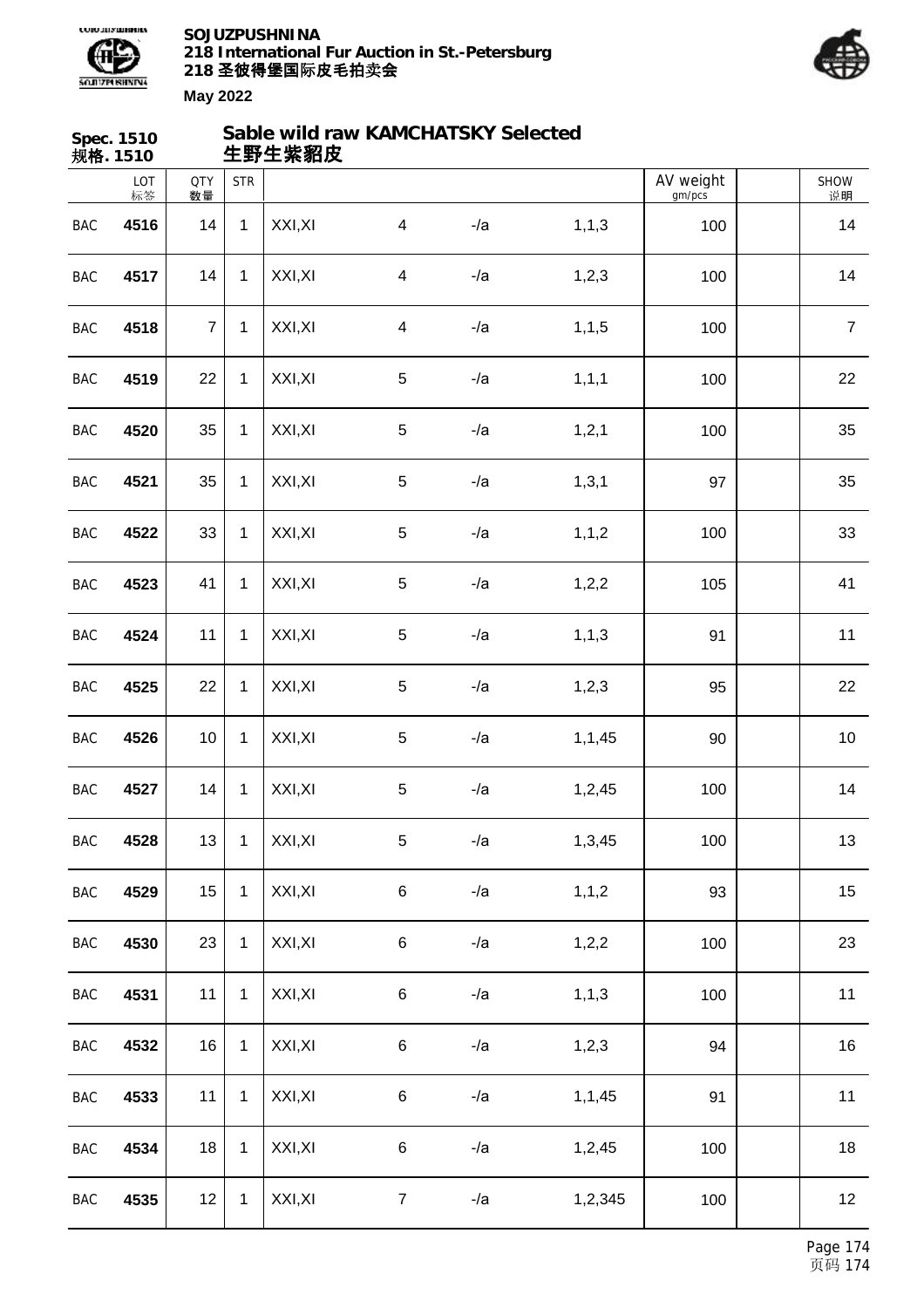



| Spec. 1510 | Sable wild raw KAMCHATSKY Selected |
|------------|------------------------------------|
| 规格. 1510   | 生野生紫貂皮                             |
|            |                                    |

**1530 1530**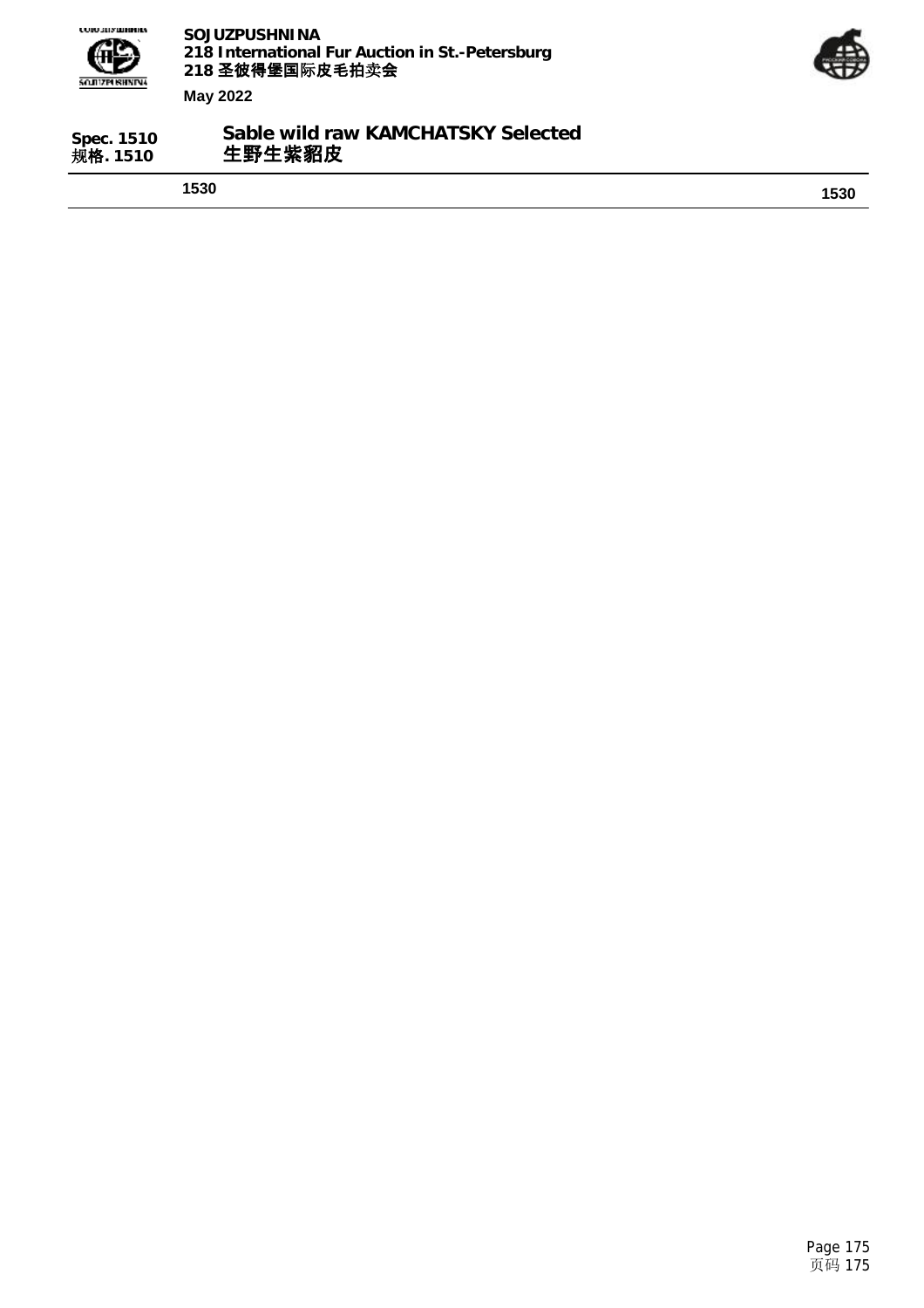



| Spec. 1511<br>规格. 1511 |                  |                | Sable wild raw Eniseisky<br>叶尼塞生野生紫貂皮 |                |                   |       |                     |                  |
|------------------------|------------------|----------------|---------------------------------------|----------------|-------------------|-------|---------------------|------------------|
| LOT<br>标签              | <b>QTY</b><br>数量 | <b>STR</b>     |                                       |                |                   |       | AV weight<br>gm/pcs | SHOW<br>说明       |
| 4536                   | 22               | $\mathbf{1}$   | XXI, XI, I, 2                         | $\overline{4}$ | 10\12             | 1,2   | 59                  | 22               |
| 4537                   | 72               | $\mathbf{1}$   | XXI, XI                               | $\sqrt{5}$     | 42\30             | 1,2   | 64                  | 72               |
| 4538                   | 25               | $\mathbf{1}$   | XXI, XI                               | $\sqrt{5}$     | 15\10             | 2,2   | 64                  | 25               |
| 4539                   | 32               | $\mathbf{1}$   | 123                                   | $\sqrt{5}$     | $17\backslash 15$ | 1,2   | 56                  | 32               |
| 4540                   | 29               | $\mathbf{1}$   | XXI, XI                               | $\,6\,$        | 19\10             | 1,1   | 59                  | 29               |
| 4541                   | 52               | $\mathbf{1}$   | XXI, XI                               | $\,6$          | $30\frac{22}{2}$  | 1,2   | 62                  | 52               |
| 4542                   | 53               | $\overline{2}$ |                                       |                | $35\frac{18}{3}$  |       | 66                  | $\pmb{0}$        |
| 4543                   | 62               | $\mathbf{1}$   | XXI, XI                               | $\,6\,$        | 32\30             | 1,3   | 65                  | 62               |
| 4544                   | 53               | $\overline{2}$ |                                       |                | $32\frac{21}{2}$  |       | 68                  | $\pmb{0}$        |
| 4545                   | 13               | $\mathbf{1}$   | 123                                   | $\,6\,$        | $9\backslash 4$   | 1,1   | 54                  | 13               |
| 4546                   | 42               | $\mathbf 1$    | 123                                   | $\,6\,$        | $30\frac{12}{2}$  | 1,2   | 57                  | 42               |
| 4547                   | 25               | 1              | 123                                   | $\,6$          | $18\sqrt{7}$      | 1,3   | 56                  | 25               |
| 4548                   | 29               | $\mathbf{1}$   | XXI, XI                               | $\,6\,$        | $17\backslash12$  | 1,2,2 | 59                  | 29               |
| 4549                   | 21               | $\mathbf{1}$   | XXI, XI                               | $\overline{7}$ | $12\$             | 1,1   | 67                  | 21               |
| 4550                   | 46               | $\mathbf{1}$   | XXI, XI                               | $\overline{7}$ | 26\20             | 1,2   | 67                  | 46               |
| 4551                   | 42               | $\overline{2}$ |                                       |                | 26\16             |       | 69                  | $\boldsymbol{0}$ |
| 4552                   | 45               | $\mathbf{1}$   | XXI, XI                               | $\overline{7}$ | $34\backslash11$  | 1,3   | 67                  | 45               |
| 4553                   | 43               | $\overline{2}$ |                                       |                | 20\23             |       | 65                  | $\boldsymbol{0}$ |
| 4554                   | 19               | $\mathbf{1}$   | XXI, XI                               | $\overline{7}$ | 10\9              | 2,1   | 68                  | 19               |
| 4555                   | 64               | $\mathbf{1}$   | XXI, XI                               | $\overline{7}$ | 34\30             | 2,2   | 64                  | 64               |
|                        |                  |                |                                       |                |                   |       |                     |                  |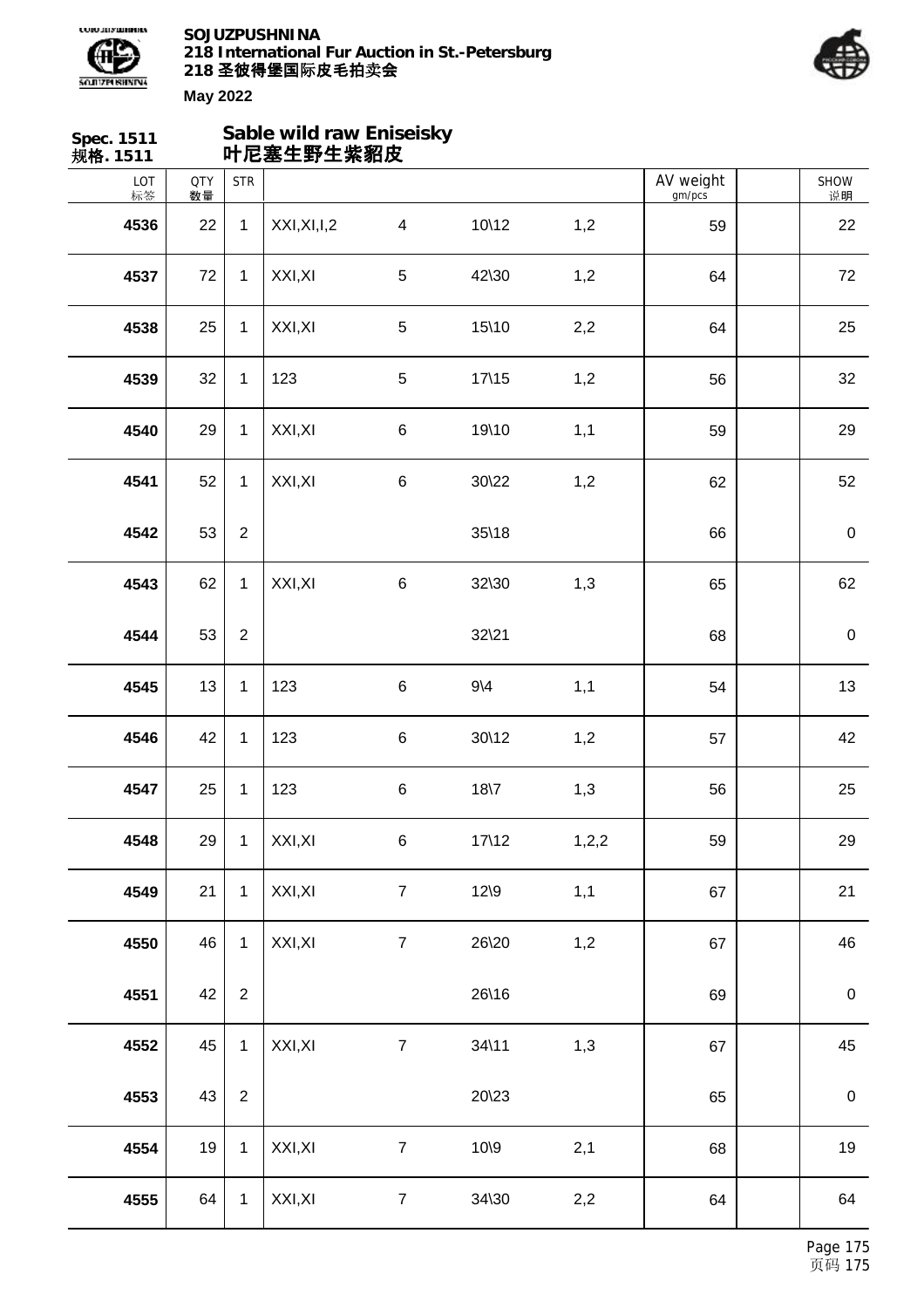



| Spec. 1511<br>规格. 1511 | Sable wild raw Eniseisky<br>叶尼塞生野生紫貂皮 |              |               |                |                  |       |                     |  |                   |
|------------------------|---------------------------------------|--------------|---------------|----------------|------------------|-------|---------------------|--|-------------------|
| LOT<br>标签              | <b>QTY</b><br>数量                      | <b>STR</b>   |               |                |                  |       | AV weight<br>gm/pcs |  | <b>SHOW</b><br>说明 |
| 4556                   | 49                                    | $\mathbf{1}$ | XXI, XI       | $\overline{7}$ | $30\frac{19}{9}$ | 2,3   | 65                  |  | 49                |
| 4557                   | 34                                    | $\mathbf{1}$ | 123           | $\overline{7}$ | 20\14            | 1,2   | 56                  |  | 34                |
| 4558                   | 33                                    | $\mathbf{1}$ | 123           | $\overline{7}$ | $25\,8$          | 2,2   | 55                  |  | 33                |
| 4559                   | 28                                    | $\mathbf{1}$ | 123           | $\overline{7}$ | 18\10            | 2,3   | 57                  |  | 28                |
| 4560                   | 21                                    | $\mathbf{1}$ | XXI, XI, I, 2 | $\overline{7}$ | 15/6             | 1,2,3 | 62                  |  | 21                |
| 4561                   | 51                                    | $\mathbf{1}$ | XXI, XI       | 8              | 32\19            | 1,2   | 65                  |  | 51                |
| 4562                   | 49                                    | $\mathbf{1}$ | XXI, XI       | 8              | 32\17            | 1,3   | 67                  |  | 49                |
| 4563                   | 29                                    | $\mathbf{1}$ | XXI, XI       | $\,8\,$        | 19\10            | 2,1   | 66                  |  | 29                |
| 4564                   | 48                                    | $\mathbf{1}$ | XXI, XI       | $\,8\,$        | $37 \times 11$   | 2,2   | 69                  |  | 48                |
| 4565                   | 48                                    | $\mathbf{1}$ | XXI, XI       | 8              | $36\frac{12}{2}$ | 2,3   | $\pmb{0}$           |  | 48                |
| 4566                   | 15                                    | $\mathbf{1}$ | 123           | 8              | $10\overline{5}$ | 1,1   | 60                  |  | 15                |
| 4567                   | 26                                    | $\mathbf{1}$ | 123           | 8              | $20\,6$          | 1,2   | 58                  |  | 26                |
| 4568                   | 31                                    | $\mathbf{1}$ | 123           | 8              | $25\,6$          | 1,3   | 58                  |  | 31                |
| 4569                   | 26                                    | $\mathbf{1}$ | XXI, XI, I, 2 | $\bf 8$        | $20\,6$          | 1,2,3 | 62                  |  | 26                |
|                        | 1277                                  |              |               |                |                  |       |                     |  | 1086              |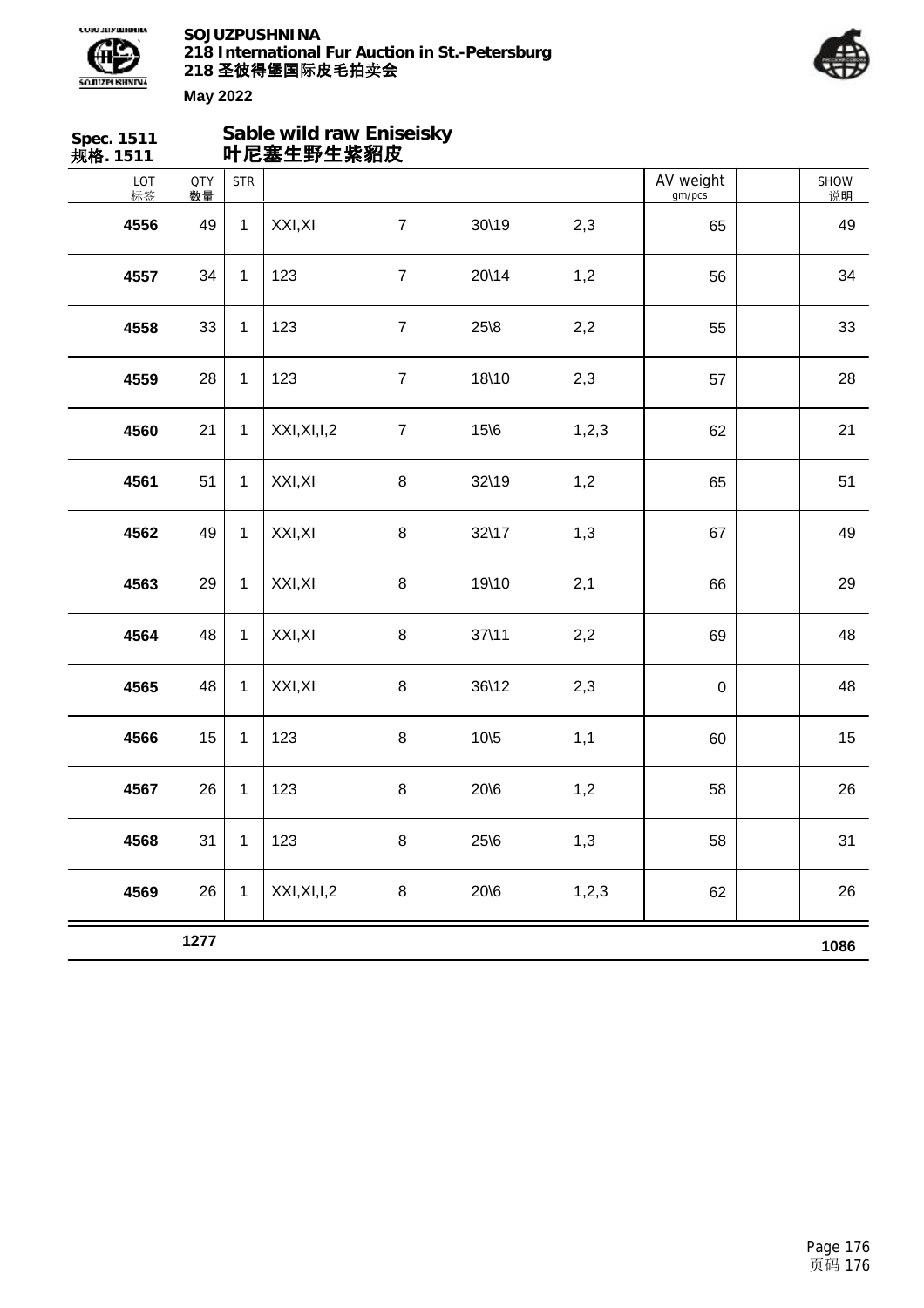



| Spec. 1512<br>规格. 1512 |                  |                | 生野生紫貂皮  | Sable wild raw Amursky, Jakutsky |                  |         |                     |            |
|------------------------|------------------|----------------|---------|----------------------------------|------------------|---------|---------------------|------------|
| LOT<br>标签              | <b>QTY</b><br>数量 | <b>STR</b>     |         |                                  |                  |         | AV weight<br>gm/pcs | SHOW<br>说明 |
| 4570                   | 18               | $\mathbf{1}$   | 123     | $\mathfrak{S}$                   | $10\$            | 1,1     | 50                  | 18         |
| 4571                   | 16               | $\mathbf{1}$   | 123     | $\mathfrak{S}$                   | $10\,6$          | 1,2     | 50                  | 16         |
| 4572                   | 31               | $\mathbf{1}$   | 123     | $\overline{\mathbf{4}}$          | $25\,6$          | 1,1     | 48                  | 31         |
| 4573                   | 38               | $\mathbf{1}$   | 123     | $\overline{\mathbf{4}}$          | 28\10            | 1,2     | 47                  | 38         |
| 4574                   | 24               | $\mathbf{1}$   | 123     | $\overline{\mathbf{4}}$          | $20\sqrt{4}$     | 1,3     | 50                  | 24         |
| 4575                   | 39               | $\mathbf{1}$   | X1,1,2  | $\overline{\mathbf{4}}$          | 22\17            | 1, 2, 3 | 51                  | 39         |
| 4576                   | 63               | $\mathbf{1}$   | 123     | 5                                | 33\30            | 1,2     | 48                  | 63         |
| 4577                   | 39               | $\mathbf{1}$   | 123     | $\sqrt{5}$                       | 30/9             | 1, 2, 1 | 49                  | 39         |
| 4578                   | 52               | $\mathbf{1}$   | 123     | $\sqrt{5}$                       | $27\frac{25}{5}$ | 1,2,2   | 46                  | 52         |
| 4579                   | 46               | $\mathbf{1}$   | X1,1,2  | $\sqrt{5}$                       | 30\16            | 1, 1, 3 | 52                  | 46         |
| 4580                   | 39               | $\mathbf{1}$   | XXI, XI | $\,6$                            | 28\11            | 1,2     | 59                  | 39         |
| 4581                   | 36               | 1              | XI, 1   | $\,6$                            | 30/6             | 1,2     | 56                  | 36         |
| 4582                   | 66               | $\mathbf{1}$   | 23      | $\,6\,$                          | 36\30            | 1,1     | 45                  | 66         |
| 4583                   | 45               | $\mathbf{1}$   | 23      | $\,6\,$                          | 25\20            | 1,2     | 47                  | 45         |
| 4584                   | 43               | $\overline{2}$ |         |                                  | 23\20            |         | 47                  | $\pmb{0}$  |
| 4585                   | 45               | $\mathbf{1}$   | 23      | $\,6\,$                          | 25\20            | 1,3     | 51                  | 45         |
| 4586                   | 15               | $\mathbf{1}$   | X1,1,2  | $\,6\,$                          | $10\frac{5}{5}$  | 1,2,2   | 53                  | 15         |
| 4587                   | 51               | $\mathbf{1}$   | 123     | $\,6\,$                          | $30\frac{21}{2}$ | 1, 2, 2 | 45                  | 51         |
| 4588                   | 42               | $\mathbf{1}$   | 123     | $\,6\,$                          | 22\20            | 1,3,2   | 48                  | 42         |
| 4589                   | 22               | $\mathbf{1}$   | X1,1,2  | $\,6\,$                          | $14 \& 8$        | 1, 2, 3 | 45                  | 22         |
|                        |                  |                |         |                                  |                  |         |                     |            |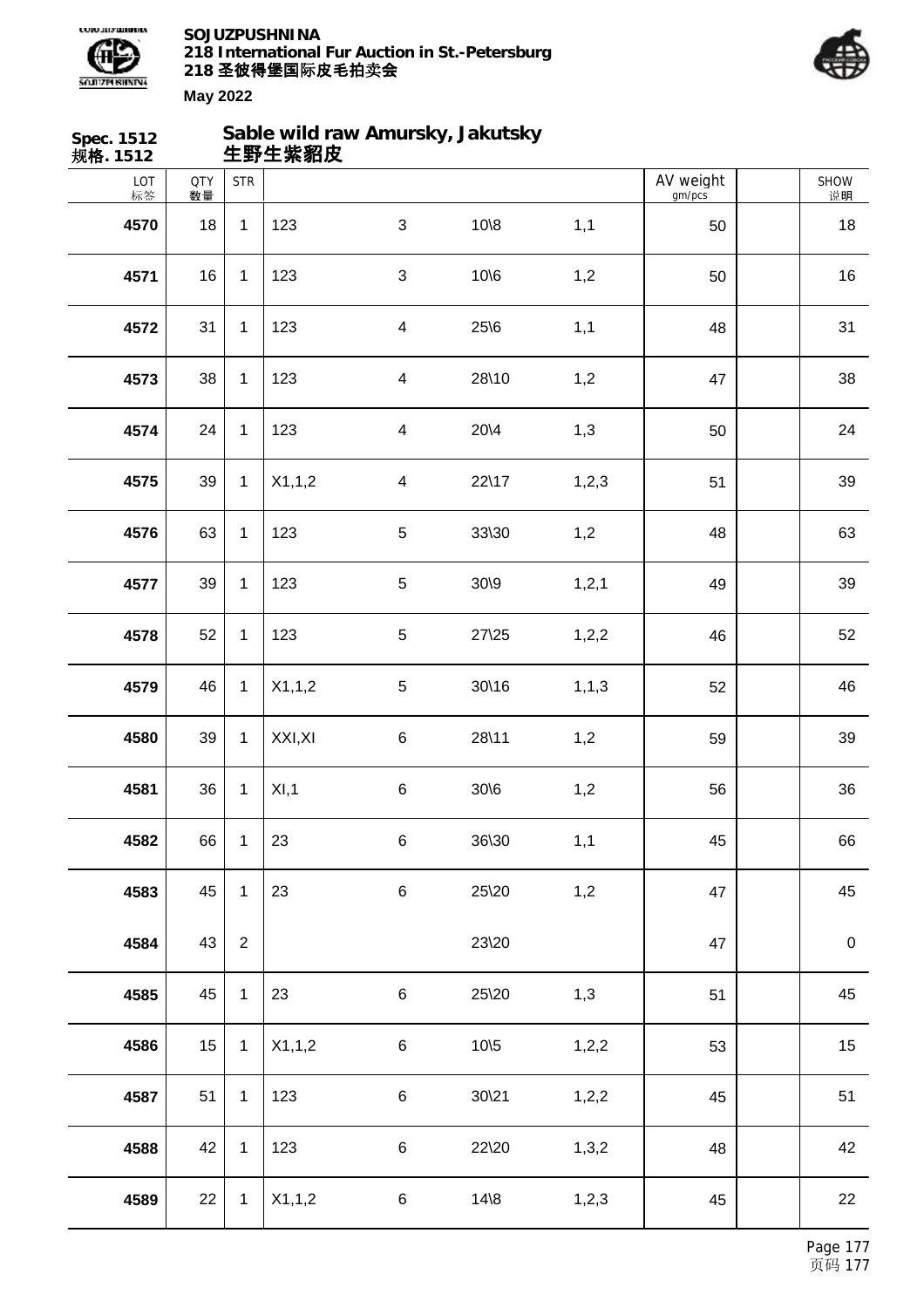



说明

**Spec. 1512 规格. 1512 Sable wild raw Amursky, Jakutsky 生野生紫貂皮** LOT 标签 QTY 数量 SHOW STR | AV weight gm/pcs **4590** 35 1 123 6 25\10 1,2,3 46 1 35 **4591** 19 1 123 6 10\9 1,3,3 47 19 **4592** 32 1 XI,1 7 20\12 1,2 56 32 **4593** 42 1 23 7 22\20 1,2 48 48 42 **4594** 25 1 23 7 15\10 1,3 52 25 **4595** 25 1 123 7 20\5 1,2,2 48 25 25 **4596** 28 1 123 7 20\8 1,2,3 46 28 **4597** 22 1 X1,1,2 8 18\4 1,2 64 22 **998 955**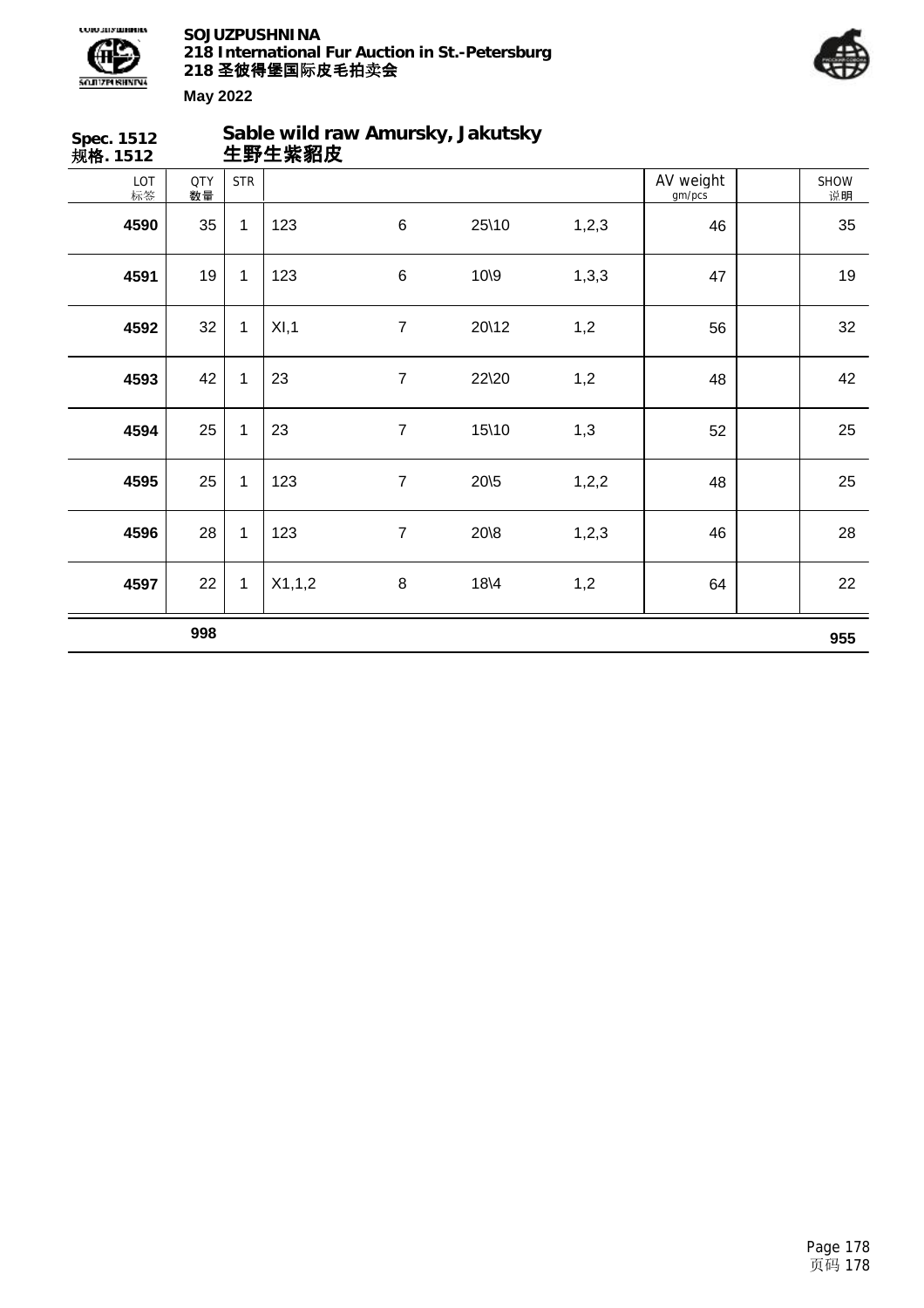



| Spec. 1513<br>规格. 1513 |                  |              | Sable wild raw II-nd grade<br>生二级野生紫貂皮 |                         |              |       |                     |                   |
|------------------------|------------------|--------------|----------------------------------------|-------------------------|--------------|-------|---------------------|-------------------|
| LOT<br>标签              | <b>QTY</b><br>数量 | <b>STR</b>   |                                        |                         |              |       | AV weight<br>gm/pcs | <b>SHOW</b><br>说明 |
| 4598                   | 18               | $\mathbf{1}$ | XXI, XI, I                             | $\overline{2}$          | <b>IIGRD</b> | 1,1   | 89                  | 18                |
| 4599                   | 30               | $\mathbf{1}$ | XXI, XI                                | $\sqrt{3}$              | <b>IIGRD</b> | 1,2   | 87                  | 30                |
| 4600                   | 36               | $\mathbf{1}$ | XXI, XI                                | $\sqrt{3}$              | <b>IIGRD</b> | 2,2   | 89                  | 36                |
| 4601                   | 36               | $\mathbf{1}$ | XXI, XI                                | $\overline{\mathbf{4}}$ | <b>IIGRD</b> | 1,2   | 89                  | 36                |
| 4602                   | 38               | $\mathbf{1}$ | XXI, XI                                | $\overline{\mathbf{4}}$ | <b>IIGRD</b> | 1,3   | 95                  | 38                |
| 4603                   | 15               | $\mathbf{1}$ | 123                                    | $\overline{\mathbf{4}}$ | <b>IIGRD</b> | 2,2   | 73                  | 15                |
| 4604                   | 13               | $\mathbf{1}$ | XXI, XI, I, 2                          | $\overline{\mathbf{4}}$ | <b>IIGRD</b> | 1,2,2 | 85                  | 13                |
| 4605                   | 25               | $\mathbf{1}$ | XXI, XI                                | $\sqrt{5}$              | <b>IIGRD</b> | 2,1   | 88                  | 25                |
| 4606                   | 30               | $\mathbf{1}$ | XXI, XI                                | $\sqrt{5}$              | <b>IIGRD</b> | 2,2   | 90                  | 30                |
| 4607                   | 29               | $\mathbf{1}$ | XXI, XI                                | $\sqrt{5}$              | <b>IIGRD</b> | 2,3   | 93                  | 29                |
| 4608                   | 35               | $\mathbf{1}$ | XXI, XI                                | $\,6$                   | <b>IIGRD</b> | 1,1   | 86                  | 35                |
| 4609                   | 20               | $\mathbf{1}$ | XXI, XI                                | $\,6$                   | <b>IIGRD</b> | 1,2   | 90                  | 20                |
| 4610                   | 32               | $\mathbf{1}$ | XXI, XI                                | $\,6\,$                 | <b>IIGRD</b> | 1,3   | 97                  | 32                |
| 4611                   | 24               | $\mathbf{1}$ | XXI, XI                                | $\,6\,$                 | <b>IIGRD</b> | 2,2   | 88                  | 24                |
| 4612                   | 22               | $\mathbf{1}$ | XXI, XI                                | $\,6\,$                 | <b>IIGRD</b> | 2,3   | 91                  | 22                |
| 4613                   | 27               | $\mathbf{1}$ | 123                                    | $\,6\,$                 | <b>IIGRD</b> | 2,2   | 67                  | 27                |
| 4614                   | 15               | $\mathbf{1}$ | XXI, XI, I, 2                          | 6                       | <b>IIGRD</b> | 2,2,2 | 100                 | 15                |
| 4615                   | 18               | $\mathbf{1}$ | XXI, XI                                | $\overline{7}$          | <b>IIGRD</b> | 1,1   | 100                 | 18                |
| 4616                   | 20               | $\mathbf{1}$ | XXI, XI                                | $\overline{7}$          | <b>IIGRD</b> | 1,2   | 95                  | 20                |
| 4617                   | 45               | $\mathbf{1}$ | XXI, XI                                | $\overline{7}$          | <b>IIGRD</b> | 1,3   | 96                  | 45                |
|                        |                  |              |                                        |                         |              |       |                     |                   |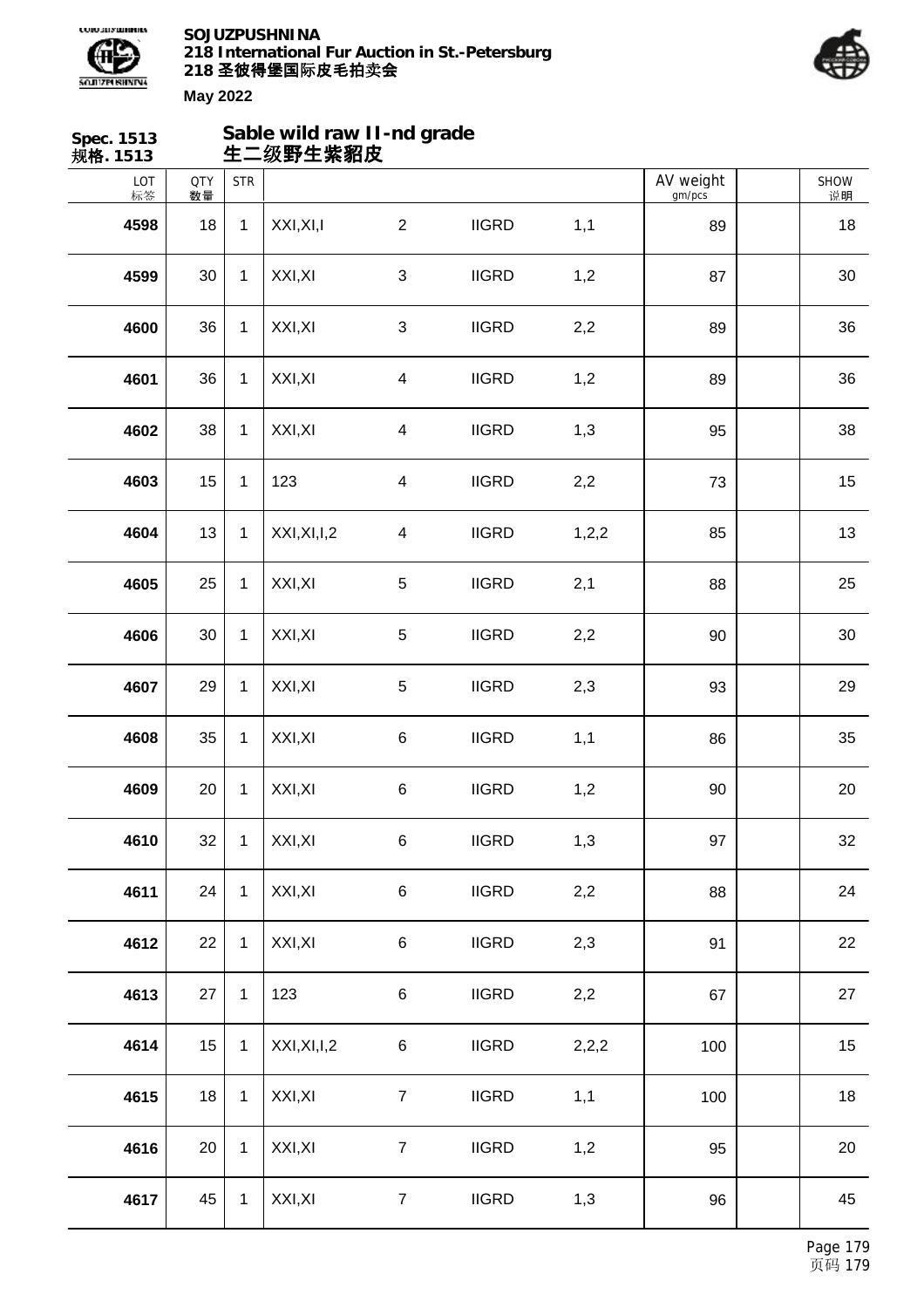



| Spec. 1513<br>规格. 1513 |                  |              | Sable wild raw II-nd grade<br>生二级野生紫貂皮 |                  |              |       |                     |                  |
|------------------------|------------------|--------------|----------------------------------------|------------------|--------------|-------|---------------------|------------------|
| LOT<br>标签              | <b>QTY</b><br>数量 | <b>STR</b>   |                                        |                  |              |       | AV weight<br>gm/pcs | SHOW<br>说明       |
| 4618                   | 24               | $\mathbf{1}$ | XXI, XI                                | $\overline{7}$   | <b>IIGRD</b> | 2,1   | 92                  | 24               |
| 4619                   | 39               | $\mathbf{1}$ | XXI, XI                                | $\overline{7}$   | <b>IIGRD</b> | 2,2   | 90                  | 39               |
| 4620                   | 47               | $\mathbf{1}$ | XXI, XI                                | $\boldsymbol{7}$ | <b>IIGRD</b> | 2,3   | 102                 | 47               |
| 4621                   | 22               | $\mathbf{1}$ | 123                                    | $\overline{7}$   | <b>IIGRD</b> | 1,2   | 68                  | 22               |
| 4622                   | 13               | $\mathbf{1}$ | 123                                    | $\overline{7}$   | <b>IIGRD</b> | 1,3   | 77                  | 13               |
| 4623                   | 18               | $\mathbf{1}$ | XXI, XI, I, 2                          | $\boldsymbol{7}$ | <b>IIGRD</b> | 2,2,3 | 83                  | 18               |
| 4624                   | $\overline{7}$   | $\mathbf 1$  | XXI, XI, I, 2                          | $\boldsymbol{7}$ | <b>IIGRD</b> | 2,3,3 | 100                 | $\overline{7}$   |
| 4625                   | 15               | $\mathbf{1}$ | XXI, XI                                | $\bf 8$          | <b>IIGRD</b> | 1,1   | 20                  | 15               |
| 4626                   | 30               | $\mathbf{1}$ | XXI, XI                                | $\bf 8$          | <b>IIGRD</b> | 1,2   | 97                  | 30               |
| 4627                   | 34               | $\mathbf{1}$ | XXI, XI                                | $\bf 8$          | <b>IIGRD</b> | 1,3   | 100                 | 34               |
| 4628                   | 10               | $\mathbf 1$  | XXI, XI                                | $\bf 8$          | <b>IIGRD</b> | 2,1   | 90                  | 10               |
| 4629                   | 15               | $\mathbf{1}$ | XXI, XI                                | $\bf 8$          | <b>IIGRD</b> | 2,2   | 107                 | 15               |
| 4630                   | 28               | $\mathbf{1}$ | XXI, XI                                | $\bf 8$          | <b>IIGRD</b> | 2,3   | 104                 | 28               |
| 4631                   | 15               | $\mathbf{1}$ | 123                                    | $\bf 8$          | <b>IIGRD</b> | 1,2   | 73                  | 15               |
| 4632                   | $\overline{7}$   | 1            | 123                                    | $\bf 8$          | <b>IIGRD</b> | 1,3   | 86                  | $\boldsymbol{7}$ |
|                        | 852              |              |                                        |                  |              |       |                     | 852              |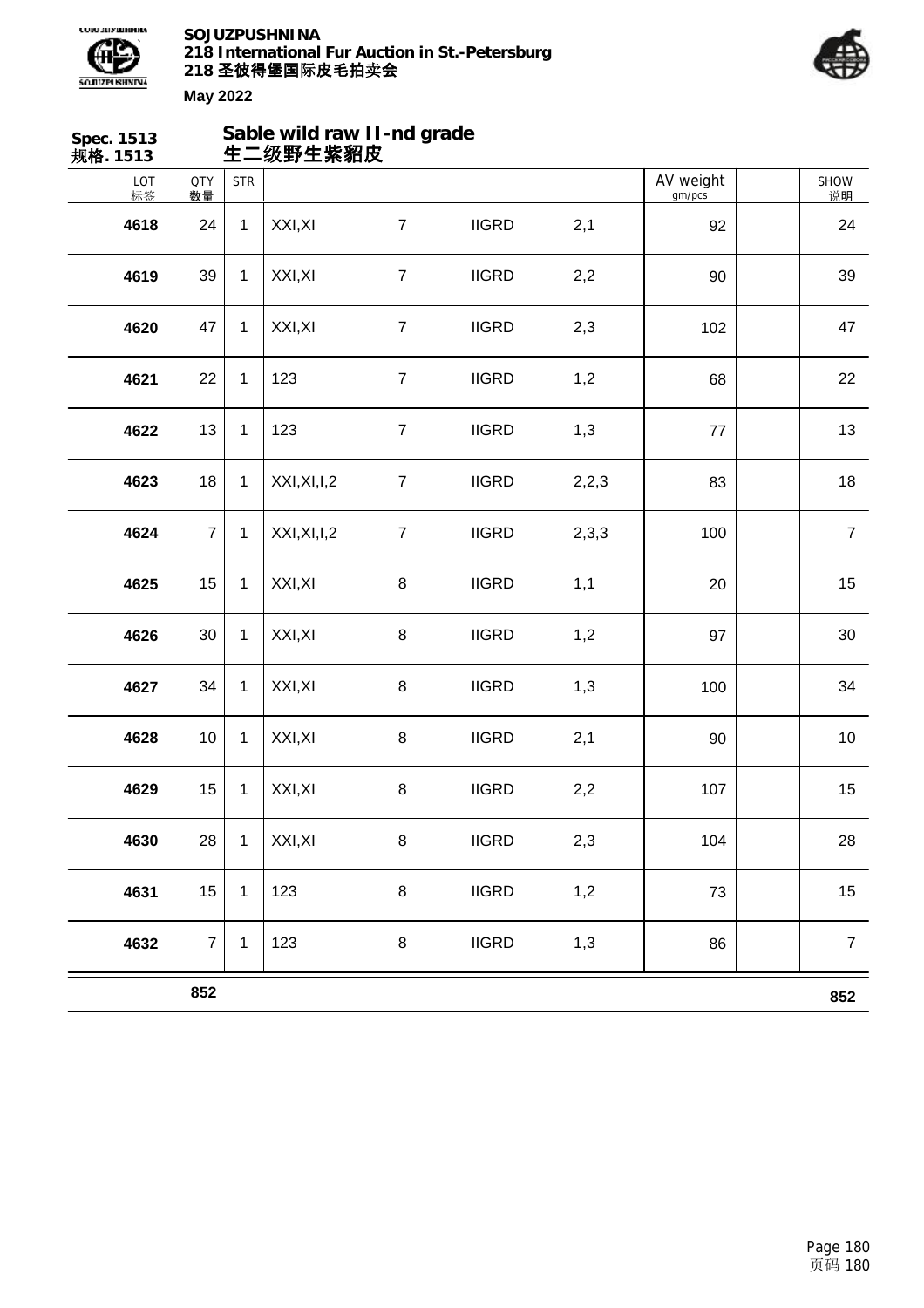

| Spec. 1514<br>规格. 1514 |                  |                | Sable wild raw DAMAGED<br>生野生紫貂皮 残皮 |                         |      |         |                     |                   |
|------------------------|------------------|----------------|-------------------------------------|-------------------------|------|---------|---------------------|-------------------|
| LOT<br>标签              | <b>QTY</b><br>数量 | <b>STR</b>     |                                     |                         |      |         | AV weight<br>gm/pcs | <b>SHOW</b><br>说明 |
| 4633                   | 60               | $\mathbf{1}$   | XXI, XI                             | $\overline{2}$          | Dmg1 | 1,1     | 77                  | 60                |
| 4634                   | 19               | $\mathbf{1}$   | XXI, XI                             | $\overline{2}$          | Dmg1 | 1,2     | 79                  | 19                |
| 4635                   | 29               | $\mathbf{1}$   | 123                                 | $\overline{2}$          | Dmg1 | 1,1     | 59                  | 29                |
| 4636                   | 43               | $\mathbf{1}$   | XXI, XI                             | $\overline{2}$          | Dmg1 | 1, 1, 1 | 67                  | 43                |
| 4637                   | 42               | $\mathbf{1}$   | XXI, XI                             | 3                       | Dmg1 | 1,1     | 74                  | 42                |
| 4638                   | 40               | $\overline{2}$ |                                     |                         |      |         | 72                  | $\boldsymbol{0}$  |
| 4639                   | 62               | $\mathbf{1}$   | XXI, XI                             | $\sqrt{3}$              | Dmg1 | 1,2     | 76                  | 62                |
| 4640                   | 21               | $\mathbf{1}$   | 123                                 | 3                       | Dmg1 | 1,1     | 67                  | 21                |
| 4641                   | 22               | $\mathbf{1}$   | 123                                 | 3                       | Dmg1 | 1,2     | 59                  | 22                |
| 4642                   | 44               | $\mathbf{1}$   | XXI, XI                             | $\mathbf{3}$            | Dmg1 | 1, 1, 1 | 70                  | 44                |
| 4643                   | 39               | $\mathbf{1}$   | XXI, XI                             | $\mathbf{3}$            | Dmg1 | 1, 2, 1 | 77                  | 39                |
| 4644                   | 28               | $\mathbf{1}$   | 123                                 | $\sqrt{3}$              | Dmg1 | 1, 1, 1 | 57                  | 28                |
| 4645                   | 59               | $\mathbf{1}$   | XXI, XI                             | $\overline{4}$          | Dmg1 | 1,1     | 69                  | 59                |
| 4646                   | 55               | $\overline{2}$ |                                     |                         |      |         | 73                  | $\pmb{0}$         |
| 4647                   | 55               | $\mathbf{1}$   | XXI, XI                             | $\overline{\mathbf{4}}$ | Dmg1 | 1,2     | 76                  | 55                |
| 4648                   | 53               | $\overline{2}$ |                                     |                         |      |         | 83                  | $\,0\,$           |
| 4649                   | 68               | $\mathbf{1}$   | XXI, XI                             | $\overline{\mathbf{4}}$ | Dmg1 | 1,3     | 79                  | 68                |
| 4650                   | 48               | $\mathbf{1}$   | 123                                 | $\overline{\mathbf{4}}$ | Dmg1 | 1,1     | 58                  | 48                |
| 4651                   | 59               | $\mathbf{1}$   | 123                                 | $\overline{\mathbf{4}}$ | Dmg1 | 1,2     | 61                  | 59                |
| 4652                   | 44               | $\mathbf{1}$   | XXI, XI, I, 2                       | $\overline{\mathbf{4}}$ | Dmg1 | 1, 1, 1 | 64                  | 44                |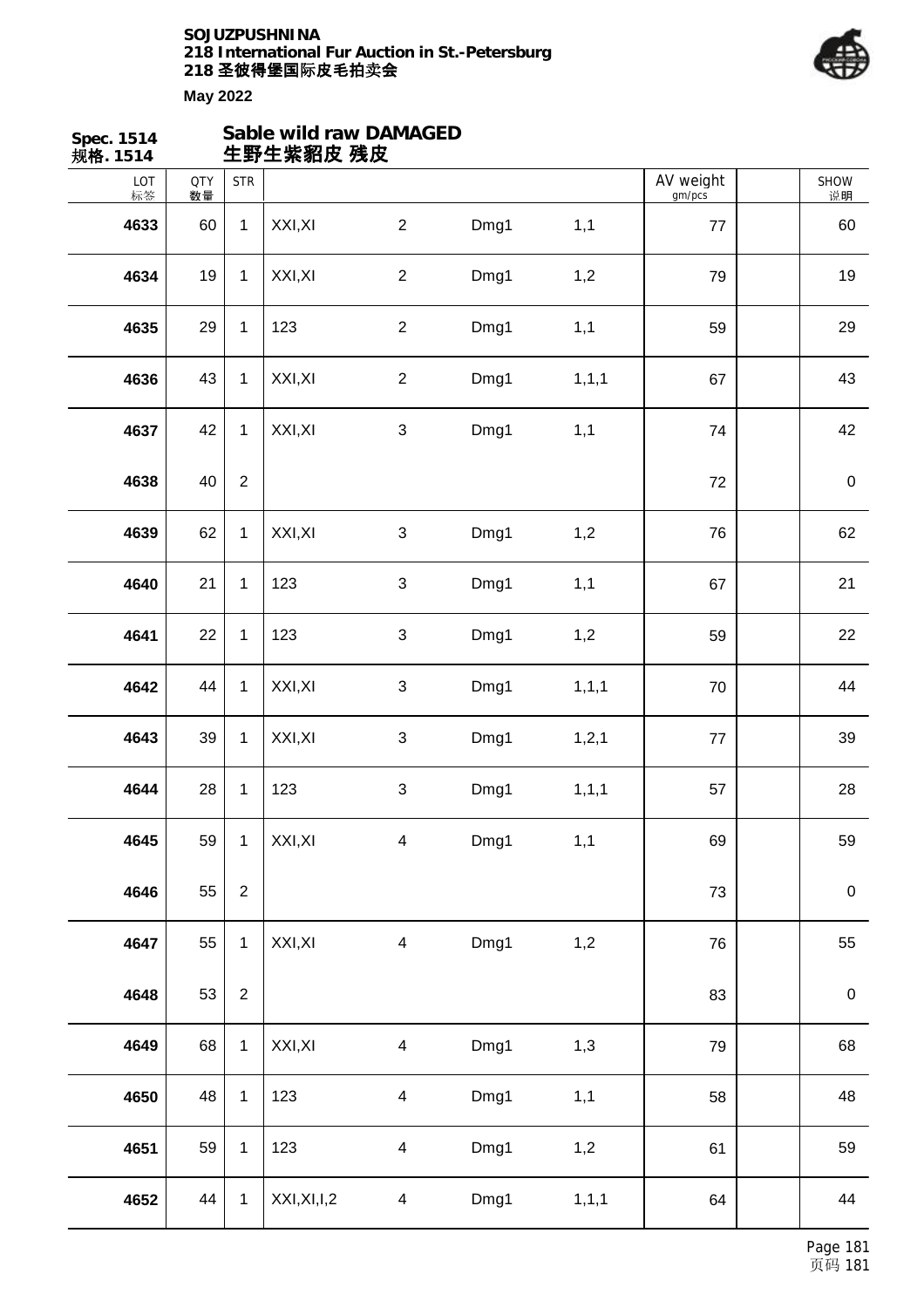



| Spec. 1514<br>规格. 1514 |                  |                | Sable wild raw DAMAGED<br>生野生紫貂皮 残皮 |                          |      |         |                     |                  |  |
|------------------------|------------------|----------------|-------------------------------------|--------------------------|------|---------|---------------------|------------------|--|
| LOT<br>标签              | <b>QTY</b><br>数量 | <b>STR</b>     |                                     |                          |      |         | AV weight<br>gm/pcs | SHOW<br>说明       |  |
| 4653                   | 30               | $\mathbf{1}$   | XXI, XI, I, 2                       | $\overline{4}$           | Dmg1 | 1, 2, 1 | 67                  | 30               |  |
| 4654                   | 30               | $\mathbf{1}$   | XXI, XI, I, 2                       | $\overline{\mathcal{A}}$ | Dmg1 | 1, 1, 2 | 67                  | 30               |  |
| 4655                   | 50               | $\mathbf{1}$   | XXI, XI                             | 5                        | Dmg1 | 1,1     | 70                  | 50               |  |
| 4656                   | 45               | $\overline{2}$ |                                     |                          |      |         | 71                  | $\boldsymbol{0}$ |  |
| 4657                   | 50               | $\mathbf{1}$   | XXI, XI                             | 5                        | Dmg1 | 1,2     | 72                  | 50               |  |
| 4658                   | 48               | $\overline{2}$ |                                     |                          |      |         | 71                  | $\boldsymbol{0}$ |  |
| 4659                   | 34               | $\mathbf{1}$   | XXI, XI                             | $\sqrt{5}$               | Dmg1 | 1,3     | 76                  | 34               |  |
| 4660                   | 27               | $\mathbf{1}$   | XXI, XI                             | 5                        | Dmg1 | 2,1     | 78                  | 27               |  |
| 4661                   | 65               | $\mathbf{1}$   | XXI, XI                             | $\sqrt{5}$               | Dmg1 | 2,2     | 77                  | 65               |  |
| 4662                   | 52               | $\mathbf{1}$   | XXI, XI                             | $\sqrt{5}$               | Dmg1 | 2,3     | 83                  | 52               |  |
| 4663                   | 63               | $\mathbf 1$    | 123                                 | 5                        | Dmg1 | 1,1     | 57                  | 63               |  |
| 4664                   | 30               | $\mathbf{1}$   | 123                                 | 5                        | Dmg1 | 1,2     | 57                  | 30               |  |
| 4665                   | 24               | $\mathbf{1}$   | 123                                 | 5                        | Dmg1 | 1,3     | 62                  | 24               |  |
| 4666                   | 36               | $\mathbf{1}$   | XXI, XI, I, 2                       | 5                        | Dmg1 | 1, 1, 1 | 67                  | 36               |  |
| 4667                   | 69               | $\mathbf{1}$   | XXI, XI                             | 6                        | Dmg1 | 1,1     | 74                  | 69               |  |
| 4668                   | 64               | $\mathbf{1}$   | XXI, XI                             | 6                        | Dmg1 | 1,2     | $72\,$              | 64               |  |
| 4669                   | 34               | $\mathbf{1}$   | XXI, XI                             | 6                        | Dmg1 | 1,3     | 82                  | 34               |  |
| 4670                   | 37               | $\mathbf{1}$   | XXI, XI                             | 6                        | Dmg1 | 2,1     | 76                  | 37               |  |
| 4671                   | 45               | $\mathbf{1}$   | XXI, XI                             | 6                        | Dmg1 | 2,2     | 78                  | 45               |  |
| 4672                   | 45               | $\overline{2}$ |                                     |                          |      |         | 80                  | $\boldsymbol{0}$ |  |
|                        |                  |                |                                     |                          |      |         |                     |                  |  |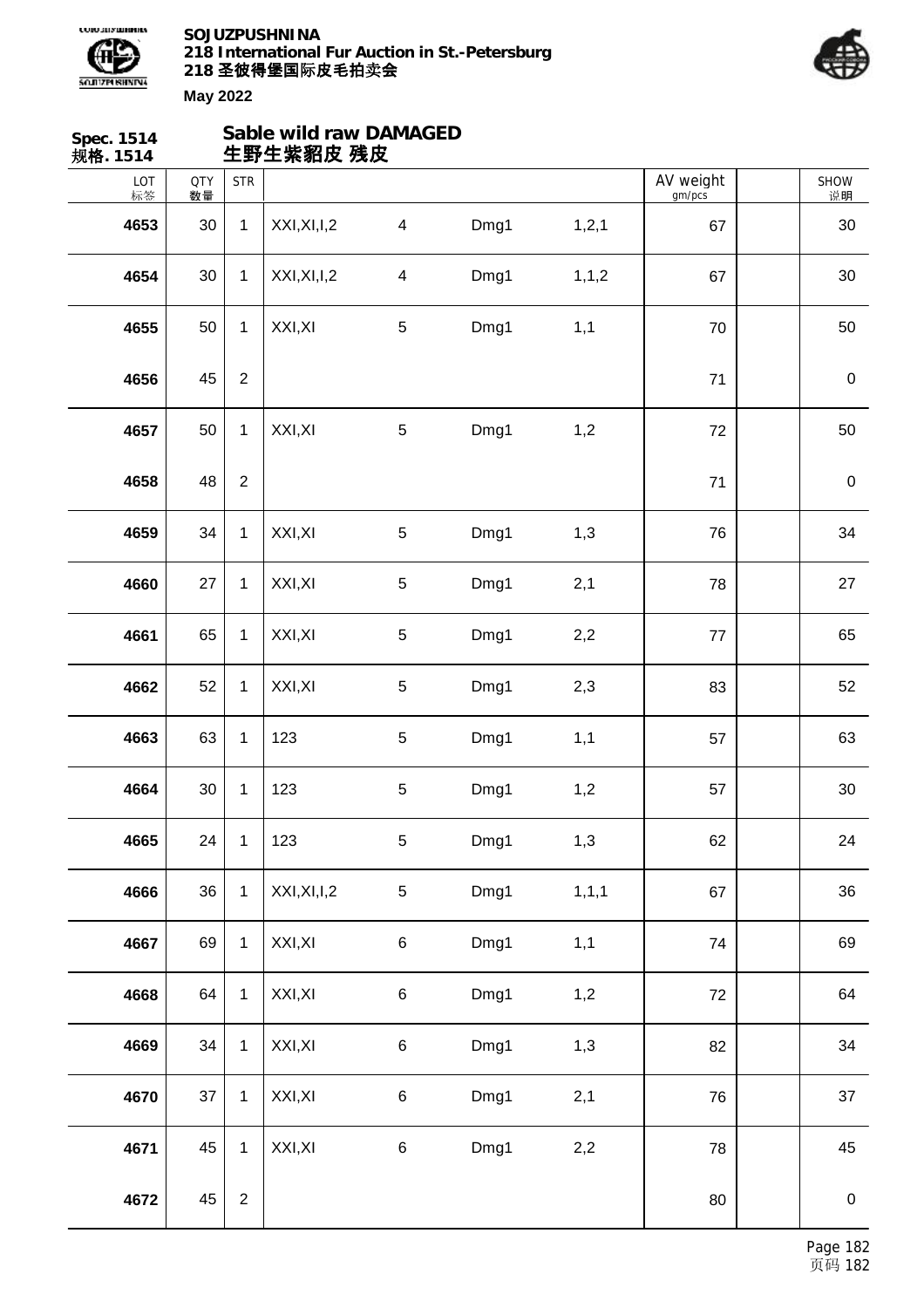



| Spec. 1514<br>规格. 1514 |                  |              | Sable wild raw DAMAGED<br>生野生紫貂皮 残皮 |                  |                  |         |                     |                   |
|------------------------|------------------|--------------|-------------------------------------|------------------|------------------|---------|---------------------|-------------------|
| LOT<br>标签              | <b>QTY</b><br>数量 | <b>STR</b>   |                                     |                  |                  |         | AV weight<br>gm/pcs | <b>SHOW</b><br>说明 |
| 4673                   | 64               | $\mathbf{1}$ | XXI, XI                             | $\,6\,$          | Dmg1             | 2,3     | 84                  | 64                |
| 4674                   | 41               | $\mathbf{1}$ | 123                                 | $\,6$            | Dmg1             | 1,1     | 61                  | 41                |
| 4675                   | 42               | $\mathbf{1}$ | 123                                 | $\,6$            | Dmg1             | 1,2     | 62                  | 42                |
| 4676                   | 38               | $\mathbf{1}$ | 123                                 | $\,6$            | Dmg1             | 1,3     | 66                  | 38                |
| 4677                   | 25               | $\mathbf{1}$ | XXI, XI, I, 2                       | $\,6$            | Dmg1             | 1, 2, 1 | 68                  | 25                |
| 4678                   | 19               | $\mathbf{1}$ | XXI, XI, I, 2                       | $\,6$            | Dmg1             | 1,2,2   | 63                  | 19                |
| 4679                   | 20               | $\mathbf{1}$ | XXI, XI                             | $\boldsymbol{7}$ | Dmg1             | 1,1     | 70                  | 20                |
| 4680                   | 41               | $\mathbf{1}$ | XXI, XI                             | $\boldsymbol{7}$ | Dmg1             | 1,2     | 73                  | 41                |
| 4681                   | 21               | $\mathbf{1}$ | XXI, XI                             | $\overline{7}$   | Dmg1             | 1,3     | 81                  | 21                |
| 4682                   | 28               | $\mathbf{1}$ | XXI, XI                             | $\boldsymbol{7}$ | Dmg1             | 2,1     | 75                  | 28                |
| 4683                   | 44               | $\mathbf{1}$ | XXI, XI                             | $\boldsymbol{7}$ | Dmg1             | 2,2     | 77                  | 44                |
| 4684                   | 22               | $\mathbf{1}$ | XXI, XI                             | $\boldsymbol{7}$ | Dmg1             | 2,3     | 82                  | 22                |
| 4685                   | 25               | $\mathbf{1}$ | 123                                 | $\overline{7}$   | Dmg1             | 1,1     | 60                  | 25                |
| 4686                   | 33               | $\mathbf{1}$ | 123                                 | $\overline{7}$   | Dmg1             | 1,2     | 61                  | 33                |
| 4687                   | 14               | $\mathbf 1$  | XXI, XI, I, 2                       | $\overline{7}$   | Dmg1             | 1,2,3   | 71                  | 14                |
| 4688                   | 15               | $\mathbf{1}$ | XXI, XI, I, 2                       | 8                | Dmg1             | 1,1     | 73                  | 15                |
| 4689                   | 53               | $\mathbf{1}$ | XXI, XI, I, 2                       | $\bf 8$          | Dmg1             | 1,2     | 75                  | 53                |
| 4690                   | 15               | $\mathbf{1}$ | XXI, XI, I, 2                       | $\,8\,$          | Dmg1             | 1,3     | 80                  | 15                |
| 4691                   | 43               | $\mathbf{1}$ | X1,1,2                              | $\overline{2}$   | Dmg <sub>2</sub> | 1,1     | 67                  | 43                |
| 4692                   | 18               | $\mathbf{1}$ | X1,1,2                              | $\overline{2}$   | Dmg <sub>2</sub> | 1,2     | 72                  | 18                |